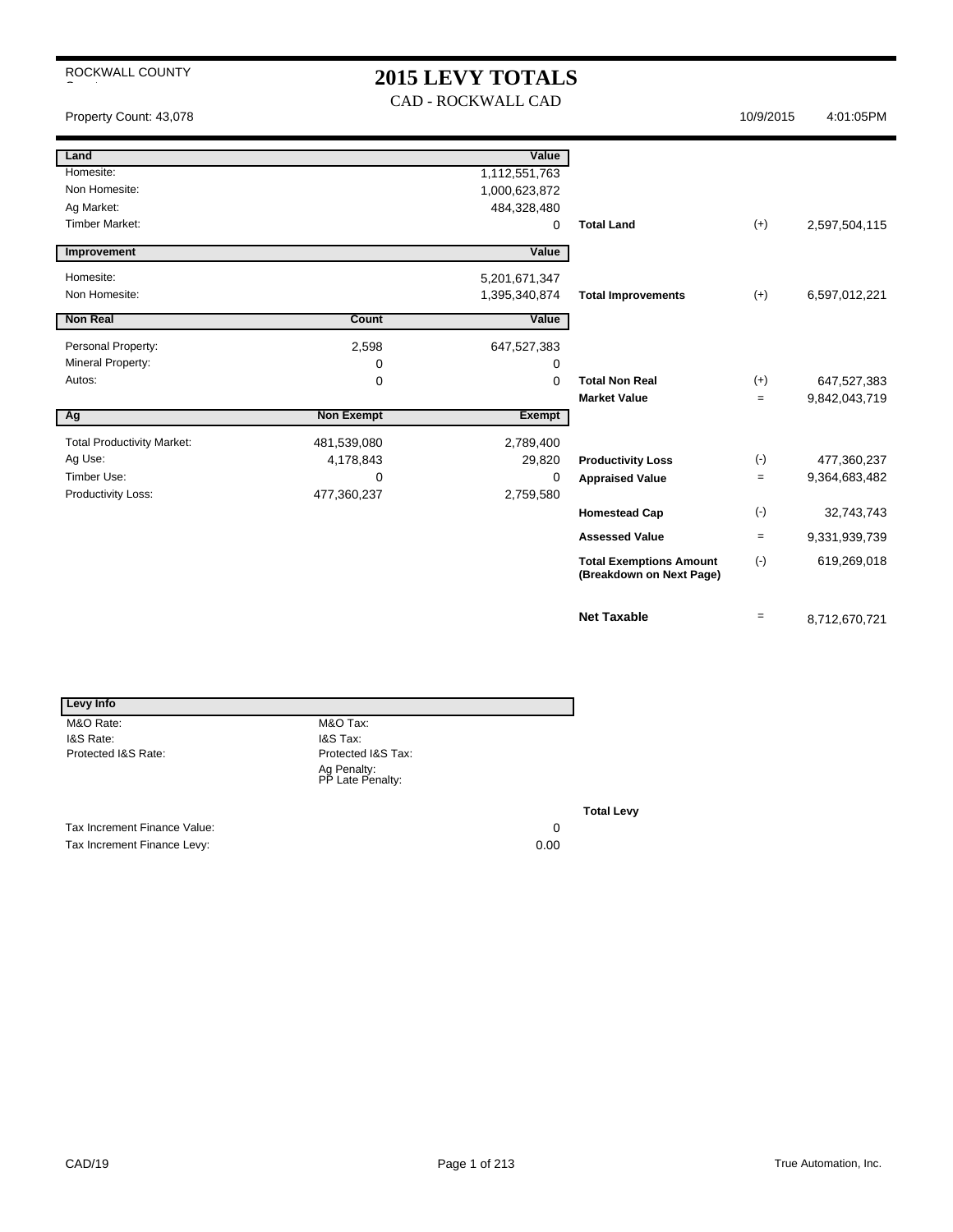### **2015 LEVY TOTALS**

CAD - ROCKWALL CAD

Property Count: 43,078 4:01:30PM

| <b>Exemption</b> | Count         | Local          | <b>State</b> | <b>Total</b>   |
|------------------|---------------|----------------|--------------|----------------|
| AB               |               | $\overline{0}$ | 0            | $\overline{0}$ |
| CHODO (Partial)  |               | 2,373,575      | 0            | 2,373,575      |
| DV <sub>1</sub>  | 186           | 0              | 1,450,000    | 1,450,000      |
| DV1S             | 3             | 0              | 15,000       | 15,000         |
| DV <sub>2</sub>  | 128           | 0              | 1,104,000    | 1,104,000      |
| DV2S             | 4             | 0              | 30,000       | 30,000         |
| DV3              | 109           | 0              | 1,119,000    | 1,119,000      |
| DV3S             | 2             | 0              | 20,000       | 20,000         |
| DV4              | 265           | 0              | 1,757,420    | 1,757,420      |
| DV4S             | 16            | 0              | 180,000      | 180,000        |
| <b>DVHS</b>      | 176           | 0              | 42,372,450   | 42,372,450     |
| <b>DVHSS</b>     |               | 0              | 144,050      | 144,050        |
| EX               |               | 0              | 18,080       | 18,080         |
| EX-XF            | 2             | 0              | 1,625,250    | 1,625,250      |
| EX-XG            | 2             | 0              | 185,690      | 185,690        |
| EX-XI            | 6             | 0              | 4,291,600    | 4,291,600      |
| EX-XJ            | 4             | 0              | 1,694,870    | 1,694,870      |
| EX-XL            | 21            | 0              | 13,410,180   | 13,410,180     |
| EX-XR            | 27            | 0              | 2,673,040    | 2,673,040      |
| EX-XU            | 1             | 0              | 32,660       | 32,660         |
| EX-XV            | 566           | 0              | 542,767,580  | 542,767,580    |
| EX-XV (Prorated) | 4             | 0              | 158,573      | 158,573        |
| EX366            | 47            | 0              | 7,430        | 7,430          |
| <b>FR</b>        | 17            | 0              | 0            | 0              |
| PC               | 15            | 1,838,570      | 0            | 1,838,570      |
|                  | <b>Totals</b> | 4,212,145      | 615,056,873  | 619,269,018    |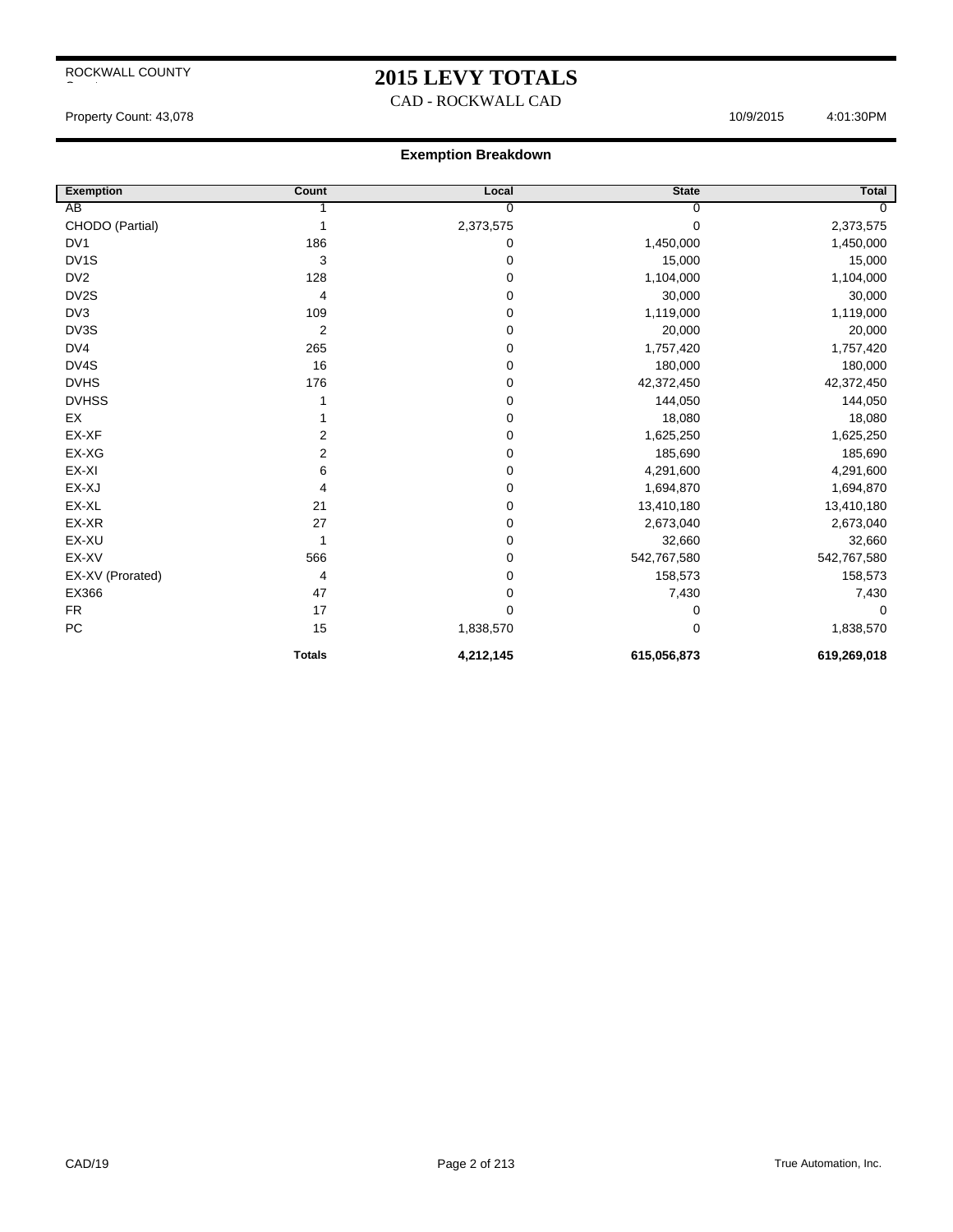| ROCKWALL COUNTY                   |                   | <b>2015 LEVY TOTALS</b>                              |                                                            |           |           |
|-----------------------------------|-------------------|------------------------------------------------------|------------------------------------------------------------|-----------|-----------|
| Property Count: 6                 |                   | CAD - ROCKWALL CAD<br><b>Under ARB Review Totals</b> |                                                            | 10/9/2015 | 4:01:05PM |
| Land                              |                   | Value                                                |                                                            |           |           |
| Homesite:                         |                   | 227,730                                              |                                                            |           |           |
| Non Homesite:                     |                   | 275,860                                              |                                                            |           |           |
| Ag Market:                        |                   | 0                                                    |                                                            |           |           |
| <b>Timber Market:</b>             |                   | 0                                                    | <b>Total Land</b>                                          | $(+)$     | 503,590   |
| Improvement                       |                   | Value                                                |                                                            |           |           |
| Homesite:                         |                   | 1,215,860                                            |                                                            |           |           |
| Non Homesite:                     |                   | 39,310                                               | <b>Total Improvements</b>                                  | $(+)$     | 1,255,170 |
| <b>Non Real</b>                   | Count             | Value                                                |                                                            |           |           |
| Personal Property:                | 0                 | 0                                                    |                                                            |           |           |
| Mineral Property:                 | 0                 | 0                                                    |                                                            |           |           |
| Autos:                            | 0                 | $\Omega$                                             | <b>Total Non Real</b>                                      | $(+)$     | $\Omega$  |
|                                   |                   |                                                      | <b>Market Value</b>                                        | $=$       | 1,758,760 |
| Ag                                | <b>Non Exempt</b> | Exempt                                               |                                                            |           |           |
| <b>Total Productivity Market:</b> | 0                 | $\mathbf 0$                                          |                                                            |           |           |
| Ag Use:                           | 0                 | 0                                                    | <b>Productivity Loss</b>                                   | $(-)$     | $\Omega$  |
| Timber Use:                       | 0                 | $\Omega$                                             | <b>Appraised Value</b>                                     | $=$       | 1,758,760 |
| Productivity Loss:                | 0                 | 0                                                    |                                                            |           |           |
|                                   |                   |                                                      | <b>Homestead Cap</b>                                       | $(-)$     | 0         |
|                                   |                   |                                                      | <b>Assessed Value</b>                                      | $=$       | 1,758,760 |
|                                   |                   |                                                      | <b>Total Exemptions Amount</b><br>(Breakdown on Next Page) | $(-)$     | 12,000    |
|                                   |                   |                                                      | <b>Net Taxable</b>                                         | $=$       | 1,746,760 |

| Tax Increment Finance Value: |      |
|------------------------------|------|
| Tax Increment Finance Levy:  | 0.00 |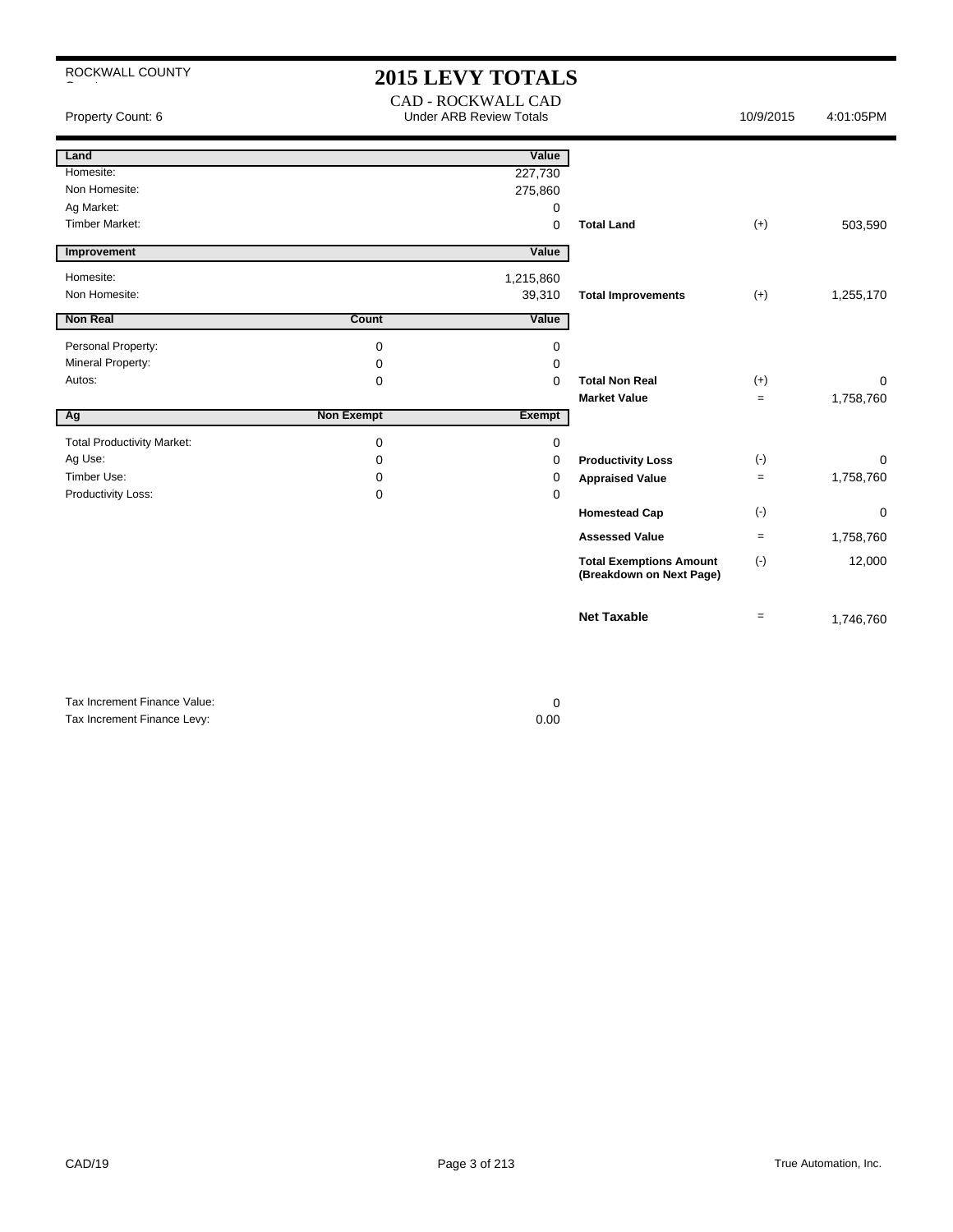## **2015 LEVY TOTALS**

#### CAD - ROCKWALL CAD Property Count: 6 and the Under ARB Review Totals 10/9/2015 4:01:30PM

| Exemption | Count         | Local | <b>State</b> | Total  |
|-----------|---------------|-------|--------------|--------|
| DV4       |               |       | 12,000       | 12,000 |
|           | <b>Totals</b> |       | 12,000       | 12,000 |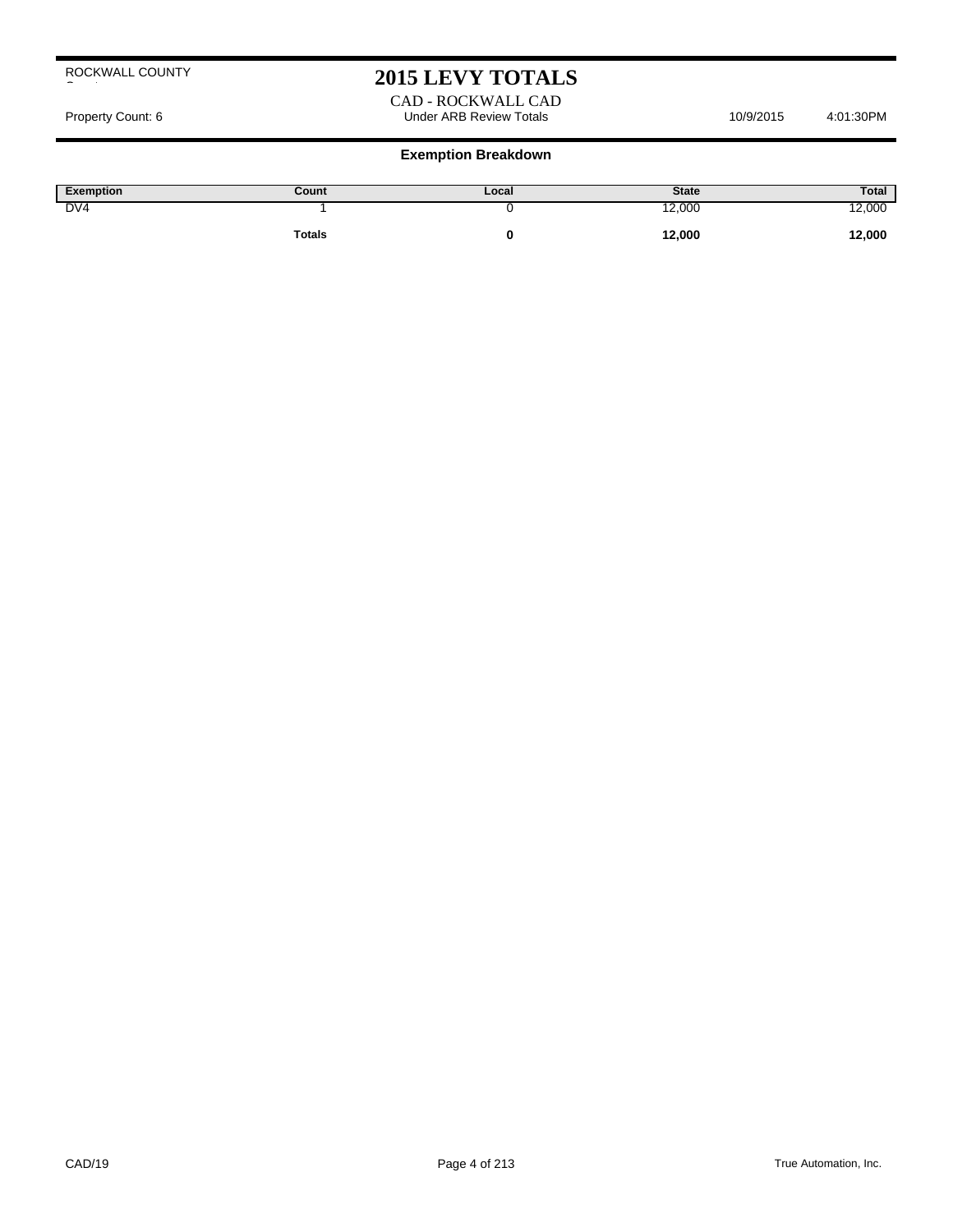| ROCKWALL COUNTY                   |                   | <b>2015 LEVY TOTALS</b><br><b>CAD - ROCKWALL CAD</b> |                                                            |                   |               |
|-----------------------------------|-------------------|------------------------------------------------------|------------------------------------------------------------|-------------------|---------------|
| Property Count: 43,084            |                   | <b>Grand Totals</b>                                  |                                                            | 10/9/2015         | 4:01:05PM     |
| Land                              |                   | Value                                                |                                                            |                   |               |
| Homesite:                         |                   | 1,112,779,493                                        |                                                            |                   |               |
| Non Homesite:                     |                   | 1,000,899,732                                        |                                                            |                   |               |
| Ag Market:                        |                   | 484,328,480                                          |                                                            |                   |               |
| <b>Timber Market:</b>             |                   | 0                                                    | <b>Total Land</b>                                          | $(+)$             | 2,598,007,705 |
| Improvement                       |                   | Value                                                |                                                            |                   |               |
| Homesite:                         |                   | 5,202,887,207                                        |                                                            |                   |               |
| Non Homesite:                     |                   | 1,395,380,184                                        | <b>Total Improvements</b>                                  | $(+)$             | 6,598,267,391 |
| <b>Non Real</b>                   | Count             | Value                                                |                                                            |                   |               |
| Personal Property:                | 2,598             | 647,527,383                                          |                                                            |                   |               |
| Mineral Property:                 | 0                 | 0                                                    |                                                            |                   |               |
| Autos:                            | $\mathbf 0$       | 0                                                    | <b>Total Non Real</b>                                      | $(+)$             | 647,527,383   |
|                                   |                   |                                                      | <b>Market Value</b>                                        | $\equiv$          | 9,843,802,479 |
| Ag                                | <b>Non Exempt</b> | Exempt                                               |                                                            |                   |               |
| <b>Total Productivity Market:</b> | 481,539,080       | 2,789,400                                            |                                                            |                   |               |
| Ag Use:                           | 4,178,843         | 29,820                                               | <b>Productivity Loss</b>                                   | $(-)$             | 477,360,237   |
| Timber Use:                       | $\Omega$          | 0                                                    | <b>Appraised Value</b>                                     | $\equiv$          | 9,366,442,242 |
| Productivity Loss:                | 477,360,237       | 2,759,580                                            |                                                            |                   |               |
|                                   |                   |                                                      | <b>Homestead Cap</b>                                       | $(\cdot)$         | 32,743,743    |
|                                   |                   |                                                      | <b>Assessed Value</b>                                      | $=$               | 9,333,698,499 |
|                                   |                   |                                                      | <b>Total Exemptions Amount</b><br>(Breakdown on Next Page) | $(-)$             | 619,281,018   |
|                                   |                   |                                                      | <b>Net Taxable</b>                                         | $\qquad \qquad =$ | 8,714,417,481 |

| Levy Info                    |                                 |      |    |
|------------------------------|---------------------------------|------|----|
| M&O Rate:                    | M&O Tax:                        |      |    |
| I&S Rate:                    | I&S Tax:                        |      |    |
| Protected I&S Rate:          | Protected I&S Tax:              |      |    |
|                              | Ag Penalty:<br>PP Late Penalty: |      |    |
|                              |                                 |      | Тα |
| Tax Increment Finance Value: |                                 | 0    |    |
| Tax Increment Finance Levy:  |                                 | 0.00 |    |

**Total Levy**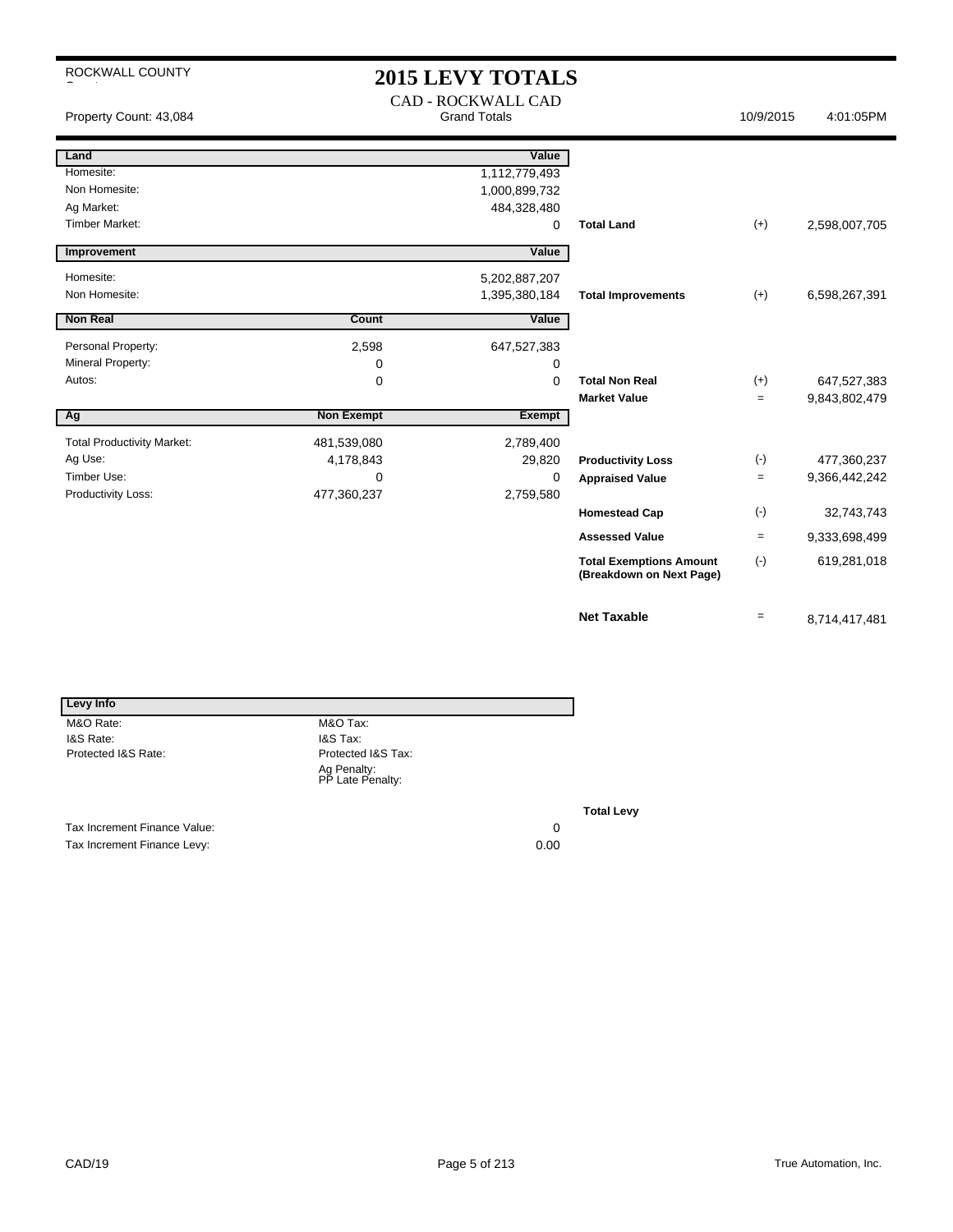### **2015 LEVY TOTALS**

CAD - ROCKWALL CAD Property Count: 43,084 **Access 10:03:00 Property Count: 43,084** Access 10:03:00 Property Count: 43,084

| <b>Exemption</b>  | Count         | Local          | <b>State</b> | Total       |
|-------------------|---------------|----------------|--------------|-------------|
| AB                |               | $\overline{0}$ | 0            | $\Omega$    |
| CHODO (Partial)   |               | 2,373,575      | 0            | 2,373,575   |
| DV <sub>1</sub>   | 186           | 0              | 1,450,000    | 1,450,000   |
| DV <sub>1</sub> S | 3             | 0              | 15,000       | 15,000      |
| DV <sub>2</sub>   | 128           | 0              | 1,104,000    | 1,104,000   |
| DV2S              | 4             | 0              | 30,000       | 30,000      |
| DV <sub>3</sub>   | 109           | 0              | 1,119,000    | 1,119,000   |
| DV3S              | 2             | 0              | 20,000       | 20,000      |
| DV4               | 266           | 0              | 1,769,420    | 1,769,420   |
| DV4S              | 16            | 0              | 180,000      | 180,000     |
| <b>DVHS</b>       | 176           | 0              | 42,372,450   | 42,372,450  |
| <b>DVHSS</b>      |               | 0              | 144,050      | 144,050     |
| EX                |               | 0              | 18,080       | 18,080      |
| EX-XF             | 2             | 0              | 1,625,250    | 1,625,250   |
| EX-XG             | 2             | 0              | 185,690      | 185,690     |
| EX-XI             | 6             | 0              | 4,291,600    | 4,291,600   |
| EX-XJ             | 4             | 0              | 1,694,870    | 1,694,870   |
| EX-XL             | 21            | 0              | 13,410,180   | 13,410,180  |
| EX-XR             | 27            | 0              | 2,673,040    | 2,673,040   |
| EX-XU             | 1             | 0              | 32,660       | 32,660      |
| EX-XV             | 566           | 0              | 542,767,580  | 542,767,580 |
| EX-XV (Prorated)  | 4             | 0              | 158,573      | 158,573     |
| EX366             | 47            | 0              | 7,430        | 7,430       |
| <b>FR</b>         | 17            | 0              | 0            | $\Omega$    |
| ${\sf PC}$        | 15            | 1,838,570      | 0            | 1,838,570   |
|                   | <b>Totals</b> | 4,212,145      | 615,068,873  | 619,281,018 |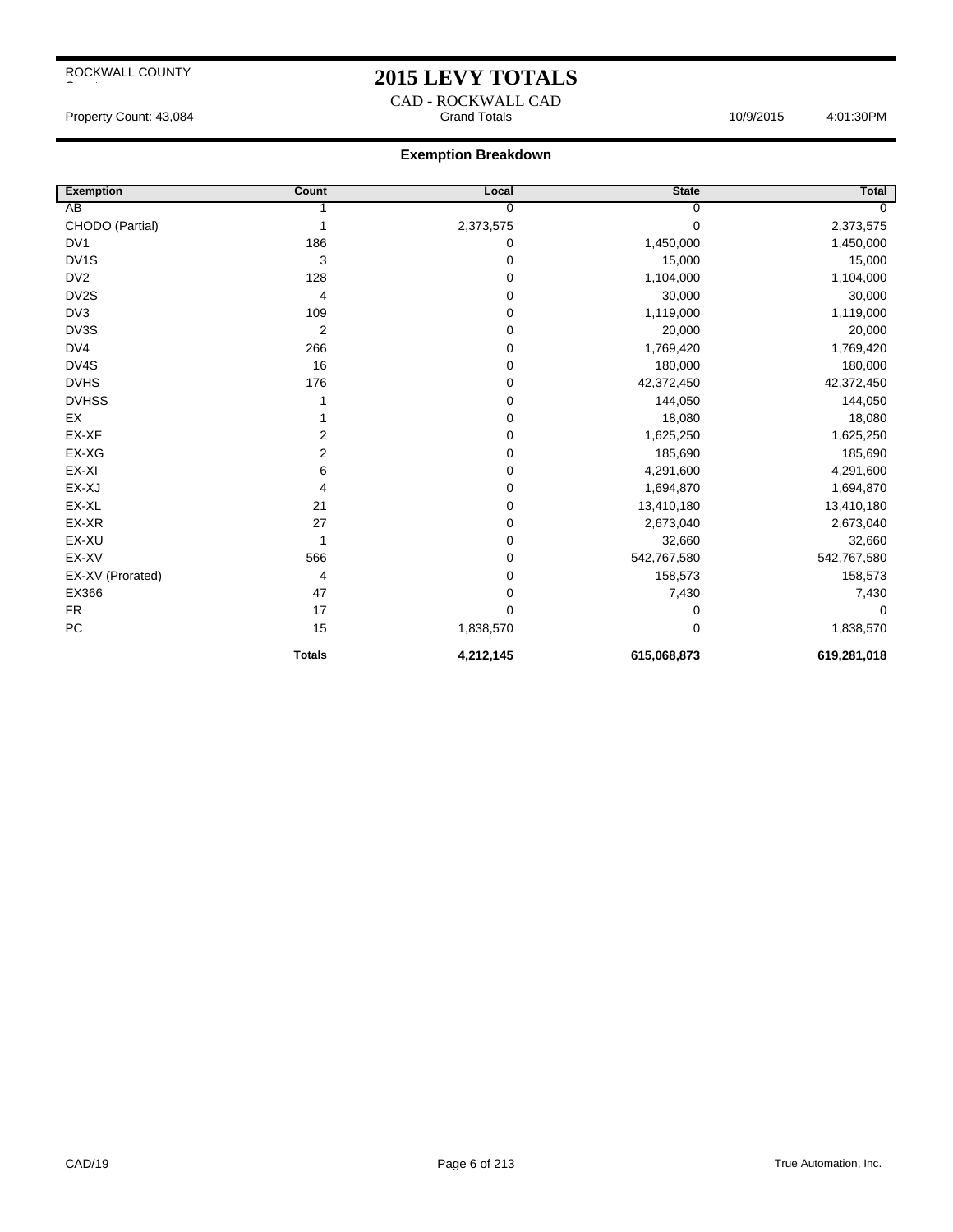### **2015 LEVY TOTALS**

CAD - ROCKWALL CAD

#### Property Count: 43,078 4:01:30PM

| <b>State Code</b> | <b>Description</b>                       | Count         | Acres       | <b>New Value Market</b> | <b>Market Value</b> |
|-------------------|------------------------------------------|---------------|-------------|-------------------------|---------------------|
| A                 | SINGLE FAMILY RESIDENCE                  | 28,323        |             | \$238,681,352           | \$6,092,509,309     |
| в                 | <b>MULTIFAMILY RESIDENCE</b>             | 52            |             | \$0                     | \$125,005,465       |
| C <sub>1</sub>    | <b>VACANT LOTS AND LAND TRACTS</b>       | 3,102         |             | \$0                     | \$211,485,688       |
| D <sub>1</sub>    | <b>QUALIFIED OPEN-SPACE LAND</b>         | 1,410         | 43,044.2202 | \$0                     | \$479,829,420       |
| D <sub>2</sub>    | <b>IMPROVEMENTS ON QUALIFIED OPEN SP</b> | 298           |             | \$132,440               | \$6,856,995         |
| E                 | RURAL LAND, NON QUALIFIED OPEN SPA       | 1,456         | 9,480.6713  | \$6,444,020             | \$360,889,547       |
| <b>ERROR</b>      |                                          | 60            |             | \$0                     | \$4,111,930         |
| F <sub>1</sub>    | <b>COMMERCIAL REAL PROPERTY</b>          | 1,099         |             | \$32,120,120            | \$1,202,461,294     |
| F <sub>2</sub>    | INDUSTRIAL AND MANUFACTURING REAL        | 28            |             | \$0                     | \$94,883,460        |
| J <sub>2</sub>    | <b>GAS DISTRIBUTION SYSTEM</b>           | 11            |             | \$0                     | \$11,669,320        |
| J3                | ELECTRIC COMPANY (INCLUDING CO-OP)       | 27            |             | \$0                     | \$84,580,790        |
| J4                | TELEPHONE COMPANY (INCLUDING CO-O        | 26            |             | \$0                     | \$9,860,970         |
| J5                | <b>RAILROAD</b>                          | 22            |             | \$0                     | \$628,290           |
| J <sub>6</sub>    | PIPELAND COMPANY                         | 58            |             | \$0                     | \$28,101,940        |
| J7                | <b>CABLE TELEVISION COMPANY</b>          | 14            |             | \$0                     | \$3,151,560         |
| L1                | COMMERCIAL PERSONAL PROPERTY             | 2,138         |             | \$7,450,280             | \$370,210,517       |
| L2                | INDUSTRIAL AND MANUFACTURING PERS        | 143           |             | \$0                     | \$94,143,856        |
| M <sub>1</sub>    | TANGIBLE OTHER PERSONAL, MOBILE H        | 647           |             | \$823,160               | \$11,183,170        |
| O                 | <b>RESIDENTIAL INVENTORY</b>             | 1,253         |             | \$1,601,100             | \$45,369,640        |
| S                 | SPECIAL INVENTORY TAX                    | 45            |             | \$0                     | \$35,872,030        |
| X                 | TOTALLY EXEMPT PROPERTY                  | 679           |             | \$3,783,298             | \$569,238,528       |
|                   |                                          | <b>Totals</b> | 52.524.8915 | \$291,035,770           | \$9.842.043.719     |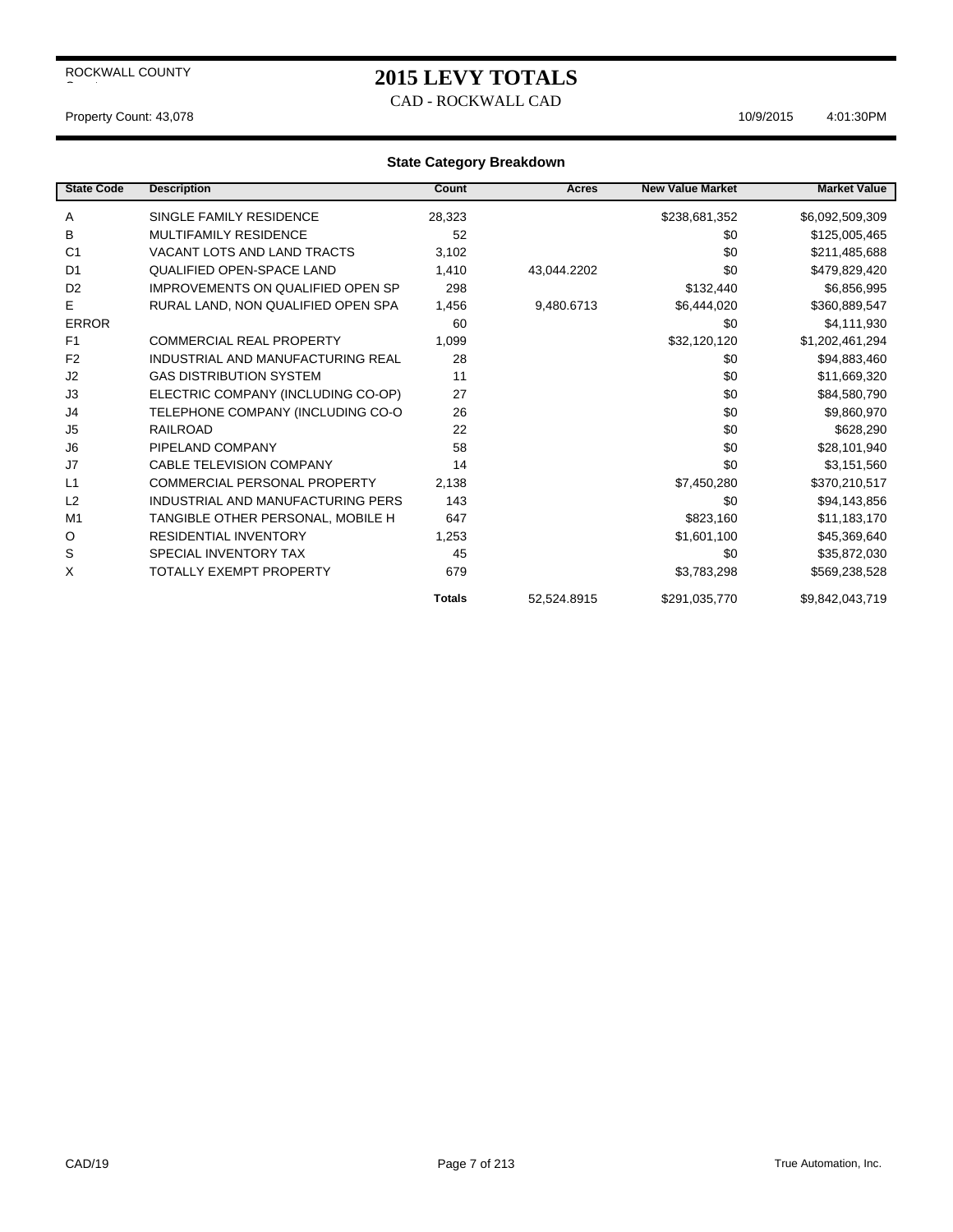### **2015 LEVY TOTALS**

CAD - ROCKWALL CAD Property Count: 6 **Archaeol Science 10/9/2015** 4:01:30PM

| <b>State Code</b> | <b>Description</b>                                            | Count  | Acres   | <b>New Value Market</b> | <b>Market Value</b>      |
|-------------------|---------------------------------------------------------------|--------|---------|-------------------------|--------------------------|
| A                 | SINGLE FAMILY RESIDENCE<br>RURAL LAND, NON QUALIFIED OPEN SPA |        | 22.0900 | \$290,610<br>\$0        | \$1,150,300<br>\$608,460 |
|                   |                                                               | Totals | 22.0900 | \$290.610               | \$1,758,760              |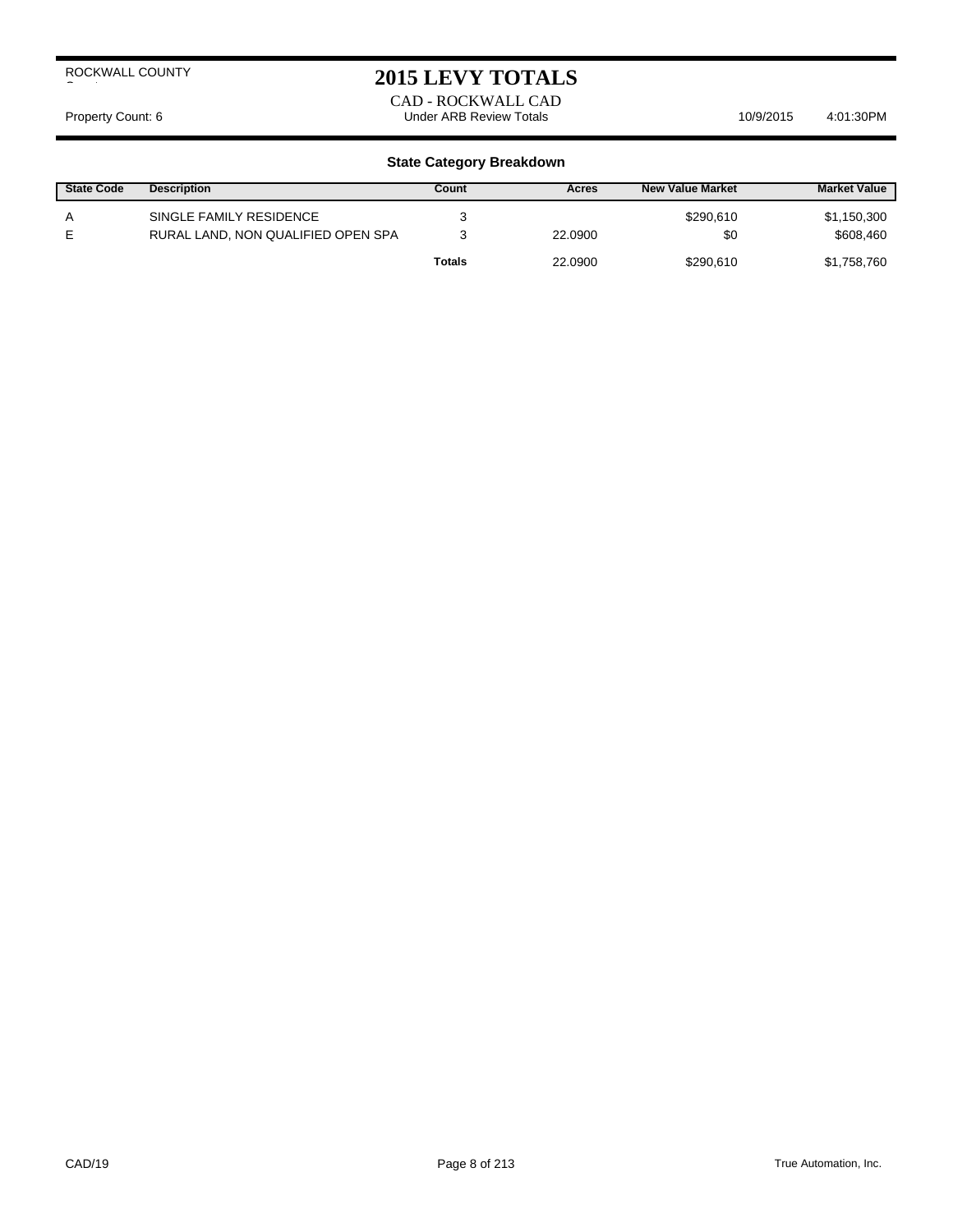### **2015 LEVY TOTALS**

CAD - ROCKWALL CAD Property Count: 43,084 **Access 10/9/2015** 4:01:30PM Grand Totals 10/9/2015 4:01:30PM

| <b>State Code</b> | <b>Description</b>                       | Count         | Acres       | <b>New Value Market</b> | <b>Market Value</b> |
|-------------------|------------------------------------------|---------------|-------------|-------------------------|---------------------|
| A                 | SINGLE FAMILY RESIDENCE                  | 28,326        |             | \$238,971,962           | \$6,093,659,609     |
| в                 | <b>MULTIFAMILY RESIDENCE</b>             | 52            |             | \$0                     | \$125,005,465       |
| C <sub>1</sub>    | <b>VACANT LOTS AND LAND TRACTS</b>       | 3,102         |             | \$0                     | \$211,485,688       |
| D <sub>1</sub>    | <b>QUALIFIED OPEN-SPACE LAND</b>         | 1,410         | 43,044.2202 | \$0                     | \$479,829,420       |
| D <sub>2</sub>    | <b>IMPROVEMENTS ON QUALIFIED OPEN SP</b> | 298           |             | \$132,440               | \$6,856,995         |
| E                 | RURAL LAND, NON QUALIFIED OPEN SPA       | 1,459         | 9,502.7613  | \$6,444,020             | \$361,498,007       |
| <b>ERROR</b>      |                                          | 60            |             | \$0                     | \$4,111,930         |
| F <sub>1</sub>    | <b>COMMERCIAL REAL PROPERTY</b>          | 1,099         |             | \$32,120,120            | \$1,202,461,294     |
| F <sub>2</sub>    | INDUSTRIAL AND MANUFACTURING REAL        | 28            |             | \$0                     | \$94,883,460        |
| J2                | <b>GAS DISTRIBUTION SYSTEM</b>           | 11            |             | \$0                     | \$11,669,320        |
| J3                | ELECTRIC COMPANY (INCLUDING CO-OP)       | 27            |             | \$0                     | \$84,580,790        |
| J4                | TELEPHONE COMPANY (INCLUDING CO-O        | 26            |             | \$0                     | \$9,860,970         |
| J5                | <b>RAILROAD</b>                          | 22            |             | \$0                     | \$628,290           |
| J <sub>6</sub>    | PIPELAND COMPANY                         | 58            |             | \$0                     | \$28,101,940        |
| J7                | <b>CABLE TELEVISION COMPANY</b>          | 14            |             | \$0                     | \$3,151,560         |
| L1                | COMMERCIAL PERSONAL PROPERTY             | 2,138         |             | \$7,450,280             | \$370,210,517       |
| L2                | INDUSTRIAL AND MANUFACTURING PERS        | 143           |             | \$0                     | \$94,143,856        |
| M <sub>1</sub>    | TANGIBLE OTHER PERSONAL, MOBILE H        | 647           |             | \$823,160               | \$11,183,170        |
| O                 | <b>RESIDENTIAL INVENTORY</b>             | 1,253         |             | \$1,601,100             | \$45,369,640        |
| S                 | SPECIAL INVENTORY TAX                    | 45            |             | \$0                     | \$35,872,030        |
| X                 | TOTALLY EXEMPT PROPERTY                  | 679           |             | \$3,783,298             | \$569,238,528       |
|                   |                                          | <b>Totals</b> | 52.546.9815 | \$291,326,380           | \$9.843.802.479     |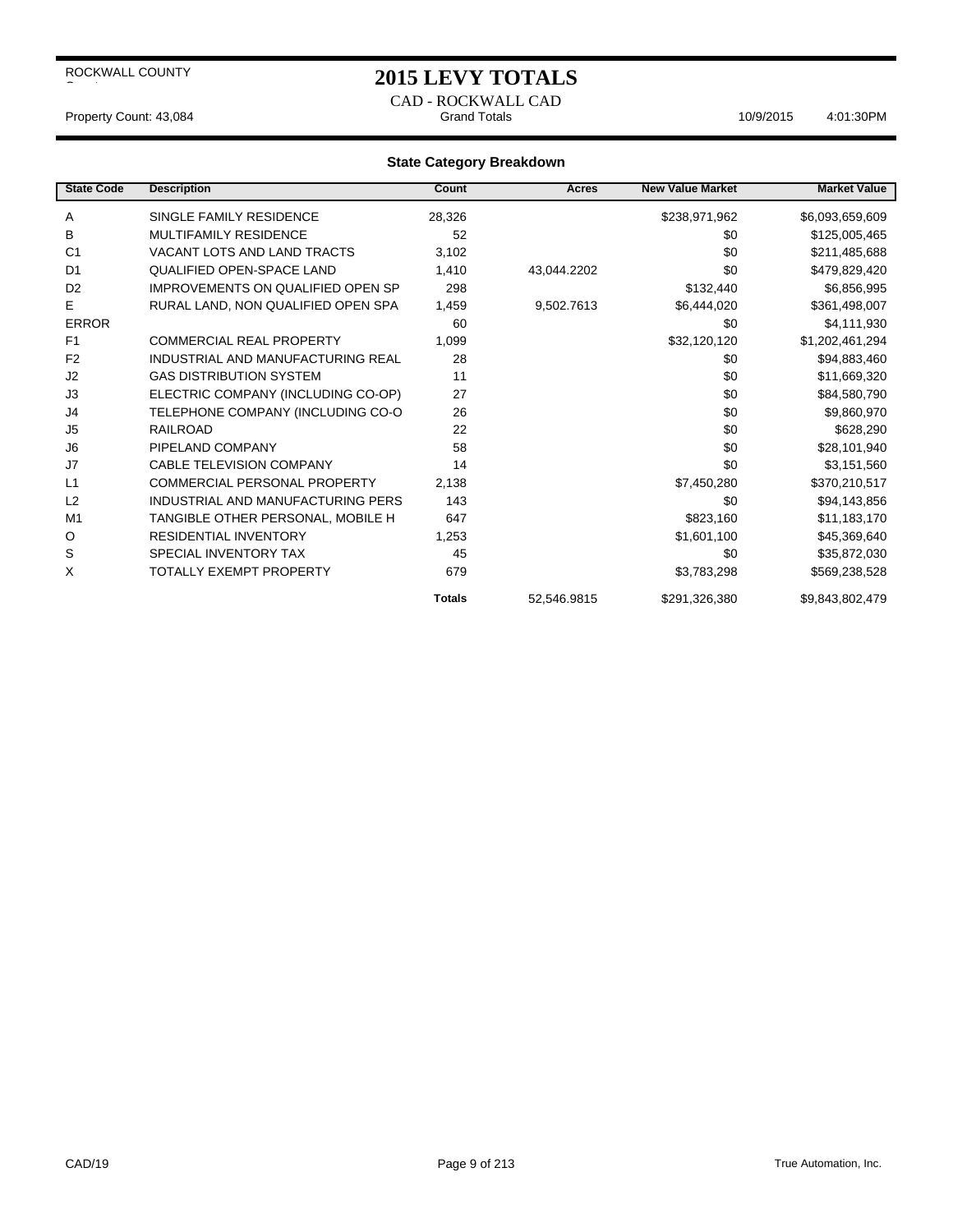## **2015 LEVY TOTALS**

CAD - ROCKWALL CAD

Property Count: 43,078 4:01:30PM

| <b>State Code</b> | <b>Description</b>                                                 | Count                   | <b>New Value Market</b><br>Acres | <b>Market Value</b>          |
|-------------------|--------------------------------------------------------------------|-------------------------|----------------------------------|------------------------------|
| 13C               | <b>VARIETY STORES</b>                                              | 1                       | \$0                              | \$303,710                    |
| 13F               | CHILDREN'S READY-TO-WEAR                                           | 1                       | \$0                              | \$148,980                    |
| 13H               | OUTLETS, MATERNITY, T-SHIRTS, JEANS,                               | 1                       | \$0                              | \$19,140                     |
| 14B               | FULL SERVICE RESTAURANTS                                           | 10                      | \$0                              | \$601,640                    |
| 14C               | FAST FOODS - BURGERS, TACOS, PIZZA                                 | 4                       | \$0                              | \$361,490                    |
| 14D               | <b>CAFETERIAS</b>                                                  | 1                       | \$0                              | \$7,020                      |
| 14G               | <b>SPECIALTY &amp; BAKERIES</b>                                    |                         | \$0                              | \$10,000                     |
| 15A               | <b>FLORISTS</b>                                                    | 1                       | \$0                              | \$17,850                     |
| 17A               | INSURANCE AGENTS & COMPANIES, ADJ                                  | 5                       | \$0                              | \$56,920                     |
| 17E               | OTHER FINANCIAL INSTITUTIONS--MORTC                                | 1                       | \$0                              | \$30,920                     |
| 18B               | CONVENIENCE STORES - UP TO 3 FUEL P                                | $\overline{2}$          | \$0                              | \$323,200                    |
| 18F               | <b>HEALTH FOOD STORES</b>                                          |                         | \$0                              | \$33,970                     |
| 19<br>23H         | <b>FUNERAL SERVICES/MONUMENTS</b>                                  |                         | \$0<br>\$0                       | \$10,960                     |
| 231               | <b>MEAT PACKERS AND PROCESSORS</b><br><b>MANUFACTURERS - SMALL</b> |                         | \$0                              | \$20,000<br>\$2,800          |
| 23J               | STORED INVENTORY - CONSIGNED GOOD                                  |                         | \$0                              | \$1,040                      |
| 24A               | NURSING & CONVALESCENT CENTERS                                     |                         | \$0                              | \$94,270                     |
| 24B               | <b>CLINICS &amp; HOSPITALS</b>                                     |                         | \$0                              | \$157,100                    |
| 24D               | <b>HOME HEALTH CARE</b>                                            | $\overline{\mathbf{c}}$ | \$0                              | \$19,700                     |
| 24F               | <b>MEDICAL LABS</b>                                                | $\overline{\mathbf{c}}$ | \$0                              | \$1,031,150                  |
| 24G               | <b>DOCTOR'S OFFICES</b>                                            | $\overline{c}$          | \$0                              | \$40,290                     |
| 24H               | DENTAL OFFICES & CLINICS                                           | 3                       | \$0                              | \$221,470                    |
| 24K               | NURSING, & OTHER MEDICAL PROFESSIC                                 |                         | \$0                              | \$41,470                     |
| 26E               | HOBBY & CRAFT SHOPS, CERAMICS, DO                                  |                         | \$0                              | \$5,500                      |
| 26P               | <b>PAWN SHOPS</b>                                                  |                         | \$0                              | \$4,850                      |
| 26Q               | KARATE & SELF DEFENSE                                              |                         | \$0                              | \$6,270                      |
| 26R               | FITNESS CENTERS - SPAS, GYMS, WEIGH                                |                         | \$0                              | \$4,130                      |
| 26S               | OFFICES & OFFICE BUILDINGS                                         |                         | \$0                              | \$11,720                     |
| 26T               | <b>MAILING SERVICES</b>                                            |                         | \$0                              | \$8,920                      |
| 26V               | STORED INVENTORY                                                   |                         | \$0                              | \$7,500                      |
| 29H<br>33         | OTHER - INFORMATION SOURCES AND R<br>PRINTING AND GRAPHICS         |                         | \$0<br>\$0                       | \$4,040<br>\$2,780           |
| 33A               | PHOTOGRAPHERS STUDIOS                                              |                         | \$0                              | \$2,550                      |
| 33C               | <b>SIGN COMPANIES</b>                                              |                         | \$0                              | \$37,650                     |
| 35A               | APPRAISAL COMPANIES                                                |                         | \$0                              | \$7,800                      |
| 35B               | <b>TITLE COMPANIES</b>                                             |                         | \$0                              | \$4,000                      |
| 37A               | SERVICE - A/C, HEATING & REFRIGERATIC                              |                         | \$0                              | \$93,880                     |
| 39                | SPORTING GOODS & WEAR                                              |                         | \$0                              | \$41,620                     |
| ЗA                | <b>GOLF COURSES</b>                                                |                         | \$0                              | \$504,500                    |
| 3F                | OTHER -- GO CARTS, BINGO, MINIATURE (                              |                         | \$0                              | \$8,140                      |
| 4H                | ARTISTS, FRAME SHOPS, GALLERIES                                    |                         | \$0                              | \$3,310                      |
| 6C                | <b>REPAIR SHOPS</b>                                                |                         | \$0                              | \$43,200                     |
| 6E                | <b>PARTS STORES</b>                                                |                         | \$0                              | \$783,260                    |
| 6H<br>6K          | <b>TRANSPORTATION &amp; TRUCKING</b><br><b>DETAIL SHOPS</b>        |                         | \$0<br>\$0                       | \$1,030                      |
| $\overline{7}$    | BEAUTY, BARBER & NAIL SALONS                                       | 3                       | \$0                              | \$11,000<br>\$16,800         |
| 7A                | <b>TANNING SALONS</b>                                              | 1                       | \$0                              | \$15,070                     |
| 7B                | MASSAGES, TATOOS, ELECTROLYSIS, T                                  | 1                       | \$0                              | \$13,190                     |
| 7C                | BEAUTY SUPPLIES, COSMETICS, WIGS & I                               | 1                       | \$0                              | \$122,530                    |
| 8D                | MARBLE, TARP & AWNINGS, INSULATION,                                | $\mathbf{1}$            | \$0                              | \$9,300                      |
| A                 |                                                                    | 2                       | \$29,922                         | \$90,684                     |
| A <sub>1</sub>    | <b>Residential SFR Non Waterfront</b>                              | 24,942                  | \$233,343,450                    | \$5,484,788,882              |
| A <sub>2</sub>    | <b>Residential Mobile Home</b>                                     | 1,057                   | \$221,030                        | \$31,085,850                 |
| A <sub>3</sub>    | <b>REsidential SFR Waterfront</b>                                  | 602                     | \$4,077,920                      | \$257,125,758                |
| A4                | <b>Residential SFR Water-View</b>                                  | 558                     | \$628,910                        | \$176,309,397                |
| A <sub>5</sub>    | Residential Non-Homesite Imp                                       | 116                     | \$9,530                          | \$3,495,830                  |
| A <sub>6</sub>    | <b>Townhouse Non-Waterfront</b>                                    | 471                     | \$61,780                         | \$48,351,080                 |
| A7                | <b>Townhouse SFR Waterfront</b>                                    | 282                     | \$286,660                        | \$48,339,453                 |
| A <sub>8</sub>    | Townhouse SFR Water-View                                           | 316                     | \$22,150                         | \$42,922,375                 |
| В<br><b>B1</b>    | <b>Residential Multi-Family</b>                                    | 1<br>9                  | \$0<br>\$0                       | \$2,373,575<br>\$116,800,150 |
| B <sub>2</sub>    | <b>Duplex</b>                                                      | 42                      | \$0                              | \$5,831,740                  |
| C <sub>1</sub>    | Vacant Lots/tracts Non Waterfront                                  | 1,944                   | \$0                              | \$72,742,733                 |
| C <sub>2</sub>    | Comm Lots                                                          | 332                     | \$0                              | \$102,108,694                |
| C <sub>3</sub>    | Lots outside City Non-Waterfront                                   | 751                     | \$0                              | \$28,589,231                 |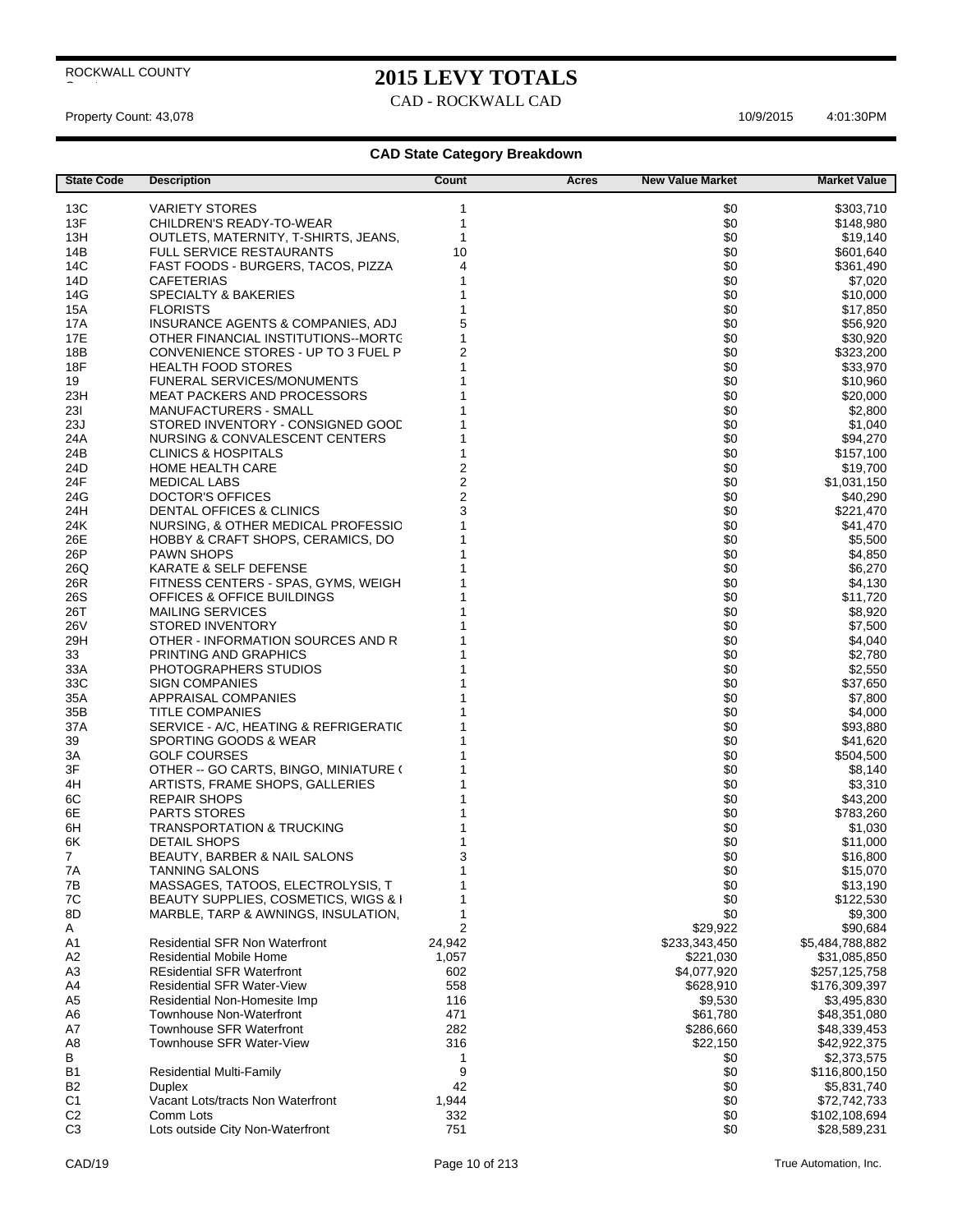### **2015 LEVY TOTALS**

CAD - ROCKWALL CAD

### Property Count: 43,078 4:01:30PM

| <b>State Code</b> | <b>Description</b>                       | Count         | Acres       | <b>New Value Market</b> | <b>Market Value</b> |
|-------------------|------------------------------------------|---------------|-------------|-------------------------|---------------------|
| C <sub>4</sub>    | Vacant Water-View                        | 40            |             | \$0                     | \$2,085,900         |
| C <sub>5</sub>    | Vacant Waterfront Lot                    | 35            |             | \$0                     | \$5,959,130         |
| D <sub>1</sub>    | Acreage Ranch Land                       | 1,417         | 43,050.4452 | \$0                     | \$479,883,990       |
| D <sub>2</sub>    | <b>IMPROVEMENTS ON QUALIFIED OPEN SP</b> | 298           |             | \$132,440               | \$6,856,995         |
| E <sub>1</sub>    | Farm and Ranch Improvements              | 980           |             | \$6,436,820             | \$233,271,886       |
| E <sub>2</sub>    | MH Farm or Ranch Improvements            | 12            |             | \$7,200                 | \$267,320           |
| E <sub>3</sub>    | Farm/Ranch Non-Homesite Improvements     | 145           |             | \$0                     | \$2,214,930         |
| E <sub>4</sub>    | RUAL LAND, NON QUAILIFIED OPEN SPAC      | 792           |             | \$0                     | \$125,080,841       |
| <b>ERROR</b>      |                                          | 60            |             | \$0                     | \$4,111,930         |
| F <sub>1</sub>    | Real Commercial                          | 1,099         |             | \$32,120,120            | \$1,202,461,294     |
| F <sub>2</sub>    | Real, Industrial                         | 28            |             | \$0                     | \$94,883,460        |
| J2                |                                          | 11            |             |                         |                     |
| J3                | Gas Companies Real & PP                  | 27            |             | \$0                     | \$11,669,320        |
|                   | <b>Electric Companies</b>                | 26            |             | \$0<br>\$0              | \$84,580,790        |
| J4                | Telephone Companies Real & PP            |               |             |                         | \$9,860,970         |
| J <sub>5</sub>    | Railroads                                | 22            |             | \$0                     | \$628,290           |
| J6                | Pipelines                                | 58            |             | \$0                     | \$28,101,940        |
| J7                | <b>Cable Companies</b>                   | 14            |             | \$0                     | \$3,151,560         |
| L1                | Tangible Commercial Personal             | 2,079         |             | \$7,450,280             | \$364,904,727       |
| L2                | <b>Industrial Personal Property</b>      | 140           |             | \$0                     | \$94,120,016        |
| M <sub>3</sub>    | Moble Home only                          | 647           |             | \$823,160               | \$11,183,170        |
| O <sub>1</sub>    | Real Property Inventory Non-Waterfront   | 1,150         |             | \$1,601,100             | \$44,635,040        |
| O <sub>2</sub>    | PARTIAL COMPLETE LOT                     | 103           |             | \$0                     | \$734,600           |
| $\mathbb S$       | Special Inventory Personal Property      | 45            |             | \$0                     | \$35,872,030        |
| X                 |                                          | 679           |             | \$3,783,298             | \$569,238,528       |
|                   |                                          | <b>Totals</b> | 43,050.4452 | \$291,035,770           | \$9,842,043,719     |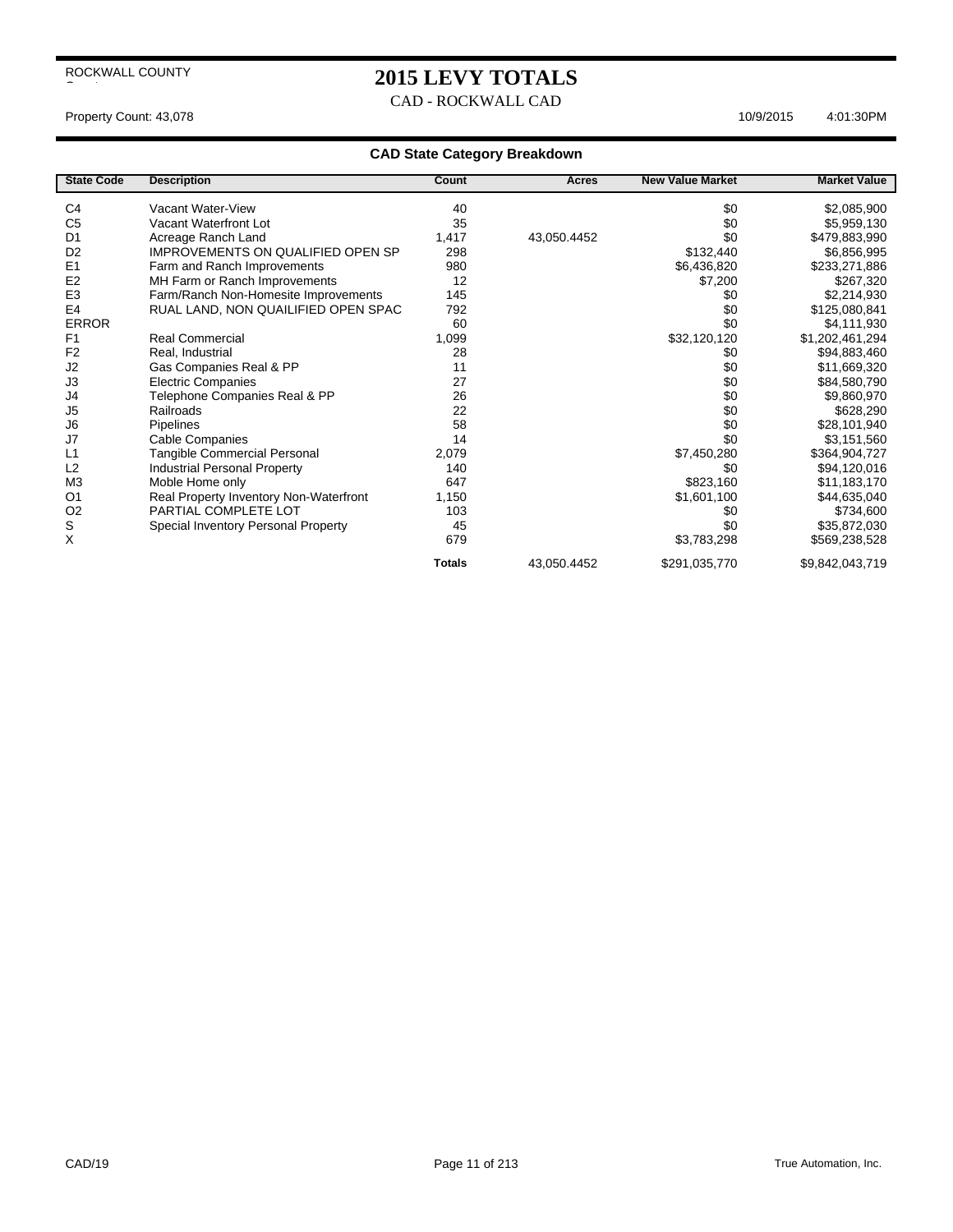### **2015 LEVY TOTALS**

CAD - ROCKWALL CAD Property Count: 6 **Archaeol Science 10/9/2015** Lunder ARB Review Totals **10/9/2015** 4:01:30PM

| <b>State Code</b>          | <b>Description</b>                                                                                          | Count  | Acres  | <b>New Value Market</b> | <b>Market Value</b>                   |
|----------------------------|-------------------------------------------------------------------------------------------------------------|--------|--------|-------------------------|---------------------------------------|
| A1<br>E <sub>1</sub><br>E4 | <b>Residential SFR Non Waterfront</b><br>Farm and Ranch Improvements<br>RUAL LAND, NON QUAILIFIED OPEN SPAC |        |        | \$290.610<br>\$0<br>\$0 | \$1,150,300<br>\$332,600<br>\$275,860 |
|                            |                                                                                                             | Totals | 0.0000 | \$290.610               | \$1,758,760                           |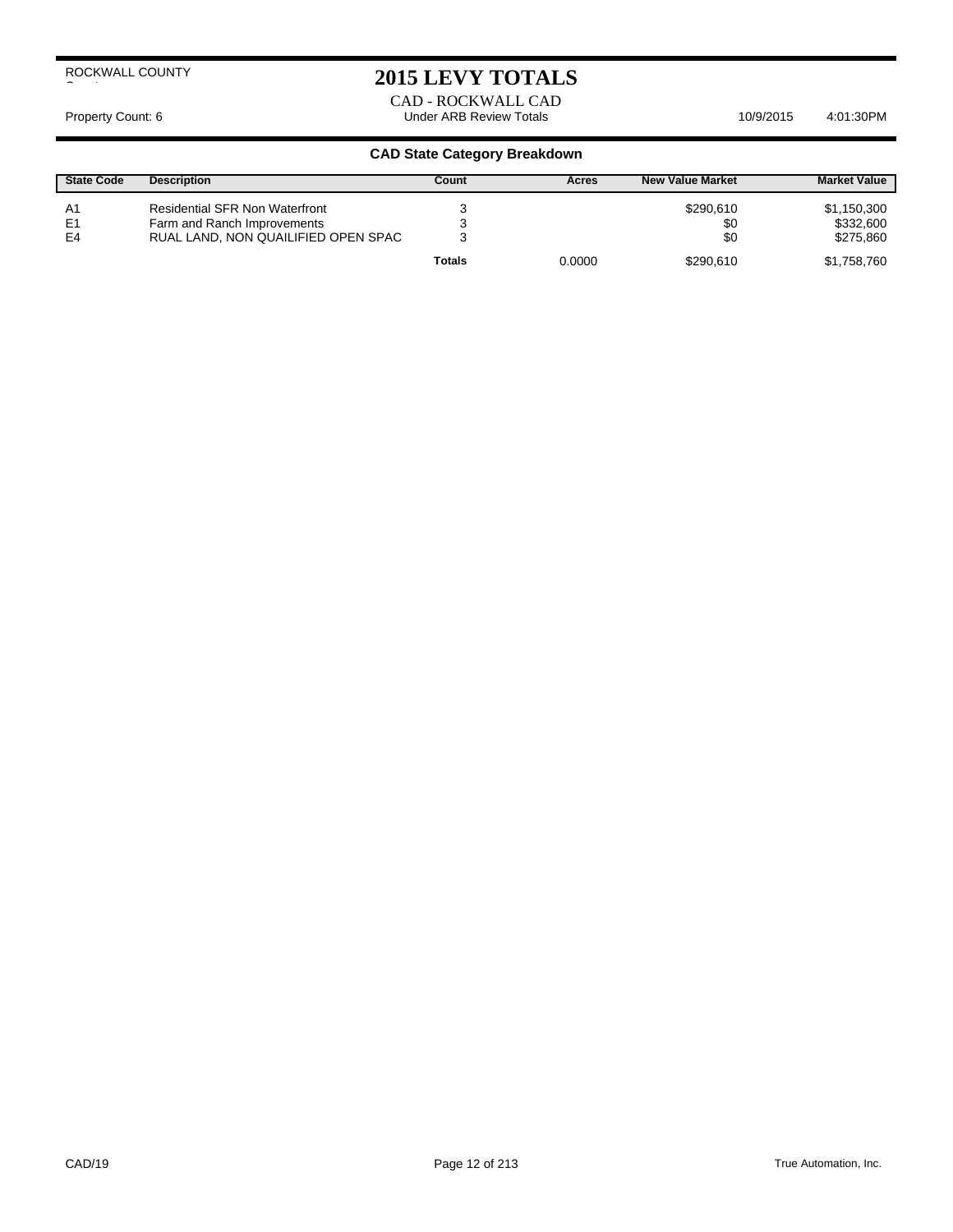### **2015 LEVY TOTALS**

CAD - ROCKWALL CAD Property Count: 43,084 **Access 2:01:30PM** 10/9/2015 4:01:30PM

| <b>State Code</b> | <b>Description</b>                                             | Count                                     | Acres | <b>New Value Market</b> | <b>Market Value</b>  |
|-------------------|----------------------------------------------------------------|-------------------------------------------|-------|-------------------------|----------------------|
| 13C               | VARIETY STORES                                                 | 1                                         |       | \$0                     | \$303,710            |
| 13F               | CHILDREN'S READY-TO-WEAR                                       | 1                                         |       | \$0                     | \$148,980            |
| 13H               | OUTLETS, MATERNITY, T-SHIRTS, JEANS,                           | 1                                         |       | \$0                     | \$19,140             |
| 14B               | <b>FULL SERVICE RESTAURANTS</b>                                | 10                                        |       | \$0                     | \$601,640            |
| 14C               | FAST FOODS - BURGERS, TACOS, PIZZA                             | 4                                         |       | \$0                     | \$361,490            |
| 14D               | <b>CAFETERIAS</b>                                              | 1                                         |       | \$0                     | \$7,020              |
| 14G               | <b>SPECIALTY &amp; BAKERIES</b>                                |                                           |       | \$0                     | \$10,000             |
| 15A               | <b>FLORISTS</b>                                                |                                           |       | \$0                     |                      |
| 17A               | INSURANCE AGENTS & COMPANIES, ADJ                              | 5                                         |       | \$0                     | \$17,850<br>\$56,920 |
| 17E               | OTHER FINANCIAL INSTITUTIONS-MORTC                             | 1                                         |       | \$0                     |                      |
|                   |                                                                | $\overline{2}$                            |       | \$0                     | \$30,920             |
| 18B<br>18F        | CONVENIENCE STORES - UP TO 3 FUEL P                            |                                           |       | \$0                     | \$323,200            |
|                   | <b>HEALTH FOOD STORES</b><br><b>FUNERAL SERVICES/MONUMENTS</b> |                                           |       | \$0                     | \$33,970             |
| 19<br>23H         |                                                                |                                           |       | \$0                     | \$10,960             |
|                   | <b>MEAT PACKERS AND PROCESSORS</b>                             |                                           |       |                         | \$20,000             |
| 231               | MANUFACTURERS - SMALL                                          |                                           |       | \$0                     | \$2,800              |
| 23J               | STORED INVENTORY - CONSIGNED GOOD                              |                                           |       | \$0                     | \$1,040              |
| 24A               | NURSING & CONVALESCENT CENTERS                                 |                                           |       | \$0                     | \$94,270             |
| 24B               | <b>CLINICS &amp; HOSPITALS</b>                                 |                                           |       | \$0                     | \$157,100            |
| 24D               | HOME HEALTH CARE                                               | $\overline{\mathbf{c}}$                   |       | \$0                     | \$19,700             |
| 24F               | <b>MEDICAL LABS</b>                                            | $\overline{\mathbf{c}}$<br>$\overline{c}$ |       | \$0                     | \$1,031,150          |
| 24G               | DOCTOR'S OFFICES                                               | 3                                         |       | \$0                     | \$40,290             |
| 24H               | DENTAL OFFICES & CLINICS                                       |                                           |       | \$0                     | \$221,470            |
| 24K               | NURSING, & OTHER MEDICAL PROFESSIC                             |                                           |       | \$0                     | \$41,470             |
| 26E               | HOBBY & CRAFT SHOPS, CERAMICS, DO                              |                                           |       | \$0                     | \$5,500              |
| 26P               | <b>PAWN SHOPS</b>                                              |                                           |       | \$0                     | \$4,850              |
| 26Q               | KARATE & SELF DEFENSE                                          |                                           |       | \$0                     | \$6,270              |
| 26R               | FITNESS CENTERS - SPAS, GYMS, WEIGH                            |                                           |       | \$0                     | \$4,130              |
| 26S               | OFFICES & OFFICE BUILDINGS                                     |                                           |       | \$0                     | \$11,720             |
| 26T               | <b>MAILING SERVICES</b>                                        |                                           |       | \$0                     | \$8,920              |
| 26V               | <b>STORED INVENTORY</b>                                        |                                           |       | \$0                     | \$7,500              |
| 29H               | OTHER - INFORMATION SOURCES AND R                              |                                           |       | \$0                     | \$4,040              |
| 33<br>33A         | PRINTING AND GRAPHICS<br>PHOTOGRAPHERS STUDIOS                 |                                           |       | \$0<br>\$0              | \$2,780              |
| 33C               | SIGN COMPANIES                                                 |                                           |       | \$0                     | \$2,550              |
| 35A               | APPRAISAL COMPANIES                                            |                                           |       | \$0                     | \$37,650<br>\$7,800  |
| 35B               | <b>TITLE COMPANIES</b>                                         |                                           |       | \$0                     | \$4,000              |
| 37A               | SERVICE - A/C, HEATING & REFRIGERATIC                          |                                           |       | \$0                     | \$93,880             |
| 39                | SPORTING GOODS & WEAR                                          |                                           |       | \$0                     | \$41,620             |
| ЗΑ                | GOLF COURSES                                                   |                                           |       | \$0                     | \$504,500            |
| 3F                | OTHER -- GO CARTS, BINGO, MINIATURE (                          |                                           |       | \$0                     | \$8,140              |
| 4H                | ARTISTS, FRAME SHOPS, GALLERIES                                |                                           |       | \$0                     | \$3,310              |
| 6C                | <b>REPAIR SHOPS</b>                                            |                                           |       | \$0                     | \$43,200             |
| 6E                | <b>PARTS STORES</b>                                            |                                           |       | \$0                     | \$783,260            |
| 6H                | <b>TRANSPORTATION &amp; TRUCKING</b>                           |                                           |       | \$0                     | \$1,030              |
| 6K                | <b>DETAIL SHOPS</b>                                            | 1                                         |       | \$0                     | \$11,000             |
| 7                 | BEAUTY, BARBER & NAIL SALONS                                   | 3                                         |       | \$0                     | \$16,800             |
| 7A                | TANNING SALONS                                                 |                                           |       | \$0                     | \$15,070             |
| 7B                | MASSAGES, TATOOS, ELECTROLYSIS, T                              | 1                                         |       | \$0                     | \$13,190             |
| 7C                | BEAUTY SUPPLIES, COSMETICS, WIGS & I                           |                                           |       | \$0                     | \$122,530            |
| 8D                | MARBLE, TARP & AWNINGS, INSULATION,                            | 1                                         |       | \$0                     | \$9,300              |
| A                 |                                                                | 2                                         |       | \$29,922                | \$90,684             |
| A1                | <b>Residential SFR Non Waterfront</b>                          | 24,945                                    |       | \$233,634,060           | \$5,485,939,182      |
| A <sub>2</sub>    | Residential Mobile Home                                        | 1,057                                     |       | \$221,030               | \$31,085,850         |
| A <sub>3</sub>    | <b>REsidential SFR Waterfront</b>                              | 602                                       |       | \$4,077,920             | \$257,125,758        |
| A4                | <b>Residential SFR Water-View</b>                              | 558                                       |       | \$628,910               | \$176,309,397        |
| A <sub>5</sub>    | Residential Non-Homesite Imp                                   | 116                                       |       | \$9,530                 | \$3,495,830          |
| A6                | <b>Townhouse Non-Waterfront</b>                                | 471                                       |       | \$61,780                | \$48,351,080         |
| A7                | <b>Townhouse SFR Waterfront</b>                                | 282                                       |       | \$286,660               | \$48,339,453         |
| A8                | Townhouse SFR Water-View                                       | 316                                       |       | \$22,150                | \$42,922,375         |
| В                 |                                                                | 1                                         |       | \$0                     | \$2,373,575          |
| B1                | <b>Residential Multi-Family</b>                                | 9                                         |       | \$0                     | \$116,800,150        |
| <b>B2</b>         | Duplex                                                         | 42                                        |       | \$0                     | \$5,831,740          |
| C <sub>1</sub>    | Vacant Lots/tracts Non Waterfront                              | 1,944                                     |       | \$0                     | \$72,742,733         |
| C <sub>2</sub>    | Comm Lots                                                      | 332                                       |       | \$0                     | \$102,108,694        |
| C <sub>3</sub>    | Lots outside City Non-Waterfront                               | 751                                       |       | \$0                     | \$28,589,231         |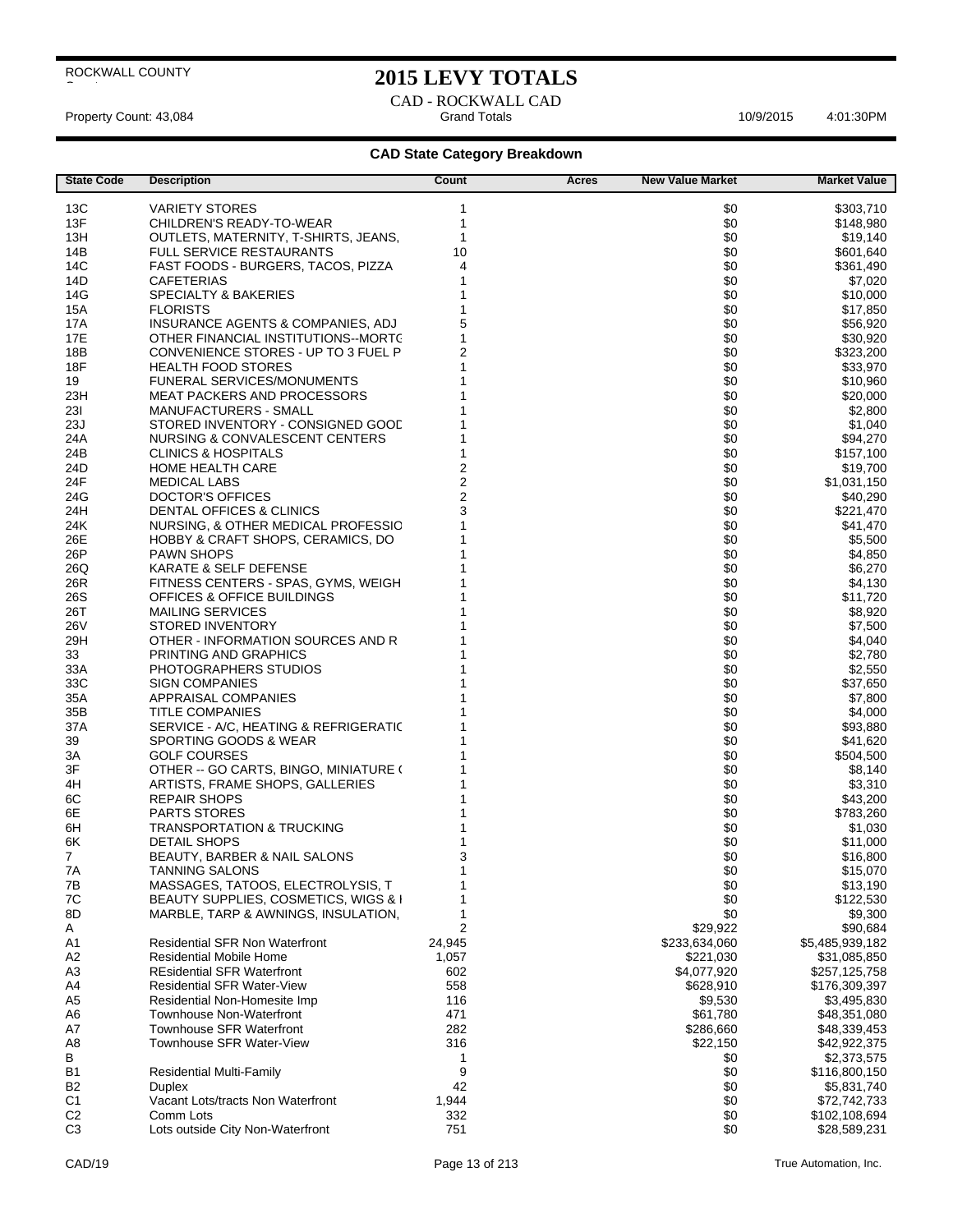$\overline{\phantom{a}}$ 

### **2015 LEVY TOTALS**

CAD - ROCKWALL CAD Property Count: 43,084 **Access 2:01:30PM** 10/9/2015 4:01:30PM

| <b>State Code</b> | <b>Description</b>                     | Count         | Acres       | <b>New Value Market</b> | <b>Market Value</b> |
|-------------------|----------------------------------------|---------------|-------------|-------------------------|---------------------|
| C <sub>4</sub>    | Vacant Water-View                      | 40            |             |                         |                     |
|                   |                                        | 35            |             | \$0                     | \$2,085,900         |
| C <sub>5</sub>    | Vacant Waterfront Lot                  |               |             | \$0                     | \$5,959,130         |
| D <sub>1</sub>    | Acreage Ranch Land                     | 1,417         | 43,050.4452 | \$0                     | \$479,883,990       |
| D <sub>2</sub>    | IMPROVEMENTS ON QUALIFIED OPEN SP      | 298           |             | \$132,440               | \$6,856,995         |
| E <sub>1</sub>    | Farm and Ranch Improvements            | 983           |             | \$6,436,820             | \$233,604,486       |
| E <sub>2</sub>    | MH Farm or Ranch Improvements          | 12            |             | \$7,200                 | \$267,320           |
| E <sub>3</sub>    | Farm/Ranch Non-Homesite Improvements   | 145           |             | \$0                     | \$2,214,930         |
| E <sub>4</sub>    | RUAL LAND, NON QUAILIFIED OPEN SPAC    | 795           |             | \$0                     | \$125,356,701       |
| <b>ERROR</b>      |                                        | 60            |             | \$0                     | \$4,111,930         |
| F <sub>1</sub>    | Real Commercial                        | 1,099         |             | \$32,120,120            | \$1,202,461,294     |
| F <sub>2</sub>    | Real, Industrial                       | 28            |             | \$0                     | \$94,883,460        |
| J2                | Gas Companies Real & PP                | 11            |             | \$0                     | \$11,669,320        |
| J3                | <b>Electric Companies</b>              | 27            |             | \$0                     | \$84,580,790        |
| J4                | Telephone Companies Real & PP          | 26            |             | \$0                     | \$9,860,970         |
| J <sub>5</sub>    | Railroads                              | 22            |             | \$0                     | \$628,290           |
| J6                | Pipelines                              | 58            |             | \$0                     | \$28,101,940        |
| J7                | Cable Companies                        | 14            |             | \$0                     | \$3,151,560         |
| L1                | <b>Tangible Commercial Personal</b>    | 2,079         |             | \$7,450,280             | \$364,904,727       |
| L2                | <b>Industrial Personal Property</b>    | 140           |             | \$0                     | \$94,120,016        |
| M <sub>3</sub>    | Moble Home only                        | 647           |             | \$823,160               | \$11,183,170        |
| O <sub>1</sub>    | Real Property Inventory Non-Waterfront | 1,150         |             | \$1,601,100             | \$44,635,040        |
| O <sub>2</sub>    | PARTIAL COMPLETE LOT                   | 103           |             | \$0                     | \$734,600           |
| S                 | Special Inventory Personal Property    | 45            |             | \$0                     | \$35,872,030        |
| X                 |                                        | 679           |             | \$3,783,298             | \$569,238,528       |
|                   |                                        | <b>Totals</b> | 43,050.4452 | \$291,326,380           | \$9,843,802,479     |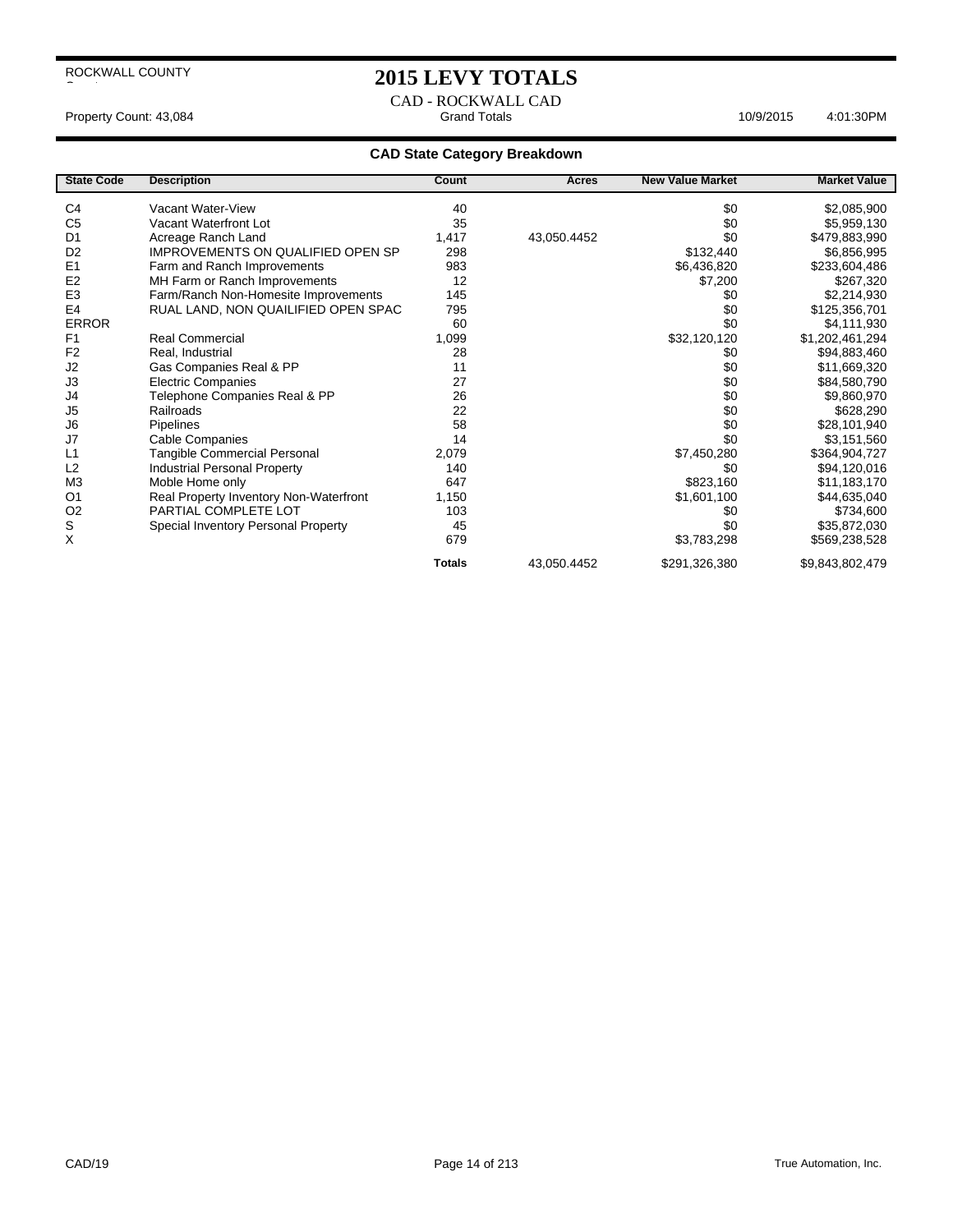### **2015 LEVY TOTALS**

CAD - ROCKWALL CAD Property Count: 43,084 **Effective Rate Assumption** 10/9/2015 4:01:30PM

#### **New Value**

**TOTAL NEW VALUE MARKET: \$291,326,380 TOTAL NEW VALUE TAXABLE: \$285,506,780**

|                  |                                                 | <b>New Exemptions</b>                  |                                    |                                   |
|------------------|-------------------------------------------------|----------------------------------------|------------------------------------|-----------------------------------|
| <b>Exemption</b> | <b>Description</b>                              | Count                                  |                                    |                                   |
| EX-XL            | 11.231 Organizations Providing Economic Deve    |                                        | 2014 Market Value                  | \$0                               |
| EX-XV            | Other Exemptions (including public property, re | 30                                     | 2014 Market Value                  | \$2,445,400                       |
| EX366            | HB366 Exempt                                    | 14                                     | 2014 Market Value                  | \$10,220                          |
|                  |                                                 | <b>ABSOLUTE EXEMPTIONS VALUE LOSS</b>  |                                    | \$2,455,620                       |
| <b>Exemption</b> | <b>Description</b>                              |                                        | Count                              | <b>Exemption Amount</b>           |
| DV <sub>1</sub>  | Disabled Veterans 10% - 29%                     |                                        | 13                                 | \$93,000                          |
| DV <sub>2</sub>  | Disabled Veterans 30% - 49%                     |                                        | 20                                 | \$177,000                         |
| DV <sub>3</sub>  | Disabled Veterans 50% - 69%                     |                                        | 18                                 | \$183,000                         |
| DV4              | Disabled Veterans 70% - 100%                    |                                        | 57                                 | \$440,260                         |
| DV4S             | Disabled Veterans Surviving Spouse 70% - 100%   |                                        | 3                                  | \$36,000                          |
| <b>DVHS</b>      | Disabled Veteran Homestead                      |                                        | 27                                 | \$6,484,859                       |
|                  |                                                 | <b>PARTIAL EXEMPTIONS VALUE LOSS</b>   | 138                                | \$7,414,119                       |
|                  |                                                 |                                        | <b>NEW EXEMPTIONS VALUE LOSS</b>   | \$9,869,739                       |
|                  |                                                 | <b>Increased Exemptions</b>            |                                    |                                   |
| <b>Exemption</b> | <b>Description</b>                              |                                        | Count                              | <b>Increased Exemption Amount</b> |
|                  |                                                 | <b>INCREASED EXEMPTIONS VALUE LOSS</b> |                                    |                                   |
|                  |                                                 |                                        | <b>TOTAL EXEMPTIONS VALUE LOSS</b> | \$9,869,739                       |

**New Ag / Timber Exemptions**

**New Annexations**

**New Deannexations**

**Average Homestead Value**

**Category A and E**

| <b>Count of HS Residences</b> | <b>Average Market</b> | <b>Average HS Exemption</b>       | <b>Average Taxable</b> |
|-------------------------------|-----------------------|-----------------------------------|------------------------|
| 20,449                        | \$233,775             | \$1,598<br><b>Category A Only</b> | \$232,177              |
| <b>Count of HS Residences</b> | <b>Average Market</b> | <b>Average HS Exemption</b>       | <b>Average Taxable</b> |
| 19,768                        | \$232,849             | \$1,598                           | \$231,251              |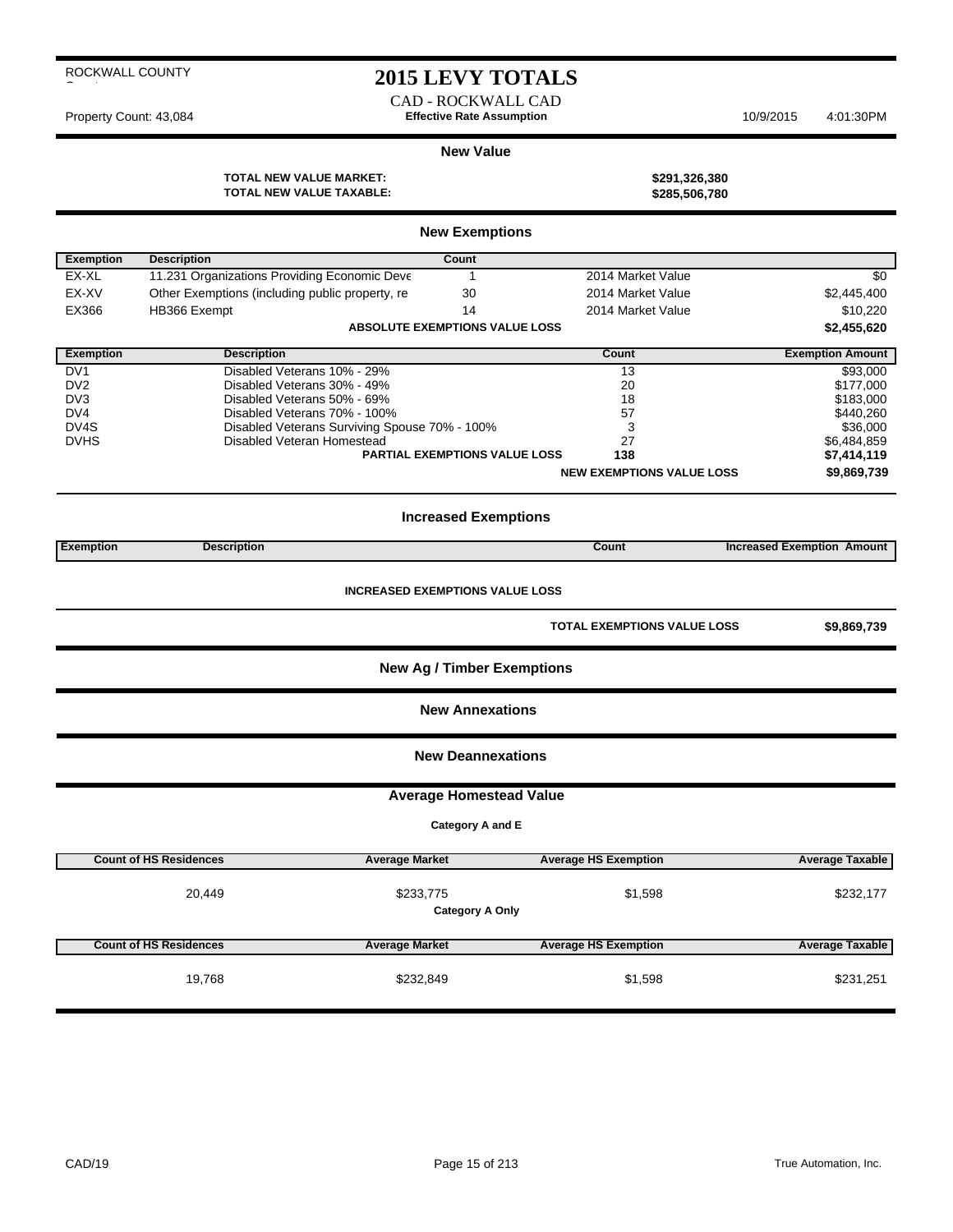### **2015 LEVY TOTALS**

CAD - ROCKWALL CAD **Lower Value Used**

**Count of Protested Properties Total Market Value Total Value Used**

6 \$1,758,760.00 \$1,418,050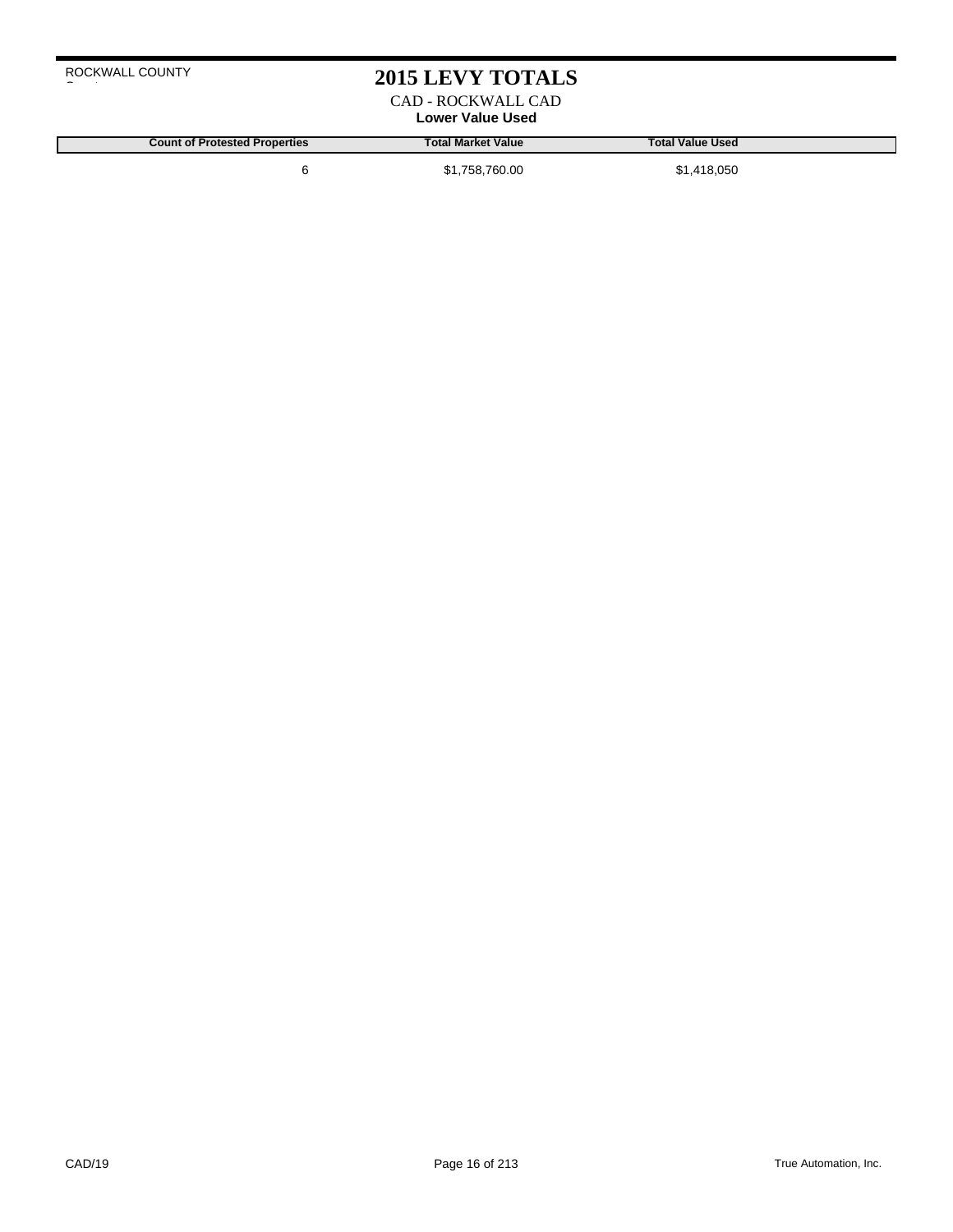### **2015 LEVY TOTALS** CDA - CITY OF DALLAS

| Property Count: 14                |                   |               |                                                            | 10/9/2015         | 4:01:05PM   |
|-----------------------------------|-------------------|---------------|------------------------------------------------------------|-------------------|-------------|
| Land                              |                   | Value         |                                                            |                   |             |
| Homesite:                         |                   | $\Omega$      |                                                            |                   |             |
| Non Homesite:                     |                   | 1,163,840     |                                                            |                   |             |
| Ag Market:                        |                   | 0             |                                                            |                   |             |
| <b>Timber Market:</b>             |                   | 0             | <b>Total Land</b>                                          | $(+)$             | 1,163,840   |
| Improvement                       |                   | Value         |                                                            |                   |             |
| Homesite:                         |                   | 0             |                                                            |                   |             |
| Non Homesite:                     |                   | 15,393,040    | <b>Total Improvements</b>                                  | $(+)$             | 15,393,040  |
| <b>Non Real</b>                   | Count             | Value         |                                                            |                   |             |
| Personal Property:                | 8                 | 3,609,780     |                                                            |                   |             |
| <b>Mineral Property:</b>          | 0                 | 0             |                                                            |                   |             |
| Autos:                            | 0                 | 0             | <b>Total Non Real</b>                                      | $(+)$             | 3,609,780   |
|                                   |                   |               | <b>Market Value</b>                                        | $\equiv$          | 20,166,660  |
| Ag                                | <b>Non Exempt</b> | <b>Exempt</b> |                                                            |                   |             |
| <b>Total Productivity Market:</b> | 0                 | 0             |                                                            |                   |             |
| Ag Use:                           | 0                 | 0             | <b>Productivity Loss</b>                                   | $(\cdot)$         | $\mathbf 0$ |
| Timber Use:                       | 0                 | 0             | <b>Appraised Value</b>                                     | $\qquad \qquad =$ | 20,166,660  |
| Productivity Loss:                | 0                 | 0             |                                                            |                   |             |
|                                   |                   |               | <b>Homestead Cap</b>                                       | $(\cdot)$         | $\mathbf 0$ |
|                                   |                   |               | <b>Assessed Value</b>                                      | $=$               | 20,166,660  |
|                                   |                   |               | <b>Total Exemptions Amount</b><br>(Breakdown on Next Page) | $(\cdot)$         | 1,451,840   |
|                                   |                   |               | <b>Net Taxable</b>                                         | $\equiv$          | 18,714,820  |

| Levy Info                    |                                 |    |
|------------------------------|---------------------------------|----|
| M&O Rate:                    | M&O Tax:                        |    |
| I&S Rate:                    | <b>I&amp;S Tax:</b>             |    |
| Protected I&S Rate:          | Protected I&S Tax:              |    |
|                              | Ag Penalty:<br>PP Late Penalty: |    |
|                              |                                 | Тα |
| Tax Increment Finance Value: |                                 | 0  |

Tax Increment Finance Levy: 0.00

**Total Levy**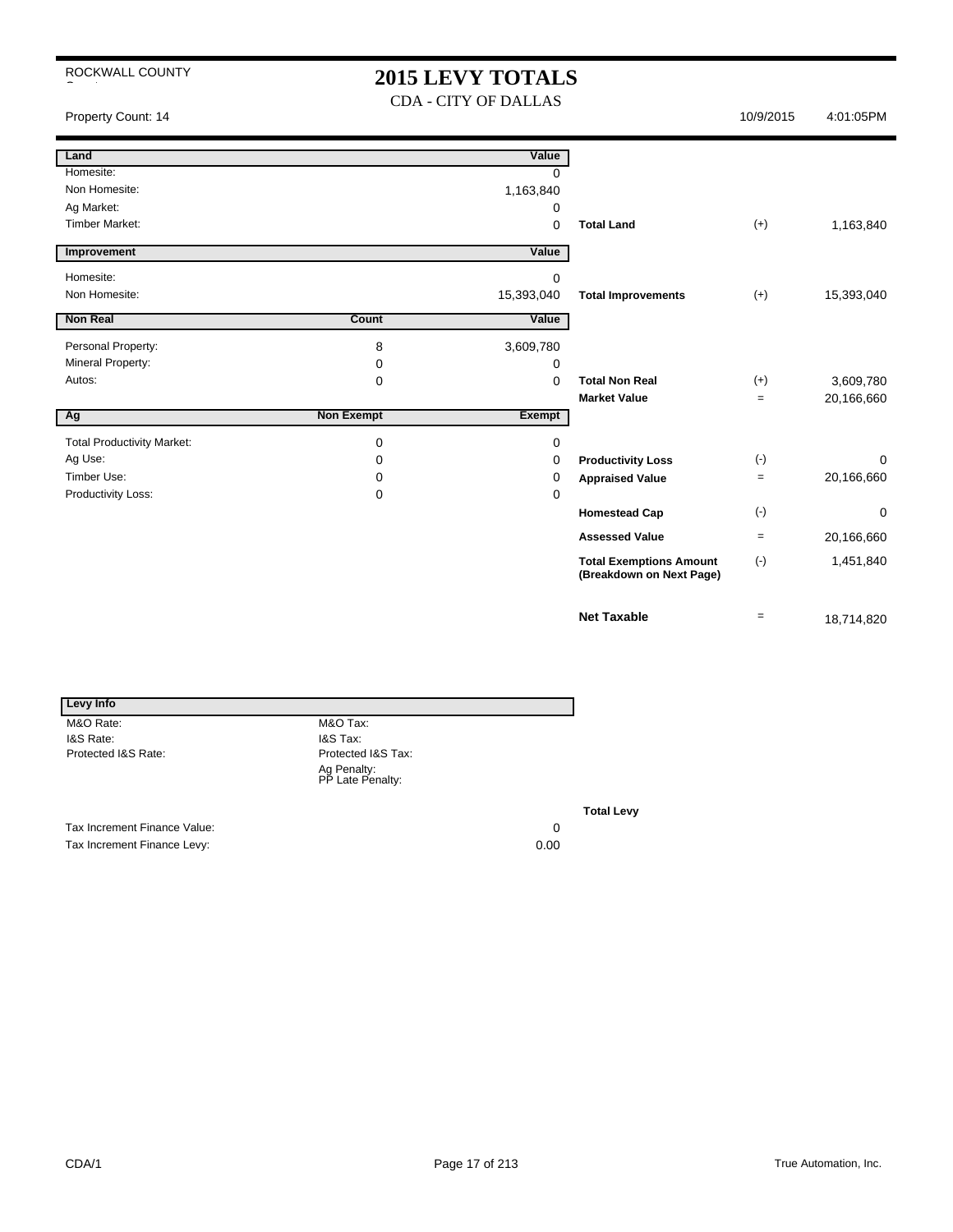## **2015 LEVY TOTALS**

### CDA - CITY OF DALLAS

Property Count: 14 10/9/2015 4:01:30PM

| <b>Exemption</b> | Count         | Local | <b>State</b> | <b>Total</b> |
|------------------|---------------|-------|--------------|--------------|
| EX-XV            |               |       | ,451,840     | ,451,840     |
| EX366            |               | u     |              |              |
|                  | <b>Totals</b> |       | 1,451,840    | 1,451,840    |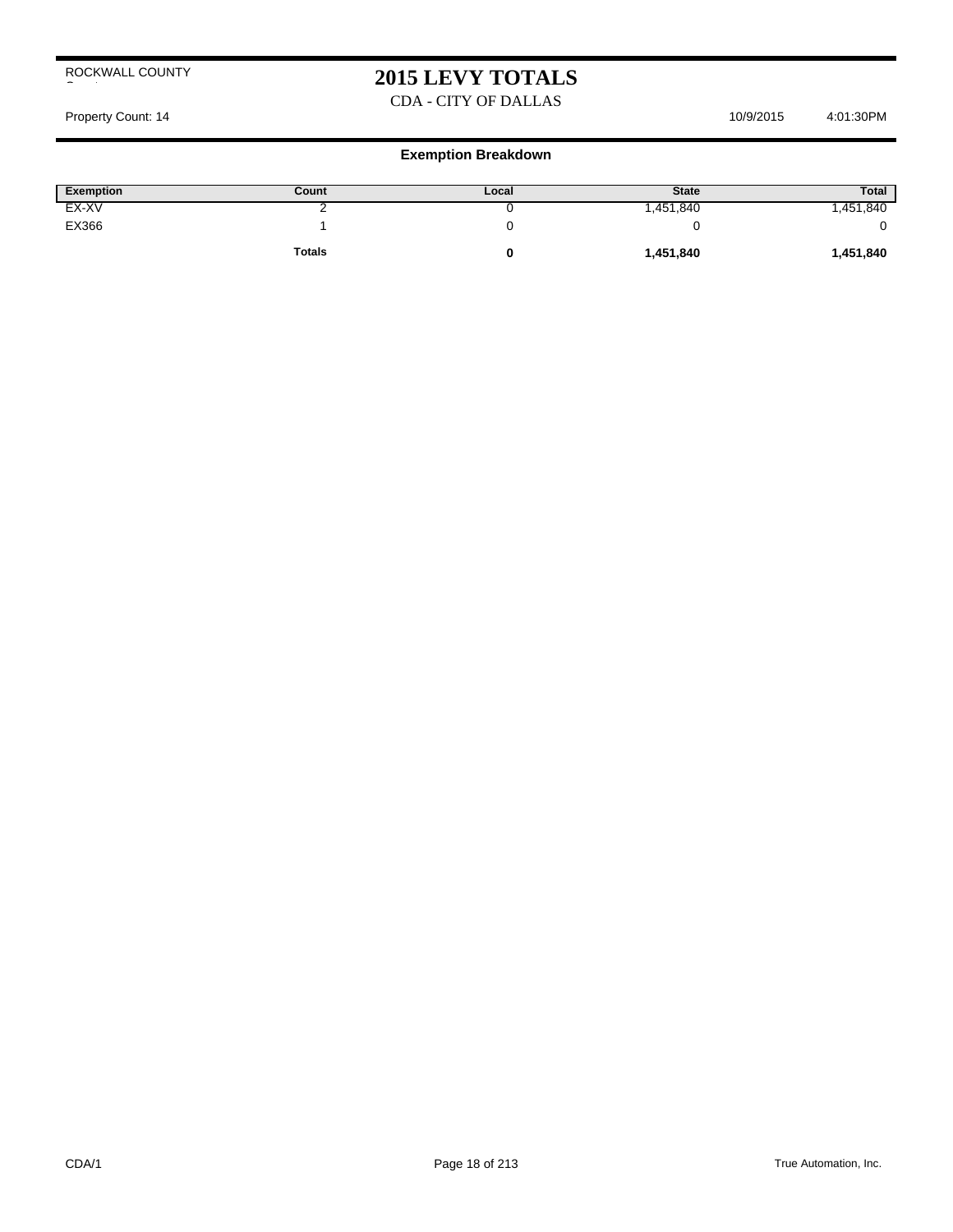## **2015 LEVY TOTALS**

| Property Count: 14                |                   | <b>CDA - CITY OF DALLAS</b><br><b>Grand Totals</b> |                                                            | 10/9/2015    | 4:01:05PM  |
|-----------------------------------|-------------------|----------------------------------------------------|------------------------------------------------------------|--------------|------------|
| Land                              |                   | Value                                              |                                                            |              |            |
| Homesite:                         |                   | $\Omega$                                           |                                                            |              |            |
| Non Homesite:                     |                   | 1,163,840                                          |                                                            |              |            |
| Ag Market:                        |                   | 0                                                  |                                                            |              |            |
| <b>Timber Market:</b>             |                   | 0                                                  | <b>Total Land</b>                                          | $(+)$        | 1,163,840  |
| Improvement                       |                   | Value                                              |                                                            |              |            |
| Homesite:                         |                   | $\Omega$                                           |                                                            |              |            |
| Non Homesite:                     |                   | 15,393,040                                         | <b>Total Improvements</b>                                  | $(+)$        | 15,393,040 |
| <b>Non Real</b>                   | <b>Count</b>      | Value                                              |                                                            |              |            |
| Personal Property:                | 8                 | 3,609,780                                          |                                                            |              |            |
| Mineral Property:                 | 0                 | 0                                                  |                                                            |              |            |
| Autos:                            | 0                 | $\mathbf 0$                                        | <b>Total Non Real</b>                                      | $(+)$        | 3,609,780  |
|                                   |                   |                                                    | <b>Market Value</b>                                        | $=$          | 20,166,660 |
| Ag                                | <b>Non Exempt</b> | Exempt                                             |                                                            |              |            |
| <b>Total Productivity Market:</b> | 0                 | 0                                                  |                                                            |              |            |
| Ag Use:                           | 0                 | 0                                                  | <b>Productivity Loss</b>                                   | $(\text{-})$ | $\Omega$   |
| Timber Use:                       | 0                 | 0                                                  | <b>Appraised Value</b>                                     | $=$          | 20,166,660 |
| Productivity Loss:                | 0                 | $\Omega$                                           |                                                            |              |            |
|                                   |                   |                                                    | <b>Homestead Cap</b>                                       | $(-)$        | 0          |
|                                   |                   |                                                    | <b>Assessed Value</b>                                      | $=$          | 20,166,660 |
|                                   |                   |                                                    | <b>Total Exemptions Amount</b><br>(Breakdown on Next Page) | $(-)$        | 1,451,840  |
|                                   |                   |                                                    | <b>Net Taxable</b>                                         | $=$          | 18,714,820 |

| Levy Info                   |                                 |        |
|-----------------------------|---------------------------------|--------|
| M&O Rate:                   | M&O Tax:                        |        |
| I&S Rate:                   | <b>I&amp;S Tax:</b>             |        |
| Protected I&S Rate:         | Protected I&S Tax:              |        |
|                             | Ag Penalty:<br>PP Late Penalty: |        |
|                             |                                 | To     |
| Toy Ingramont Eingnee Value |                                 | $\sim$ |

Tax Increment Finance Value: 0<br>
Tax Increment Finance Levy: 0.00<br>
0.00 Tax Increment Finance Levy:

**Total Levy**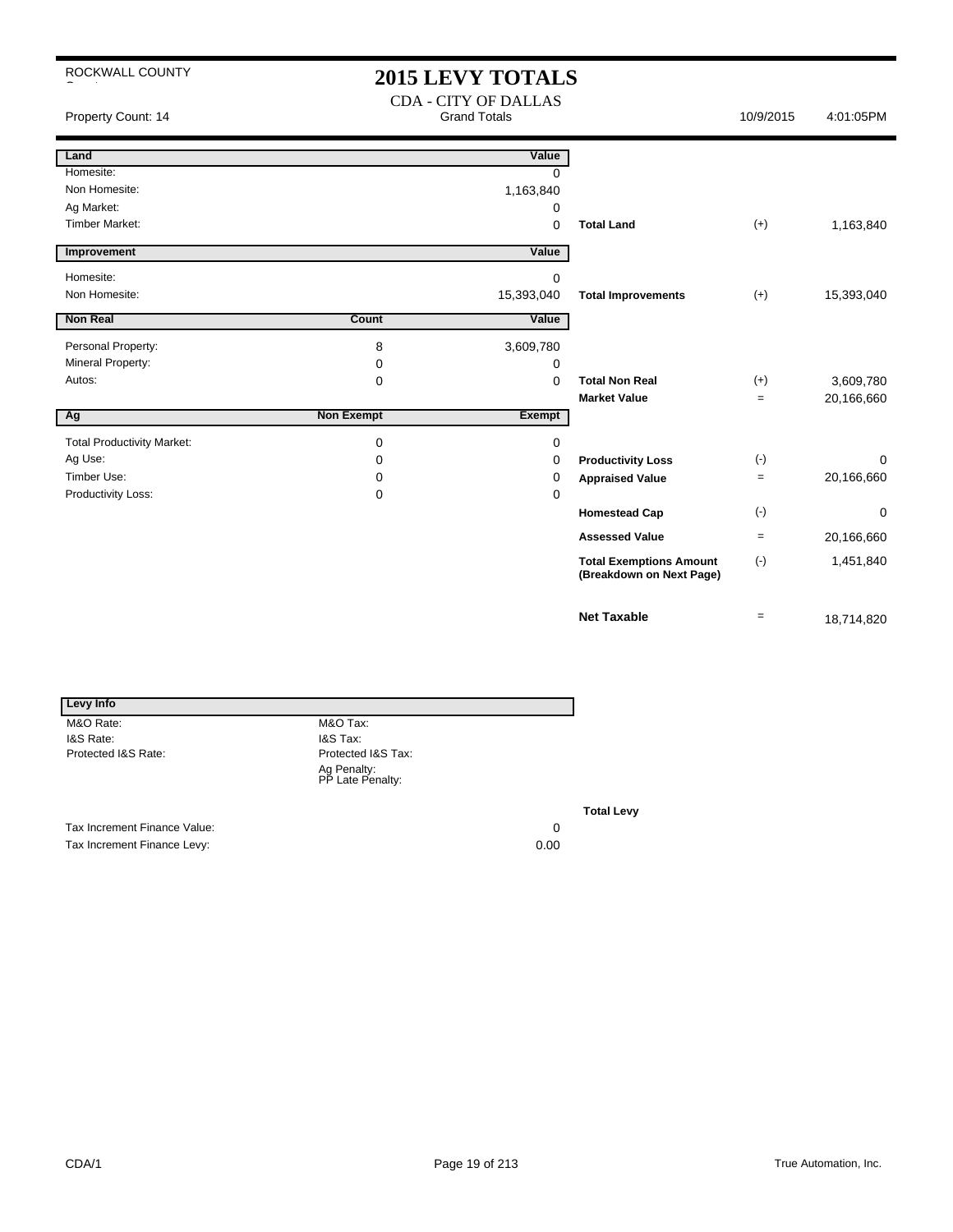## **2015 LEVY TOTALS**

CDA - CITY OF DALLAS Property Count: 14 **Access 10/9/2015** 4:01:30PM Grand Totals 10/9/2015 4:01:30PM

| Exemption | Count         | Local | <b>State</b> | <b>Total</b> |
|-----------|---------------|-------|--------------|--------------|
| EX-XV     |               |       | .451,840     | ,451,840     |
| EX366     |               |       |              |              |
|           | <b>Totals</b> |       | 1,451,840    | 1,451,840    |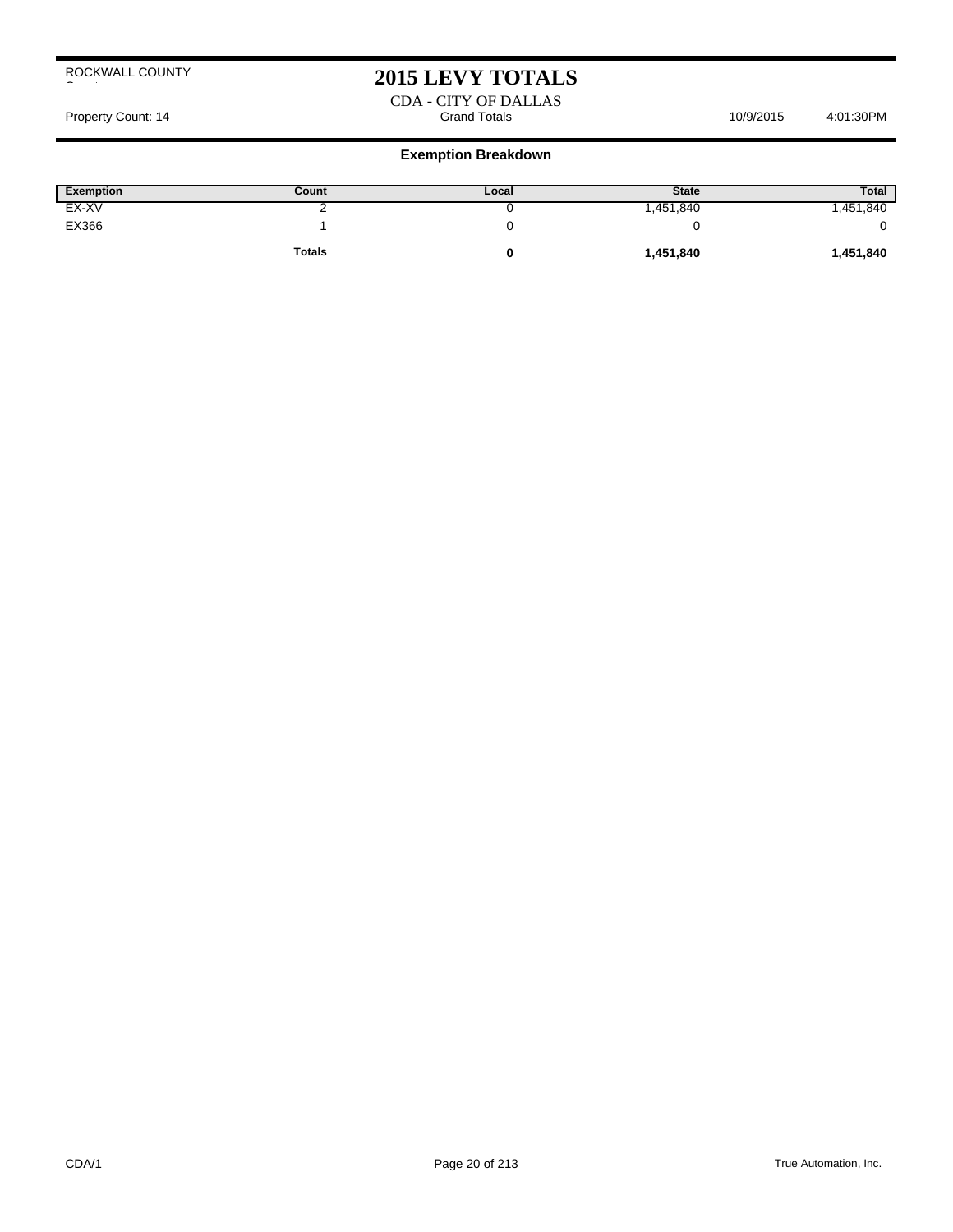### **2015 LEVY TOTALS**

CDA - CITY OF DALLAS

Property Count: 14 10/9/2015 4:01:30 PM

| <b>State Code</b> | <b>Description</b>                  | Count         | Acres  | <b>New Value Market</b> | <b>Market Value</b> |
|-------------------|-------------------------------------|---------------|--------|-------------------------|---------------------|
| F <sub>1</sub>    | <b>COMMERCIAL REAL PROPERTY</b>     |               |        | \$0                     | \$15,105,040        |
| J3                | ELECTRIC COMPANY (INCLUDING CO-OP)  |               |        | \$0                     | \$3,441,040         |
| J4                | TELEPHONE COMPANY (INCLUDING CO-O   |               |        | \$0                     | \$26,210            |
| L1                | <b>COMMERCIAL PERSONAL PROPERTY</b> | 5             |        | \$0                     | \$142,530           |
| X                 | TOTALLY EXEMPT PROPERTY             |               |        | \$0                     | \$1,451,840         |
|                   |                                     | <b>Totals</b> | 0.0000 | \$0                     | \$20,166,660        |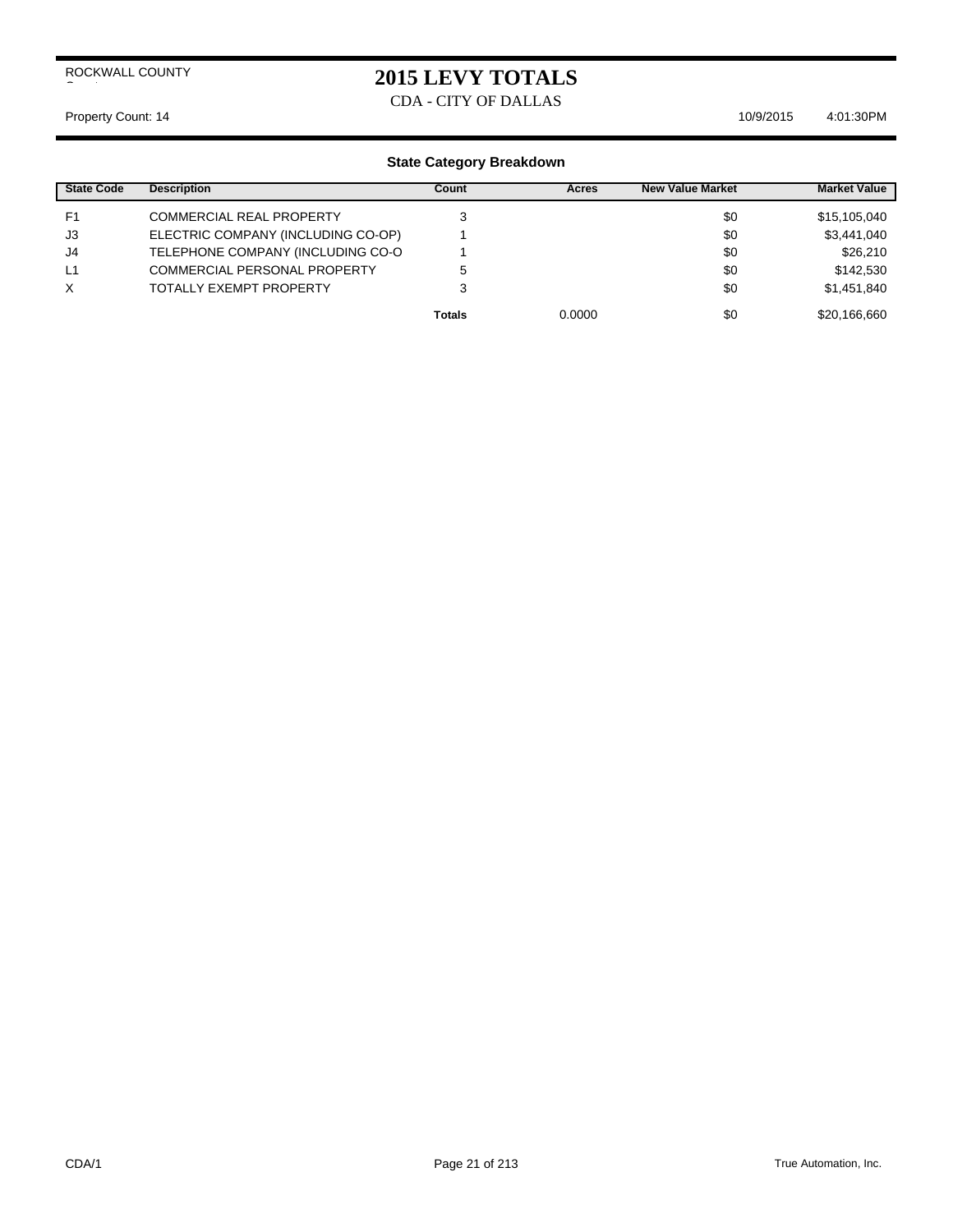### **2015 LEVY TOTALS**

#### CDA - CITY OF DALLAS Property Count: 14 **Count: 14** Crand Totals Count: 14 Count: 14 Count: 14 Count: 14 Count: 14 Count: 14 Count: 14 Count: 14 Count: 14 Count: 14 Count: 14 Count: 14 Count: 15 Count: 16 Count: 16 Count: 16 Count: 16 Count: 1

| <b>State Code</b> | <b>Description</b>                  | Count         | <b>Acres</b> | <b>New Value Market</b> | <b>Market Value</b> |
|-------------------|-------------------------------------|---------------|--------------|-------------------------|---------------------|
| F <sub>1</sub>    | <b>COMMERCIAL REAL PROPERTY</b>     |               |              | \$0                     | \$15,105,040        |
| J3                | ELECTRIC COMPANY (INCLUDING CO-OP)  |               |              | \$0                     | \$3,441,040         |
| J4                | TELEPHONE COMPANY (INCLUDING CO-O   |               |              | \$0                     | \$26,210            |
| L1                | <b>COMMERCIAL PERSONAL PROPERTY</b> | 5             |              | \$0                     | \$142,530           |
| X                 | <b>TOTALLY EXEMPT PROPERTY</b>      | 3             |              | \$0                     | \$1,451,840         |
|                   |                                     | <b>Totals</b> | 0.0000       | \$0                     | \$20,166,660        |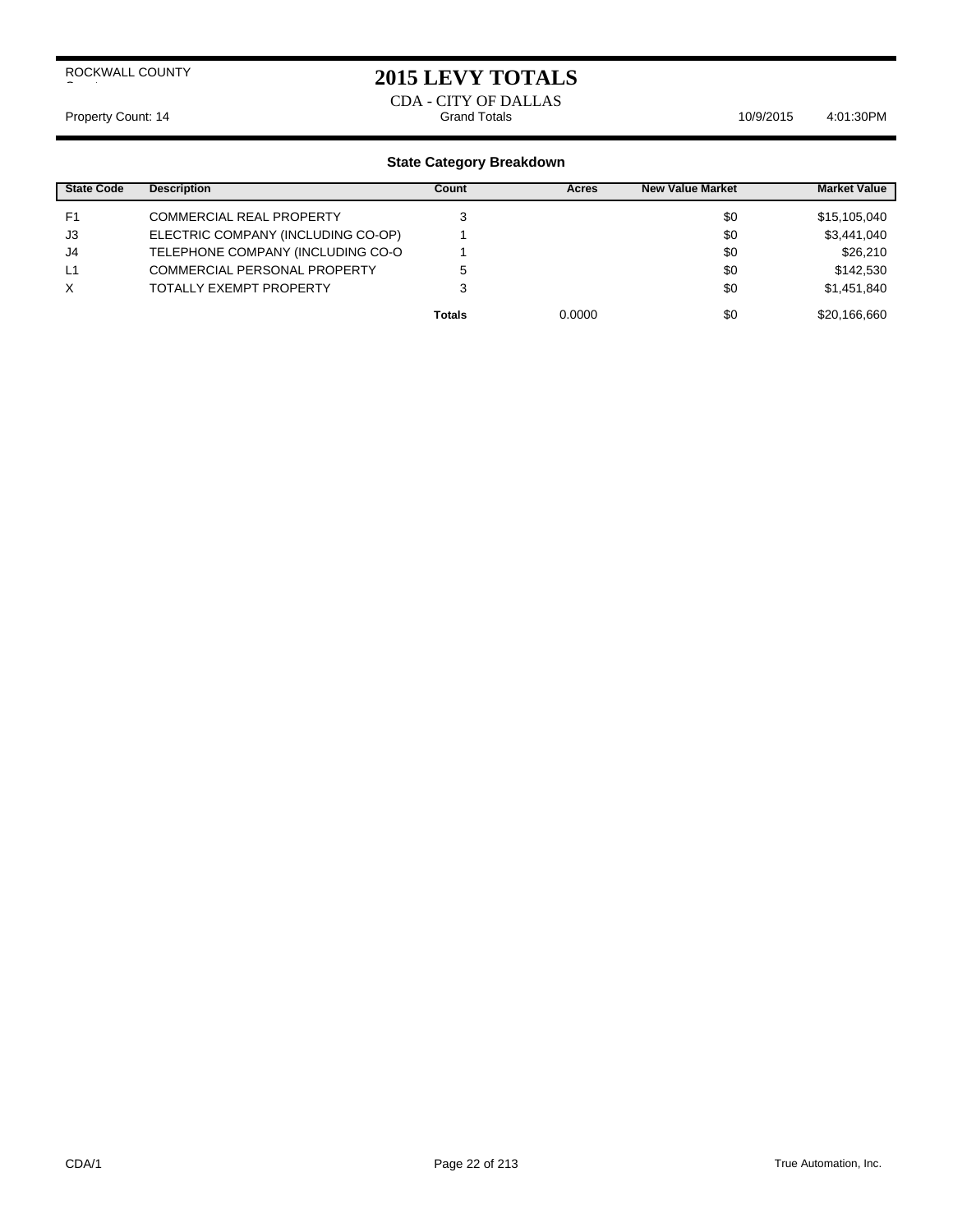### **2015 LEVY TOTALS**

CDA - CITY OF DALLAS

#### Property Count: 14 10/9/2015 4:01:30 PM

| <b>State Code</b> | <b>Description</b>            | Count         | Acres  | <b>New Value Market</b> | <b>Market Value</b> |
|-------------------|-------------------------------|---------------|--------|-------------------------|---------------------|
| F1                | Real Commercial               |               |        | \$0                     | \$15,105,040        |
| J3                | <b>Electric Companies</b>     |               |        | \$0                     | \$3,441,040         |
| J4                | Telephone Companies Real & PP |               |        | \$0                     | \$26,210            |
| L1                | Tangible Commercial Personal  | C             |        | \$0                     | \$142,530           |
| X                 |                               | J             |        | \$0                     | \$1,451,840         |
|                   |                               | <b>Totals</b> | 0.0000 | \$0                     | \$20,166,660        |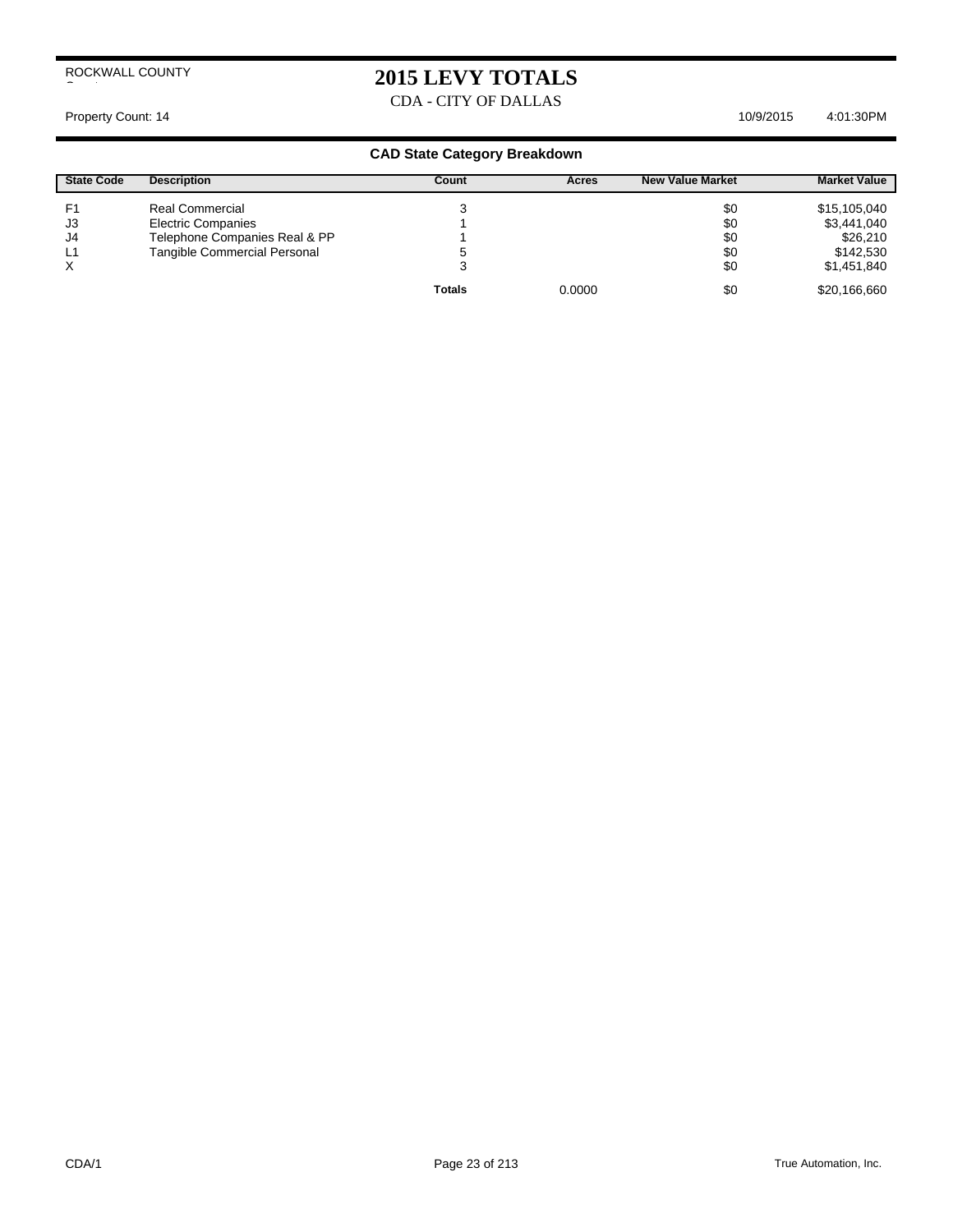### **2015 LEVY TOTALS**

CDA - CITY OF DALLAS Property Count: 14 **Accord 2:01:30PM** Grand Totals **4:01:30PM** 10/9/2015 4:01:30PM

| <b>State Code</b> | <b>Description</b>            | Count         | Acres  | <b>New Value Market</b> | <b>Market Value</b> |
|-------------------|-------------------------------|---------------|--------|-------------------------|---------------------|
| F <sub>1</sub>    | Real Commercial               |               |        | \$0                     | \$15,105,040        |
| J3                | <b>Electric Companies</b>     |               |        | \$0                     | \$3,441,040         |
| J4                | Telephone Companies Real & PP |               |        | \$0                     | \$26,210            |
| L1                | Tangible Commercial Personal  |               |        | \$0                     | \$142,530           |
| X                 |                               |               |        | \$0                     | \$1,451,840         |
|                   |                               | <b>Totals</b> | 0.0000 | \$0                     | \$20,166,660        |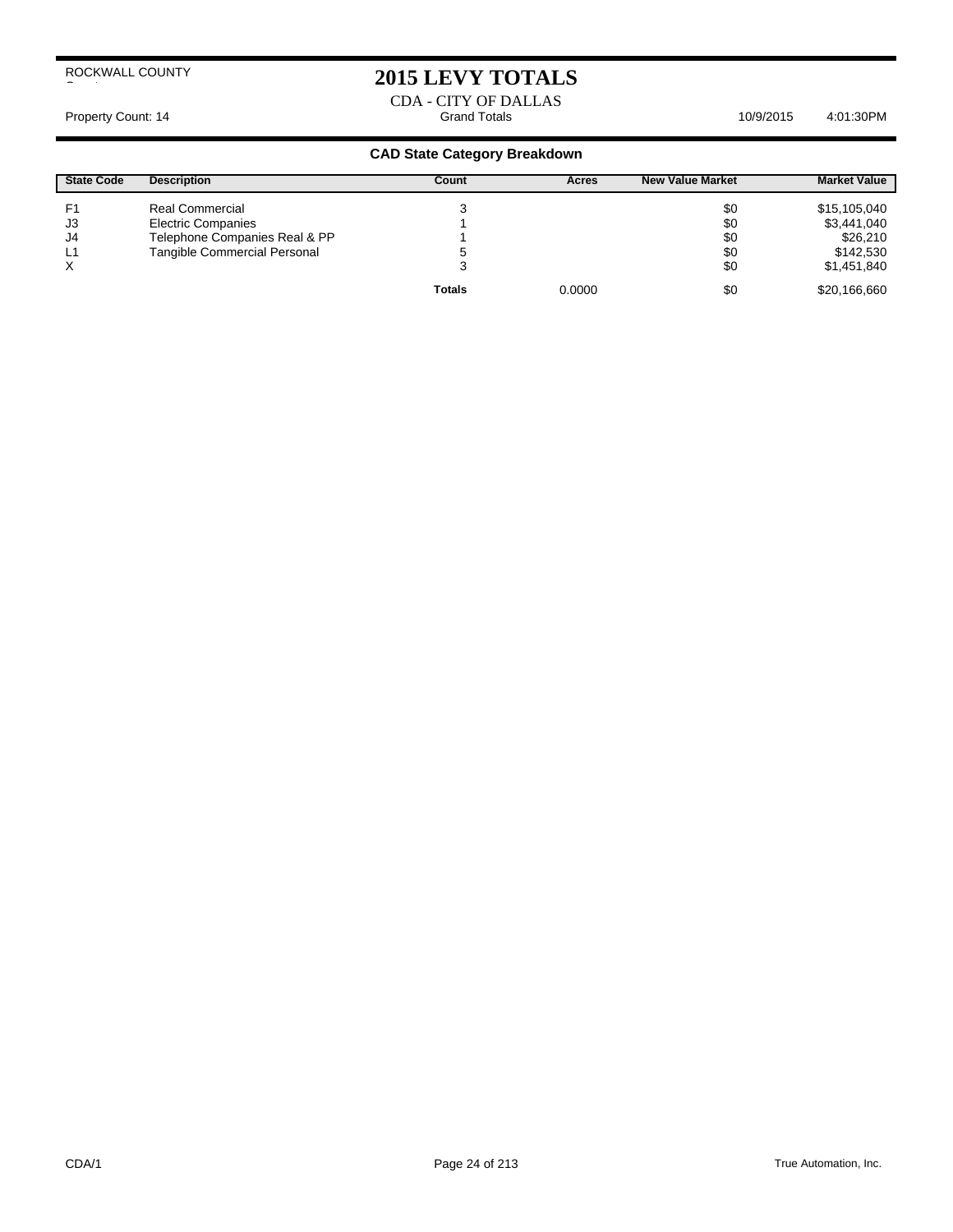### **2015 LEVY TOTALS**

CDA - CITY OF DALLAS Property Count: 14 **Effective Rate Assumption Effective Rate Assumption** 10/9/2015 4:01:30PM

#### **New Value**

**TOTAL NEW VALUE MARKET: \$0 TOTAL NEW VALUE TAXABLE: \$0**

| <b>New Exemptions</b>   |                                      |                                        |                                    |                                   |  |  |
|-------------------------|--------------------------------------|----------------------------------------|------------------------------------|-----------------------------------|--|--|
| <b>Exemption</b>        | <b>Description</b>                   | <b>Count</b>                           |                                    |                                   |  |  |
| EX366                   | HB366 Exempt                         | 1                                      | 2014 Market Value                  | \$0                               |  |  |
|                         |                                      | <b>ABSOLUTE EXEMPTIONS VALUE LOSS</b>  |                                    | \$0                               |  |  |
| <b>Exemption</b>        | <b>Description</b>                   |                                        | Count                              | <b>Exemption Amount</b>           |  |  |
|                         |                                      | PARTIAL EXEMPTIONS VALUE LOSS          |                                    |                                   |  |  |
|                         |                                      |                                        | <b>NEW EXEMPTIONS VALUE LOSS</b>   | \$0                               |  |  |
|                         |                                      | <b>Increased Exemptions</b>            |                                    |                                   |  |  |
| <b>Exemption</b>        | <b>Description</b>                   |                                        | Count                              | <b>Increased Exemption Amount</b> |  |  |
|                         |                                      | <b>INCREASED EXEMPTIONS VALUE LOSS</b> | <b>TOTAL EXEMPTIONS VALUE LOSS</b> | \$0                               |  |  |
|                         |                                      | <b>New Ag / Timber Exemptions</b>      |                                    |                                   |  |  |
|                         |                                      | <b>New Annexations</b>                 |                                    |                                   |  |  |
|                         |                                      | <b>New Deannexations</b>               |                                    |                                   |  |  |
|                         |                                      | <b>Average Homestead Value</b>         |                                    |                                   |  |  |
|                         | <b>Count of HS Residences</b>        | <b>Average Market</b>                  | <b>Average HS Exemption</b>        | <b>Average Taxable</b>            |  |  |
| <b>Lower Value Used</b> |                                      |                                        |                                    |                                   |  |  |
|                         | <b>Count of Protested Properties</b> | <b>Total Market Value</b>              | <b>Total Value Used</b>            |                                   |  |  |

# ROCKWALL COUNTY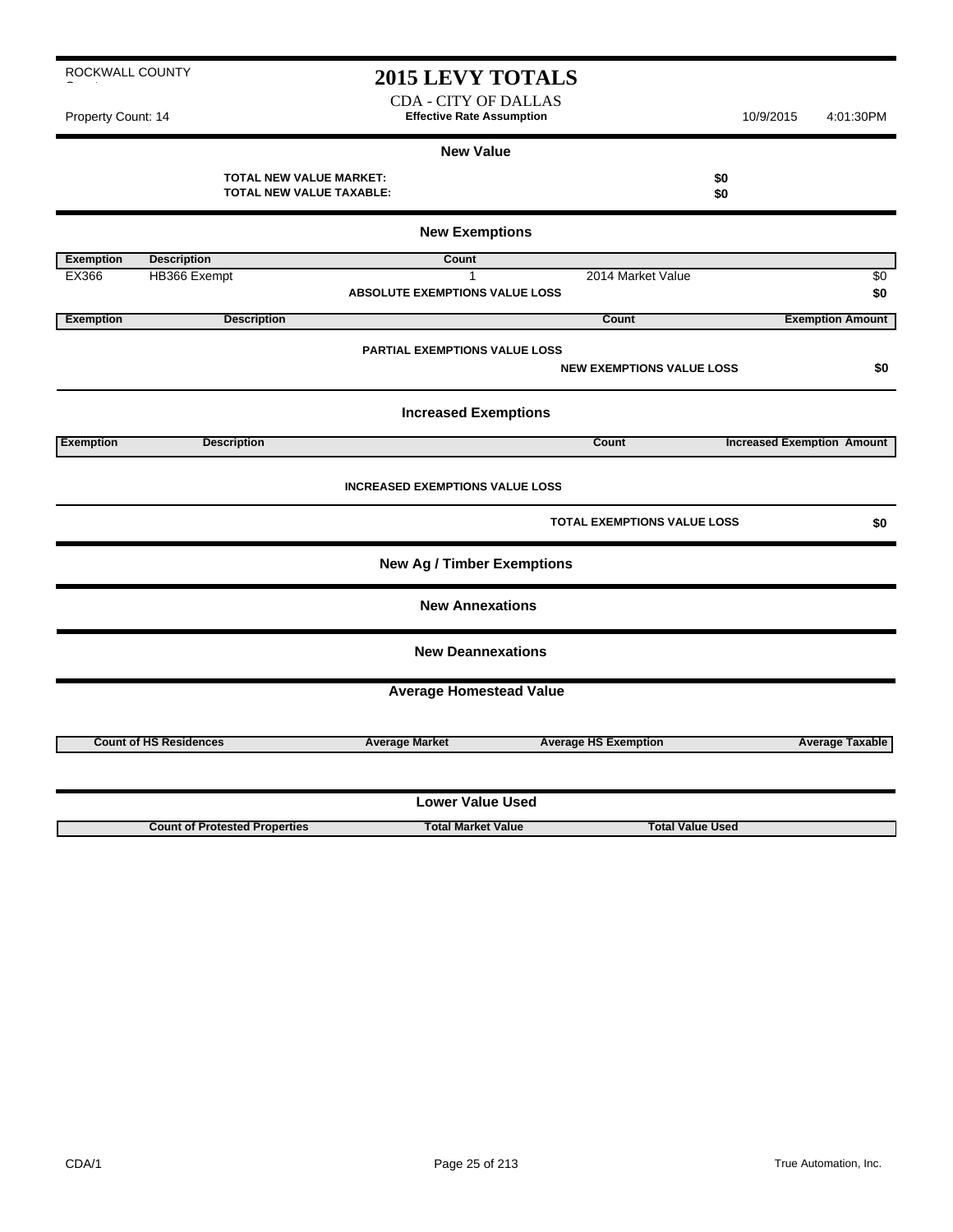### **2015 LEVY TOTALS** CFA - CITY OF FATE

Property Count: 4,119 10/9/2015 4:01:05PM

| Land                              |                   | Value         |                                                            |                   |             |
|-----------------------------------|-------------------|---------------|------------------------------------------------------------|-------------------|-------------|
| Homesite:                         |                   | 95,674,680    |                                                            |                   |             |
| Non Homesite:                     |                   | 49,992,110    |                                                            |                   |             |
| Ag Market:                        |                   | 33,195,490    |                                                            |                   |             |
| <b>Timber Market:</b>             |                   | 0             | <b>Total Land</b>                                          | $(+)$             | 178,862,280 |
| Improvement                       |                   | Value         |                                                            |                   |             |
|                                   |                   |               |                                                            |                   |             |
| Homesite:                         |                   | 534,422,820   |                                                            |                   |             |
| Non Homesite:                     |                   | 55,310,990    | <b>Total Improvements</b>                                  | $(+)$             | 589,733,810 |
| <b>Non Real</b>                   | Count             | Value         |                                                            |                   |             |
|                                   |                   |               |                                                            |                   |             |
| Personal Property:                | 212               | 22,203,670    |                                                            |                   |             |
| Mineral Property:                 | 0                 | 0             |                                                            |                   |             |
| Autos:                            | 0                 | 0             | <b>Total Non Real</b>                                      | $(+)$             | 22,203,670  |
|                                   |                   |               | <b>Market Value</b>                                        | $\qquad \qquad =$ | 790,799,760 |
| Ag                                | <b>Non Exempt</b> | <b>Exempt</b> |                                                            |                   |             |
| <b>Total Productivity Market:</b> | 33,195,490        | 0             |                                                            |                   |             |
| Ag Use:                           | 304,470           | 0             | <b>Productivity Loss</b>                                   | $(-)$             | 32,891,020  |
| Timber Use:                       | $\Omega$          | 0             | <b>Appraised Value</b>                                     | $=$               | 757,908,740 |
| Productivity Loss:                | 32,891,020        | 0             |                                                            |                   |             |
|                                   |                   |               | <b>Homestead Cap</b>                                       | $(\cdot)$         | 1,897,326   |
|                                   |                   |               | <b>Assessed Value</b>                                      | $\qquad \qquad =$ | 756,011,414 |
|                                   |                   |               | <b>Total Exemptions Amount</b><br>(Breakdown on Next Page) | $(-)$             | 46,231,731  |
|                                   |                   |               | <b>Net Taxable</b>                                         | $\equiv$          | 709,779,683 |

| Levy Info                    |          |                                 |                |
|------------------------------|----------|---------------------------------|----------------|
| M&O Rate:                    | 0.230443 | M&O Tax:                        | 1,635,636.87   |
| I&S Rate:                    | 0.076257 | I&S Tax:                        | 541,256.50     |
| Protected I&S Rate:          | 0.000000 | Protected I&S Tax:              | 0.00           |
|                              |          | Ag Penalty:<br>PP Late Penalty: | 716.29<br>0.00 |
|                              |          |                                 |                |
| Tax Increment Finance Value: |          |                                 | 0              |
| Tax Increment Finance Levy:  |          |                                 | 0.00           |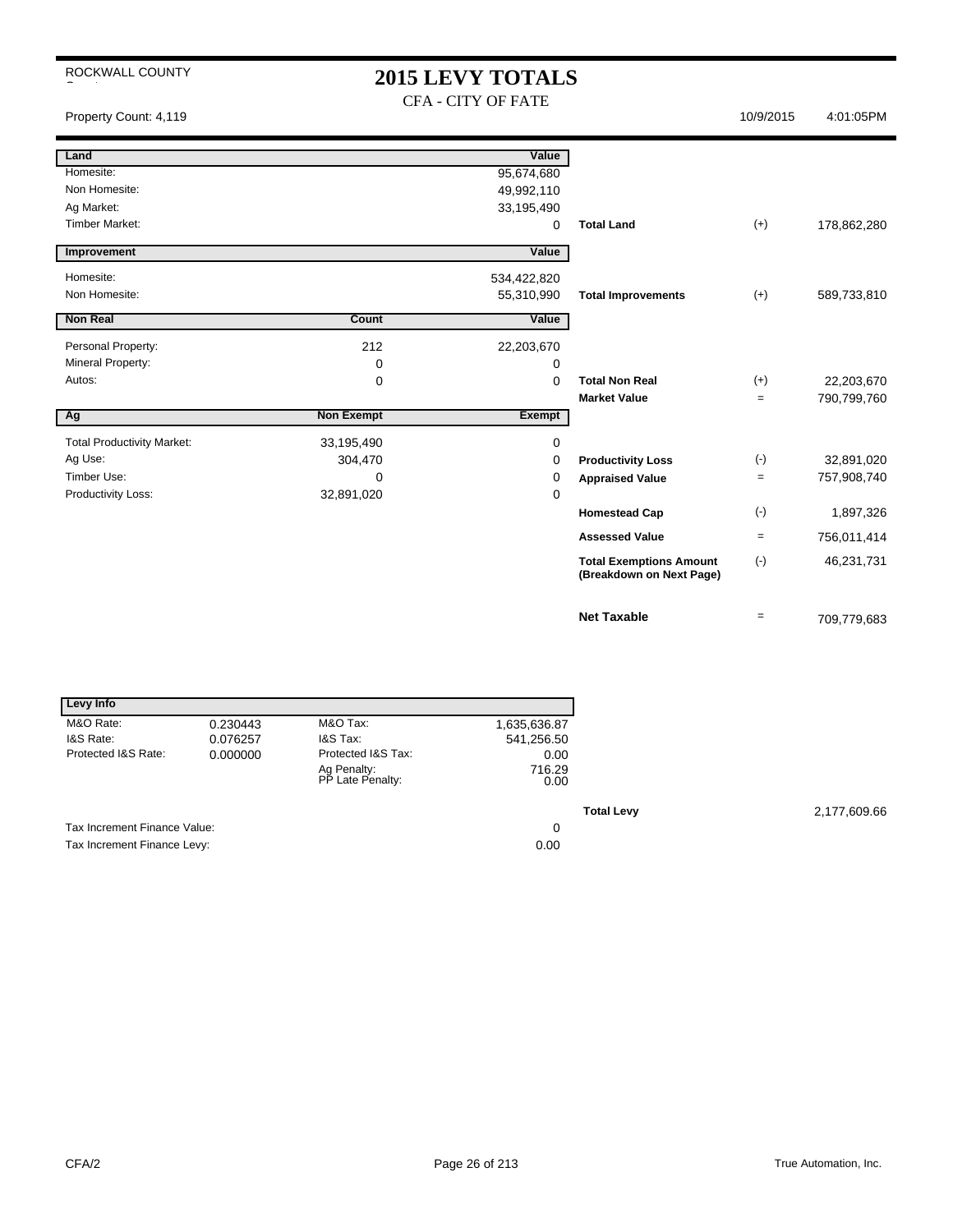## **2015 LEVY TOTALS**

CFA - CITY OF FATE

Property Count: 4,119 4:01:30PM

| <b>Exemption</b> | Count          | Local     | <b>State</b> | Total      |
|------------------|----------------|-----------|--------------|------------|
| <b>DP</b>        | 40             | 950,000   | O            | 950,000    |
| DV <sub>1</sub>  | 24             | 0         | 141,000      | 141,000    |
| DV <sub>2</sub>  | 18             | 0         | 148,500      | 148,500    |
| DV3              | 12             | 0         | 124,000      | 124,000    |
| DV3S             |                | 0         | 10,000       | 10,000     |
| DV4              | 46             | 0         | 368,640      | 368,640    |
| <b>DVHS</b>      | 24             | 0         | 4,722,121    | 4,722,121  |
| EX               |                | 0         | 18,080       | 18,080     |
| EX-XR            | 3              | 0         | 39,960       | 39,960     |
| EX-XV            | 41             | 0         | 30,930,960   | 30,930,960 |
| EX366            | 15             | 0         | 2,540        | 2,540      |
| <b>OV65</b>      | 357            | 8,725,000 | 0            | 8,725,000  |
| OV65S            | $\overline{2}$ | 50,000    | 0            | 50,000     |
| PC               |                | 930       | 0            | 930        |
|                  | <b>Totals</b>  | 9,725,930 | 36,505,801   | 46,231,731 |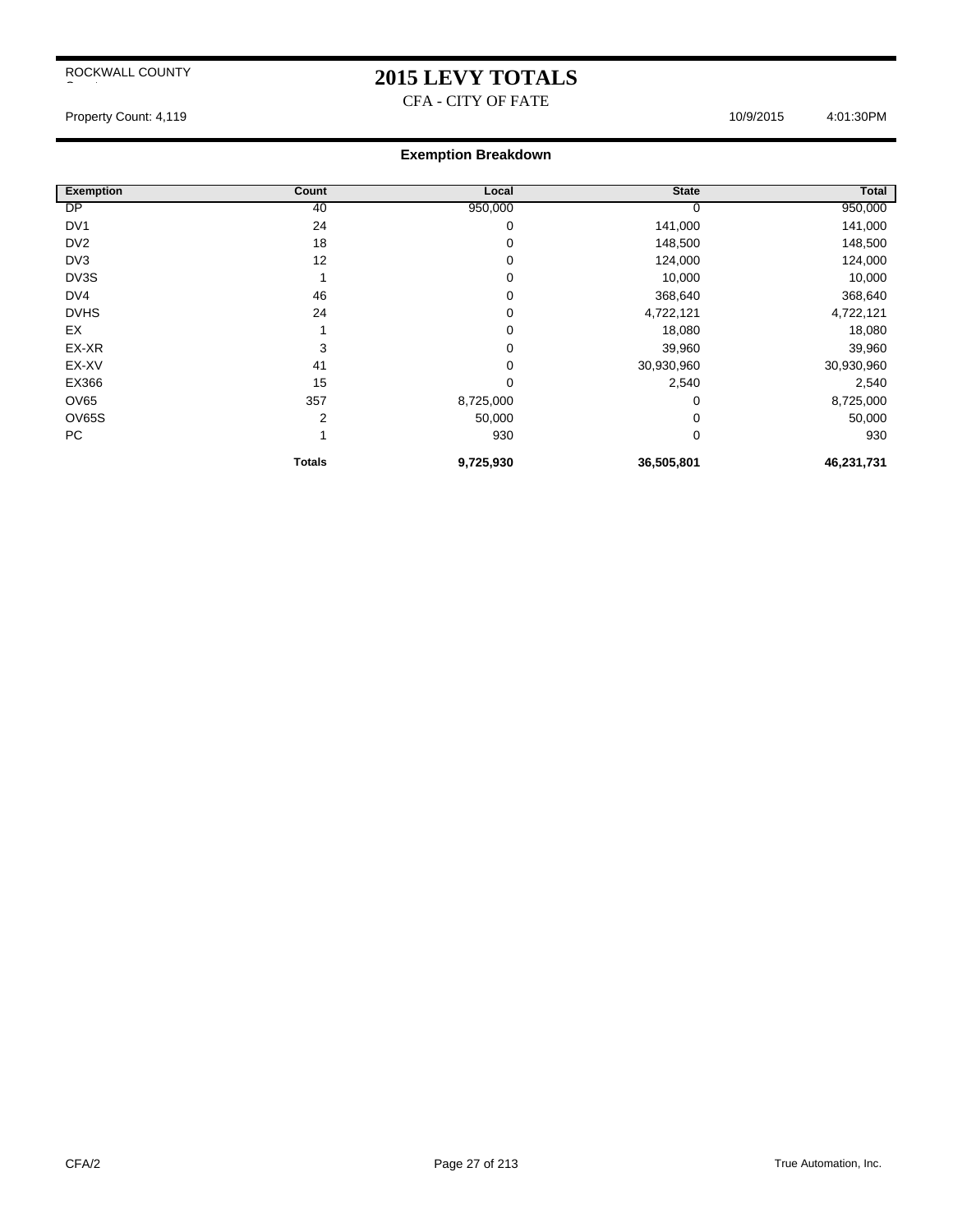# **2015 LEVY TOTALS**

| Property Count: 4,119             |                   | <b>CFA - CITY OF FATE</b><br><b>Grand Totals</b> |                                                            | 10/9/2015 | 4:01:05PM   |
|-----------------------------------|-------------------|--------------------------------------------------|------------------------------------------------------------|-----------|-------------|
| Land                              |                   | Value                                            |                                                            |           |             |
| Homesite:                         |                   | 95,674,680                                       |                                                            |           |             |
| Non Homesite:                     |                   | 49,992,110                                       |                                                            |           |             |
| Ag Market:                        |                   | 33,195,490                                       |                                                            |           |             |
| <b>Timber Market:</b>             |                   | 0                                                | <b>Total Land</b>                                          | $(+)$     | 178,862,280 |
| Improvement                       |                   | Value                                            |                                                            |           |             |
| Homesite:                         |                   | 534,422,820                                      |                                                            |           |             |
| Non Homesite:                     |                   | 55,310,990                                       | <b>Total Improvements</b>                                  | $(+)$     | 589,733,810 |
| <b>Non Real</b>                   | Count             | Value                                            |                                                            |           |             |
| Personal Property:                | 212               | 22,203,670                                       |                                                            |           |             |
| Mineral Property:                 | 0                 | 0                                                |                                                            |           |             |
| Autos:                            | 0                 | $\Omega$                                         | <b>Total Non Real</b>                                      | $(+)$     | 22,203,670  |
|                                   |                   |                                                  | <b>Market Value</b>                                        | $=$       | 790,799,760 |
| Ag                                | <b>Non Exempt</b> | <b>Exempt</b>                                    |                                                            |           |             |
| <b>Total Productivity Market:</b> | 33,195,490        | 0                                                |                                                            |           |             |
| Ag Use:                           | 304,470           | 0                                                | <b>Productivity Loss</b>                                   | $(-)$     | 32,891,020  |
| Timber Use:                       | 0                 | 0                                                | <b>Appraised Value</b>                                     | $=$       | 757,908,740 |
| Productivity Loss:                | 32,891,020        | 0                                                |                                                            |           |             |
|                                   |                   |                                                  | <b>Homestead Cap</b>                                       | $(\cdot)$ | 1,897,326   |
|                                   |                   |                                                  | <b>Assessed Value</b>                                      | $\equiv$  | 756,011,414 |
|                                   |                   |                                                  | <b>Total Exemptions Amount</b><br>(Breakdown on Next Page) | $(-)$     | 46,231,731  |
|                                   |                   |                                                  | <b>Net Taxable</b>                                         | $=$       | 709,779,683 |

| Levy Info                    |          |                                 |                |
|------------------------------|----------|---------------------------------|----------------|
| M&O Rate:                    | 0.230443 | M&O Tax:                        | 1,635,636.87   |
| I&S Rate:                    | 0.076257 | I&S Tax:                        | 541,256.50     |
| Protected I&S Rate:          | 0.000000 | Protected I&S Tax:              | 0.00           |
|                              |          | Ag Penalty:<br>PP Late Penalty: | 716.29<br>0.00 |
|                              |          |                                 |                |
| Tax Increment Finance Value: |          |                                 | 0              |
| Tax Increment Finance Levy:  |          |                                 | 0.00           |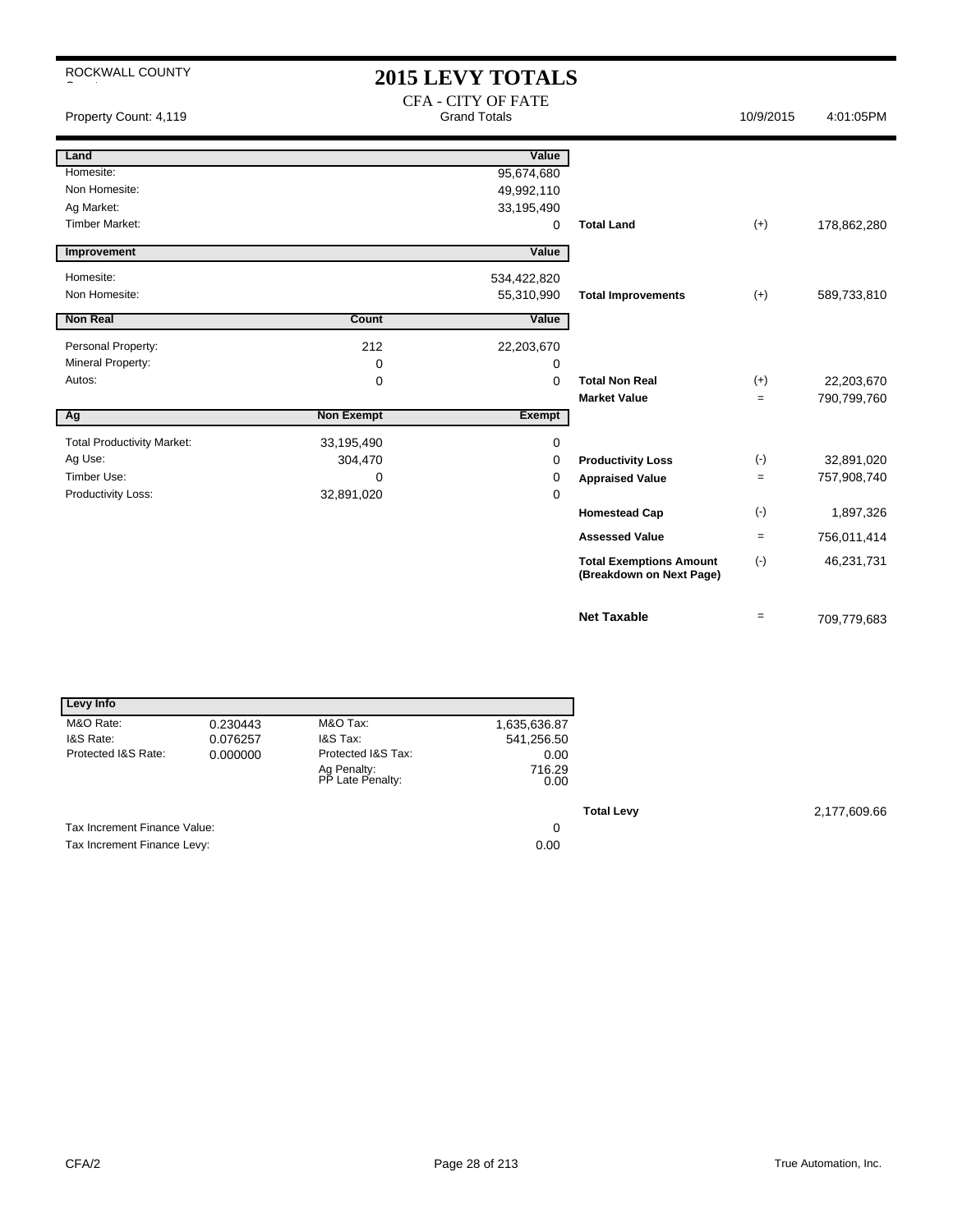### **2015 LEVY TOTALS**

CFA - CITY OF FATE Property Count: 4,119 **Accord Totals 10/9/2015** 4:01:30PM 4:01:30PM

| <b>Exemption</b> | Count         | Local       | <b>State</b> | Total      |
|------------------|---------------|-------------|--------------|------------|
| DP               | 40            | 950,000     |              | 950,000    |
| DV <sub>1</sub>  | 24            | 0           | 141,000      | 141,000    |
| DV <sub>2</sub>  | 18            | 0           | 148,500      | 148,500    |
| DV3              | 12            | 0           | 124,000      | 124,000    |
| DV3S             |               | 0           | 10,000       | 10,000     |
| DV4              | 46            | 0           | 368,640      | 368,640    |
| <b>DVHS</b>      | 24            | $\mathbf 0$ | 4,722,121    | 4,722,121  |
| EX               |               | 0           | 18,080       | 18,080     |
| EX-XR            | 3             | 0           | 39,960       | 39,960     |
| EX-XV            | 41            | 0           | 30,930,960   | 30,930,960 |
| EX366            | 15            | $\mathbf 0$ | 2,540        | 2,540      |
| <b>OV65</b>      | 357           | 8,725,000   | 0            | 8,725,000  |
| <b>OV65S</b>     | 2             | 50,000      | 0            | 50,000     |
| PC               |               | 930         | 0            | 930        |
|                  | <b>Totals</b> | 9,725,930   | 36,505,801   | 46,231,731 |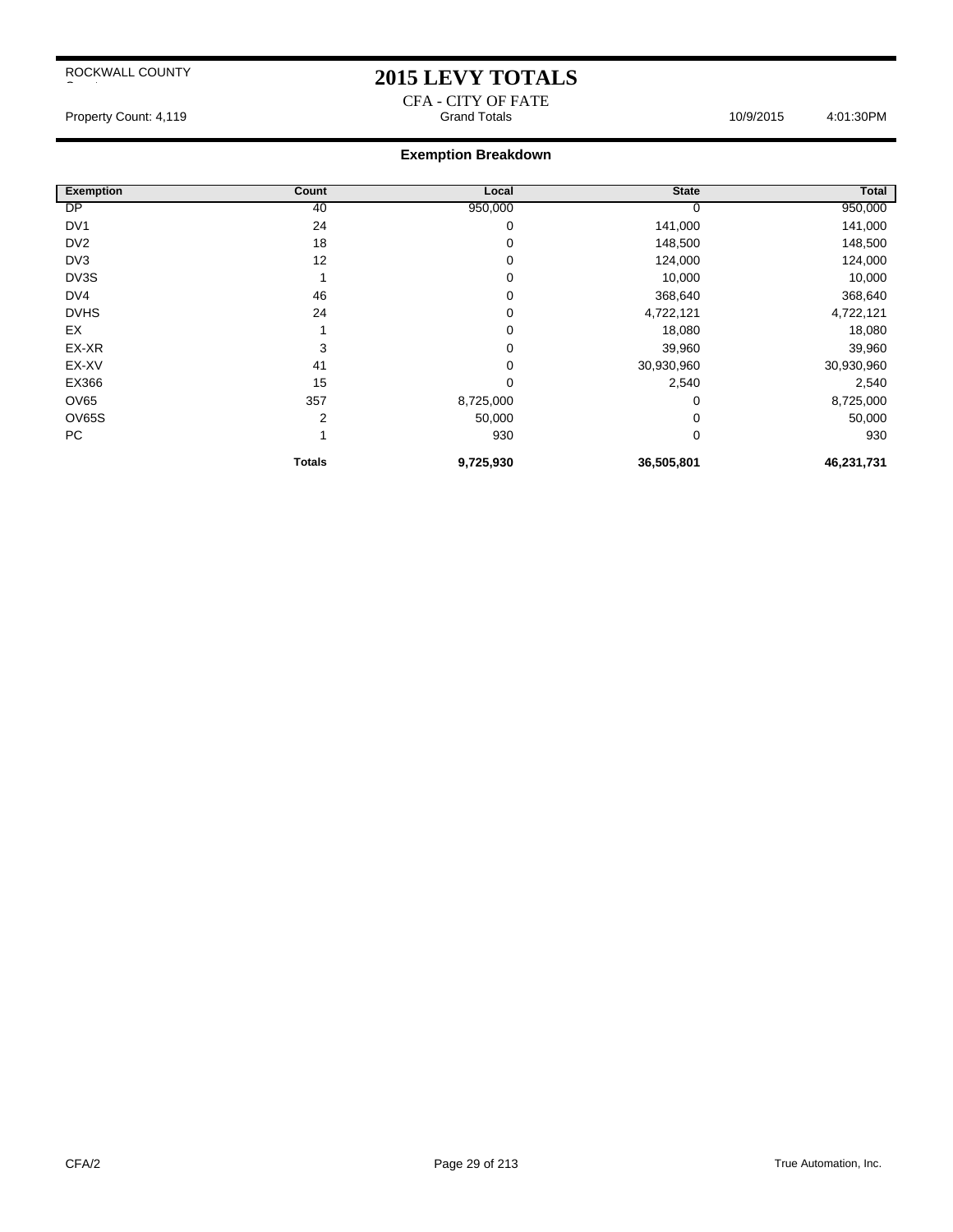## **2015 LEVY TOTALS**

CFA - CITY OF FATE

#### Property Count: 4,119 10/9/2015 4:01:30PM

| <b>State Code</b> | <b>Description</b>                  | Count          | Acres      | <b>New Value Market</b> | <b>Market Value</b> |
|-------------------|-------------------------------------|----------------|------------|-------------------------|---------------------|
| Α                 | SINGLE FAMILY RESIDENCE             | 3,270          |            | \$54,672,970            | \$624,648,160       |
| C <sub>1</sub>    | VACANT LOTS AND LAND TRACTS         | 253            |            | \$0                     | \$9,085,710         |
| D <sub>1</sub>    | QUALIFIED OPEN-SPACE LAND           | 50             | 2,520.9701 | \$0                     | \$33,195,490        |
| D <sub>2</sub>    | IMPROVEMENTS ON QUALIFIED OPEN SP   | 6              |            | \$2,400                 | \$67,020            |
| Е                 | RURAL LAND, NON QUALIFIED OPEN SPA  | 87             | 1,110.0562 | \$64,880                | \$24,411,090        |
| F <sub>1</sub>    | <b>COMMERCIAL REAL PROPERTY</b>     | 89             |            | \$497,800               | \$41,041,320        |
| F <sub>2</sub>    | INDUSTRIAL AND MANUFACTURING REAL   | 2              |            | \$0                     | \$1,863,720         |
| J2                | <b>GAS DISTRIBUTION SYSTEM</b>      | 3              |            | \$0                     | \$366,230           |
| J3                | ELECTRIC COMPANY (INCLUDING CO-OP)  |                |            | \$0                     | \$4,239,230         |
| J4                | TELEPHONE COMPANY (INCLUDING CO-O   | 2              |            | \$0                     | \$267,960           |
| J5                | <b>RAILROAD</b>                     |                |            | \$0                     | \$166,380           |
| J6                | PIPELAND COMPANY                    |                |            | \$0                     | \$3,560             |
| J7                | CABLE TELEVISION COMPANY            | 2              |            | \$0                     | \$119,420           |
| L1                | <b>COMMERCIAL PERSONAL PROPERTY</b> | 167            |            | \$237,890               | \$13,600,580        |
| L2                | INDUSTRIAL AND MANUFACTURING PERS   | 10             |            | \$0                     | \$442,310           |
| M <sub>1</sub>    | TANGIBLE OTHER PERSONAL, MOBILE H   | $\overline{2}$ |            | \$0                     | \$40,580            |
| $\circ$           | <b>RESIDENTIAL INVENTORY</b>        | 121            |            | \$0                     | \$3,129,000         |
| S                 | SPECIAL INVENTORY TAX               | 8              |            | \$0                     | \$3,120,460         |
| X                 | TOTALLY EXEMPT PROPERTY             | 59             |            | \$0                     | \$30,991,540        |
|                   |                                     | <b>Totals</b>  | 3,631.0263 | \$55,475,940            | \$790,799,760       |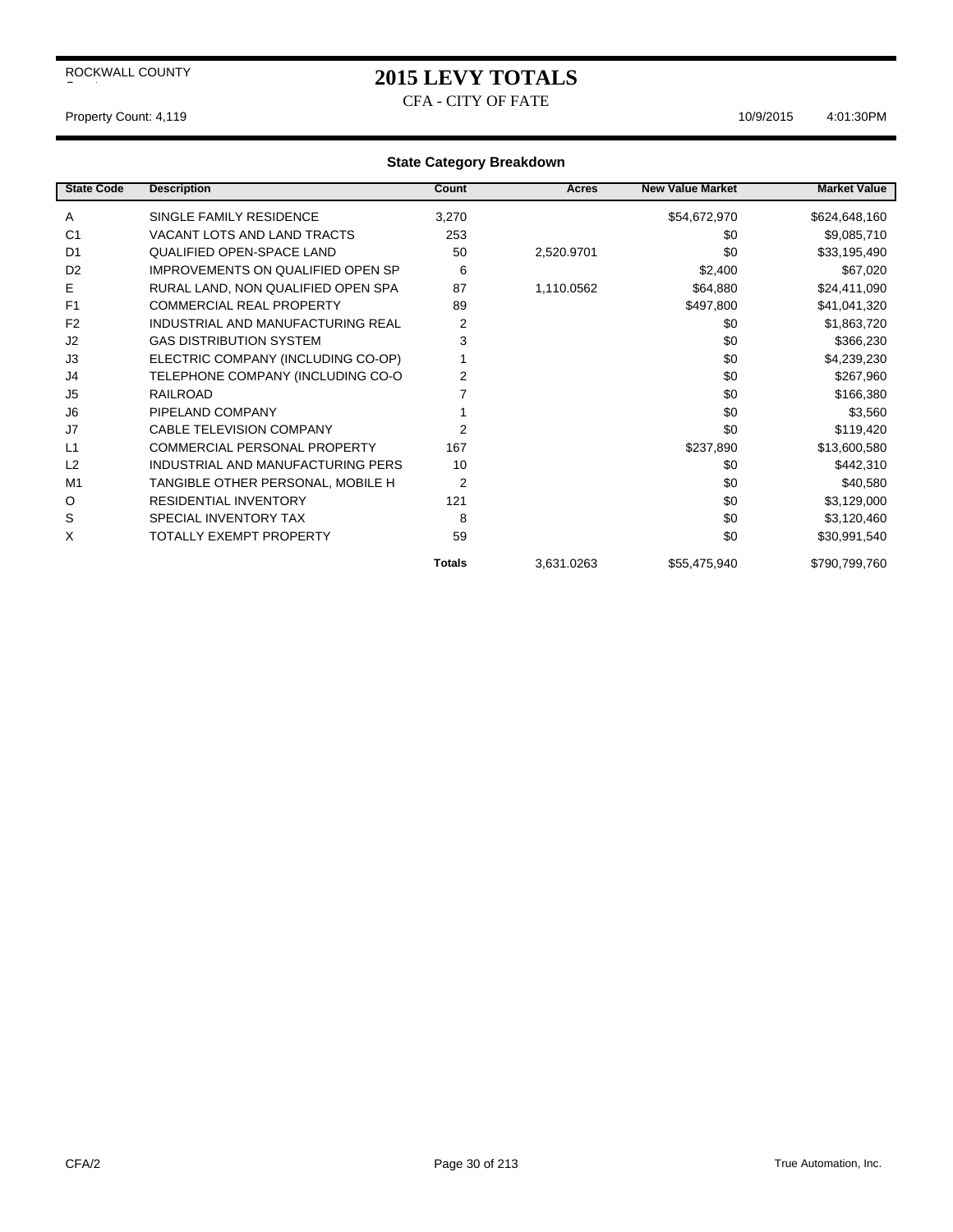### **2015 LEVY TOTALS**

CFA - CITY OF FATE

Property Count: 4,119 **Accord Totals** 10/9/2015 4:01:30PM

| <b>State Code</b> | <b>Description</b>                  | Count          | Acres      | <b>New Value Market</b> | <b>Market Value</b> |
|-------------------|-------------------------------------|----------------|------------|-------------------------|---------------------|
| Α                 | SINGLE FAMILY RESIDENCE             | 3,270          |            | \$54,672,970            | \$624,648,160       |
| C <sub>1</sub>    | VACANT LOTS AND LAND TRACTS         | 253            |            | \$0                     | \$9,085,710         |
| D <sub>1</sub>    | QUALIFIED OPEN-SPACE LAND           | 50             | 2,520.9701 | \$0                     | \$33,195,490        |
| D <sub>2</sub>    | IMPROVEMENTS ON QUALIFIED OPEN SP   | 6              |            | \$2,400                 | \$67,020            |
| E.                | RURAL LAND, NON QUALIFIED OPEN SPA  | 87             | 1,110.0562 | \$64,880                | \$24,411,090        |
| F <sub>1</sub>    | <b>COMMERCIAL REAL PROPERTY</b>     | 89             |            | \$497,800               | \$41,041,320        |
| F <sub>2</sub>    | INDUSTRIAL AND MANUFACTURING REAL   | 2              |            | \$0                     | \$1,863,720         |
| J2                | <b>GAS DISTRIBUTION SYSTEM</b>      | 3              |            | \$0                     | \$366,230           |
| J3                | ELECTRIC COMPANY (INCLUDING CO-OP)  |                |            | \$0                     | \$4,239,230         |
| J4                | TELEPHONE COMPANY (INCLUDING CO-O   | 2              |            | \$0                     | \$267,960           |
| J5                | <b>RAILROAD</b>                     | 7              |            | \$0                     | \$166,380           |
| J <sub>6</sub>    | PIPELAND COMPANY                    |                |            | \$0                     | \$3,560             |
| J7                | CABLE TELEVISION COMPANY            | 2              |            | \$0                     | \$119,420           |
| L1                | <b>COMMERCIAL PERSONAL PROPERTY</b> | 167            |            | \$237,890               | \$13,600,580        |
| L2                | INDUSTRIAL AND MANUFACTURING PERS   | 10             |            | \$0                     | \$442,310           |
| M1                | TANGIBLE OTHER PERSONAL, MOBILE H   | $\overline{2}$ |            | \$0                     | \$40,580            |
| $\circ$           | <b>RESIDENTIAL INVENTORY</b>        | 121            |            | \$0                     | \$3,129,000         |
| S                 | SPECIAL INVENTORY TAX               | 8              |            | \$0                     | \$3,120,460         |
| X                 | <b>TOTALLY EXEMPT PROPERTY</b>      | 59             |            | \$0                     | \$30,991,540        |
|                   |                                     | <b>Totals</b>  | 3,631.0263 | \$55,475,940            | \$790,799,760       |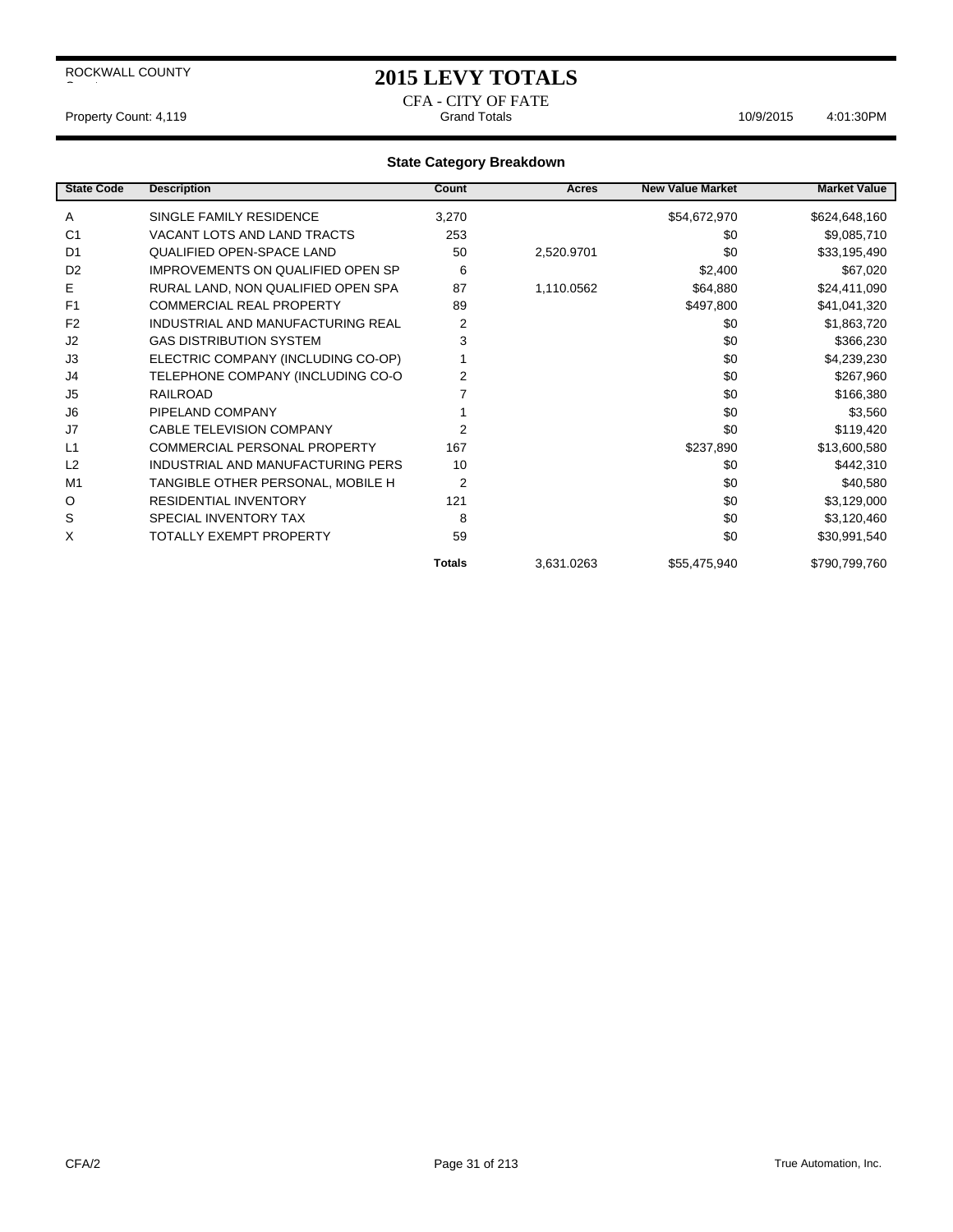# **2015 LEVY TOTALS**

CFA - CITY OF FATE

#### Property Count: 4,119 10/9/2015 4:01:30PM

| <b>State Code</b> | <b>Description</b>                       | Count          | Acres      | <b>New Value Market</b> | <b>Market Value</b> |
|-------------------|------------------------------------------|----------------|------------|-------------------------|---------------------|
| 14B               | <b>FULL SERVICE RESTAURANTS</b>          |                |            | \$0                     | \$6,000             |
| 14D               | <b>CAFETERIAS</b>                        |                |            | \$0                     | \$7,020             |
| 14G               | <b>SPECIALTY &amp; BAKERIES</b>          |                |            | \$0                     | \$10,000            |
| 23H               | <b>MEAT PACKERS AND PROCESSORS</b>       |                |            | \$0                     | \$20,000            |
| 23J               | STORED INVENTORY - CONSIGNED GOOD        |                |            | \$0                     | \$1,040             |
| 37A               | SERVICE - A/C, HEATING & REFRIGERATIC    |                |            | \$0                     | \$93,880            |
| 6E                | <b>PARTS STORES</b>                      |                |            | \$0                     | \$783,260           |
| A <sub>1</sub>    | <b>Residential SFR Non Waterfront</b>    | 3,267          |            | \$54,672,970            | \$624,564,550       |
| A2                | <b>Residential Mobile Home</b>           |                |            | \$0                     | \$25,640            |
| A <sub>5</sub>    | Residential Non-Homesite Imp             | $\overline{2}$ |            | \$0                     | \$57,970            |
| C <sub>1</sub>    | Vacant Lots/tracts Non Waterfront        | 233            |            | \$0                     | \$6,167,300         |
| C <sub>2</sub>    | Comm Lots                                | 10             |            | \$0                     | \$2,095,400         |
| C <sub>3</sub>    | Lots outside City Non-Waterfront         | 10             |            | \$0                     | \$823,010           |
| D <sub>1</sub>    | Acreage Ranch Land                       | 55             | 2,521.9701 | \$0                     | \$33,225,490        |
| D <sub>2</sub>    | <b>IMPROVEMENTS ON QUALIFIED OPEN SP</b> | 6              |            | \$2.400                 | \$67,020            |
| E1                | Farm and Ranch Improvements              | 31             |            | \$64,880                | \$6,672,090         |
| E2                | MH Farm or Ranch Improvements            |                |            | \$0                     | \$510               |
| E <sub>3</sub>    | Farm/Ranch Non-Homesite Improvements     | 2              |            | \$0                     | \$74,160            |
| E <sub>4</sub>    | RUAL LAND, NON QUAILIFIED OPEN SPAC      | 66             |            | \$0                     | \$17,634,330        |
| F1                | <b>Real Commercial</b>                   | 89             |            | \$497,800               | \$41,041,320        |
| F <sub>2</sub>    | Real, Industrial                         | $\overline{2}$ |            | \$0                     | \$1,863,720         |
| J2                | Gas Companies Real & PP                  | 3              |            | \$0                     | \$366,230           |
| J3                | <b>Electric Companies</b>                |                |            | \$0                     | \$4,239,230         |
| J4                | Telephone Companies Real & PP            | 2              |            | \$0                     | \$267,960           |
| J <sub>5</sub>    | Railroads                                |                |            | \$0                     | \$166,380           |
| J6                | Pipelines                                |                |            | \$0                     | \$3,560             |
| J7                | <b>Cable Companies</b>                   | 2              |            | \$0                     | \$119,420           |
| L1                | Tangible Commercial Personal             | 164            |            | \$237,890               | \$12,700,420        |
| L2                | <b>Industrial Personal Property</b>      | 8              |            | \$0                     | \$421,270           |
| M <sub>3</sub>    | Moble Home only                          | $\overline{2}$ |            | \$0                     | \$40,580            |
| O <sub>1</sub>    | Real Property Inventory Non-Waterfront   | 121            |            | \$0                     | \$3,129,000         |
| S                 | Special Inventory Personal Property      | 8              |            | \$0                     | \$3,120,460         |
| X                 |                                          | 59             |            | \$0                     | \$30,991,540        |
|                   |                                          | <b>Totals</b>  | 2,521.9701 | \$55,475,940            | \$790,799,760       |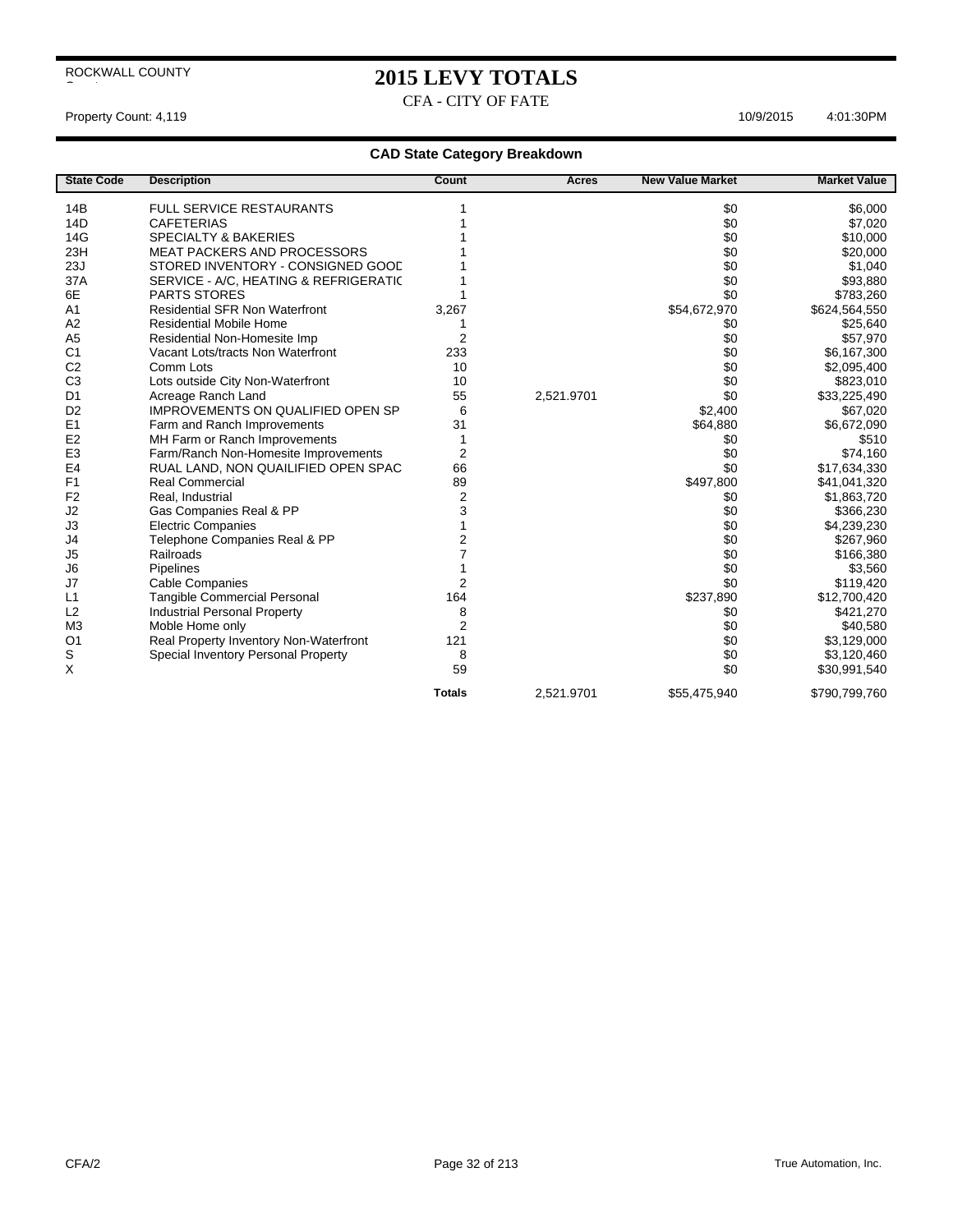### **2015 LEVY TOTALS**

CFA - CITY OF FATE Property Count: 4,119 **Accord 2012 10/9/2015** 4:01:30PM 10/9/2015 4:01:30PM

| <b>State Code</b> | <b>Description</b>                       | Count          | Acres      | <b>New Value Market</b> | <b>Market Value</b> |
|-------------------|------------------------------------------|----------------|------------|-------------------------|---------------------|
| 14B               | <b>FULL SERVICE RESTAURANTS</b>          |                |            | \$0                     | \$6,000             |
| 14D               | <b>CAFETERIAS</b>                        |                |            | \$0                     | \$7,020             |
| 14G               | <b>SPECIALTY &amp; BAKERIES</b>          |                |            | \$0                     | \$10,000            |
| 23H               | MEAT PACKERS AND PROCESSORS              |                |            | \$0                     | \$20,000            |
| 23J               | STORED INVENTORY - CONSIGNED GOOD        |                |            | \$0                     | \$1,040             |
| 37A               | SERVICE - A/C, HEATING & REFRIGERATIC    |                |            | \$0                     | \$93,880            |
| 6E                | PARTS STORES                             |                |            | \$0                     | \$783,260           |
| A <sub>1</sub>    | <b>Residential SFR Non Waterfront</b>    | 3,267          |            | \$54,672,970            | \$624,564,550       |
| A2                | <b>Residential Mobile Home</b>           |                |            | \$0                     | \$25,640            |
| A <sub>5</sub>    | Residential Non-Homesite Imp             | $\overline{2}$ |            | \$0                     | \$57,970            |
| C <sub>1</sub>    | Vacant Lots/tracts Non Waterfront        | 233            |            | \$0                     | \$6,167,300         |
| C <sub>2</sub>    | Comm Lots                                | 10             |            | \$0                     | \$2,095,400         |
| C <sub>3</sub>    | Lots outside City Non-Waterfront         | 10             |            | \$0                     | \$823,010           |
| D <sub>1</sub>    | Acreage Ranch Land                       | 55             | 2,521.9701 | \$0                     | \$33,225,490        |
| D <sub>2</sub>    | <b>IMPROVEMENTS ON QUALIFIED OPEN SP</b> | 6              |            | \$2,400                 | \$67,020            |
| E1                | Farm and Ranch Improvements              | 31             |            | \$64,880                | \$6,672,090         |
| E <sub>2</sub>    | MH Farm or Ranch Improvements            |                |            | \$0                     | \$510               |
| E <sub>3</sub>    | Farm/Ranch Non-Homesite Improvements     | 2              |            | \$0                     | \$74,160            |
| E <sub>4</sub>    | RUAL LAND, NON QUAILIFIED OPEN SPAC      | 66             |            | \$0                     | \$17,634,330        |
| F <sub>1</sub>    | <b>Real Commercial</b>                   | 89             |            | \$497,800               | \$41,041,320        |
| F <sub>2</sub>    | Real, Industrial                         | $\overline{2}$ |            | \$0                     | \$1,863,720         |
| J2                | Gas Companies Real & PP                  | 3              |            | \$0                     | \$366,230           |
| J3                | <b>Electric Companies</b>                |                |            | \$0                     | \$4,239,230         |
| J4                | Telephone Companies Real & PP            | 2              |            | \$0                     | \$267,960           |
| J <sub>5</sub>    | Railroads                                |                |            | \$0                     | \$166,380           |
| J6                | Pipelines                                |                |            | \$0                     | \$3,560             |
| J7                | <b>Cable Companies</b>                   | $\overline{2}$ |            | \$0                     | \$119,420           |
| L1                | Tangible Commercial Personal             | 164            |            | \$237,890               | \$12,700,420        |
| L2                | <b>Industrial Personal Property</b>      | 8              |            | \$0                     | \$421,270           |
| M <sub>3</sub>    | Moble Home only                          | 2              |            | \$0                     | \$40,580            |
| O <sub>1</sub>    | Real Property Inventory Non-Waterfront   | 121            |            | \$0                     | \$3,129,000         |
| S                 | Special Inventory Personal Property      | 8              |            | \$0                     | \$3,120,460         |
| X                 |                                          | 59             |            | \$0                     | \$30,991,540        |
|                   |                                          | <b>Totals</b>  | 2,521.9701 | \$55,475,940            | \$790,799,760       |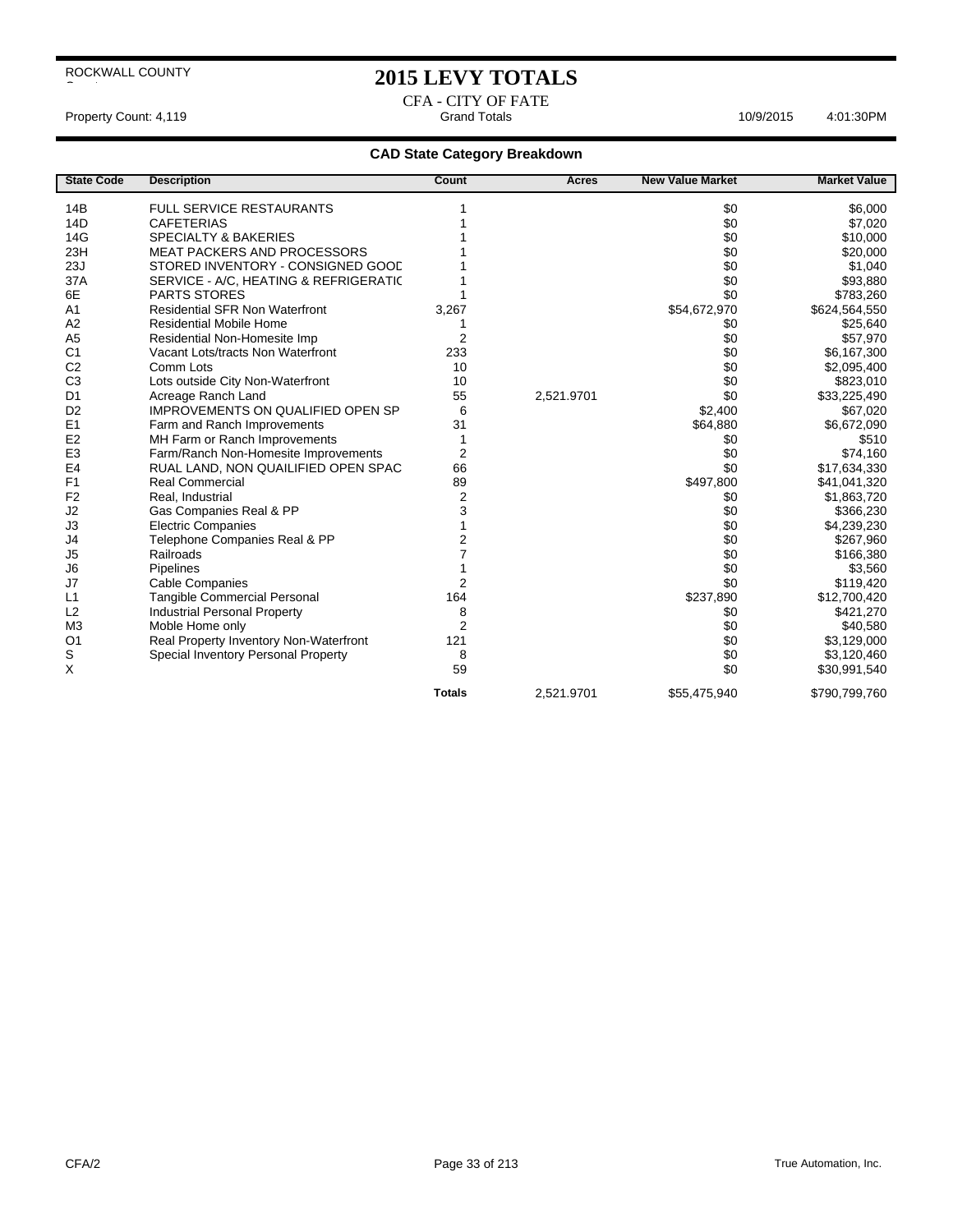|  | ROCKWALL COUNTY |
|--|-----------------|
|  |                 |

### **2015 LEVY TOTALS**

CFA - CITY OF FATE Property Count: 4,119 **Effective Rate Assumption** 10/9/2015 4:01:30PM

#### **New Value**

**TOTAL NEW VALUE MARKET: \$55,475,940 TOTAL NEW VALUE TAXABLE: \$54,619,265**

|                        |                                                             | <b>New Exemptions</b>                  |                                    |                                   |
|------------------------|-------------------------------------------------------------|----------------------------------------|------------------------------------|-----------------------------------|
| <b>Exemption</b>       | <b>Description</b>                                          | Count                                  |                                    |                                   |
| EX-XV                  | Other Exemptions (including public property, re             | 2                                      | 2014 Market Value                  | $\sqrt{6}$                        |
| EX366                  | HB366 Exempt                                                | 12                                     | 2014 Market Value                  | \$14,270                          |
|                        |                                                             | <b>ABSOLUTE EXEMPTIONS VALUE LOSS</b>  |                                    | \$14,270                          |
| <b>Exemption</b>       | <b>Description</b>                                          |                                        | Count                              | <b>Exemption Amount</b>           |
| <b>DP</b>              | <b>Disability</b>                                           |                                        | 3                                  | \$75,000                          |
| DV <sub>1</sub>        | Disabled Veterans 10% - 29%                                 |                                        | 4                                  | \$20,000                          |
| D <sub>V2</sub>        | Disabled Veterans 30% - 49%                                 |                                        | 2                                  | \$15,000                          |
| DV <sub>3</sub><br>DV4 | Disabled Veterans 50% - 69%<br>Disabled Veterans 70% - 100% |                                        | 1<br>15                            | \$12,000<br>\$84,000              |
| <b>DVHS</b>            | Disabled Veteran Homestead                                  |                                        | 8                                  | \$1,746,214                       |
| OV65                   | Over <sub>65</sub>                                          |                                        | 69                                 | \$1,675,000                       |
|                        |                                                             | <b>PARTIAL EXEMPTIONS VALUE LOSS</b>   | 102                                | \$3,627,214                       |
|                        |                                                             |                                        | <b>NEW EXEMPTIONS VALUE LOSS</b>   | \$3,641,484                       |
|                        |                                                             |                                        |                                    |                                   |
|                        |                                                             | <b>Increased Exemptions</b>            |                                    |                                   |
| <b>Exemption</b>       | <b>Description</b>                                          |                                        | Count                              | <b>Increased Exemption Amount</b> |
|                        |                                                             |                                        |                                    |                                   |
|                        |                                                             | <b>INCREASED EXEMPTIONS VALUE LOSS</b> |                                    |                                   |
|                        |                                                             |                                        | <b>TOTAL EXEMPTIONS VALUE LOSS</b> | \$3,641,484                       |
|                        |                                                             | <b>New Ag / Timber Exemptions</b>      |                                    |                                   |
|                        |                                                             | <b>New Annexations</b>                 |                                    |                                   |
| Count                  | <b>Market Value</b>                                         | <b>Taxable Value</b>                   |                                    |                                   |
| 46                     | \$11,497,480                                                | \$6,021,780                            |                                    |                                   |
|                        |                                                             | <b>New Deannexations</b>               |                                    |                                   |
|                        |                                                             | <b>Average Homestead Value</b>         |                                    |                                   |
|                        |                                                             | Category A and E                       |                                    |                                   |
|                        |                                                             |                                        |                                    |                                   |
|                        | <b>Count of HS Residences</b>                               | <b>Average Market</b>                  | <b>Average HS Exemption</b>        | <b>Average Taxable</b>            |
|                        | 2,346                                                       | \$195,965                              | \$809                              | \$195,156                         |
|                        |                                                             | <b>Category A Only</b>                 |                                    |                                   |
|                        | <b>Count of HS Residences</b>                               | <b>Average Market</b>                  | <b>Average HS Exemption</b>        | <b>Average Taxable</b>            |
|                        | 2,324                                                       | \$195,527                              | \$816                              | \$194,711                         |
|                        |                                                             |                                        |                                    |                                   |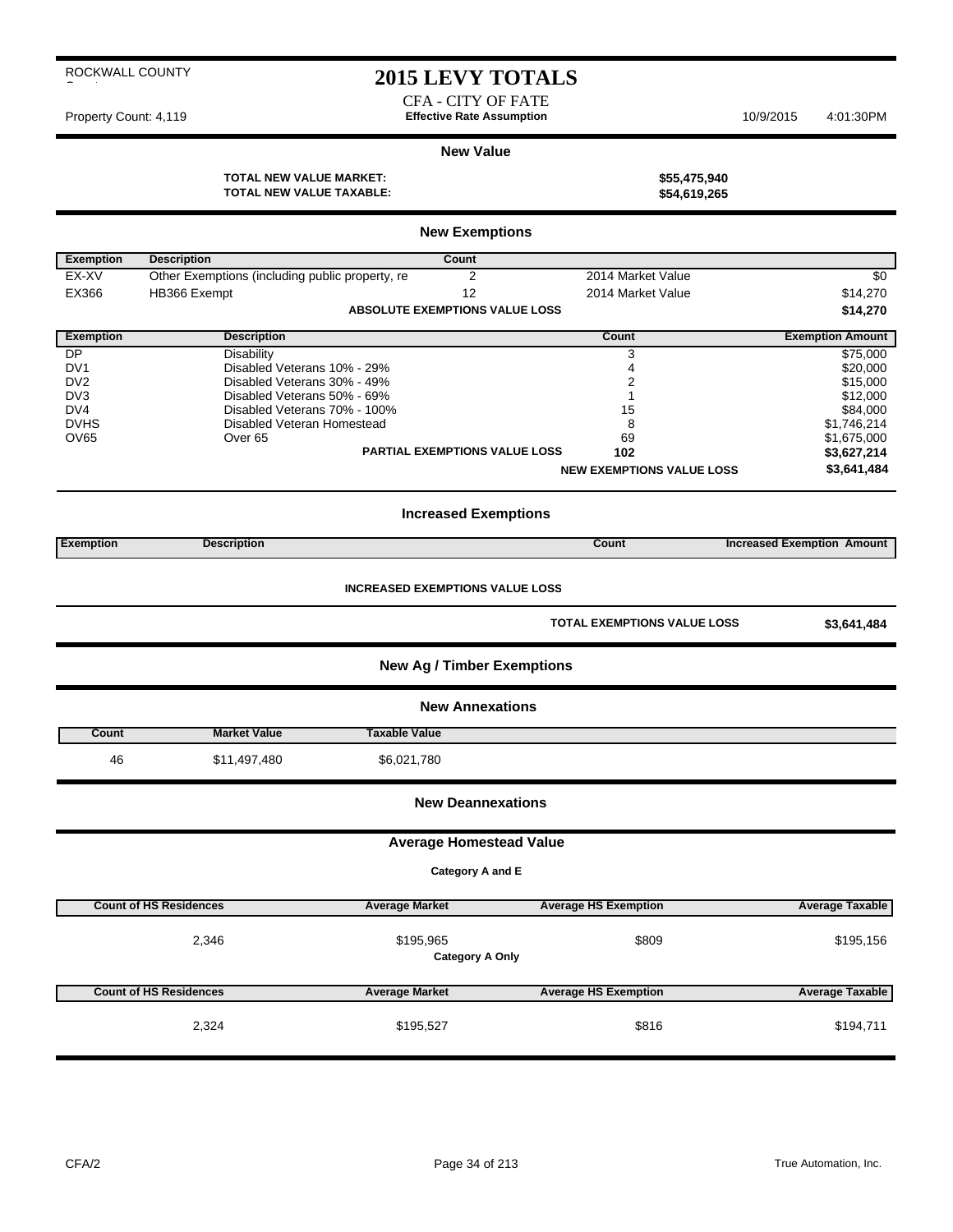### **2015 LEVY TOTALS**

CFA - CITY OF FATE **Lower Value Used**

**Count of Protested Properties Total Market Value Count of Protested Properties Count of Protested Properties**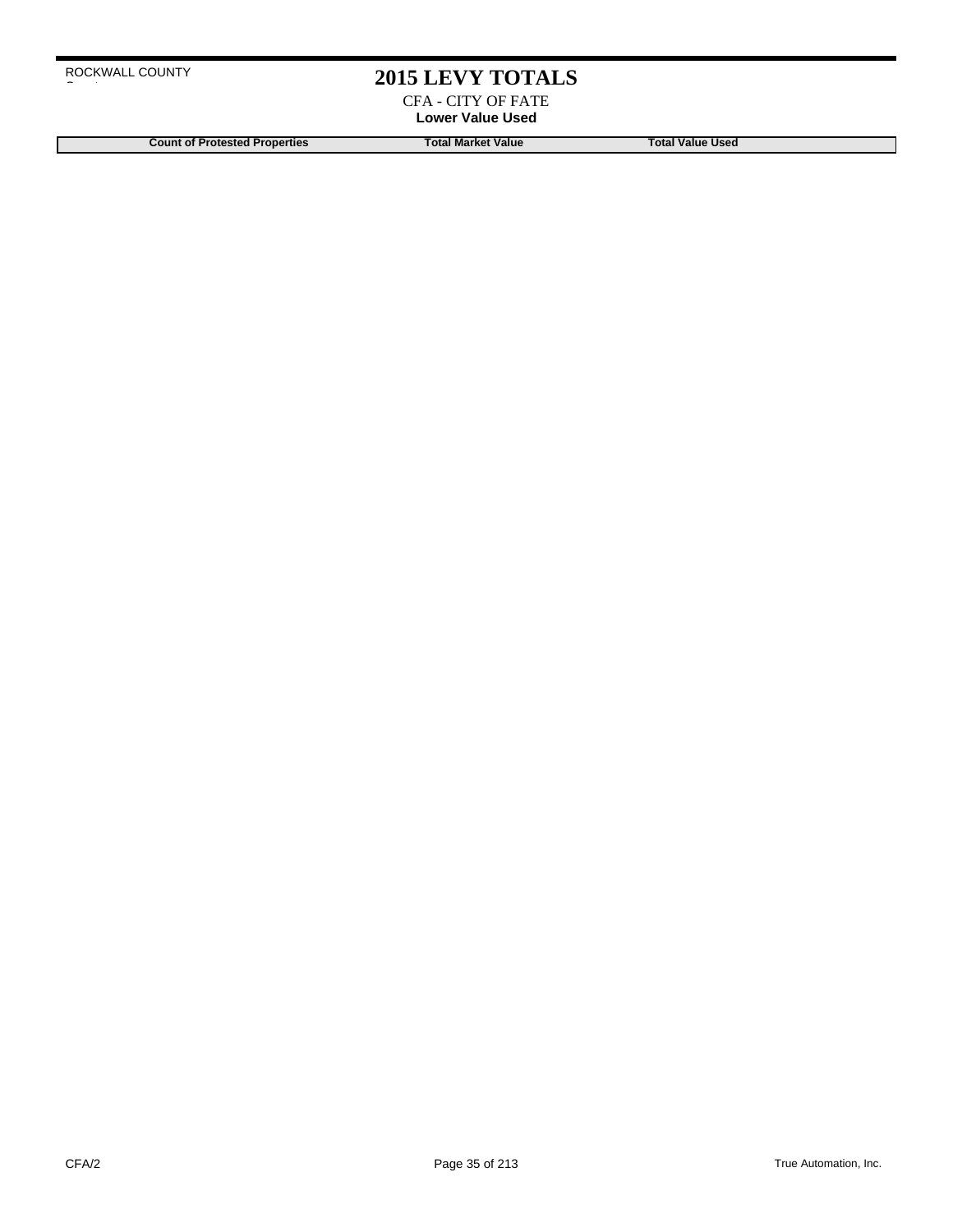### **2015 LEVY TOTALS**

CGA - CITY OF GARLAND

Property Count: 1 10/9/2015 10/9/2015 4:01:05PM

| г<br>Land                         |                   | Value    |                                |           |             |
|-----------------------------------|-------------------|----------|--------------------------------|-----------|-------------|
| Homesite:                         |                   | 0        |                                |           |             |
| Non Homesite:                     |                   | 0        |                                |           |             |
| Ag Market:                        |                   | 73,180   |                                |           |             |
| <b>Timber Market:</b>             |                   | 0        | <b>Total Land</b>              | $(+)$     | 73,180      |
|                                   |                   |          |                                |           |             |
| Improvement                       |                   | Value    |                                |           |             |
| Homesite:                         |                   | 0        |                                |           |             |
| Non Homesite:                     |                   | $\Omega$ | <b>Total Improvements</b>      | $(+)$     | 0           |
| <b>Non Real</b><br>Г              | Count             | Value    |                                |           |             |
| Personal Property:                | 0                 | 0        |                                |           |             |
| Mineral Property:                 | 0                 | 0        |                                |           |             |
| Autos:                            | 0                 | 0        | <b>Total Non Real</b>          | $(+)$     | 0           |
|                                   |                   |          | <b>Market Value</b>            | $=$       | 73,180      |
|                                   | <b>Non Exempt</b> | Exempt   |                                |           |             |
| Ag                                |                   |          |                                |           |             |
| <b>Total Productivity Market:</b> | 73,180            | 0        |                                |           |             |
| Ag Use:                           | 230               | 0        | <b>Productivity Loss</b>       | $(\cdot)$ | 72,950      |
| Timber Use:                       | 0                 | 0        | <b>Appraised Value</b>         | $\equiv$  | 230         |
| Productivity Loss:                | 72,950            | 0        |                                |           |             |
|                                   |                   |          | <b>Homestead Cap</b>           | $(\cdot)$ | $\mathbf 0$ |
|                                   |                   |          | <b>Assessed Value</b>          | $=$       | 230         |
|                                   |                   |          | <b>Total Exemptions Amount</b> | $(-)$     | 0           |
|                                   |                   |          | (Breakdown on Next Page)       |           |             |

| Levy Info                   |                                 |        |
|-----------------------------|---------------------------------|--------|
| M&O Rate:                   | M&O Tax:                        |        |
| I&S Rate:                   | <b>I&amp;S Tax:</b>             |        |
| Protected I&S Rate:         | Protected I&S Tax:              |        |
|                             | Ag Penalty:<br>PP Late Penalty: |        |
|                             |                                 | Τо     |
| Toy Increment Einenge Value |                                 | $\sim$ |

Tax Increment Finance Value: 0<br>
Tax Increment Finance Levy: 0.00<br>
0.00 Tax Increment Finance Levy:

**Total Levy**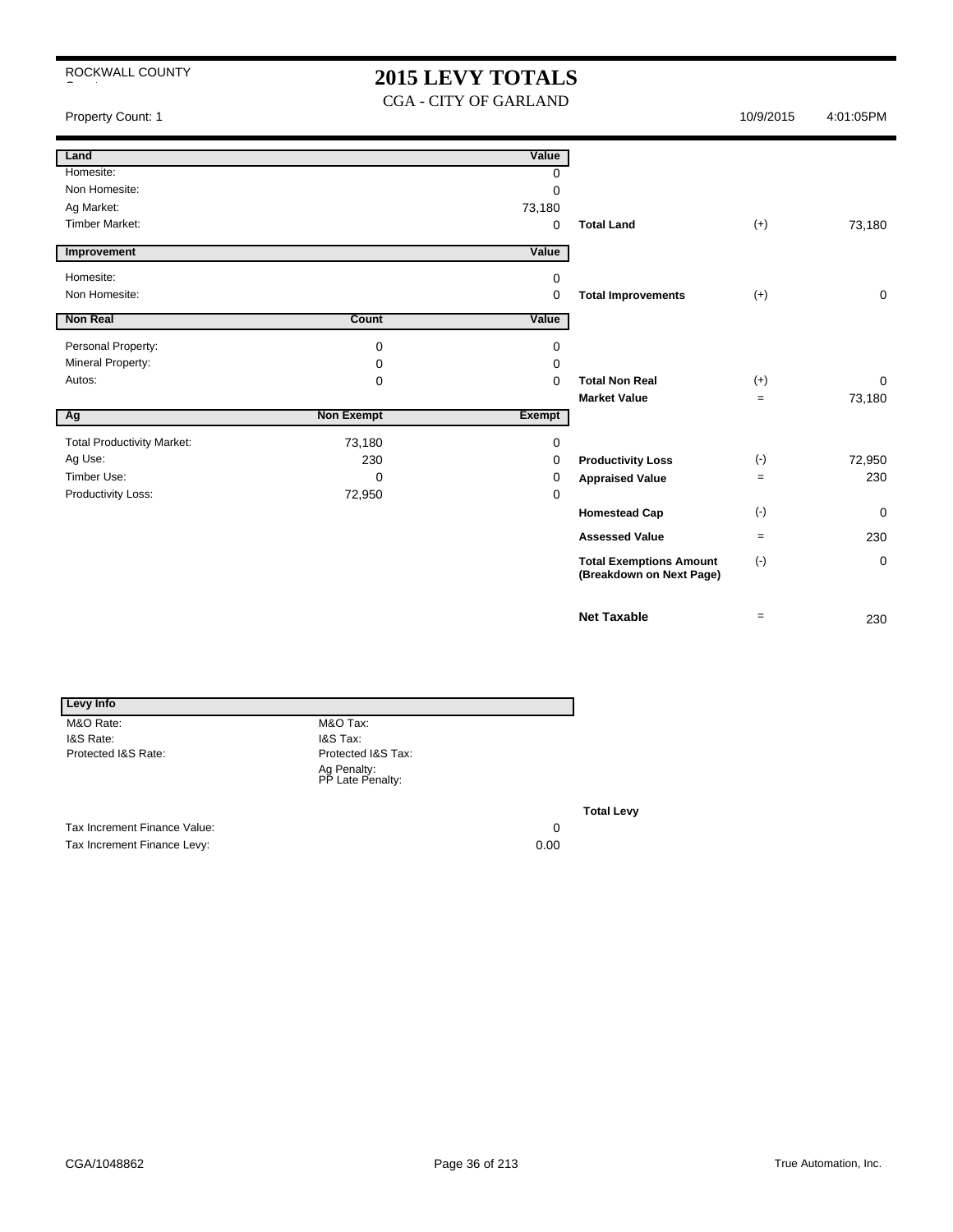### **2015 LEVY TOTALS**

#### CGA - CITY OF GARLAND

Property Count: 1 10/9/2015 4:01:30PM

| Exemption | Count         | Local | <b>State</b> | Total |
|-----------|---------------|-------|--------------|-------|
|           |               |       |              |       |
|           | <b>Totals</b> |       |              |       |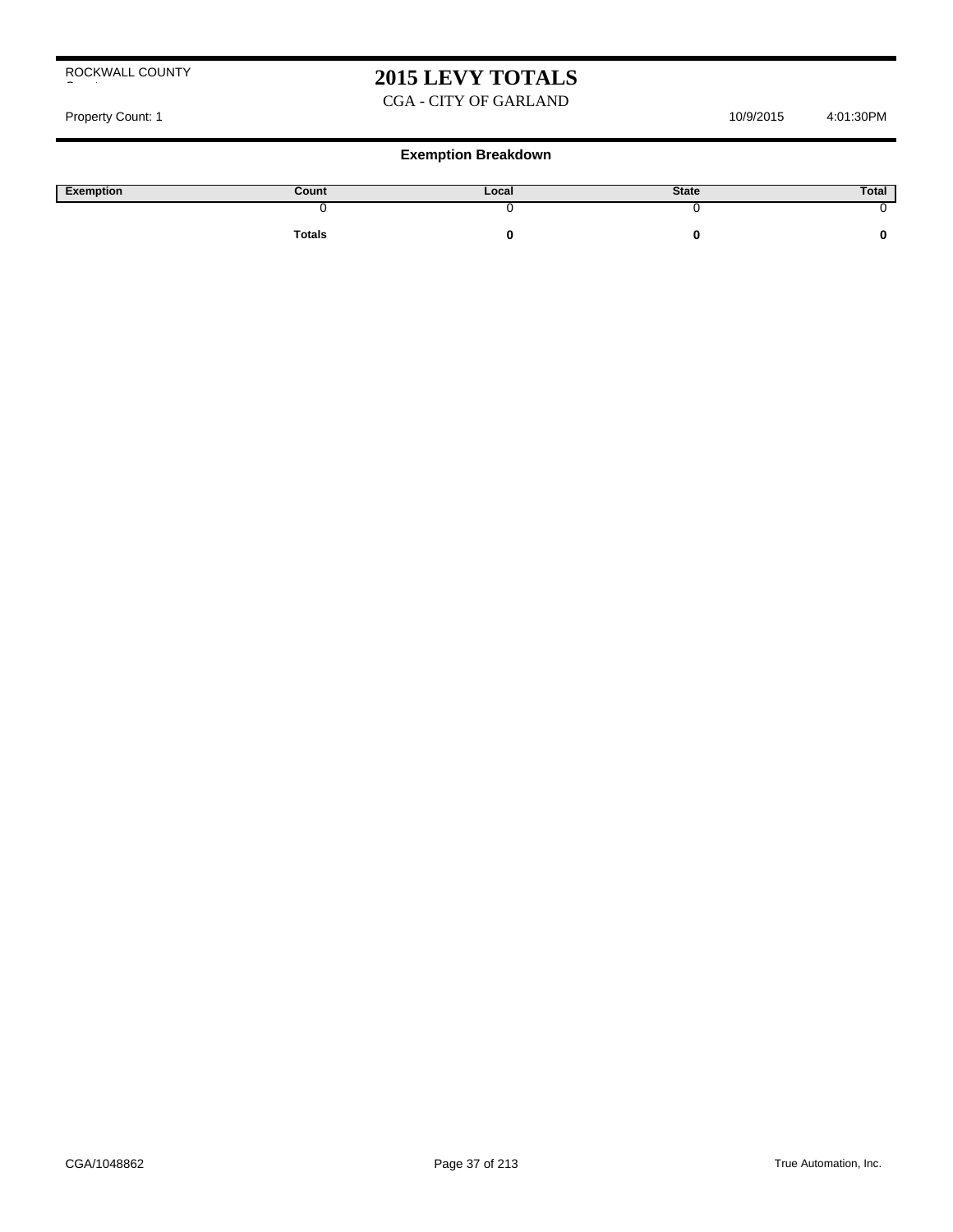### **2015 LEVY TOTALS**

| Property Count: 1                 | <b>CGA - CITY OF GARLAND</b><br><b>Grand Totals</b> |             |                                                            | 10/9/2015 | 4:01:05PM   |
|-----------------------------------|-----------------------------------------------------|-------------|------------------------------------------------------------|-----------|-------------|
| Land                              |                                                     | Value       |                                                            |           |             |
| Homesite:                         |                                                     | 0           |                                                            |           |             |
| Non Homesite:                     |                                                     | 0           |                                                            |           |             |
| Ag Market:                        |                                                     | 73,180      |                                                            |           |             |
| <b>Timber Market:</b>             |                                                     | $\mathbf 0$ | <b>Total Land</b>                                          | $(+)$     | 73,180      |
| Improvement                       |                                                     | Value       |                                                            |           |             |
| Homesite:                         |                                                     | 0           |                                                            |           |             |
| Non Homesite:                     |                                                     | 0           | <b>Total Improvements</b>                                  | $(+)$     | 0           |
| Non Real                          | Count                                               | Value       |                                                            |           |             |
| Personal Property:                | 0                                                   | 0           |                                                            |           |             |
| Mineral Property:                 | 0                                                   | $\Omega$    |                                                            |           |             |
| Autos:                            | 0                                                   | $\Omega$    | <b>Total Non Real</b>                                      | $(+)$     | 0           |
|                                   |                                                     |             | <b>Market Value</b>                                        | $=$       | 73,180      |
| Ag                                | <b>Non Exempt</b>                                   | Exempt      |                                                            |           |             |
| <b>Total Productivity Market:</b> | 73,180                                              | 0           |                                                            |           |             |
| Ag Use:                           | 230                                                 | 0           | <b>Productivity Loss</b>                                   | $(-)$     | 72,950      |
| Timber Use:                       | 0                                                   | 0           | <b>Appraised Value</b>                                     | $=$       | 230         |
| Productivity Loss:                | 72,950                                              | 0           |                                                            |           |             |
|                                   |                                                     |             | <b>Homestead Cap</b>                                       | $(-)$     | $\mathbf 0$ |
|                                   |                                                     |             | <b>Assessed Value</b>                                      | $=$       | 230         |
|                                   |                                                     |             | <b>Total Exemptions Amount</b><br>(Breakdown on Next Page) | $(-)$     | 0           |
|                                   |                                                     |             | <b>Net Taxable</b>                                         | $=$       | 230         |

| Levy Info                    |                                 |    |
|------------------------------|---------------------------------|----|
| M&O Rate:                    | M&O Tax:                        |    |
| I&S Rate:                    | <b>I&amp;S Tax:</b>             |    |
| Protected I&S Rate:          | Protected I&S Tax:              |    |
|                              | Ag Penalty:<br>PP Late Penalty: |    |
|                              |                                 | To |
| Tax Increment Finance Value: |                                 | 0  |

Tax Increment Finance Levy: 0.00

**Total Levy**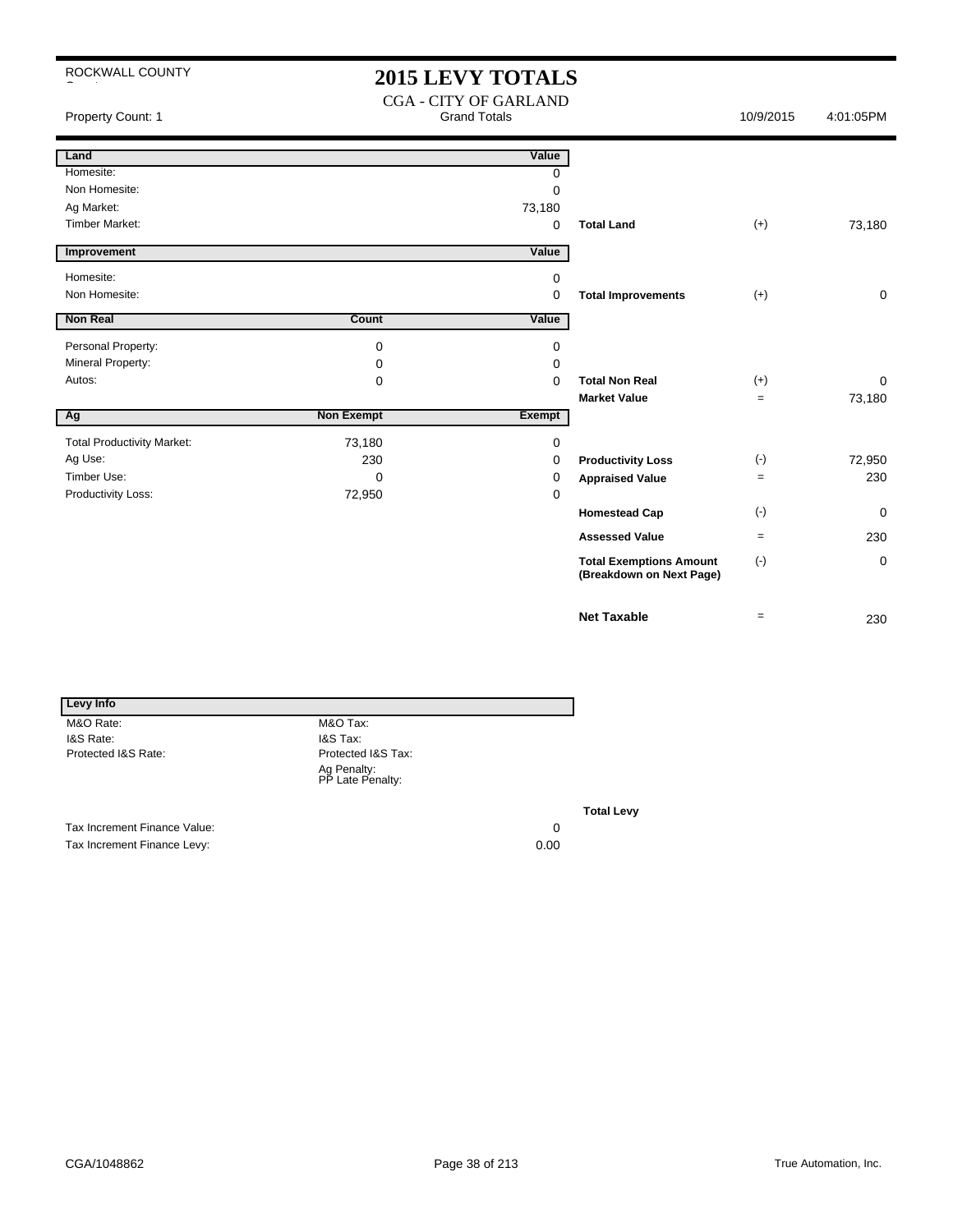### **2015 LEVY TOTALS**

CGA - CITY OF GARLAND<br>Grand Totals Property Count: 1 Count: 1 Count: 1 Count: 1 Count: 1 Count: 1 Count: 1 Count: 1 Count: 1 Count: 1 Count: 1 Count: 1 Count: 1 Count: 1 Count: 1 Count: 1 Count: 1 Count: 1 Count: 1 Count: 1 Count: 1 Count: 1 Count: 1 Count:

| Exemption | Count         | Local | <b>State</b> | Total |
|-----------|---------------|-------|--------------|-------|
|           |               |       |              |       |
|           | <b>Totals</b> |       |              |       |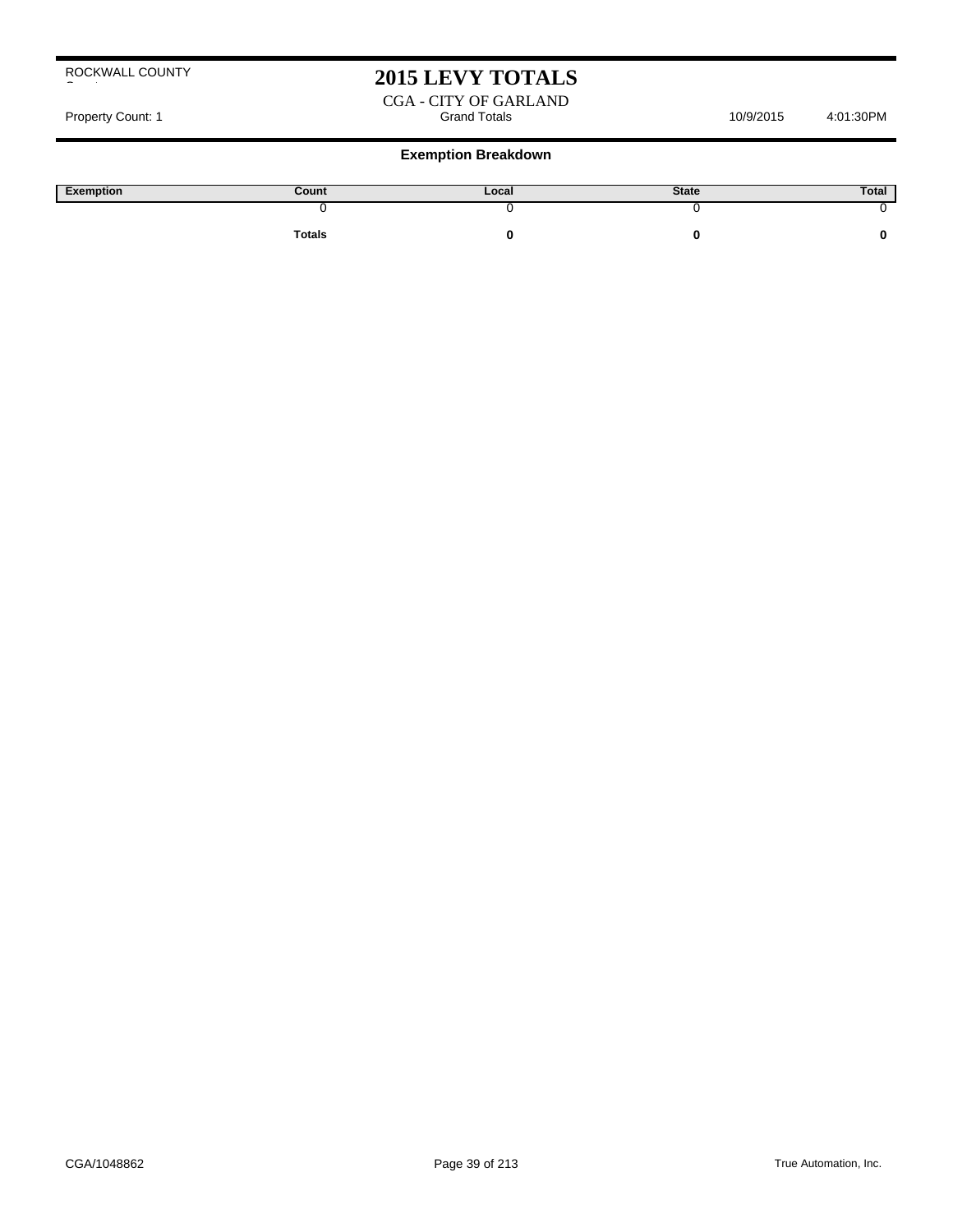### **2015 LEVY TOTALS**

CGA - CITY OF GARLAND

Property Count: 1 10/9/2015 10/9/2015 4:01:30PM

| <b>State Code</b> | <b>Description</b>        | Count  | Acres  | <b>New Value Market</b> | <b>Market Value</b> |
|-------------------|---------------------------|--------|--------|-------------------------|---------------------|
| D1                | QUALIFIED OPEN-SPACE LAND |        | 3.6590 | \$0                     | \$73,180            |
|                   |                           | Totals | 3.6590 | \$0                     | \$73,180            |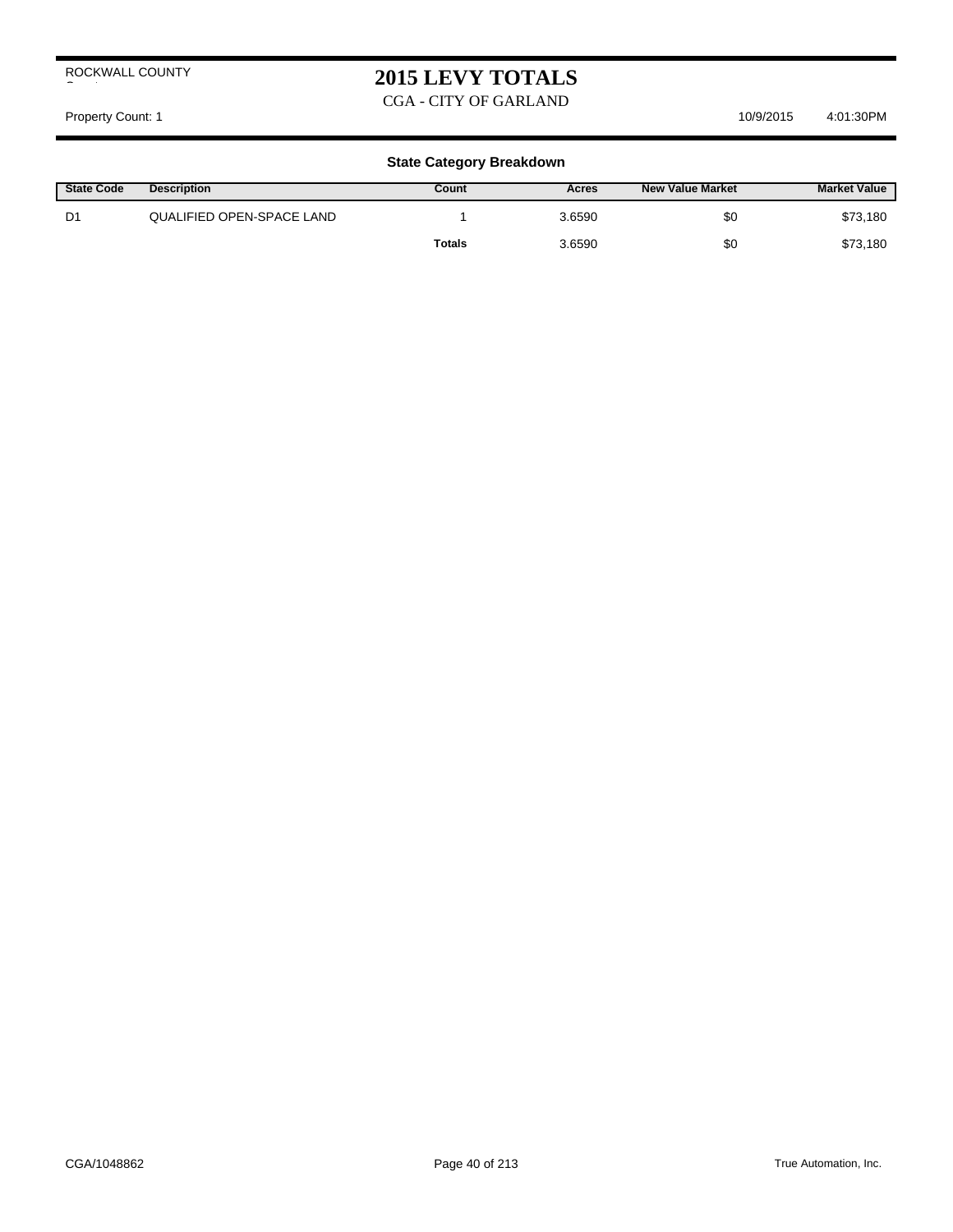### **2015 LEVY TOTALS**

CGA - CITY OF GARLAND<br>Grand Totals Property Count: 1 Count: 1 Count: 1 Count: 1 Count: 1 Count: 1 Count: 1 Count: 1 Count: 1 Count: 1 Count: 1 Count: 1 Count: 1 Count: 1 Count: 1 Count: 1 Count: 1 Count: 1 Count: 1 Count: 1 Count: 1 Count: 1 Count: 1 Count:

| <b>State Code</b> | <b>Description</b>        | Count         | Acres  | New Value Market | <b>Market Value</b> |
|-------------------|---------------------------|---------------|--------|------------------|---------------------|
| D1                | QUALIFIED OPEN-SPACE LAND |               | 3.6590 | \$0              | \$73,180            |
|                   |                           | <b>Totals</b> | 3.6590 | \$0              | \$73,180            |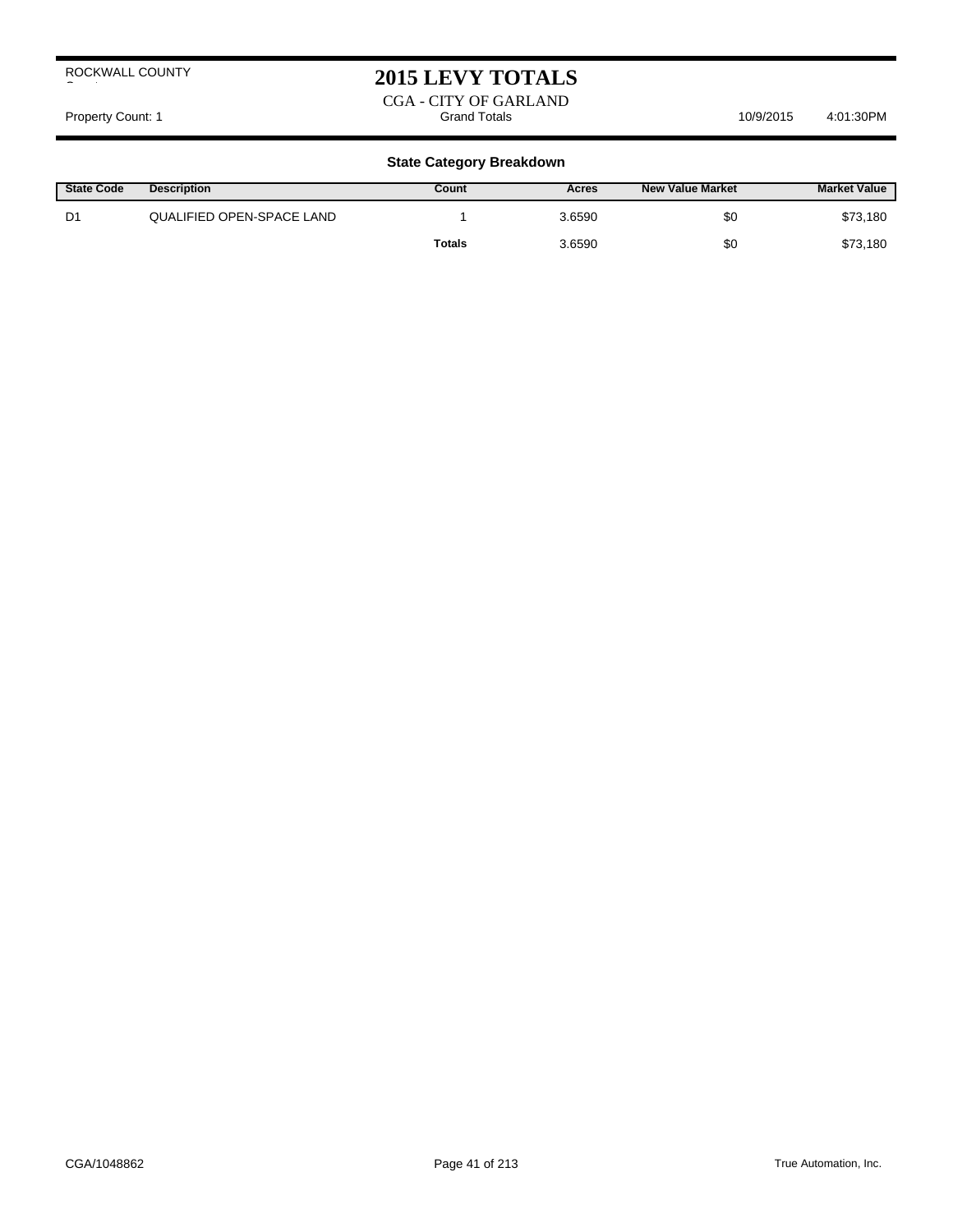## **2015 LEVY TOTALS**

CGA - CITY OF GARLAND

#### Property Count: 1 10/9/2015 10/9/2015 4:01:30 PM

| <b>State Code</b> | <b>Description</b> | Count         | Acres  | <b>New Value Market</b> | <b>Market Value</b> |
|-------------------|--------------------|---------------|--------|-------------------------|---------------------|
| D1                | Acreage Ranch Land |               | 3.6590 | \$0                     | \$73,180            |
|                   |                    | <b>Totals</b> | 3.6590 | \$0                     | \$73,180            |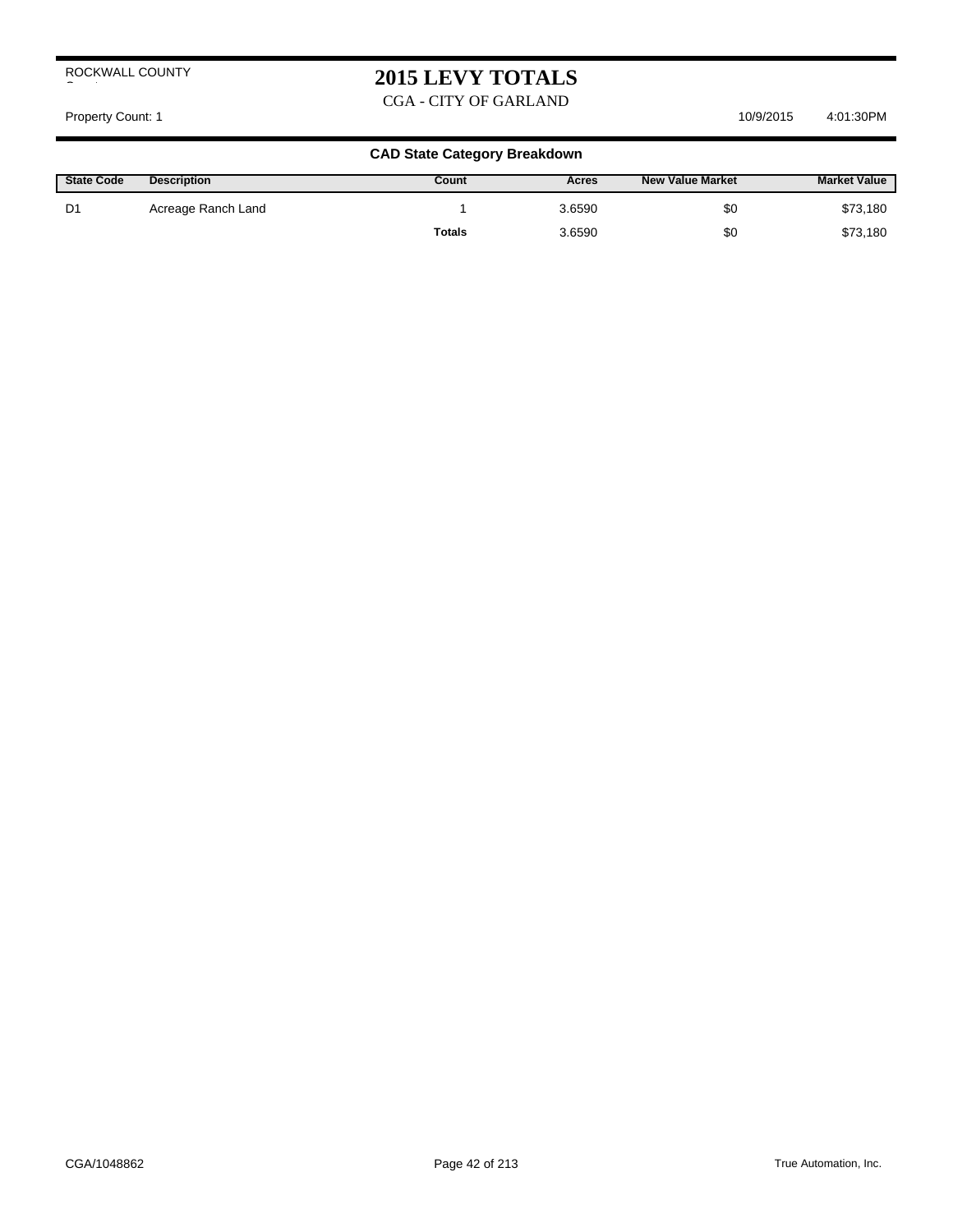### **2015 LEVY TOTALS**

CGA - CITY OF GARLAND<br>Grand Totals Property Count: 1 Count: 1 Count: 1 Count: 1 Count: 1 Count: 1 Count: 1 Count: 1 Count: 1 Count: 1 Count: 1 Count: 1 Count: 1 Count: 1 Count: 1 Count: 1 Count: 1 Count: 1 Count: 1 Count: 1 Count: 1 Count: 1 Count: 1 Count:

| <b>State Code</b> | <b>Description</b> | Count         | Acres  | <b>New Value Market</b> | <b>Market Value</b> |
|-------------------|--------------------|---------------|--------|-------------------------|---------------------|
| D1                | Acreage Ranch Land |               | 3.6590 | \$0                     | \$73,180            |
|                   |                    | <b>Totals</b> | 3.6590 | \$0                     | \$73,180            |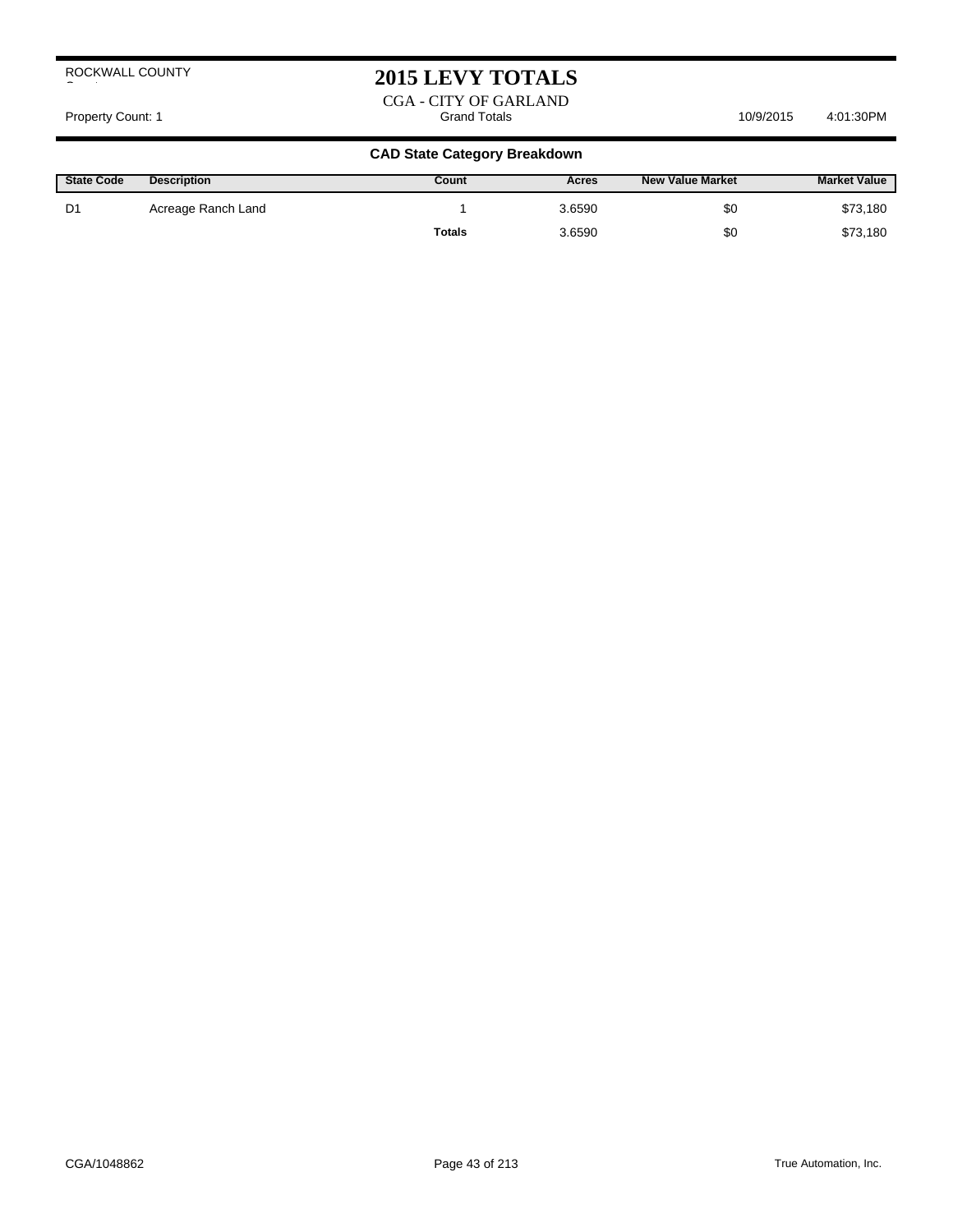CGA - CITY OF GARLAND Property Count: 1 **Effective Rate Assumption Effective Rate Assumption** 10/9/2015 4:01:30PM

#### **New Value**

**TOTAL NEW VALUE MARKET: \$0 TOTAL NEW VALUE TAXABLE: \$0**

|                  |                                      | <b>New Exemptions</b>                  |                                    |                                   |  |  |
|------------------|--------------------------------------|----------------------------------------|------------------------------------|-----------------------------------|--|--|
| <b>Exemption</b> | <b>Description</b>                   | Count                                  |                                    |                                   |  |  |
|                  |                                      | <b>ABSOLUTE EXEMPTIONS VALUE LOSS</b>  |                                    |                                   |  |  |
| <b>Exemption</b> | <b>Description</b>                   |                                        | <b>Count</b>                       | <b>Exemption Amount</b>           |  |  |
|                  |                                      | <b>PARTIAL EXEMPTIONS VALUE LOSS</b>   | <b>NEW EXEMPTIONS VALUE LOSS</b>   | \$0                               |  |  |
|                  |                                      | <b>Increased Exemptions</b>            |                                    |                                   |  |  |
| <b>Exemption</b> | <b>Description</b>                   |                                        | Count                              | <b>Increased Exemption Amount</b> |  |  |
|                  |                                      | <b>INCREASED EXEMPTIONS VALUE LOSS</b> |                                    |                                   |  |  |
|                  |                                      |                                        | <b>TOTAL EXEMPTIONS VALUE LOSS</b> | \$0                               |  |  |
|                  |                                      | <b>New Ag / Timber Exemptions</b>      |                                    |                                   |  |  |
|                  |                                      | <b>New Annexations</b>                 |                                    |                                   |  |  |
|                  |                                      | <b>New Deannexations</b>               |                                    |                                   |  |  |
|                  |                                      | <b>Average Homestead Value</b>         |                                    |                                   |  |  |
|                  | <b>Count of HS Residences</b>        | <b>Average Market</b>                  | <b>Average HS Exemption</b>        | <b>Average Taxable</b>            |  |  |
|                  |                                      |                                        |                                    |                                   |  |  |
|                  | <b>Lower Value Used</b>              |                                        |                                    |                                   |  |  |
|                  | <b>Count of Protested Properties</b> | <b>Total Market Value</b>              | <b>Total Value Used</b>            |                                   |  |  |

ROCKWALL COUNTY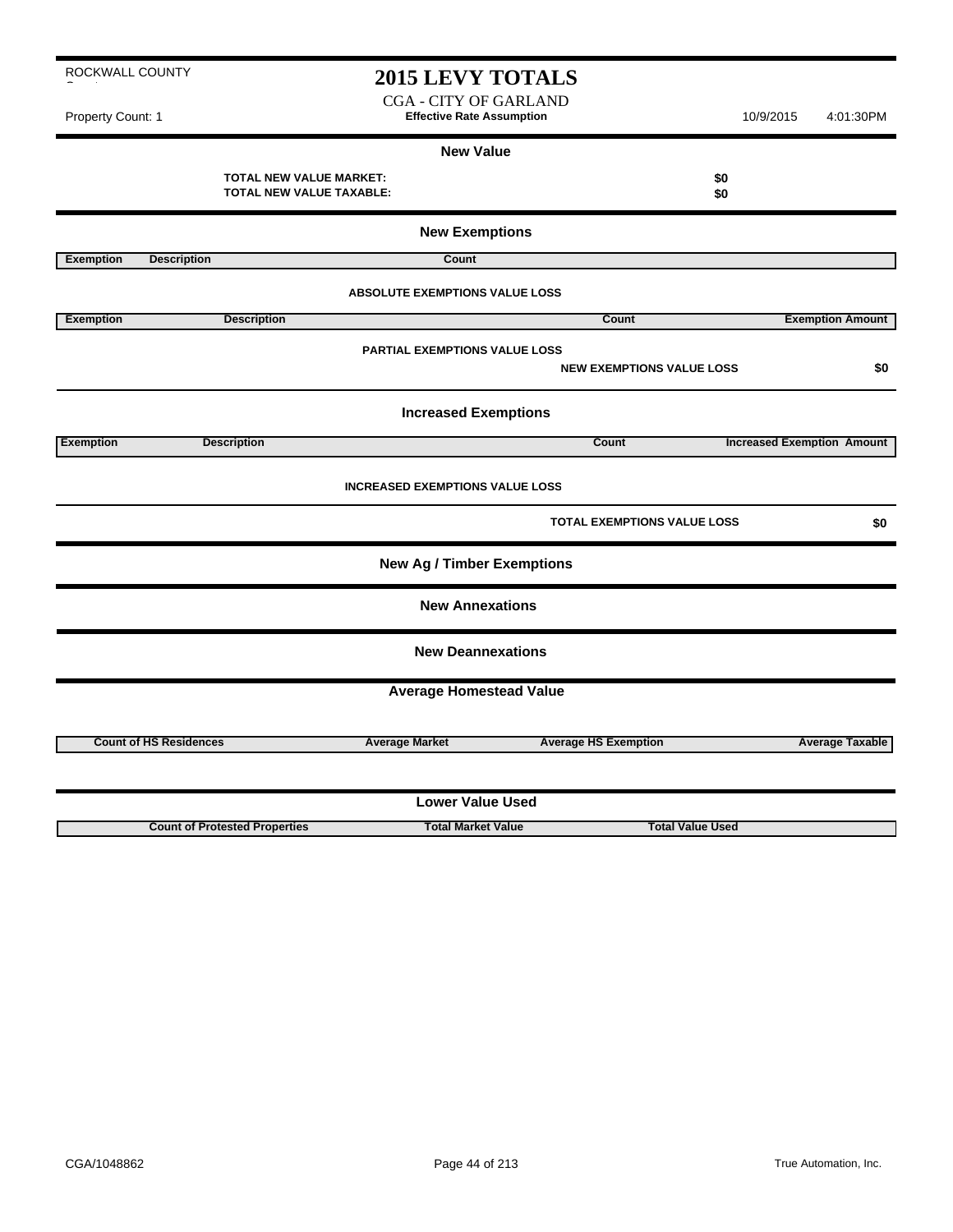### **2015 LEVY TOTALS** CHE - CITY OF HEATH

Property Count: 3,749 10/9/2015 4:01:05PM

| Land                              |                   | Value         |                                                            |                   |               |
|-----------------------------------|-------------------|---------------|------------------------------------------------------------|-------------------|---------------|
| Homesite:                         |                   | 230,859,950   |                                                            |                   |               |
| Non Homesite:                     |                   | 77,273,670    |                                                            |                   |               |
| Ag Market:                        |                   | 56,682,800    |                                                            |                   |               |
| <b>Timber Market:</b>             |                   | 0             | <b>Total Land</b>                                          | $(+)$             | 364,816,420   |
| Improvement                       |                   | Value         |                                                            |                   |               |
|                                   |                   |               |                                                            |                   |               |
| Homesite:                         |                   | 955,892,354   |                                                            |                   |               |
| Non Homesite:                     |                   | 102,804,609   | <b>Total Improvements</b>                                  | $(+)$             | 1,058,696,963 |
| <b>Non Real</b>                   | Count             | Value         |                                                            |                   |               |
|                                   |                   |               |                                                            |                   |               |
| Personal Property:                | 166               | 21,776,870    |                                                            |                   |               |
| Mineral Property:                 | 0                 | 0             |                                                            |                   |               |
| Autos:                            | 0                 | $\Omega$      | <b>Total Non Real</b>                                      | $(+)$             | 21,776,870    |
|                                   |                   |               | <b>Market Value</b>                                        | $=$               | 1,445,290,253 |
| Ag                                | <b>Non Exempt</b> | <b>Exempt</b> |                                                            |                   |               |
| <b>Total Productivity Market:</b> | 56,682,800        | 0             |                                                            |                   |               |
| Ag Use:                           | 238,170           | 0             | <b>Productivity Loss</b>                                   | $(-)$             | 56,444,630    |
| Timber Use:                       | 0                 | 0             | <b>Appraised Value</b>                                     | $\qquad \qquad =$ | 1,388,845,623 |
| Productivity Loss:                | 56,444,630        | 0             |                                                            |                   |               |
|                                   |                   |               | <b>Homestead Cap</b>                                       | $(\cdot)$         | 3,276,715     |
|                                   |                   |               | <b>Assessed Value</b>                                      | $\qquad \qquad =$ | 1,385,568,908 |
|                                   |                   |               |                                                            |                   |               |
|                                   |                   |               | <b>Total Exemptions Amount</b><br>(Breakdown on Next Page) | $(-)$             | 119,914,091   |
|                                   |                   |               | <b>Net Taxable</b>                                         | $\qquad \qquad =$ | 1,265,654,817 |

| Levy Info                    |          |                                 |              |
|------------------------------|----------|---------------------------------|--------------|
| M&O Rate:                    | 0.273600 | M&O Tax:                        | 3,462,831.81 |
| I&S Rate:                    | 0.153000 | <b>I&amp;S Tax:</b>             | 1,936,452.12 |
| Protected I&S Rate:          | 0.000000 | Protected I&S Tax:              | 0.00         |
|                              |          | Ag Penalty:<br>PP Late Penalty: | 0.00<br>0.00 |
|                              |          |                                 |              |
| Tax Increment Finance Value: |          |                                 | 0            |
| Tax Increment Finance Levy:  |          |                                 | 0.00         |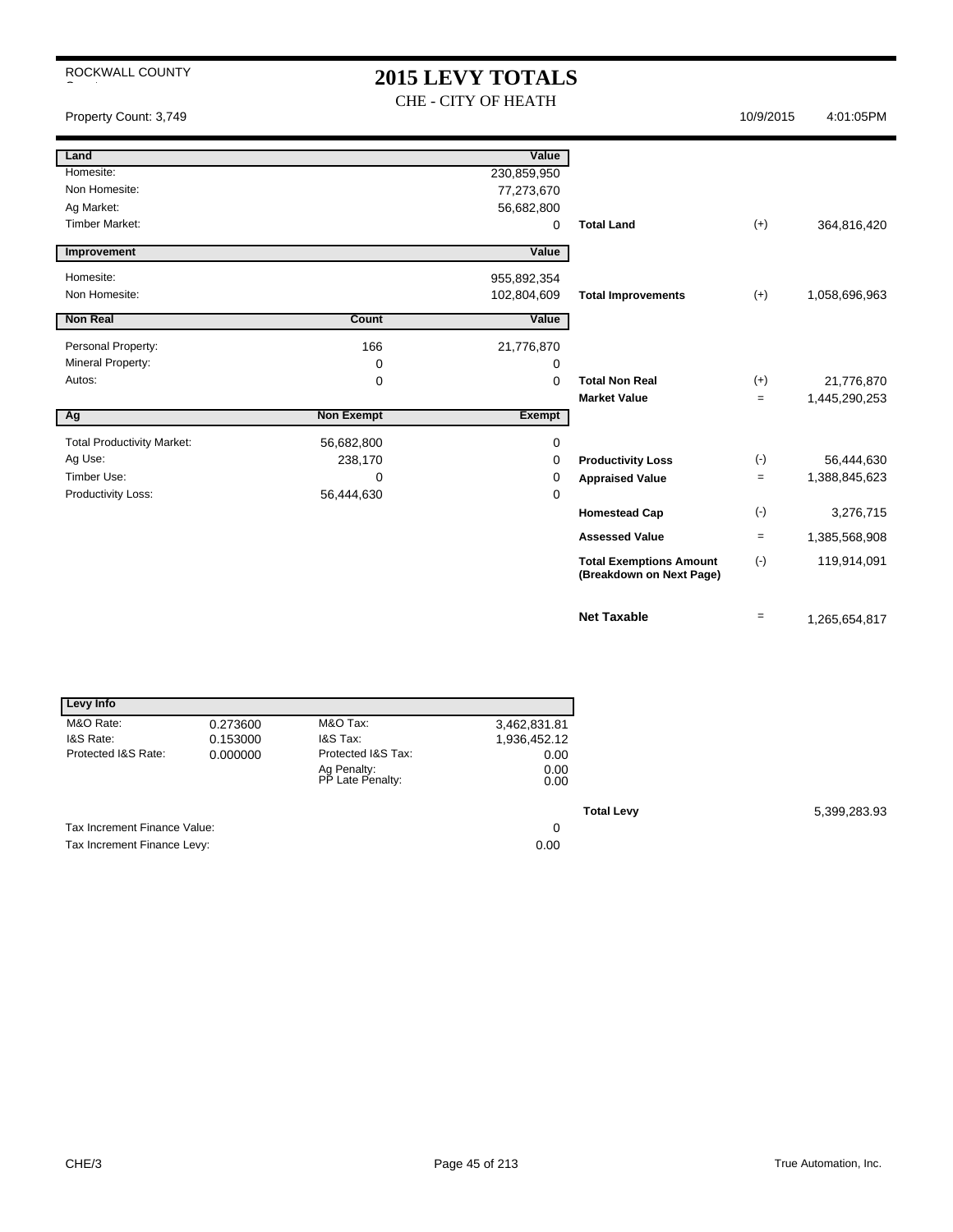### **2015 LEVY TOTALS**

CHE - CITY OF HEATH

#### Property Count: 3,749 4:01:30PM

| <b>Exemption</b>  | Count           | Local      | <b>State</b> | Total       |
|-------------------|-----------------|------------|--------------|-------------|
| <b>DP</b>         | $\overline{18}$ | 450,000    | υ            | 450,000     |
| DV <sub>1</sub>   | 21              | 0          | 182,000      | 182,000     |
| DV <sub>2</sub>   | 9               | 0          | 85,500       | 85,500      |
| DV <sub>2</sub> S |                 | 0          | 7,500        | 7,500       |
| DV3               | 15              | 0          | 154,000      | 154,000     |
| DV4               | 21              | 0          | 132,000      | 132,000     |
| <b>DVHS</b>       | 17              | 0          | 6,277,754    | 6,277,754   |
| EX-XJ             | $\overline{2}$  | 0          | 1,575,970    | 1,575,970   |
| EX-XV             | 49              | 0          | 91,377,400   | 91,377,400  |
| EX-XV (Prorated)  |                 | 0          | 79,110       | 79,110      |
| EX366             | 15              | 0          | 3,610        | 3,610       |
| OV65              | 645             | 19,124,280 | 0            | 19,124,280  |
| <b>OV65S</b>      | 4               | 85,030     | 0            | 85,030      |
| PC                |                 | 379,937    | 0            | 379,937     |
|                   | <b>Totals</b>   | 20,039,247 | 99,874,844   | 119,914,091 |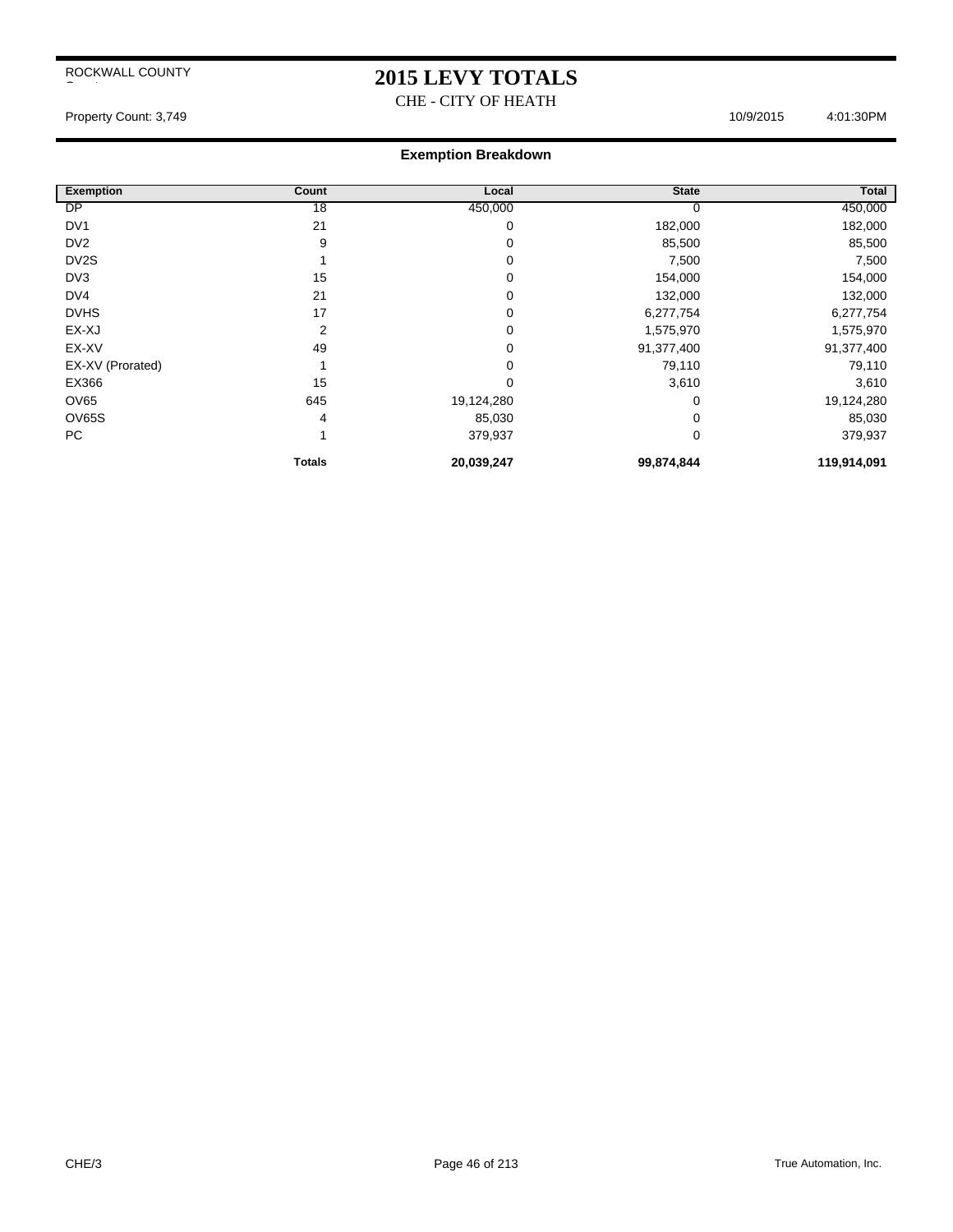# **2015 LEVY TOTALS**

| Property Count: 3,749             | <b>CHE - CITY OF HEATH</b><br><b>Grand Totals</b> |             |                                                            | 10/9/2015 | 4:01:05PM     |
|-----------------------------------|---------------------------------------------------|-------------|------------------------------------------------------------|-----------|---------------|
| Land                              |                                                   | Value       |                                                            |           |               |
| Homesite:                         |                                                   | 230,859,950 |                                                            |           |               |
| Non Homesite:                     |                                                   | 77,273,670  |                                                            |           |               |
| Ag Market:                        |                                                   | 56,682,800  |                                                            |           |               |
| <b>Timber Market:</b>             |                                                   | 0           | <b>Total Land</b>                                          | $(+)$     | 364,816,420   |
| Improvement                       |                                                   | Value       |                                                            |           |               |
| Homesite:                         |                                                   | 955,892,354 |                                                            |           |               |
| Non Homesite:                     |                                                   | 102,804,609 | <b>Total Improvements</b>                                  | $(+)$     | 1,058,696,963 |
| <b>Non Real</b>                   | <b>Count</b>                                      | Value       |                                                            |           |               |
| Personal Property:                | 166                                               | 21,776,870  |                                                            |           |               |
| Mineral Property:                 | 0                                                 | 0           |                                                            |           |               |
| Autos:                            | 0                                                 | $\Omega$    | <b>Total Non Real</b>                                      | $(+)$     | 21,776,870    |
|                                   |                                                   |             | <b>Market Value</b>                                        | $=$       | 1,445,290,253 |
| Ag                                | <b>Non Exempt</b>                                 | Exempt      |                                                            |           |               |
| <b>Total Productivity Market:</b> | 56,682,800                                        | 0           |                                                            |           |               |
| Ag Use:                           | 238,170                                           | 0           | <b>Productivity Loss</b>                                   | $(\cdot)$ | 56,444,630    |
| Timber Use:                       | 0                                                 | 0           | <b>Appraised Value</b>                                     | $=$       | 1,388,845,623 |
| Productivity Loss:                | 56,444,630                                        | 0           |                                                            |           |               |
|                                   |                                                   |             | <b>Homestead Cap</b>                                       | $(-)$     | 3,276,715     |
|                                   |                                                   |             | <b>Assessed Value</b>                                      | $=$       | 1,385,568,908 |
|                                   |                                                   |             | <b>Total Exemptions Amount</b><br>(Breakdown on Next Page) | $(-)$     | 119,914,091   |
|                                   |                                                   |             | <b>Net Taxable</b>                                         | $=$       | 1,265,654,817 |

| Levy Info                    |          |                                 |              |
|------------------------------|----------|---------------------------------|--------------|
| M&O Rate:                    | 0.273600 | M&O Tax:                        | 3,462,831.81 |
| I&S Rate:                    | 0.153000 | I&S Tax:                        | 1,936,452.12 |
| Protected I&S Rate:          | 0.000000 | Protected I&S Tax:              | 0.00         |
|                              |          | Ag Penalty:<br>PP Late Penalty: | 0.00<br>0.00 |
|                              |          |                                 |              |
| Tax Increment Finance Value: |          |                                 | 0            |
| Tax Increment Finance Levy:  |          |                                 | 0.00         |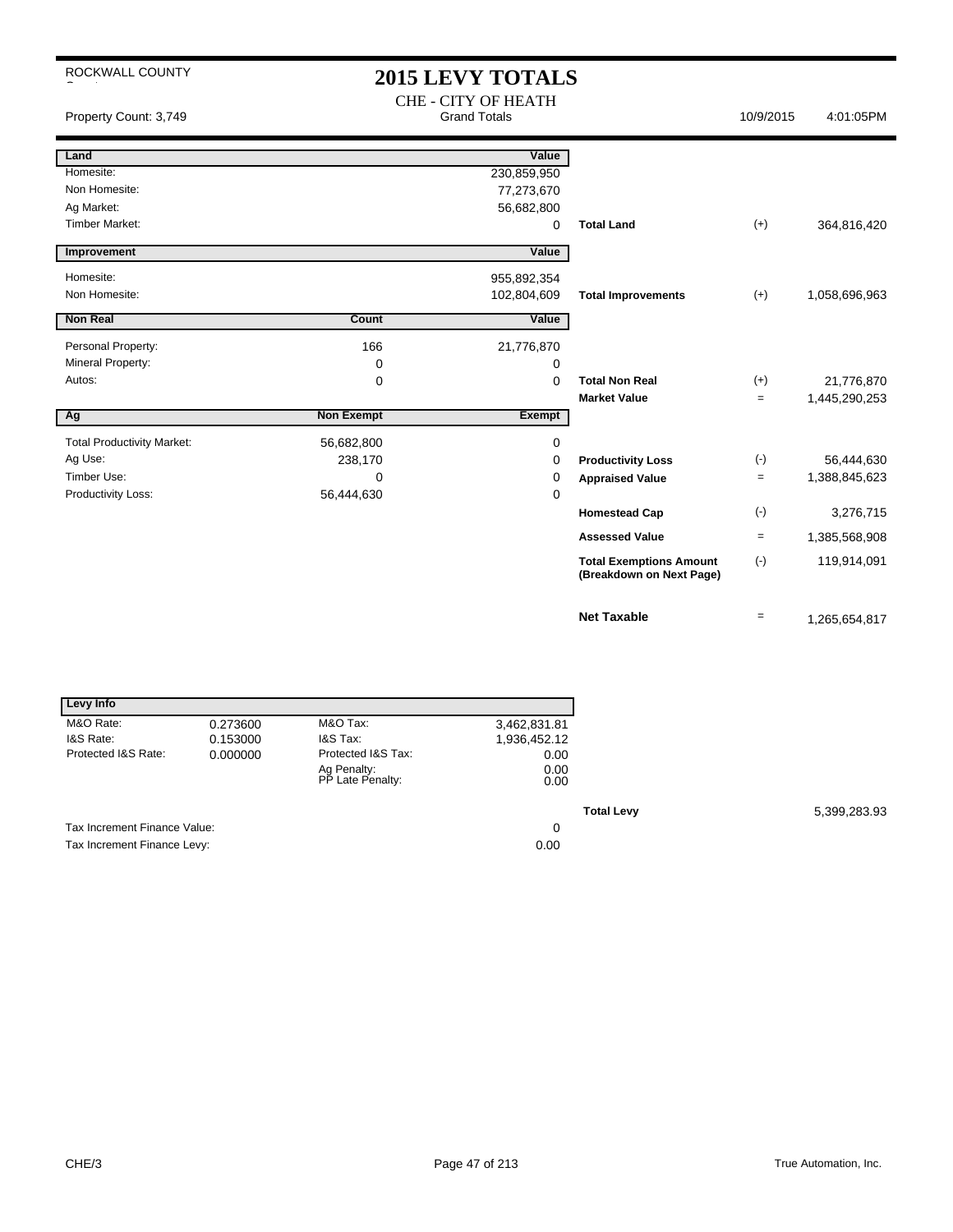### **2015 LEVY TOTALS**

CHE - CITY OF HEATH Property Count: 3,749 **Access 10:03:00 Property Count: 3,749** Grand Totals 10/9/2015 4:01:30PM

| <b>Exemption</b>  | Count           | Local      | <b>State</b> | Total       |
|-------------------|-----------------|------------|--------------|-------------|
| DP                | $\overline{18}$ | 450,000    | υ            | 450,000     |
| DV <sub>1</sub>   | 21              | 0          | 182,000      | 182,000     |
| DV <sub>2</sub>   | 9               | 0          | 85,500       | 85,500      |
| DV <sub>2</sub> S |                 | 0          | 7,500        | 7,500       |
| DV3               | 15              | 0          | 154,000      | 154,000     |
| DV4               | 21              | 0          | 132,000      | 132,000     |
| <b>DVHS</b>       | 17              | 0          | 6,277,754    | 6,277,754   |
| EX-XJ             | 2               | 0          | 1,575,970    | 1,575,970   |
| EX-XV             | 49              | 0          | 91,377,400   | 91,377,400  |
| EX-XV (Prorated)  |                 | 0          | 79,110       | 79,110      |
| EX366             | 15              | 0          | 3,610        | 3,610       |
| OV65              | 645             | 19,124,280 | 0            | 19,124,280  |
| OV65S             | 4               | 85,030     | 0            | 85,030      |
| PC                |                 | 379,937    | 0            | 379,937     |
|                   | <b>Totals</b>   | 20,039,247 | 99,874,844   | 119,914,091 |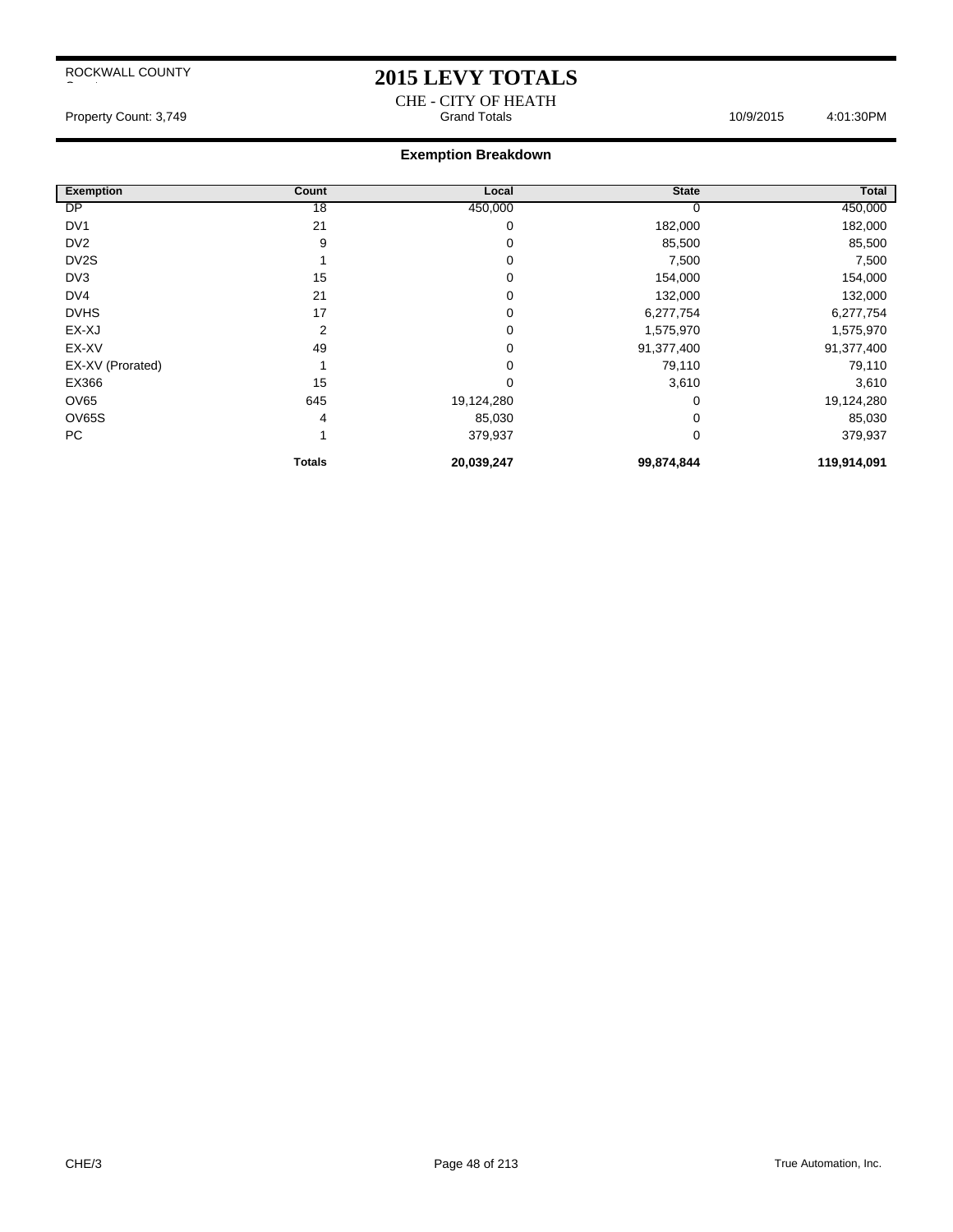CHE - CITY OF HEATH

Property Count: 3,749 10/9/2015 4:01:30 PM

| <b>State Code</b> | <b>Description</b>                       | Count         | Acres      | <b>New Value Market</b> | <b>Market Value</b> |
|-------------------|------------------------------------------|---------------|------------|-------------------------|---------------------|
| A                 | SINGLE FAMILY RESIDENCE                  | 2,831         |            | \$40,353,670            | \$1,161,664,733     |
| B                 | <b>MULTIFAMILY RESIDENCE</b>             | 9             |            | \$0                     | \$1,888,740         |
| C <sub>1</sub>    | VACANT LOTS AND LAND TRACTS              | 412           |            | \$0                     | \$31,606,100        |
| D <sub>1</sub>    | <b>QUALIFIED OPEN-SPACE LAND</b>         | 119           | 2,913.1221 | \$0                     | \$54,161,640        |
| D <sub>2</sub>    | <b>IMPROVEMENTS ON QUALIFIED OPEN SP</b> | 19            |            | \$0                     | \$376,100           |
| E.                | RURAL LAND, NON QUALIFIED OPEN SPA       | 123           | 898.6400   | \$22,540                | \$42,911,470        |
| <b>ERROR</b>      |                                          | 2             |            | \$0                     | \$700,930           |
| F1                | <b>COMMERCIAL REAL PROPERTY</b>          | 38            |            | \$2,992,730             | \$33,422,070        |
| J2                | <b>GAS DISTRIBUTION SYSTEM</b>           |               |            | \$0                     | \$1,835,780         |
| J3                | ELECTRIC COMPANY (INCLUDING CO-OP)       |               |            | \$0                     | \$5,855,530         |
| J4                | TELEPHONE COMPANY (INCLUDING CO-O        |               |            | \$0                     | \$536,930           |
| J <sub>6</sub>    | PIPELAND COMPANY                         | 3             |            | \$0                     | \$1,380,210         |
| J7                | <b>CABLE TELEVISION COMPANY</b>          |               |            | \$0                     | \$270,900           |
| L1                | <b>COMMERCIAL PERSONAL PROPERTY</b>      | 123           |            | \$1,266,200             | \$8,432,830         |
| L2                | INDUSTRIAL AND MANUFACTURING PERS        | 14            |            | \$0                     | \$2,025,250         |
| O                 | <b>RESIDENTIAL INVENTORY</b>             | 45            |            | \$309,410               | \$2,940,930         |
| S                 | SPECIAL INVENTORY TAX                    | 2             |            | \$0                     | \$15,530            |
| X                 | <b>TOTALLY EXEMPT PROPERTY</b>           | 65            |            | \$0                     | \$92,795,910        |
|                   |                                          | <b>Totals</b> | 3,811.7621 | \$44,944,550            | \$1,442,821,583     |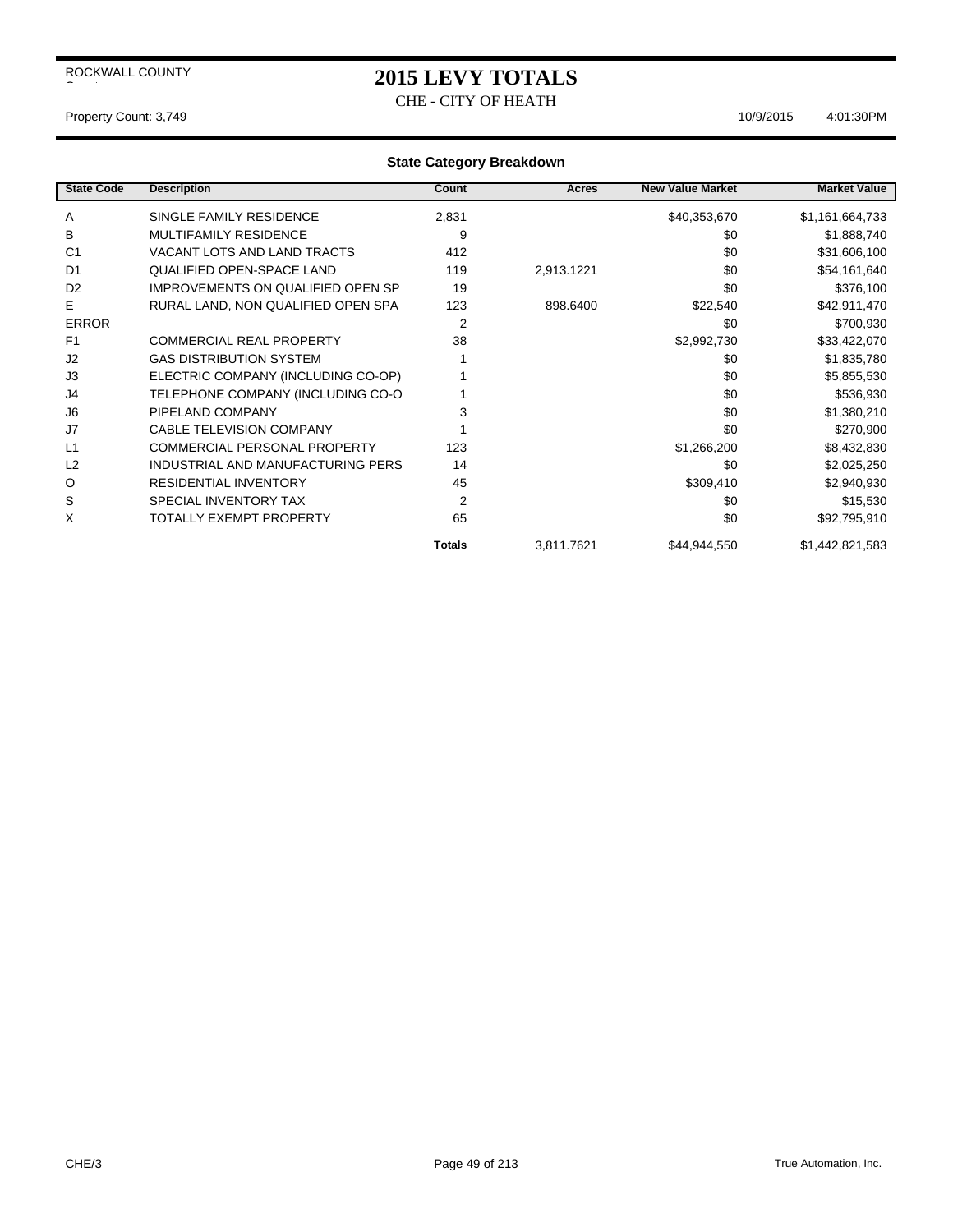### **2015 LEVY TOTALS**

CHE - CITY OF HEATH<br>Grand Totals Property Count: 3,749 **Count: 3,749** Crand Totals Crand Totals 10/9/2015 4:01:30PM

| <b>State Code</b> | <b>Description</b>                       | Count          | Acres      | <b>New Value Market</b> | <b>Market Value</b> |
|-------------------|------------------------------------------|----------------|------------|-------------------------|---------------------|
| A                 | SINGLE FAMILY RESIDENCE                  | 2,831          |            | \$40,353,670            | \$1,161,664,733     |
| B                 | <b>MULTIFAMILY RESIDENCE</b>             | 9              |            | \$0                     | \$1,888,740         |
| C <sub>1</sub>    | VACANT LOTS AND LAND TRACTS              | 412            |            | \$0                     | \$31,606,100        |
| D <sub>1</sub>    | <b>QUALIFIED OPEN-SPACE LAND</b>         | 119            | 2,913.1221 | \$0                     | \$54,161,640        |
| D <sub>2</sub>    | <b>IMPROVEMENTS ON QUALIFIED OPEN SP</b> | 19             |            | \$0                     | \$376,100           |
| E.                | RURAL LAND, NON QUALIFIED OPEN SPA       | 123            | 898.6400   | \$22,540                | \$42,911,470        |
| <b>ERROR</b>      |                                          | $\overline{2}$ |            | \$0                     | \$700,930           |
| F <sub>1</sub>    | <b>COMMERCIAL REAL PROPERTY</b>          | 38             |            | \$2,992,730             | \$33,422,070        |
| J <sub>2</sub>    | <b>GAS DISTRIBUTION SYSTEM</b>           |                |            | \$0                     | \$1,835,780         |
| J3                | ELECTRIC COMPANY (INCLUDING CO-OP)       |                |            | \$0                     | \$5,855,530         |
| J4                | TELEPHONE COMPANY (INCLUDING CO-O        |                |            | \$0                     | \$536,930           |
| J6                | PIPELAND COMPANY                         | 3              |            | \$0                     | \$1,380,210         |
| J7                | <b>CABLE TELEVISION COMPANY</b>          |                |            | \$0                     | \$270,900           |
| L1                | COMMERCIAL PERSONAL PROPERTY             | 123            |            | \$1,266,200             | \$8,432,830         |
| L2                | INDUSTRIAL AND MANUFACTURING PERS        | 14             |            | \$0                     | \$2,025,250         |
| O                 | <b>RESIDENTIAL INVENTORY</b>             | 45             |            | \$309,410               | \$2,940,930         |
| S                 | SPECIAL INVENTORY TAX                    | $\overline{2}$ |            | \$0                     | \$15,530            |
| X                 | <b>TOTALLY EXEMPT PROPERTY</b>           | 65             |            | \$0                     | \$92,795,910        |
|                   |                                          | <b>Totals</b>  | 3,811.7621 | \$44,944,550            | \$1,442,821,583     |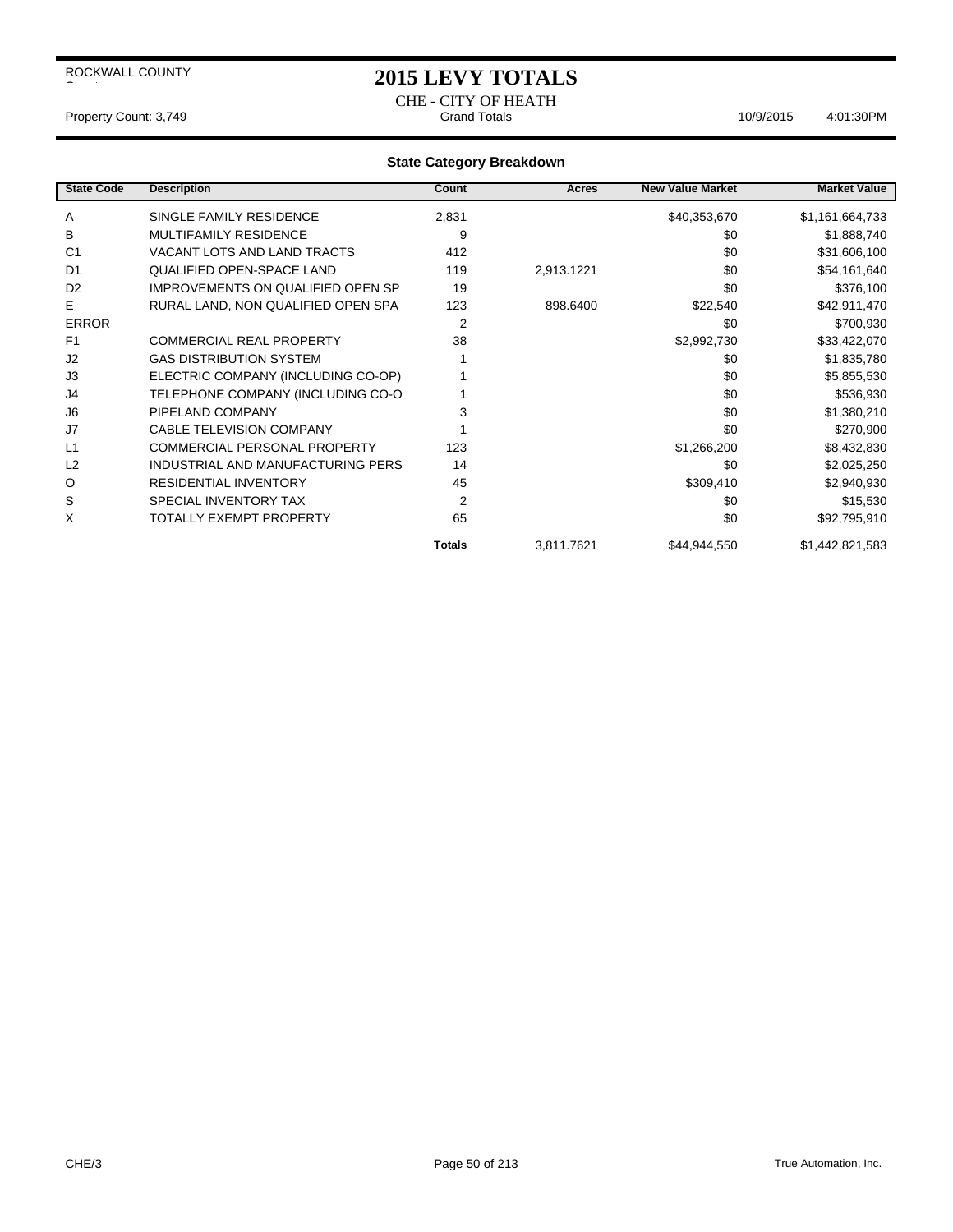CHE - CITY OF HEATH

Property Count: 3,749 10/9/2015 4:01:30 PM

| <b>State Code</b> | <b>Description</b>                       | Count          | <b>Acres</b> | <b>New Value Market</b> | <b>Market Value</b> |
|-------------------|------------------------------------------|----------------|--------------|-------------------------|---------------------|
| 14B               | <b>FULL SERVICE RESTAURANTS</b>          |                |              | \$0                     | \$11,200            |
| 24G               | <b>DOCTOR'S OFFICES</b>                  |                |              | \$0                     | \$2,290             |
| 24H               | <b>DENTAL OFFICES &amp; CLINICS</b>      |                |              | \$0                     | \$125,000           |
| 26T               | <b>MAILING SERVICES</b>                  |                |              | \$0                     | \$8,920             |
| A                 |                                          |                |              | \$0                     | \$52,740            |
| A <sub>1</sub>    | <b>Residential SFR Non Waterfront</b>    | 2,505          |              | \$36,618,580            | \$996,733,429       |
| A2                | <b>Residential Mobile Home</b>           | 2              |              | \$0                     | \$187,130           |
| A3                | <b>REsidential SFR Waterfront</b>        | 168            |              | \$3,447,540             | \$105,095,520       |
| A <sub>4</sub>    | <b>Residential SFR Water-View</b>        | 122            |              | \$287,550               | \$56,513,814        |
| A <sub>5</sub>    | Residential Non-Homesite Imp             | 6              |              | \$0                     | \$301,280           |
| A <sub>8</sub>    | Townhouse SFR Water-View                 | 32             |              | \$0                     | \$2,780,820         |
| <b>B2</b>         | <b>Duplex</b>                            | 9              |              | \$0                     | \$1,888,740         |
| C <sub>1</sub>    | Vacant Lots/tracts Non Waterfront        | 362            |              | \$0                     | \$21,018,710        |
| C <sub>2</sub>    | Comm Lots                                | 22             |              | \$0                     | \$6,227,230         |
| C <sub>4</sub>    | Vacant Water-View                        | $\overline{7}$ |              | \$0                     | \$900,000           |
| C <sub>5</sub>    | Vacant Waterfront Lot                    | 21             |              | \$0                     | \$3,460,160         |
| D <sub>1</sub>    | Acreage Ranch Land                       | 119            | 2,913.1221   | \$0                     | \$54,161,640        |
| D <sub>2</sub>    | <b>IMPROVEMENTS ON QUALIFIED OPEN SP</b> | 19             |              | \$0                     | \$376,100           |
| E <sub>1</sub>    | Farm and Ranch Improvements              | 80             |              | \$22,540                | \$28,194,940        |
| E <sub>2</sub>    | MH Farm or Ranch Improvements            | 1              |              | \$0                     | \$54,400            |
| E <sub>3</sub>    | Farm/Ranch Non-Homesite Improvements     | 5              |              | \$0                     | \$228,470           |
| E <sub>4</sub>    | RUAL LAND, NON QUAILIFIED OPEN SPAC      | 67             |              | \$0                     | \$14,433,660        |
| <b>ERROR</b>      |                                          | $\overline{2}$ |              | \$0                     | \$700,930           |
| F <sub>1</sub>    | <b>Real Commercial</b>                   | 38             |              | \$2,992,730             | \$33,422,070        |
| J2                | Gas Companies Real & PP                  |                |              | \$0                     | \$1,835,780         |
| J3                | <b>Electric Companies</b>                |                |              | \$0                     | \$5,855,530         |
| J4                | Telephone Companies Real & PP            |                |              | \$0                     | \$536,930           |
| J6                | Pipelines                                | 3              |              | \$0                     | \$1,380,210         |
| J7                | <b>Cable Companies</b>                   | 1              |              | \$0                     | \$270,900           |
| L1                | <b>Tangible Commercial Personal</b>      | 120            |              | \$1,266,200             | \$8,285,420         |
| L2                | <b>Industrial Personal Property</b>      | 14             |              | \$0                     | \$2,025,250         |
| O <sub>1</sub>    | Real Property Inventory Non-Waterfront   | 45             |              | \$309,410               | \$2,940,930         |
| S                 | Special Inventory Personal Property      | 2              |              | \$0                     | \$15,530            |
| X                 |                                          | 65             |              | \$0                     | \$92,795,910        |
|                   |                                          | <b>Totals</b>  | 2,913.1221   | \$44,944,550            | \$1,442,821,583     |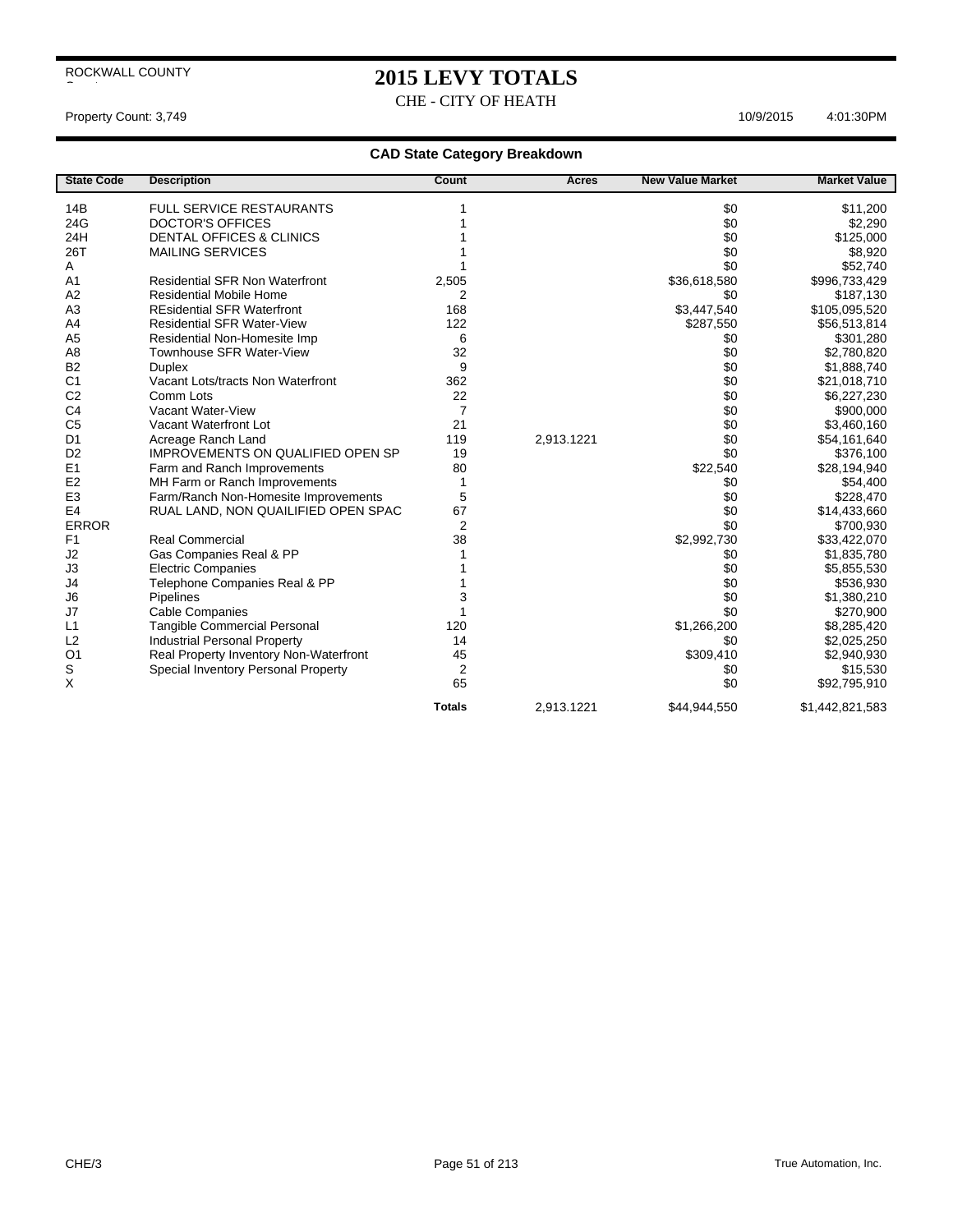CHE - CITY OF HEATH<br>Grand Totals Property Count: 3,749 **Accord Property Count: 3,749** Grand Totals **Grand Totals Accord Property Count: 3,749 Accord Property Count: 3,749 Accord Property Count: 3,749 Accord Property Count: 3,749 Accord Property** 

| <b>State Code</b> | <b>Description</b>                       | Count          | <b>Acres</b> | <b>New Value Market</b> | <b>Market Value</b> |
|-------------------|------------------------------------------|----------------|--------------|-------------------------|---------------------|
| 14B               | <b>FULL SERVICE RESTAURANTS</b>          |                |              | \$0                     | \$11,200            |
| 24G               | <b>DOCTOR'S OFFICES</b>                  |                |              | \$0                     | \$2,290             |
| 24H               | <b>DENTAL OFFICES &amp; CLINICS</b>      |                |              | \$0                     | \$125,000           |
| 26T               | <b>MAILING SERVICES</b>                  |                |              | \$0                     | \$8,920             |
| Α                 |                                          |                |              | \$0                     | \$52,740            |
| A <sub>1</sub>    | <b>Residential SFR Non Waterfront</b>    | 2,505          |              | \$36,618,580            | \$996,733,429       |
| A2                | <b>Residential Mobile Home</b>           | 2              |              | \$0                     | \$187,130           |
| A <sub>3</sub>    | <b>REsidential SFR Waterfront</b>        | 168            |              | \$3,447,540             | \$105,095,520       |
| A <sub>4</sub>    | <b>Residential SFR Water-View</b>        | 122            |              | \$287,550               | \$56,513,814        |
| A <sub>5</sub>    | Residential Non-Homesite Imp             | 6              |              | \$0                     | \$301,280           |
| A <sub>8</sub>    | Townhouse SFR Water-View                 | 32             |              | \$0                     | \$2,780,820         |
| B <sub>2</sub>    | <b>Duplex</b>                            | 9              |              | \$0                     | \$1,888,740         |
| C <sub>1</sub>    | Vacant Lots/tracts Non Waterfront        | 362            |              | \$0                     | \$21,018,710        |
| C <sub>2</sub>    | Comm Lots                                | 22             |              | \$0                     | \$6,227,230         |
| C <sub>4</sub>    | Vacant Water-View                        | $\overline{7}$ |              | \$0                     | \$900,000           |
| C <sub>5</sub>    | Vacant Waterfront Lot                    | 21             |              | \$0                     | \$3,460,160         |
| D <sub>1</sub>    | Acreage Ranch Land                       | 119            | 2,913.1221   | \$0                     | \$54,161,640        |
| D <sub>2</sub>    | <b>IMPROVEMENTS ON QUALIFIED OPEN SP</b> | 19             |              | \$0                     | \$376,100           |
| E1                | Farm and Ranch Improvements              | 80             |              | \$22,540                | \$28,194,940        |
| E <sub>2</sub>    | MH Farm or Ranch Improvements            | 1              |              | \$0                     | \$54,400            |
| E <sub>3</sub>    | Farm/Ranch Non-Homesite Improvements     | 5              |              | \$0                     | \$228,470           |
| E <sub>4</sub>    | RUAL LAND, NON QUAILIFIED OPEN SPAC      | 67             |              | \$0                     | \$14,433,660        |
| <b>ERROR</b>      |                                          | 2              |              | \$0                     | \$700,930           |
| F <sub>1</sub>    | <b>Real Commercial</b>                   | 38             |              | \$2,992,730             | \$33,422,070        |
| J2                | Gas Companies Real & PP                  |                |              | \$0                     | \$1,835,780         |
| J3                | <b>Electric Companies</b>                |                |              | \$0                     | \$5,855,530         |
| J4                | Telephone Companies Real & PP            |                |              | \$0                     | \$536,930           |
| J6                | Pipelines                                | 3              |              | \$0                     | \$1,380,210         |
| J7                | <b>Cable Companies</b>                   |                |              | \$0                     | \$270,900           |
| L1                | <b>Tangible Commercial Personal</b>      | 120            |              | \$1,266,200             | \$8,285,420         |
| L2                | <b>Industrial Personal Property</b>      | 14             |              | \$0                     | \$2,025,250         |
| O <sub>1</sub>    | Real Property Inventory Non-Waterfront   | 45             |              | \$309,410               | \$2,940,930         |
| S                 | Special Inventory Personal Property      | 2              |              | \$0                     | \$15,530            |
| X                 |                                          | 65             |              | \$0                     | \$92,795,910        |
|                   |                                          | <b>Totals</b>  | 2.913.1221   | \$44,944,550            | \$1,442,821,583     |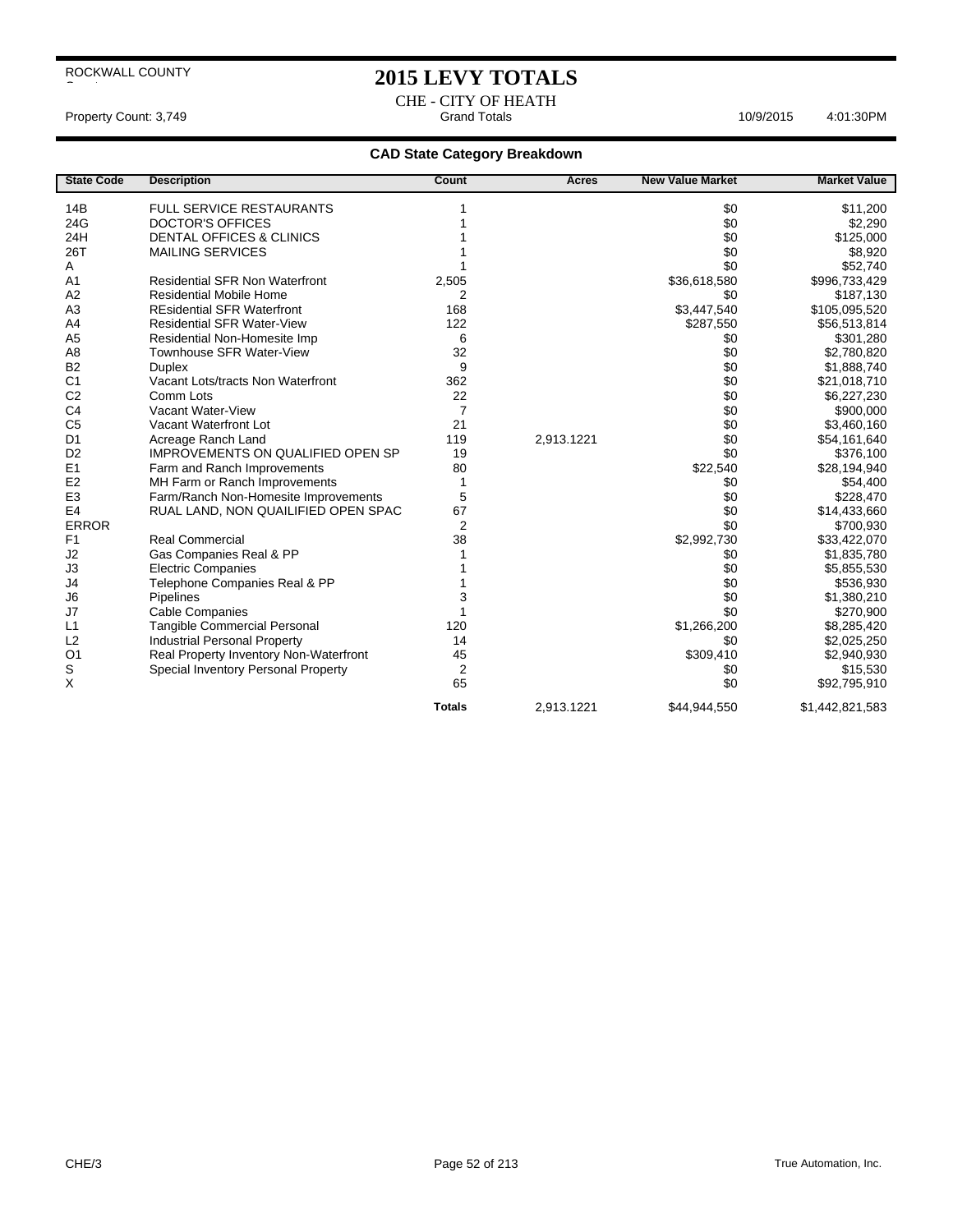CHE - CITY OF HEATH Property Count: 3,749 **Effective Rate Assumption** 10/9/2015 4:01:30PM

#### **New Value**

**TOTAL NEW VALUE MARKET: \$44,944,550 TOTAL NEW VALUE TAXABLE: \$44,944,550**

| \$44,944,55 |
|-------------|
| \$44,944,55 |

|                  | <b>New Exemptions</b>                                                                       |                                       |                                  |                                   |  |  |  |
|------------------|---------------------------------------------------------------------------------------------|---------------------------------------|----------------------------------|-----------------------------------|--|--|--|
| Exemption        | <b>Description</b>                                                                          | Count                                 |                                  |                                   |  |  |  |
| EX-XV            | Other Exemptions (including public property, re                                             | $\overline{7}$                        | 2014 Market Value                | \$154,470                         |  |  |  |
| EX366            | HB366 Exempt                                                                                | 9                                     | 2014 Market Value                | \$790                             |  |  |  |
|                  |                                                                                             | <b>ABSOLUTE EXEMPTIONS VALUE LOSS</b> |                                  | \$155,260                         |  |  |  |
|                  |                                                                                             |                                       |                                  |                                   |  |  |  |
| <b>Exemption</b> | <b>Description</b>                                                                          |                                       | Count                            | <b>Exemption Amount</b>           |  |  |  |
| DP               | <b>Disability</b>                                                                           |                                       | $\overline{2}$                   | \$60,000                          |  |  |  |
| DV <sub>1</sub>  | Disabled Veterans 10% - 29%                                                                 |                                       | $\overline{2}$                   | \$17,000                          |  |  |  |
| DV <sub>2</sub>  | Disabled Veterans 30% - 49%                                                                 |                                       | 3                                | \$31,500                          |  |  |  |
| DV <sub>3</sub>  | Disabled Veterans 50% - 69%                                                                 |                                       | 6                                | \$64,000                          |  |  |  |
| DV4              | Disabled Veterans 70% - 100%                                                                |                                       | 1                                | \$12,000                          |  |  |  |
| <b>DVHS</b>      | Disabled Veteran Homestead                                                                  |                                       | 1                                | \$226,664                         |  |  |  |
| OV65             | Over <sub>65</sub>                                                                          |                                       | 40                               | \$1,170,000                       |  |  |  |
|                  |                                                                                             | PARTIAL EXEMPTIONS VALUE LOSS         | 55                               | \$1,581,164                       |  |  |  |
|                  |                                                                                             |                                       | <b>NEW EXEMPTIONS VALUE LOSS</b> | \$1,736,424                       |  |  |  |
|                  | <b>Increased Exemptions</b>                                                                 |                                       |                                  |                                   |  |  |  |
|                  |                                                                                             |                                       | Count                            |                                   |  |  |  |
| <b>Exemption</b> | <b>Description</b>                                                                          |                                       |                                  | <b>Increased Exemption Amount</b> |  |  |  |
|                  | <b>INCREASED EXEMPTIONS VALUE LOSS</b><br><b>TOTAL EXEMPTIONS VALUE LOSS</b><br>\$1,736,424 |                                       |                                  |                                   |  |  |  |
|                  |                                                                                             | <b>New Ag / Timber Exemptions</b>     |                                  |                                   |  |  |  |
|                  |                                                                                             | <b>New Annexations</b>                |                                  |                                   |  |  |  |
|                  |                                                                                             | <b>New Deannexations</b>              |                                  |                                   |  |  |  |
|                  |                                                                                             | <b>Average Homestead Value</b>        |                                  |                                   |  |  |  |
|                  |                                                                                             | Category A and E                      |                                  |                                   |  |  |  |
|                  | <b>Count of HS Residences</b>                                                               | <b>Average Market</b>                 | <b>Average HS Exemption</b>      | <b>Average Taxable</b>            |  |  |  |
|                  |                                                                                             |                                       |                                  |                                   |  |  |  |
|                  | 2,348                                                                                       | \$417,075<br><b>Category A Only</b>   | \$1,396                          | \$415,679                         |  |  |  |
|                  | <b>Count of HS Residences</b>                                                               | <b>Average Market</b>                 | <b>Average HS Exemption</b>      | <b>Average Taxable</b>            |  |  |  |
|                  | 2,294                                                                                       | \$416,828                             | \$1,271                          | \$415,557                         |  |  |  |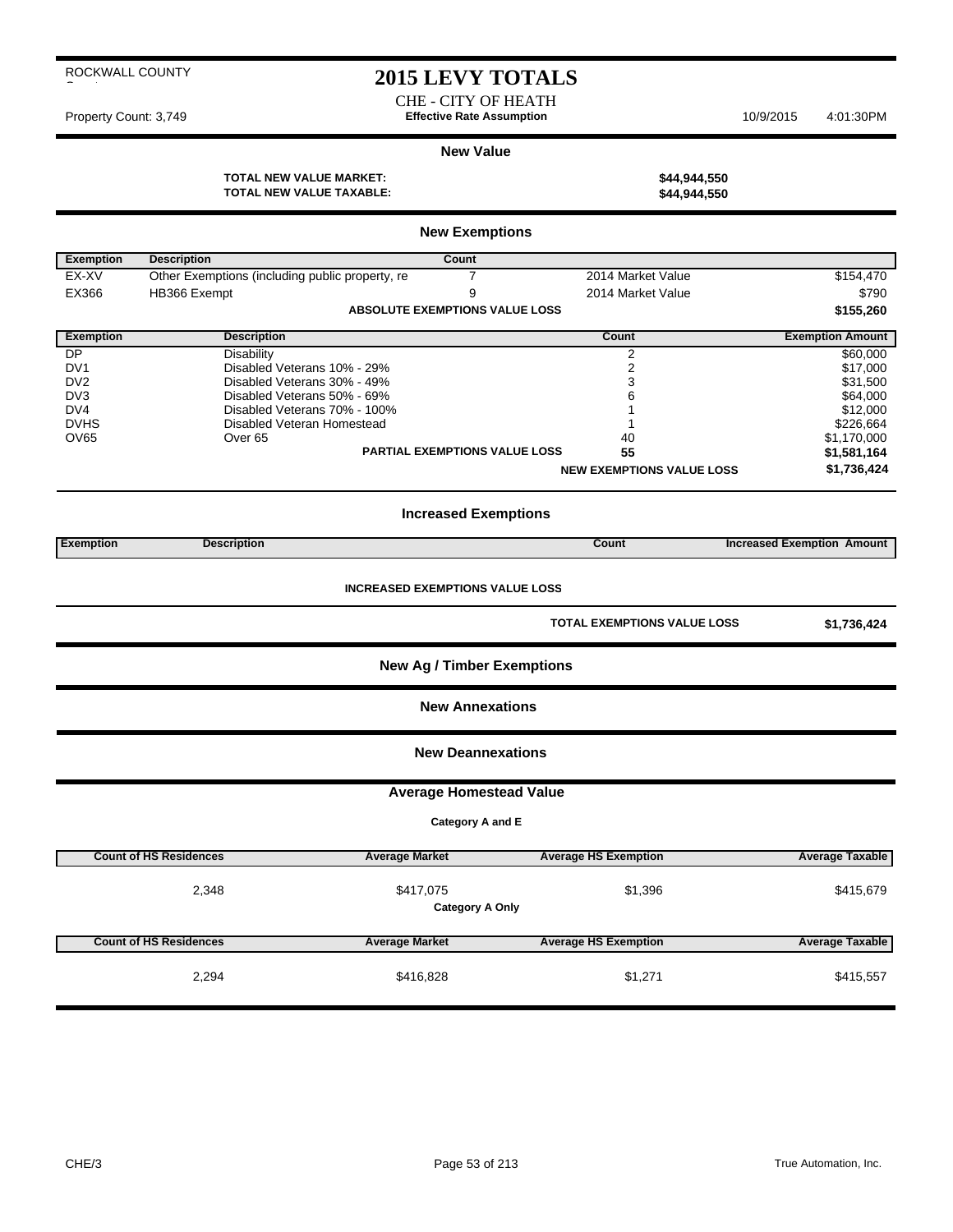CHE - CITY OF HEATH **Lower Value Used**

**Count of Protested Properties Total Market Value Count of Protested Properties Count of Protested Properties**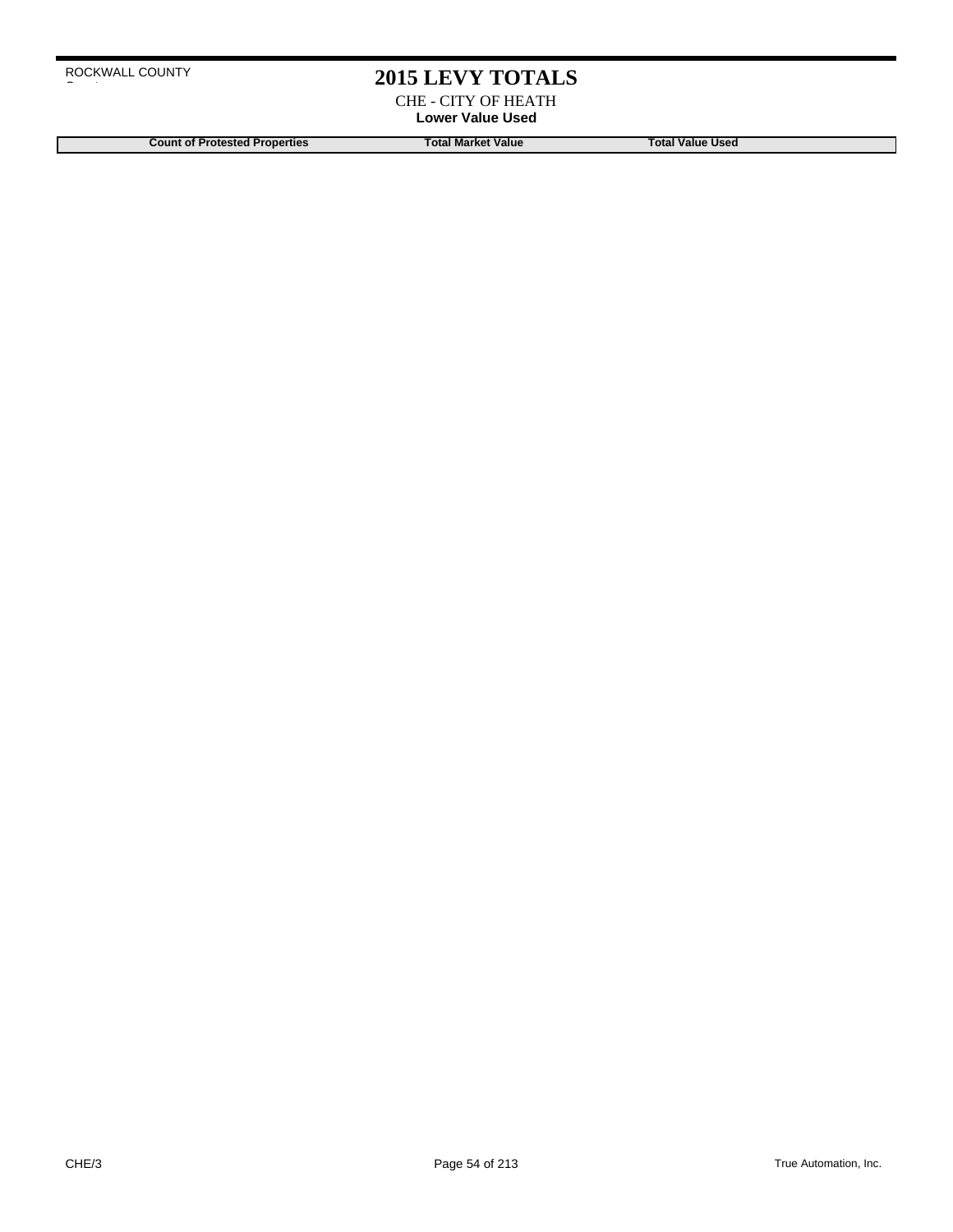## **2015 LEVY TOTALS**

#### CMC - CITY OF MCLENDON-CHISHOLM

Property Count: 1,299 10/9/2015 4:01:05PM

| Land                              |                   | Value         |                                                            |           |             |
|-----------------------------------|-------------------|---------------|------------------------------------------------------------|-----------|-------------|
| Homesite:                         |                   | 36,828,460    |                                                            |           |             |
| Non Homesite:                     |                   | 34,062,870    |                                                            |           |             |
| Ag Market:                        |                   | 57,858,720    |                                                            |           |             |
| <b>Timber Market:</b>             |                   | 0             | <b>Total Land</b>                                          | $(+)$     | 128,750,050 |
| Improvement                       |                   | Value         |                                                            |           |             |
| Homesite:                         |                   | 194,199,662   |                                                            |           |             |
| Non Homesite:                     |                   | 9,284,290     | <b>Total Improvements</b>                                  | $(+)$     | 203,483,952 |
| <b>Non Real</b>                   | Count             | Value         |                                                            |           |             |
| Personal Property:                | 58                | 1,193,680     |                                                            |           |             |
| Mineral Property:                 | 0                 | 0             |                                                            |           |             |
| Autos:                            | 0                 | 0             | <b>Total Non Real</b>                                      | $(+)$     | 1,193,680   |
|                                   |                   |               | <b>Market Value</b>                                        | $\equiv$  | 333,427,682 |
| Ag                                | <b>Non Exempt</b> | <b>Exempt</b> |                                                            |           |             |
| <b>Total Productivity Market:</b> | 57,322,170        | 536,550       |                                                            |           |             |
| Ag Use:                           | 451,090           | 2,300         | <b>Productivity Loss</b>                                   | $(\cdot)$ | 56,871,080  |
| Timber Use:                       | 0                 | 0             | <b>Appraised Value</b>                                     | $=$       | 276,556,602 |
| Productivity Loss:                | 56,871,080        | 534,250       |                                                            |           |             |
|                                   |                   |               | <b>Homestead Cap</b>                                       | $(-)$     | 159,901     |
|                                   |                   |               | <b>Assessed Value</b>                                      | $=$       | 276,396,701 |
|                                   |                   |               | <b>Total Exemptions Amount</b><br>(Breakdown on Next Page) | $(-)$     | 11,923,810  |
|                                   |                   |               | <b>Net Taxable</b>                                         | $=$       | 264,472,891 |

| Levy Info                    |          |                                 |               |
|------------------------------|----------|---------------------------------|---------------|
| M&O Rate:                    | 0.128300 | M&O Tax:                        | 339,827.37    |
| I&S Rate:                    | 0.055900 | I&S Tax:                        | 148,062.41    |
| Protected I&S Rate:          | 0.000000 | Protected I&S Tax:              | 0.00          |
|                              |          | Ag Penalty:<br>PP Late Penalty: | 57.59<br>0.00 |
|                              |          |                                 |               |
| Tax Increment Finance Value: |          |                                 | 0             |
| Tax Increment Finance Levy:  |          |                                 | 0.00          |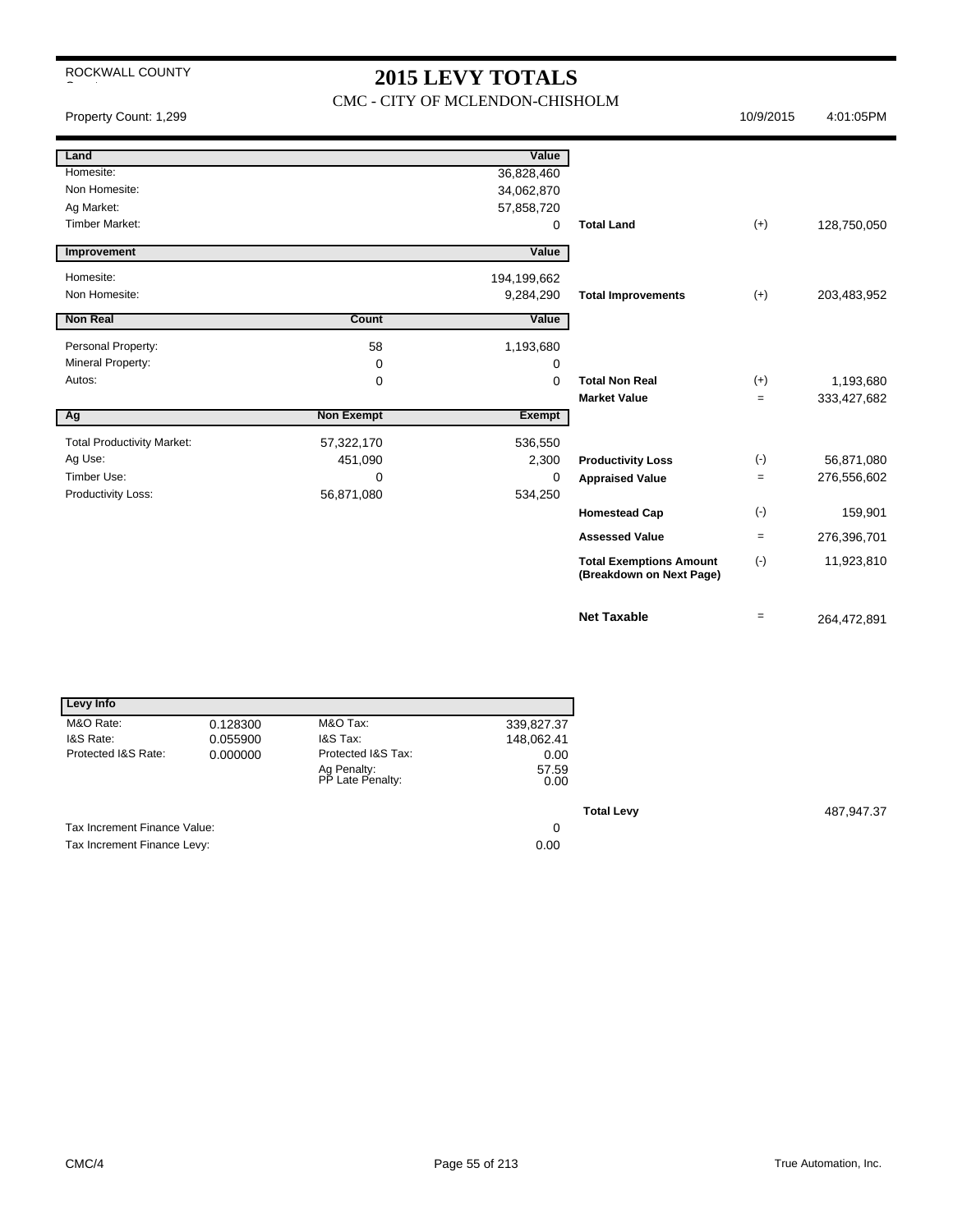### **2015 LEVY TOTALS**

CMC - CITY OF MCLENDON-CHISHOLM

Property Count: 1,299 10/9/2015 4:01:30PM

| <b>Exemption</b> | Count         | Local     | <b>State</b> | Total      |
|------------------|---------------|-----------|--------------|------------|
| DP               | 6             | 180,000   |              | 180,000    |
| DV <sub>1</sub>  | 8             | 0         | 54,000       | 54,000     |
| D <sub>V2</sub>  | 2             | 0         | 15,000       | 15,000     |
| DV <sub>3</sub>  | 2             | 0         | 20,000       | 20,000     |
| DV4              | 11            | 0         | 20,400       | 20,400     |
| DV4S             | 3             | 0         | 36,000       | 36,000     |
| <b>DVHS</b>      | 11            | 0         | 3,817,960    | 3,817,960  |
| EX-XR            |               | 0         | 44,100       | 44,100     |
| EX-XV            | 9             | 0         | 3,848,700    | 3,848,700  |
| EX366            | 12            | 0         | 2,650        | 2,650      |
| OV65             | 132           | 3,885,000 | 0            | 3,885,000  |
|                  | <b>Totals</b> | 4,065,000 | 7,858,810    | 11,923,810 |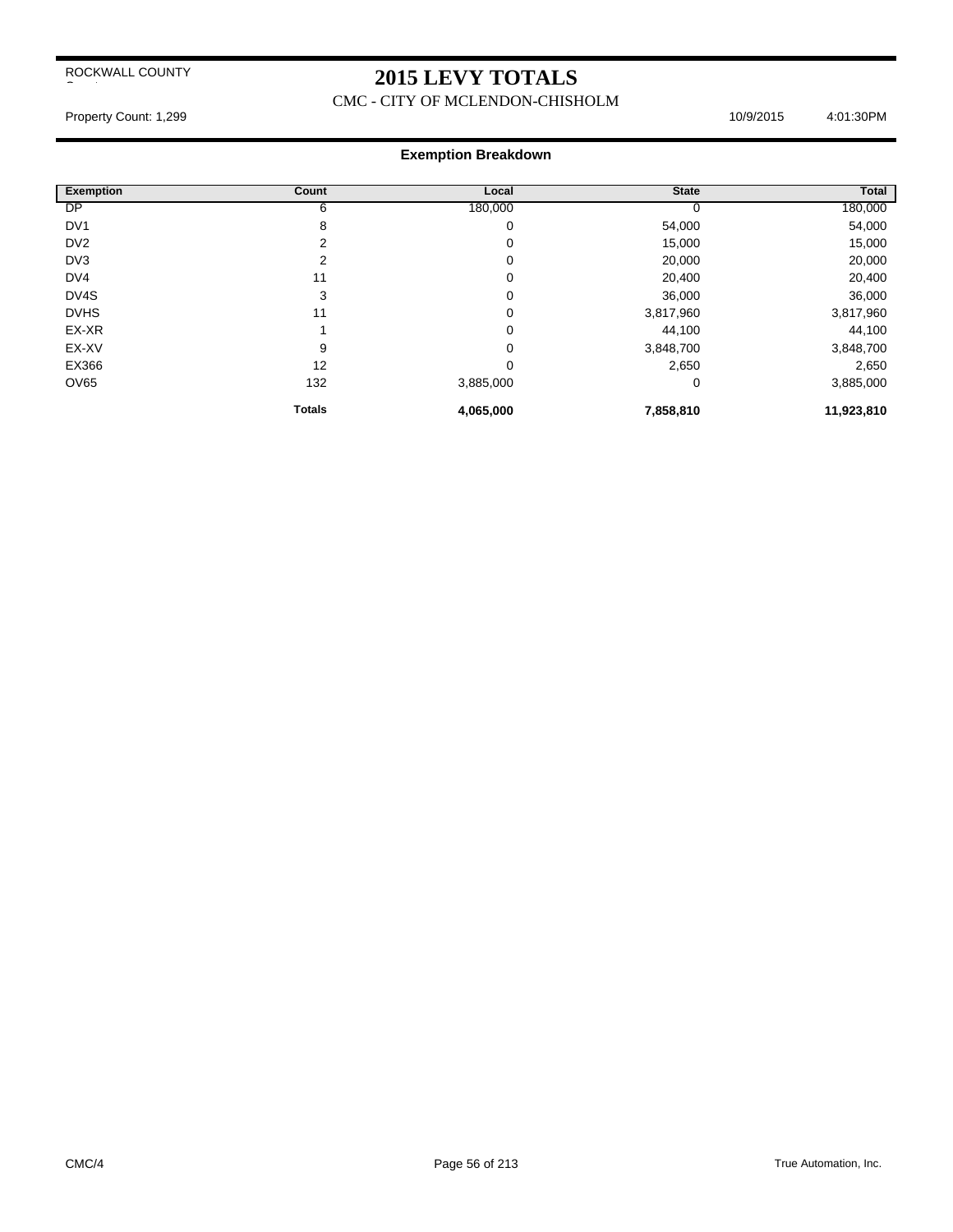### **2015 LEVY TOTALS**

CMC - CITY OF MCLENDON-CHISHOLM Property Count: 1 **Accord 2013** Count: 1 Count: 1 Count: 1 Count: 1 Count: 1 Count: 1 Count: 1 Count: 1 Count: 1 Count: 1 Count: 1 Count: 1 Count: 1 Count: 1 Count: 1 Count: 1 Count: 1 Count: 1 Count: 1 Count: 1 Count: 1 C

| Land                              |                   | Value       |                                                            |           |             |
|-----------------------------------|-------------------|-------------|------------------------------------------------------------|-----------|-------------|
| Homesite:                         |                   | 105,730     |                                                            |           |             |
| Non Homesite:                     |                   | 0           |                                                            |           |             |
| Ag Market:                        |                   | 0           |                                                            |           |             |
| <b>Timber Market:</b>             |                   | $\Omega$    | <b>Total Land</b>                                          | $(+)$     | 105,730     |
| Improvement                       |                   | Value       |                                                            |           |             |
| Homesite:                         |                   | 290,610     |                                                            |           |             |
| Non Homesite:                     |                   | $\mathbf 0$ | <b>Total Improvements</b>                                  | $(+)$     | 290,610     |
| <b>Non Real</b>                   | Count             | Value       |                                                            |           |             |
| Personal Property:                | 0                 | 0           |                                                            |           |             |
| Mineral Property:                 | 0                 | $\Omega$    |                                                            |           |             |
| Autos:                            | 0                 | $\Omega$    | <b>Total Non Real</b>                                      | $(+)$     | $\Omega$    |
|                                   |                   |             | <b>Market Value</b>                                        | $=$       | 396,340     |
| Ag                                | <b>Non Exempt</b> | Exempt      |                                                            |           |             |
| <b>Total Productivity Market:</b> | 0                 | $\Omega$    |                                                            |           |             |
| Ag Use:                           | 0                 | 0           | <b>Productivity Loss</b>                                   | $(-)$     | $\mathbf 0$ |
| Timber Use:                       | 0                 | $\Omega$    | <b>Appraised Value</b>                                     | $=$       | 396,340     |
| Productivity Loss:                | 0                 | $\Omega$    |                                                            |           |             |
|                                   |                   |             | <b>Homestead Cap</b>                                       | $(\cdot)$ | $\mathbf 0$ |
|                                   |                   |             | <b>Assessed Value</b>                                      | $=$       | 396,340     |
|                                   |                   |             | <b>Total Exemptions Amount</b><br>(Breakdown on Next Page) | $(-)$     | $\mathbf 0$ |
|                                   |                   |             | <b>Net Taxable</b>                                         | $=$       | 396,340     |

Tax Increment Finance Value: 0 Tax Increment Finance Levy: 0.00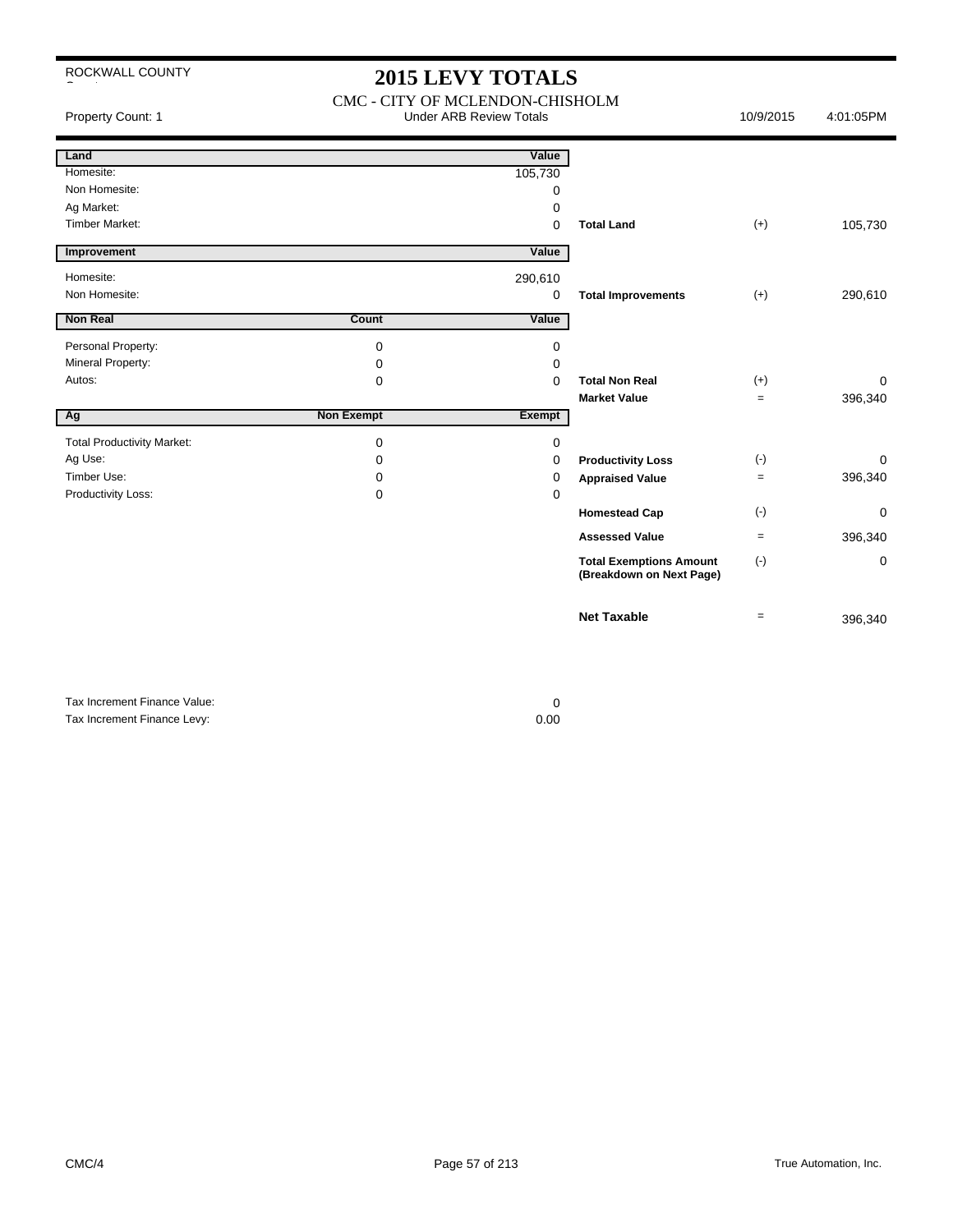CMC - CITY OF MCLENDON-CHISHOLM

10/9/2015 4:01:30PM

| Exemption | Count  | Local | <b>State</b> | , otal |
|-----------|--------|-------|--------------|--------|
|           | Totals |       |              |        |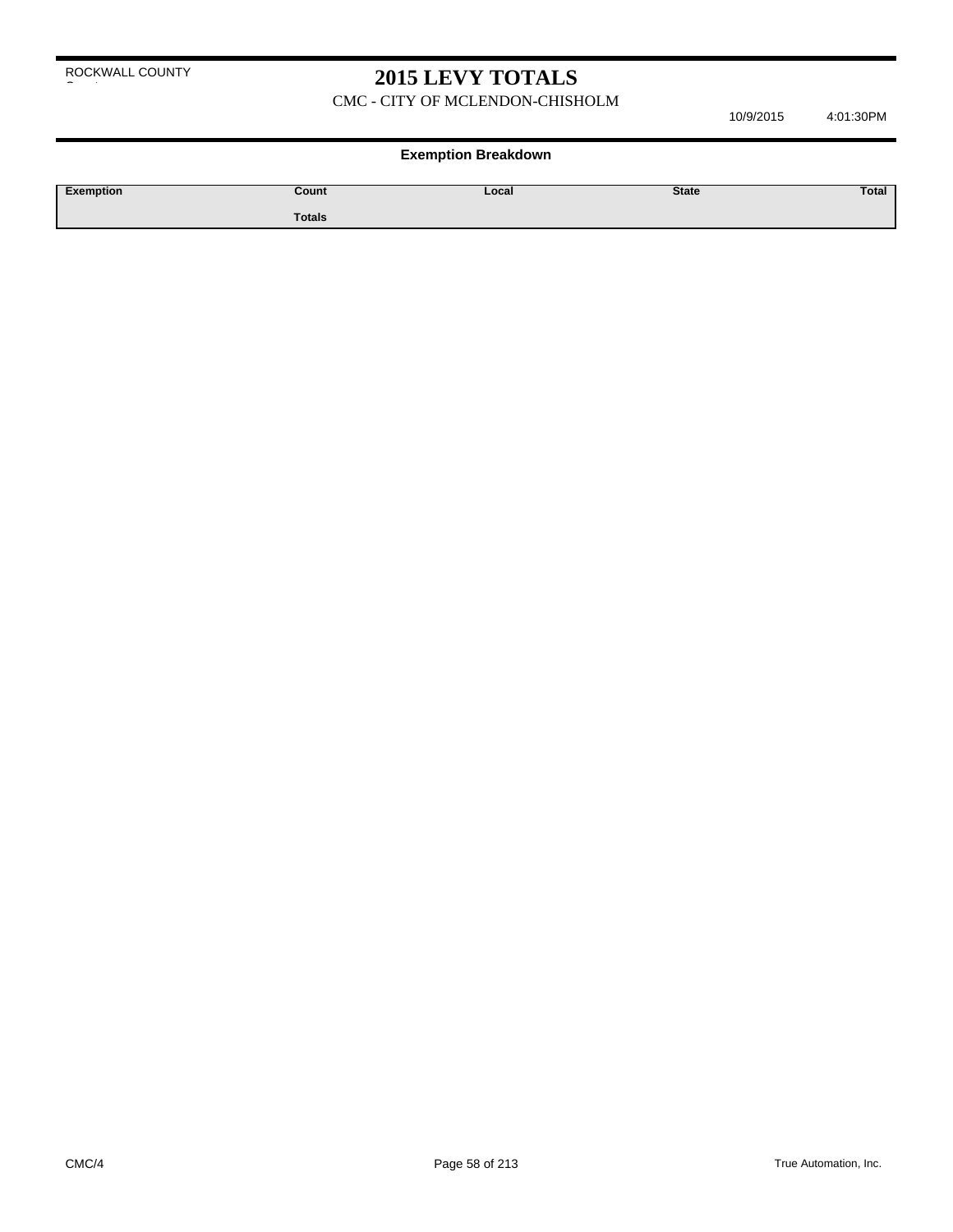## **2015 LEVY TOTALS**

| Property Count: 1,300             |                   | CMC - CITY OF MCLENDON-CHISHOLM<br><b>Grand Totals</b> |                                                            | 10/9/2015 | 4:01:05PM   |
|-----------------------------------|-------------------|--------------------------------------------------------|------------------------------------------------------------|-----------|-------------|
| Land                              |                   | Value                                                  |                                                            |           |             |
| Homesite:                         |                   | 36,934,190                                             |                                                            |           |             |
| Non Homesite:                     |                   | 34,062,870                                             |                                                            |           |             |
| Ag Market:                        |                   | 57,858,720                                             |                                                            |           |             |
| <b>Timber Market:</b>             |                   | 0                                                      | <b>Total Land</b>                                          | $(+)$     | 128,855,780 |
| Improvement                       |                   | Value                                                  |                                                            |           |             |
| Homesite:                         |                   | 194,490,272                                            |                                                            |           |             |
| Non Homesite:                     |                   | 9,284,290                                              | <b>Total Improvements</b>                                  | $(+)$     | 203,774,562 |
| <b>Non Real</b>                   | Count             | Value                                                  |                                                            |           |             |
| Personal Property:                | 58                | 1,193,680                                              |                                                            |           |             |
| Mineral Property:                 | 0                 | 0                                                      |                                                            |           |             |
| Autos:                            | 0                 | 0                                                      | <b>Total Non Real</b>                                      | $(+)$     | 1,193,680   |
|                                   |                   |                                                        | <b>Market Value</b>                                        | $=$       | 333,824,022 |
| Ag                                | <b>Non Exempt</b> | Exempt                                                 |                                                            |           |             |
| <b>Total Productivity Market:</b> | 57,322,170        | 536,550                                                |                                                            |           |             |
| Ag Use:                           | 451,090           | 2,300                                                  | <b>Productivity Loss</b>                                   | $(-)$     | 56,871,080  |
| Timber Use:                       | $\Omega$          | 0                                                      | <b>Appraised Value</b>                                     | $=$       | 276,952,942 |
| Productivity Loss:                | 56,871,080        | 534,250                                                |                                                            |           |             |
|                                   |                   |                                                        | <b>Homestead Cap</b>                                       | $(\cdot)$ | 159,901     |
|                                   |                   |                                                        | <b>Assessed Value</b>                                      | $=$       | 276,793,041 |
|                                   |                   |                                                        | <b>Total Exemptions Amount</b><br>(Breakdown on Next Page) | $(\cdot)$ | 11,923,810  |
|                                   |                   |                                                        | <b>Net Taxable</b>                                         | $=$       | 264,869,231 |

| Levy Info                    |          |                                 |               |                   |            |
|------------------------------|----------|---------------------------------|---------------|-------------------|------------|
| M&O Rate:                    | 0.128300 | M&O Tax:                        | 339,827.37    |                   |            |
| I&S Rate:                    | 0.055900 | I&S Tax:                        | 148,062.41    |                   |            |
| Protected I&S Rate:          | 0.000000 | Protected I&S Tax:              | 0.00          |                   |            |
|                              |          | Ag Penalty:<br>PP Late Penalty: | 57.59<br>0.00 |                   |            |
|                              |          |                                 |               | <b>Total Levy</b> | 487,947.37 |
| Tax Increment Finance Value: |          |                                 | 0             |                   |            |
| Tax Increment Finance Levy:  |          |                                 | 0.00          |                   |            |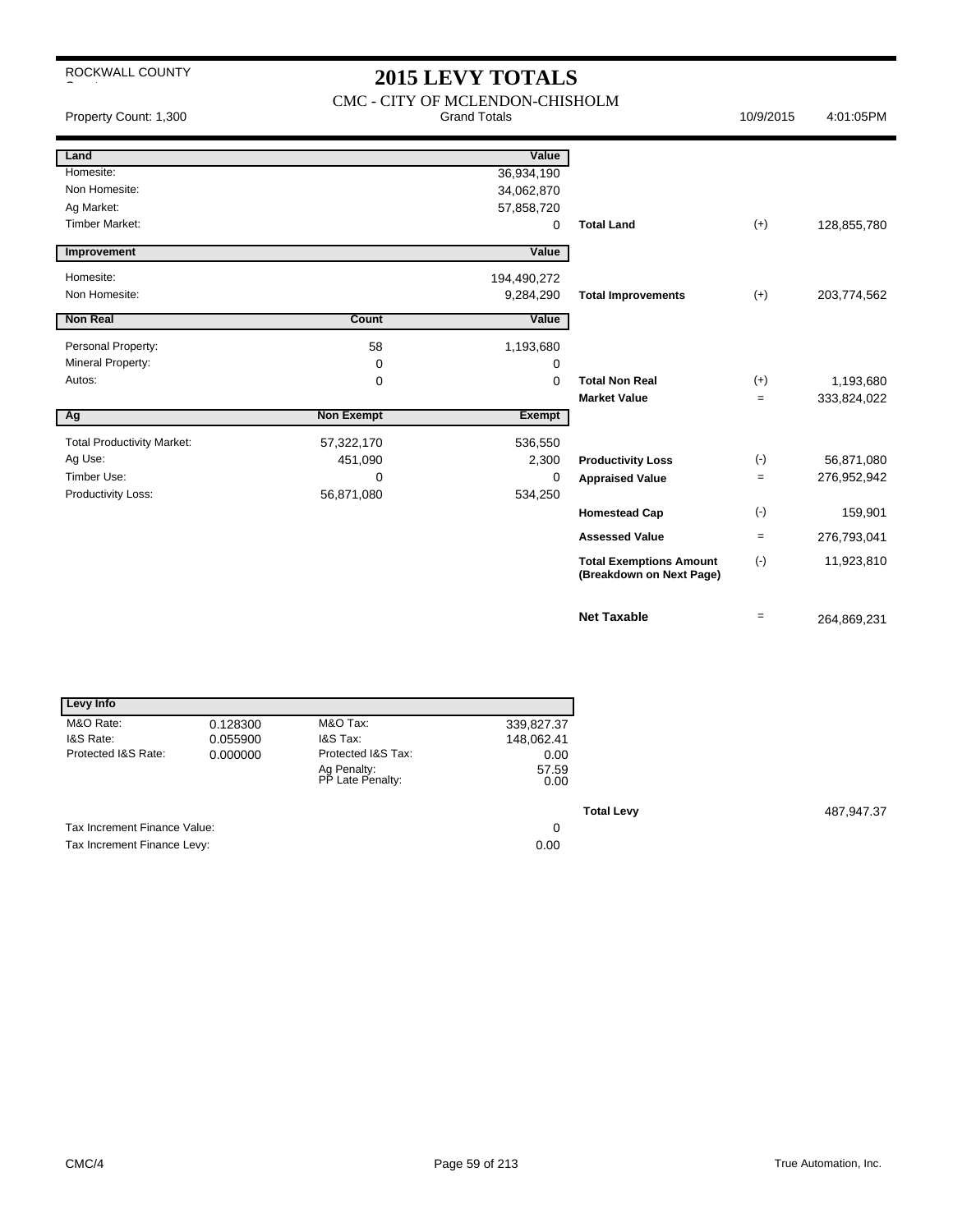### **2015 LEVY TOTALS**

CMC - CITY OF MCLENDON-CHISHOLM Property Count: 1,300 **Stand Totals** 10/9/2015 4:01:30PM

| <b>Exemption</b> | Count         | Local     | <b>State</b> | <b>Total</b> |
|------------------|---------------|-----------|--------------|--------------|
| <b>DP</b>        | 6             | 180,000   |              | 180,000      |
| DV <sub>1</sub>  | 8             | 0         | 54,000       | 54,000       |
| DV <sub>2</sub>  | 2             | 0         | 15,000       | 15,000       |
| DV3              | 2             | 0         | 20,000       | 20,000       |
| DV4              | 11            | 0         | 20,400       | 20,400       |
| DV4S             | 3             | 0         | 36,000       | 36,000       |
| <b>DVHS</b>      | 11            | 0         | 3,817,960    | 3,817,960    |
| EX-XR            |               | 0         | 44,100       | 44,100       |
| EX-XV            | 9             | 0         | 3,848,700    | 3,848,700    |
| EX366            | 12            | 0         | 2,650        | 2,650        |
| <b>OV65</b>      | 132           | 3,885,000 | 0            | 3,885,000    |
|                  | <b>Totals</b> | 4,065,000 | 7,858,810    | 11,923,810   |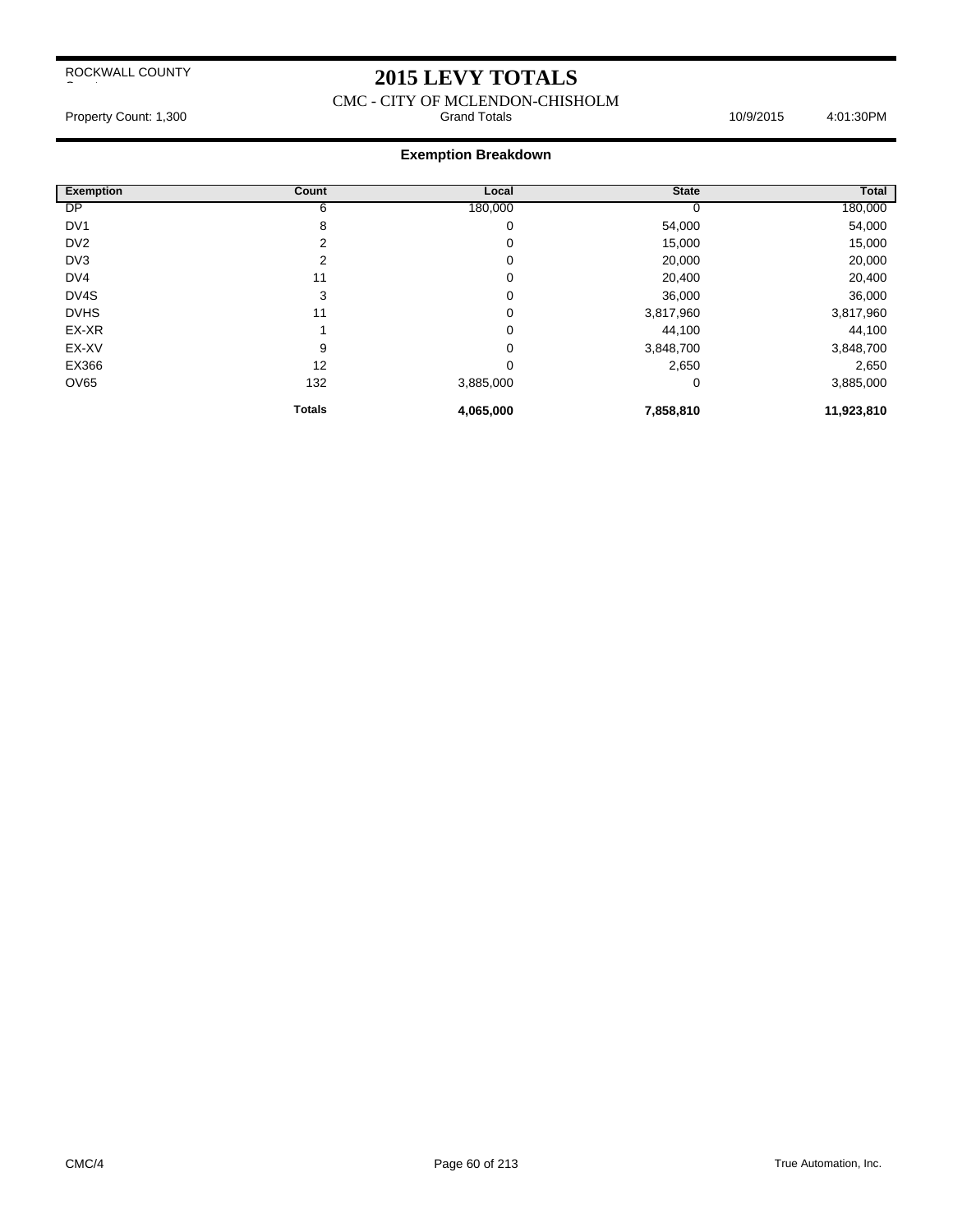### **2015 LEVY TOTALS**

#### CMC - CITY OF MCLENDON-CHISHOLM

Property Count: 1,299 10/9/2015 4:01:30PM

| <b>State Code</b> | <b>Description</b>                 | Count         | Acres      | <b>New Value Market</b> | <b>Market Value</b> |
|-------------------|------------------------------------|---------------|------------|-------------------------|---------------------|
| A                 | SINGLE FAMILY RESIDENCE            | 580           |            | \$26,781,500            | \$205,224,178       |
| C <sub>1</sub>    | VACANT LOTS AND LAND TRACTS        | 157           |            | \$0                     | \$9,489,450         |
| D <sub>1</sub>    | <b>QUALIFIED OPEN-SPACE LAND</b>   | 176           | 5.156.3271 | \$0                     | \$57,322,170        |
| D <sub>2</sub>    | IMPROVEMENTS ON QUALIFIED OPEN SP  | 58            |            | \$0                     | \$992,601           |
| Е                 | RURAL LAND, NON QUALIFIED OPEN SPA | 192           | 934.1375   | \$615,050               | \$39,349,834        |
| F <sub>1</sub>    | <b>COMMERCIAL REAL PROPERTY</b>    | 15            |            | \$493.130               | \$6,448,909         |
| L1                | COMMERCIAL PERSONAL PROPERTY       | 45            |            | \$2.750                 | \$1,146,930         |
| O                 | RESIDENTIAL INVENTORY              | 184           |            | \$0                     | \$9,558,160         |
| X                 | <b>TOTALLY EXEMPT PROPERTY</b>     | 22            |            | \$0                     | \$3,895,450         |
|                   |                                    | <b>Totals</b> | 6.090.4646 | \$27,892,430            | \$333,427,682       |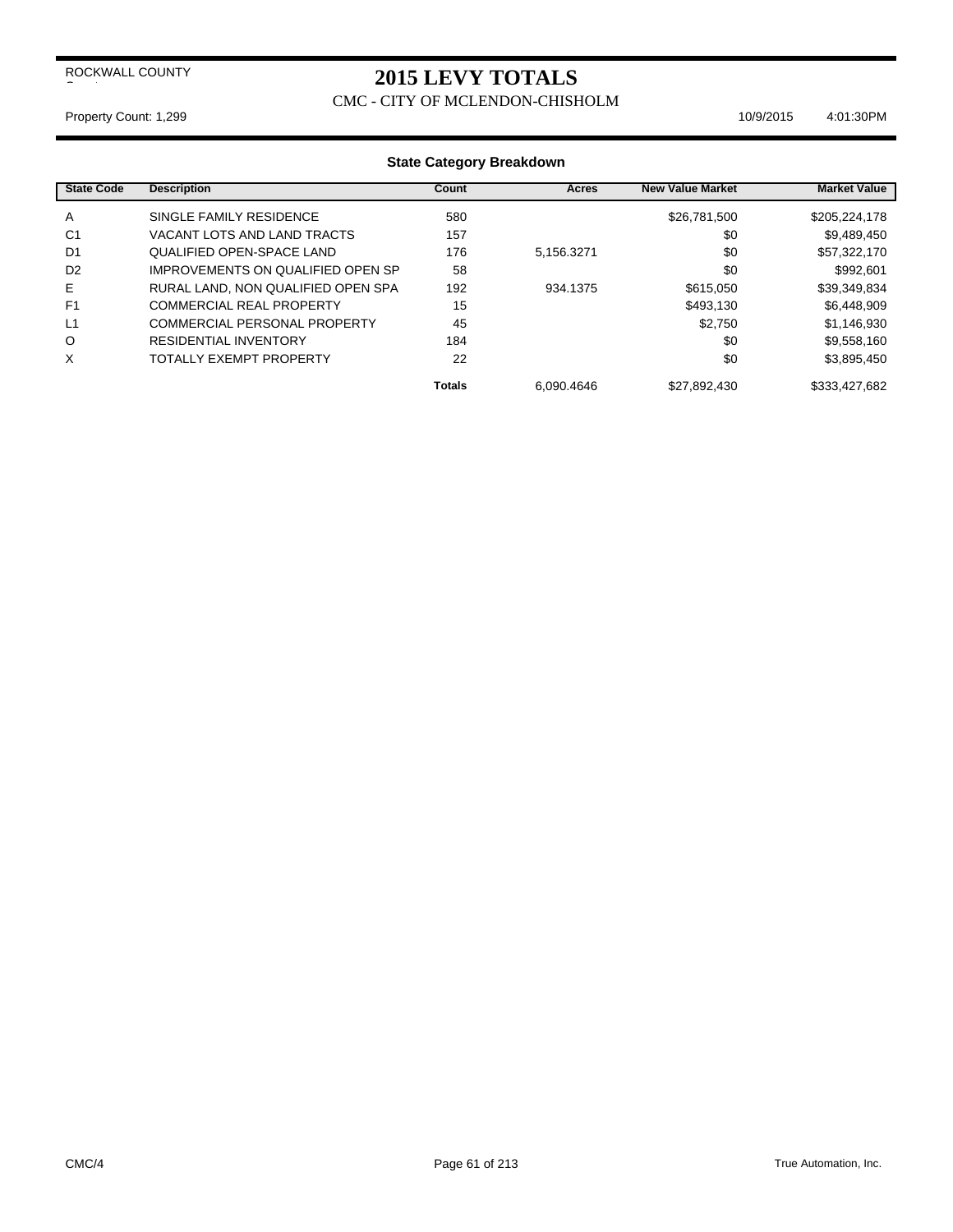### **2015 LEVY TOTALS**

#### CMC - CITY OF MCLENDON-CHISHOLM Property Count: 1 **Accord 2018** Under ARB Review Totals **10/9/2015** 4:01:30PM

| <b>State Code</b> | <b>Description</b>      | Count         | Acres  | <b>New Value Market</b> | <b>Market Value</b> |
|-------------------|-------------------------|---------------|--------|-------------------------|---------------------|
| Α                 | SINGLE FAMILY RESIDENCE |               |        | \$290.610               | \$396,340           |
|                   |                         | <b>Totals</b> | 0.0000 | \$290,610               | \$396,340           |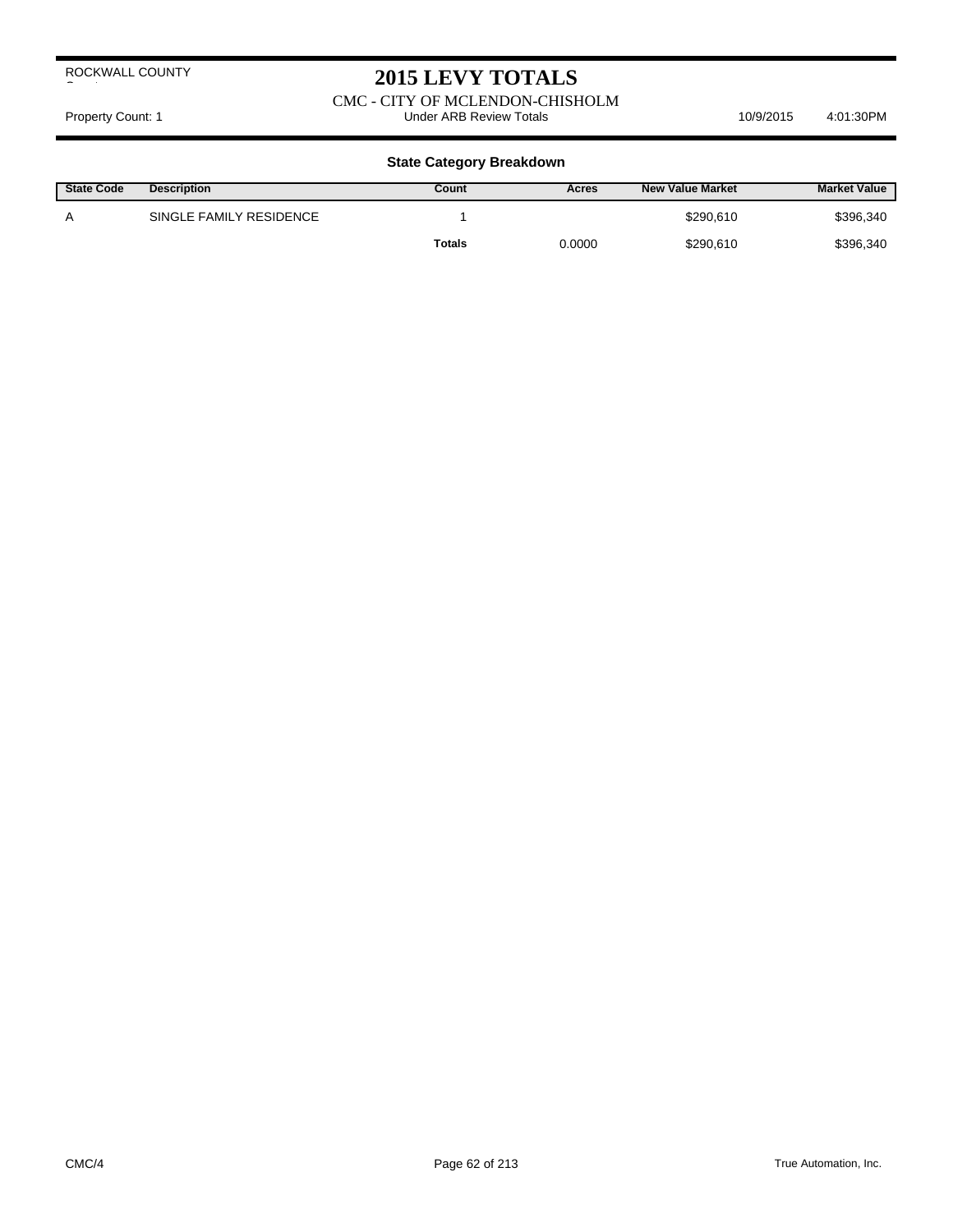### **2015 LEVY TOTALS**

# CMC - CITY OF MCLENDON-CHISHOLM

Property Count: 1,300 **Stand Totals** 10/9/2015 4:01:30PM

| <b>State Code</b> | <b>Description</b>                 | Count         | Acres      | <b>New Value Market</b> | <b>Market Value</b> |
|-------------------|------------------------------------|---------------|------------|-------------------------|---------------------|
| A                 | SINGLE FAMILY RESIDENCE            | 581           |            | \$27,072,110            | \$205,620,518       |
| C <sub>1</sub>    | VACANT LOTS AND LAND TRACTS        | 157           |            | \$0                     | \$9,489,450         |
| D <sub>1</sub>    | QUALIFIED OPEN-SPACE LAND          | 176           | 5.156.3271 | \$0                     | \$57,322,170        |
| D <sub>2</sub>    | IMPROVEMENTS ON QUALIFIED OPEN SP  | 58            |            | \$0                     | \$992.601           |
| Е                 | RURAL LAND, NON QUALIFIED OPEN SPA | 192           | 934.1375   | \$615,050               | \$39,349,834        |
| F <sub>1</sub>    | COMMERCIAL REAL PROPERTY           | 15            |            | \$493,130               | \$6,448,909         |
| L1                | COMMERCIAL PERSONAL PROPERTY       | 45            |            | \$2.750                 | \$1,146,930         |
| O                 | <b>RESIDENTIAL INVENTORY</b>       | 184           |            | \$0                     | \$9,558,160         |
| X                 | TOTALLY EXEMPT PROPERTY            | 22            |            | \$0                     | \$3.895.450         |
|                   |                                    | <b>Totals</b> | 6.090.4646 | \$28,183,040            | \$333,824,022       |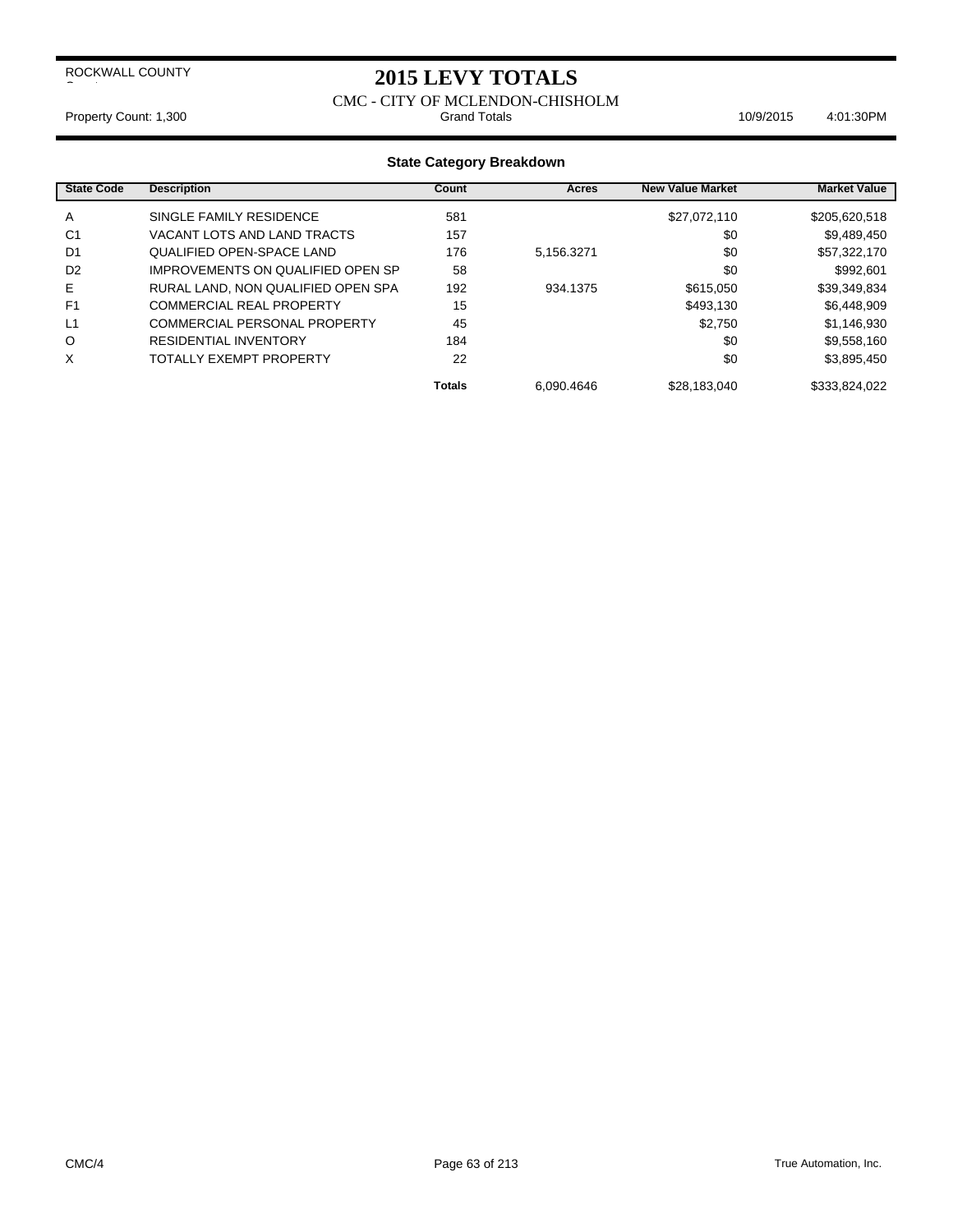CMC - CITY OF MCLENDON-CHISHOLM

 $\overline{\phantom{a}}$ 

#### Property Count: 1,299 10/9/2015 4:01:30PM

| <b>State Code</b> | <b>Description</b>                       | Count         | Acres      | <b>New Value Market</b> | <b>Market Value</b> |
|-------------------|------------------------------------------|---------------|------------|-------------------------|---------------------|
| 14C               | FAST FOODS - BURGERS, TACOS, PIZZA       |               |            | \$0                     | \$94,580            |
| 18 <sub>B</sub>   | CONVENIENCE STORES - UP TO 3 FUEL P      |               |            | \$0                     | \$286,200           |
| 26R               | FITNESS CENTERS - SPAS, GYMS, WEIGH      |               |            | \$0                     | \$4,130             |
| 6H                | <b>TRANSPORTATION &amp; TRUCKING</b>     |               |            | \$0                     | \$1,030             |
| A <sub>1</sub>    | <b>Residential SFR Non Waterfront</b>    | 576           |            | \$26,781,500            | \$205,079,958       |
| A <sub>5</sub>    | Residential Non-Homesite Imp             | 4             |            | \$0                     | \$144,220           |
| C <sub>1</sub>    | Vacant Lots/tracts Non Waterfront        | 153           |            | \$0                     | \$9,043,300         |
| C <sub>2</sub>    | Comm Lots                                | 3             |            | \$0                     | \$441,200           |
| C <sub>3</sub>    | Lots outside City Non-Waterfront         |               |            | \$0                     | \$4,950             |
| D <sub>1</sub>    | Acreage Ranch Land                       | 176           | 5,156.3271 | \$0                     | \$57,322,170        |
| D <sub>2</sub>    | <b>IMPROVEMENTS ON QUALIFIED OPEN SP</b> | 58            |            | \$0                     | \$992,601           |
| E <sub>1</sub>    | Farm and Ranch Improvements              | 149           |            | \$615,050               | \$30,251,474        |
| E <sub>3</sub>    | Farm/Ranch Non-Homesite Improvements     | 30            |            | \$0                     | \$250,690           |
| E4                | RUAL LAND, NON QUAILIFIED OPEN SPAC      | 95            |            | \$0                     | \$8,847,670         |
| F <sub>1</sub>    | <b>Real Commercial</b>                   | 15            |            | \$493,130               | \$6,448,909         |
| L1                | <b>Tangible Commercial Personal</b>      | 41            |            | \$2,750                 | \$760,990           |
| O <sub>1</sub>    | Real Property Inventory Non-Waterfront   | 184           |            | \$0                     | \$9,558,160         |
| X                 |                                          | 22            |            | \$0                     | \$3,895,450         |
|                   |                                          | <b>Totals</b> | 5,156.3271 | \$27,892,430            | \$333,427,682       |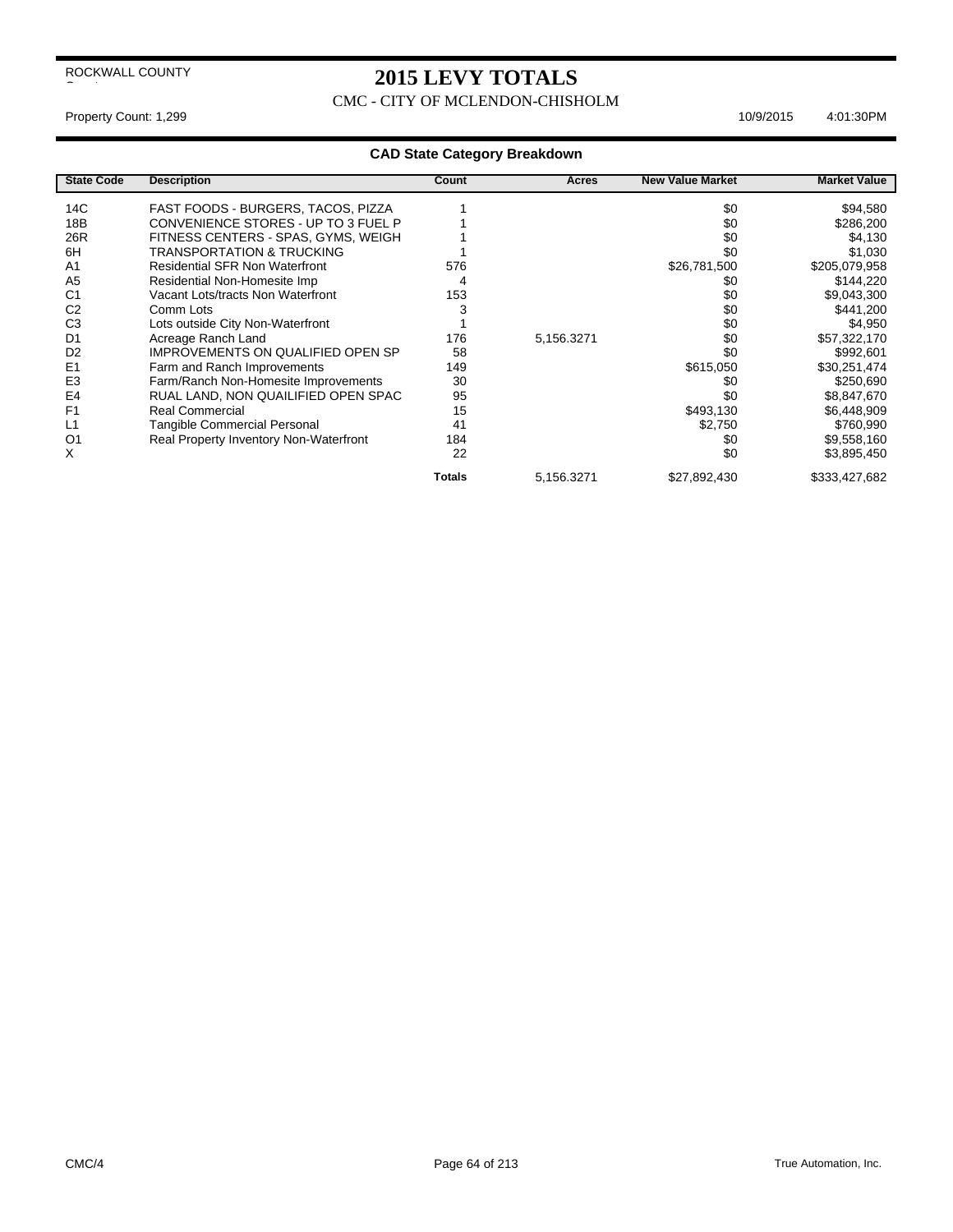# **2015 LEVY TOTALS**

CMC - CITY OF MCLENDON-CHISHOLM Property Count: 1 **Accord 2011** Under ARB Review Totals **10/9/2015** 4:01:30PM

| <b>State Code</b> | <b>Description</b>                    | Count  | Acres  | <b>New Value Market</b> | <b>Market Value</b> |
|-------------------|---------------------------------------|--------|--------|-------------------------|---------------------|
| A1                | <b>Residential SFR Non Waterfront</b> |        |        | \$290.610               | \$396,340           |
|                   |                                       | Totals | 0.0000 | \$290,610               | \$396,340           |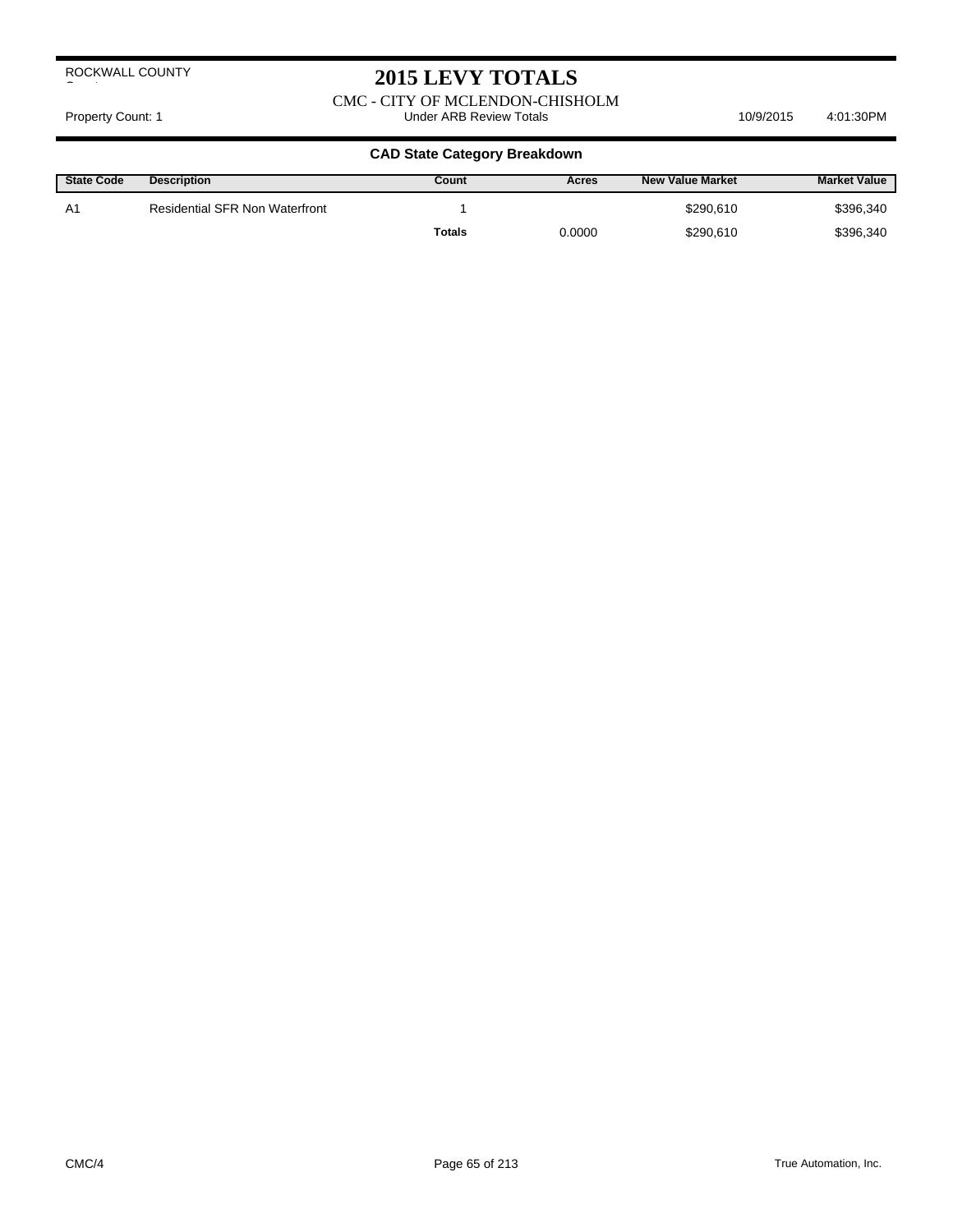### **2015 LEVY TOTALS**

 $\overline{\phantom{a}}$ 

CMC - CITY OF MCLENDON-CHISHOLM Property Count: 1,300 **Accord Property Count: 1,300** Crand Totals **4:01:30PM** 10/9/2015 4:01:30PM

| <b>State Code</b> | <b>Description</b>                     | Count         | Acres      | <b>New Value Market</b> | <b>Market Value</b> |
|-------------------|----------------------------------------|---------------|------------|-------------------------|---------------------|
| 14C               | FAST FOODS - BURGERS, TACOS, PIZZA     |               |            | \$0                     | \$94,580            |
| 18 <sub>B</sub>   | CONVENIENCE STORES - UP TO 3 FUEL P    |               |            | \$0                     | \$286,200           |
| 26R               | FITNESS CENTERS - SPAS, GYMS, WEIGH    |               |            | \$0                     | \$4,130             |
| 6H                | <b>TRANSPORTATION &amp; TRUCKING</b>   |               |            | \$0                     | \$1,030             |
| A <sub>1</sub>    | <b>Residential SFR Non Waterfront</b>  | 577           |            | \$27,072,110            | \$205,476,298       |
| A <sub>5</sub>    | Residential Non-Homesite Imp           | 4             |            | \$0                     | \$144,220           |
| C <sub>1</sub>    | Vacant Lots/tracts Non Waterfront      | 153           |            | \$0                     | \$9,043,300         |
| C <sub>2</sub>    | Comm Lots                              |               |            | \$0                     | \$441,200           |
| C <sub>3</sub>    | Lots outside City Non-Waterfront       |               |            | \$0                     | \$4,950             |
| D <sub>1</sub>    | Acreage Ranch Land                     | 176           | 5,156.3271 | \$0                     | \$57,322,170        |
| D <sub>2</sub>    | IMPROVEMENTS ON QUALIFIED OPEN SP      | 58            |            | \$0                     | \$992,601           |
| E <sub>1</sub>    | Farm and Ranch Improvements            | 149           |            | \$615,050               | \$30,251,474        |
| E <sub>3</sub>    | Farm/Ranch Non-Homesite Improvements   | 30            |            | \$0                     | \$250,690           |
| E4                | RUAL LAND, NON QUAILIFIED OPEN SPAC    | 95            |            | \$0                     | \$8,847,670         |
| F <sub>1</sub>    | <b>Real Commercial</b>                 | 15            |            | \$493,130               | \$6,448,909         |
| L1                | <b>Tangible Commercial Personal</b>    | 41            |            | \$2,750                 | \$760,990           |
| O <sub>1</sub>    | Real Property Inventory Non-Waterfront | 184           |            | \$0                     | \$9,558,160         |
| X                 |                                        | 22            |            | \$0                     | \$3,895,450         |
|                   |                                        | <b>Totals</b> | 5,156.3271 | \$28,183,040            | \$333,824,022       |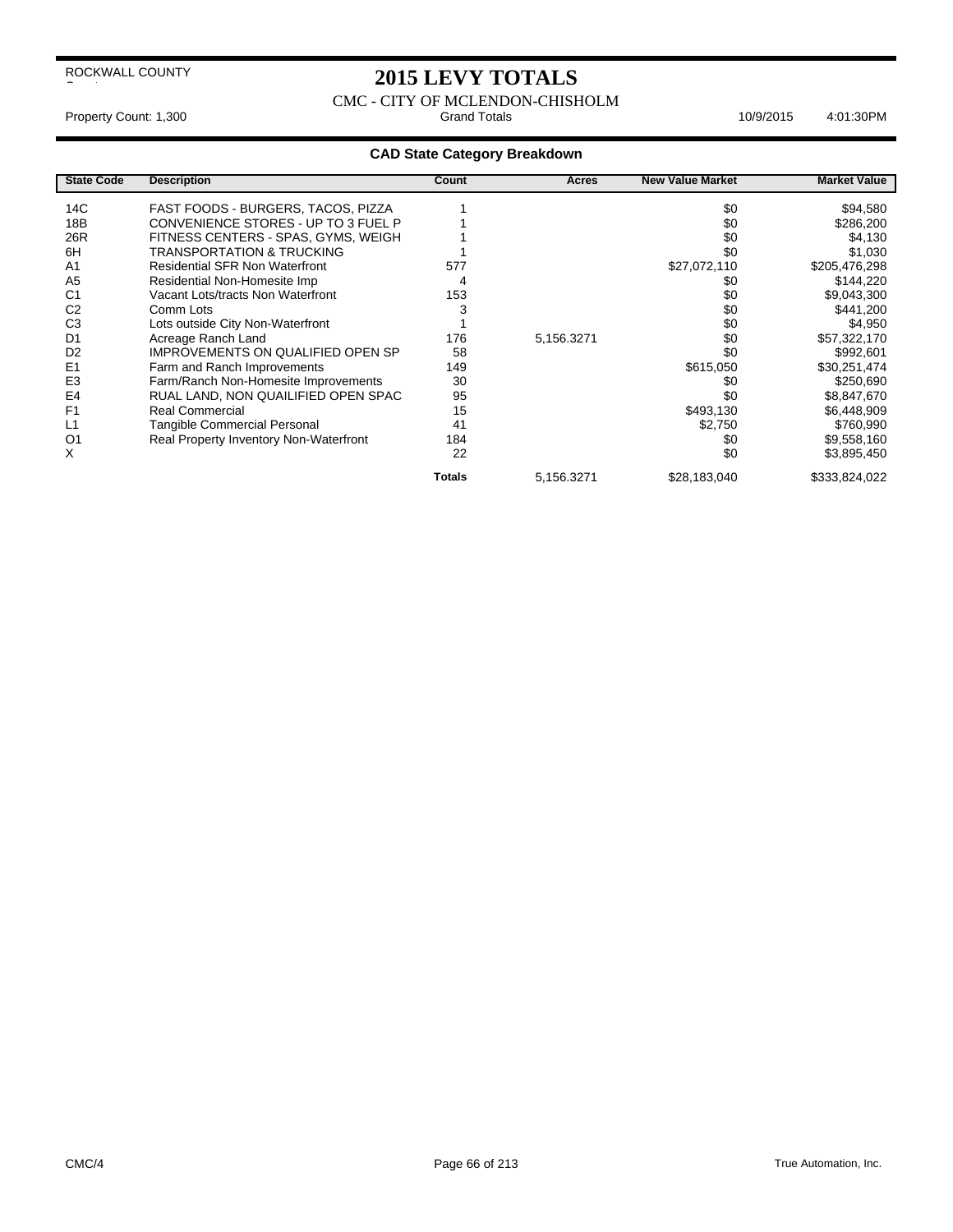CMC - CITY OF MCLENDON-CHISHOLM Property Count: 1,300 **Effective Rate Assumption** 10/9/2015 4:01:30PM

#### **New Value**

**TOTAL NEW VALUE MARKET: \$28,183,040 TOTAL NEW VALUE TAXABLE: \$27,322,760**

|                   |                               | <b>New Exemptions</b>                         |                                  |                                   |
|-------------------|-------------------------------|-----------------------------------------------|----------------------------------|-----------------------------------|
| <b>Exemption</b>  | <b>Description</b>            | Count                                         |                                  |                                   |
| EX366             | HB366 Exempt                  | 9                                             | 2014 Market Value                | \$0                               |
|                   |                               | <b>ABSOLUTE EXEMPTIONS VALUE LOSS</b>         |                                  | \$0                               |
| <b>Exemption</b>  | <b>Description</b>            |                                               | Count                            | <b>Exemption Amount</b>           |
| DV <sub>1</sub>   | Disabled Veterans 10% - 29%   |                                               | 1                                | \$5,000                           |
| DV <sub>2</sub>   | Disabled Veterans 30% - 49%   |                                               | 1                                | \$7,500                           |
| DV4               | Disabled Veterans 70% - 100%  |                                               | 3                                | \$8,260                           |
| DV <sub>4</sub> S |                               | Disabled Veterans Surviving Spouse 70% - 100% | $\mathbf{1}$                     | \$12,000                          |
| <b>DVHS</b>       | Disabled Veteran Homestead    |                                               | 3                                | \$1,128,130                       |
| <b>OV65</b>       | Over <sub>65</sub>            | <b>PARTIAL EXEMPTIONS VALUE LOSS</b>          | 16                               | \$465,000                         |
|                   |                               |                                               | 25                               | \$1,625,890                       |
|                   |                               |                                               | <b>NEW EXEMPTIONS VALUE LOSS</b> | \$1,625,890                       |
|                   |                               | <b>Increased Exemptions</b>                   |                                  |                                   |
| <b>Exemption</b>  | <b>Description</b>            |                                               | Count                            | <b>Increased Exemption Amount</b> |
|                   |                               | <b>INCREASED EXEMPTIONS VALUE LOSS</b>        |                                  |                                   |
|                   |                               |                                               | TOTAL EXEMPTIONS VALUE LOSS      | \$1,625,890                       |
|                   |                               | <b>New Ag / Timber Exemptions</b>             |                                  |                                   |
|                   |                               | <b>New Annexations</b>                        |                                  |                                   |
| Count             | <b>Market Value</b>           | <b>Taxable Value</b>                          |                                  |                                   |
| 4                 | \$1,211,430                   | \$631,960                                     |                                  |                                   |
|                   |                               | <b>New Deannexations</b>                      |                                  |                                   |
|                   |                               | <b>Average Homestead Value</b>                |                                  |                                   |
|                   |                               | Category A and E                              |                                  |                                   |
|                   |                               |                                               |                                  |                                   |
|                   | <b>Count of HS Residences</b> | <b>Average Market</b>                         | <b>Average HS Exemption</b>      | <b>Average Taxable</b>            |
|                   | 510                           | \$342,063                                     | \$314                            | \$341,749                         |
|                   |                               | <b>Category A Only</b>                        |                                  |                                   |
|                   |                               |                                               |                                  |                                   |
|                   | <b>Count of HS Residences</b> | <b>Average Market</b>                         | <b>Average HS Exemption</b>      | <b>Average Taxable</b>            |
|                   |                               |                                               |                                  |                                   |
|                   | 403                           | \$378,811                                     | \$351                            | \$378,460                         |
|                   |                               |                                               |                                  |                                   |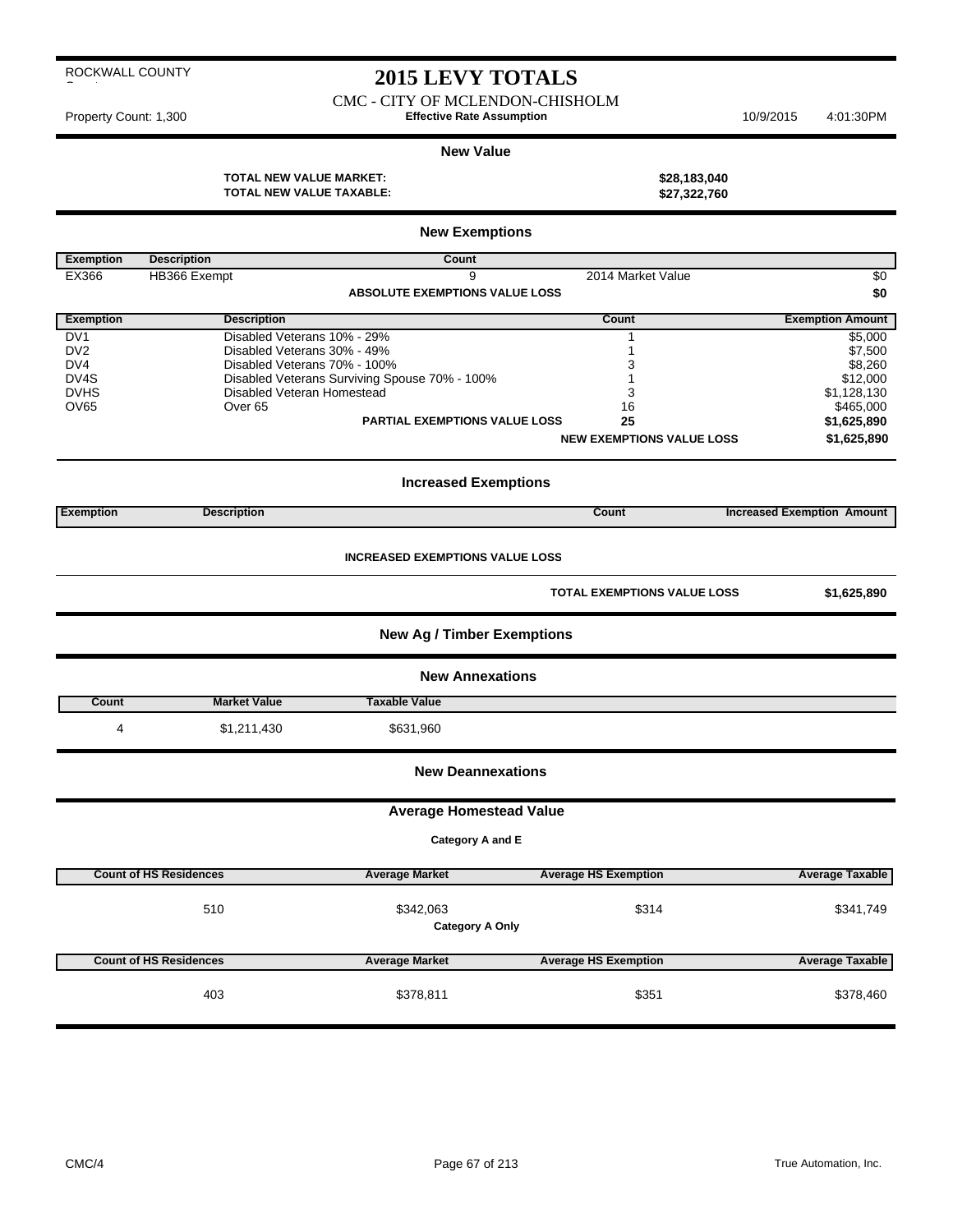### **2015 LEVY TOTALS**

CMC - CITY OF MCLENDON-CHISHOLM

**Lower Value Used**

**Count of Protested Properties Total Market Value Total Value Used**

1 \$396,340.00 \$396,340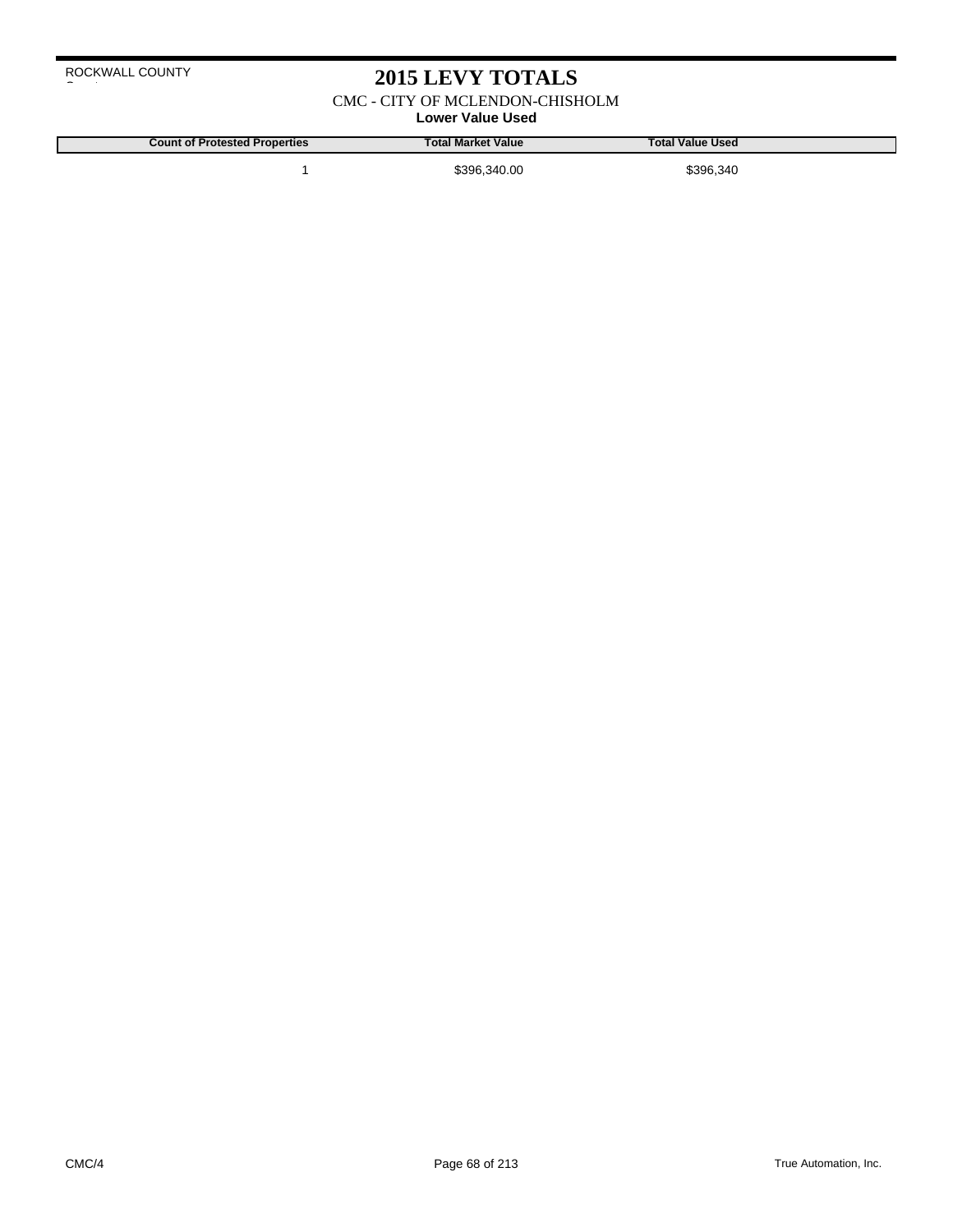### **2015 LEVY TOTALS** CRC - CITY OF ROYSE

Property Count: 4,860 10/9/2015 4:01:05PM

| Land                                          |                      |                                 | Value                        |      |                                                            |                   |             |
|-----------------------------------------------|----------------------|---------------------------------|------------------------------|------|------------------------------------------------------------|-------------------|-------------|
| Homesite:                                     |                      |                                 | 86,329,626                   |      |                                                            |                   |             |
| Non Homesite:                                 |                      |                                 | 55,879,176                   |      |                                                            |                   |             |
| Ag Market:                                    |                      |                                 | 52,055,562                   |      |                                                            |                   |             |
| <b>Timber Market:</b>                         |                      |                                 |                              | 0    | <b>Total Land</b>                                          | $(+)$             | 194,264,364 |
| Improvement                                   |                      |                                 | Value                        |      |                                                            |                   |             |
| Homesite:                                     |                      |                                 | 350,026,954                  |      |                                                            |                   |             |
| Non Homesite:                                 |                      |                                 | 123,479,859                  |      | <b>Total Improvements</b>                                  | $(+)$             | 473,506,813 |
| <b>Non Real</b>                               |                      | Count                           | Value                        |      |                                                            |                   |             |
| Personal Property:                            |                      | 323                             | 54,136,883                   |      |                                                            |                   |             |
| Mineral Property:                             |                      | $\mathbf 0$                     |                              | 0    |                                                            |                   |             |
| Autos:                                        |                      | $\mathbf 0$                     |                              | 0    | <b>Total Non Real</b>                                      | $(+)$             | 54,136,883  |
|                                               |                      |                                 |                              |      | <b>Market Value</b>                                        | $=$               | 721,908,060 |
| Ag                                            |                      | <b>Non Exempt</b>               | <b>Exempt</b>                |      |                                                            |                   |             |
| <b>Total Productivity Market:</b>             |                      | 52,055,562                      |                              | 0    |                                                            |                   |             |
| Ag Use:                                       |                      | 801,593                         |                              | 0    | <b>Productivity Loss</b>                                   | $(\cdot)$         | 51,253,969  |
| Timber Use:                                   |                      | $\mathbf 0$                     |                              | 0    | <b>Appraised Value</b>                                     | $=$               | 670,654,091 |
| Productivity Loss:                            |                      |                                 |                              | 0    |                                                            |                   |             |
|                                               |                      |                                 |                              |      | <b>Homestead Cap</b>                                       | $(-)$             | 3,554,810   |
|                                               |                      |                                 |                              |      | <b>Assessed Value</b>                                      | $=$               | 667,099,281 |
|                                               |                      |                                 |                              |      | <b>Total Exemptions Amount</b><br>(Breakdown on Next Page) | $(\cdot)$         | 93,234,222  |
|                                               |                      |                                 |                              |      | <b>Net Taxable</b>                                         | $=$               | 573,865,059 |
|                                               |                      |                                 |                              |      |                                                            |                   |             |
| Freeze<br><b>Assessed</b>                     | <b>Taxable</b>       | <b>Actual Tax</b>               | Ceiling<br>Count             |      |                                                            |                   |             |
| <b>OV65</b><br>41,592,104                     | 38,093,129           | 212,381.28                      | 217,485.24                   | 350  |                                                            |                   |             |
| <b>Total</b><br>41,592,104<br><b>Tax Rate</b> | 38,093,129           | 212,381.28                      | 217,485.24                   |      | 350 Freeze Taxable                                         | $(-)$             | 38,093,129  |
| 0.677100                                      |                      |                                 |                              |      |                                                            |                   |             |
|                                               |                      |                                 |                              |      |                                                            | $\qquad \qquad =$ |             |
|                                               |                      |                                 |                              |      | <b>Freeze Adjusted Taxable</b>                             |                   | 535,771,930 |
| Levy Info                                     |                      |                                 |                              |      |                                                            |                   |             |
| M&O Rate:                                     |                      | M&O Tax:                        |                              |      |                                                            |                   |             |
| I&S Rate:                                     | 0.435100<br>0.242000 | I&S Tax:                        | 2,467,618.87<br>1,372,474.87 |      |                                                            |                   |             |
| Protected I&S Rate:                           | 0.000000             | Protected I&S Tax:              |                              | 0.00 |                                                            |                   |             |
|                                               |                      | Ag Penalty:<br>PP Late Penalty: | 3,659.43                     | 0.00 |                                                            |                   |             |
|                                               |                      |                                 |                              |      |                                                            |                   |             |

Tax Increment Finance Value: 0<br>
Tax Increment Finance Levy: 0.00

Tax Increment Finance Levy:

**Total Levy** 3,843,753.17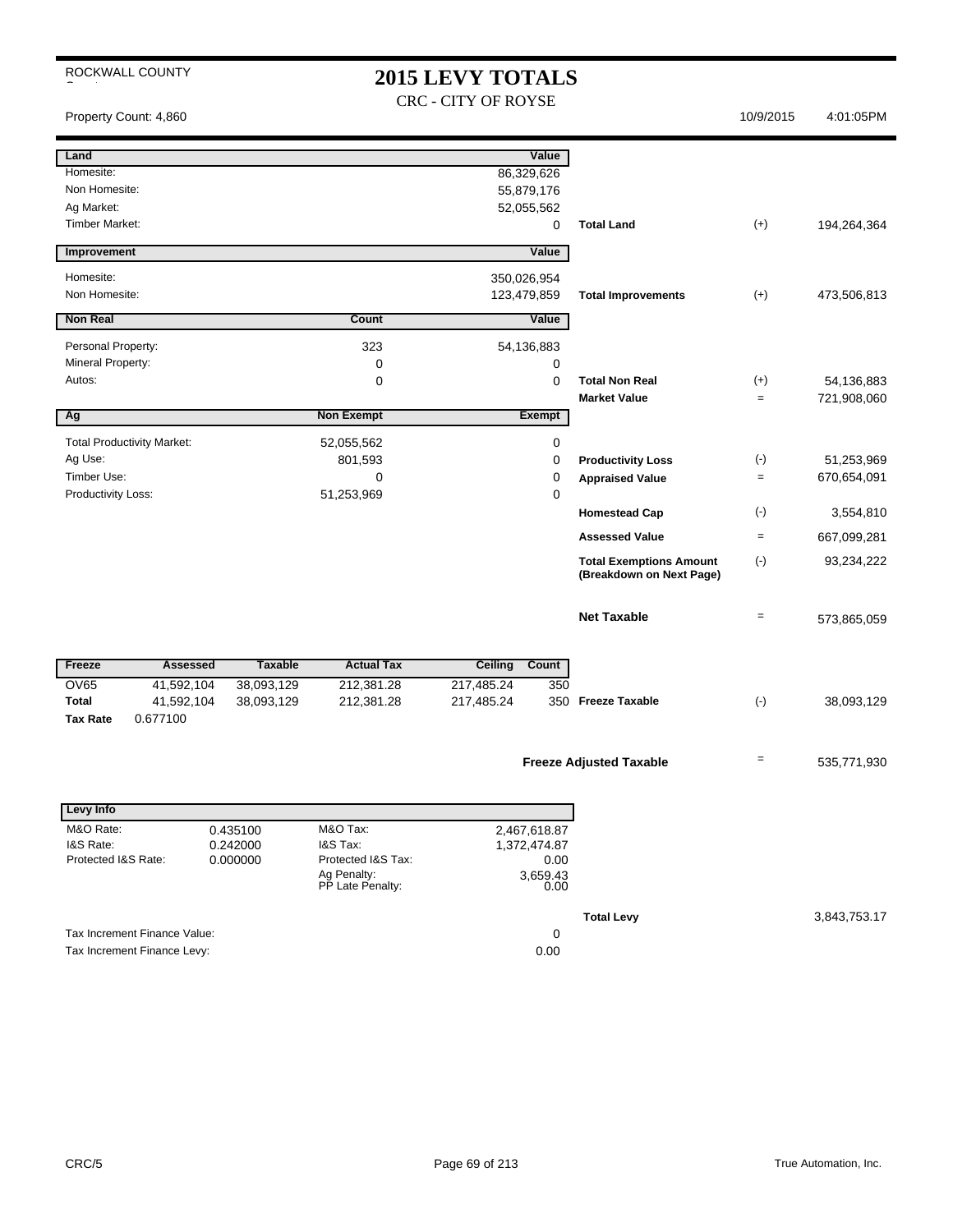### **2015 LEVY TOTALS**

CRC - CITY OF ROYSE

Property Count: 4,860 4:01:30PM

| <b>Exemption</b>  | Count          | Local     | <b>State</b> | Total      |
|-------------------|----------------|-----------|--------------|------------|
| DP                | 68             | 320,000   | 0            | 320,000    |
| DV <sub>1</sub>   | 18             | 0         | 125,000      | 125,000    |
| DV <sub>1</sub> S |                | 0         | 5,000        | 5,000      |
| DV <sub>2</sub>   | 10             | 0         | 75,000       | 75,000     |
| DV2S              |                | 0         | 7,500        | 7,500      |
| DV3               | 17             | 0         | 149,000      | 149,000    |
| DV4               | 24             | 0         | 144,000      | 144,000    |
| DV4S              |                | 0         | 12,000       | 12,000     |
| <b>DVHS</b>       | 23             | 0         | 3,255,713    | 3,255,713  |
| EX-XJ             |                | 0         | 66,400       | 66,400     |
| EX-XR             | $\overline{2}$ | 0         | 88,430       | 88,430     |
| EX-XV             | 92             | 0         | 85,608,706   | 85,608,706 |
| EX366             | 24             | 0         | 6,031        | 6,031      |
| <b>FR</b>         | 4              | 0         | 0            | 0          |
| <b>HS</b>         | 742            | 0         | 0            | $\Omega$   |
| <b>LVE</b>        | 5              | 155,514   | 0            | 155,514    |
| <b>OV65</b>       | 378            | 2,202,000 | 0            | 2,202,000  |
| <b>OV65S</b>      | 6              | 30,000    | 0            | 30,000     |
| PC                | 8              | 983,928   | 0            | 983,928    |
|                   | <b>Totals</b>  | 3,691,442 | 89,542,780   | 93,234,222 |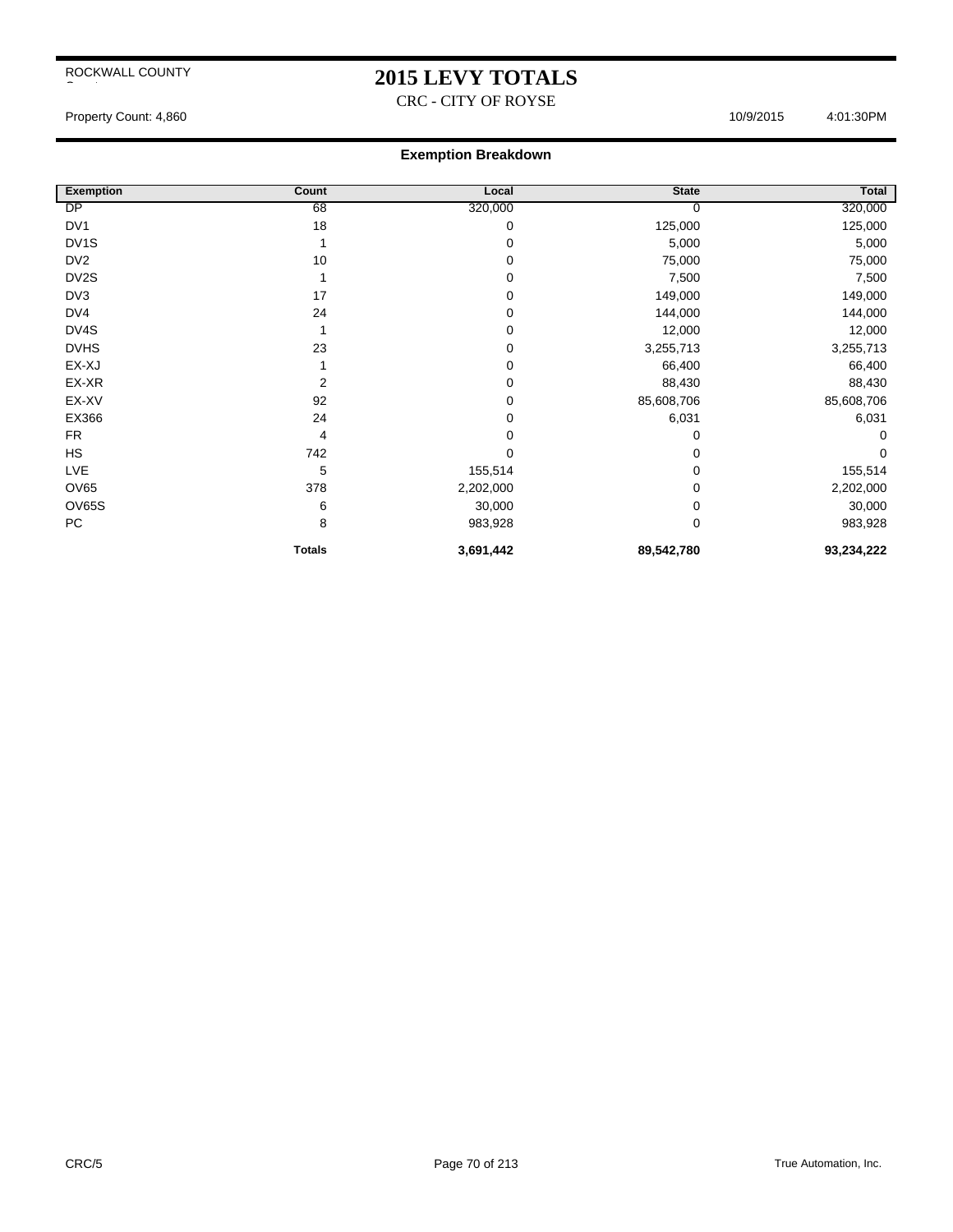| ROCKWALL COUNTY                   |                |                                 | <b>2015 LEVY TOTALS</b><br><b>CRC - CITY OF ROYSE</b> |                                                            |           |              |
|-----------------------------------|----------------|---------------------------------|-------------------------------------------------------|------------------------------------------------------------|-----------|--------------|
| Property Count: 4,860             |                |                                 | <b>Grand Totals</b>                                   |                                                            | 10/9/2015 | 4:01:05PM    |
| Land                              |                |                                 | Value                                                 |                                                            |           |              |
| Homesite:                         |                |                                 | 86,329,626                                            |                                                            |           |              |
| Non Homesite:                     |                |                                 | 55,879,176                                            |                                                            |           |              |
| Ag Market:                        |                |                                 | 52,055,562                                            |                                                            |           |              |
| <b>Timber Market:</b>             |                |                                 | 0                                                     | <b>Total Land</b>                                          | $(+)$     | 194,264,364  |
| Improvement                       |                |                                 | Value                                                 |                                                            |           |              |
| Homesite:                         |                |                                 | 350,026,954                                           |                                                            |           |              |
| Non Homesite:                     |                |                                 | 123,479,859                                           | <b>Total Improvements</b>                                  | $(+)$     | 473,506,813  |
| <b>Non Real</b>                   |                | <b>Count</b>                    | Value                                                 |                                                            |           |              |
| Personal Property:                |                | 323                             | 54,136,883                                            |                                                            |           |              |
| Mineral Property:                 |                | 0                               | 0                                                     |                                                            |           |              |
| Autos:                            |                | 0                               | $\mathbf 0$                                           | <b>Total Non Real</b>                                      | $(+)$     | 54,136,883   |
|                                   |                |                                 |                                                       | <b>Market Value</b>                                        | $=$       | 721,908,060  |
| Ag                                |                | <b>Non Exempt</b>               | <b>Exempt</b>                                         |                                                            |           |              |
| <b>Total Productivity Market:</b> |                | 52,055,562                      | 0                                                     |                                                            |           |              |
| Ag Use:                           |                | 801,593                         | 0                                                     | <b>Productivity Loss</b>                                   | $(\cdot)$ | 51,253,969   |
| Timber Use:                       |                | $\mathbf 0$                     | 0                                                     | <b>Appraised Value</b>                                     | $=$       | 670,654,091  |
| Productivity Loss:                |                | 51,253,969                      | 0                                                     |                                                            |           |              |
|                                   |                |                                 |                                                       | <b>Homestead Cap</b>                                       | $(\cdot)$ | 3,554,810    |
|                                   |                |                                 |                                                       | <b>Assessed Value</b>                                      | $\equiv$  | 667,099,281  |
|                                   |                |                                 |                                                       | <b>Total Exemptions Amount</b><br>(Breakdown on Next Page) | $(\cdot)$ | 93,234,222   |
|                                   |                |                                 |                                                       | <b>Net Taxable</b>                                         | $=$       | 573,865,059  |
| Freeze<br><b>Assessed</b>         | <b>Taxable</b> | <b>Actual Tax</b>               | <b>Ceiling</b><br>Count                               |                                                            |           |              |
| <b>OV65</b><br>41,592,104         | 38,093,129     | 212,381.28                      | 217,485.24<br>350                                     |                                                            |           |              |
| <b>Total</b><br>41,592,104        | 38,093,129     | 212,381.28                      | 217,485.24                                            | 350 Freeze Taxable                                         | $(-)$     | 38,093,129   |
| <b>Tax Rate</b><br>0.677100       |                |                                 |                                                       |                                                            |           |              |
|                                   |                |                                 |                                                       |                                                            |           |              |
|                                   |                |                                 |                                                       | <b>Freeze Adjusted Taxable</b>                             | $=$       | 535,771,930  |
|                                   |                |                                 |                                                       |                                                            |           |              |
| <b>Levy Info</b>                  |                |                                 |                                                       |                                                            |           |              |
| M&O Rate:                         | 0.435100       | M&O Tax:                        | 2,467,618.87                                          |                                                            |           |              |
| I&S Rate:                         | 0.242000       | I&S Tax:                        | 1,372,474.87                                          |                                                            |           |              |
| Protected I&S Rate:               | 0.000000       | Protected I&S Tax:              | 0.00<br>3,659.43                                      |                                                            |           |              |
|                                   |                | Ag Penalty:<br>PP Late Penalty: | 0.00                                                  |                                                            |           |              |
|                                   |                |                                 |                                                       | <b>Total Levy</b>                                          |           | 3,843,753.17 |

Tax Increment Finance Value: 0<br>
Tax Increment Finance Levy: 0.00

Tax Increment Finance Levy: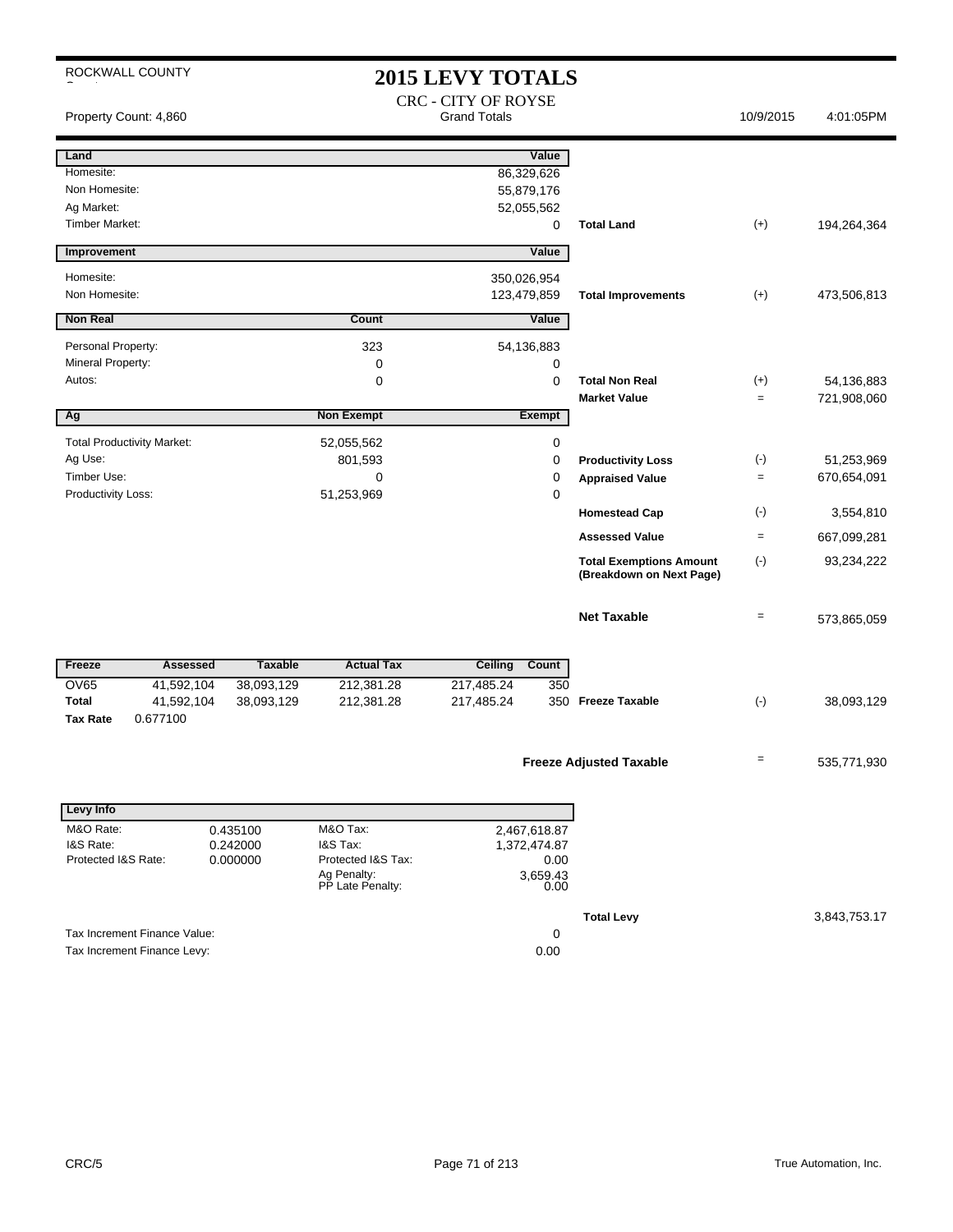### **2015 LEVY TOTALS**

CRC - CITY OF ROYSE Property Count: 4,860 **Accord Totals 10/9/2015** 4:01:30PM Grand Totals 10/9/2015 4:01:30PM

| <b>Exemption</b>  | Count         | Local     | <b>State</b> | <b>Total</b> |
|-------------------|---------------|-----------|--------------|--------------|
| DP                | 68            | 320,000   | 0            | 320,000      |
| DV1               | 18            | 0         | 125,000      | 125,000      |
| DV <sub>1</sub> S |               | 0         | 5,000        | 5,000        |
| DV <sub>2</sub>   | 10            | 0         | 75,000       | 75,000       |
| DV2S              |               | 0         | 7,500        | 7,500        |
| DV3               | 17            | 0         | 149,000      | 149,000      |
| DV4               | 24            | 0         | 144,000      | 144,000      |
| DV4S              |               | 0         | 12,000       | 12,000       |
| <b>DVHS</b>       | 23            | 0         | 3,255,713    | 3,255,713    |
| EX-XJ             |               | 0         | 66,400       | 66,400       |
| EX-XR             | 2             | 0         | 88,430       | 88,430       |
| EX-XV             | 92            | 0         | 85,608,706   | 85,608,706   |
| EX366             | 24            | 0         | 6,031        | 6,031        |
| <b>FR</b>         | 4             | 0         | 0            | $\Omega$     |
| HS                | 742           | 0         | 0            | $\Omega$     |
| LVE               | 5             | 155,514   | 0            | 155,514      |
| OV65              | 378           | 2,202,000 | 0            | 2,202,000    |
| OV65S             | 6             | 30,000    | 0            | 30,000       |
| PC                | 8             | 983,928   | 0            | 983,928      |
|                   | <b>Totals</b> | 3,691,442 | 89,542,780   | 93,234,222   |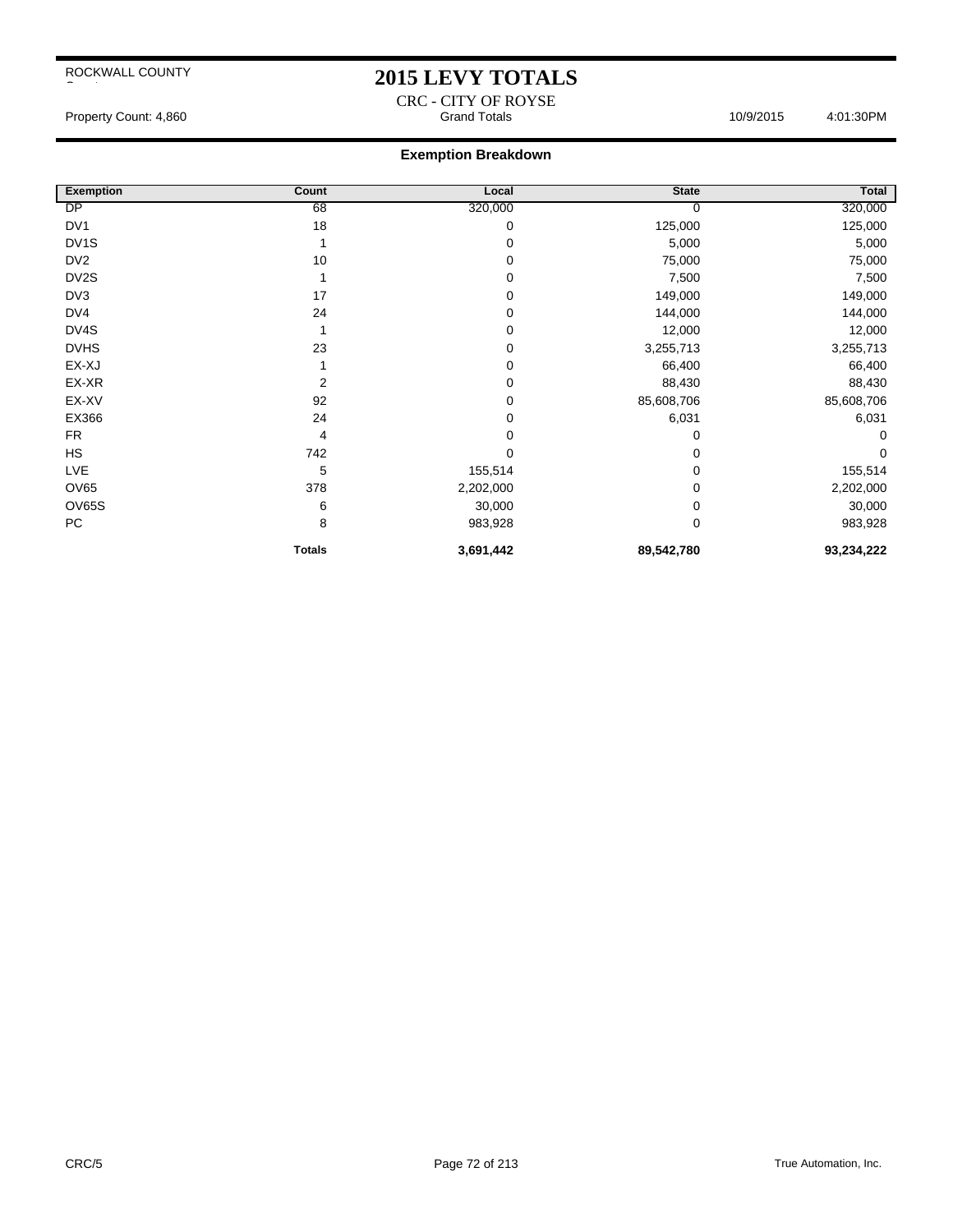# **2015 LEVY TOTALS**

CRC - CITY OF ROYSE

#### Property Count: 4,860 10/9/2015 4:01:30PM

| <b>State Code</b> | <b>Description</b>                       | Count         | <b>Acres</b> | <b>New Value Market</b> | <b>Market Value</b> |
|-------------------|------------------------------------------|---------------|--------------|-------------------------|---------------------|
| A                 | SINGLE FAMILY RESIDENCE                  | 2,470         |              | \$4,681,220             | \$320,263,176       |
| В                 | <b>MULTIFAMILY RESIDENCE</b>             | 9             |              | \$0                     | \$1,007,440         |
| C <sub>1</sub>    | VACANT LOTS AND LAND TRACTS              | 188           |              | \$0                     | \$16,414,850        |
| D <sub>1</sub>    | <b>QUALIFIED OPEN-SPACE LAND</b>         | 102           | 2,261.3027   | \$0                     | \$25,412,960        |
| D <sub>2</sub>    | <b>IMPROVEMENTS ON QUALIFIED OPEN SP</b> | 8             |              | \$0                     | \$36,520            |
| E                 | RURAL LAND, NON QUALIFIED OPEN SPA       | 46            | 430.9300     | \$10,000                | \$8,515,950         |
| <b>ERROR</b>      |                                          | 89            |              | \$374,719               | \$11,681,725        |
| F <sub>1</sub>    | <b>COMMERCIAL REAL PROPERTY</b>          | 137           |              | \$440,060               | \$50,684,323        |
| F <sub>2</sub>    | INDUSTRIAL AND MANUFACTURING REAL        |               |              | \$0                     | \$1,526,100         |
| J2                | <b>GAS DISTRIBUTION SYSTEM</b>           |               |              | \$0                     | \$858,800           |
| J3                | ELECTRIC COMPANY (INCLUDING CO-OP)       | 8             |              | \$0                     | \$23,148,040        |
| J4                | TELEPHONE COMPANY (INCLUDING CO-O        | 4             |              | \$0                     | \$928,840           |
| J <sub>5</sub>    | RAILROAD                                 | 4             |              | \$0                     | \$71,870            |
| J6                | PIPELAND COMPANY                         | 5             |              | \$0                     | \$44,910            |
| J7                | <b>CABLE TELEVISION COMPANY</b>          | 3             |              | \$0                     | \$407,460           |
| L1                | COMMERCIAL PERSONAL PROPERTY             | 182           |              | \$0                     | \$10,158,060        |
| L2                | INDUSTRIAL AND MANUFACTURING PERS        | 17            |              | \$0                     | \$2,542,930         |
| M <sub>1</sub>    | TANGIBLE OTHER PERSONAL, MOBILE H        | 221           |              | \$453,930               | \$3,897,990         |
| O                 | <b>RESIDENTIAL INVENTORY</b>             | 72            |              | \$0                     | \$1,099,250         |
| S                 | SPECIAL INVENTORY TAX                    | 4             |              | \$0                     | \$277,830           |
| X                 | TOTALLY EXEMPT PROPERTY                  | 87            |              | \$0                     | \$41,800,950        |
|                   |                                          | <b>Totals</b> | 2,692.2327   | \$5,959,929             | \$520,779,974       |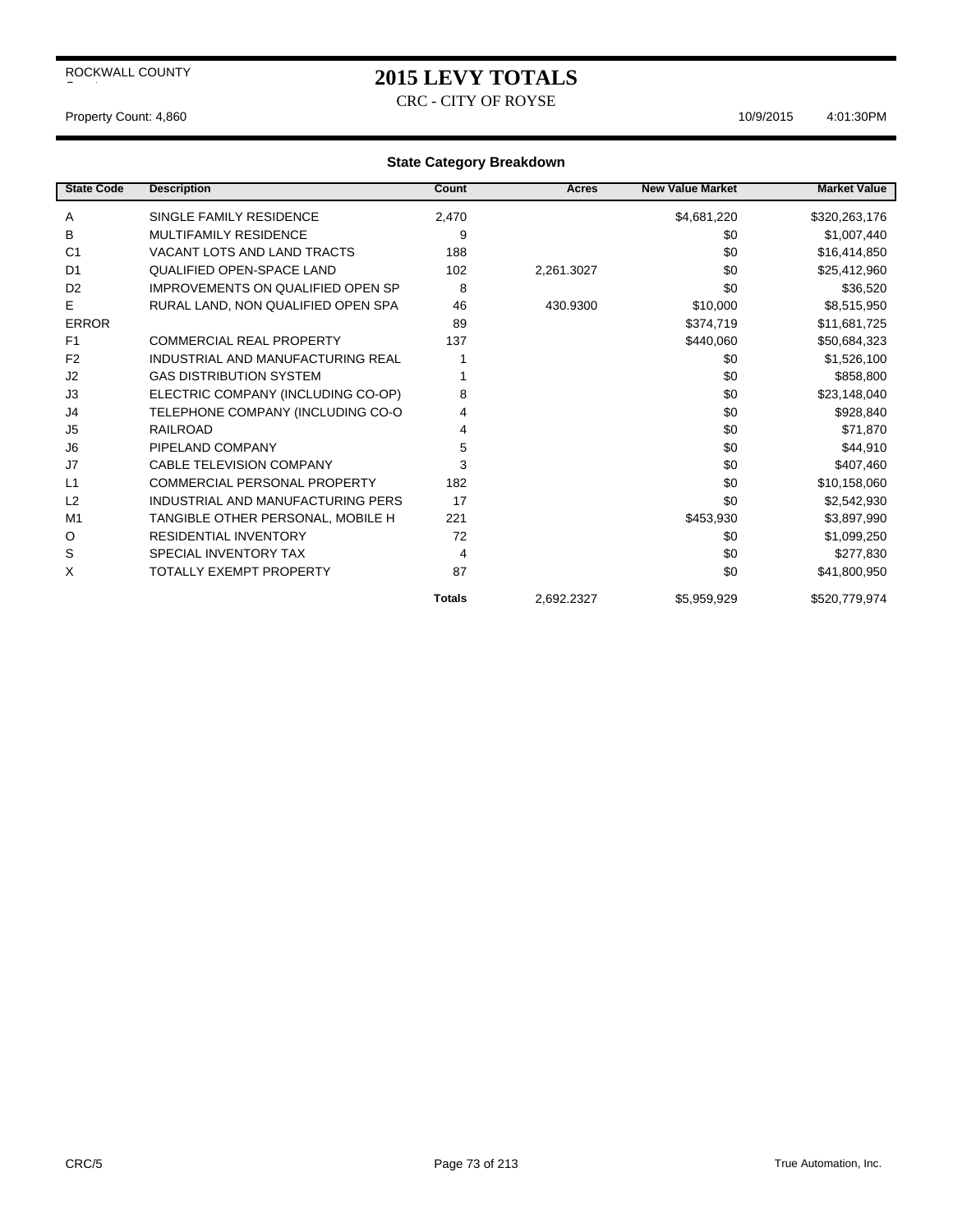## **2015 LEVY TOTALS**

CRC - CITY OF ROYSE Property Count: 4,860 Crand Totals Count: 4,860 Crand Totals 10/9/2015 4:01:30PM

| <b>State Code</b> | <b>Description</b>                       | Count         | <b>Acres</b> | <b>New Value Market</b> | <b>Market Value</b> |
|-------------------|------------------------------------------|---------------|--------------|-------------------------|---------------------|
| Α                 | SINGLE FAMILY RESIDENCE                  | 2,470         |              | \$4,681,220             | \$320,263,176       |
| В                 | <b>MULTIFAMILY RESIDENCE</b>             | 9             |              | \$0                     | \$1,007,440         |
| C <sub>1</sub>    | <b>VACANT LOTS AND LAND TRACTS</b>       | 188           |              | \$0                     | \$16,414,850        |
| D <sub>1</sub>    | <b>QUALIFIED OPEN-SPACE LAND</b>         | 102           | 2,261.3027   | \$0                     | \$25,412,960        |
| D <sub>2</sub>    | <b>IMPROVEMENTS ON QUALIFIED OPEN SP</b> | 8             |              | \$0                     | \$36,520            |
| E                 | RURAL LAND, NON QUALIFIED OPEN SPA       | 46            | 430.9300     | \$10,000                | \$8,515,950         |
| <b>ERROR</b>      |                                          | 89            |              | \$374,719               | \$11,681,725        |
| F <sub>1</sub>    | <b>COMMERCIAL REAL PROPERTY</b>          | 137           |              | \$440,060               | \$50,684,323        |
| F <sub>2</sub>    | INDUSTRIAL AND MANUFACTURING REAL        |               |              | \$0                     | \$1,526,100         |
| J <sub>2</sub>    | <b>GAS DISTRIBUTION SYSTEM</b>           |               |              | \$0                     | \$858,800           |
| J3                | ELECTRIC COMPANY (INCLUDING CO-OP)       | 8             |              | \$0                     | \$23,148,040        |
| J4                | TELEPHONE COMPANY (INCLUDING CO-O        | 4             |              | \$0                     | \$928,840           |
| J <sub>5</sub>    | <b>RAILROAD</b>                          | 4             |              | \$0                     | \$71,870            |
| J <sub>6</sub>    | PIPELAND COMPANY                         | 5             |              | \$0                     | \$44,910            |
| J7                | <b>CABLE TELEVISION COMPANY</b>          | 3             |              | \$0                     | \$407,460           |
| L1                | COMMERCIAL PERSONAL PROPERTY             | 182           |              | \$0                     | \$10,158,060        |
| L2                | INDUSTRIAL AND MANUFACTURING PERS        | 17            |              | \$0                     | \$2,542,930         |
| M <sub>1</sub>    | TANGIBLE OTHER PERSONAL, MOBILE H        | 221           |              | \$453,930               | \$3,897,990         |
| O                 | <b>RESIDENTIAL INVENTORY</b>             | 72            |              | \$0                     | \$1,099,250         |
| S                 | SPECIAL INVENTORY TAX                    | 4             |              | \$0                     | \$277,830           |
| X                 | TOTALLY EXEMPT PROPERTY                  | 87            |              | \$0                     | \$41,800,950        |
|                   |                                          | <b>Totals</b> | 2,692.2327   | \$5,959,929             | \$520,779,974       |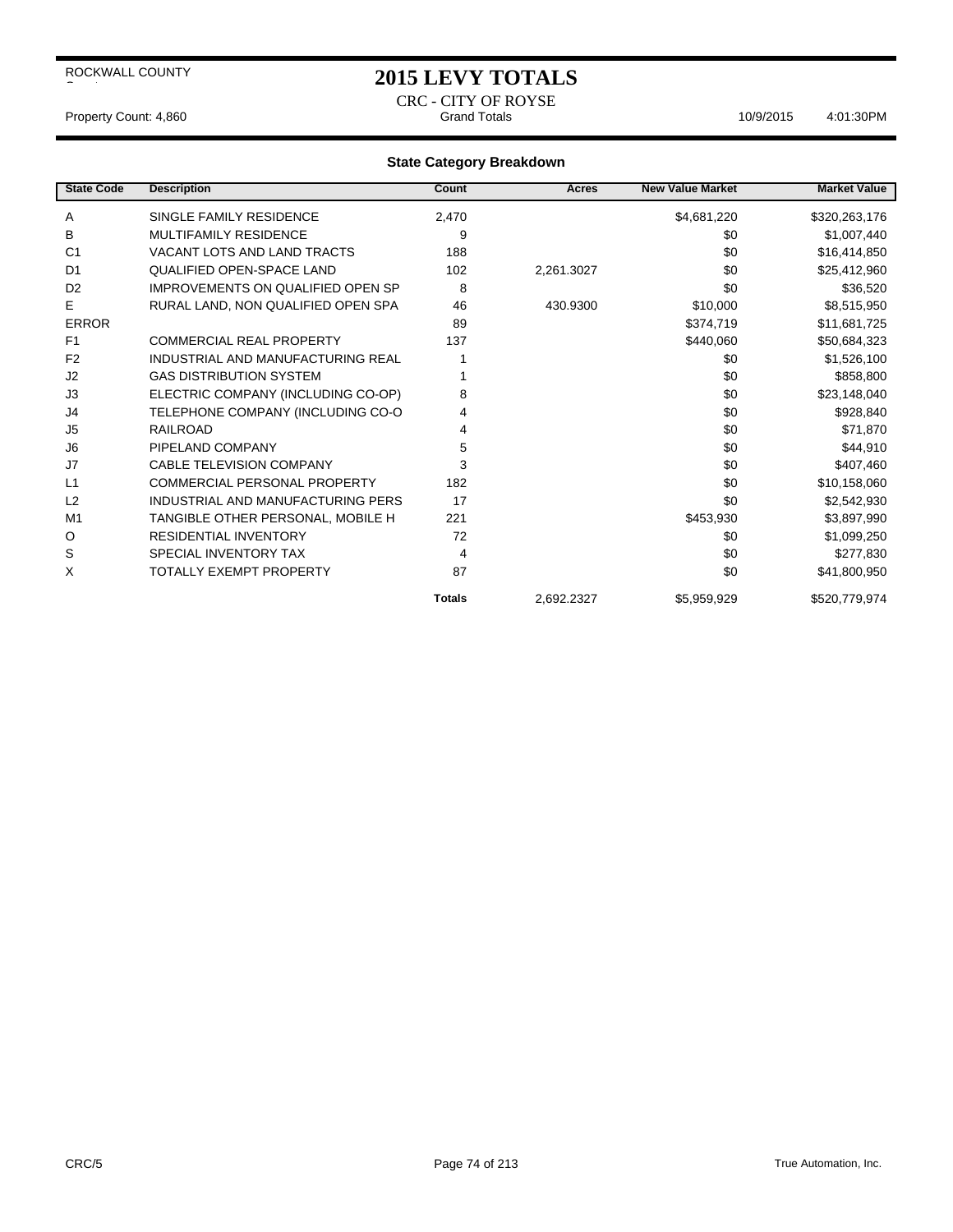# **2015 LEVY TOTALS**

CRC - CITY OF ROYSE

Property Count: 4,860 10/9/2015 4:01:30PM

| <b>State Code</b> | <b>Description</b>                       | Count          | <b>Acres</b> | <b>New Value Market</b> | <b>Market Value</b> |
|-------------------|------------------------------------------|----------------|--------------|-------------------------|---------------------|
| 14B               | <b>FULL SERVICE RESTAURANTS</b>          |                |              | \$0                     | \$14,870            |
| 26E               | HOBBY & CRAFT SHOPS, CERAMICS, DO        |                |              | \$0                     | \$5,500             |
| 35A               | <b>APPRAISAL COMPANIES</b>               |                |              | \$0                     | \$7,800             |
| A <sub>1</sub>    | <b>Residential SFR Non Waterfront</b>    | 2,461          |              | \$4,681,220             | \$320,004,676       |
| A <sub>5</sub>    | Residential Non-Homesite Imp             | 9              |              | \$0                     | \$258,500           |
| <b>B1</b>         | <b>Residential Multi-Family</b>          | 2              |              | \$0                     | \$533,330           |
| <b>B2</b>         | <b>Duplex</b>                            | 7              |              | \$0                     | \$474,110           |
| C <sub>1</sub>    | Vacant Lots/tracts Non Waterfront        | 129            |              | \$0                     | \$1,939,460         |
| C <sub>2</sub>    | Comm Lots                                | 58             |              | \$0                     | \$14,446,510        |
| C <sub>3</sub>    | Lots outside City Non-Waterfront         |                |              | \$0                     | \$28,880            |
| D <sub>1</sub>    | Acreage Ranch Land                       | 103            | 2,266.1027   | \$0                     | \$25,436,000        |
| D <sub>2</sub>    | <b>IMPROVEMENTS ON QUALIFIED OPEN SP</b> | 8              |              | \$0                     | \$36,520            |
| E1                | Farm and Ranch Improvements              | 23             |              | \$10,000                | \$2,964,340         |
| E <sub>3</sub>    | Farm/Ranch Non-Homesite Improvements     | $\overline{2}$ |              | \$0                     | \$510               |
| E <sub>4</sub>    | RUAL LAND, NON QUAILIFIED OPEN SPAC      | 26             |              | \$0                     | \$5,528,060         |
| <b>ERROR</b>      |                                          | 89             |              | \$374,719               | \$11,681,725        |
| F <sub>1</sub>    | <b>Real Commercial</b>                   | 137            |              | \$440,060               | \$50,684,323        |
| F <sub>2</sub>    | Real, Industrial                         |                |              | \$0                     | \$1,526,100         |
| J2                | Gas Companies Real & PP                  |                |              | \$0                     | \$858,800           |
| J3                | <b>Electric Companies</b>                | 8              |              | \$0                     | \$23,148,040        |
| J4                | Telephone Companies Real & PP            | 4              |              | \$0                     | \$928,840           |
| J <sub>5</sub>    | Railroads                                | 4              |              | \$0                     | \$71,870            |
| J6                | Pipelines                                | 5              |              | \$0                     | \$44,910            |
| J7                | Cable Companies                          | 3              |              | \$0                     | \$407,460           |
| L1                | <b>Tangible Commercial Personal</b>      | 180            |              | \$0                     | \$10,129,890        |
| L2                | <b>Industrial Personal Property</b>      | 17             |              | \$0                     | \$2,542,930         |
| M <sub>3</sub>    | Moble Home only                          | 221            |              | \$453,930               | \$3,897,990         |
| O <sub>1</sub>    | Real Property Inventory Non-Waterfront   | 72             |              | \$0                     | \$1,099,250         |
| S                 | Special Inventory Personal Property      | 4              |              | \$0                     | \$277,830           |
| Χ                 |                                          | 87             |              | \$0                     | \$41,800,950        |
|                   |                                          | <b>Totals</b>  | 2,266.1027   | \$5,959,929             | \$520,779,974       |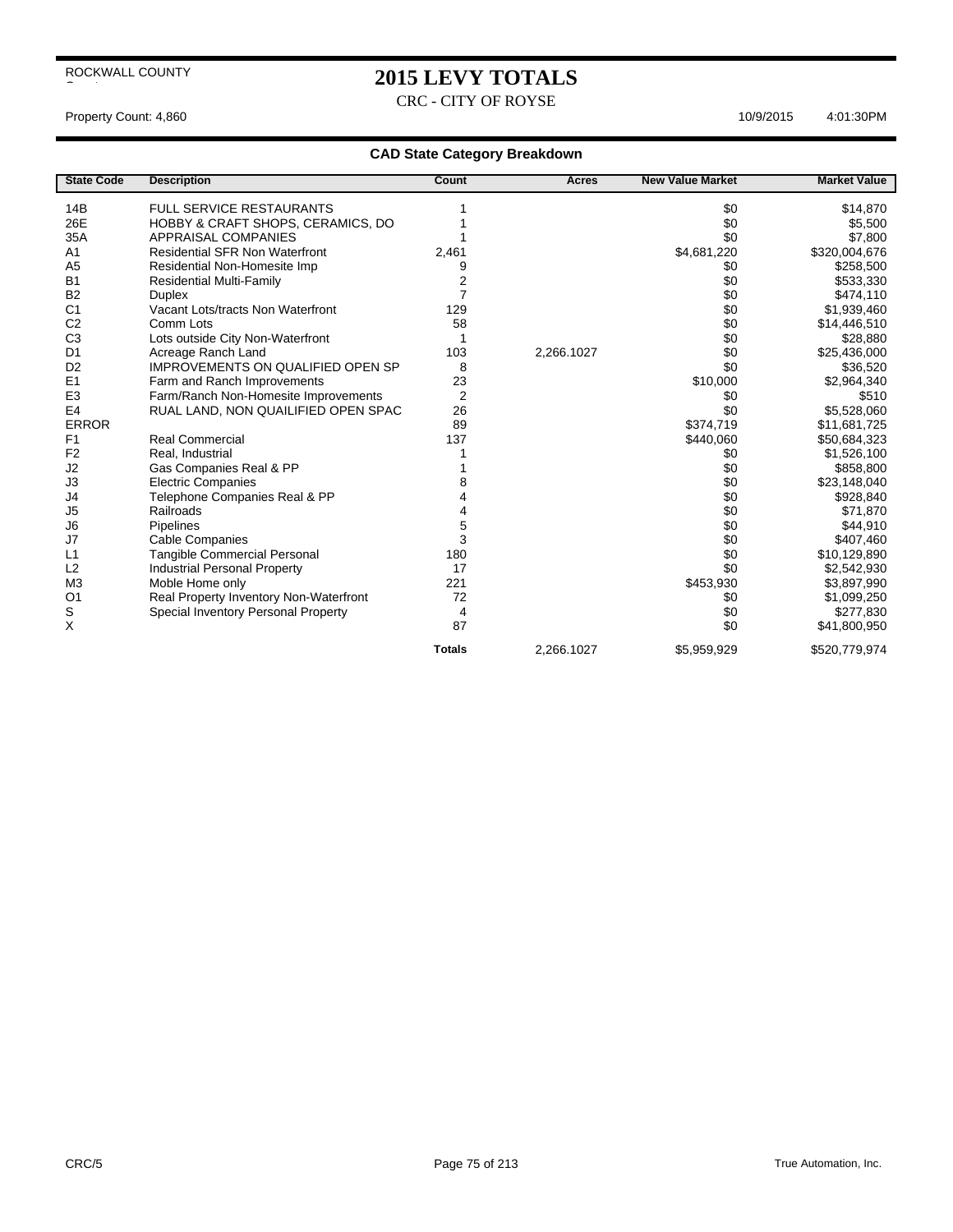## **2015 LEVY TOTALS**

CRC - CITY OF ROYSE Property Count: 4,860 **Accord Property Count: 4,860** Accord Property Count: 4,860 Accord Property Count: 4,860

| <b>State Code</b> | <b>Description</b>                       | <b>Count</b>  | Acres      | <b>New Value Market</b> | <b>Market Value</b> |
|-------------------|------------------------------------------|---------------|------------|-------------------------|---------------------|
| 14B               | <b>FULL SERVICE RESTAURANTS</b>          |               |            | \$0                     | \$14,870            |
| 26E               | HOBBY & CRAFT SHOPS, CERAMICS, DO        |               |            | \$0                     | \$5,500             |
| 35A               | <b>APPRAISAL COMPANIES</b>               |               |            | \$0                     | \$7,800             |
| A <sub>1</sub>    | <b>Residential SFR Non Waterfront</b>    | 2,461         |            | \$4,681,220             | \$320,004,676       |
| A <sub>5</sub>    | Residential Non-Homesite Imp             | 9             |            | \$0                     | \$258,500           |
| <b>B1</b>         | <b>Residential Multi-Family</b>          | 2             |            | \$0                     | \$533,330           |
| <b>B2</b>         | <b>Duplex</b>                            | 7             |            | \$0                     | \$474,110           |
| C <sub>1</sub>    | Vacant Lots/tracts Non Waterfront        | 129           |            | \$0                     | \$1,939,460         |
| C <sub>2</sub>    | Comm Lots                                | 58            |            | \$0                     | \$14,446,510        |
| C <sub>3</sub>    | Lots outside City Non-Waterfront         |               |            | \$0                     | \$28,880            |
| D <sub>1</sub>    | Acreage Ranch Land                       | 103           | 2,266.1027 | \$0                     | \$25,436,000        |
| D <sub>2</sub>    | <b>IMPROVEMENTS ON QUALIFIED OPEN SP</b> | 8             |            | \$0                     | \$36,520            |
| E1                | Farm and Ranch Improvements              | 23            |            | \$10,000                | \$2,964,340         |
| E <sub>3</sub>    | Farm/Ranch Non-Homesite Improvements     | 2             |            | \$0                     | \$510               |
| E <sub>4</sub>    | RUAL LAND, NON QUAILIFIED OPEN SPAC      | 26            |            | \$0                     | \$5,528,060         |
| <b>ERROR</b>      |                                          | 89            |            | \$374,719               | \$11,681,725        |
| F <sub>1</sub>    | <b>Real Commercial</b>                   | 137           |            | \$440,060               | \$50,684,323        |
| F <sub>2</sub>    | Real, Industrial                         |               |            | \$0                     | \$1,526,100         |
| J2                | Gas Companies Real & PP                  |               |            | \$0                     | \$858,800           |
| J3                | <b>Electric Companies</b>                |               |            | \$0                     | \$23,148,040        |
| J4                | Telephone Companies Real & PP            |               |            | \$0                     | \$928,840           |
| J <sub>5</sub>    | Railroads                                |               |            | \$0                     | \$71,870            |
| J6                | Pipelines                                | 5             |            | \$0                     | \$44,910            |
| J7                | <b>Cable Companies</b>                   | 3             |            | \$0                     | \$407,460           |
| L1                | <b>Tangible Commercial Personal</b>      | 180           |            | \$0                     | \$10,129,890        |
| L2                | <b>Industrial Personal Property</b>      | 17            |            | \$0                     | \$2,542,930         |
| M <sub>3</sub>    | Moble Home only                          | 221           |            | \$453,930               | \$3,897,990         |
| O <sub>1</sub>    | Real Property Inventory Non-Waterfront   | 72            |            | \$0                     | \$1,099,250         |
| S                 | Special Inventory Personal Property      | 4             |            | \$0                     | \$277,830           |
| Χ                 |                                          | 87            |            | \$0                     | \$41,800,950        |
|                   |                                          | <b>Totals</b> | 2,266.1027 | \$5,959,929             | \$520,779,974       |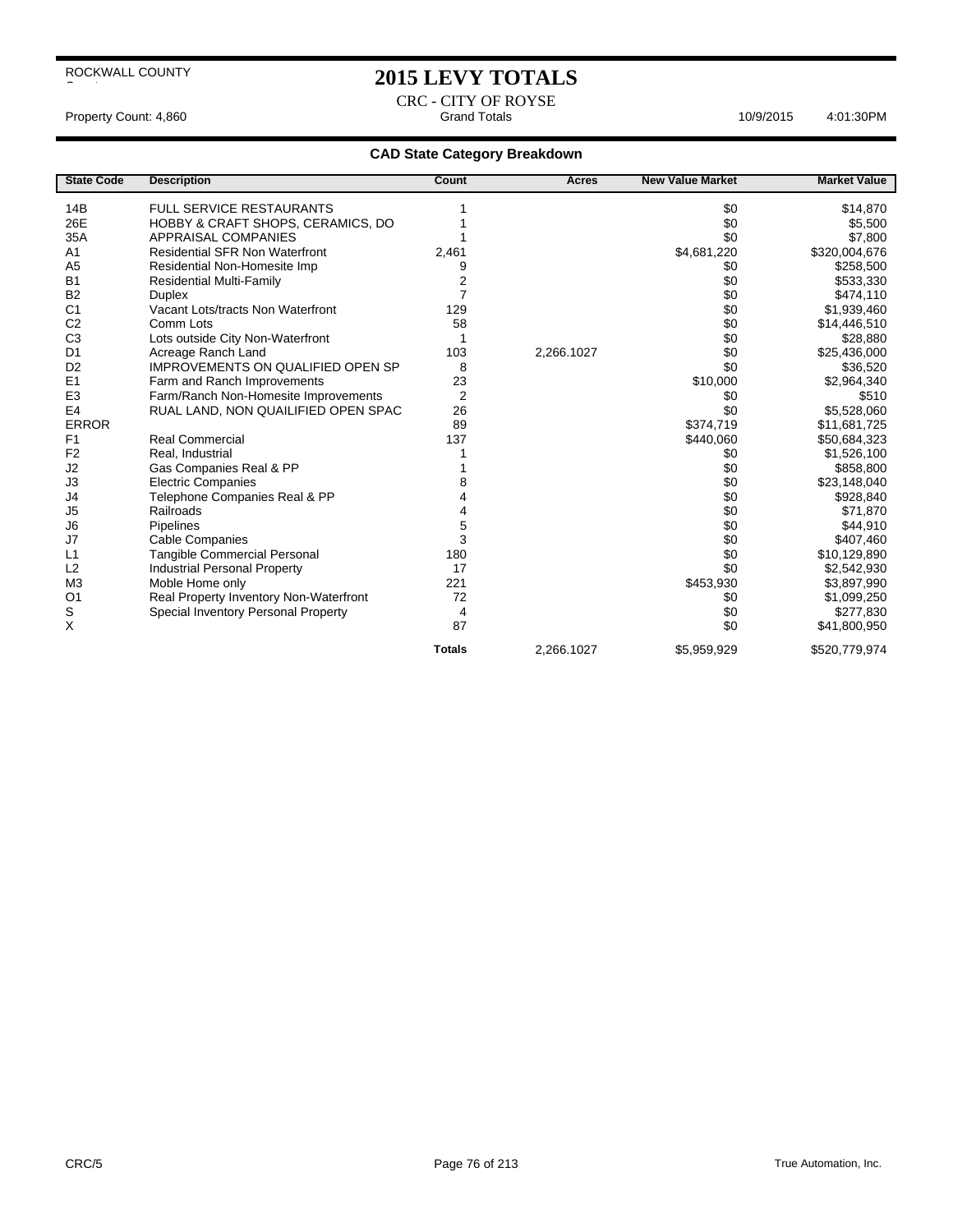# **2015 LEVY TOTALS**

CRC - CITY OF ROYSE Property Count: 4,860 **Effective Rate Assumption** 10/9/2015 4:01:30PM

#### **New Value**

**TOTAL NEW VALUE MARKET: \$18,459,405 TOTAL NEW VALUE TAXABLE: \$18,005,034**

| <b>New Exemptions</b> |                                                 |                                        |                                    |                                   |  |  |  |  |  |
|-----------------------|-------------------------------------------------|----------------------------------------|------------------------------------|-----------------------------------|--|--|--|--|--|
| <b>Exemption</b>      | <b>Description</b>                              | Count                                  |                                    |                                   |  |  |  |  |  |
| EX-XV                 | Other Exemptions (including public property, re | 2                                      | 2014 Market Value                  | \$87,440                          |  |  |  |  |  |
| EX366                 | HB366 Exempt                                    | 9                                      | 2014 Market Value                  | \$30,480                          |  |  |  |  |  |
|                       |                                                 | ABSOLUTE EXEMPTIONS VALUE LOSS         |                                    | \$117,920                         |  |  |  |  |  |
| <b>Exemption</b>      | <b>Description</b>                              |                                        | Count                              | <b>Exemption Amount</b>           |  |  |  |  |  |
| DP                    | <b>Disability</b>                               |                                        | 3                                  | \$15,000                          |  |  |  |  |  |
| DV <sub>2</sub>       | Disabled Veterans 30% - 49%                     |                                        | 1                                  | \$7,500                           |  |  |  |  |  |
| DV <sub>3</sub>       | Disabled Veterans 50% - 69%                     |                                        | 2                                  | \$20,000                          |  |  |  |  |  |
| DV4                   | Disabled Veterans 70% - 100%                    |                                        | 4                                  | \$24,000                          |  |  |  |  |  |
| <b>DVHS</b>           | Disabled Veteran Homestead                      |                                        |                                    | \$231,910                         |  |  |  |  |  |
| HS                    | Homestead                                       |                                        | 3                                  | \$0                               |  |  |  |  |  |
| <b>OV65</b>           | Over <sub>65</sub>                              |                                        | 18                                 | \$102,000                         |  |  |  |  |  |
|                       |                                                 | <b>PARTIAL EXEMPTIONS VALUE LOSS</b>   | 32                                 | \$400,410                         |  |  |  |  |  |
|                       |                                                 |                                        | <b>NEW EXEMPTIONS VALUE LOSS</b>   | \$518,330                         |  |  |  |  |  |
|                       | <b>Increased Exemptions</b>                     |                                        |                                    |                                   |  |  |  |  |  |
| <b>Exemption</b>      | <b>Description</b>                              |                                        | <b>Count</b>                       | <b>Increased Exemption Amount</b> |  |  |  |  |  |
|                       |                                                 | <b>INCREASED EXEMPTIONS VALUE LOSS</b> |                                    |                                   |  |  |  |  |  |
|                       |                                                 |                                        | <b>TOTAL EXEMPTIONS VALUE LOSS</b> | \$518,330                         |  |  |  |  |  |
|                       |                                                 | <b>New Ag / Timber Exemptions</b>      |                                    |                                   |  |  |  |  |  |
|                       |                                                 | <b>New Annexations</b>                 |                                    |                                   |  |  |  |  |  |
|                       |                                                 | <b>New Deannexations</b>               |                                    |                                   |  |  |  |  |  |

#### **Average Homestead Value**

**Category A and E**

| <b>Count of HS Residences</b> | <b>Average Market</b> | <b>Average HS Exemption</b> | <b>Average Taxable</b> |
|-------------------------------|-----------------------|-----------------------------|------------------------|
| .545                          | \$134,455             |                             |                        |
| <b>Count of HS Residences</b> | <b>Average Market</b> | <b>Average HS Exemption</b> | <b>Average Taxable</b> |
| 535.                          | \$135,453             | \$1,276                     | \$134,177              |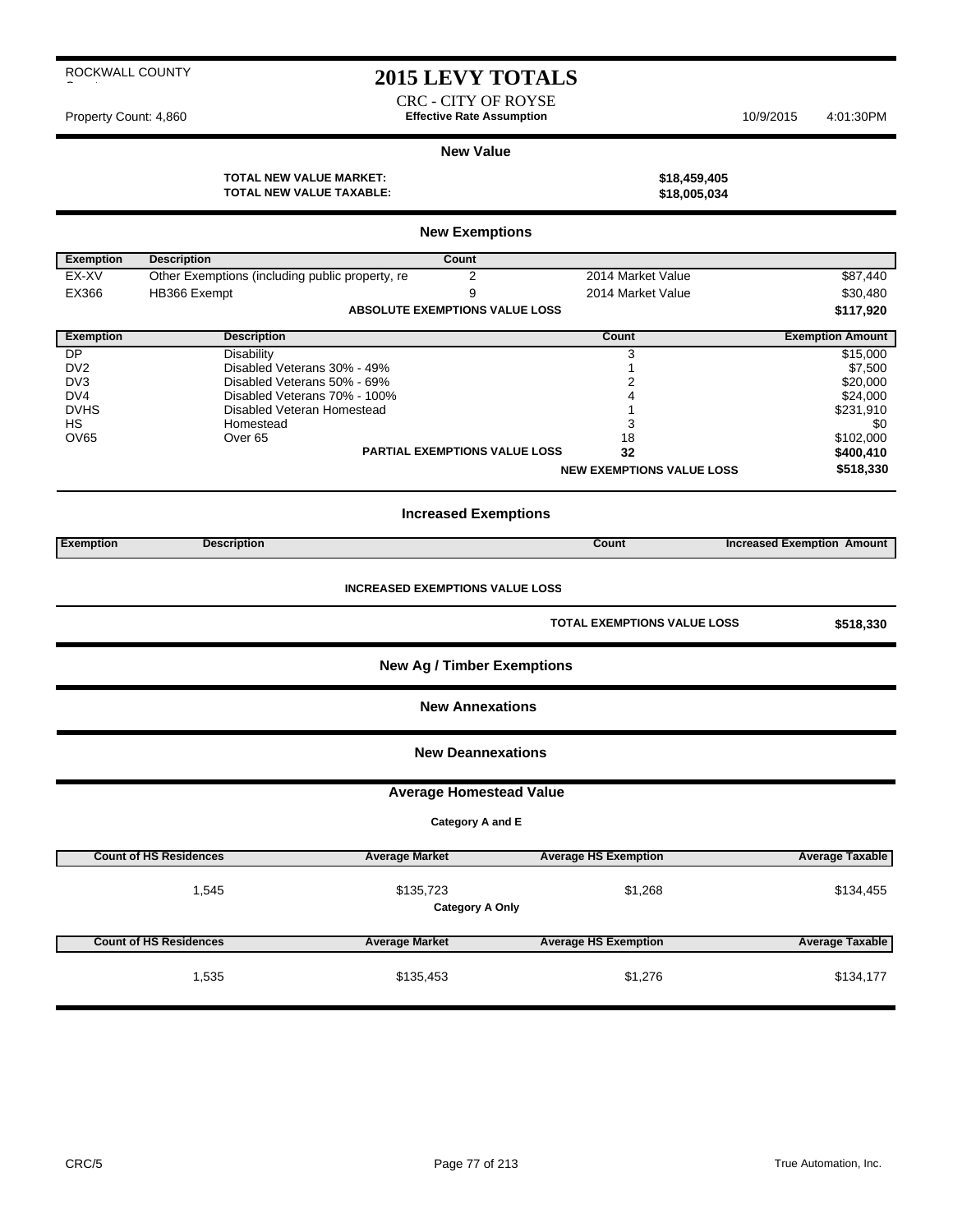## **2015 LEVY TOTALS**

CRC - CITY OF ROYSE **Lower Value Used**

**Count of Protested Properties Total Market Value Count of Protested Properties Count of Protested Properties**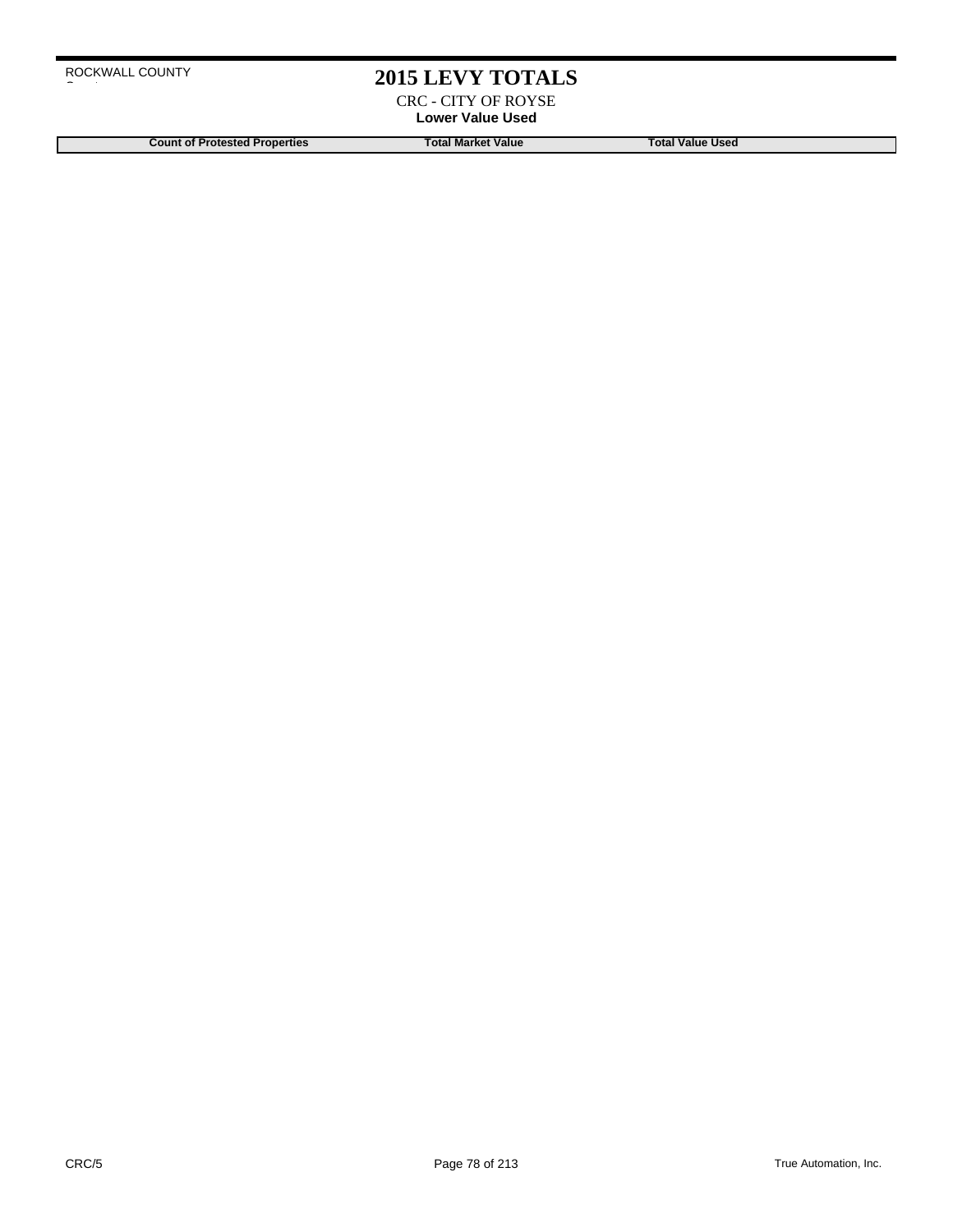## **2015 LEVY TOTALS** CRT - CITY OF ROWLETT

|                       | Property Count: 2,697             |                       |                                 |                        |               |                                                            | 10/9/2015         | 4:01:05PM   |
|-----------------------|-----------------------------------|-----------------------|---------------------------------|------------------------|---------------|------------------------------------------------------------|-------------------|-------------|
| Land                  |                                   |                       |                                 |                        | Value         |                                                            |                   |             |
| Homesite:             |                                   |                       |                                 |                        | 82,714,250    |                                                            |                   |             |
| Non Homesite:         |                                   |                       |                                 |                        | 35,122,770    |                                                            |                   |             |
| Ag Market:            |                                   |                       |                                 |                        | 1,504,280     |                                                            |                   |             |
| <b>Timber Market:</b> |                                   |                       |                                 |                        | 0             | <b>Total Land</b>                                          | $(+)$             | 119,341,300 |
| Improvement           |                                   |                       |                                 |                        | Value         |                                                            |                   |             |
| Homesite:             |                                   |                       |                                 | 339,550,842            |               |                                                            |                   |             |
| Non Homesite:         |                                   |                       |                                 | 75,985,470             |               | <b>Total Improvements</b>                                  | $(+)$             | 415,536,312 |
| <b>Non Real</b>       |                                   |                       | Count                           |                        | Value         |                                                            |                   |             |
| Personal Property:    |                                   |                       | 182                             | 34,128,690             |               |                                                            |                   |             |
| Mineral Property:     |                                   |                       | 0                               |                        | 0             |                                                            |                   |             |
| Autos:                |                                   |                       | 0                               |                        | $\mathbf 0$   | <b>Total Non Real</b>                                      | $(+)$             | 34,128,690  |
|                       |                                   |                       |                                 |                        |               | <b>Market Value</b>                                        | $\equiv$          | 569,006,302 |
| Ag                    |                                   |                       | <b>Non Exempt</b>               |                        | <b>Exempt</b> |                                                            |                   |             |
|                       | <b>Total Productivity Market:</b> |                       | 1,504,280                       |                        | 0             |                                                            |                   |             |
| Ag Use:               |                                   |                       | 1,670                           |                        | 0             | <b>Productivity Loss</b>                                   | $(\text{-})$      | 1,502,610   |
| Timber Use:           |                                   |                       | $\mathbf 0$                     |                        | $\mathbf 0$   | <b>Appraised Value</b>                                     | $\equiv$          | 567,503,692 |
| Productivity Loss:    |                                   |                       | 1,502,610                       |                        | $\mathbf 0$   | <b>Homestead Cap</b>                                       | $(\cdot)$         | 1,159,603   |
|                       |                                   |                       |                                 |                        |               | <b>Assessed Value</b>                                      | $\equiv$          | 566,344,089 |
|                       |                                   |                       |                                 |                        |               |                                                            |                   |             |
|                       |                                   |                       |                                 |                        |               | <b>Total Exemptions Amount</b><br>(Breakdown on Next Page) | $(-)$             | 54,050,522  |
|                       |                                   |                       |                                 |                        |               | <b>Net Taxable</b>                                         | $\qquad \qquad =$ | 512,293,567 |
|                       |                                   |                       |                                 |                        |               |                                                            |                   |             |
| Freeze                | <b>Assessed</b>                   | <b>Taxable</b>        | <b>Actual Tax</b>               | <b>Ceiling</b>         | Count         |                                                            |                   |             |
| DP                    | 5,713,667                         | 3,037,667             | 20,052.86                       | 20,206.42              | 37            |                                                            |                   |             |
| <b>DPS</b><br>OV65    | 367,740<br>77,763,458             | 362,740<br>46,683,737 | 2,133.85<br>312,860.14          | 2,133.85<br>318,580.26 | 1<br>416      |                                                            |                   |             |
| <b>Total</b>          | 83,844,865                        | 50,084,144            | 335,046.85                      | 340,920.53             |               | 454 Freeze Taxable                                         | $(-)$             | 50,084,144  |
| <b>Tax Rate</b>       | 0.787173                          |                       |                                 |                        |               |                                                            |                   |             |
|                       |                                   |                       |                                 |                        |               |                                                            |                   |             |
|                       |                                   |                       |                                 |                        |               | <b>Freeze Adjusted Taxable</b>                             | $\qquad \qquad =$ | 462,209,423 |
| Levy Info             |                                   |                       |                                 |                        |               |                                                            |                   |             |
| M&O Rate:             |                                   |                       | M&O Tax:                        |                        |               |                                                            |                   |             |
| I&S Rate:             |                                   |                       | I&S Tax:                        |                        |               |                                                            |                   |             |
| Protected I&S Rate:   |                                   |                       | Protected I&S Tax:              |                        |               |                                                            |                   |             |
|                       |                                   |                       | Ag Penalty:<br>PP Late Penalty: |                        |               |                                                            |                   |             |
|                       |                                   |                       |                                 |                        |               | <b>Total Levy</b>                                          |                   |             |
|                       | Tax Increment Finance Value:      |                       |                                 |                        | 0             |                                                            |                   |             |
|                       | Tax Increment Finance Levy:       |                       |                                 |                        | 0.00          |                                                            |                   |             |
|                       |                                   |                       |                                 |                        |               |                                                            |                   |             |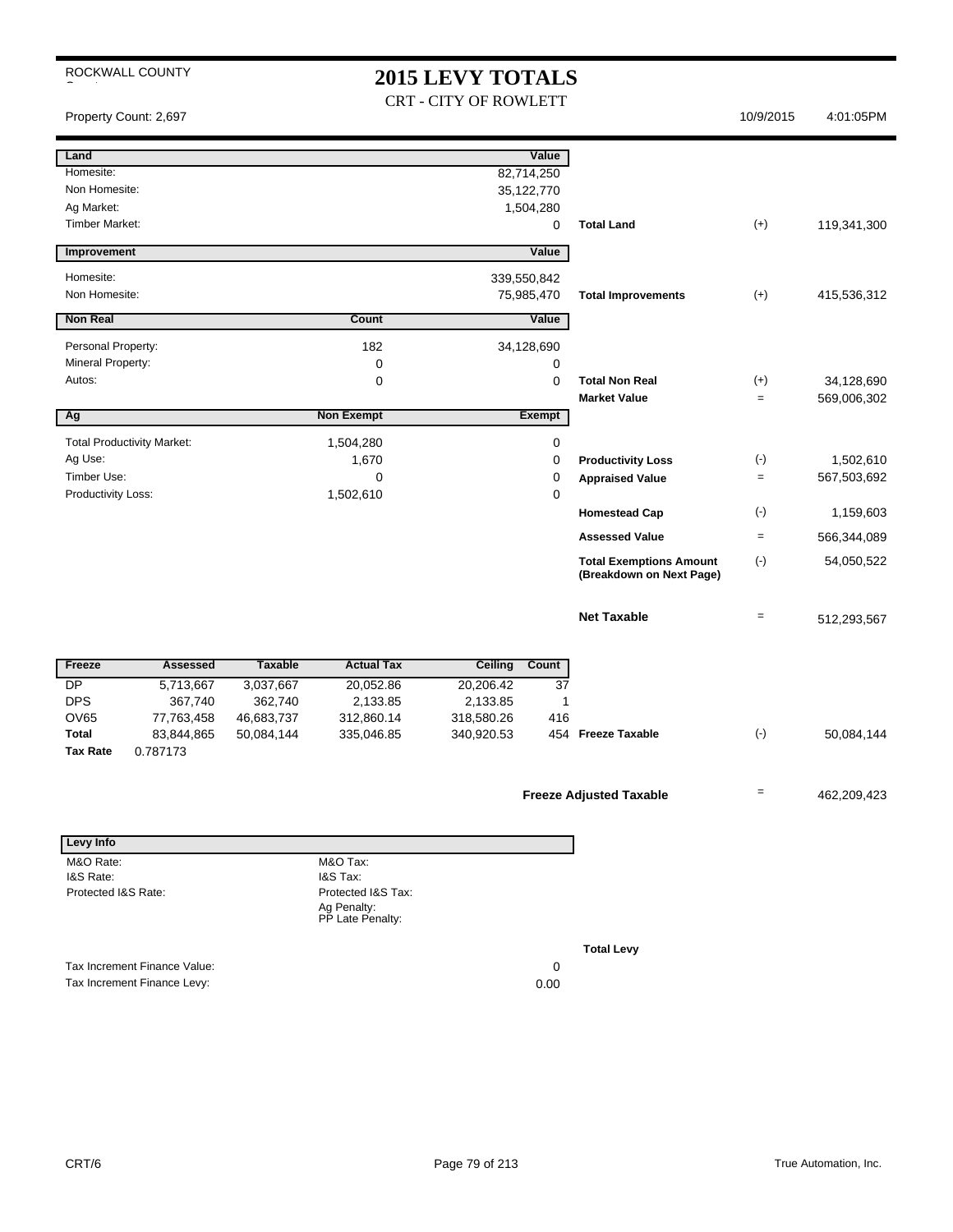# **2015 LEVY TOTALS**

CRT - CITY OF ROWLETT

### Property Count: 2,697 4:01:30PM

#### **Exemption Breakdown**

| <b>Exemption</b>  | Count          | Local      | <b>State</b> | Total      |
|-------------------|----------------|------------|--------------|------------|
| DP                | 38             | 2,546,000  | υ            | 2,546,000  |
| <b>DPS</b>        |                | 0          | 0            | 0          |
| DV <sub>1</sub>   | 14             | 0          | 133,000      | 133,000    |
| DV <sub>1</sub> S |                | 0          | 5,000        | 5,000      |
| DV <sub>2</sub>   | 11             | 0          | 96,000       | 96,000     |
| DV3               | 4              | 0          | 42,000       | 42,000     |
| DV4               | 21             | 0          | 72,000       | 72,000     |
| DV4S              | $\overline{2}$ | 0          | 24,000       | 24,000     |
| <b>DVHS</b>       | 21             | 0          | 3,550,145    | 3,550,145  |
| EX-XV             | 15             | 0          | 10,696,610   | 10,696,610 |
| EX366             | 13             | 0          | 2,770        | 2,770      |
| <b>HS</b>         | 1,725          | 8,547,827  |              | 8,547,827  |
| <b>OV65</b>       | 430            | 27,933,170 | 0            | 27,933,170 |
| OV65S             | 6              | 402,000    | 0            | 402,000    |
|                   | <b>Totals</b>  | 39,428,997 | 14,621,525   | 54,050,522 |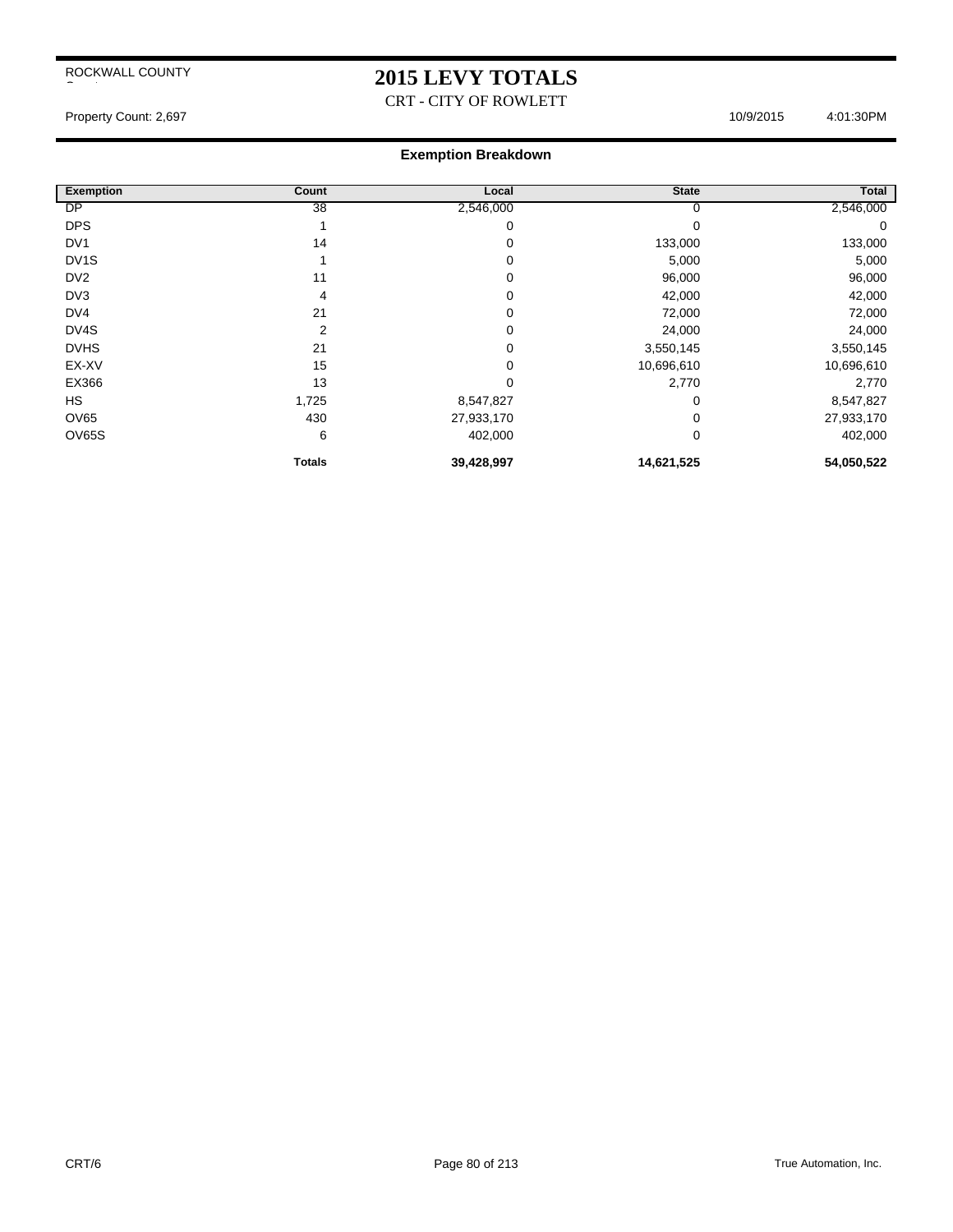ROCKWALL COUNTY **2015 LEVY TOTALS** CRT - CITY OF ROWLETT Property Count: 2,697 Count: 2,697 Crack 10/9/2015 4:01:05PM **Land Value** Homesite: 82,714,250 Non Homesite: 35,122,770 Ag Market: 1,504,280 Timber Market: 0 **Total Land** (+) 119,341,300 **Improvement Value** Homesite: 339,550,842 Non Homesite: 75,985,470 **Total Improvements** (+) 415,536,312 **Non Real Value Count Count Value** Personal Property: 182 34,128,690 Mineral Property: 0 0 Autos: 0 0 **Total Non Real** (+) 34,128,690 **Market Value**  $= 569,006,302$ **Ag CONFIDENTIAL CONSUMING THE CONFIDENTIAL CONSUMING THE CONFIDENTIAL CONFIDENTIAL CONFIDENTIAL CONFIDENTIAL CONFIDENTIAL CONFIDENTIAL CONFIDENTIAL CONFIDENTIAL CONFIDENTIAL CONFIDENTIAL CONFIDENTIAL CONFIDENTIAL CONFIDEN** Total Productivity Market: 1,504,280 0 Ag Use: 1,670 1,670 **Productivity Loss** (-) 1,502,610 Timber Use: 0 0 **Appraised Value** = 567,503,692 Productivity Loss: 1,502,610 0 **Homestead Cap** (-) 1,159,603 **Assessed Value** = 566,344,089 **Total Exemptions Amount** (-) **(Breakdown on Next Page)** 54,050,522 **Net Taxable**  $= 512,293,567$ Freeze Assessed Taxable Actual Tax Ceiling Count DP 5,713,667 3,037,667 20,052.86 20,206.42 37 DPS 367,740 362,740 2,133.85 2,133.85 1 OV65 77,763,458 46,683,737 312,860.14 318,580.26 416 **Total** 83,844,865 50,084,144 335,046.85 340,920.53 454 Freeze Taxable (-) 50,084,144 **Tax Rate** 0.787173 **Freeze Adjusted Taxable**  $\qquad \qquad =$  462,209,423 **Levy Info** M&O Rate: I&S Rate: M&O Tax: I&S Tax:

Protected I&S Rate: Protected I&S Tax: Ag Penalty: PP Late Penalty: Tax Increment Finance Value: 0 Tax Increment Finance Levy: 0.00

**Total Levy**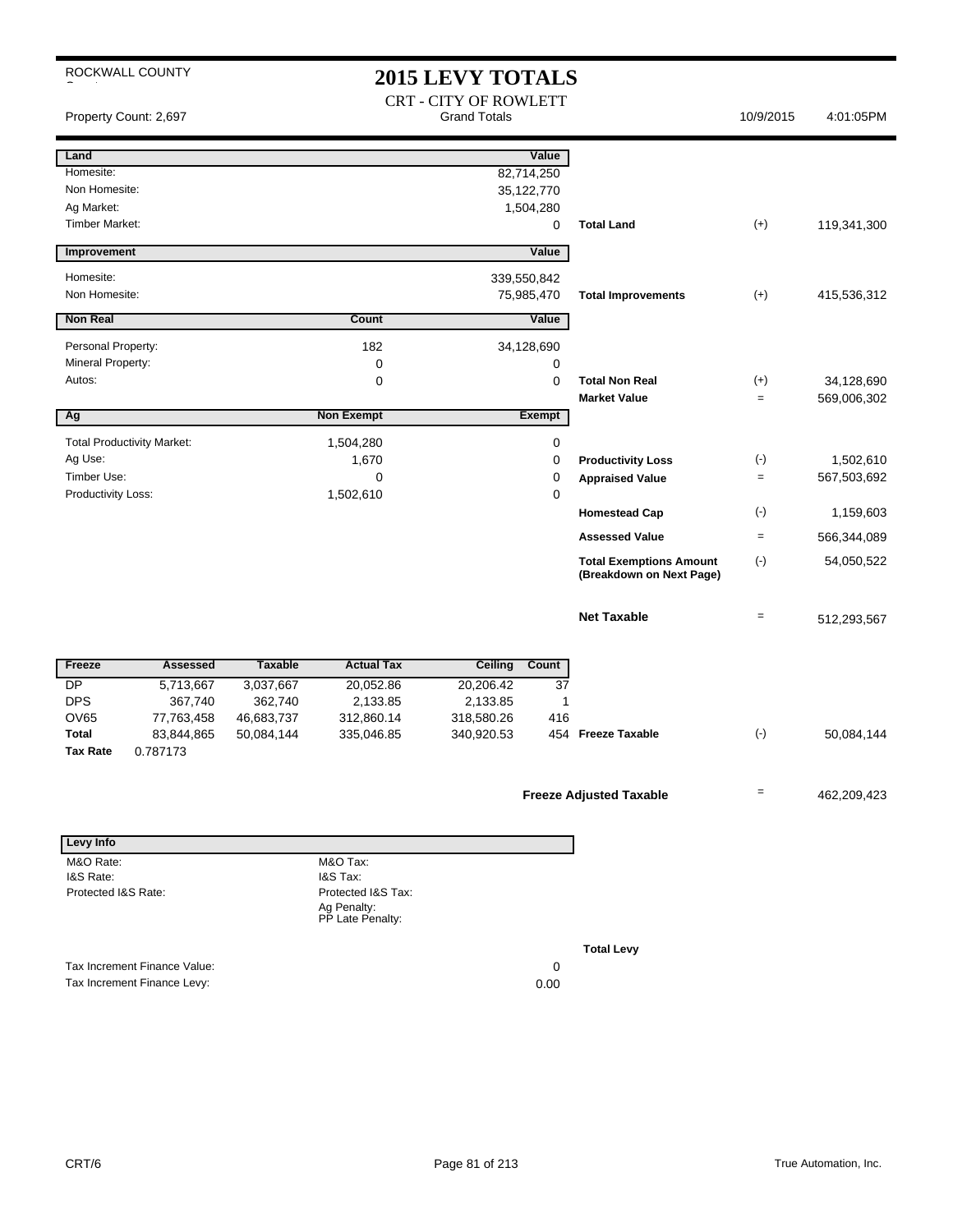## **2015 LEVY TOTALS**

CRT - CITY OF ROWLETT Property Count: 2,697 Count: 2,697 Count: 2,697 Count: 2,697 Count: 2,697 Count: 2,697 Count: 2,697 Count: 2,697 Count: 2,697 Count: 2,697 Count: 2,697 Count: 2,697 Count: 2,697 Count: 2,697 Count: 2,697 Count: 2,697 Count

#### **Exemption Breakdown**

| <b>Exemption</b>  | Count         | Local      | <b>State</b> | <b>Total</b> |
|-------------------|---------------|------------|--------------|--------------|
| DP                | 38            | 2,546,000  | 0            | 2,546,000    |
| <b>DPS</b>        |               | 0          | 0            | 0            |
| DV <sub>1</sub>   | 14            | 0          | 133,000      | 133,000      |
| DV <sub>1</sub> S |               | 0          | 5,000        | 5,000        |
| DV <sub>2</sub>   | 11            | 0          | 96,000       | 96,000       |
| DV3               | 4             | 0          | 42,000       | 42,000       |
| DV4               | 21            | 0          | 72,000       | 72,000       |
| DV4S              | 2             | 0          | 24,000       | 24,000       |
| <b>DVHS</b>       | 21            | 0          | 3,550,145    | 3,550,145    |
| EX-XV             | 15            | 0          | 10,696,610   | 10,696,610   |
| EX366             | 13            | 0          | 2,770        | 2,770        |
| <b>HS</b>         | 1,725         | 8,547,827  | 0            | 8,547,827    |
| <b>OV65</b>       | 430           | 27,933,170 | 0            | 27,933,170   |
| OV65S             | 6             | 402,000    | 0            | 402,000      |
|                   | <b>Totals</b> | 39,428,997 | 14,621,525   | 54,050,522   |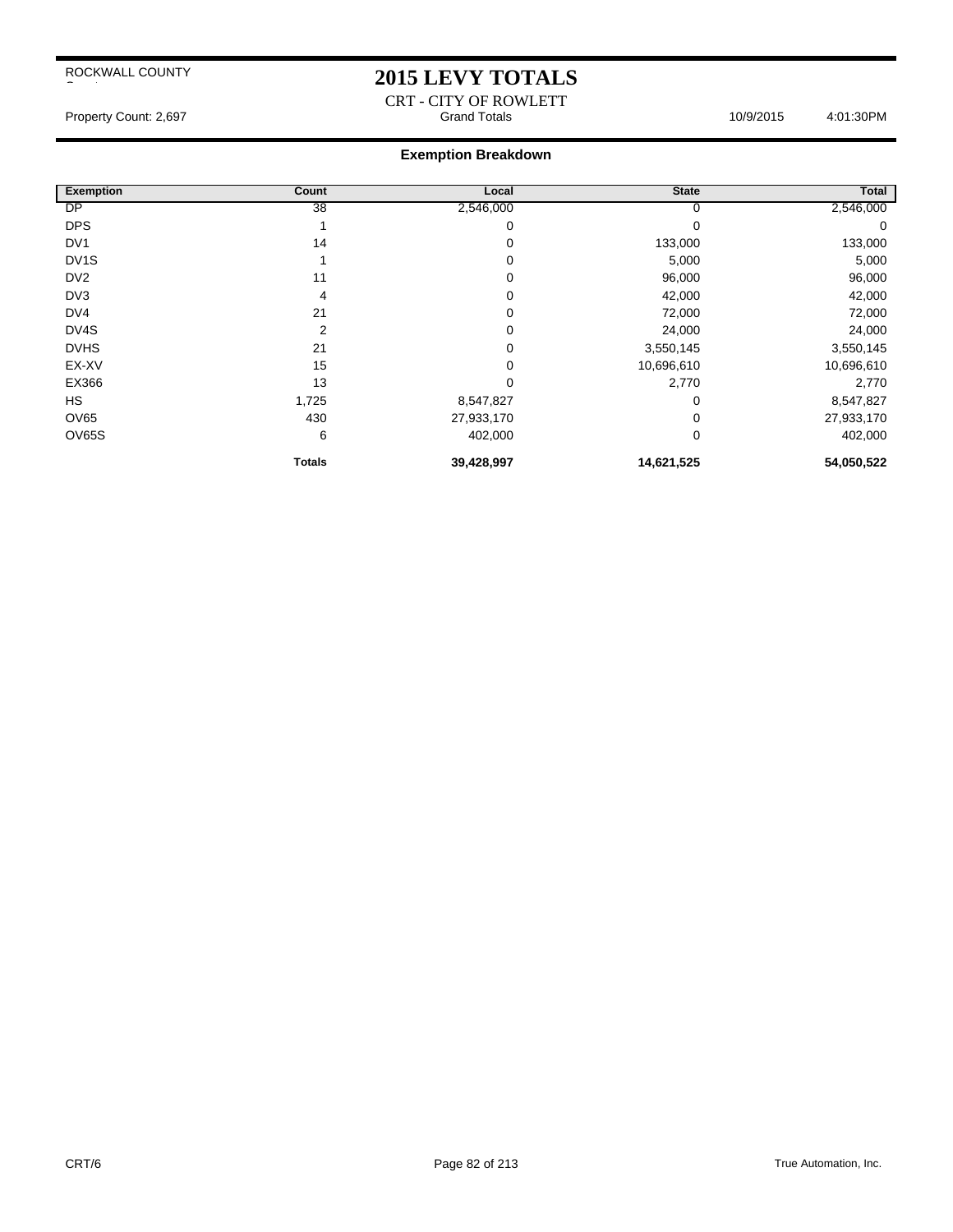# **2015 LEVY TOTALS**

CRT - CITY OF ROWLETT

#### Property Count: 2,697 10/9/2015 4:01:30PM

| <b>State Code</b> | <b>Description</b>                  | Count  | <b>Acres</b> | <b>New Value Market</b> | <b>Market Value</b> |
|-------------------|-------------------------------------|--------|--------------|-------------------------|---------------------|
| $\mathsf{A}$      | SINGLE FAMILY RESIDENCE             | 2,383  |              | \$4,386,860             | \$422,724,492       |
| C <sub>1</sub>    | VACANT LOTS AND LAND TRACTS         | 51     |              | \$0                     | \$6,071,740         |
| D <sub>1</sub>    | QUALIFIED OPEN-SPACE LAND           | 3      | 25.1464      | \$0                     | \$1,504,280         |
| Е                 | RURAL LAND, NON QUALIFIED OPEN SPA  |        | 4.5520       | \$0                     | \$694,000           |
| F <sub>1</sub>    | <b>COMMERCIAL REAL PROPERTY</b>     | 42     |              | \$907,910               | \$92,263,710        |
| J <sub>2</sub>    | <b>GAS DISTRIBUTION SYSTEM</b>      |        |              | \$0                     | \$512,460           |
| J3                | ELECTRIC COMPANY (INCLUDING CO-OP)  | 2      |              | \$0                     | \$5,565,120         |
| J4                | TELEPHONE COMPANY (INCLUDING CO-O   |        |              | \$0                     | \$911,670           |
| J7                | <b>CABLE TELEVISION COMPANY</b>     |        |              | \$0                     | \$45,170            |
| L1                | <b>COMMERCIAL PERSONAL PROPERTY</b> | 161    |              | \$1,653,330             | \$27,153,320        |
| L <sub>2</sub>    | INDUSTRIAL AND MANUFACTURING PERS   | 4      |              | \$0                     | \$219,710           |
| $\circ$           | <b>RESIDENTIAL INVENTORY</b>        | 19     |              | \$0                     | \$641,250           |
| X                 | TOTALLY EXEMPT PROPERTY             | 28     |              | \$0                     | \$10,699,380        |
|                   |                                     | Totals | 29.6984      | \$6,948,100             | \$569,006,302       |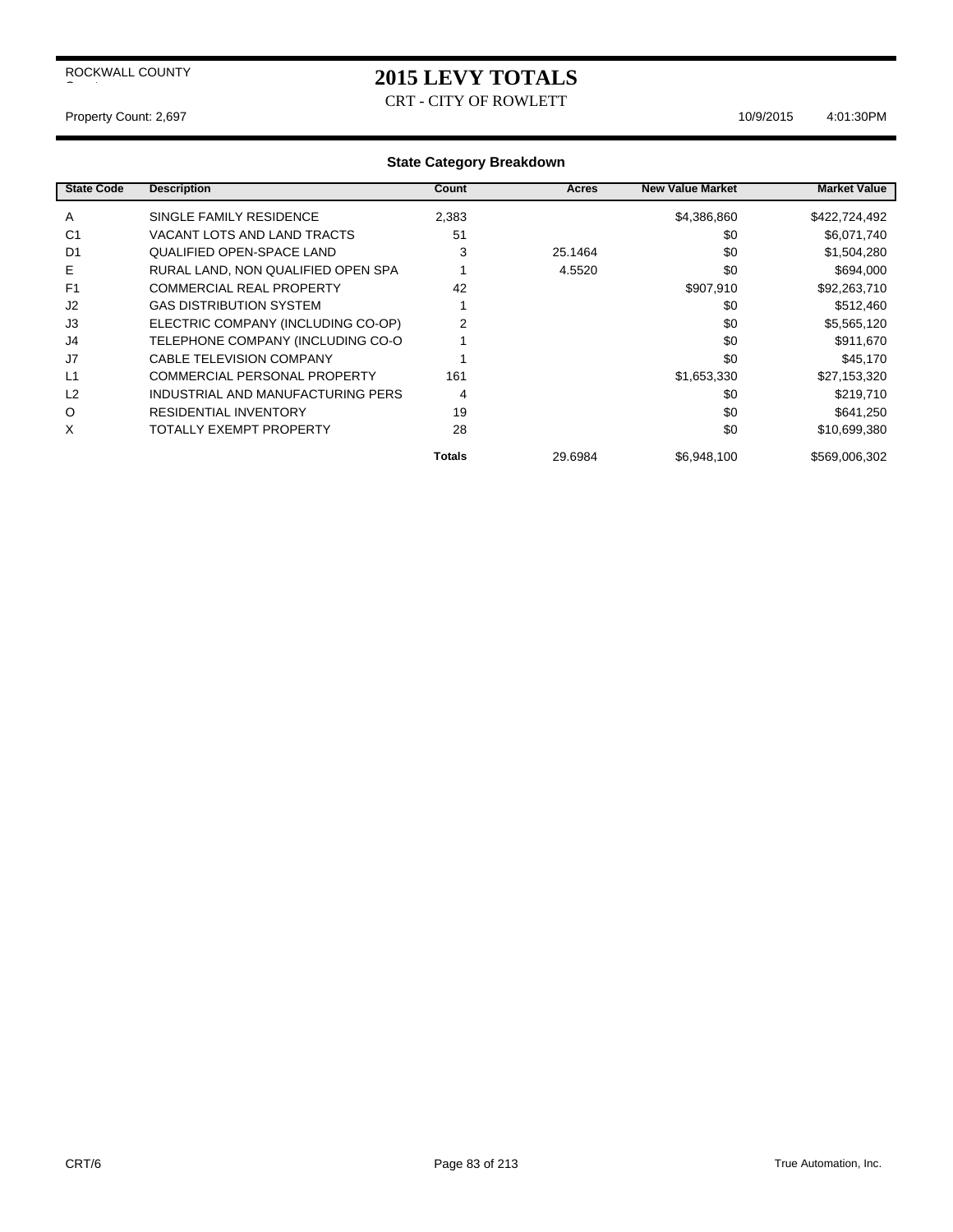## **2015 LEVY TOTALS**

CRT - CITY OF ROWLETT Property Count: 2,697 Count: 2,697 Count: 2,697 Count: 2,697 Count: 2,697 Count: 2,697 Count: 2,697 Count: 2,697 Count: 2,697 Count: 2,697 Count: 2,697 Count: 2,697 Count: 2,697 Count: 2,697 Count: 2,697 Count: 2,697 Count

| <b>State Code</b> | <b>Description</b>                  | Count  | <b>Acres</b> | <b>New Value Market</b> | <b>Market Value</b> |
|-------------------|-------------------------------------|--------|--------------|-------------------------|---------------------|
| A                 | SINGLE FAMILY RESIDENCE             | 2,383  |              | \$4,386,860             | \$422,724,492       |
| C <sub>1</sub>    | VACANT LOTS AND LAND TRACTS         | 51     |              | \$0                     | \$6,071,740         |
| D <sub>1</sub>    | QUALIFIED OPEN-SPACE LAND           | 3      | 25.1464      | \$0                     | \$1,504,280         |
| Е                 | RURAL LAND, NON QUALIFIED OPEN SPA  |        | 4.5520       | \$0                     | \$694,000           |
| F <sub>1</sub>    | <b>COMMERCIAL REAL PROPERTY</b>     | 42     |              | \$907,910               | \$92,263,710        |
| J <sub>2</sub>    | <b>GAS DISTRIBUTION SYSTEM</b>      |        |              | \$0                     | \$512,460           |
| J3                | ELECTRIC COMPANY (INCLUDING CO-OP)  | 2      |              | \$0                     | \$5,565,120         |
| J4                | TELEPHONE COMPANY (INCLUDING CO-O   |        |              | \$0                     | \$911,670           |
| J7                | <b>CABLE TELEVISION COMPANY</b>     |        |              | \$0                     | \$45,170            |
| L1                | <b>COMMERCIAL PERSONAL PROPERTY</b> | 161    |              | \$1,653,330             | \$27,153,320        |
| L <sub>2</sub>    | INDUSTRIAL AND MANUFACTURING PERS   | 4      |              | \$0                     | \$219,710           |
| $\circ$           | <b>RESIDENTIAL INVENTORY</b>        | 19     |              | \$0                     | \$641,250           |
| X                 | TOTALLY EXEMPT PROPERTY             | 28     |              | \$0                     | \$10,699,380        |
|                   |                                     | Totals | 29.6984      | \$6,948,100             | \$569,006,302       |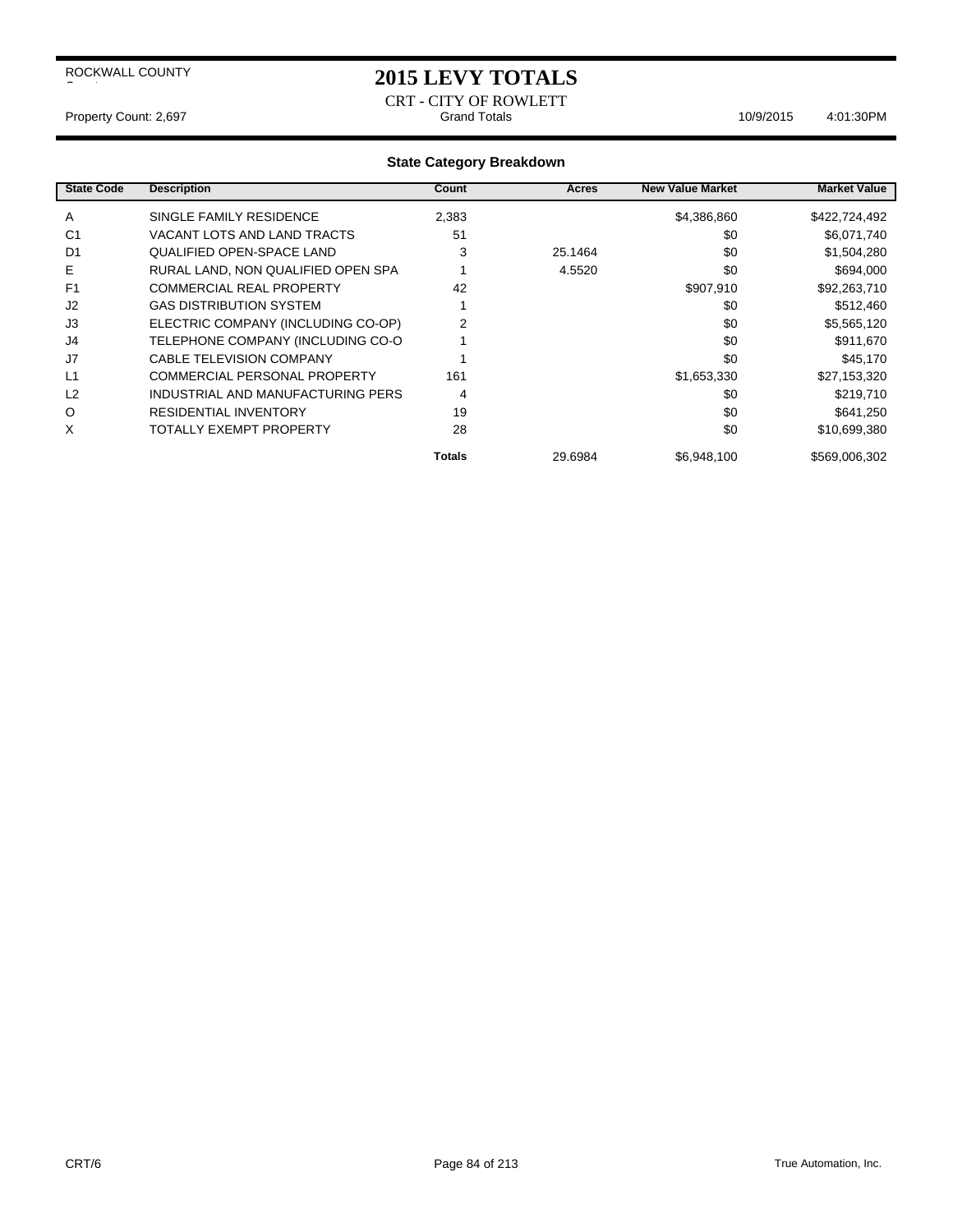# **2015 LEVY TOTALS**

CRT - CITY OF ROWLETT

## **CAD State Category Breakdown**

| <b>State Code</b> | <b>Description</b>                     | Count         | Acres   | <b>New Value Market</b> | <b>Market Value</b> |
|-------------------|----------------------------------------|---------------|---------|-------------------------|---------------------|
| 14C               | FAST FOODS - BURGERS, TACOS, PIZZA     |               |         | \$0                     | \$43,020            |
| 18 <sub>B</sub>   | CONVENIENCE STORES - UP TO 3 FUEL P    |               |         | \$0                     | \$37,000            |
| 24D               | <b>HOME HEALTH CARE</b>                |               |         | \$0                     | \$19,000            |
| A1                | <b>Residential SFR Non Waterfront</b>  | 2,118         |         | \$3,949,420             | \$339,833,608       |
| A <sub>3</sub>    | <b>REsidential SFR Waterfront</b>      | 200           |         | \$118,650               | \$68,527,073        |
| A4                | <b>Residential SFR Water-View</b>      | 42            |         | \$318,790               | \$10,289,261        |
| A <sub>6</sub>    | Townhouse Non-Waterfront               | 25            |         | \$0                     | \$3,906,080         |
| A7                | Townhouse SFR Waterfront               |               |         | \$0                     | \$168,470           |
| C <sub>1</sub>    | Vacant Lots/tracts Non Waterfront      | 34            |         | \$0                     | \$1,702,220         |
| C <sub>2</sub>    | Comm Lots                              |               |         | \$0                     | \$2,415,550         |
| C <sub>5</sub>    | Vacant Waterfront Lot                  | 10            |         | \$0                     | \$1,953,970         |
| D <sub>1</sub>    | Acreage Ranch Land                     | 3             | 25.1464 | \$0                     | \$1,504,280         |
| E4                | RUAL LAND, NON QUAILIFIED OPEN SPAC    |               |         | \$0                     | \$694,000           |
| F <sub>1</sub>    | <b>Real Commercial</b>                 | 42            |         | \$907,910               | \$92,263,710        |
| J2                | Gas Companies Real & PP                |               |         | \$0                     | \$512,460           |
| J3                | <b>Electric Companies</b>              |               |         | \$0                     | \$5,565,120         |
| J4                | Telephone Companies Real & PP          |               |         | \$0                     | \$911,670           |
| J7                | Cable Companies                        |               |         | \$0                     | \$45,170            |
| L1                | Tangible Commercial Personal           | 159           |         | \$1,653,330             | \$27,054,300        |
| L <sub>2</sub>    | <b>Industrial Personal Property</b>    | 4             |         | \$0                     | \$219,710           |
| O <sub>1</sub>    | Real Property Inventory Non-Waterfront | 19            |         | \$0                     | \$641,250           |
| X                 |                                        | 28            |         | \$0                     | \$10,699,380        |
|                   |                                        | <b>Totals</b> | 25.1464 | \$6,948,100             | \$569,006,302       |

Property Count: 2,697 10/9/2015 4:01:30PM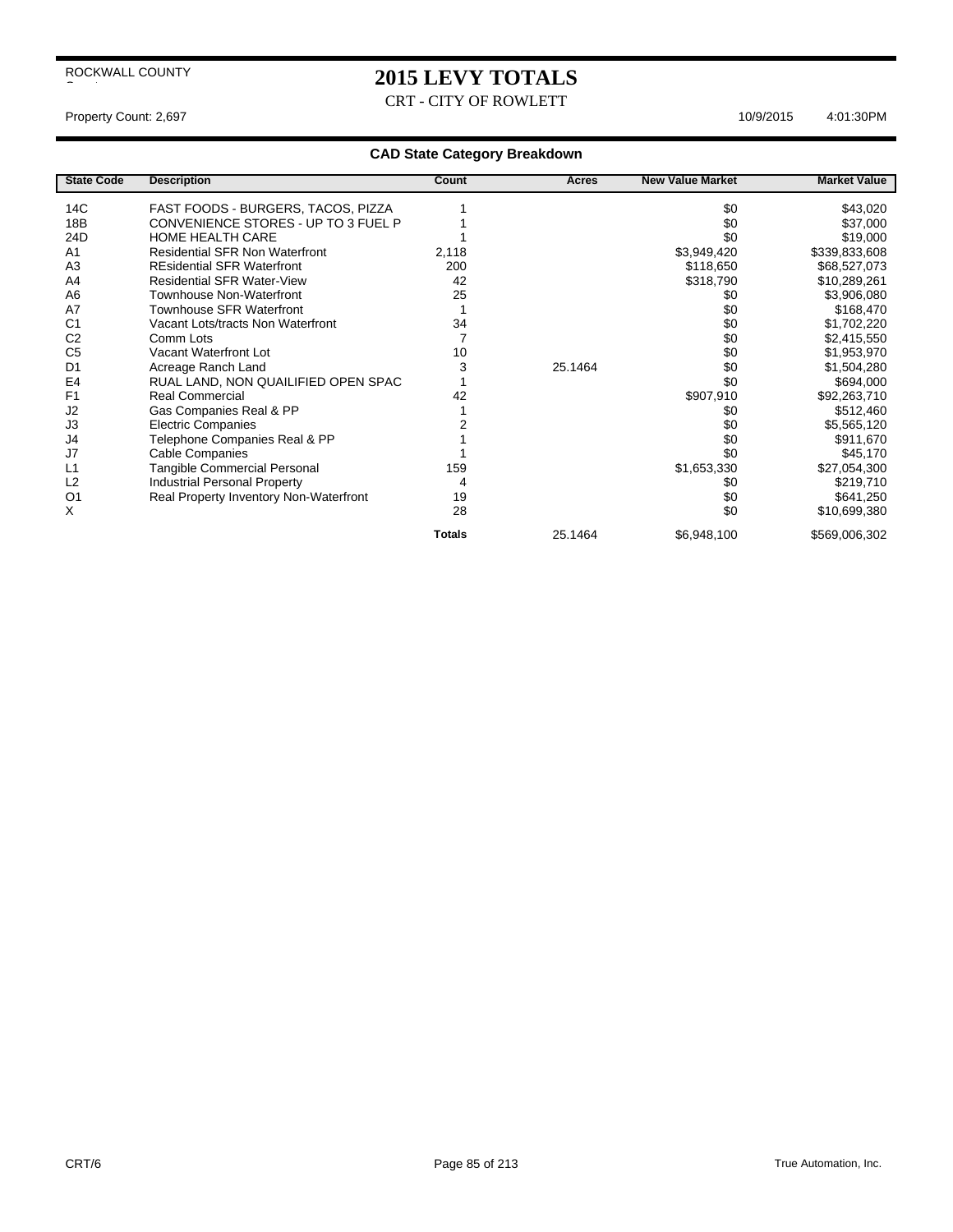$\overline{\phantom{a}}$ 

## **2015 LEVY TOTALS**

CRT - CITY OF ROWLETT Property Count: 2,697 **Accord 2013** Grand Totals **Grand Totals** 4:01:30PM

| <b>State Code</b> | <b>Description</b>                     | Count         | Acres   | <b>New Value Market</b> | <b>Market Value</b> |
|-------------------|----------------------------------------|---------------|---------|-------------------------|---------------------|
| 14C               | FAST FOODS - BURGERS, TACOS, PIZZA     |               |         | \$0                     | \$43,020            |
| 18B               | CONVENIENCE STORES - UP TO 3 FUEL P    |               |         | \$0                     | \$37,000            |
| 24D               | <b>HOME HEALTH CARE</b>                |               |         | \$0                     |                     |
|                   |                                        |               |         |                         | \$19,000            |
| A1                | <b>Residential SFR Non Waterfront</b>  | 2,118         |         | \$3,949,420             | \$339,833,608       |
| A <sub>3</sub>    | <b>REsidential SFR Waterfront</b>      | 200           |         | \$118,650               | \$68,527,073        |
| A <sub>4</sub>    | <b>Residential SFR Water-View</b>      | 42            |         | \$318,790               | \$10,289,261        |
| A <sub>6</sub>    | <b>Townhouse Non-Waterfront</b>        | 25            |         | \$0                     | \$3,906,080         |
| A7                | <b>Townhouse SFR Waterfront</b>        |               |         | \$0                     | \$168,470           |
| C <sub>1</sub>    | Vacant Lots/tracts Non Waterfront      | 34            |         | \$0                     | \$1,702,220         |
| C <sub>2</sub>    | Comm Lots                              | 7             |         | \$0                     | \$2,415,550         |
| C <sub>5</sub>    | Vacant Waterfront Lot                  | 10            |         | \$0                     | \$1,953,970         |
| D <sub>1</sub>    | Acreage Ranch Land                     | 3             | 25.1464 | \$0                     | \$1,504,280         |
| E <sub>4</sub>    | RUAL LAND, NON QUAILIFIED OPEN SPAC    |               |         | \$0                     | \$694,000           |
| F <sub>1</sub>    | <b>Real Commercial</b>                 | 42            |         | \$907,910               | \$92,263,710        |
| J <sub>2</sub>    | Gas Companies Real & PP                |               |         | \$0                     | \$512,460           |
| J3                | <b>Electric Companies</b>              |               |         | \$0                     | \$5,565,120         |
| J4                | Telephone Companies Real & PP          |               |         | \$0                     | \$911,670           |
| J7                | Cable Companies                        |               |         | \$0                     | \$45,170            |
| L <sub>1</sub>    | <b>Tangible Commercial Personal</b>    | 159           |         | \$1,653,330             | \$27,054,300        |
| L <sub>2</sub>    | Industrial Personal Property           | 4             |         | \$0                     | \$219,710           |
| O <sub>1</sub>    | Real Property Inventory Non-Waterfront | 19            |         | \$0                     | \$641,250           |
| X                 |                                        | 28            |         | \$0                     | \$10,699,380        |
|                   |                                        | <b>Totals</b> | 25.1464 | \$6,948,100             | \$569,006,302       |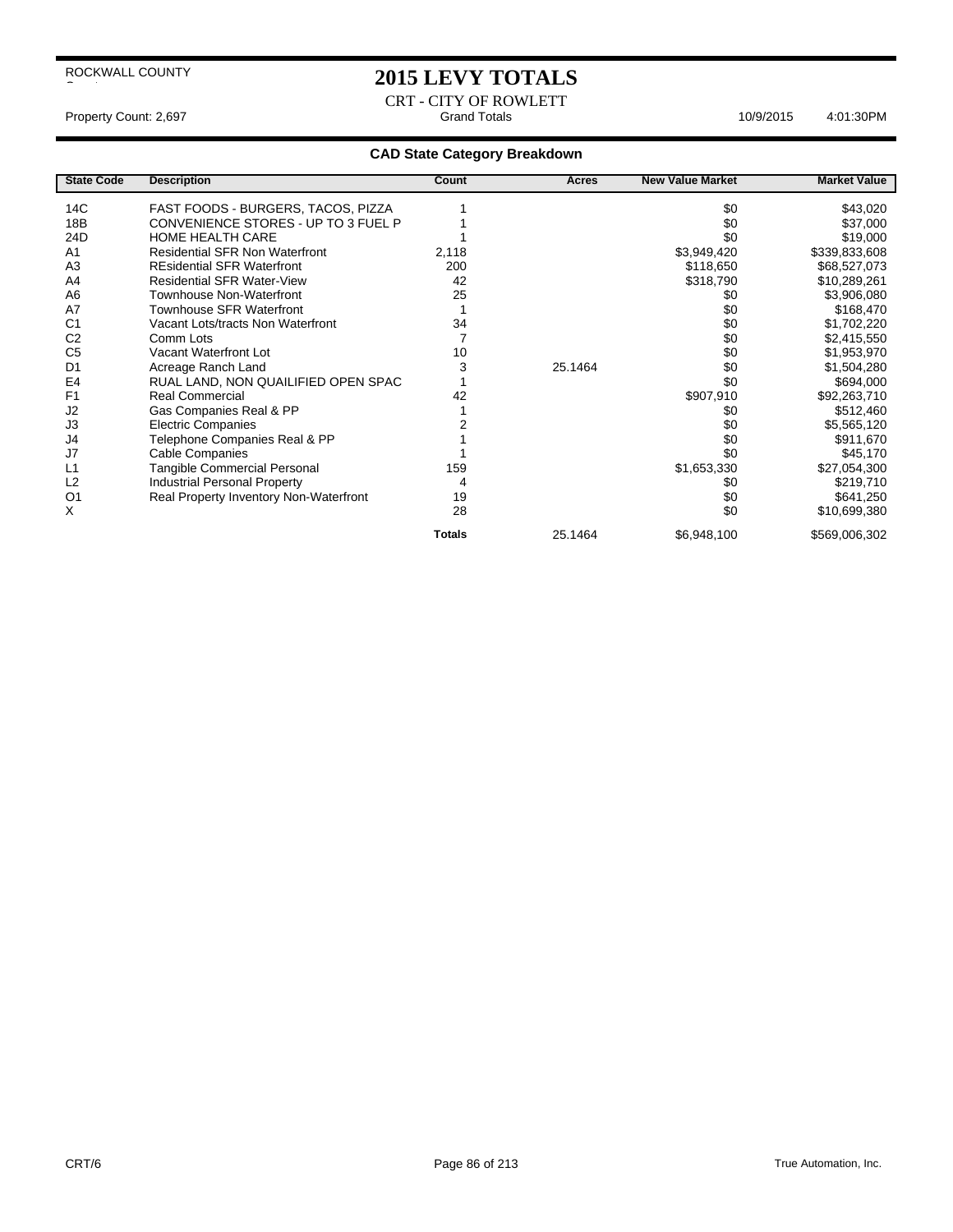## **2015 LEVY TOTALS**

CRT - CITY OF ROWLETT Property Count: 2,697 **Effective Rate Assumption** 10/9/2015 4:01:30PM

#### **New Value**

**TOTAL NEW VALUE MARKET: \$6,948,100 TOTAL NEW VALUE TAXABLE: \$6,932,838**

|                                        |                               | <b>New Exemptions</b>                         |                                  |                                   |  |  |  |
|----------------------------------------|-------------------------------|-----------------------------------------------|----------------------------------|-----------------------------------|--|--|--|
| <b>Exemption</b>                       | <b>Description</b>            | Count                                         |                                  |                                   |  |  |  |
| EX366                                  | HB366 Exempt                  | 9                                             | 2014 Market Value                | \$930                             |  |  |  |
|                                        |                               | <b>ABSOLUTE EXEMPTIONS VALUE LOSS</b>         |                                  |                                   |  |  |  |
|                                        |                               |                                               |                                  | \$930                             |  |  |  |
| <b>Exemption</b>                       | <b>Description</b>            |                                               | Count                            | <b>Exemption Amount</b>           |  |  |  |
| DP                                     | <b>Disability</b>             |                                               | $\mathbf{1}$                     | \$67,000                          |  |  |  |
| DV4                                    |                               | Disabled Veterans 70% - 100%                  | 6                                | \$48,000                          |  |  |  |
| DV4S                                   |                               | Disabled Veterans Surviving Spouse 70% - 100% | 1                                | \$12,000                          |  |  |  |
| <b>DVHS</b>                            |                               | Disabled Veteran Homestead                    | $\overline{2}$                   | \$382,900                         |  |  |  |
| HS                                     | Homestead                     |                                               | 36                               | \$181,695                         |  |  |  |
| <b>OV65</b>                            | Over <sub>65</sub>            |                                               | 17                               | \$1,072,000                       |  |  |  |
|                                        |                               | <b>PARTIAL EXEMPTIONS VALUE LOSS</b>          | 63                               |                                   |  |  |  |
|                                        |                               |                                               |                                  | \$1,763,595                       |  |  |  |
|                                        |                               |                                               | <b>NEW EXEMPTIONS VALUE LOSS</b> | \$1,764,525                       |  |  |  |
|                                        |                               | <b>Increased Exemptions</b>                   |                                  |                                   |  |  |  |
| <b>Exemption</b>                       | <b>Description</b>            |                                               | Count                            | <b>Increased Exemption Amount</b> |  |  |  |
| <b>INCREASED EXEMPTIONS VALUE LOSS</b> |                               |                                               |                                  |                                   |  |  |  |
|                                        |                               |                                               | TOTAL EXEMPTIONS VALUE LOSS      | \$1,764,525                       |  |  |  |
|                                        |                               | <b>New Ag / Timber Exemptions</b>             |                                  |                                   |  |  |  |
|                                        |                               | <b>New Annexations</b>                        |                                  |                                   |  |  |  |
|                                        |                               | <b>New Deannexations</b>                      |                                  |                                   |  |  |  |
|                                        |                               | <b>Average Homestead Value</b>                |                                  |                                   |  |  |  |
|                                        |                               | Category A and E                              |                                  |                                   |  |  |  |
|                                        |                               |                                               |                                  |                                   |  |  |  |
|                                        | <b>Count of HS Residences</b> | <b>Average Market</b>                         | <b>Average HS Exemption</b>      | <b>Average Taxable</b>            |  |  |  |
|                                        |                               |                                               |                                  |                                   |  |  |  |
|                                        | 1,725                         | \$184,351                                     | \$5,627                          | \$178,724                         |  |  |  |
|                                        |                               | <b>Category A Only</b>                        |                                  |                                   |  |  |  |
|                                        |                               |                                               |                                  |                                   |  |  |  |
|                                        |                               |                                               |                                  |                                   |  |  |  |
|                                        | <b>Count of HS Residences</b> | <b>Average Market</b>                         | <b>Average HS Exemption</b>      | <b>Average Taxable</b>            |  |  |  |
|                                        | 1,725                         | \$184,351                                     | \$5,627                          | \$178,724                         |  |  |  |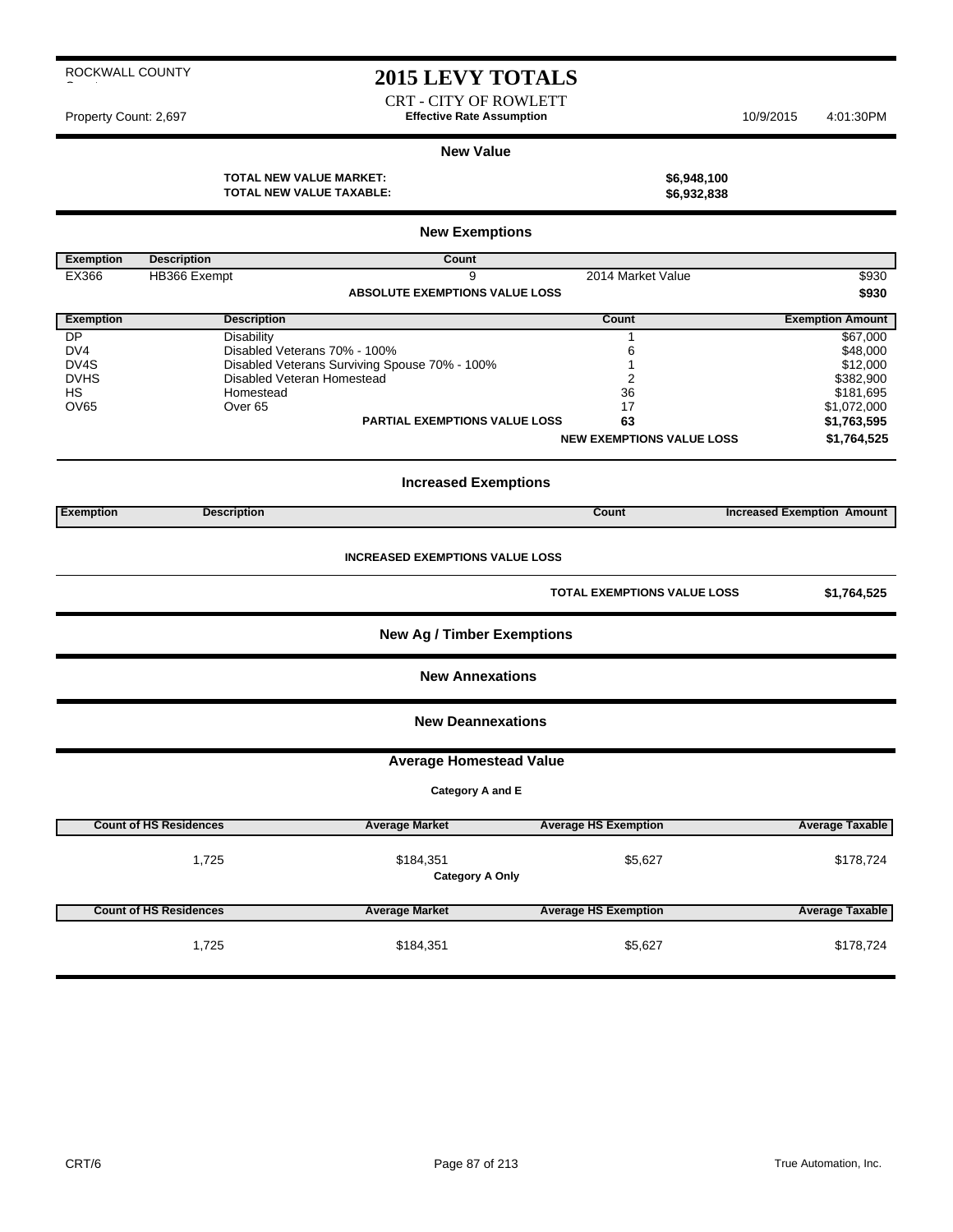## **2015 LEVY TOTALS**

CRT - CITY OF ROWLETT **Lower Value Used**

**Count of Protested Properties Total Market Value Count of Protested Properties Count of Protested Properties**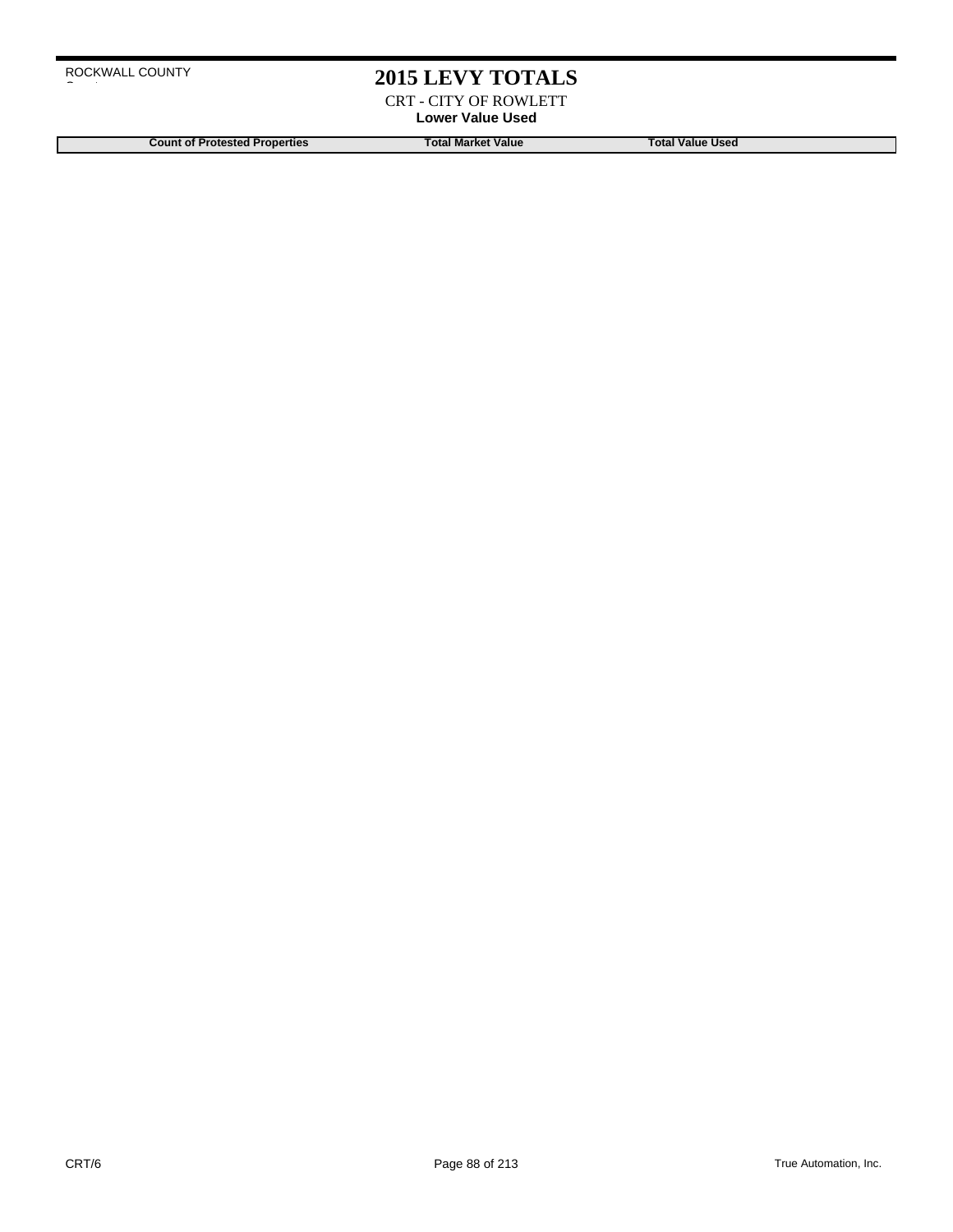# **2015 LEVY TOTALS**

CRW - CITY OF ROCKWALL

Property Count: 18,686 10/9/2015 4:01:05PM

| Land<br>Homesite:                 |                |                                 | 496,572,809               | Value         |                                |           |               |
|-----------------------------------|----------------|---------------------------------|---------------------------|---------------|--------------------------------|-----------|---------------|
| Non Homesite:                     |                |                                 |                           |               |                                |           |               |
| Ag Market:                        |                |                                 | 639,012,971               |               |                                |           |               |
| <b>Timber Market:</b>             |                |                                 | 111,255,010               | 0             | <b>Total Land</b>              | $(+)$     | 1,246,840,790 |
|                                   |                |                                 |                           |               |                                |           |               |
| Improvement                       |                |                                 |                           | Value         |                                |           |               |
| Homesite:                         |                |                                 | 2,303,265,873             |               |                                |           |               |
| Non Homesite:                     |                |                                 | 1,011,256,152             |               | <b>Total Improvements</b>      | $(+)$     | 3,314,522,025 |
| <b>Non Real</b>                   |                | Count                           |                           | Value         |                                |           |               |
| Personal Property:                |                | 1,670                           | 444,255,183               |               |                                |           |               |
| Mineral Property:                 |                | 0                               |                           | 0             |                                |           |               |
| Autos:                            |                | $\mathbf 0$                     |                           | 0             | <b>Total Non Real</b>          | $(+)$     | 444,255,183   |
|                                   |                |                                 |                           |               | <b>Market Value</b>            | $=$       | 5,005,617,998 |
| Ag                                |                | <b>Non Exempt</b>               |                           | <b>Exempt</b> |                                |           |               |
| <b>Total Productivity Market:</b> |                | 109,002,160                     |                           | 2,252,850     |                                |           |               |
| Ag Use:                           |                | 620,130                         |                           | 27,520        | <b>Productivity Loss</b>       | $(-)$     | 108,382,030   |
| Timber Use:                       |                | $\mathbf 0$                     |                           | 0             | <b>Appraised Value</b>         | $=$       | 4,897,235,968 |
| Productivity Loss:                |                | 108,382,030                     |                           | 2,225,330     | <b>Homestead Cap</b>           | $(\cdot)$ | 21,071,117    |
|                                   |                |                                 |                           |               | <b>Assessed Value</b>          | $=$       | 4,876,164,851 |
|                                   |                |                                 |                           |               | <b>Total Exemptions Amount</b> | $(-)$     | 569,795,845   |
|                                   |                |                                 |                           |               | (Breakdown on Next Page)       |           |               |
|                                   |                |                                 |                           |               |                                |           |               |
|                                   |                |                                 |                           |               | <b>Net Taxable</b>             | $=$       | 4,306,369,006 |
|                                   |                |                                 |                           |               |                                |           |               |
| Freeze<br><b>Assessed</b>         | <b>Taxable</b> | <b>Actual Tax</b>               | <b>Ceiling</b>            | Count         |                                |           |               |
| <b>DP</b><br>28,601,677           | 26,834,621     | 115,910.24                      | 122,940.34                | 159           |                                |           |               |
| <b>DPS</b><br>85,180              | 85,180         | 262.66                          | 262.66                    | 1             |                                |           |               |
| <b>OV65</b><br>508,829,777        | 354,238,037    | 1,434,478.03                    | 1,464,198.27              | 2,486         |                                |           |               |
| Total<br>537,516,634              | 381, 157, 838  | 1,550,650.93                    | 1,587,401.27              |               | 2,646 Freeze Taxable           | $(-)$     | 381, 157, 838 |
| <b>Tax Rate</b><br>0.485300       |                |                                 |                           |               |                                |           |               |
|                                   |                |                                 |                           |               |                                |           |               |
|                                   |                |                                 |                           |               | <b>Freeze Adjusted Taxable</b> | Ξ         | 3,925,211,168 |
|                                   |                |                                 |                           |               |                                |           |               |
| <b>Levy Info</b>                  |                |                                 |                           |               |                                |           |               |
| M&O Rate:                         | 0.234200       | M&O Tax:                        |                           | 9,942,909.30  |                                |           |               |
| I&S Rate:                         | 0.251100       | I&S Tax:                        |                           | 10,660,393.67 |                                |           |               |
| Protected I&S Rate:               | 0.000000       | Protected I&S Tax:              |                           | 0.00          |                                |           |               |
|                                   |                | Ag Penalty:<br>PP Late Penalty: |                           | 0.00<br>0.00  |                                |           |               |
|                                   |                |                                 |                           |               |                                |           |               |
| <b>Tif Zone Code</b>              |                |                                 | <b>Tax Increment Loss</b> |               | <b>Total Levy</b>              |           | 20,603,302.97 |
| 2007 TIF                          |                |                                 |                           | 10,161,227    |                                |           |               |
|                                   |                |                                 |                           |               |                                |           |               |
|                                   |                |                                 |                           |               |                                |           |               |
| Tax Increment Finance Value:      |                |                                 |                           | 10,161,227    |                                |           |               |
| Tax Increment Finance Levy:       |                |                                 |                           | 49,312.43     |                                |           |               |
|                                   |                |                                 |                           |               |                                |           |               |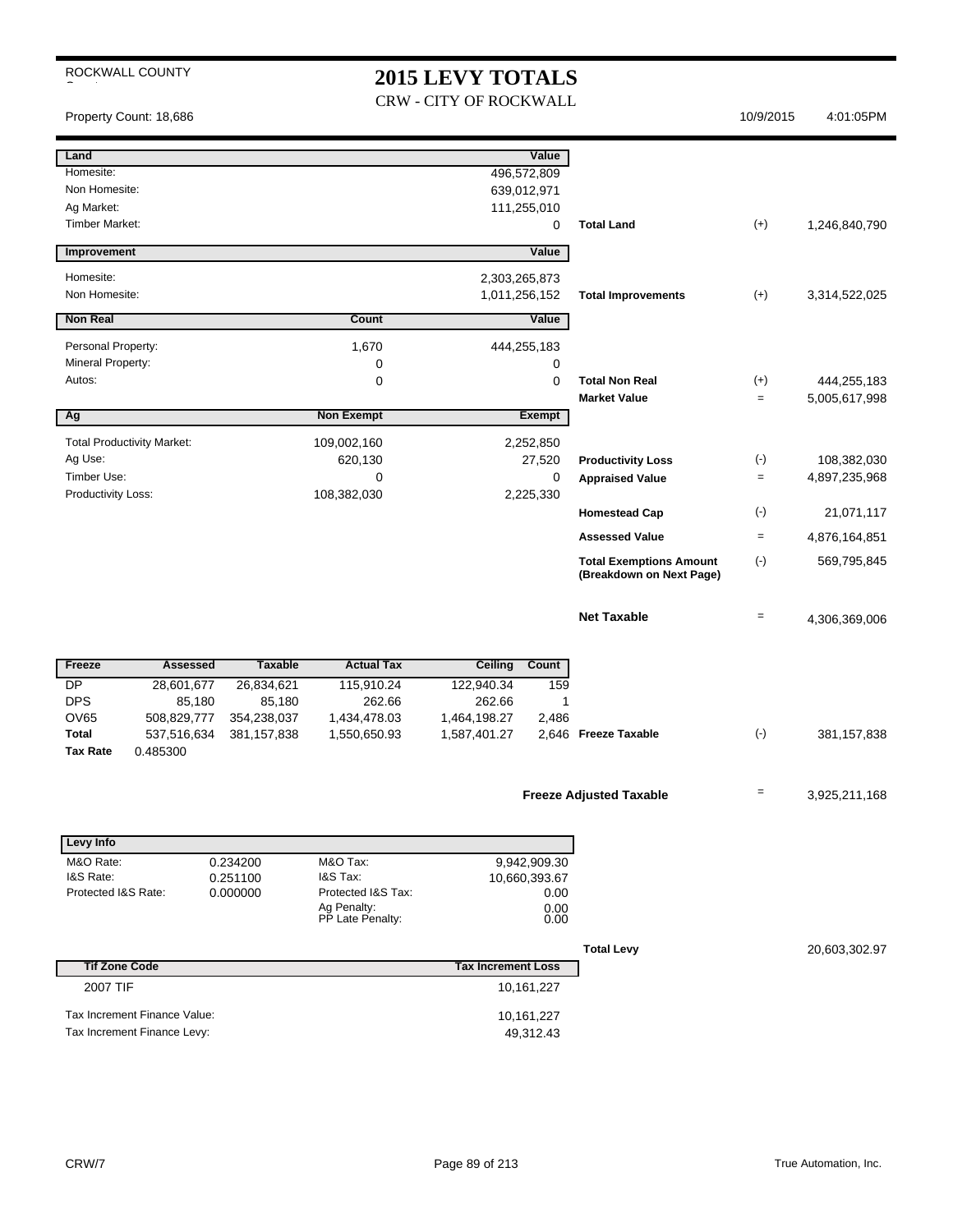# **2015 LEVY TOTALS**

CRW - CITY OF ROCKWALL

Property Count: 18,686 4:01:30PM

#### **Exemption Breakdown**

| <b>Exemption</b>  | Count                   | Local       | <b>State</b> | <b>Total</b> |
|-------------------|-------------------------|-------------|--------------|--------------|
| AB                |                         | 9,320       | 0            | 9,320        |
| CHODO (Partial)   | 1                       | 2,373,575   | 0            | 2,373,575    |
| <b>DP</b>         | 168                     | 0           | 0            | 0            |
| <b>DPS</b>        | 1                       | 0           | $\Omega$     | $\Omega$     |
| DV1               | 79                      | 0           | 635,000      | 635,000      |
| DV <sub>1</sub> S |                         | 0           | 5,000        | 5,000        |
| DV <sub>2</sub>   | 60                      | 0           | 531,000      | 531,000      |
| DV2S              | $\overline{\mathbf{c}}$ | 0           | 15,000       | 15,000       |
| DV3               | 49                      | 0           | 503,000      | 503,000      |
| DV3S              | 1                       | 0           | 10,000       | 10,000       |
| DV4               | 116                     | 0           | 816,000      | 816,000      |
| DV4S              | 10                      | 0           | 108,000      | 108,000      |
| <b>DVHS</b>       | 69                      | 0           | 17,097,270   | 17,097,270   |
| <b>DVHSS</b>      |                         | 0           | 144,050      | 144,050      |
| EX-XG             | $\overline{\mathbf{c}}$ | 0           | 185,690      | 185,690      |
| EX-XI             | 6                       | 0           | 4,291,600    | 4,291,600    |
| EX-XL             | 21                      | 0           | 13,410,180   | 13,410,180   |
| EX-XR             | 8                       | 0           | 1,258,560    | 1,258,560    |
| EX-XU             |                         | 0           | 32,660       | 32,660       |
| EX-XV             | 341                     | 0           | 340,943,710  | 340,943,710  |
| EX-XV (Prorated)  | 3                       | 0           | 79,463       | 79,463       |
| EX366             | 41                      | 0           | 7,320        | 7,320        |
| <b>FR</b>         | 13                      | 28,084,128  | 0            | 28,084,128   |
| <b>OV65</b>       | 2,645                   | 155,470,890 | 0            | 155,470,890  |
| <b>OV65S</b>      | 38                      | 2,184,050   | 0            | 2,184,050    |
| PC                | 5                       | 1,600,379   | 0            | 1,600,379    |
|                   | <b>Totals</b>           | 189,722,342 | 380,073,503  | 569,795,845  |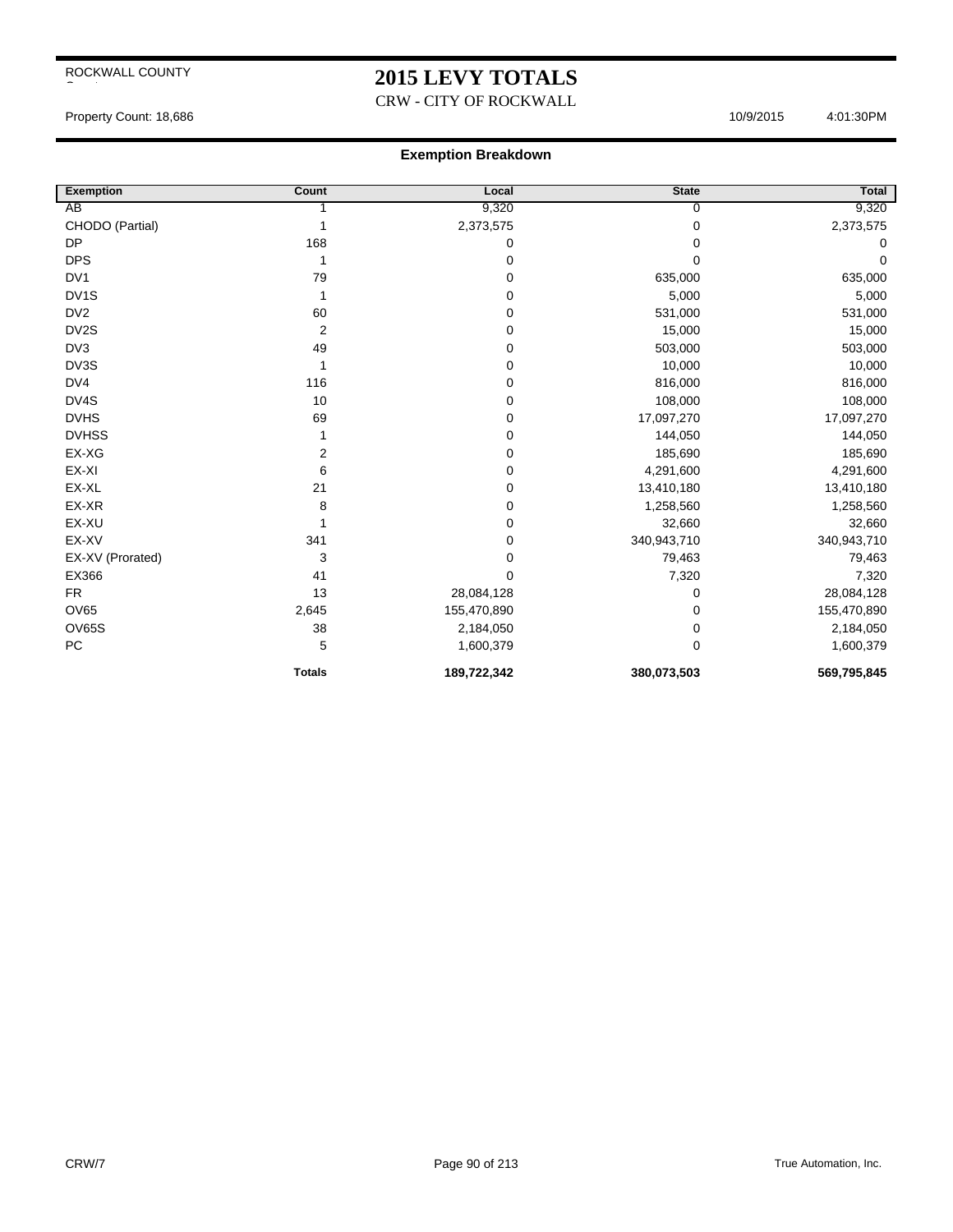# **2015 LEVY TOTALS**

CRW - CITY OF ROCKWALL

Property Count: 2 **Access 2** Under ARB Review Totals **10/9/2015** 4:01:05PM

| Land                              |                   | Value       |                                                            |           |          |
|-----------------------------------|-------------------|-------------|------------------------------------------------------------|-----------|----------|
| Homesite:                         |                   | 65,000      |                                                            |           |          |
| Non Homesite:                     |                   | 0           |                                                            |           |          |
| Ag Market:                        |                   | $\mathbf 0$ |                                                            |           |          |
| <b>Timber Market:</b>             |                   | $\Omega$    | <b>Total Land</b>                                          | $(+)$     | 65,000   |
| Improvement                       |                   | Value       |                                                            |           |          |
| Homesite:                         |                   | 688,960     |                                                            |           |          |
| Non Homesite:                     |                   | $\mathbf 0$ | <b>Total Improvements</b>                                  | $(+)$     | 688,960  |
| <b>Non Real</b>                   | Count             | Value       |                                                            |           |          |
| Personal Property:                | $\mathbf 0$       | 0           |                                                            |           |          |
| Mineral Property:                 | 0                 | 0           |                                                            |           |          |
| Autos:                            | 0                 | $\Omega$    | <b>Total Non Real</b>                                      | $(+)$     | 0        |
|                                   |                   |             | <b>Market Value</b>                                        | $\equiv$  | 753,960  |
| Ag                                | <b>Non Exempt</b> | Exempt      |                                                            |           |          |
| <b>Total Productivity Market:</b> | $\mathbf 0$       | $\mathbf 0$ |                                                            |           |          |
| Ag Use:                           | 0                 | 0           | <b>Productivity Loss</b>                                   | $(\cdot)$ | $\Omega$ |
| Timber Use:                       | 0                 | 0           | <b>Appraised Value</b>                                     | $=$       | 753,960  |
| Productivity Loss:                | 0                 | $\Omega$    |                                                            |           |          |
|                                   |                   |             | <b>Homestead Cap</b>                                       | $(\cdot)$ | 0        |
|                                   |                   |             | <b>Assessed Value</b>                                      | $=$       | 753,960  |
|                                   |                   |             | <b>Total Exemptions Amount</b><br>(Breakdown on Next Page) | $(\cdot)$ | 12,000   |
|                                   |                   |             | <b>Net Taxable</b>                                         | $=$       | 741,960  |

Tax Increment Finance Value: 0 Tax Increment Finance Levy: 0.00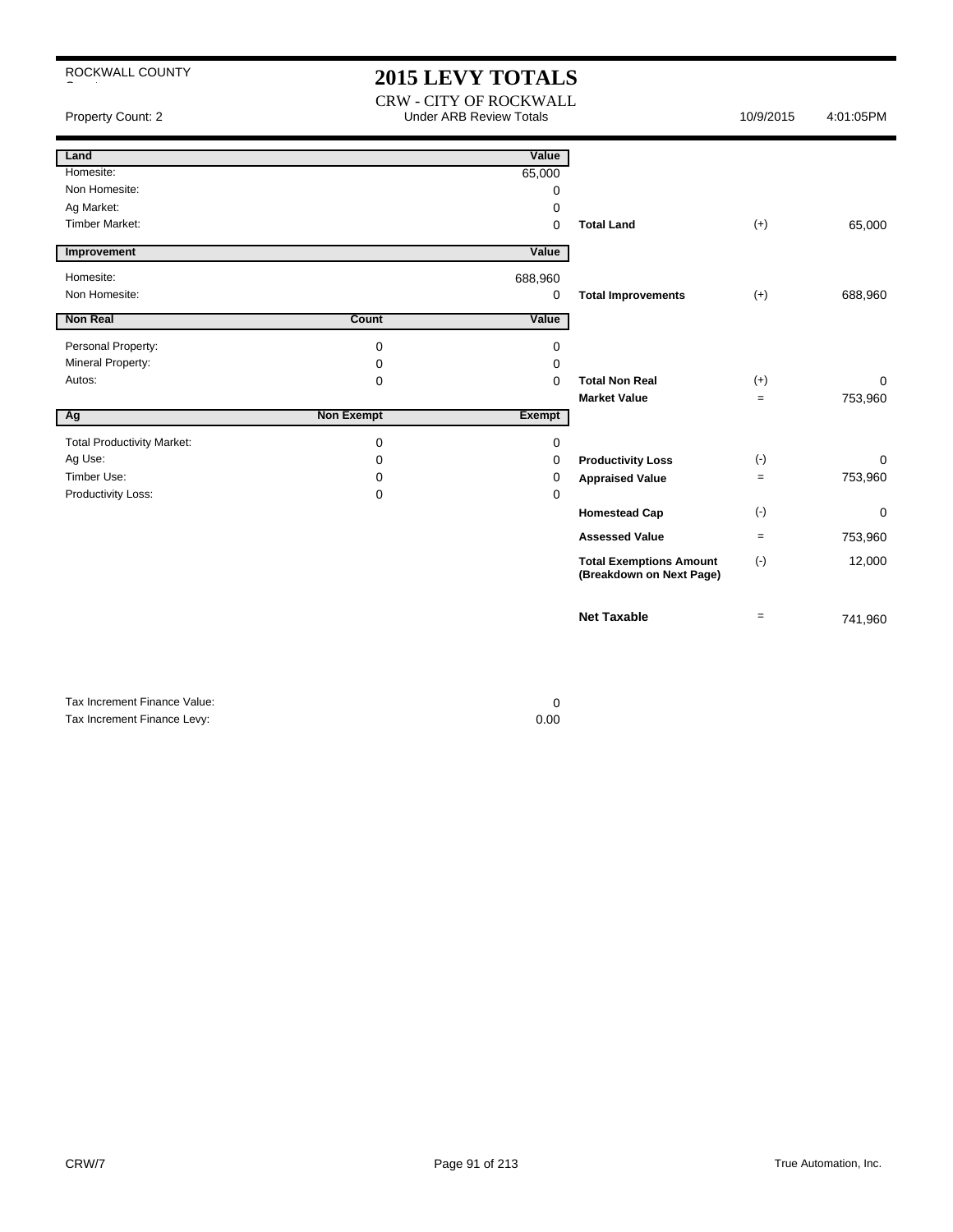# **2015 LEVY TOTALS**

CRW - CITY OF ROCKWALL Property Count: 2 **Accord 2** 201:30PM Under ARB Review Totals **10/9/2015** 4:01:30PM

#### **Exemption Breakdown**

| <b>Exemption</b> | Count         | Local | <b>State</b> | Total  |
|------------------|---------------|-------|--------------|--------|
| DV <sub>4</sub>  |               |       | 12,000       | 2,000  |
|                  | <b>Totals</b> |       | 12,000       | 12,000 |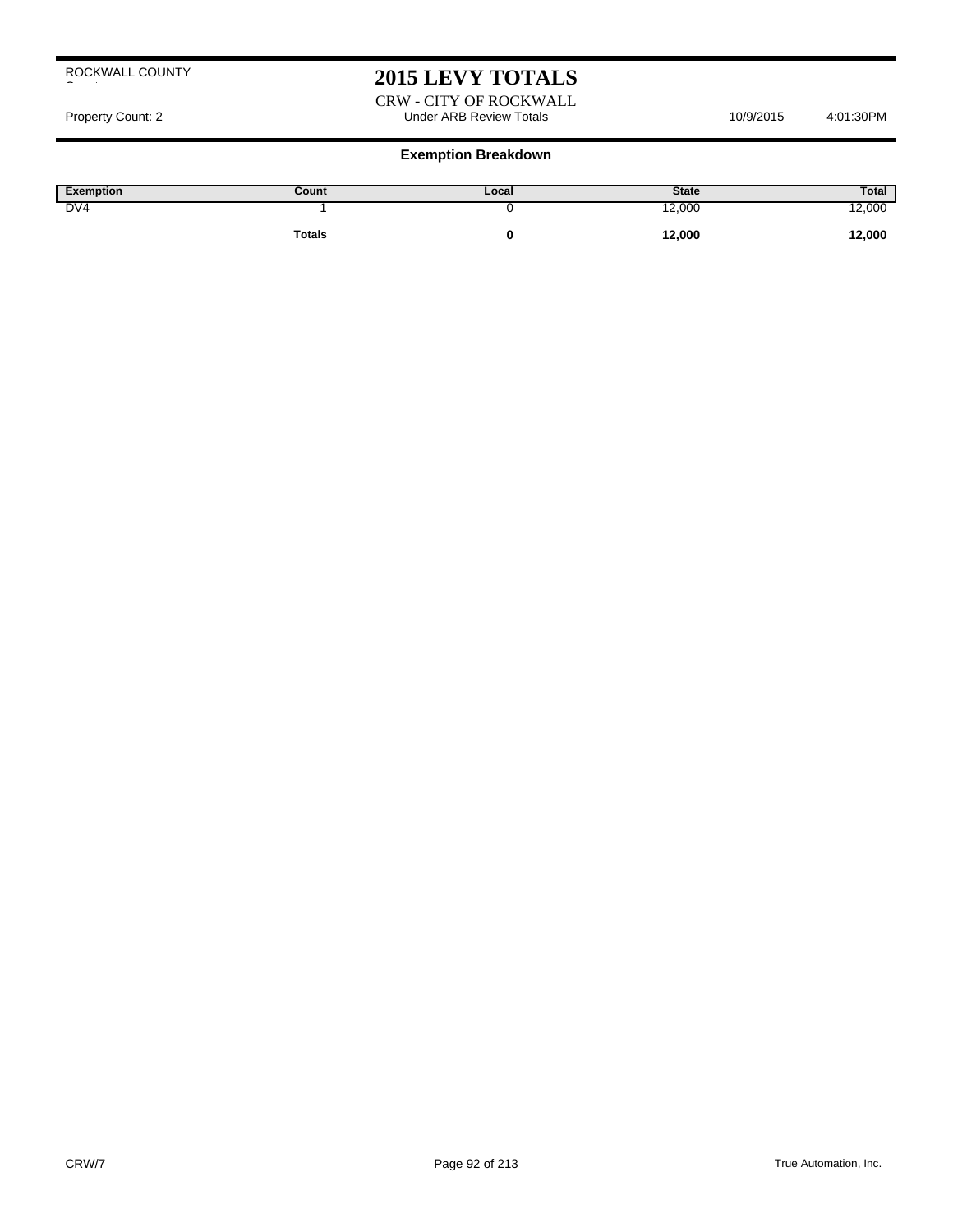# **2015 LEVY TOTALS**

|                                                                           | Property Count: 18,688                                      |                                     |                                                                               | 2010 111   1 1 10 1 1 1<br><b>CRW - CITY OF ROCKWALL</b><br><b>Grand Totals</b> |                                                         |                                                            | 10/9/2015         | 4:01:05PM                    |
|---------------------------------------------------------------------------|-------------------------------------------------------------|-------------------------------------|-------------------------------------------------------------------------------|---------------------------------------------------------------------------------|---------------------------------------------------------|------------------------------------------------------------|-------------------|------------------------------|
| Land<br>Homesite:<br>Non Homesite:<br>Ag Market:<br><b>Timber Market:</b> |                                                             |                                     |                                                                               |                                                                                 | Value<br>496,637,809<br>639,012,971<br>111,255,010<br>0 | <b>Total Land</b>                                          | $(+)$             | 1,246,905,790                |
| Improvement                                                               |                                                             |                                     |                                                                               |                                                                                 | Value                                                   |                                                            |                   |                              |
| Homesite:<br>Non Homesite:                                                |                                                             |                                     |                                                                               | 2,303,954,833<br>1,011,256,152                                                  |                                                         | <b>Total Improvements</b>                                  | $(+)$             | 3,315,210,985                |
| <b>Non Real</b>                                                           |                                                             |                                     | Count                                                                         |                                                                                 | Value                                                   |                                                            |                   |                              |
| Personal Property:<br>Mineral Property:<br>Autos:                         |                                                             |                                     | 1,670<br>0<br>0                                                               |                                                                                 | 444,255,183<br>0<br>0                                   | <b>Total Non Real</b>                                      | $(+)$             | 444,255,183                  |
|                                                                           |                                                             |                                     |                                                                               |                                                                                 |                                                         | <b>Market Value</b>                                        | $\equiv$          | 5,006,371,958                |
| Ag                                                                        | <b>Total Productivity Market:</b>                           |                                     | <b>Non Exempt</b><br>109,002,160                                              |                                                                                 | <b>Exempt</b><br>2,252,850                              |                                                            |                   |                              |
| Ag Use:<br>Timber Use:<br>Productivity Loss:                              |                                                             |                                     | 620,130<br>0<br>108,382,030                                                   |                                                                                 | 27,520<br>0<br>2,225,330                                | <b>Productivity Loss</b><br><b>Appraised Value</b>         | $(-)$<br>$\equiv$ | 108,382,030<br>4,897,989,928 |
|                                                                           |                                                             |                                     |                                                                               |                                                                                 |                                                         | <b>Homestead Cap</b>                                       | $(\cdot)$         | 21,071,117                   |
|                                                                           |                                                             |                                     |                                                                               |                                                                                 |                                                         | <b>Assessed Value</b>                                      | $=$               | 4,876,918,811                |
|                                                                           |                                                             |                                     |                                                                               |                                                                                 |                                                         | <b>Total Exemptions Amount</b><br>(Breakdown on Next Page) | $(-)$             | 569,807,845                  |
|                                                                           |                                                             |                                     |                                                                               |                                                                                 |                                                         | <b>Net Taxable</b>                                         | $\qquad \qquad =$ | 4,307,110,966                |
| Freeze                                                                    | <b>Assessed</b>                                             | <b>Taxable</b>                      | <b>Actual Tax</b>                                                             | <b>Ceiling</b>                                                                  | Count                                                   |                                                            |                   |                              |
| DP<br><b>DPS</b><br><b>OV65</b>                                           | 28,601,677<br>85,180<br>508,829,777                         | 26,834,621<br>85,180<br>354,238,037 | 115,910.24<br>262.66<br>1,434,478.03                                          | 122,940.34<br>262.66<br>1,464,198.27                                            | 159<br>1<br>2,486                                       |                                                            |                   |                              |
| Total<br><b>Tax Rate</b>                                                  | 537,516,634<br>0.485300                                     | 381, 157, 838                       | 1,550,650.93                                                                  | 1,587,401.27                                                                    |                                                         | 2,646 Freeze Taxable                                       | $(\cdot)$         | 381, 157, 838                |
|                                                                           |                                                             |                                     |                                                                               |                                                                                 |                                                         | <b>Freeze Adjusted Taxable</b>                             | $\qquad \qquad =$ | 3,925,953,128                |
| Levy Info                                                                 |                                                             |                                     |                                                                               |                                                                                 |                                                         |                                                            |                   |                              |
| M&O Rate:<br>I&S Rate:<br>Protected I&S Rate:                             |                                                             | 0.234200<br>0.251100<br>0.000000    | M&O Tax:<br>I&S Tax:<br>Protected I&S Tax:<br>Ag Penalty:<br>PP Late Penalty: |                                                                                 | 9,942,909.30<br>10,660,393.67<br>0.00<br>0.00<br>0.00   |                                                            |                   |                              |
|                                                                           |                                                             |                                     |                                                                               |                                                                                 |                                                         | <b>Total Levy</b>                                          |                   | 20,603,302.97                |
| <b>Tif Zone Code</b>                                                      |                                                             |                                     |                                                                               | <b>Tax Increment Loss</b>                                                       |                                                         |                                                            |                   |                              |
| 2007 TIF                                                                  |                                                             |                                     |                                                                               |                                                                                 | 10,161,227                                              |                                                            |                   |                              |
|                                                                           | Tax Increment Finance Value:<br>Tax Increment Finance Levy: |                                     |                                                                               |                                                                                 | 10,161,227<br>49,312.43                                 |                                                            |                   |                              |
|                                                                           |                                                             |                                     |                                                                               |                                                                                 |                                                         |                                                            |                   |                              |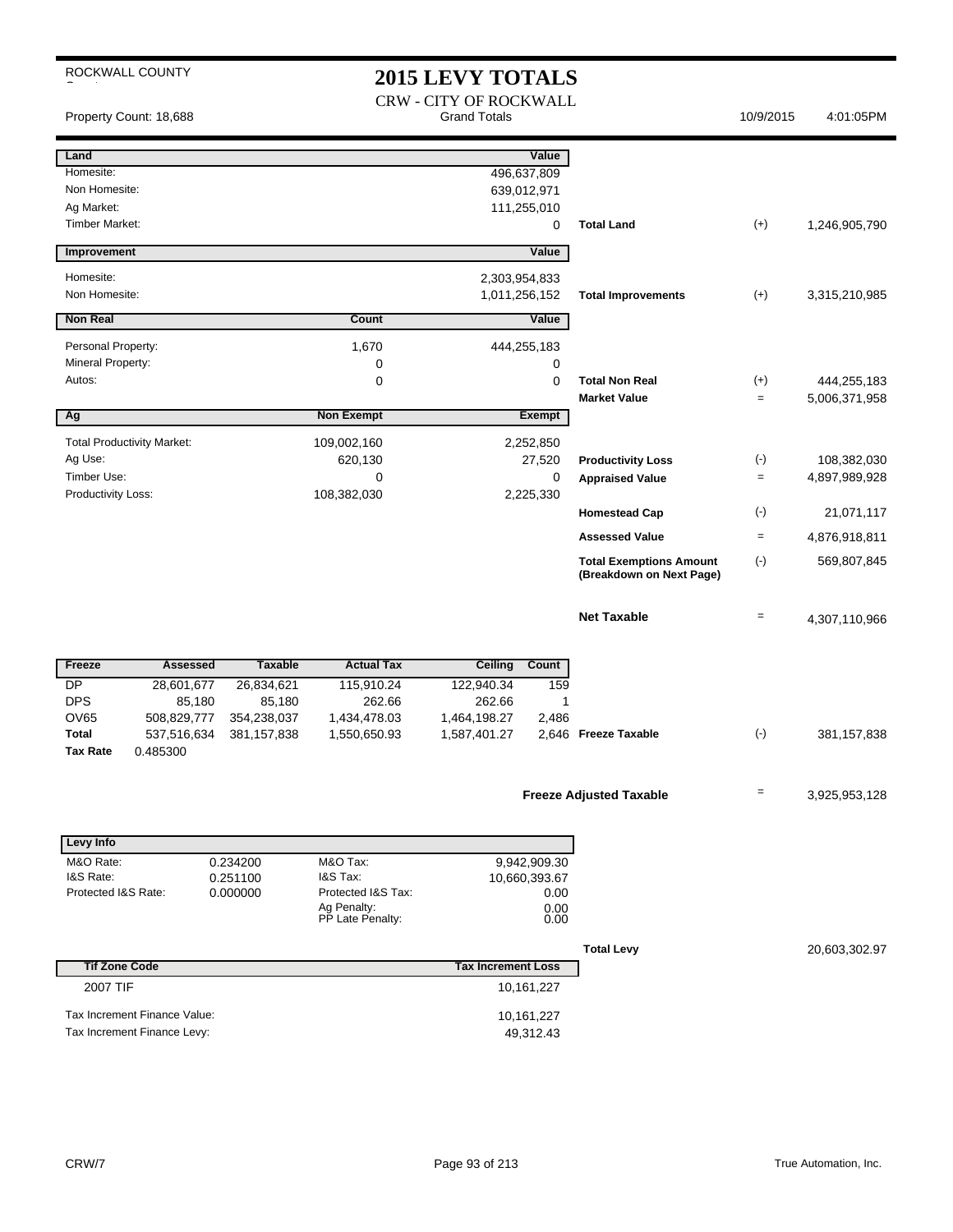## **2015 LEVY TOTALS**

#### CRW - CITY OF ROCKWALL Property Count: 18,688 **Accord Property Count: 18,688** Accord Property Count: 18,688 Accord Property Count: 18,688

#### **Exemption Breakdown**

| <b>Exemption</b>  | Count          | Local       | <b>State</b> | Total       |
|-------------------|----------------|-------------|--------------|-------------|
| AB                |                | 9,320       | 0            | 9,320       |
| CHODO (Partial)   |                | 2,373,575   | 0            | 2,373,575   |
| <b>DP</b>         | 168            | 0           | 0            | $\Omega$    |
| <b>DPS</b>        |                | 0           | 0            | 0           |
| DV1               | 79             | 0           | 635,000      | 635,000     |
| DV <sub>1</sub> S |                | 0           | 5,000        | 5,000       |
| DV <sub>2</sub>   | 60             | 0           | 531,000      | 531,000     |
| DV2S              | $\overline{2}$ | 0           | 15,000       | 15,000      |
| DV3               | 49             | 0           | 503,000      | 503,000     |
| DV3S              |                | 0           | 10,000       | 10,000      |
| DV4               | 117            | 0           | 828,000      | 828,000     |
| DV4S              | 10             | 0           | 108,000      | 108,000     |
| <b>DVHS</b>       | 69             | 0           | 17,097,270   | 17,097,270  |
| <b>DVHSS</b>      |                | 0           | 144,050      | 144,050     |
| EX-XG             | 2              | 0           | 185,690      | 185,690     |
| EX-XI             | 6              | 0           | 4,291,600    | 4,291,600   |
| EX-XL             | 21             | 0           | 13,410,180   | 13,410,180  |
| EX-XR             | 8              | 0           | 1,258,560    | 1,258,560   |
| EX-XU             |                | 0           | 32,660       | 32,660      |
| EX-XV             | 341            | 0           | 340,943,710  | 340,943,710 |
| EX-XV (Prorated)  | 3              | 0           | 79,463       | 79,463      |
| EX366             | 41             | 0           | 7,320        | 7,320       |
| <b>FR</b>         | 13             | 28,084,128  | 0            | 28,084,128  |
| <b>OV65</b>       | 2,645          | 155,470,890 | 0            | 155,470,890 |
| <b>OV65S</b>      | 38             | 2,184,050   | 0            | 2,184,050   |
| ${\sf PC}$        | 5              | 1,600,379   | 0            | 1,600,379   |
|                   | <b>Totals</b>  | 189,722,342 | 380,085,503  | 569,807,845 |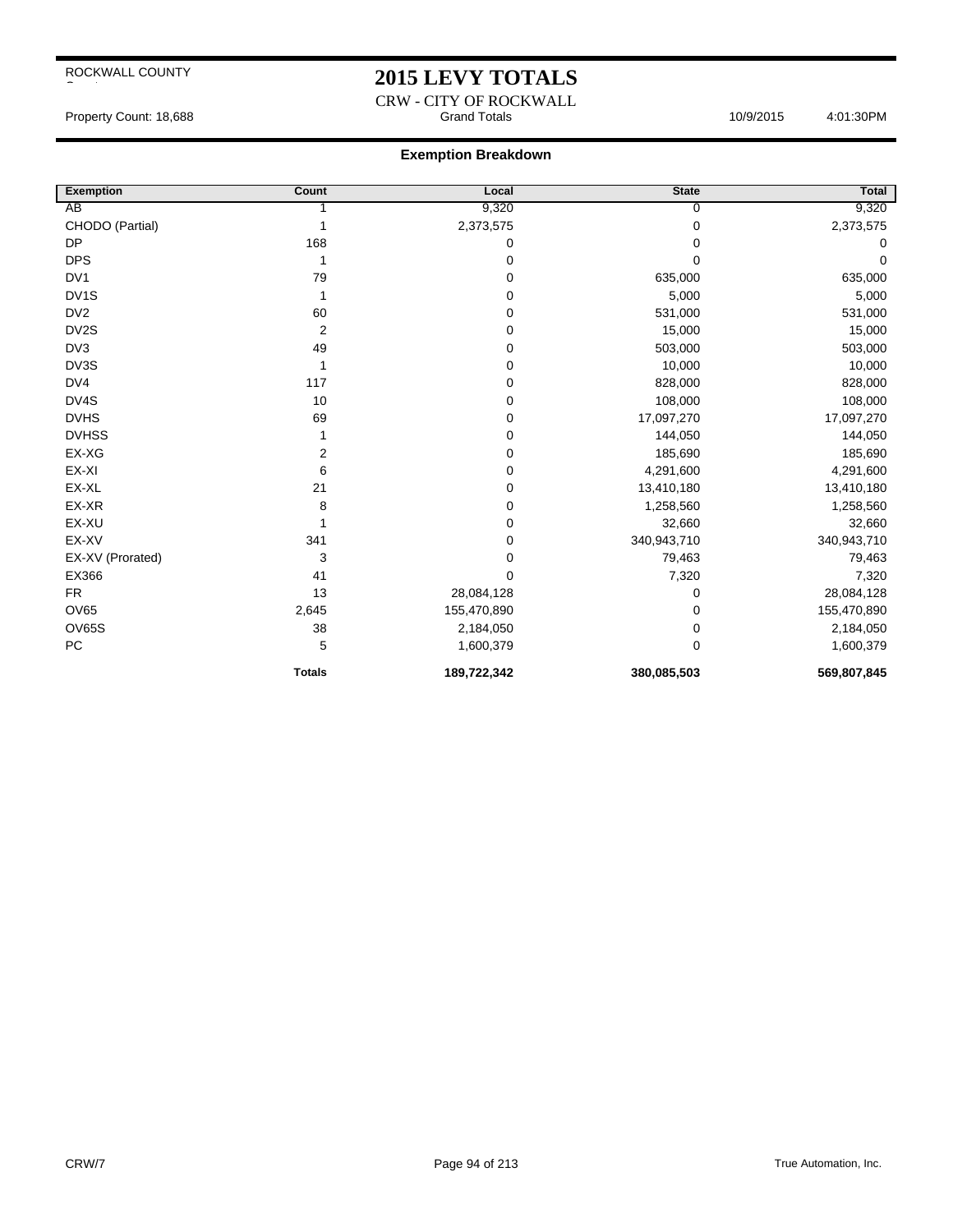# **2015 LEVY TOTALS**

CRW - CITY OF ROCKWALL

#### Property Count: 18,686 10/9/2015 4:01:30PM

| <b>State Code</b> | <b>Description</b>                       | Count         | Acres      | <b>New Value Market</b> | <b>Market Value</b> |
|-------------------|------------------------------------------|---------------|------------|-------------------------|---------------------|
| Α                 | SINGLE FAMILY RESIDENCE                  | 13,685        |            | \$74,514,042            | \$2,774,922,033     |
| B                 | <b>MULTIFAMILY RESIDENCE</b>             | 32            |            | \$0                     | \$121,836,835       |
| C <sub>1</sub>    | VACANT LOTS AND LAND TRACTS              | 1,189         |            | \$0                     | \$88,983,177        |
| D <sub>1</sub>    | <b>QUALIFIED OPEN-SPACE LAND</b>         | 196           | 6,455.4307 | \$0                     | \$109,002,160       |
| D <sub>2</sub>    | <b>IMPROVEMENTS ON QUALIFIED OPEN SP</b> | 35            |            | \$0                     | \$1,140,130         |
| Е                 | RURAL LAND, NON QUALIFIED OPEN SPA       | 194           | 1,725.7153 | \$341,640               | \$61,004,381        |
| F <sub>1</sub>    | <b>COMMERCIAL REAL PROPERTY</b>          | 666           |            | \$26,205,670            | \$927,748,071       |
| F <sub>2</sub>    | INDUSTRIAL AND MANUFACTURING REAL        | 24            |            | \$0                     | \$91,477,960        |
| J2                | <b>GAS DISTRIBUTION SYSTEM</b>           | 3             |            | \$0                     | \$7,254,530         |
| J3                | ELECTRIC COMPANY (INCLUDING CO-OP)       | 5             |            | \$0                     | \$24,178,260        |
| J4                | TELEPHONE COMPANY (INCLUDING CO-O        | 6             |            | \$0                     | \$4,171,800         |
| J <sub>5</sub>    | <b>RAILROAD</b>                          | 3             |            | \$0                     | \$110,010           |
| J <sub>6</sub>    | PIPELAND COMPANY                         | 12            |            | \$0                     | \$2,239,990         |
| J7                | <b>CABLE TELEVISION COMPANY</b>          | 2             |            | \$0                     | \$2,066,830         |
| L1                | COMMERCIAL PERSONAL PROPERTY             | 1,502         |            | \$3,853,740             | \$289,180,277       |
| L2                | INDUSTRIAL AND MANUFACTURING PERS        | 60            |            | \$0                     | \$81,551,796        |
| M <sub>1</sub>    | TANGIBLE OTHER PERSONAL, MOBILE H        | 94            |            | \$2,050                 | \$1,341,950         |
| O                 | <b>RESIDENTIAL INVENTORY</b>             | 680           |            | \$732,240               | \$22,498,950        |
| S                 | SPECIAL INVENTORY TAX                    | 21            |            | \$0                     | \$32,326,100        |
| X                 | <b>TOTALLY EXEMPT PROPERTY</b>           | 424           |            | \$3,617,128             | \$362,582,758       |
|                   |                                          | <b>Totals</b> | 8,181.1460 | \$109,266,510           | \$5,005,617,998     |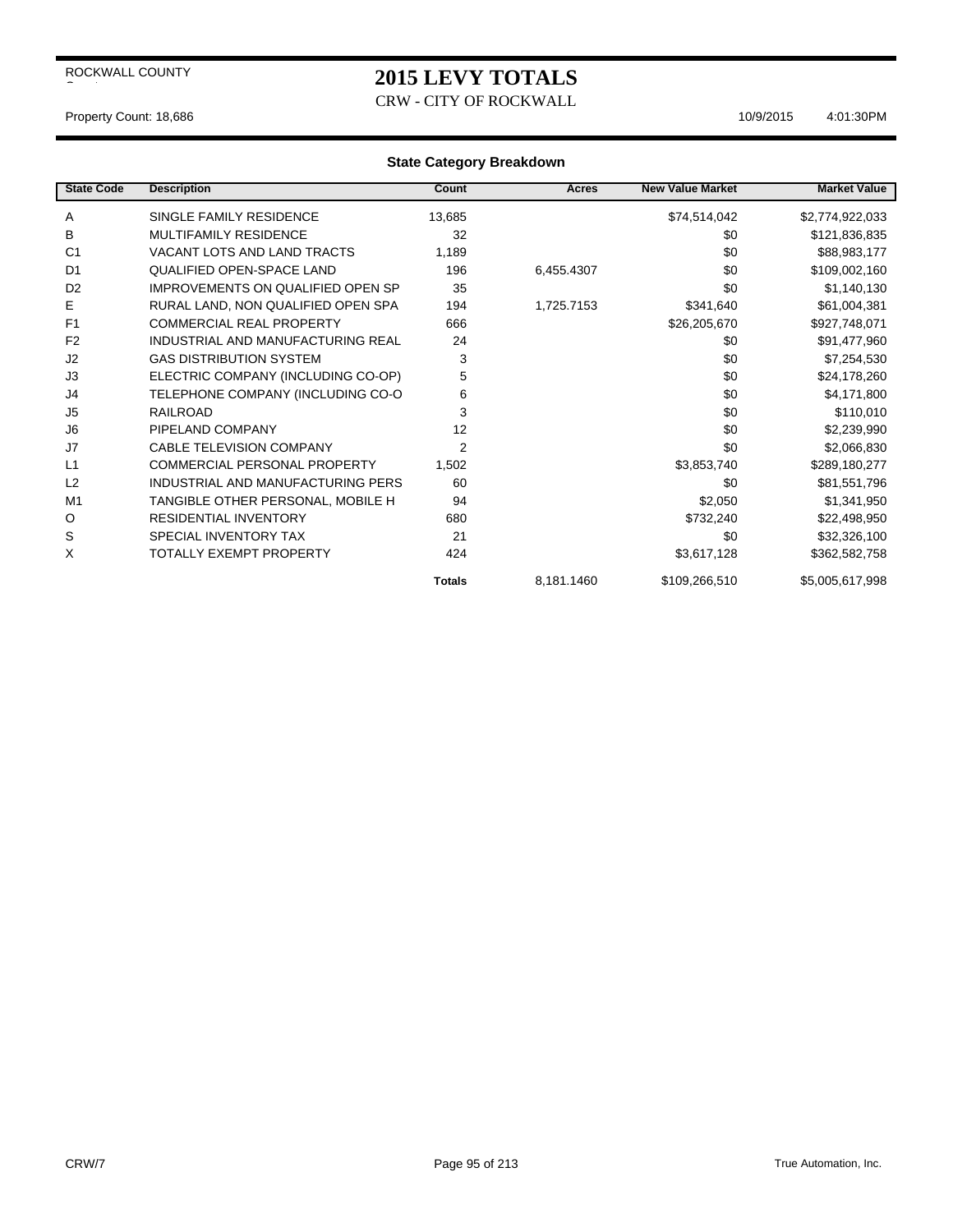## **2015 LEVY TOTALS**

CRW - CITY OF ROCKWALL Property Count: 2 **Accord 2** Under ARB Review Totals **10/9/2015** 4:01:30PM

| <b>State Code</b> | <b>Description</b>      | Count  | Acres  | <b>New Value Market</b> | <b>Market Value</b> |
|-------------------|-------------------------|--------|--------|-------------------------|---------------------|
| А                 | SINGLE FAMILY RESIDENCE |        |        | \$0                     | \$753,960           |
|                   |                         | Totals | 0.0000 | \$0                     | \$753,960           |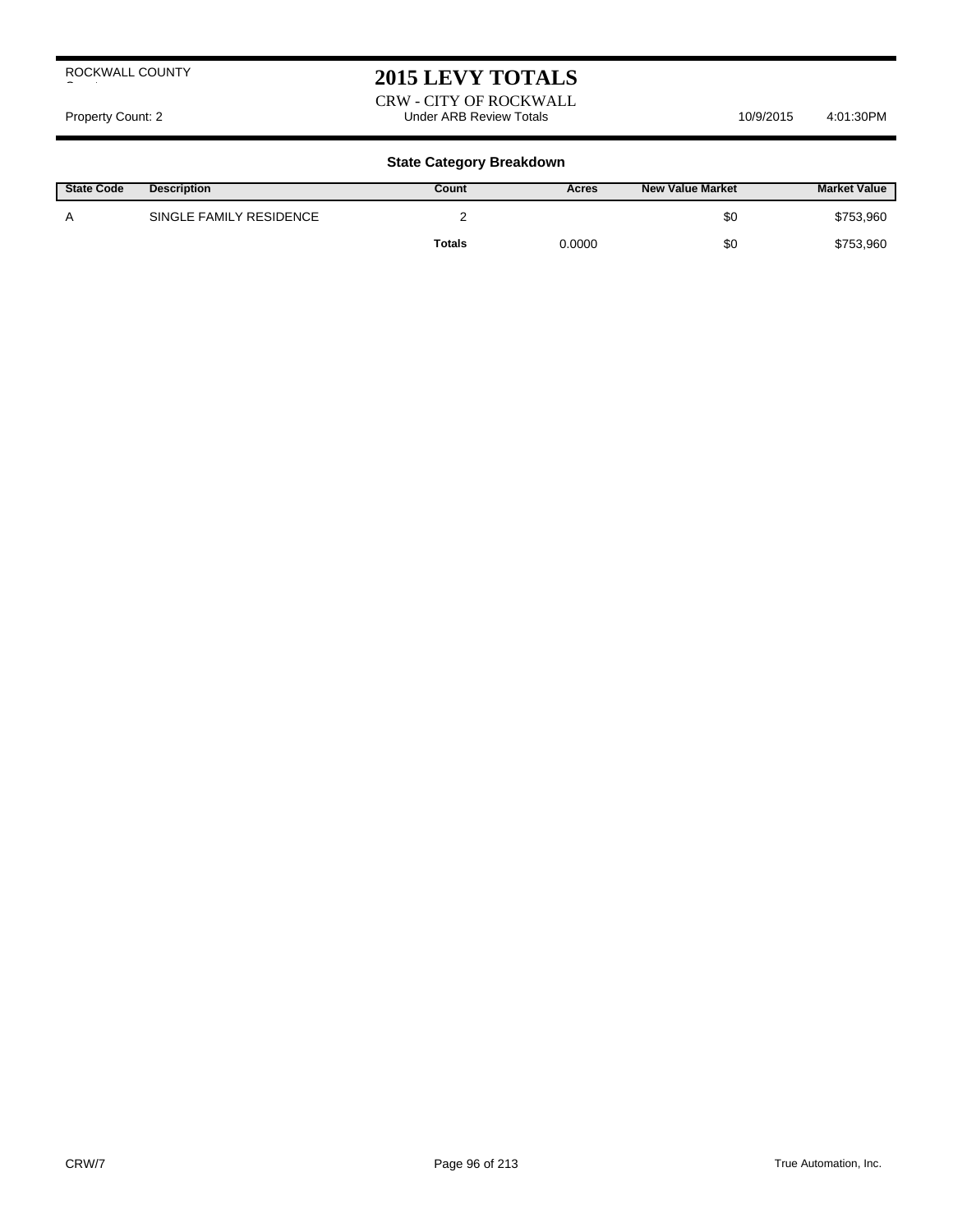## **2015 LEVY TOTALS**

CRW - CITY OF ROCKWALL Property Count: 18,688 **Accord Property Count: 18,688** Grand Totals 10/9/2015 4:01:30PM

| <b>State Code</b> | <b>Description</b>                  | Count          | Acres      | <b>New Value Market</b> | <b>Market Value</b> |
|-------------------|-------------------------------------|----------------|------------|-------------------------|---------------------|
| Α                 | SINGLE FAMILY RESIDENCE             | 13,687         |            | \$74,514,042            | \$2,775,675,993     |
| B                 | <b>MULTIFAMILY RESIDENCE</b>        | 32             |            | \$0                     | \$121,836,835       |
| C <sub>1</sub>    | VACANT LOTS AND LAND TRACTS         | 1,189          |            | \$0                     | \$88,983,177        |
| D <sub>1</sub>    | <b>QUALIFIED OPEN-SPACE LAND</b>    | 196            | 6,455.4307 | \$0                     | \$109,002,160       |
| D <sub>2</sub>    | IMPROVEMENTS ON QUALIFIED OPEN SP   | 35             |            | \$0                     | \$1,140,130         |
| Е                 | RURAL LAND, NON QUALIFIED OPEN SPA  | 194            | 1,725.7153 | \$341,640               | \$61,004,381        |
| F <sub>1</sub>    | <b>COMMERCIAL REAL PROPERTY</b>     | 666            |            | \$26,205,670            | \$927,748,071       |
| F <sub>2</sub>    | INDUSTRIAL AND MANUFACTURING REAL   | 24             |            | \$0                     | \$91,477,960        |
| J2                | <b>GAS DISTRIBUTION SYSTEM</b>      | 3              |            | \$0                     | \$7,254,530         |
| J3                | ELECTRIC COMPANY (INCLUDING CO-OP)  | 5              |            | \$0                     | \$24,178,260        |
| J4                | TELEPHONE COMPANY (INCLUDING CO-O   | 6              |            | \$0                     | \$4,171,800         |
| J <sub>5</sub>    | <b>RAILROAD</b>                     | 3              |            | \$0                     | \$110,010           |
| J <sub>6</sub>    | PIPELAND COMPANY                    | 12             |            | \$0                     | \$2,239,990         |
| J7                | <b>CABLE TELEVISION COMPANY</b>     | $\overline{2}$ |            | \$0                     | \$2,066,830         |
| L1                | <b>COMMERCIAL PERSONAL PROPERTY</b> | 1,502          |            | \$3,853,740             | \$289,180,277       |
| L2                | INDUSTRIAL AND MANUFACTURING PERS   | 60             |            | \$0                     | \$81,551,796        |
| M <sub>1</sub>    | TANGIBLE OTHER PERSONAL, MOBILE H   | 94             |            | \$2,050                 | \$1,341,950         |
| O                 | <b>RESIDENTIAL INVENTORY</b>        | 680            |            | \$732,240               | \$22,498,950        |
| S                 | <b>SPECIAL INVENTORY TAX</b>        | 21             |            | \$0                     | \$32,326,100        |
| X                 | TOTALLY EXEMPT PROPERTY             | 424            |            | \$3,617,128             | \$362,582,758       |
|                   |                                     | <b>Totals</b>  | 8,181.1460 | \$109,266,510           | \$5,006,371,958     |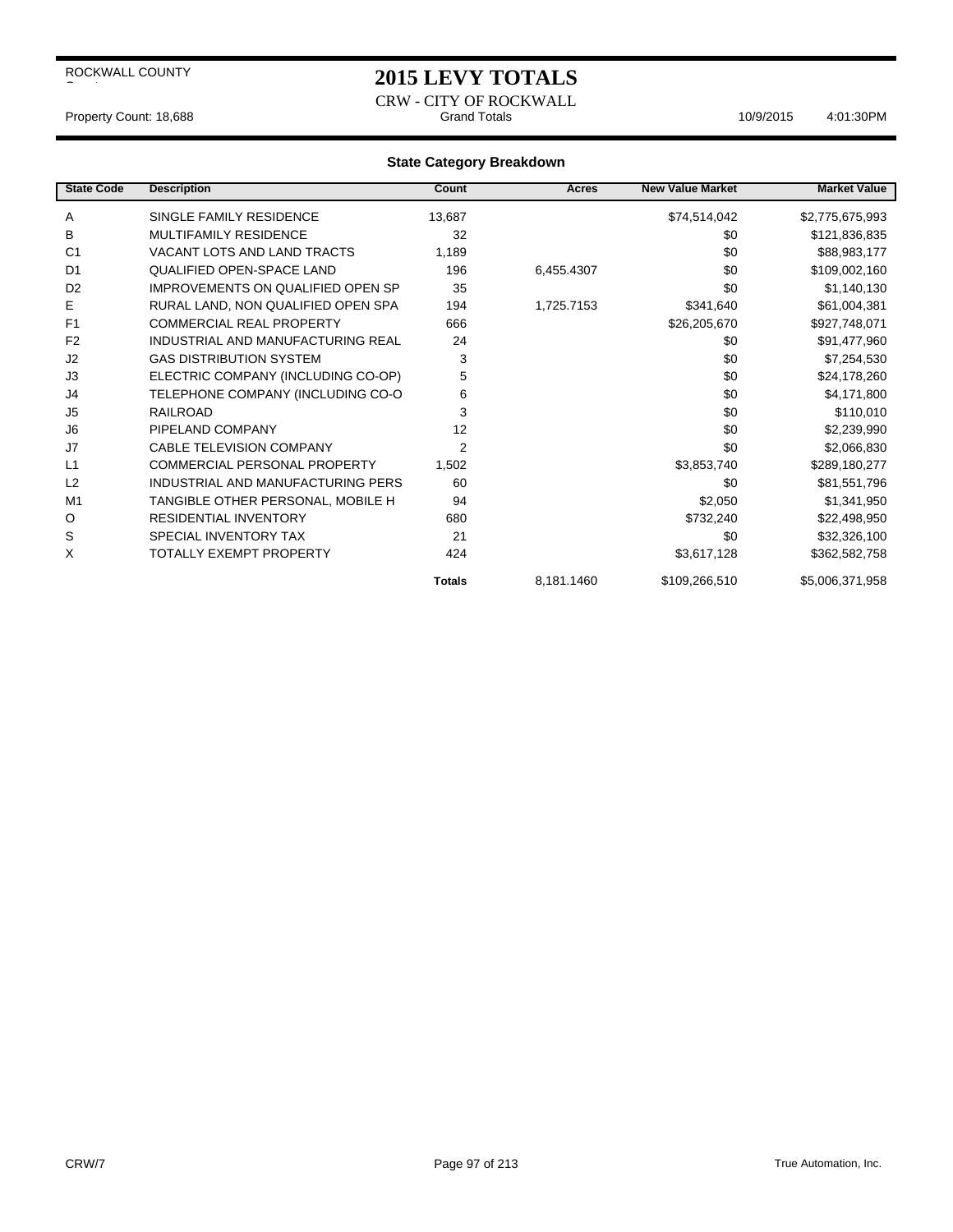# **2015 LEVY TOTALS**

CRW - CITY OF ROCKWALL

 $\overline{\phantom{a}}$ 

### Property Count: 18,686 10/9/2015 4:01:30 PM

| <b>State Code</b>                | <b>Description</b>                                         | Count               | Acres      | <b>New Value Market</b> | <b>Market Value</b>       |
|----------------------------------|------------------------------------------------------------|---------------------|------------|-------------------------|---------------------------|
| 13C                              | <b>VARIETY STORES</b>                                      | 1                   |            | \$0                     | \$303,710                 |
| 13F                              | CHILDREN'S READY-TO-WEAR                                   | 1                   |            | \$0                     | \$148,980                 |
| 13H                              | OUTLETS, MATERNITY, T-SHIRTS, JEANS,                       | 1                   |            | \$0                     | \$19,140                  |
| 14B                              | <b>FULL SERVICE RESTAURANTS</b>                            | $\overline{7}$      |            | \$0                     | \$569,570                 |
| 14C                              | FAST FOODS - BURGERS, TACOS, PIZZA                         | $\overline{c}$      |            | \$0                     | \$223,890                 |
| <b>15A</b>                       | <b>FLORISTS</b>                                            | 1                   |            | \$0                     | \$17,850                  |
| 17A                              | INSURANCE AGENTS & COMPANIES, ADJ                          | 4                   |            | \$0                     | \$54,740                  |
| 17E                              | OTHER FINANCIAL INSTITUTIONS--MORTC                        | 1                   |            | \$0                     | \$30,920                  |
| 18F                              | <b>HEALTH FOOD STORES</b>                                  |                     |            | \$0                     | \$33,970                  |
| 19                               | <b>FUNERAL SERVICES/MONUMENTS</b>                          |                     |            | \$0                     | \$10,960                  |
| 24A                              | NURSING & CONVALESCENT CENTERS                             |                     |            | \$0                     | \$94,270                  |
| 24B                              | <b>CLINICS &amp; HOSPITALS</b>                             | 1                   |            | \$0                     | \$157,100                 |
| 24D<br>24F                       | <b>HOME HEALTH CARE</b>                                    | 1<br>$\overline{2}$ |            | \$0<br>\$0              | \$700                     |
| 24G                              | <b>MEDICAL LABS</b><br>DOCTOR'S OFFICES                    | 1                   |            | \$0                     | \$1,031,150<br>\$38,000   |
| 24H                              | DENTAL OFFICES & CLINICS                                   | $\overline{2}$      |            | \$0                     | \$96,470                  |
| 24K                              | NURSING, & OTHER MEDICAL PROFESSIO                         | 1                   |            | \$0                     | \$41,470                  |
| 26P                              | <b>PAWN SHOPS</b>                                          |                     |            | \$0                     | \$4,850                   |
| 26Q                              | <b>KARATE &amp; SELF DEFENSE</b>                           |                     |            | \$0                     | \$6,270                   |
| 26S                              | OFFICES & OFFICE BUILDINGS                                 |                     |            | \$0                     | \$11,720                  |
| 29H                              | OTHER - INFORMATION SOURCES AND R                          |                     |            | \$0                     | \$4,040                   |
| 33                               | PRINTING AND GRAPHICS                                      |                     |            | \$0                     | \$2,780                   |
| 33A                              | PHOTOGRAPHERS STUDIOS                                      |                     |            | \$0                     | \$2,550                   |
| 33C                              | SIGN COMPANIES                                             |                     |            | \$0                     | \$37,650                  |
| 35B                              | <b>TITLE COMPANIES</b>                                     |                     |            | \$0                     | \$4,000                   |
| ЗA                               | <b>GOLF COURSES</b>                                        |                     |            | \$0                     | \$504,500                 |
| 3F                               | OTHER -- GO CARTS, BINGO, MINIATURE (                      |                     |            | \$0                     | \$8,140                   |
| 4H                               | ARTISTS, FRAME SHOPS, GALLERIES                            |                     |            | \$0                     | \$3,310                   |
| 6C                               | <b>REPAIR SHOPS</b>                                        |                     |            | \$0                     | \$43,200                  |
| 6K                               | <b>DETAIL SHOPS</b>                                        |                     |            | \$0                     | \$11,000                  |
| $\overline{7}$                   | BEAUTY, BARBER & NAIL SALONS                               | 3                   |            | \$0                     | \$16,800                  |
| 7A<br>7B                         | <b>TANNING SALONS</b><br>MASSAGES, TATOOS, ELECTROLYSIS, T | 1                   |            | \$0<br>\$0              | \$15,070<br>\$13,190      |
| 7C                               | BEAUTY SUPPLIES, COSMETICS, WIGS & I                       | 1                   |            | \$0                     | \$122,530                 |
| A                                |                                                            | 1                   |            | \$29,922                | \$37,944                  |
| A1                               | <b>Residential SFR Non Waterfront</b>                      | 11,643              |            | \$73,893,530            | \$2,446,829,669           |
| A <sub>2</sub>                   | <b>Residential Mobile Home</b>                             | 393                 |            | \$53,520                | \$7,303,630               |
| A <sub>3</sub>                   | <b>REsidential SFR Waterfront</b>                          | 215                 |            | \$143,910               | \$78,681,920              |
| A4                               | <b>Residential SFR Water-View</b>                          | 387                 |            | \$22,570                | \$108,451,092             |
| A <sub>5</sub>                   | Residential Non-Homesite Imp                               | 41                  |            | \$0                     | \$860,240                 |
| A6                               | <b>Townhouse Non-Waterfront</b>                            | 446                 |            | \$61,780                | \$44,445,000              |
| A7                               | <b>Townhouse SFR Waterfront</b>                            | 281                 |            | \$286,660               | \$48,170,983              |
| A <sub>8</sub>                   | Townhouse SFR Water-View                                   | 284                 |            | \$22,150                | \$40,141,555              |
| В                                |                                                            | 1                   |            | \$0                     | \$2,373,575               |
| B1                               | <b>Residential Multi-Family</b>                            | 7                   |            | \$0                     | \$116,266,820             |
| B <sub>2</sub>                   | Duplex                                                     | 24                  |            | \$0                     | \$3,196,440               |
| C1                               | Vacant Lots/tracts Non Waterfront                          | 968                 |            | \$0                     | \$29,877,923              |
| C <sub>2</sub><br>C <sub>3</sub> | Comm Lots<br>Lots outside City Non-Waterfront              | 183<br>3            |            | \$0<br>\$0              | \$57,571,444<br>\$132,910 |
| C <sub>4</sub>                   | Vacant Water-View                                          | 33                  |            | \$0                     | \$1,185,900               |
| C <sub>5</sub>                   | Vacant Waterfront Lot                                      | 2                   |            | \$0                     | \$215,000                 |
| D <sub>1</sub>                   | Acreage Ranch Land                                         | 196                 | 6,455.4307 | \$0                     | \$109,002,160             |
| D <sub>2</sub>                   | IMPROVEMENTS ON QUALIFIED OPEN SP                          | 35                  |            | \$0                     | \$1,140,130               |
| E <sub>1</sub>                   | Farm and Ranch Improvements                                | 101                 |            | \$341,640               | \$22,791,800              |
| E <sub>3</sub>                   | Farm/Ranch Non-Homesite Improvements                       | 12                  |            | \$0                     | \$240,520                 |
| E4                               | RUAL LAND, NON QUAILIFIED OPEN SPAC                        | 118                 |            | \$0                     | \$37,972,061              |
| F <sub>1</sub>                   | <b>Real Commercial</b>                                     | 666                 |            | \$26,205,670            | \$927,748,071             |
| F <sub>2</sub>                   | Real, Industrial                                           | 24                  |            | \$0                     | \$91,477,960              |
| J2                               | Gas Companies Real & PP                                    | 3                   |            | \$0                     | \$7,254,530               |
| J3                               | <b>Electric Companies</b>                                  | 5                   |            | \$0                     | \$24,178,260              |
| J4                               | Telephone Companies Real & PP                              | 6                   |            | \$0                     | \$4,171,800               |
| J5                               | Railroads                                                  | 3                   |            | \$0                     | \$110,010                 |
| J6                               | Pipelines                                                  | 12                  |            | \$0                     | \$2,239,990               |
| J7                               | <b>Cable Companies</b>                                     | 2                   |            | \$0                     | \$2,066,830               |
| L1                               | Tangible Commercial Personal                               | 1,461               |            | \$3,853,740             | \$285,495,787             |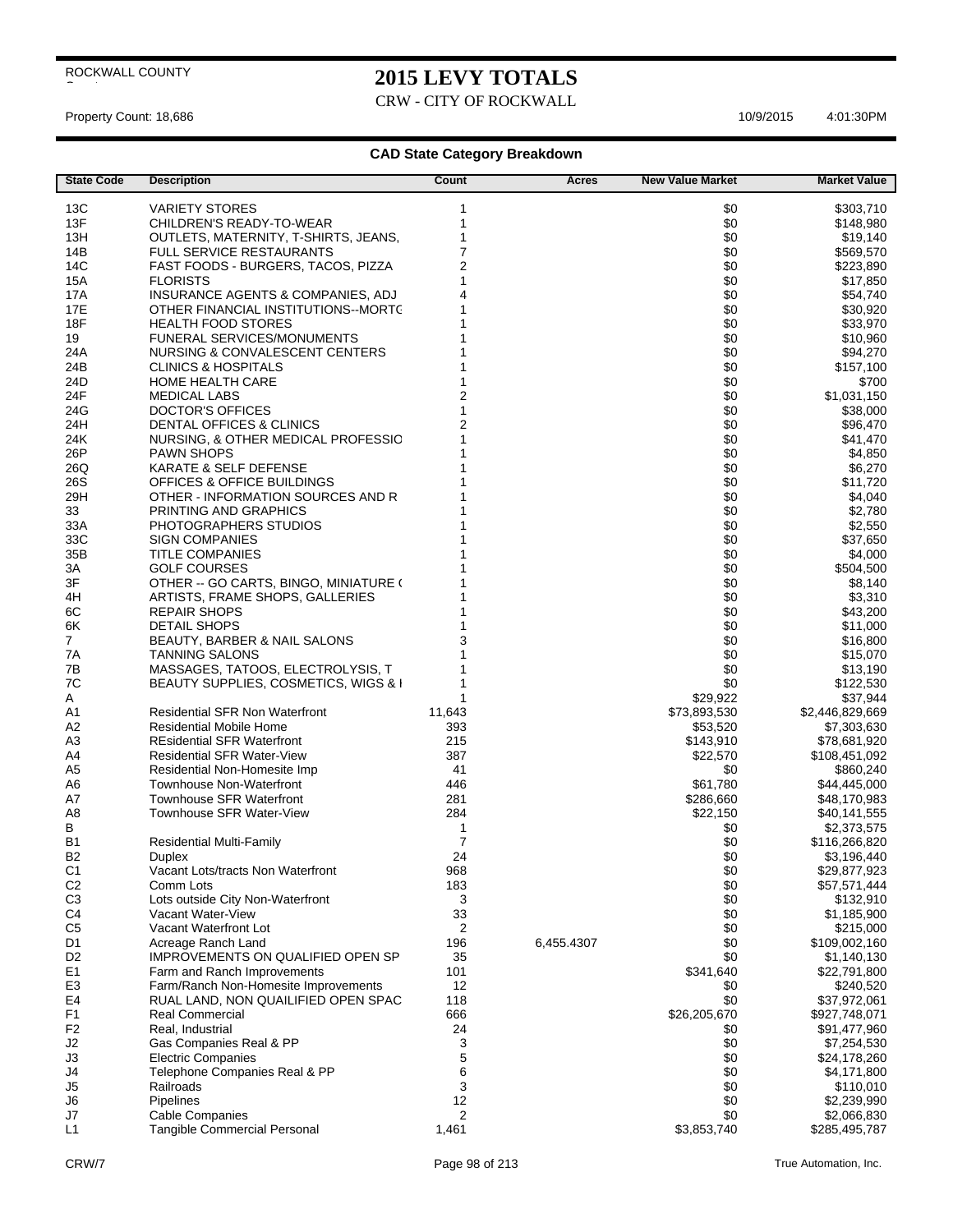# **2015 LEVY TOTALS**

CRW - CITY OF ROCKWALL

### Property Count: 18,686 10/9/2015 4:01:30 PM

| <b>State Code</b> | <b>Description</b>                     | Count         | Acres      | <b>New Value Market</b> | <b>Market Value</b> |
|-------------------|----------------------------------------|---------------|------------|-------------------------|---------------------|
| L <sub>2</sub>    | <b>Industrial Personal Property</b>    | 60            |            | \$0                     | \$81,551,796        |
| M <sub>3</sub>    | Moble Home only                        | 94            |            | \$2,050                 | \$1,341,950         |
| O <sub>1</sub>    | Real Property Inventory Non-Waterfront | 577           |            | \$732,240               | \$21,764,350        |
| O <sub>2</sub>    | PARTIAL COMPLETE LOT                   | 103           |            | \$0                     | \$734.600           |
| S                 | Special Inventory Personal Property    | 21            |            | \$0                     | \$32,326,100        |
| $\times$          |                                        | 424           |            | \$3.617.128             | \$362,582,758       |
|                   |                                        | <b>Totals</b> | 6.455.4307 | \$109,266,510           | \$5,005,617,998     |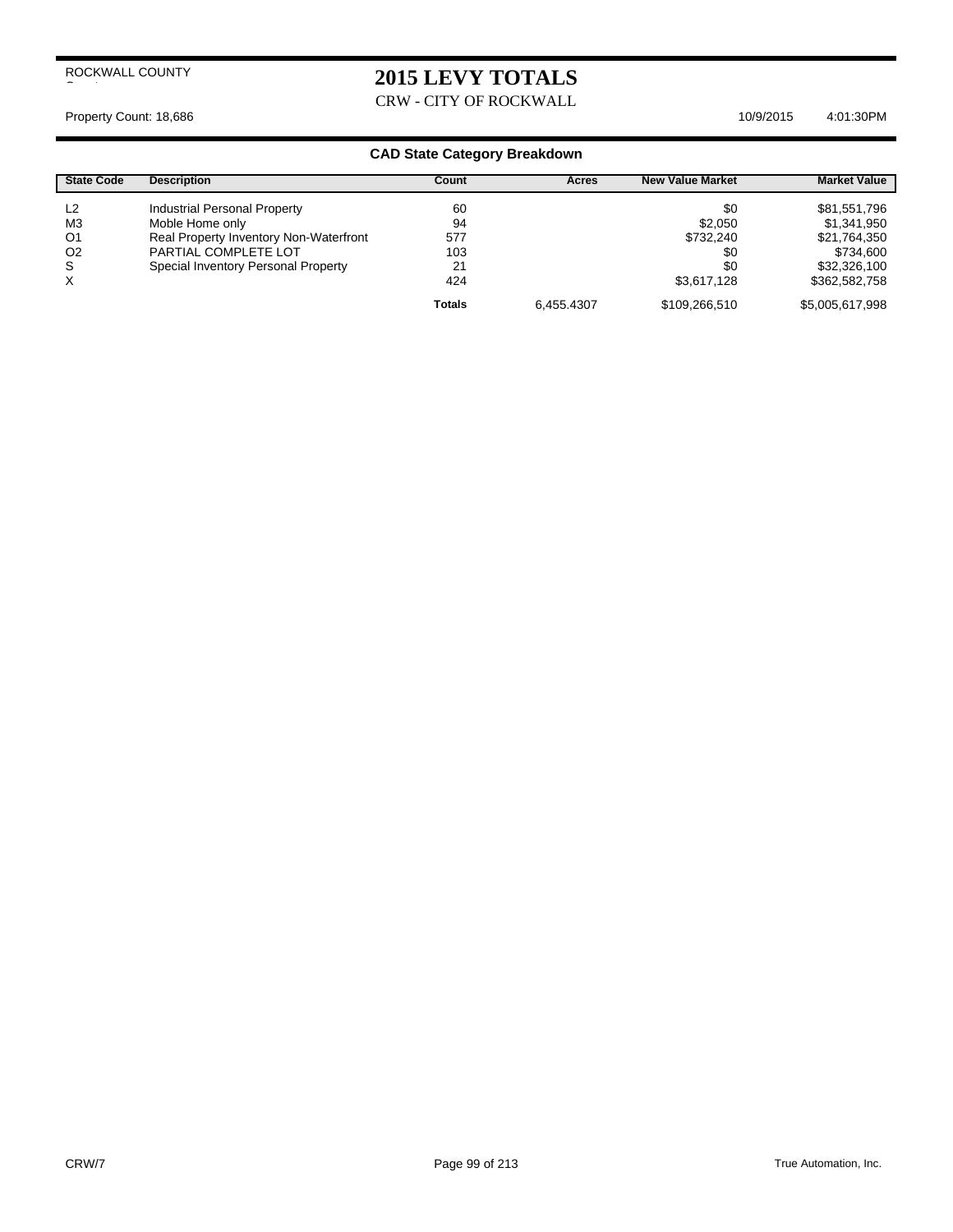# **2015 LEVY TOTALS**

CRW - CITY OF ROCKWALL Property Count: 2 **Access 2:01:30PM** Under ARB Review Totals **10/9/2015** 4:01:30PM

| <b>State Code</b> | <b>Description</b>                    | Count         | Acres  | New Value Market | <b>Market Value</b> |
|-------------------|---------------------------------------|---------------|--------|------------------|---------------------|
| A1                | <b>Residential SFR Non Waterfront</b> |               |        | \$0              | \$753,960           |
|                   |                                       | <b>Totals</b> | 0.0000 | \$0              | \$753,960           |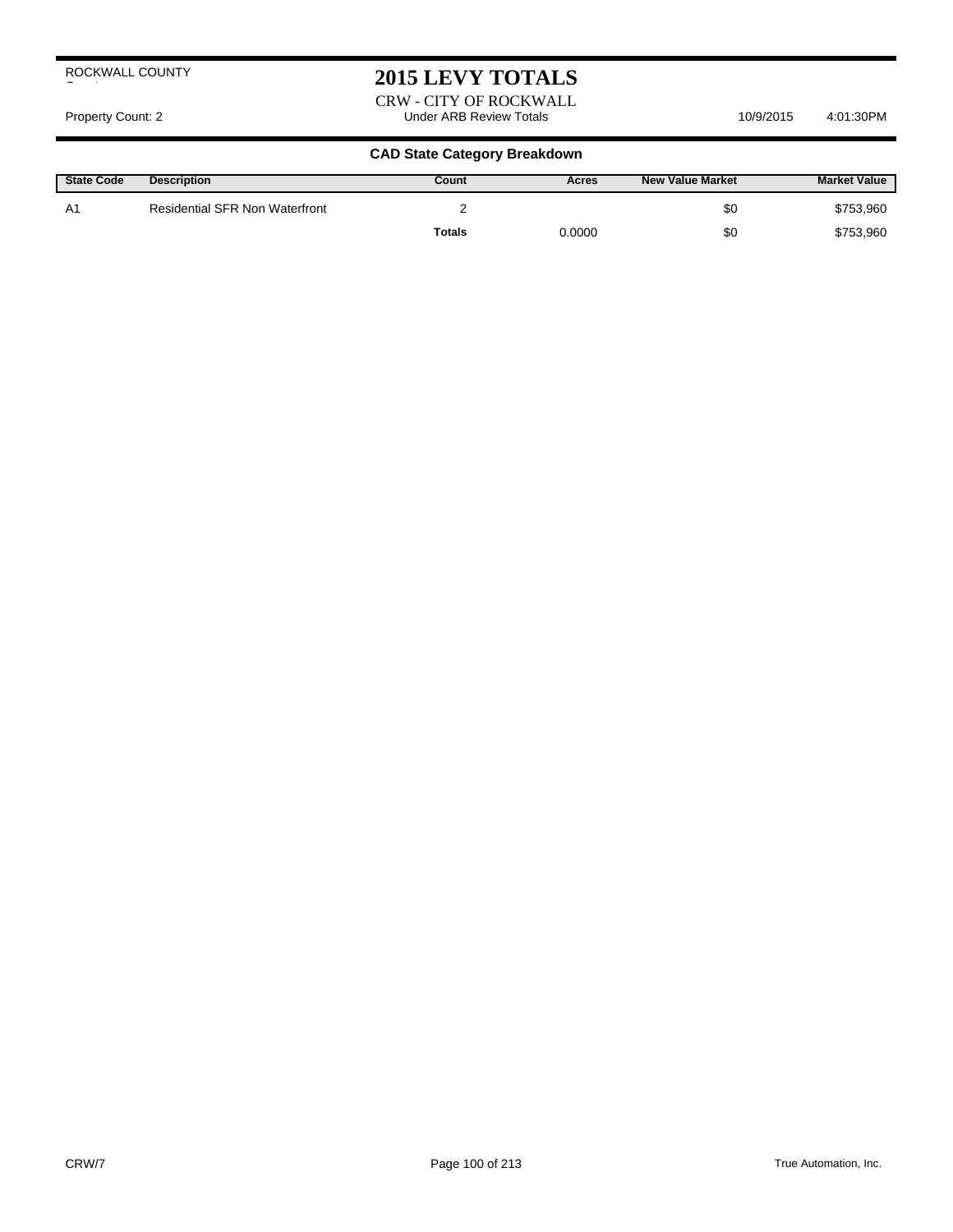## **2015 LEVY TOTALS**

CRW - CITY OF ROCKWALL Property Count: 18,688 **Accord Property Count: 18,688** Grand Totals **Grand Totals Accord Property Count: 18,688** Accord Property Count: 18,688 Accord Property Count: 18,688

| <b>State Code</b>    | <b>Description</b>                                             | Count          | Acres      | <b>New Value Market</b> | <b>Market Value</b>      |
|----------------------|----------------------------------------------------------------|----------------|------------|-------------------------|--------------------------|
| 13C                  | <b>VARIETY STORES</b>                                          | 1              |            | \$0                     | \$303,710                |
| 13F                  | CHILDREN'S READY-TO-WEAR                                       |                |            | \$0                     | \$148,980                |
| 13H                  | OUTLETS, MATERNITY, T-SHIRTS, JEANS,                           |                |            | \$0                     | \$19,140                 |
| 14B                  | <b>FULL SERVICE RESTAURANTS</b>                                |                |            | \$0                     | \$569,570                |
| 14C                  | FAST FOODS - BURGERS, TACOS, PIZZA                             |                |            | \$0                     | \$223,890                |
| 15A                  | <b>FLORISTS</b>                                                |                |            | \$0                     | \$17,850                 |
| 17A                  | INSURANCE AGENTS & COMPANIES, ADJ                              |                |            | \$0                     | \$54,740                 |
| 17E                  | OTHER FINANCIAL INSTITUTIONS--MORTC                            |                |            | \$0                     | \$30,920                 |
| <b>18F</b>           | <b>HEALTH FOOD STORES</b>                                      |                |            | \$0                     | \$33,970                 |
| 19                   | <b>FUNERAL SERVICES/MONUMENTS</b>                              |                |            | \$0                     | \$10,960                 |
| 24A                  | NURSING & CONVALESCENT CENTERS                                 |                |            | \$0                     | \$94,270                 |
| 24B                  | <b>CLINICS &amp; HOSPITALS</b>                                 |                |            | \$0                     | \$157,100                |
| 24D                  | <b>HOME HEALTH CARE</b>                                        |                |            | \$0                     | \$700                    |
| 24F                  | <b>MEDICAL LABS</b>                                            |                |            | \$0                     | \$1,031,150              |
| 24G                  | <b>DOCTOR'S OFFICES</b>                                        |                |            | \$0                     | \$38,000                 |
| 24H<br>24K           | DENTAL OFFICES & CLINICS<br>NURSING, & OTHER MEDICAL PROFESSIC |                |            | \$0<br>\$0              | \$96,470<br>\$41,470     |
| 26P                  | <b>PAWN SHOPS</b>                                              |                |            | \$0                     | \$4,850                  |
| 26Q                  | KARATE & SELF DEFENSE                                          |                |            | \$0                     | \$6,270                  |
| 26S                  | OFFICES & OFFICE BUILDINGS                                     |                |            | \$0                     | \$11,720                 |
| 29H                  | OTHER - INFORMATION SOURCES AND R                              |                |            | \$0                     | \$4,040                  |
| 33                   | PRINTING AND GRAPHICS                                          |                |            | \$0                     | \$2,780                  |
| 33A                  | PHOTOGRAPHERS STUDIOS                                          |                |            | \$0                     | \$2,550                  |
| 33C                  | <b>SIGN COMPANIES</b>                                          |                |            | \$0                     | \$37,650                 |
| 35B                  | <b>TITLE COMPANIES</b>                                         |                |            | \$0                     | \$4,000                  |
| 3A                   | <b>GOLF COURSES</b>                                            |                |            | \$0                     | \$504,500                |
| 3F                   | OTHER -- GO CARTS, BINGO, MINIATURE (                          |                |            | \$0                     | \$8,140                  |
| 4H                   | ARTISTS, FRAME SHOPS, GALLERIES                                |                |            | \$0                     | \$3,310                  |
| 6C                   | <b>REPAIR SHOPS</b>                                            |                |            | \$0                     | \$43,200                 |
| 6K                   | <b>DETAIL SHOPS</b>                                            |                |            | \$0                     | \$11,000                 |
| $\overline{7}$       | BEAUTY, BARBER & NAIL SALONS                                   |                |            | \$0                     | \$16,800                 |
| 7A                   | <b>TANNING SALONS</b>                                          |                |            | \$0                     | \$15,070                 |
| 7B                   | MASSAGES, TATOOS, ELECTROLYSIS, T                              |                |            | \$0                     | \$13,190                 |
| 7C<br>Α              | BEAUTY SUPPLIES, COSMETICS, WIGS & I                           | 1              |            | \$0<br>\$29,922         | \$122,530<br>\$37,944    |
| A1                   | <b>Residential SFR Non Waterfront</b>                          | 11,645         |            | \$73,893,530            | \$2,447,583,629          |
| A2                   | <b>Residential Mobile Home</b>                                 | 393            |            | \$53,520                | \$7,303,630              |
| A <sub>3</sub>       | <b>REsidential SFR Waterfront</b>                              | 215            |            | \$143,910               | \$78,681,920             |
| A4                   | <b>Residential SFR Water-View</b>                              | 387            |            | \$22,570                | \$108,451,092            |
| A5                   | Residential Non-Homesite Imp                                   | 41             |            | \$0                     | \$860.240                |
| A6                   | Townhouse Non-Waterfront                                       | 446            |            | \$61,780                | \$44,445,000             |
| A7                   | Townhouse SFR Waterfront                                       | 281            |            | \$286,660               | \$48,170,983             |
| A <sub>8</sub>       | Townhouse SFR Water-View                                       | 284            |            | \$22,150                | \$40,141,555             |
| В                    |                                                                | 1              |            | \$0                     | \$2,373,575              |
| B <sub>1</sub>       | <b>Residential Multi-Family</b>                                | 7              |            | \$0                     | \$116,266,820            |
| B <sub>2</sub>       | Duplex                                                         | 24             |            | \$0                     | \$3,196,440              |
| C <sub>1</sub>       | Vacant Lots/tracts Non Waterfront                              | 968            |            | \$0                     | \$29,877,923             |
| C <sub>2</sub>       | Comm Lots                                                      | 183            |            | \$0                     | \$57,571,444             |
| C <sub>3</sub>       | Lots outside City Non-Waterfront<br>Vacant Water-View          | 3              |            | \$0                     | \$132,910                |
| C4<br>C <sub>5</sub> | Vacant Waterfront Lot                                          | 33<br>2        |            | \$0<br>\$0              | \$1,185,900<br>\$215,000 |
| D <sub>1</sub>       | Acreage Ranch Land                                             | 196            | 6,455.4307 | \$0                     | \$109,002,160            |
| D <sub>2</sub>       | IMPROVEMENTS ON QUALIFIED OPEN SP                              | 35             |            | \$0                     | \$1,140,130              |
| E <sub>1</sub>       | Farm and Ranch Improvements                                    | 101            |            | \$341,640               | \$22,791,800             |
| E <sub>3</sub>       | Farm/Ranch Non-Homesite Improvements                           | 12             |            | \$0                     | \$240,520                |
| E4                   | RUAL LAND, NON QUAILIFIED OPEN SPAC                            | 118            |            | \$0                     | \$37,972,061             |
| F <sub>1</sub>       | <b>Real Commercial</b>                                         | 666            |            | \$26,205,670            | \$927,748,071            |
| F <sub>2</sub>       | Real, Industrial                                               | 24             |            | \$0                     | \$91,477,960             |
| J2                   | Gas Companies Real & PP                                        | 3              |            | \$0                     | \$7,254,530              |
| J3                   | <b>Electric Companies</b>                                      | 5              |            | \$0                     | \$24,178,260             |
| J4                   | Telephone Companies Real & PP                                  | 6              |            | \$0                     | \$4,171,800              |
| J5                   | Railroads                                                      | 3              |            | \$0                     | \$110,010                |
| J6                   | <b>Pipelines</b>                                               | 12             |            | \$0                     | \$2,239,990              |
| J7                   | <b>Cable Companies</b>                                         | $\overline{2}$ |            | \$0                     | \$2,066,830              |
| L1                   | <b>Tangible Commercial Personal</b>                            | 1,461          |            | \$3,853,740             | \$285,495,787            |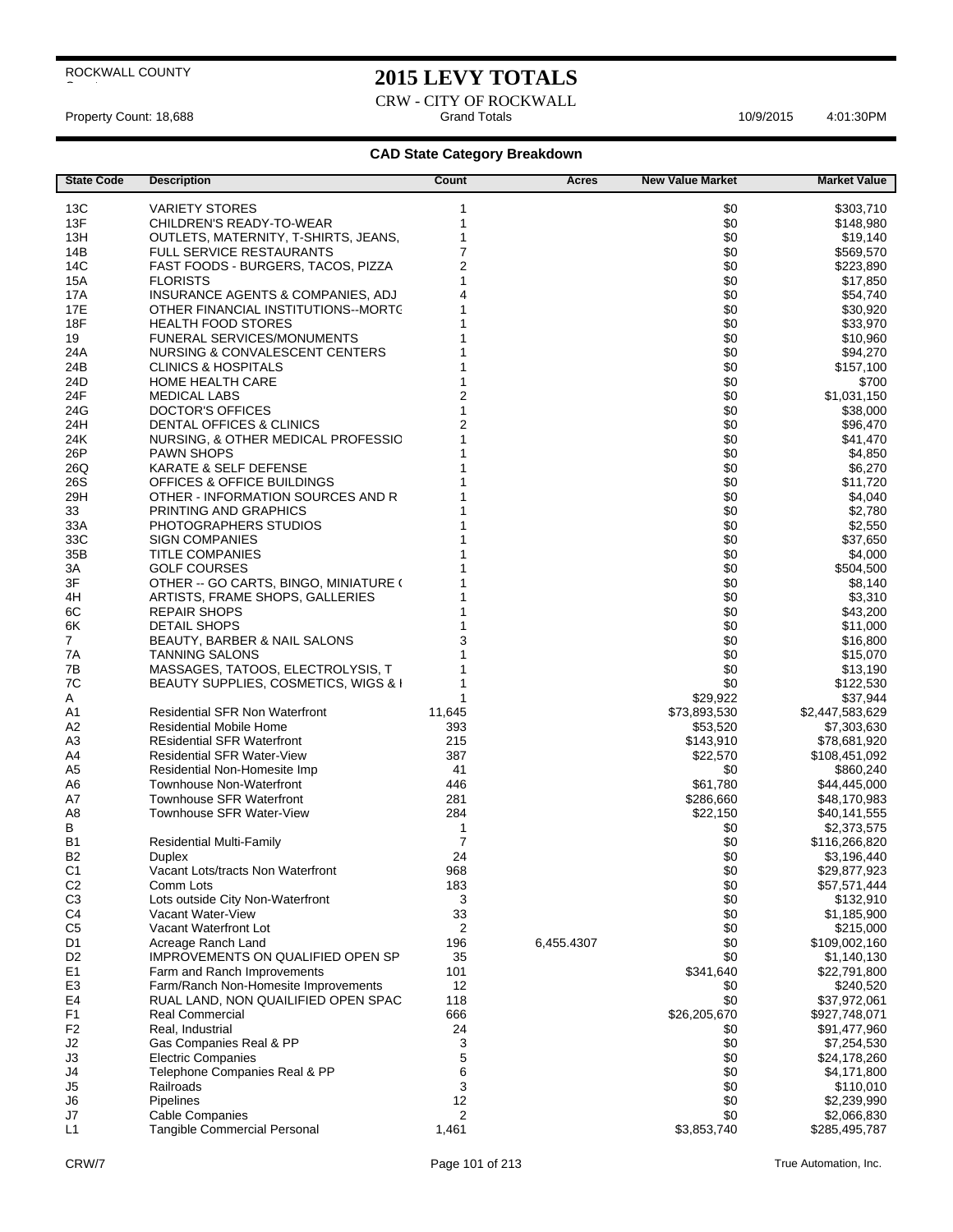# **2015 LEVY TOTALS**

CRW - CITY OF ROCKWALL Property Count: 18,688 **Accord Property Count: 18,688** Grand Totals **Grand Totals Accord Property Count: 18,688** Accord Property Count: 18,688 Accord Property Count: 18,688

| <b>State Code</b> | <b>Description</b>                     | Count         | <b>Acres</b> | <b>New Value Market</b> | <b>Market Value</b> |
|-------------------|----------------------------------------|---------------|--------------|-------------------------|---------------------|
| L <sub>2</sub>    | Industrial Personal Property           | 60            |              | \$0                     | \$81,551,796        |
| M <sub>3</sub>    | Moble Home only                        | 94            |              | \$2.050                 | \$1,341,950         |
| O <sub>1</sub>    | Real Property Inventory Non-Waterfront | 577           |              | \$732,240               | \$21,764,350        |
| O <sub>2</sub>    | PARTIAL COMPLETE LOT                   | 103           |              | \$0                     | \$734.600           |
| S                 | Special Inventory Personal Property    | 21            |              | \$0                     | \$32,326,100        |
| X                 |                                        | 424           |              | \$3.617.128             | \$362,582,758       |
|                   |                                        | <b>Totals</b> | 6.455.4307   | \$109,266,510           | \$5,006,371,958     |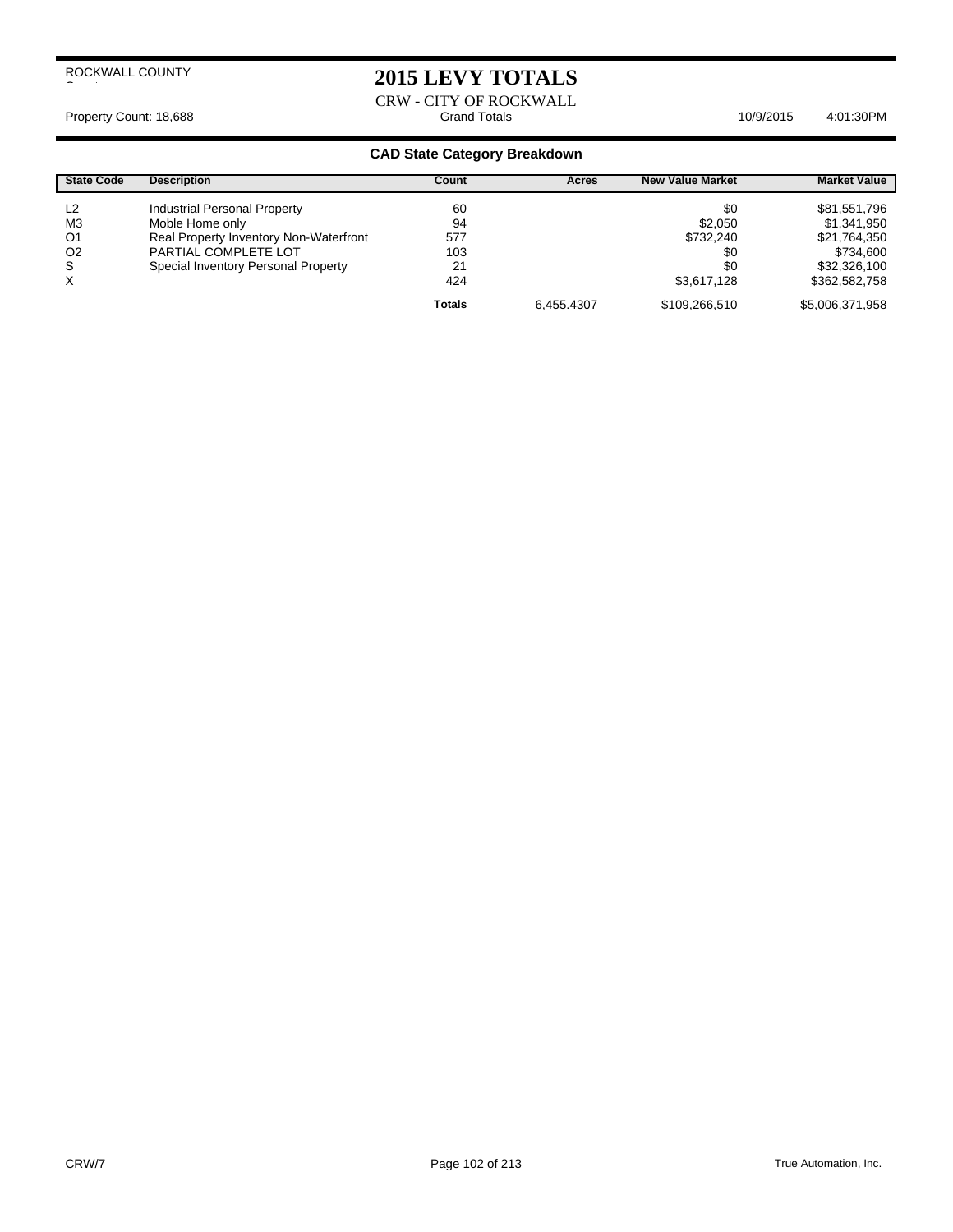|  | ROCKWALL COUNTY |
|--|-----------------|
|  |                 |

# **2015 LEVY TOTALS**

CRW - CITY OF ROCKWALL Property Count: 18,688 **Effective Rate Assumption** 10/9/2015 4:01:30PM

#### **New Value**

**TOTAL NEW VALUE MARKET: \$109,266,510 TOTAL NEW VALUE TAXABLE: \$105,341,475**

|                                  |                                                                             | <b>New Exemptions</b>                              |                                    |                                   |
|----------------------------------|-----------------------------------------------------------------------------|----------------------------------------------------|------------------------------------|-----------------------------------|
| <b>Exemption</b>                 | <b>Description</b>                                                          | Count                                              |                                    |                                   |
| EX-XL                            | 11.231 Organizations Providing Economic Deve                                | $\mathbf{1}$                                       | 2014 Market Value                  | \$0                               |
| EX-XV                            | Other Exemptions (including public property, re                             | 17                                                 | 2014 Market Value                  | \$2,017,250                       |
| EX366                            | HB366 Exempt                                                                | 17                                                 | 2014 Market Value                  | \$67,770                          |
|                                  |                                                                             | <b>ABSOLUTE EXEMPTIONS VALUE LOSS</b>              |                                    | \$2,085,020                       |
| <b>Exemption</b>                 | <b>Description</b>                                                          |                                                    | Count                              | <b>Exemption Amount</b>           |
| DP                               | <b>Disability</b>                                                           |                                                    | 9                                  | \$0                               |
| DV1                              | Disabled Veterans 10% - 29%                                                 |                                                    | 5                                  | \$39,000                          |
| DV <sub>2</sub>                  | Disabled Veterans 30% - 49%                                                 |                                                    | 9                                  | \$81,000                          |
| DV <sub>3</sub>                  | Disabled Veterans 50% - 69%                                                 |                                                    | 6                                  | \$57,000                          |
| DV4                              | Disabled Veterans 70% - 100%                                                |                                                    | 22<br>1                            | \$192,000                         |
| DV <sub>4</sub> S<br><b>DVHS</b> | Disabled Veterans Surviving Spouse 70% - 100%<br>Disabled Veteran Homestead |                                                    | 8                                  | \$12,000<br>\$1,921,524           |
| OV65                             | Over <sub>65</sub>                                                          |                                                    | 191                                | \$11,360,000                      |
| OV65S                            | OV65 Surviving Spouse                                                       |                                                    | 1                                  | \$30,000                          |
|                                  |                                                                             | <b>PARTIAL EXEMPTIONS VALUE LOSS</b>               | 252                                | \$13,692,524                      |
|                                  |                                                                             |                                                    | <b>NEW EXEMPTIONS VALUE LOSS</b>   | \$15,777,544                      |
|                                  |                                                                             |                                                    |                                    |                                   |
|                                  |                                                                             | <b>Increased Exemptions</b>                        |                                    |                                   |
| <b>Exemption</b>                 | <b>Description</b>                                                          |                                                    | Count                              | <b>Increased Exemption Amount</b> |
|                                  |                                                                             |                                                    | <b>TOTAL EXEMPTIONS VALUE LOSS</b> |                                   |
|                                  |                                                                             | <b>New Ag / Timber Exemptions</b>                  |                                    | \$15,777,544                      |
|                                  |                                                                             | <b>New Annexations</b>                             |                                    |                                   |
| Count                            | <b>Market Value</b>                                                         | <b>Taxable Value</b>                               |                                    |                                   |
| 14                               | \$3,030,630                                                                 | \$2,219,978                                        |                                    |                                   |
|                                  |                                                                             | <b>New Deannexations</b>                           |                                    |                                   |
|                                  |                                                                             |                                                    |                                    |                                   |
|                                  |                                                                             | <b>Average Homestead Value</b><br>Category A and E |                                    |                                   |
|                                  | <b>Count of HS Residences</b>                                               | <b>Average Market</b>                              | <b>Average HS Exemption</b>        | <b>Average Taxable</b>            |
|                                  | 9,490                                                                       | \$220,191<br><b>Category A Only</b>                | \$2,218                            | \$217,973                         |
|                                  | <b>Count of HS Residences</b>                                               | <b>Average Market</b>                              | <b>Average HS Exemption</b>        | <b>Average Taxable</b>            |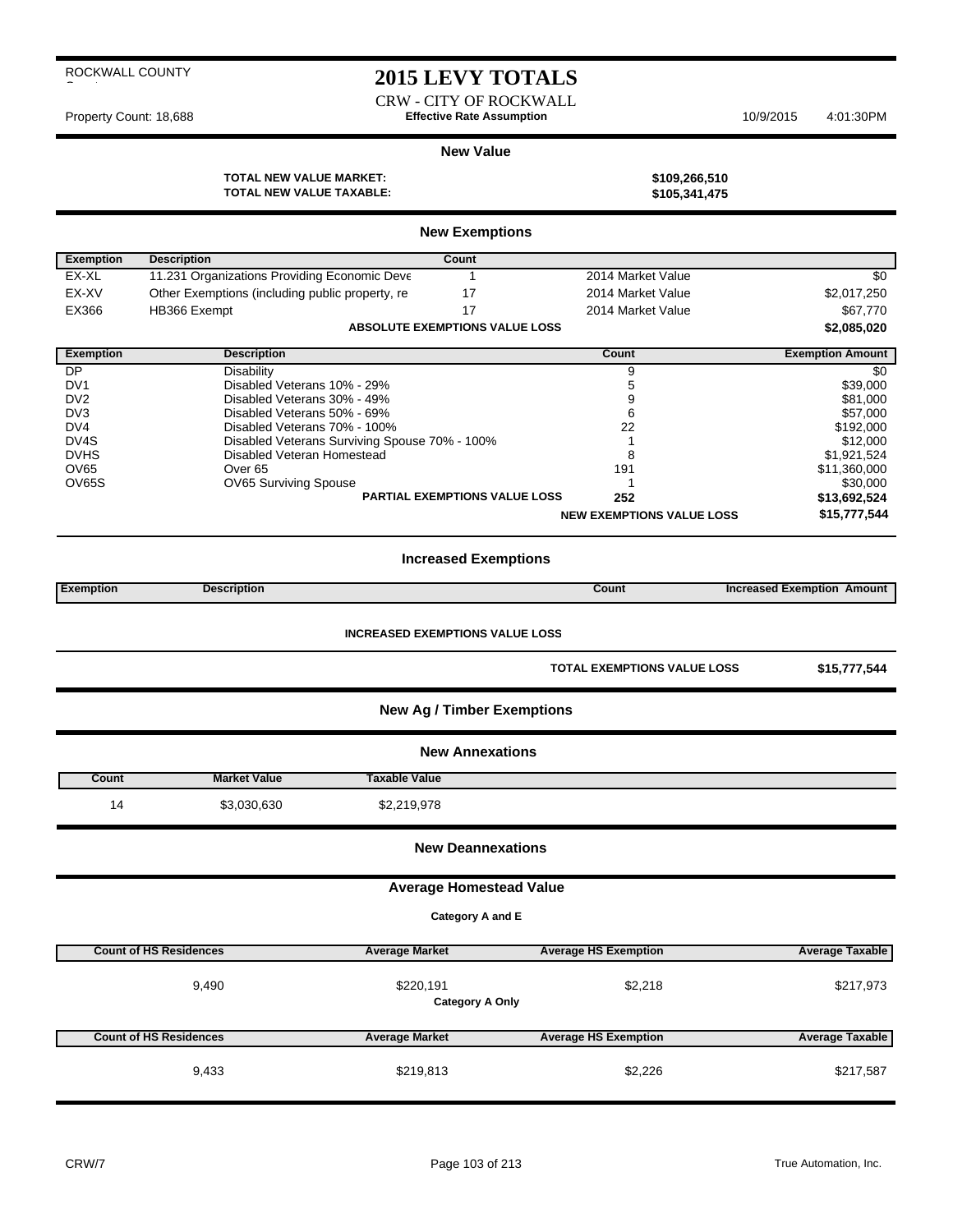# **2015 LEVY TOTALS**

CRW - CITY OF ROCKWALL **Lower Value Used**

**Count of Protested Properties Total Market Value Total Value Used**

2 \$753,960.00 \$682,870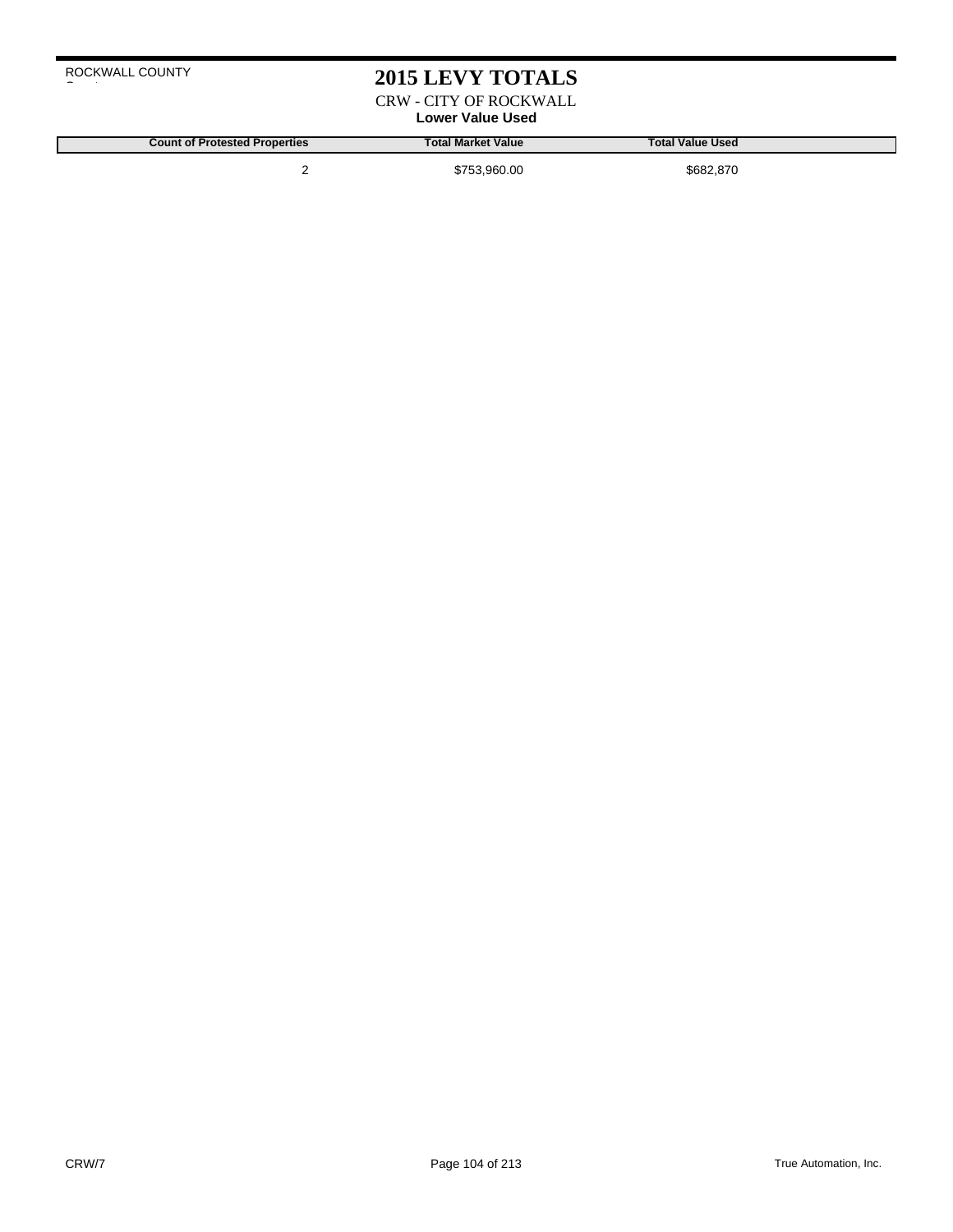# **2015 LEVY TOTALS**

CWY - CITY OF WYLIE

Property Count: 448 10/9/2015 4:01:05PM

| Land                            |                                   |                |                                 | Value                   |             |                                                            |           |            |
|---------------------------------|-----------------------------------|----------------|---------------------------------|-------------------------|-------------|------------------------------------------------------------|-----------|------------|
| Homesite:                       |                                   |                |                                 | 8,977,280               |             |                                                            |           |            |
| Non Homesite:                   |                                   |                |                                 | 1,451,840               |             |                                                            |           |            |
| Ag Market:                      |                                   |                |                                 | 903,550                 |             |                                                            |           |            |
| <b>Timber Market:</b>           |                                   |                |                                 |                         | 0           | <b>Total Land</b>                                          | $(+)$     | 11,332,670 |
|                                 |                                   |                |                                 |                         |             |                                                            |           |            |
| Improvement                     |                                   |                |                                 | Value                   |             |                                                            |           |            |
| Homesite:                       |                                   |                |                                 | 44,601,557              |             |                                                            |           |            |
| Non Homesite:                   |                                   |                |                                 | 2,133,280               |             | <b>Total Improvements</b>                                  | $(+)$     | 46,734,837 |
| Non Real                        |                                   |                | Count                           | Value                   |             |                                                            |           |            |
| Personal Property:              |                                   |                | 8                               | 136,910                 |             |                                                            |           |            |
| Mineral Property:               |                                   |                | 0                               |                         | 0           |                                                            |           |            |
| Autos:                          |                                   |                | 0                               |                         | $\mathbf 0$ | <b>Total Non Real</b>                                      | $(+)$     | 136,910    |
|                                 |                                   |                |                                 |                         |             | <b>Market Value</b>                                        | $\equiv$  | 58,204,417 |
| Ag                              |                                   |                | <b>Non Exempt</b>               | Exempt                  |             |                                                            |           |            |
|                                 | <b>Total Productivity Market:</b> |                |                                 |                         |             |                                                            |           |            |
|                                 |                                   |                | 903,550                         |                         | 0           |                                                            |           |            |
| Ag Use:                         |                                   |                | 4,970                           |                         | 0           | <b>Productivity Loss</b>                                   | $(\cdot)$ | 898,580    |
| Timber Use:                     |                                   |                | 0                               |                         | 0           | <b>Appraised Value</b>                                     | $\equiv$  | 57,305,837 |
| Productivity Loss:              |                                   |                | 898,580                         |                         | 0           | <b>Homestead Cap</b>                                       | $(\cdot)$ | 1,123,417  |
|                                 |                                   |                |                                 |                         |             | <b>Assessed Value</b>                                      | $\equiv$  | 56,182,420 |
|                                 |                                   |                |                                 |                         |             |                                                            |           |            |
|                                 |                                   |                |                                 |                         |             | <b>Total Exemptions Amount</b><br>(Breakdown on Next Page) | $(\cdot)$ | 1,308,893  |
|                                 |                                   |                |                                 |                         |             | <b>Net Taxable</b>                                         | $\equiv$  | 54,873,527 |
|                                 |                                   |                |                                 |                         |             |                                                            |           |            |
| Freeze                          | <b>Assessed</b>                   | <b>Taxable</b> | <b>Actual Tax</b>               | <b>Ceiling</b><br>Count |             |                                                            |           |            |
| DP                              | 201,844                           | 119,094        | 876.83                          | 937.56                  | 3           |                                                            |           |            |
| <b>OV65</b>                     | 3,082,864                         | 2,168,331      | 16,935.25                       | 17,044.17               | 27          |                                                            |           |            |
| <b>Total</b><br><b>Tax Rate</b> | 3,284,708<br>0.868900             | 2,287,425      | 17,812.08                       | 17,981.73               | 30          | <b>Freeze Taxable</b>                                      | $(\cdot)$ | 2,287,425  |
|                                 |                                   |                |                                 |                         |             |                                                            |           |            |
|                                 |                                   |                |                                 |                         |             | <b>Freeze Adjusted Taxable</b>                             | $=$       | 52,586,102 |
|                                 |                                   |                |                                 |                         |             |                                                            |           |            |
| <b>Levy Info</b>                |                                   |                |                                 |                         |             |                                                            |           |            |
| M&O Rate:                       |                                   |                | M&O Tax:                        |                         |             |                                                            |           |            |
| I&S Rate:                       |                                   |                | I&S Tax:                        |                         |             |                                                            |           |            |
| Protected I&S Rate:             |                                   |                | Protected I&S Tax:              |                         |             |                                                            |           |            |
|                                 |                                   |                | Ag Penalty:<br>PP Late Penalty: |                         |             |                                                            |           |            |
|                                 |                                   |                |                                 |                         |             |                                                            |           |            |
|                                 |                                   |                |                                 |                         |             | <b>Total Levy</b>                                          |           |            |
|                                 | Tax Increment Finance Value:      |                |                                 |                         | 0           |                                                            |           |            |
|                                 | Tax Increment Finance Levy:       |                |                                 |                         | 0.00        |                                                            |           |            |
|                                 |                                   |                |                                 |                         |             |                                                            |           |            |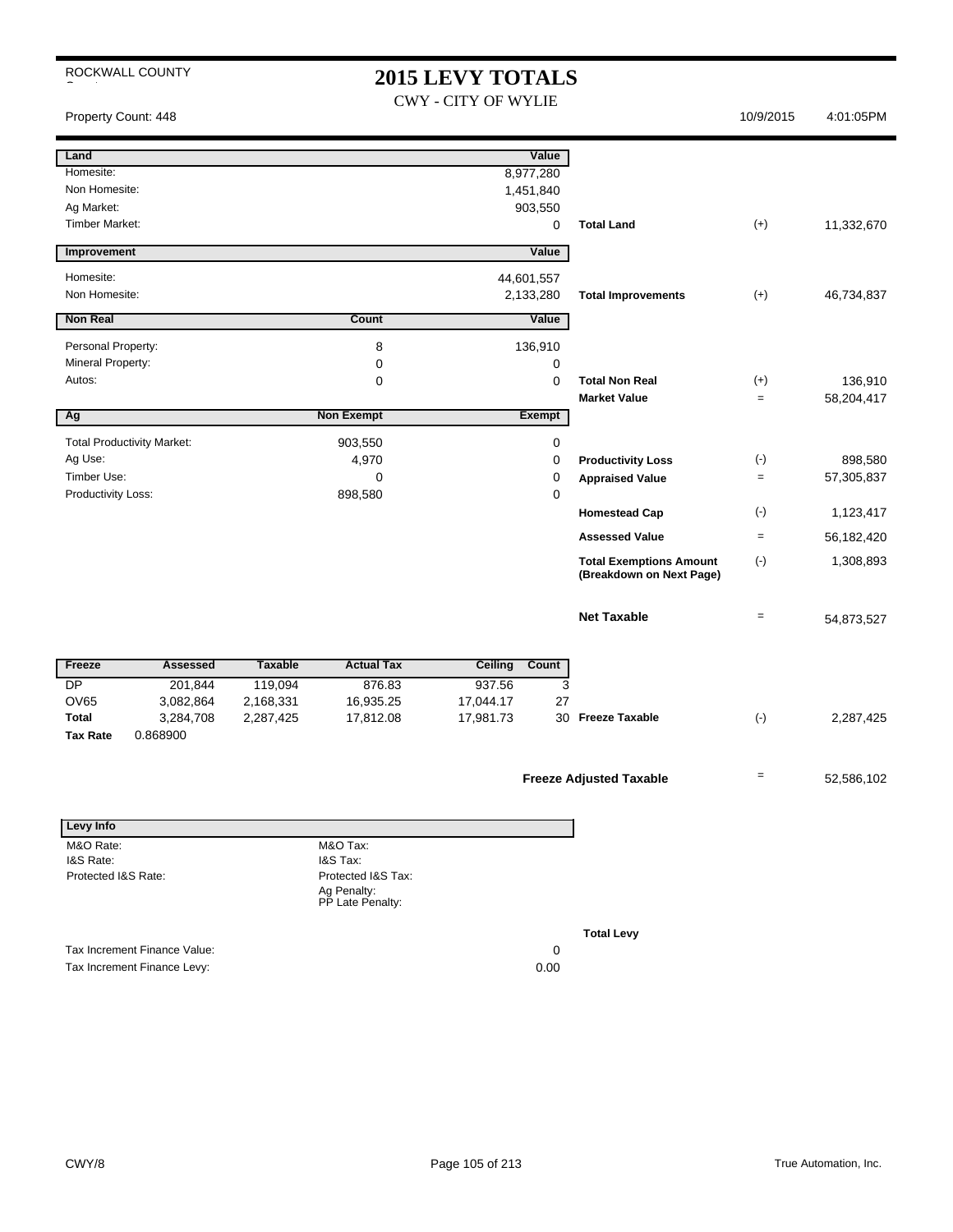# **2015 LEVY TOTALS**

CWY - CITY OF WYLIE

Property Count: 448 10/9/2015 4:01:30PM

#### **Exemption Breakdown**

| <b>Exemption</b> | Count         | Local   | <b>State</b> | <b>Total</b> |
|------------------|---------------|---------|--------------|--------------|
| DP               | 4             | 112,750 |              | 112,750      |
| DV <sub>1</sub>  | ◠             | 0       | 10,000       | 10,000       |
| DV4              |               | 0       |              | 0            |
| <b>DVHS</b>      |               | 0       | 207,309      | 207,309      |
| EX-XV            | 5             | 0       | 181,120      | 181,120      |
| EX366            | 3             | 0       | 490          | 490          |
| <b>OV65</b>      | 30            | 797,224 | 0            | 797,224      |
|                  | <b>Totals</b> | 909,974 | 398,919      | 1,308,893    |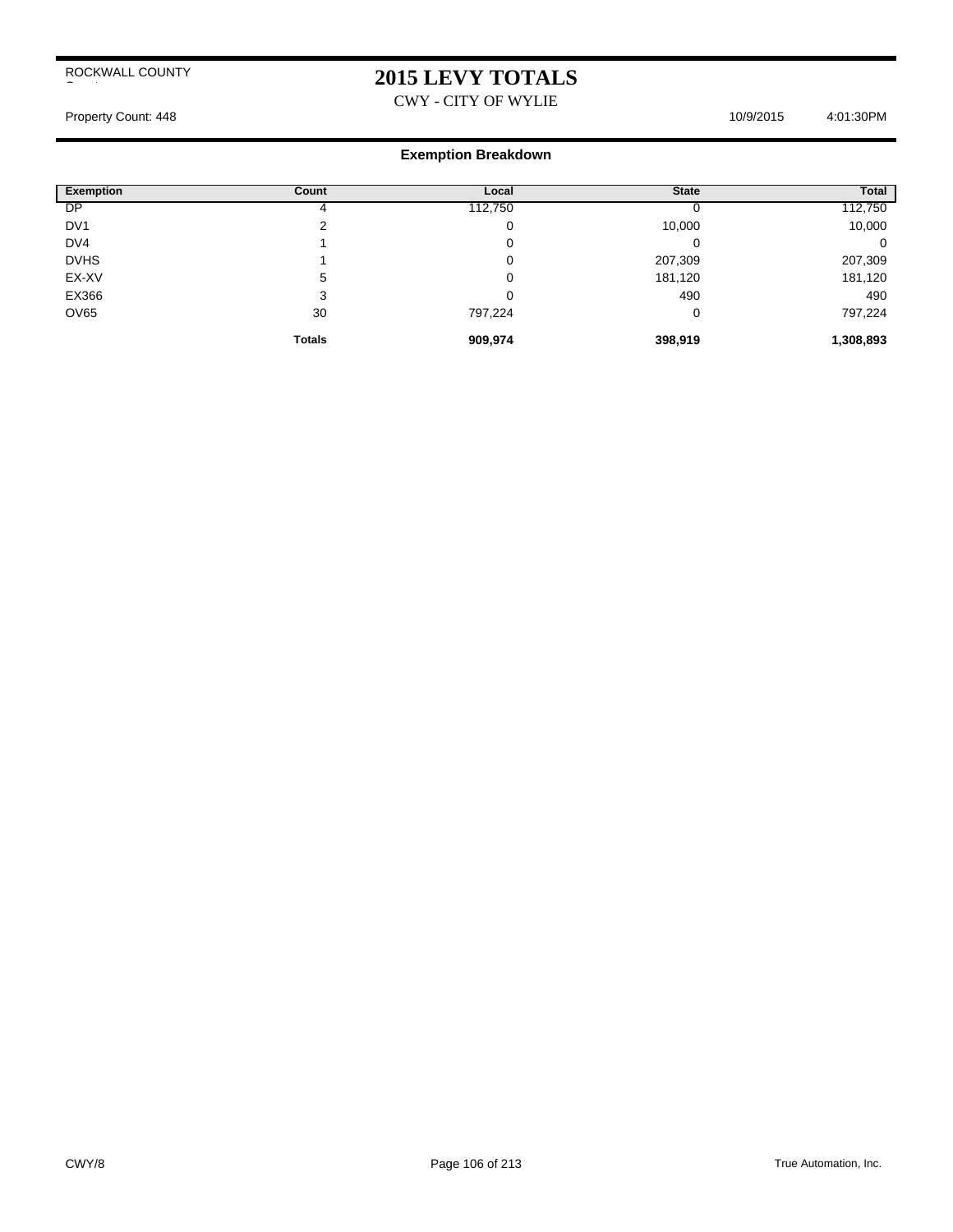ROCKWALL COUNTY **2015 LEVY TOTALS** CWY - CITY OF WYLIE Property Count: 448 **Property Count: 448** Crand Totals **Crand Totals** 10/9/2015 4:01:05PM **Land Value** Homesite: 8,977,280 Non Homesite: 1,451,840 Ag Market: 903,550 Timber Market: 0 **Total Land** (+) 11,332,670 **Improvement Value** Homesite: 44,601,557 Non Homesite: 2,133,280 **Total Improvements** (+) 46,734,837 **Non Real Value Count Count Value** Personal Property: 2002 136,910 Mineral Property: 0 0 Autos: 0 0 **Total Non Real** (+) 136,910 **Market Value**  $=$  58,204,417 **Ag CONFIDENTIAL CONSUMING THE CONFIDENTIAL CONSUMING THE CONFIDENTIAL CONFIDENTIAL CONFIDENTIAL CONFIDENTIAL CONFIDENTIAL CONFIDENTIAL CONFIDENTIAL CONFIDENTIAL CONFIDENTIAL CONFIDENTIAL CONFIDENTIAL CONFIDENTIAL CONFIDEN** Total Productivity Market: 903,550 0 Ag Use: 4,970 0 898,580 **Productivity Loss** (-) Timber Use: 0 0 **Appraised Value** = 57,305,837 Productivity Loss: 0 **Homestead Cap** (-) 1,123,417 **Assessed Value** = 56,182,420 **Total Exemptions Amount** (-) **(Breakdown on Next Page)** 1,308,893 **Net Taxable**  $= 54,873,527$ Freeze Assessed Taxable Actual Tax Ceiling Count DP 201,844 119,094 876.83 937.56 3 OV65 3,082,864 2,168,331 16,935.25 17,044.17 27 **Total** 3,284,708 2,287,425 17,981.73 17,812.08 30 2,287,425 **Freeze Taxable** (-) **Tax Rate** 0.868900 **Freeze Adjusted Taxable**  $\qquad \qquad = 52,586,102$ **Levy Info** M&O Rate: I&S Rate: Protected I&S Rate: M&O Tax: I&S Tax: Protected I&S Tax:

Tax Increment Finance Value: 0

Tax Increment Finance Levy: 0.00

**Total Levy**

Ag Penalty: PP Late Penalty: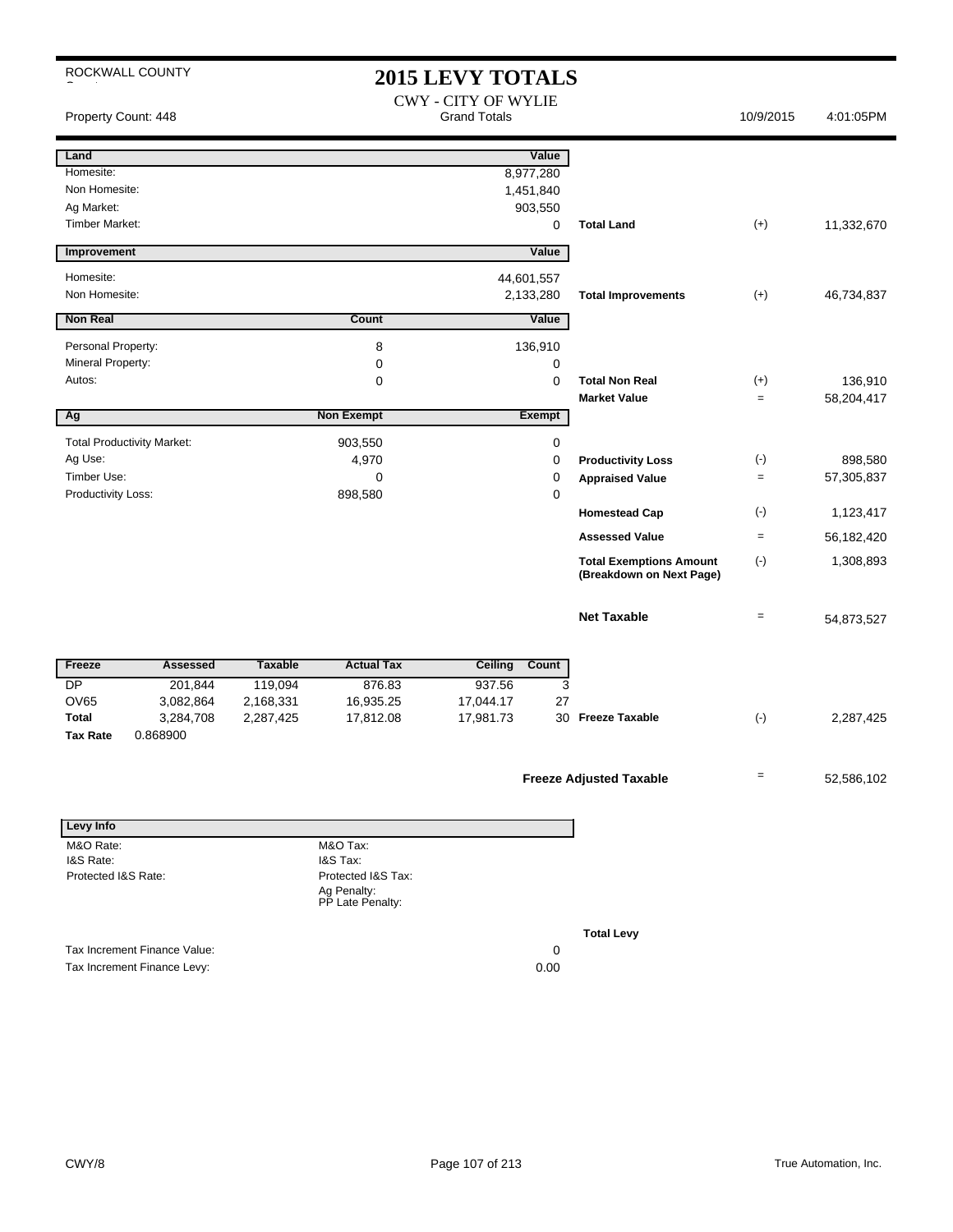## **2015 LEVY TOTALS**

#### CWY - CITY OF WYLIE Property Count: 448 **Accord Totals 10/9/2015** 4:01:30PM Grand Totals 10/9/2015 4:01:30PM

### **Exemption Breakdown**

| <b>Exemption</b> | Count         | Local   | <b>State</b> | <b>Total</b> |
|------------------|---------------|---------|--------------|--------------|
| <b>DP</b>        |               | 112,750 |              | 112,750      |
| DV <sub>1</sub>  | ◠             | 0       | 10,000       | 10,000       |
| DV <sub>4</sub>  |               | 0       |              | 0            |
| <b>DVHS</b>      |               | 0       | 207,309      | 207,309      |
| EX-XV            | 5             | 0       | 181,120      | 181,120      |
| EX366            | 3             | 0       | 490          | 490          |
| <b>OV65</b>      | 30            | 797,224 |              | 797,224      |
|                  | <b>Totals</b> | 909,974 | 398,919      | 1,308,893    |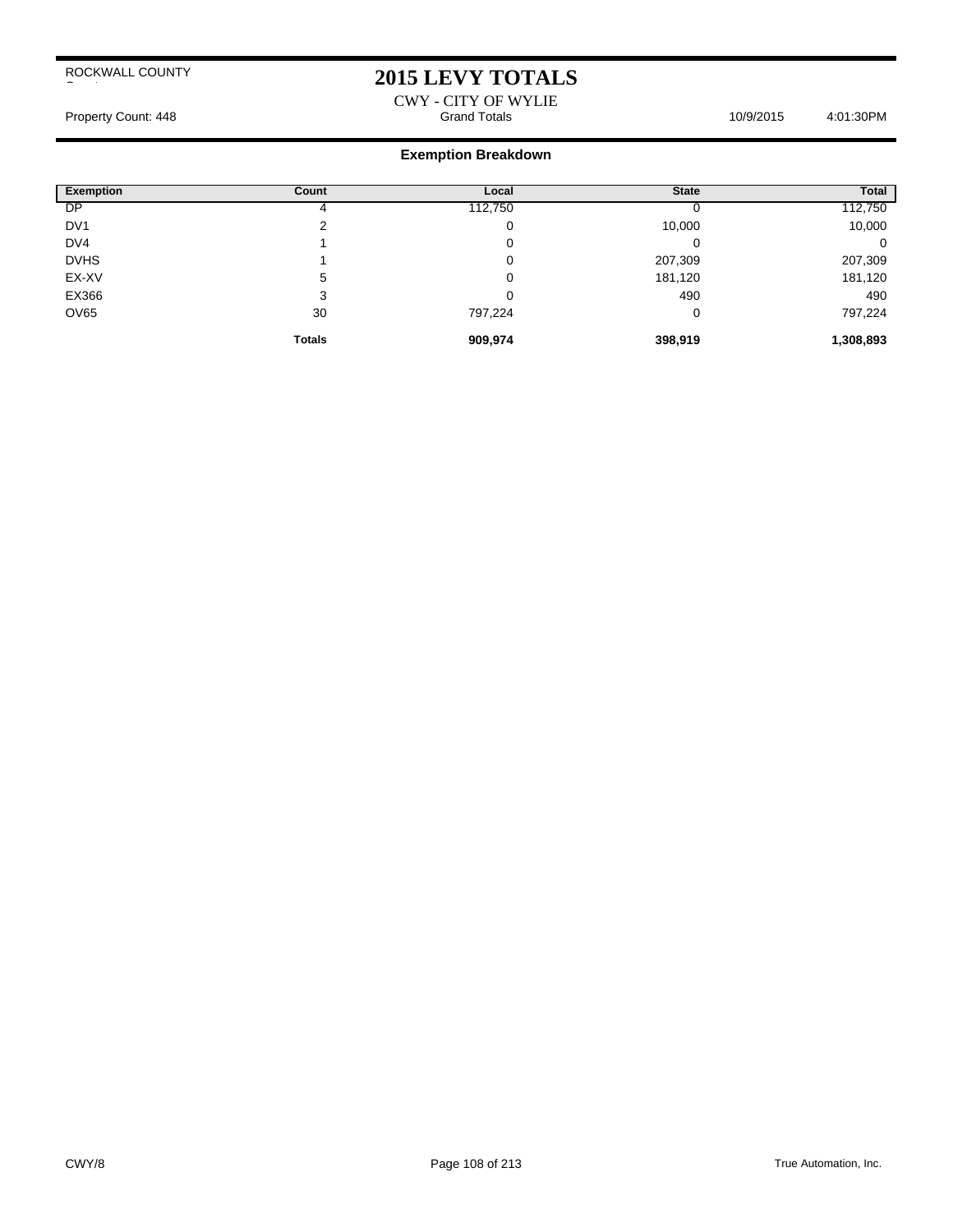## **2015 LEVY TOTALS**

CWY - CITY OF WYLIE

#### Property Count: 448 10/9/2015 4:01:30PM

| <b>State Code</b> | <b>Description</b>                | Count         | Acres   | <b>New Value Market</b> | <b>Market Value</b> |
|-------------------|-----------------------------------|---------------|---------|-------------------------|---------------------|
| A                 | SINGLE FAMILY RESIDENCE           | 307           |         | \$2,592,590             | \$51,588,427        |
| C <sub>1</sub>    | VACANT LOTS AND LAND TRACTS       |               |         | \$0                     | \$123,740           |
| D <sub>1</sub>    | QUALIFIED OPEN-SPACE LAND         | 2             | 32.5200 | \$0                     | \$903,550           |
| F <sub>1</sub>    | <b>COMMERCIAL REAL PROPERTY</b>   |               |         | \$0                     | \$2,586,500         |
| J4                | TELEPHONE COMPANY (INCLUDING CO-O |               |         | \$0                     | \$52,290            |
| L1                | COMMERCIAL PERSONAL PROPERTY      | 3             |         | \$0                     | \$46,490            |
| M1                | TANGIBLE OTHER PERSONAL, MOBILE H | 110           |         | \$246.180               | \$2,066,700         |
| $\circ$           | <b>RESIDENTIAL INVENTORY</b>      | 12            |         | \$0                     | \$617,470           |
| S                 | SPECIAL INVENTORY TAX             |               |         | \$0                     | \$37,640            |
| X                 | <b>TOTALLY EXEMPT PROPERTY</b>    | 8             |         | \$0                     | \$181,610           |
|                   |                                   | <b>Totals</b> | 32.5200 | \$2,838,770             | \$58,204,417        |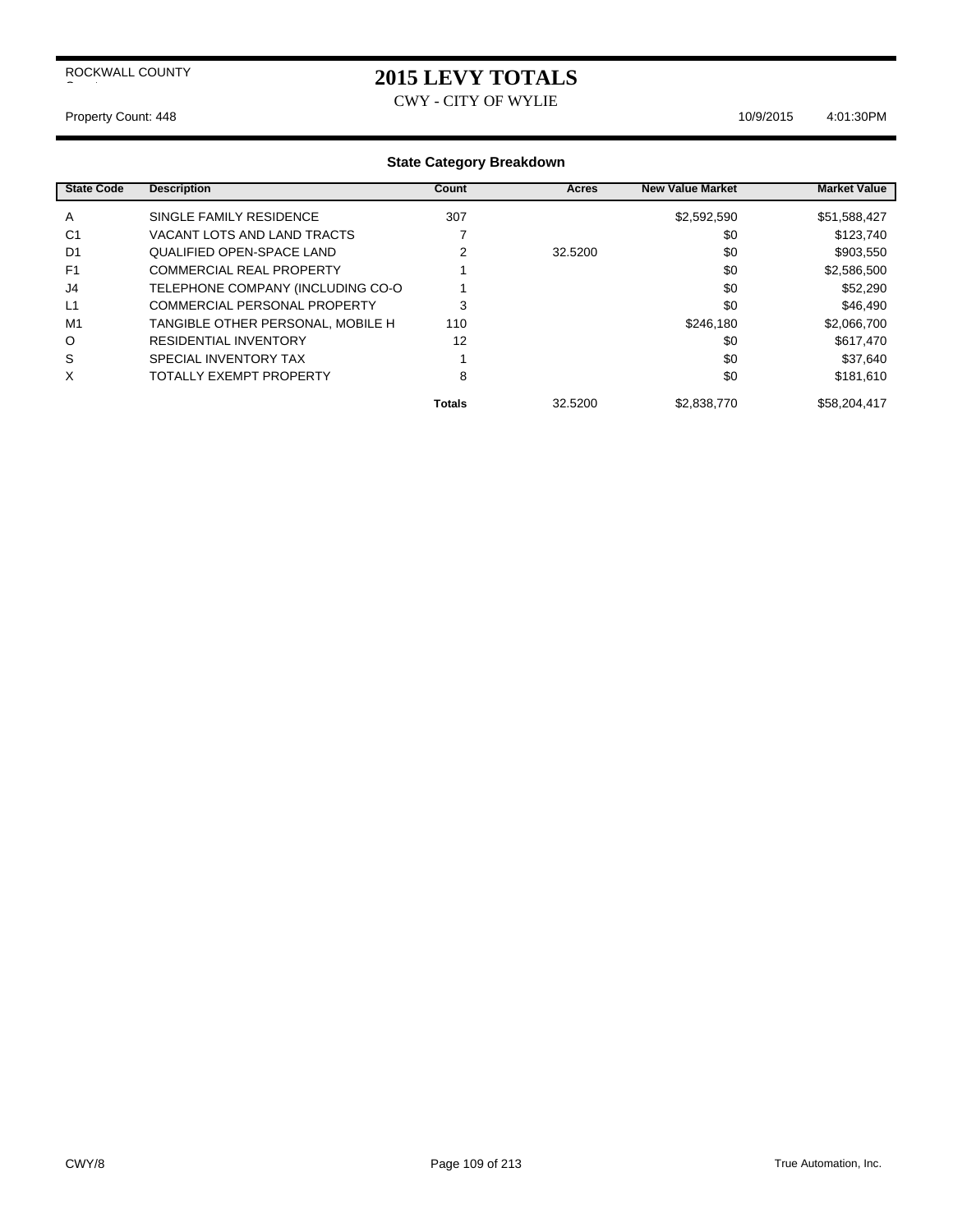### **2015 LEVY TOTALS**

CWY - CITY OF WYLIE Property Count: 448 **Property Count: 448** Crand Totals **Grand Totals** 10/9/2015 4:01:30PM

| <b>State Code</b> | <b>Description</b>                | Count         | Acres   | <b>New Value Market</b> | <b>Market Value</b> |
|-------------------|-----------------------------------|---------------|---------|-------------------------|---------------------|
| A                 | SINGLE FAMILY RESIDENCE           | 307           |         | \$2,592,590             | \$51,588,427        |
| C <sub>1</sub>    | VACANT LOTS AND LAND TRACTS       |               |         | \$0                     | \$123,740           |
| D <sub>1</sub>    | <b>QUALIFIED OPEN-SPACE LAND</b>  |               | 32.5200 | \$0                     | \$903,550           |
| F <sub>1</sub>    | <b>COMMERCIAL REAL PROPERTY</b>   |               |         | \$0                     | \$2,586,500         |
| J4                | TELEPHONE COMPANY (INCLUDING CO-O |               |         | \$0                     | \$52,290            |
| L1                | COMMERCIAL PERSONAL PROPERTY      | 3             |         | \$0                     | \$46,490            |
| M <sub>1</sub>    | TANGIBLE OTHER PERSONAL, MOBILE H | 110           |         | \$246.180               | \$2,066,700         |
| O                 | <b>RESIDENTIAL INVENTORY</b>      | 12            |         | \$0                     | \$617,470           |
| S                 | SPECIAL INVENTORY TAX             |               |         | \$0                     | \$37,640            |
| X                 | TOTALLY EXEMPT PROPERTY           | 8             |         | \$0                     | \$181,610           |
|                   |                                   | <b>Totals</b> | 32.5200 | \$2.838.770             | \$58,204,417        |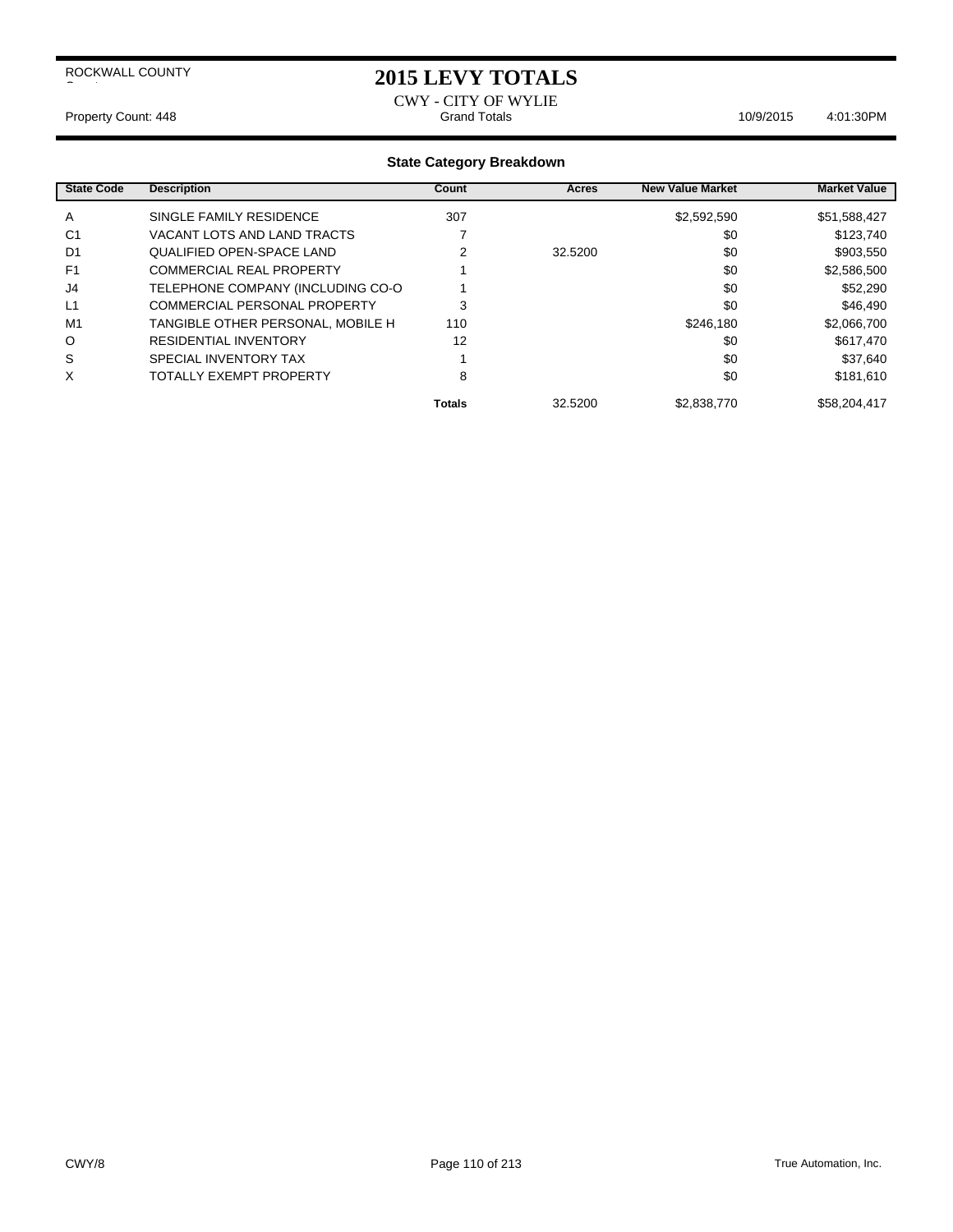## **2015 LEVY TOTALS**

CWY - CITY OF WYLIE

Property Count: 448 10/9/2015 4:01:30 PM

|  |  | <b>CAD State Category Breakdown</b> |
|--|--|-------------------------------------|
|--|--|-------------------------------------|

| <b>State Code</b> | <b>Description</b>                     | Count         | Acres   | <b>New Value Market</b> | <b>Market Value</b> |
|-------------------|----------------------------------------|---------------|---------|-------------------------|---------------------|
| A1                | <b>Residential SFR Non Waterfront</b>  | 304           |         | \$2,592,590             | \$50,956,977        |
| A <sub>2</sub>    | Residential Mobile Home                |               |         | \$0                     | \$480               |
| A <sub>3</sub>    | <b>REsidential SFR Waterfront</b>      |               |         | \$0                     | \$336,070           |
| A <sub>4</sub>    | <b>Residential SFR Water-View</b>      |               |         | \$0                     | \$294,900           |
| C1                | Vacant Lots/tracts Non Waterfront      |               |         | \$0                     | \$64,000            |
| C3                | Lots outside City Non-Waterfront       |               |         | \$0                     | \$59,740            |
| D1                | Acreage Ranch Land                     |               | 32.5200 | \$0                     | \$903,550           |
| F <sub>1</sub>    | Real Commercial                        |               |         | \$0                     | \$2,586,500         |
| J4                | Telephone Companies Real & PP          |               |         | \$0                     | \$52,290            |
|                   | <b>Tangible Commercial Personal</b>    |               |         | \$0                     | \$46,490            |
| M <sub>3</sub>    | Moble Home only                        | 110           |         | \$246,180               | \$2,066,700         |
| O1                | Real Property Inventory Non-Waterfront | 12            |         | \$0                     | \$617,470           |
| S                 | Special Inventory Personal Property    |               |         | \$0                     | \$37,640            |
| ⋏                 |                                        | 29            |         | \$0                     | \$181,610           |
|                   |                                        | <b>Totals</b> | 32.5200 | \$2,838,770             | \$58,204,417        |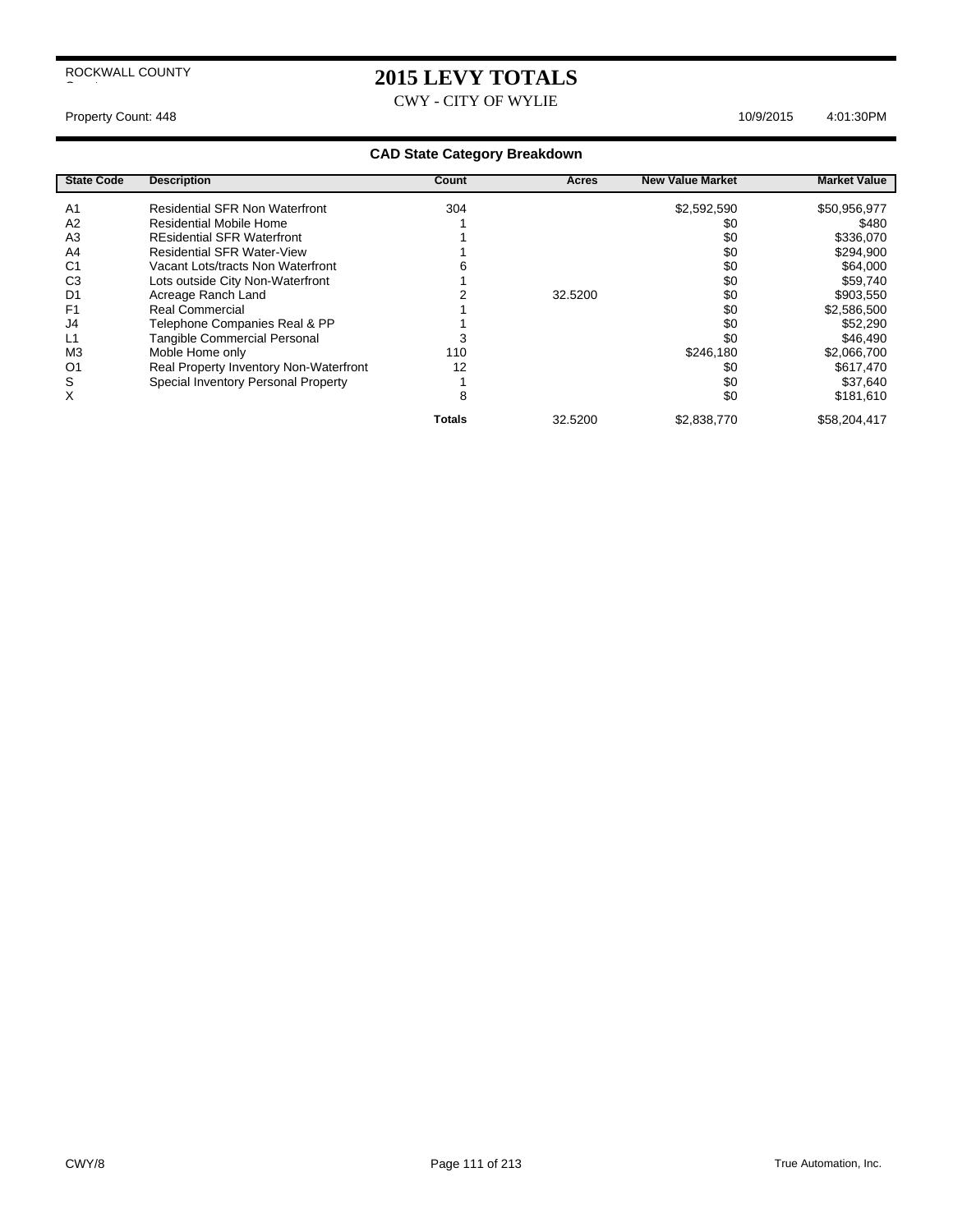$\overline{\phantom{a}}$ 

## **2015 LEVY TOTALS**

CWY - CITY OF WYLIE Property Count: 448 **Accord Property Count: 448** Accord Property Count: 448 Accord Property Count: 448 Accord Property Count: 448 Accord Property Count: 448 Accord Property Count: 448 Accord Property Count: 4501:30PM

| <b>State Code</b> | <b>Description</b>                     | Count         | Acres   | <b>New Value Market</b> | <b>Market Value</b> |
|-------------------|----------------------------------------|---------------|---------|-------------------------|---------------------|
| A <sub>1</sub>    | <b>Residential SFR Non Waterfront</b>  | 304           |         | \$2,592,590             | \$50,956,977        |
| A <sub>2</sub>    | <b>Residential Mobile Home</b>         |               |         | \$0                     | \$480               |
| A3                | <b>REsidential SFR Waterfront</b>      |               |         | \$0                     | \$336,070           |
| A4                | <b>Residential SFR Water-View</b>      |               |         | \$0                     | \$294,900           |
| C <sub>1</sub>    | Vacant Lots/tracts Non Waterfront      |               |         | \$0                     | \$64,000            |
| C <sub>3</sub>    | Lots outside City Non-Waterfront       |               |         | \$0                     | \$59,740            |
| D1                | Acreage Ranch Land                     |               | 32.5200 | \$0                     | \$903,550           |
| F <sub>1</sub>    | <b>Real Commercial</b>                 |               |         | \$0                     | \$2,586,500         |
| J4                | Telephone Companies Real & PP          |               |         | \$0                     | \$52,290            |
| L1                | <b>Tangible Commercial Personal</b>    |               |         | \$0                     | \$46,490            |
| M <sub>3</sub>    | Moble Home only                        | 110           |         | \$246,180               | \$2,066,700         |
| O <sub>1</sub>    | Real Property Inventory Non-Waterfront | 12            |         | \$0                     | \$617,470           |
| S                 | Special Inventory Personal Property    |               |         | \$0                     | \$37,640            |
| X                 |                                        | 8             |         | \$0                     | \$181,610           |
|                   |                                        | <b>Totals</b> | 32.5200 | \$2,838,770             | \$58,204,417        |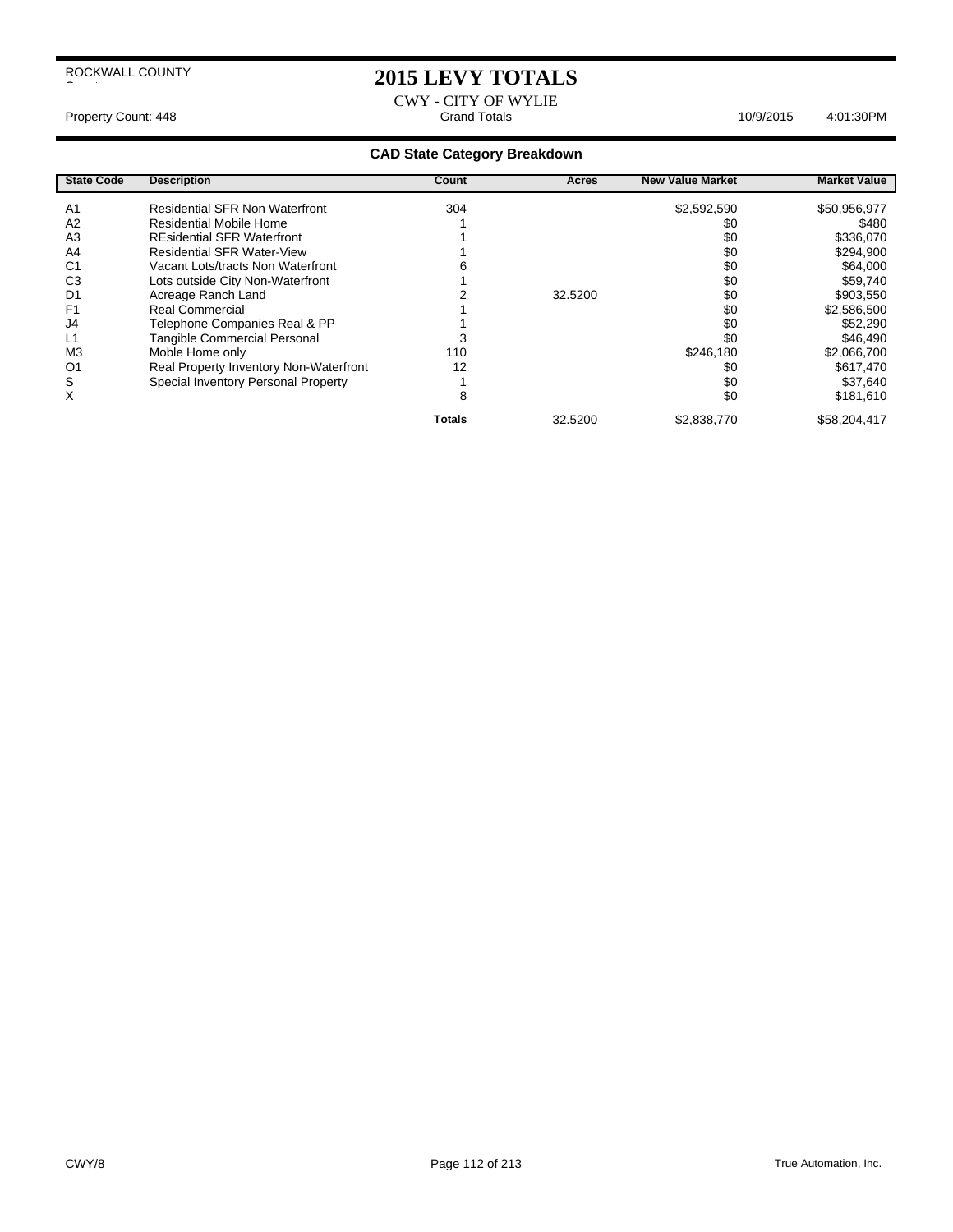## **2015 LEVY TOTALS**

CWY - CITY OF WYLIE Property Count: 448 **Effective Rate Assumption Effective Rate Assumption** 10/9/2015 4:01:30PM

#### **New Value**

**TOTAL NEW VALUE MARKET: \$2,838,770 TOTAL NEW VALUE TAXABLE: \$2,838,770**

|                  |                                      | <b>New Exemptions</b>                  |                                  |                                   |
|------------------|--------------------------------------|----------------------------------------|----------------------------------|-----------------------------------|
| <b>Exemption</b> | <b>Description</b>                   | <b>Count</b>                           |                                  |                                   |
| EX366            | HB366 Exempt                         | 3                                      | 2014 Market Value                | \$180                             |
|                  |                                      | <b>ABSOLUTE EXEMPTIONS VALUE LOSS</b>  |                                  | \$180                             |
| <b>Exemption</b> | <b>Description</b>                   |                                        | <b>Count</b>                     | <b>Exemption Amount</b>           |
| <b>DP</b>        | <b>Disability</b>                    |                                        | 1                                | \$30,000                          |
| <b>OV65</b>      | Over 65                              |                                        | 3                                | \$90,000                          |
|                  |                                      | PARTIAL EXEMPTIONS VALUE LOSS          | 4                                | \$120,000                         |
|                  |                                      |                                        | <b>NEW EXEMPTIONS VALUE LOSS</b> | \$120,180                         |
|                  |                                      | <b>Increased Exemptions</b>            |                                  |                                   |
| <b>Exemption</b> | <b>Description</b>                   |                                        | Count                            | <b>Increased Exemption Amount</b> |
|                  |                                      | <b>INCREASED EXEMPTIONS VALUE LOSS</b> |                                  |                                   |
|                  |                                      |                                        | TOTAL EXEMPTIONS VALUE LOSS      | \$120,180                         |
|                  |                                      | <b>New Ag / Timber Exemptions</b>      |                                  |                                   |
|                  |                                      | <b>New Annexations</b>                 |                                  |                                   |
|                  |                                      | <b>New Deannexations</b>               |                                  |                                   |
|                  |                                      | <b>Average Homestead Value</b>         |                                  |                                   |
|                  |                                      | Category A and E                       |                                  |                                   |
|                  | <b>Count of HS Residences</b>        | <b>Average Market</b>                  | <b>Average HS Exemption</b>      | <b>Average Taxable</b>            |
|                  | 192                                  |                                        |                                  |                                   |
|                  |                                      | \$169,386<br><b>Category A Only</b>    | \$5,786                          | \$163,600                         |
|                  |                                      |                                        |                                  |                                   |
|                  | <b>Count of HS Residences</b>        | <b>Average Market</b>                  | <b>Average HS Exemption</b>      | <b>Average Taxable</b>            |
|                  | 192                                  | \$169,386                              | \$5,786                          | \$163,600                         |
|                  |                                      | <b>Lower Value Used</b>                |                                  |                                   |
|                  | <b>Count of Protested Properties</b> | <b>Total Market Value</b>              | <b>Total Value Used</b>          |                                   |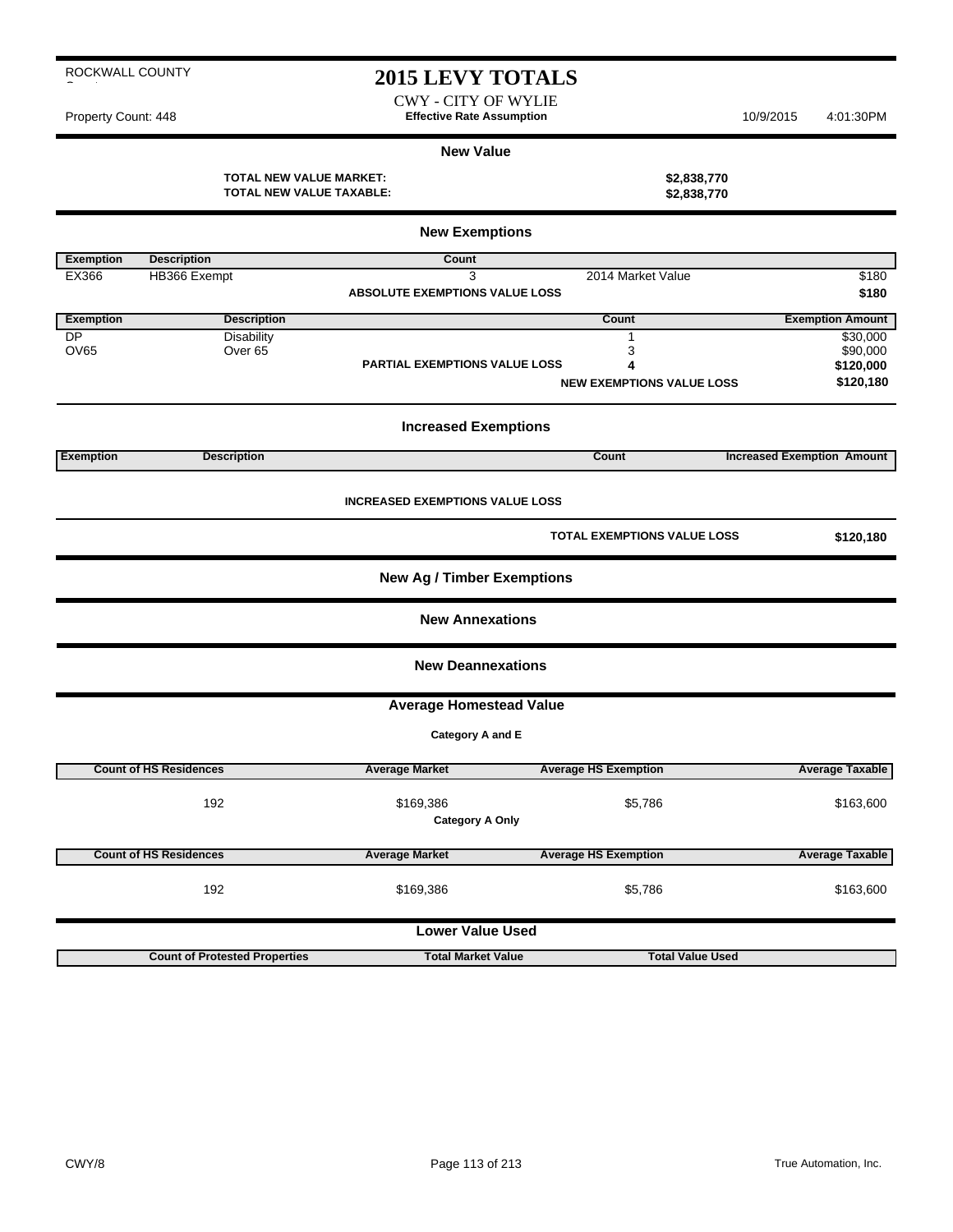# **2015 LEVY TOTALS**

GRW - ROCKWALL COUNTY

Property Count: 39,891 10/9/2015 4:01:05PM

| Land                                                         |                |                                 |                           | Value                    |                                |           |               |
|--------------------------------------------------------------|----------------|---------------------------------|---------------------------|--------------------------|--------------------------------|-----------|---------------|
| Homesite:                                                    |                |                                 | 1,112,135,733             |                          |                                |           |               |
| Non Homesite:                                                |                |                                 |                           | 980,840,272              |                                |           |               |
| Ag Market:                                                   |                |                                 |                           | 470,685,450              |                                |           |               |
| <b>Timber Market:</b>                                        |                |                                 |                           | 0                        | <b>Total Land</b>              | $(+)$     | 2,563,661,455 |
| Improvement                                                  |                |                                 |                           | Value                    |                                |           |               |
|                                                              |                |                                 |                           |                          |                                |           |               |
| Homesite:<br>Non Homesite:                                   |                |                                 | 5,199,391,917             |                          |                                |           |               |
|                                                              |                |                                 | 1,395,039,934             |                          | <b>Total Improvements</b>      | $(+)$     | 6,594,431,851 |
| <b>Non Real</b>                                              |                | Count                           |                           | Value                    |                                |           |               |
| Personal Property:                                           |                | 2,541                           |                           | 646,808,363              |                                |           |               |
| Mineral Property:                                            |                | 0                               |                           | 0                        |                                |           |               |
| Autos:                                                       |                | $\mathbf 0$                     |                           | 0                        | <b>Total Non Real</b>          | $(+)$     | 646,808,363   |
|                                                              |                |                                 |                           |                          | <b>Market Value</b>            | $=$       | 9,804,901,669 |
| Ag                                                           |                | <b>Non Exempt</b>               |                           | <b>Exempt</b>            |                                |           |               |
| <b>Total Productivity Market:</b>                            |                | 467,896,050                     |                           | 2,789,400                |                                |           |               |
| Ag Use:                                                      |                | 4,064,153                       |                           | 29,820                   | <b>Productivity Loss</b>       | $(\cdot)$ | 463,831,897   |
| Timber Use:<br>Productivity Loss:                            |                | $\mathbf 0$<br>463,831,897      |                           | $\mathbf 0$<br>2,759,580 | <b>Appraised Value</b>         | $=$       | 9,341,069,772 |
|                                                              |                |                                 |                           |                          | <b>Homestead Cap</b>           | $(\cdot)$ | 32,734,448    |
|                                                              |                |                                 |                           |                          | <b>Assessed Value</b>          | $=$       | 9,308,335,324 |
|                                                              |                |                                 |                           |                          | <b>Total Exemptions Amount</b> | $(-)$     | 827,409,226   |
|                                                              |                |                                 |                           |                          | (Breakdown on Next Page)       |           |               |
|                                                              |                |                                 |                           |                          | <b>Net Taxable</b>             | $=$       | 8,480,926,098 |
|                                                              |                |                                 |                           |                          |                                |           |               |
|                                                              |                |                                 |                           |                          |                                |           |               |
| Freeze<br>Assessed                                           | <b>Taxable</b> | <b>Actual Tax</b>               | Ceiling                   | Count                    |                                |           |               |
|                                                              |                |                                 |                           |                          |                                |           |               |
| <b>DP</b><br>62,449,313                                      | 57,463,178     | 202,567.75                      | 215,983.69                | 370                      |                                |           |               |
| <b>DPS</b><br>624,135                                        | 624,135        | 2,101.07                        | 2,101.07                  | 3                        |                                |           |               |
| <b>OV65</b><br>1,042,133,165                                 | 859,517,663    | 2,968,531.94                    | 3,010,801.05              | 4,817                    |                                |           |               |
| <b>Total</b><br>1,105,206,613<br><b>Tax Rate</b><br>0.395900 | 917,604,976    | 3,173,200.76                    | 3,228,885.81              |                          | 5,190 Freeze Taxable           | $(\cdot)$ | 917,604,976   |
|                                                              |                |                                 |                           |                          |                                |           |               |
|                                                              |                |                                 |                           |                          |                                | Ξ         |               |
|                                                              |                |                                 |                           |                          | <b>Freeze Adjusted Taxable</b> |           | 7,563,321,122 |
|                                                              |                |                                 |                           |                          |                                |           |               |
| <b>Levy Info</b>                                             |                |                                 |                           |                          |                                |           |               |
| M&O Rate:                                                    | 0.298040       | M&O Tax:                        |                           | 24,935,428.02            |                                |           |               |
| I&S Rate:                                                    | 0.097860       | I&S Tax:                        |                           | 8, 187, 431.85           |                                |           |               |
| Protected I&S Rate:                                          | 0.000000       | Protected I&S Tax:              |                           | 0.00<br>3,295.97         |                                |           |               |
|                                                              |                | Ag Penalty:<br>PP Late Penalty: |                           | 0.00                     |                                |           |               |
|                                                              |                |                                 |                           |                          | <b>Total Levy</b>              |           | 33,126,155.84 |
| <b>Tif Zone Code</b>                                         |                |                                 | <b>Tax Increment Loss</b> |                          |                                |           |               |
| 2007 TIF                                                     |                |                                 |                           | 10,161,227               |                                |           |               |
| Tax Increment Finance Value:                                 |                |                                 |                           |                          |                                |           |               |
| Tax Increment Finance Levy:                                  |                |                                 |                           | 10,161,227<br>40,228.30  |                                |           |               |
|                                                              |                |                                 |                           |                          |                                |           |               |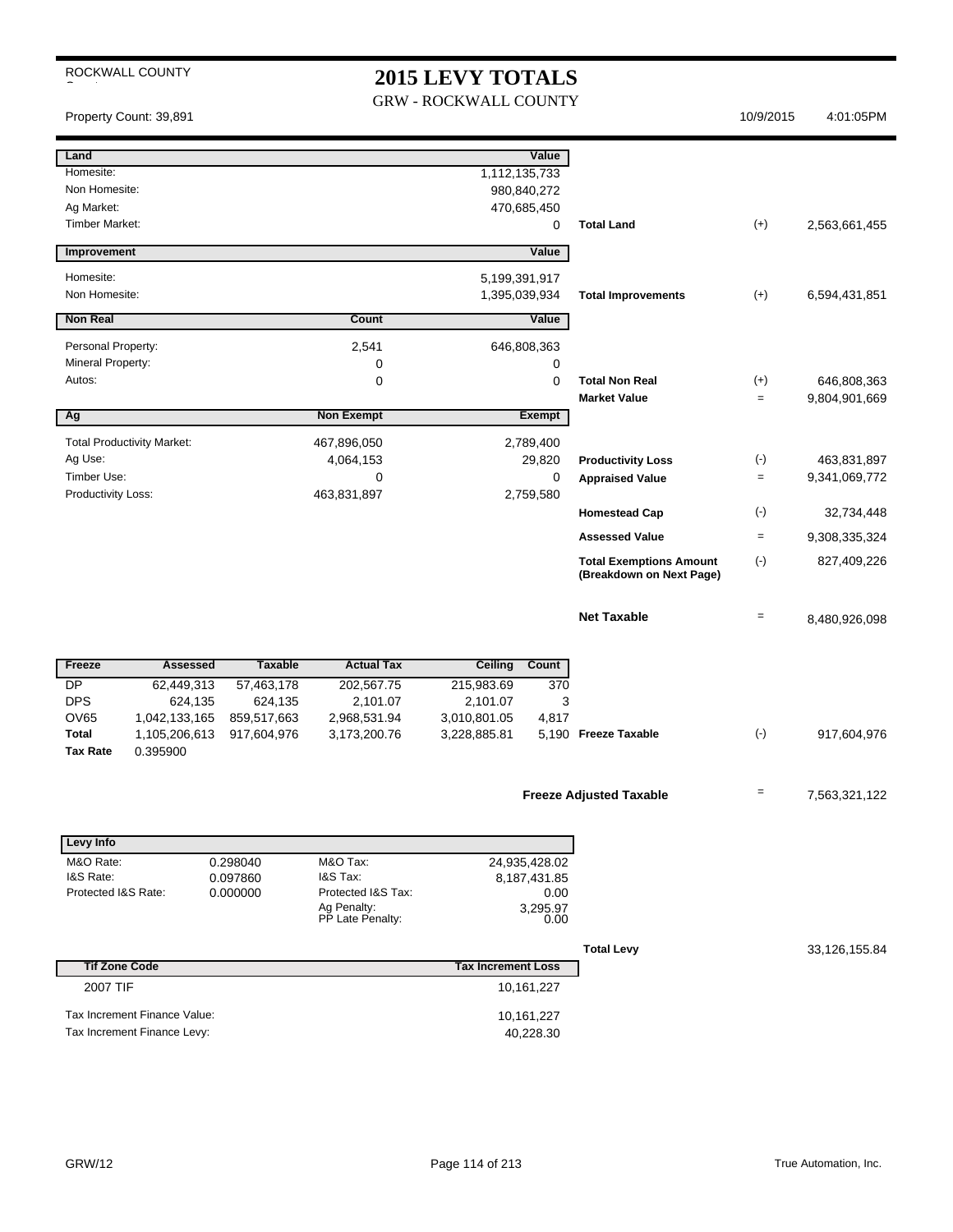## **2015 LEVY TOTALS**

#### GRW - ROCKWALL COUNTY

Property Count: 39,891 10/9/2015 4:01:30PM

| <b>Exemption</b>  | Count          | Local          | <b>State</b>   | <b>Total</b> |
|-------------------|----------------|----------------|----------------|--------------|
| AB                |                | $\overline{0}$ | $\overline{0}$ | $\Omega$     |
| CHODO (Partial)   | 1              | 2,373,575      | 0              | 2,373,575    |
| <b>DP</b>         | 390            | 0              | $\Omega$       | 0            |
| <b>DPS</b>        | 3              | $\pmb{0}$      | 0              | 0            |
| DV <sub>1</sub>   | 186            | 0              | 1,450,000      | 1,450,000    |
| DV <sub>1</sub> S | 3              | $\pmb{0}$      | 15,000         | 15,000       |
| DV <sub>2</sub>   | 128            | $\pmb{0}$      | 1,104,000      | 1,104,000    |
| DV2S              | 4              | 0              | 30,000         | 30,000       |
| DV3               | 109            | $\mathbf 0$    | 1,119,000      | 1,119,000    |
| DV3S              | $\overline{2}$ | $\mathbf 0$    | 20,000         | 20,000       |
| DV4               | 265            | $\pmb{0}$      | 1,757,420      | 1,757,420    |
| DV4S              | 16             | 0              | 180,000        | 180,000      |
| <b>DVHS</b>       | 176            | $\pmb{0}$      | 42,294,108     | 42,294,108   |
| <b>DVHSS</b>      | 1              | 0              | 144,050        | 144,050      |
| EX                |                | $\pmb{0}$      | 18,080         | 18,080       |
| EX-XF             | 2              | 0              | 1,625,250      | 1,625,250    |
| EX-XG             | 2              | 0              | 185,690        | 185,690      |
| EX-XI             | 6              | $\pmb{0}$      | 4,291,600      | 4,291,600    |
| EX-XJ             | 4              | $\pmb{0}$      | 1,694,870      | 1,694,870    |
| EX-XL             | 21             | $\pmb{0}$      | 13,410,180     | 13,410,180   |
| EX-XR             | 27             | $\pmb{0}$      | 2,673,040      | 2,673,040    |
| EX-XU             | 1              | $\mathbf 0$    | 32,660         | 32,660       |
| EX-XV             | 565            | 0              | 542,693,370    | 542,693,370  |
| EX-XV (Prorated)  | 4              | $\pmb{0}$      | 158,573        | 158,573      |
| EX366             | 47             | $\mathbf 0$    | 7,430          | 7,430        |
| <b>FR</b>         | 17             | 28,779,311     | 0              | 28,779,311   |
| <b>OV65</b>       | 5,159          | 176,566,995    | 0              | 176,566,995  |
| <b>OV65S</b>      | 60             | 2,019,440      | 0              | 2,019,440    |
| PC                | 9              | 2,765,584      | $\mathbf 0$    | 2,765,584    |
|                   | <b>Totals</b>  | 212,504,905    | 614,904,321    | 827,409,226  |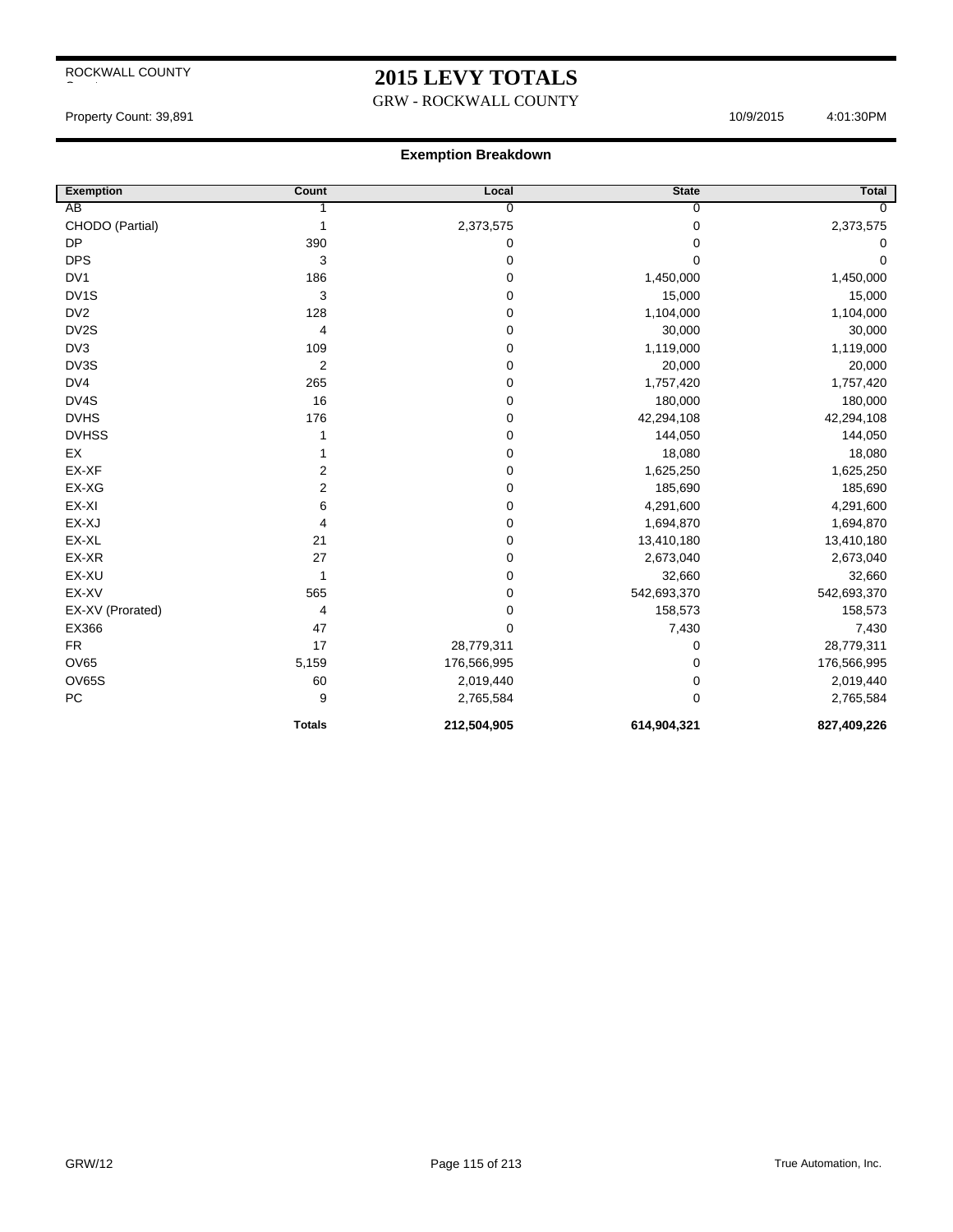|                             | ROCKWALL COUNTY                   |                |                     | <b>2015 LEVY TOTALS</b>                                        |                                                            |                   |           |
|-----------------------------|-----------------------------------|----------------|---------------------|----------------------------------------------------------------|------------------------------------------------------------|-------------------|-----------|
| Property Count: 6           |                                   |                |                     | <b>GRW - ROCKWALL COUNTY</b><br><b>Under ARB Review Totals</b> |                                                            | 10/9/2015         | 4:01:05PM |
| Land                        |                                   |                |                     | Value                                                          |                                                            |                   |           |
| Homesite:                   |                                   |                |                     | 227,730                                                        |                                                            |                   |           |
| Non Homesite:<br>Ag Market: |                                   |                |                     | 275,860<br>0                                                   |                                                            |                   |           |
| <b>Timber Market:</b>       |                                   |                |                     | 0                                                              | <b>Total Land</b>                                          | $(+)$             | 503,590   |
| Improvement                 |                                   |                |                     | Value                                                          |                                                            |                   |           |
| Homesite:                   |                                   |                |                     | 1,215,860                                                      |                                                            |                   |           |
| Non Homesite:               |                                   |                |                     | 39,310                                                         | <b>Total Improvements</b>                                  | $(+)$             | 1,255,170 |
| <b>Non Real</b>             |                                   |                | Count               | Value                                                          |                                                            |                   |           |
| Personal Property:          |                                   |                | $\mathbf 0$         | 0                                                              |                                                            |                   |           |
| Mineral Property:           |                                   |                | 0                   | 0                                                              |                                                            |                   |           |
| Autos:                      |                                   |                | 0                   | 0                                                              | <b>Total Non Real</b>                                      | $(+)$             | 0         |
| Ag                          |                                   |                | <b>Non Exempt</b>   | <b>Exempt</b>                                                  | <b>Market Value</b>                                        | $\quad =$         | 1,758,760 |
|                             |                                   |                |                     |                                                                |                                                            |                   |           |
| Ag Use:                     | <b>Total Productivity Market:</b> |                | 0<br>$\mathbf 0$    | 0<br>0                                                         | <b>Productivity Loss</b>                                   | $(\cdot)$         | 0         |
| Timber Use:                 |                                   |                | 0                   | 0                                                              | <b>Appraised Value</b>                                     | $\qquad \qquad =$ | 1,758,760 |
| Productivity Loss:          |                                   |                | $\mathbf 0$         | $\mathbf 0$                                                    |                                                            |                   |           |
|                             |                                   |                |                     |                                                                | <b>Homestead Cap</b>                                       | $(-)$             | 0         |
|                             |                                   |                |                     |                                                                | <b>Assessed Value</b>                                      | $\quad \  \, =$   | 1,758,760 |
|                             |                                   |                |                     |                                                                | <b>Total Exemptions Amount</b><br>(Breakdown on Next Page) | $(\cdot)$         | 117,000   |
|                             |                                   |                |                     |                                                                | <b>Net Taxable</b>                                         | $=$               | 1,641,760 |
| Freeze                      | <b>Assessed</b>                   | <b>Taxable</b> | <b>Actual Tax</b>   | <b>Ceiling</b><br>Count                                        |                                                            |                   |           |
| <b>OV65</b>                 | 293,290                           | 188,290        | $\overline{710.57}$ | 3<br>710.57                                                    |                                                            |                   |           |
| <b>Total</b>                | 293,290                           | 188,290        | 710.57              | 710.57                                                         | 3 Freeze Taxable                                           | $(\cdot)$         | 188,290   |
| <b>Tax Rate</b>             | 0.395900                          |                |                     |                                                                |                                                            |                   |           |
|                             |                                   |                |                     |                                                                | <b>Freeze Adjusted Taxable</b>                             | $=$               | 1,453,470 |
|                             | Tax Increment Finance Value:      |                |                     | $\mathbf 0$                                                    |                                                            |                   |           |
|                             | Tax Increment Finance Levy:       |                |                     | 0.00                                                           |                                                            |                   |           |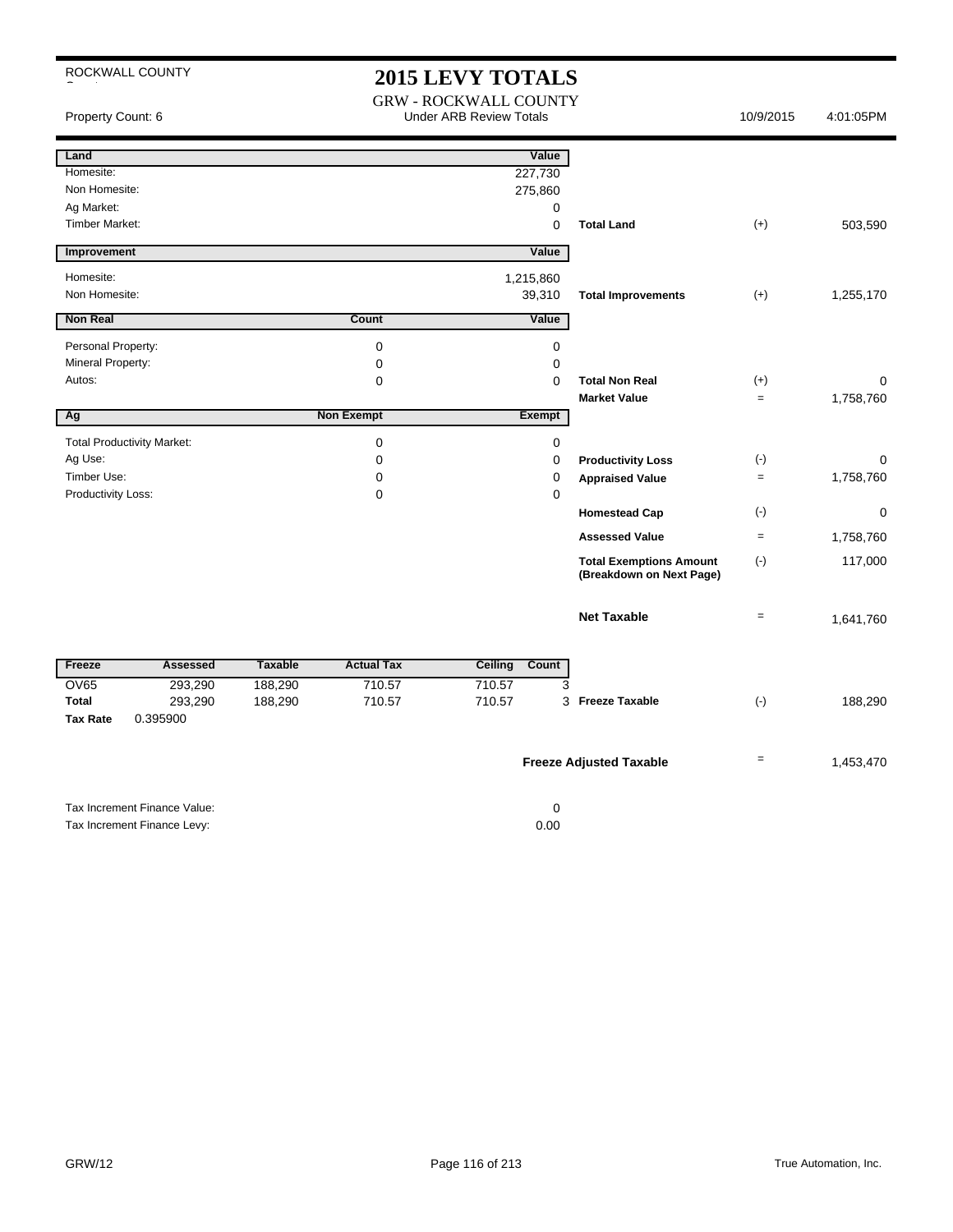## **2015 LEVY TOTALS**

GRW - ROCKWALL COUNTY Property Count: 6 and the Under ARB Review Totals 10/9/2015 4:01:30PM

| Exemption       | Count         | Local   | <b>State</b> | Total   |
|-----------------|---------------|---------|--------------|---------|
| DV <sub>4</sub> |               |         | 12,000       | 12,000  |
| <b>OV65</b>     |               | 105,000 |              | 105,000 |
|                 | <b>Totals</b> | 105,000 | 12,000       | 117,000 |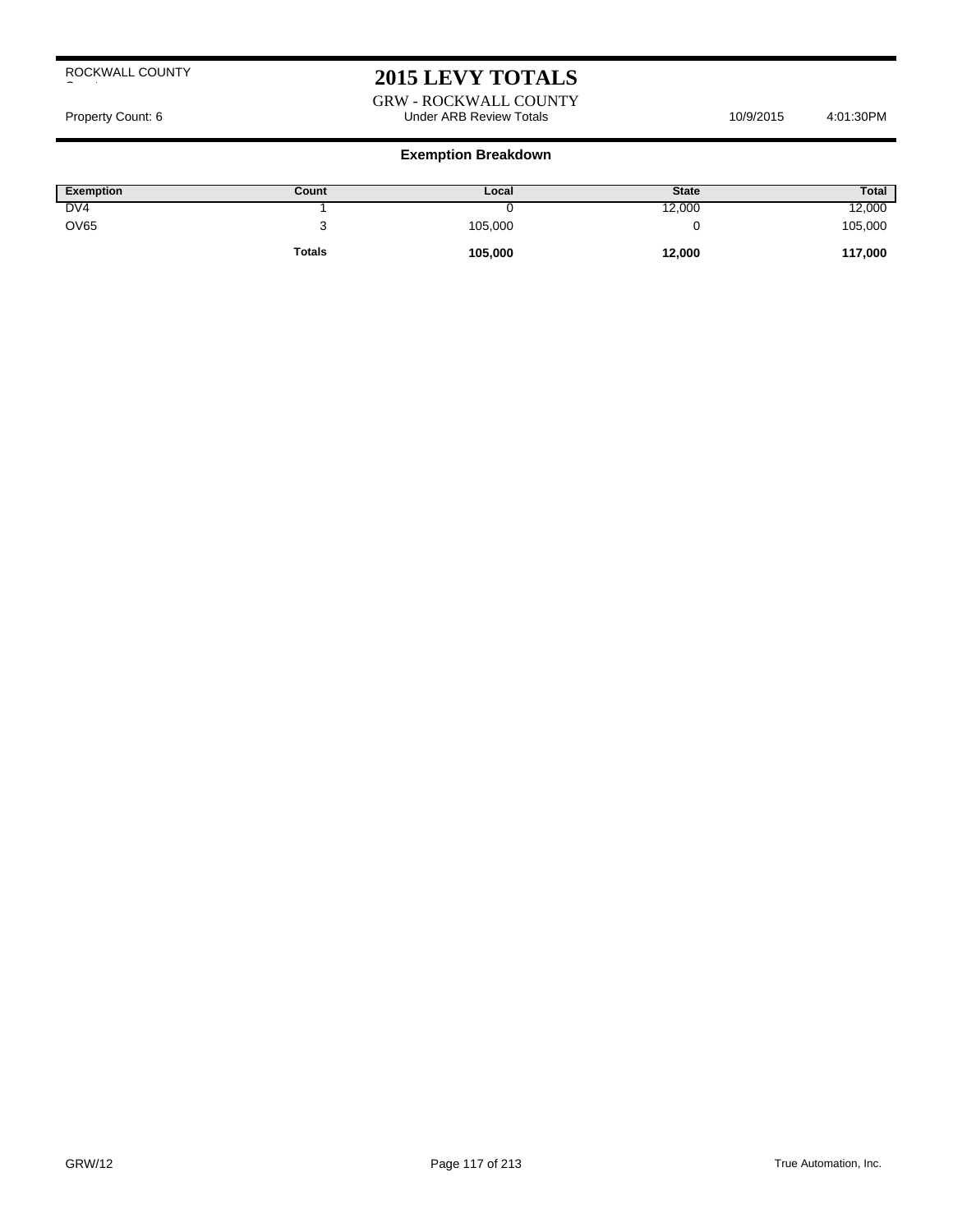## 2015 LEVY TOTALS

|                                                                           | Property Count: 39,897                                      |                        |                                 | $2013$ LEV I TOTALD<br><b>GRW - ROCKWALL COUNTY</b><br><b>Grand Totals</b> |                                          |                                              | 10/9/2015         | 4:01:05PM                    |
|---------------------------------------------------------------------------|-------------------------------------------------------------|------------------------|---------------------------------|----------------------------------------------------------------------------|------------------------------------------|----------------------------------------------|-------------------|------------------------------|
| Land<br>Homesite:<br>Non Homesite:<br>Ag Market:<br><b>Timber Market:</b> |                                                             |                        |                                 | 1,112,363,463                                                              | Value<br>981,116,132<br>470,685,450<br>0 | <b>Total Land</b>                            | $(+)$             | 2,564,165,045                |
| Improvement                                                               |                                                             |                        |                                 |                                                                            | Value                                    |                                              |                   |                              |
|                                                                           |                                                             |                        |                                 |                                                                            |                                          |                                              |                   |                              |
| Homesite:<br>Non Homesite:                                                |                                                             |                        |                                 | 5,200,607,777<br>1,395,079,244                                             |                                          | <b>Total Improvements</b>                    | $(+)$             | 6,595,687,021                |
| <b>Non Real</b>                                                           |                                                             |                        | <b>Count</b>                    |                                                                            | Value                                    |                                              |                   |                              |
| Personal Property:                                                        |                                                             |                        | 2,541                           |                                                                            | 646,808,363                              |                                              |                   |                              |
| Mineral Property:                                                         |                                                             |                        | 0                               |                                                                            | 0                                        |                                              |                   |                              |
| Autos:                                                                    |                                                             |                        | 0                               |                                                                            | 0                                        | <b>Total Non Real</b><br><b>Market Value</b> | $(+)$<br>$\equiv$ | 646,808,363<br>9,806,660,429 |
| Ag                                                                        |                                                             |                        | <b>Non Exempt</b>               |                                                                            | <b>Exempt</b>                            |                                              |                   |                              |
| <b>Total Productivity Market:</b>                                         |                                                             |                        | 467,896,050                     |                                                                            | 2,789,400                                |                                              |                   |                              |
| Ag Use:                                                                   |                                                             |                        | 4,064,153                       |                                                                            | 29,820                                   | <b>Productivity Loss</b>                     | $(\text{-})$      | 463,831,897                  |
| Timber Use:                                                               |                                                             |                        | 0                               |                                                                            | $\mathbf 0$                              | <b>Appraised Value</b>                       | $\equiv$          | 9,342,828,532                |
| Productivity Loss:                                                        |                                                             |                        | 463,831,897                     |                                                                            | 2,759,580                                | <b>Homestead Cap</b>                         | $(\cdot)$         | 32,734,448                   |
|                                                                           |                                                             |                        |                                 |                                                                            |                                          | <b>Assessed Value</b>                        | $=$               | 9,310,094,084                |
|                                                                           |                                                             |                        |                                 |                                                                            |                                          | <b>Total Exemptions Amount</b>               | $(\cdot)$         | 827,526,226                  |
|                                                                           |                                                             |                        |                                 |                                                                            |                                          | (Breakdown on Next Page)                     |                   |                              |
|                                                                           |                                                             |                        |                                 |                                                                            |                                          | <b>Net Taxable</b>                           | $\quad =$         | 8,482,567,858                |
| Freeze                                                                    | <b>Assessed</b>                                             | <b>Taxable</b>         | <b>Actual Tax</b>               | <b>Ceiling</b>                                                             | Count                                    |                                              |                   |                              |
| DP                                                                        | 62,449,313                                                  | 57,463,178             | 202,567.75                      | 215,983.69                                                                 | 370                                      |                                              |                   |                              |
| <b>DPS</b><br><b>OV65</b>                                                 | 624,135<br>1,042,426,455                                    | 624,135<br>859,705,953 | 2,101.07<br>2,969,242.51        | 2,101.07<br>3,011,511.62                                                   | 3<br>4,820                               |                                              |                   |                              |
| <b>Total</b>                                                              | 1,105,499,903                                               | 917,793,266            | 3,173,911.33                    | 3,229,596.38                                                               |                                          | 5,193 Freeze Taxable                         | $(\cdot)$         | 917,793,266                  |
| <b>Tax Rate</b>                                                           | 0.395900                                                    |                        |                                 |                                                                            |                                          |                                              |                   |                              |
|                                                                           |                                                             |                        |                                 |                                                                            |                                          |                                              | $\equiv$          |                              |
|                                                                           |                                                             |                        |                                 |                                                                            |                                          | <b>Freeze Adjusted Taxable</b>               |                   | 7,564,774,592                |
| <b>Levy Info</b>                                                          |                                                             |                        |                                 |                                                                            |                                          |                                              |                   |                              |
| M&O Rate:                                                                 |                                                             | 0.298040               | M&O Tax:                        |                                                                            | 24,935,428.02                            |                                              |                   |                              |
| I&S Rate:<br>Protected I&S Rate:                                          |                                                             | 0.097860<br>0.000000   | I&S Tax:<br>Protected I&S Tax:  |                                                                            | 8,187,431.85<br>0.00                     |                                              |                   |                              |
|                                                                           |                                                             |                        | Ag Penalty:<br>PP Late Penalty: |                                                                            | 3,295.97<br>0.00                         |                                              |                   |                              |
|                                                                           |                                                             |                        |                                 |                                                                            |                                          |                                              |                   |                              |
| <b>Tif Zone Code</b>                                                      |                                                             |                        |                                 | <b>Tax Increment Loss</b>                                                  |                                          | <b>Total Levy</b>                            |                   | 33,126,155.84                |
| 2007 TIF                                                                  |                                                             |                        |                                 |                                                                            | 10,161,227                               |                                              |                   |                              |
|                                                                           |                                                             |                        |                                 |                                                                            |                                          |                                              |                   |                              |
|                                                                           | Tax Increment Finance Value:<br>Tax Increment Finance Levy: |                        |                                 |                                                                            | 10,161,227<br>40,228.30                  |                                              |                   |                              |
|                                                                           |                                                             |                        |                                 |                                                                            |                                          |                                              |                   |                              |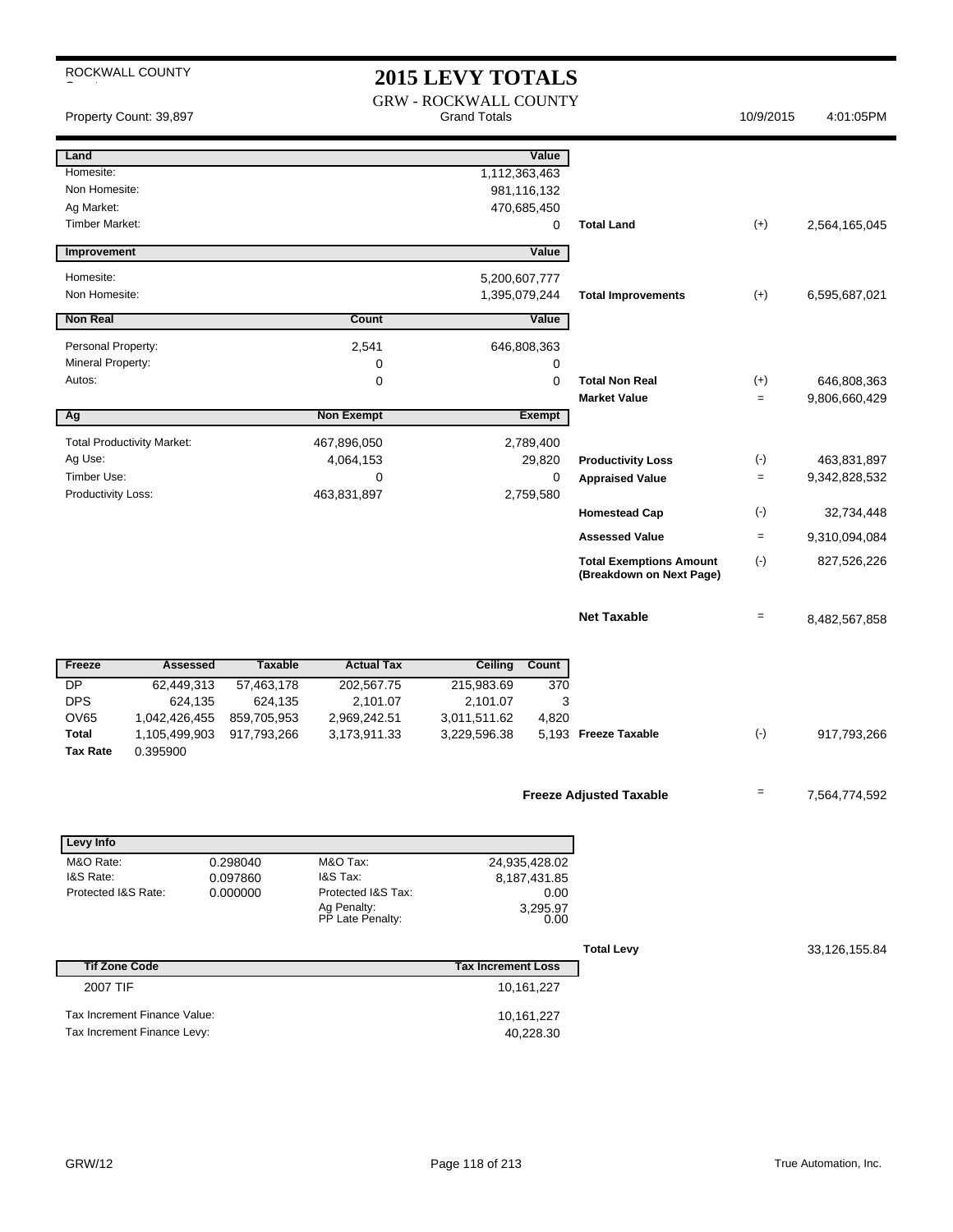## **2015 LEVY TOTALS**

GRW - ROCKWALL COUNTY Property Count: 39,897 **Access 10/9/2015** 10/9/2015 4:01:30PM

| <b>Exemption</b>  | Count            | Local          | <b>State</b> | <b>Total</b> |
|-------------------|------------------|----------------|--------------|--------------|
| AB                |                  | $\overline{0}$ | 0            | $\Omega$     |
| CHODO (Partial)   |                  | 2,373,575      | 0            | 2,373,575    |
| <b>DP</b>         | 390              | 0              | 0            | 0            |
| <b>DPS</b>        | 3                | 0              | 0            | 0            |
| DV <sub>1</sub>   | 186              | 0              | 1,450,000    | 1,450,000    |
| DV <sub>1</sub> S | 3                | 0              | 15,000       | 15,000       |
| DV <sub>2</sub>   | 128              | 0              | 1,104,000    | 1,104,000    |
| DV2S              | 4                | 0              | 30,000       | 30,000       |
| DV3               | 109              | $\mathbf 0$    | 1,119,000    | 1,119,000    |
| DV3S              | $\overline{2}$   | 0              | 20,000       | 20,000       |
| DV4               | 266              | 0              | 1,769,420    | 1,769,420    |
| DV4S              | 16               | $\pmb{0}$      | 180,000      | 180,000      |
| <b>DVHS</b>       | 176              | 0              | 42,294,108   | 42,294,108   |
| <b>DVHSS</b>      |                  | 0              | 144,050      | 144,050      |
| EX                |                  | 0              | 18,080       | 18,080       |
| EX-XF             | 2                | 0              | 1,625,250    | 1,625,250    |
| EX-XG             | $\boldsymbol{2}$ | 0              | 185,690      | 185,690      |
| EX-XI             | 6                | 0              | 4,291,600    | 4,291,600    |
| EX-XJ             | 4                | 0              | 1,694,870    | 1,694,870    |
| EX-XL             | 21               | $\pmb{0}$      | 13,410,180   | 13,410,180   |
| EX-XR             | 27               | 0              | 2,673,040    | 2,673,040    |
| EX-XU             | 1                | 0              | 32,660       | 32,660       |
| EX-XV             | 565              | $\pmb{0}$      | 542,693,370  | 542,693,370  |
| EX-XV (Prorated)  | 4                | 0              | 158,573      | 158,573      |
| EX366             | 47               | $\mathbf 0$    | 7,430        | 7,430        |
| <b>FR</b>         | 17               | 28,779,311     | 0            | 28,779,311   |
| <b>OV65</b>       | 5,162            | 176,671,995    | 0            | 176,671,995  |
| OV65S             | 60               | 2,019,440      | 0            | 2,019,440    |
| PC                | 9                | 2,765,584      | 0            | 2,765,584    |
|                   | <b>Totals</b>    | 212,609,905    | 614,916,321  | 827,526,226  |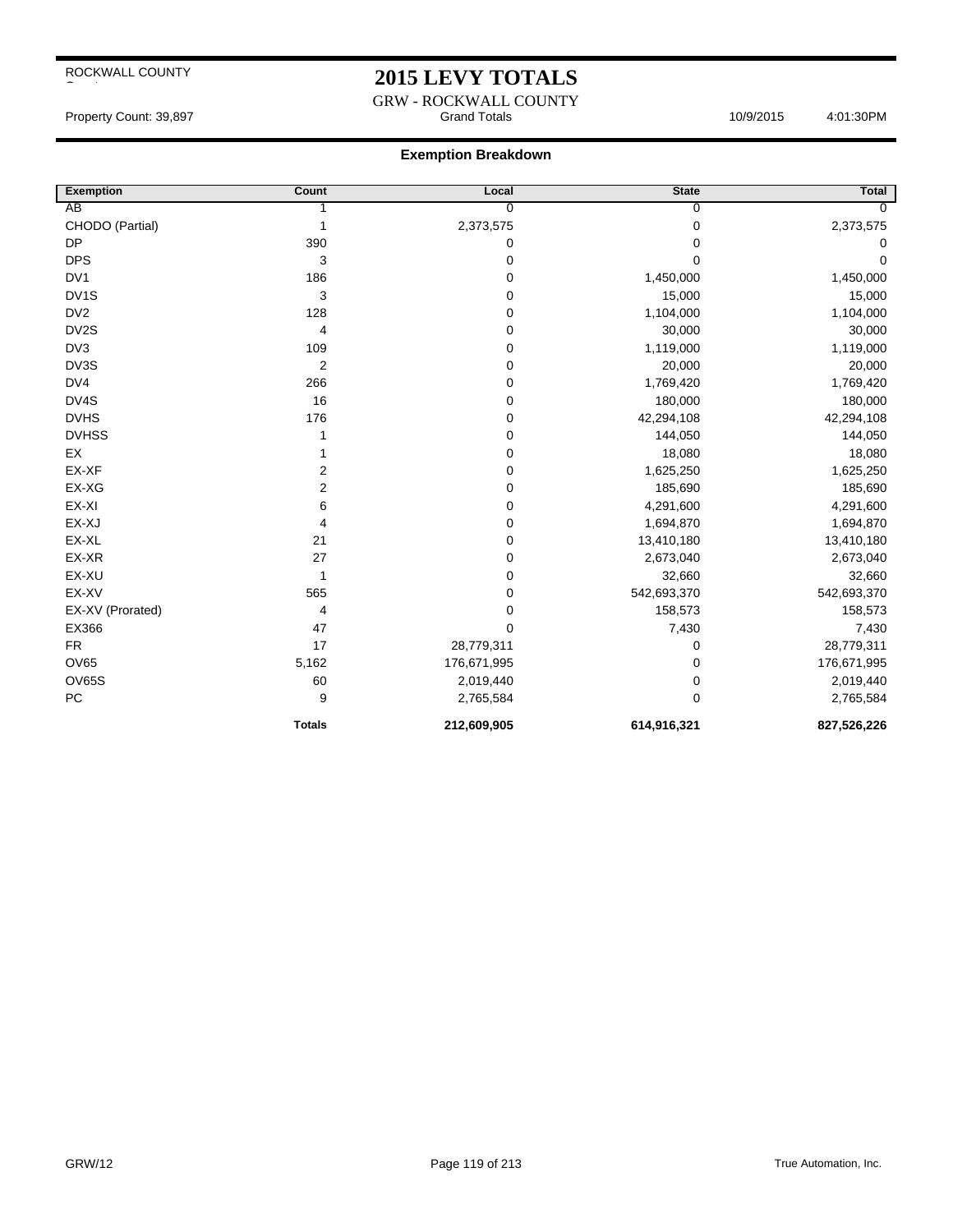## **2015 LEVY TOTALS**

GRW - ROCKWALL COUNTY

#### Property Count: 39,891 10/9/2015 4:01:30 PM

| <b>State Code</b> | <b>Description</b>                 | Count          | Acres       | <b>New Value Market</b> | <b>Market Value</b> |
|-------------------|------------------------------------|----------------|-------------|-------------------------|---------------------|
| A                 | SINGLE FAMILY RESIDENCE            | 28,320         |             | \$238,681,352           | \$6,092,494,529     |
| в                 | <b>MULTIFAMILY RESIDENCE</b>       | 52             |             | \$0                     | \$125,005,465       |
| C <sub>1</sub>    | <b>VACANT LOTS AND LAND TRACTS</b> | 3,100          |             | \$0                     | \$194,054,938       |
| D <sub>1</sub>    | <b>QUALIFIED OPEN-SPACE LAND</b>   | 1,382          | 42,125.9032 | \$0                     | \$467,896,050       |
| D <sub>2</sub>    | IMPROVEMENTS ON QUALIFIED OPEN SP  | 296            |             | \$132,440               | \$6,829,385         |
| Е                 | RURAL LAND, NON QUALIFIED OPEN SPA | 1,444          | 9,314.9503  | \$6,444,020             | \$357,953,017       |
| F <sub>1</sub>    | <b>COMMERCIAL REAL PROPERTY</b>    | 1,099          |             | \$32,120,120            | \$1,202,461,294     |
| F <sub>2</sub>    | INDUSTRIAL AND MANUFACTURING REAL  | 28             |             | \$0                     | \$94,883,460        |
| J2                | <b>GAS DISTRIBUTION SYSTEM</b>     | 11             |             | \$0                     | \$11,669,320        |
| J3                | ELECTRIC COMPANY (INCLUDING CO-OP) | 27             |             | \$0                     | \$84,580,790        |
| J4                | TELEPHONE COMPANY (INCLUDING CO-O  | 22             |             | \$0                     | \$9,855,280         |
| J <sub>5</sub>    | <b>RAILROAD</b>                    | 22             |             | \$0                     | \$628,290           |
| J <sub>6</sub>    | PIPELAND COMPANY                   | 58             |             | \$0                     | \$28,101,940        |
| J7                | <b>CABLE TELEVISION COMPANY</b>    | 14             |             | \$0                     | \$3,151,560         |
| J9                | RAILROAD ROLLING STOCK             | $\overline{2}$ |             | \$0                     | \$2,327,400         |
| L1                | COMMERCIAL PERSONAL PROPERTY       | 2,137          |             | \$7,450,280             | \$369,857,017       |
| L2                | INDUSTRIAL AND MANUFACTURING PERS  | 137            |             | \$0                     | \$91,562,776        |
| M <sub>1</sub>    | TANGIBLE OTHER PERSONAL, MOBILE H  | 647            |             | \$823,160               | \$11,183,170        |
| O                 | <b>RESIDENTIAL INVENTORY</b>       | 1,253          |             | \$1,601,100             | \$45,369,640        |
| S                 | SPECIAL INVENTORY TAX              | 45             |             | \$0                     | \$35,872,030        |
| X                 | TOTALLY EXEMPT PROPERTY            | 678            |             | \$3,783,298             | \$569,164,318       |
|                   |                                    | <b>Totals</b>  | 51,440.8535 | \$291,035,770           | \$9,804,901,669     |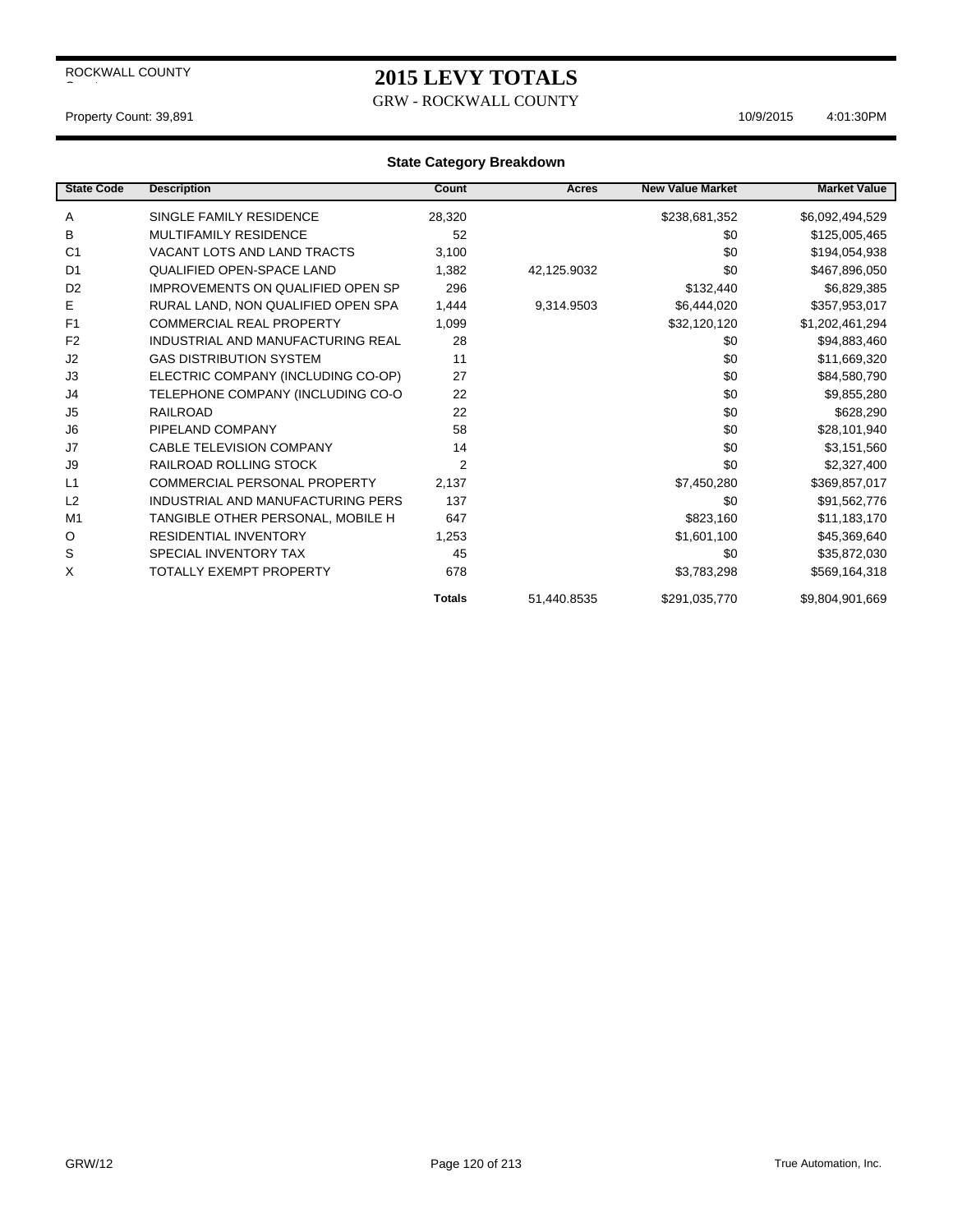## **2015 LEVY TOTALS**

GRW - ROCKWALL COUNTY Property Count: 6 Count: 6 Count: 6 Count: 6 Count: 6 Count: 6 Count: 6 Count: 6 Count: 6 Count: 10/9/2015 4:01:30PM

| <b>State Code</b> | <b>Description</b>                                            | Count         | Acres   | <b>New Value Market</b> | <b>Market Value</b>      |
|-------------------|---------------------------------------------------------------|---------------|---------|-------------------------|--------------------------|
| А<br>F            | SINGLE FAMILY RESIDENCE<br>RURAL LAND, NON QUALIFIED OPEN SPA |               | 22,0900 | \$290.610<br>\$0        | \$1,150,300<br>\$608,460 |
|                   |                                                               | <b>Totals</b> | 22,0900 | \$290.610               | \$1,758,760              |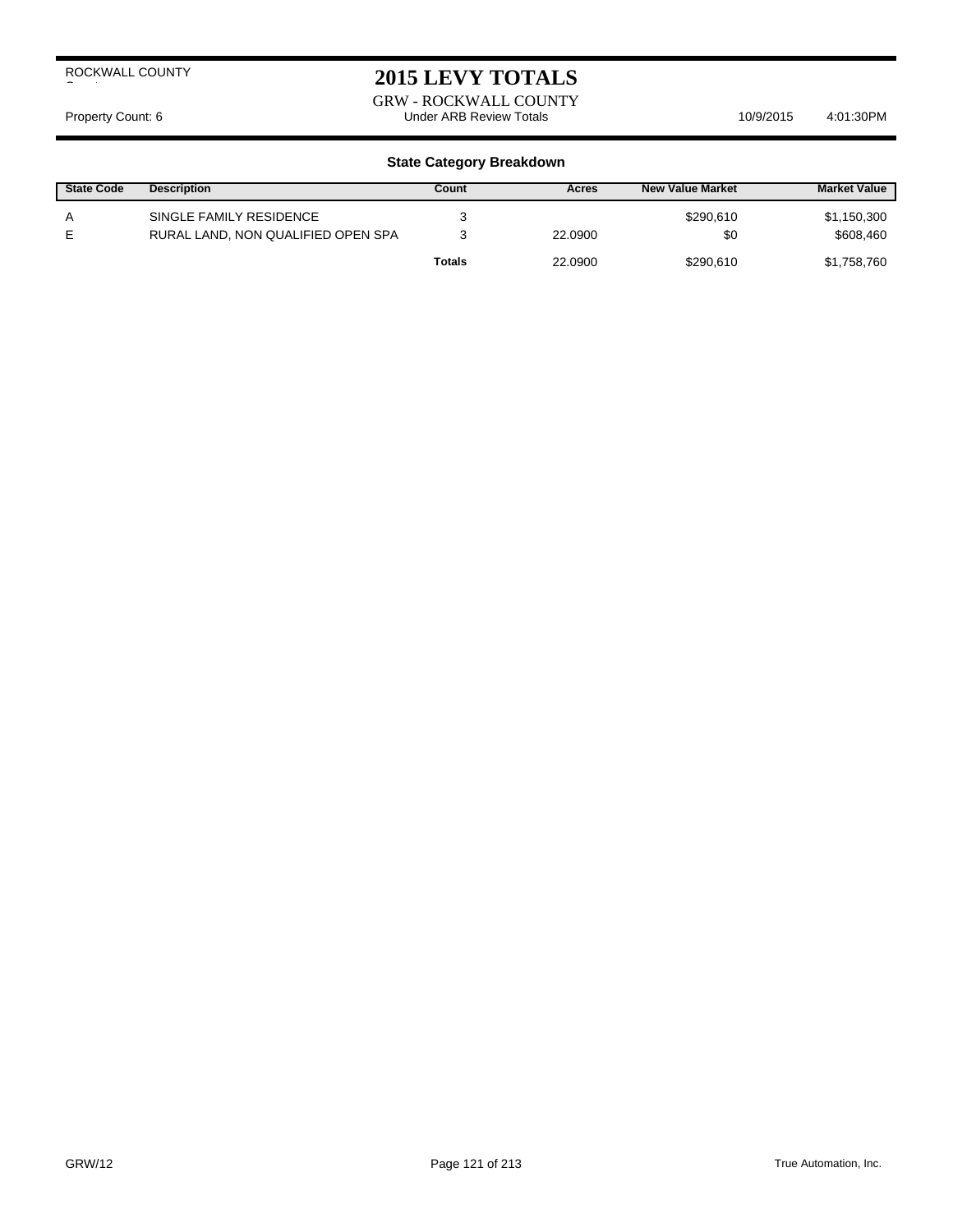### **2015 LEVY TOTALS**

GRW - ROCKWALL COUNTY Property Count: 39,897 **According to Accord Totals** 10/9/2015 4:01:30PM

| <b>State Code</b> | <b>Description</b>                       | Count          | Acres       | <b>New Value Market</b> | <b>Market Value</b> |
|-------------------|------------------------------------------|----------------|-------------|-------------------------|---------------------|
| Α                 | SINGLE FAMILY RESIDENCE                  | 28,323         |             | \$238,971,962           | \$6,093,644,829     |
| B                 | <b>MULTIFAMILY RESIDENCE</b>             | 52             |             | \$0                     | \$125,005,465       |
| C <sub>1</sub>    | VACANT LOTS AND LAND TRACTS              | 3,100          |             | \$0                     | \$194,054,938       |
| D <sub>1</sub>    | <b>QUALIFIED OPEN-SPACE LAND</b>         | 1,382          | 42,125.9032 | \$0                     | \$467,896,050       |
| D <sub>2</sub>    | <b>IMPROVEMENTS ON QUALIFIED OPEN SP</b> | 296            |             | \$132,440               | \$6,829,385         |
| Е                 | RURAL LAND, NON QUALIFIED OPEN SPA       | 1,447          | 9,337.0403  | \$6,444,020             | \$358,561,477       |
| F <sub>1</sub>    | <b>COMMERCIAL REAL PROPERTY</b>          | 1,099          |             | \$32,120,120            | \$1,202,461,294     |
| F <sub>2</sub>    | INDUSTRIAL AND MANUFACTURING REAL        | 28             |             | \$0                     | \$94,883,460        |
| J2                | <b>GAS DISTRIBUTION SYSTEM</b>           | 11             |             | \$0                     | \$11,669,320        |
| J3                | ELECTRIC COMPANY (INCLUDING CO-OP)       | 27             |             | \$0                     | \$84,580,790        |
| J4                | TELEPHONE COMPANY (INCLUDING CO-O        | 22             |             | \$0                     | \$9,855,280         |
| J <sub>5</sub>    | <b>RAILROAD</b>                          | 22             |             | \$0                     | \$628,290           |
| J <sub>6</sub>    | PIPELAND COMPANY                         | 58             |             | \$0                     | \$28,101,940        |
| J7                | <b>CABLE TELEVISION COMPANY</b>          | 14             |             | \$0                     | \$3,151,560         |
| J9                | RAILROAD ROLLING STOCK                   | $\overline{2}$ |             | \$0                     | \$2,327,400         |
| L1                | <b>COMMERCIAL PERSONAL PROPERTY</b>      | 2.137          |             | \$7,450,280             | \$369,857,017       |
| L2                | INDUSTRIAL AND MANUFACTURING PERS        | 137            |             | \$0                     | \$91,562,776        |
| M <sub>1</sub>    | TANGIBLE OTHER PERSONAL, MOBILE H        | 647            |             | \$823,160               | \$11,183,170        |
| O                 | <b>RESIDENTIAL INVENTORY</b>             | 1,253          |             | \$1,601,100             | \$45,369,640        |
| S                 | SPECIAL INVENTORY TAX                    | 45             |             | \$0                     | \$35,872,030        |
| X                 | <b>TOTALLY EXEMPT PROPERTY</b>           | 678            |             | \$3,783,298             | \$569,164,318       |
|                   |                                          | <b>Totals</b>  | 51,462.9435 | \$291,326,380           | \$9,806,660,429     |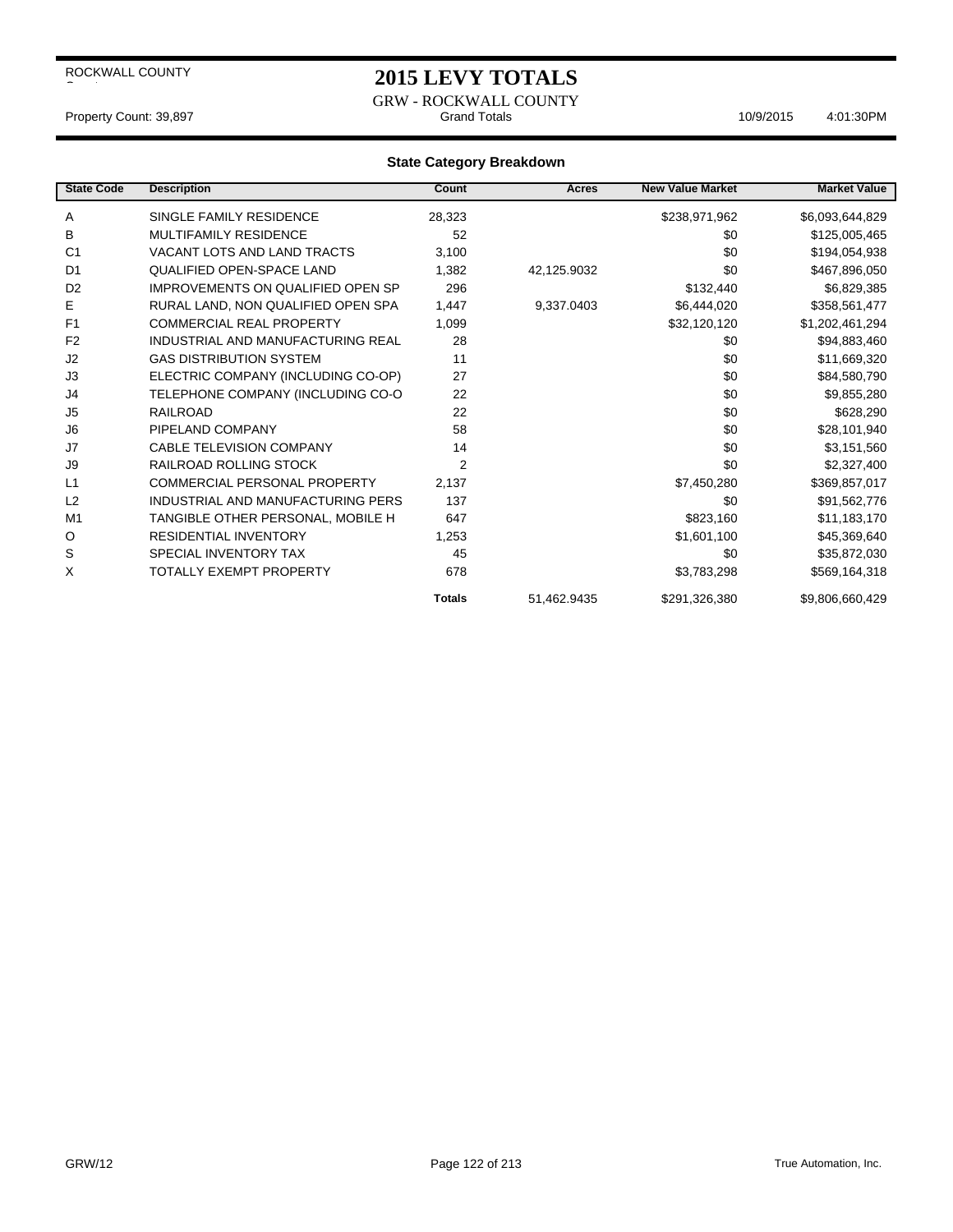$\overline{\phantom{a}}$ 

## **2015 LEVY TOTALS**

GRW - ROCKWALL COUNTY

Property Count: 39,891 10/9/2015 4:01:30PM

| <b>State Code</b>                | <b>Description</b>                                             | Count                        | Acres | <b>New Value Market</b> | <b>Market Value</b>  |
|----------------------------------|----------------------------------------------------------------|------------------------------|-------|-------------------------|----------------------|
| 13C                              | <b>VARIETY STORES</b>                                          | 1                            |       | \$0                     | \$303,710            |
| 13F                              | CHILDREN'S READY-TO-WEAR                                       | $\mathbf{1}$                 |       | \$0                     | \$148,980            |
| 13H                              | OUTLETS, MATERNITY, T-SHIRTS, JEANS,                           | $\mathbf{1}$                 |       | \$0                     | \$19,140             |
| 14B                              | <b>FULL SERVICE RESTAURANTS</b>                                | 10                           |       | \$0                     | \$601,640            |
| 14C                              | FAST FOODS - BURGERS, TACOS, PIZZA                             | 4                            |       | \$0                     | \$361,490            |
| 14D                              | <b>CAFETERIAS</b>                                              |                              |       | \$0                     | \$7,020              |
| 14G                              | <b>SPECIALTY &amp; BAKERIES</b>                                |                              |       | \$0                     | \$10,000             |
| 15A                              | <b>FLORISTS</b>                                                |                              |       | \$0                     | \$17,850             |
| 17A                              | INSURANCE AGENTS & COMPANIES, ADJ                              | 5                            |       | \$0                     | \$56,920             |
| 17E                              | OTHER FINANCIAL INSTITUTIONS--MORTC                            | 1                            |       | \$0                     | \$30,920             |
| 18B                              | CONVENIENCE STORES - UP TO 3 FUEL P                            | $\overline{c}$               |       | \$0                     | \$323,200            |
| 18F                              | HEALTH FOOD STORES                                             | 1                            |       | \$0                     | \$33,970             |
| 19                               | <b>FUNERAL SERVICES/MONUMENTS</b>                              |                              |       | \$0                     | \$10,960             |
| 23H                              | <b>MEAT PACKERS AND PROCESSORS</b>                             |                              |       | \$0                     | \$20,000             |
| 231                              | MANUFACTURERS - SMALL                                          |                              |       | \$0                     | \$2,800              |
| 23J                              | STORED INVENTORY - CONSIGNED GOOD                              |                              |       | \$0                     | \$1,040              |
| 24A                              | NURSING & CONVALESCENT CENTERS                                 |                              |       | \$0                     | \$94,270             |
| 24B                              | <b>CLINICS &amp; HOSPITALS</b>                                 |                              |       | \$0                     | \$157,100            |
| 24D                              | <b>HOME HEALTH CARE</b>                                        | 2                            |       | \$0                     | \$19,700             |
| 24F                              | <b>MEDICAL LABS</b>                                            | $\overline{\mathbf{c}}$      |       | \$0                     | \$1,031,150          |
| 24G                              | DOCTOR'S OFFICES                                               | $\overline{\mathbf{c}}$<br>3 |       | \$0                     | \$40,290             |
| 24H                              | DENTAL OFFICES & CLINICS<br>NURSING, & OTHER MEDICAL PROFESSIC | 1                            |       | \$0<br>\$0              | \$221,470            |
| 24K<br>26E                       | HOBBY & CRAFT SHOPS, CERAMICS, DO                              |                              |       | \$0                     | \$41,470             |
| 26P                              | <b>PAWN SHOPS</b>                                              |                              |       | \$0                     | \$5,500<br>\$4,850   |
| 26Q                              | KARATE & SELF DEFENSE                                          |                              |       | \$0                     | \$6,270              |
| 26R                              | FITNESS CENTERS - SPAS, GYMS, WEIGH                            |                              |       | \$0                     | \$4,130              |
| 26S                              | OFFICES & OFFICE BUILDINGS                                     |                              |       | \$0                     | \$11,720             |
| 26T                              | <b>MAILING SERVICES</b>                                        |                              |       | \$0                     | \$8,920              |
| 26V                              | STORED INVENTORY                                               |                              |       | \$0                     | \$7,500              |
| 29H                              | OTHER - INFORMATION SOURCES AND R                              |                              |       | \$0                     | \$4,040              |
| 33                               | PRINTING AND GRAPHICS                                          |                              |       | \$0                     | \$2,780              |
| 33A                              | PHOTOGRAPHERS STUDIOS                                          |                              |       | \$0                     | \$2,550              |
| 33C                              | <b>SIGN COMPANIES</b>                                          |                              |       | \$0                     | \$37,650             |
| 35A                              | APPRAISAL COMPANIES                                            |                              |       | \$0                     | \$7,800              |
| 35B                              | <b>TITLE COMPANIES</b>                                         |                              |       | \$0                     | \$4,000              |
| 37A                              | SERVICE - A/C, HEATING & REFRIGERATIC                          |                              |       | \$0                     | \$93,880             |
| 39                               | SPORTING GOODS & WEAR                                          |                              |       | \$0                     | \$41,620             |
| ЗA                               | <b>GOLF COURSES</b>                                            |                              |       | \$0                     | \$504,500            |
| 3F                               | OTHER -- GO CARTS, BINGO, MINIATURE (                          |                              |       | \$0                     | \$8,140              |
| 4H                               | ARTISTS, FRAME SHOPS, GALLERIES                                |                              |       | \$0                     | \$3,310              |
| 6C                               | <b>REPAIR SHOPS</b>                                            |                              |       | \$0                     | \$43,200             |
| 6E                               | <b>PARTS STORES</b>                                            |                              |       | \$0                     | \$783,260            |
| 6H<br>6K                         | <b>TRANSPORTATION &amp; TRUCKING</b><br><b>DETAIL SHOPS</b>    | 1                            |       | \$0<br>\$0              | \$1,030              |
| $\overline{7}$                   | BEAUTY, BARBER & NAIL SALONS                                   | 3                            |       | \$0                     | \$11,000<br>\$16,800 |
| 7A                               | <b>TANNING SALONS</b>                                          | 1                            |       | \$0                     | \$15,070             |
| 7B                               | MASSAGES, TATOOS, ELECTROLYSIS, T                              | 1                            |       | \$0                     | \$13,190             |
| 7C                               | BEAUTY SUPPLIES, COSMETICS, WIGS & I                           | 1                            |       | \$0                     | \$122,530            |
| 8D                               | MARBLE, TARP & AWNINGS, INSULATION,                            | 1                            |       | \$0                     | \$9,300              |
| A                                |                                                                | 2                            |       | \$29,922                | \$90,684             |
| A <sub>1</sub>                   | <b>Residential SFR Non Waterfront</b>                          | 24,940                       |       | \$233,343,450           | \$5,484,790,762      |
| A <sub>2</sub>                   | Residential Mobile Home                                        | 1,057                        |       | \$221,030               | \$31,085,850         |
| A <sub>3</sub>                   | <b>REsidential SFR Waterfront</b>                              | 602                          |       | \$4,077,920             | \$257,125,758        |
| A4                               | <b>Residential SFR Water-View</b>                              | 558                          |       | \$628,910               | \$176,309,397        |
| A <sub>5</sub>                   | Residential Non-Homesite Imp                                   | 115                          |       | \$9,530                 | \$3,479,170          |
| A <sub>6</sub>                   | <b>Townhouse Non-Waterfront</b>                                | 471                          |       | \$61,780                | \$48,351,080         |
| A7                               | <b>Townhouse SFR Waterfront</b>                                | 282                          |       | \$286,660               | \$48,339,453         |
| A <sub>8</sub>                   | Townhouse SFR Water-View                                       | 316                          |       | \$22,150                | \$42,922,375         |
| в                                |                                                                | 1                            |       | \$0                     | \$2,373,575          |
| B <sub>1</sub>                   | <b>Residential Multi-Family</b>                                | 9                            |       | \$0                     | \$116,800,150        |
| <b>B2</b>                        | <b>Duplex</b>                                                  | 42                           |       | \$0                     | \$5,831,740          |
| C <sub>1</sub>                   | Vacant Lots/tracts Non Waterfront                              | 1,944                        |       | \$0                     | \$72,766,153         |
| C <sub>2</sub><br>C <sub>3</sub> | Comm Lots                                                      | 330                          |       | \$0                     | \$84,654,524         |
|                                  | Lots outside City Non-Waterfront                               | 751                          |       | \$0                     | \$28,589,231         |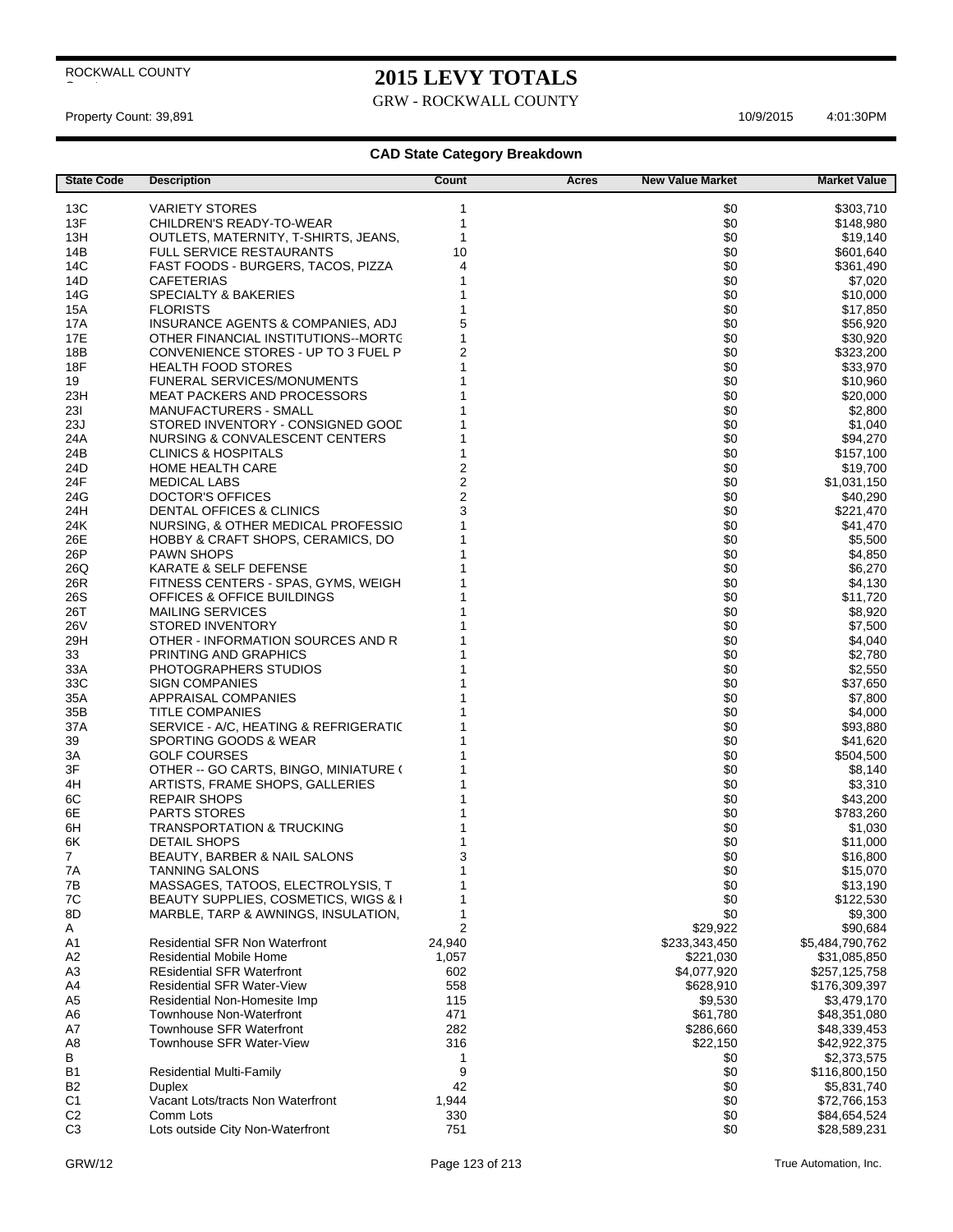## **2015 LEVY TOTALS**

GRW - ROCKWALL COUNTY

Property Count: 39,891 10/9/2015 4:01:30PM

| <b>State Code</b> | <b>Description</b>                       | Count          | <b>Acres</b> | <b>New Value Market</b> | <b>Market Value</b> |
|-------------------|------------------------------------------|----------------|--------------|-------------------------|---------------------|
| C <sub>4</sub>    | Vacant Water-View                        | 40             |              | \$0                     | \$2,085,900         |
| C <sub>5</sub>    | Vacant Waterfront Lot                    | 35             |              | \$0                     | \$5,959,130         |
| D <sub>1</sub>    | Acreage Ranch Land                       | 1,389          | 42,132.1282  | \$0                     | \$467,950,620       |
| D <sub>2</sub>    | <b>IMPROVEMENTS ON QUALIFIED OPEN SP</b> | 296            |              | \$132,440               | \$6,829,385         |
| E <sub>1</sub>    | Farm and Ranch Improvements              | 974            |              | \$6,436,820             | \$231,845,376       |
| E <sub>2</sub>    | MH Farm or Ranch Improvements            | 12             |              | \$7,200                 | \$267,320           |
| E <sub>3</sub>    | Farm/Ranch Non-Homesite Improvements     | 144            |              | \$0                     | \$2,214,620         |
| E <sub>4</sub>    | RUAL LAND, NON QUAILIFIED OPEN SPAC      | 784            |              | \$0                     | \$123,571,131       |
| F <sub>1</sub>    | <b>Real Commercial</b>                   | 1,099          |              | \$32,120,120            | \$1,202,461,294     |
| F <sub>2</sub>    | Real, Industrial                         | 28             |              | \$0                     | \$94,883,460        |
| J2                | Gas Companies Real & PP                  | 11             |              | \$0                     | \$11,669,320        |
| J3                | <b>Electric Companies</b>                | 27             |              | \$0                     | \$84,580,790        |
| J4                | Telephone Companies Real & PP            | 22             |              | \$0                     | \$9,855,280         |
| J <sub>5</sub>    | Railroads                                | 22             |              | \$0                     | \$628,290           |
| J6                | Pipelines                                | 58             |              | \$0                     | \$28,101,940        |
| J7                | Cable Companies                          | 14             |              | \$0                     | \$3,151,560         |
| J9                | <b>Railroad Rolling Stock</b>            | $\overline{2}$ |              | \$0                     | \$2,327,400         |
| L1                | <b>Tangible Commercial Personal</b>      | 2,078          |              | \$7,450,280             | \$364,551,227       |
| L2                | <b>Industrial Personal Property</b>      | 134            |              | \$0                     | \$91,538,936        |
| M <sub>3</sub>    | Moble Home only                          | 647            |              | \$823,160               | \$11,183,170        |
| O <sub>1</sub>    | Real Property Inventory Non-Waterfront   | 1,150          |              | \$1,601,100             | \$44,635,040        |
| O <sub>2</sub>    | PARTIAL COMPLETE LOT                     | 103            |              | \$0                     | \$734,600           |
| S                 | Special Inventory Personal Property      | 45             |              | \$0                     | \$35,872,030        |
| X                 |                                          | 678            |              | \$3,783,298             | \$569,164,318       |
|                   |                                          | <b>Totals</b>  | 42,132.1282  | \$291,035,770           | \$9,804,901,669     |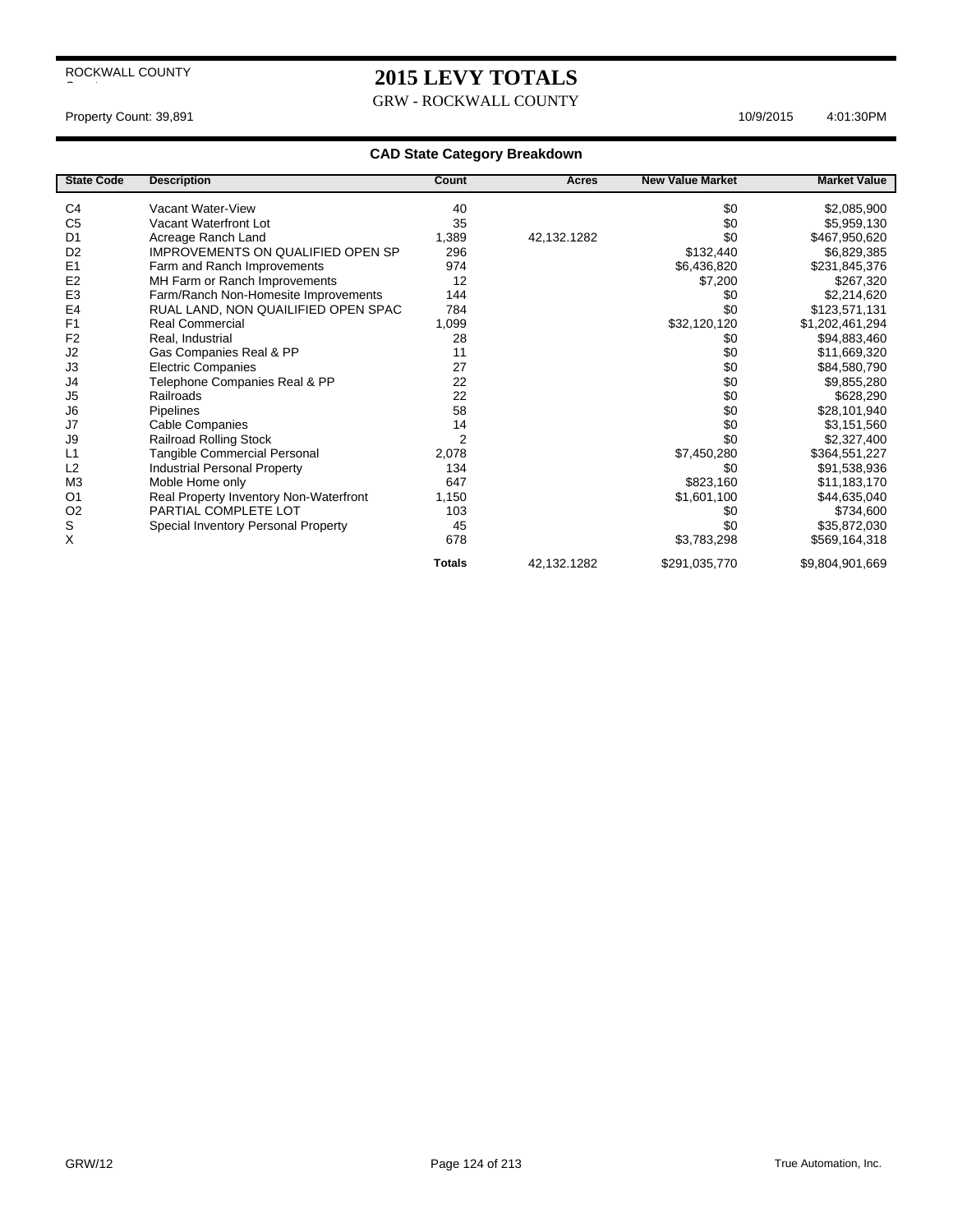## **2015 LEVY TOTALS**

GRW - ROCKWALL COUNTY Property Count: 6 **Archaeol Science 10/9/2015** Lunder ARB Review Totals **10/9/2015** 4:01:30PM

| <b>State Code</b>                      | <b>Description</b>                                                                                          | Count  | Acres  | <b>New Value Market</b> | <b>Market Value</b>                   |
|----------------------------------------|-------------------------------------------------------------------------------------------------------------|--------|--------|-------------------------|---------------------------------------|
| A <sub>1</sub><br>E1<br>E <sub>4</sub> | <b>Residential SFR Non Waterfront</b><br>Farm and Ranch Improvements<br>RUAL LAND. NON QUAILIFIED OPEN SPAC |        |        | \$290.610<br>\$0<br>\$0 | \$1,150,300<br>\$332,600<br>\$275,860 |
|                                        |                                                                                                             | Totals | 0.0000 | \$290.610               | \$1,758,760                           |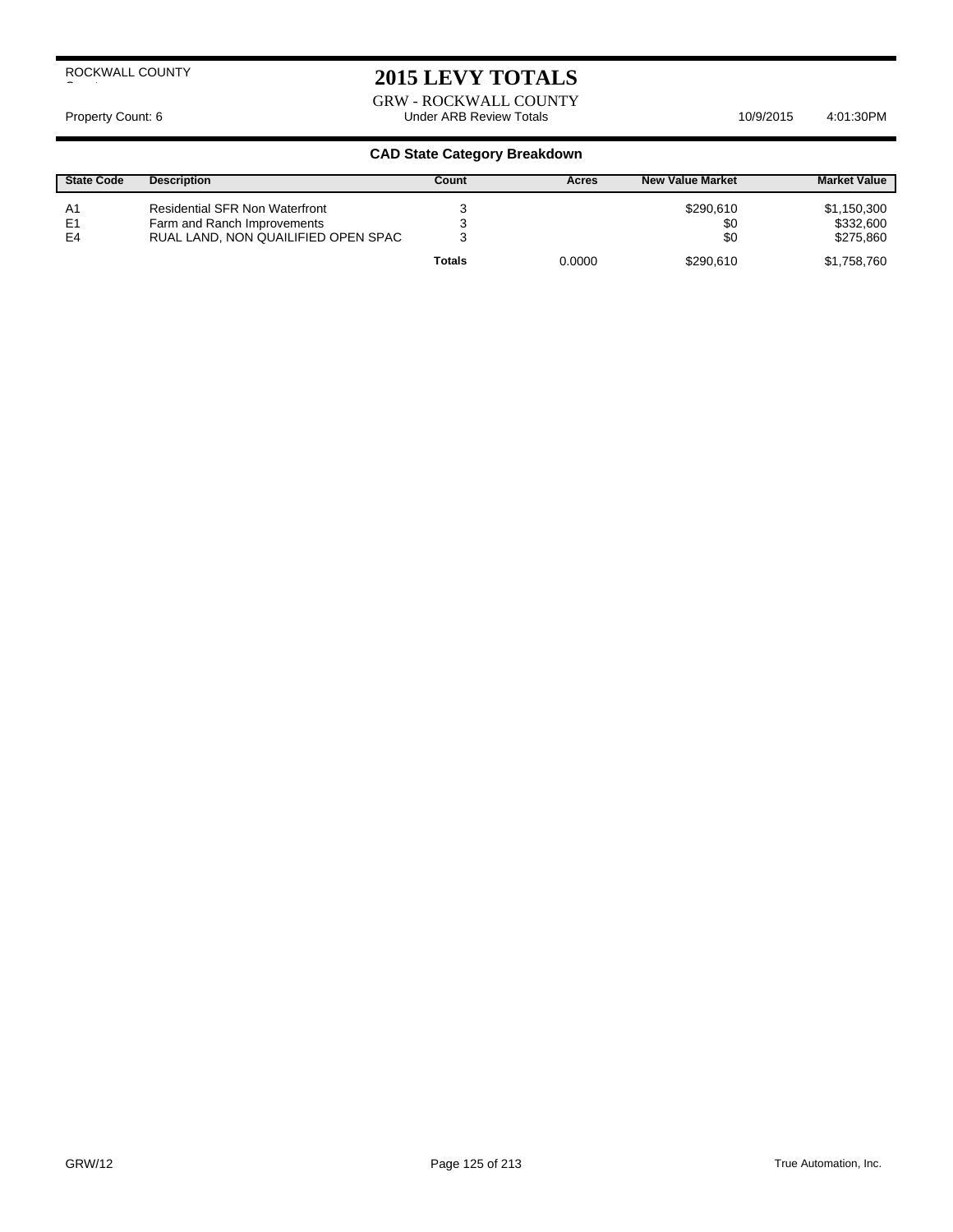$\overline{\phantom{a}}$ 

## **2015 LEVY TOTALS**

GRW - ROCKWALL COUNTY Property Count: 39,897 Grand Totals 4:01:30PM 10/9/2015

| <b>State Code</b> | Description                           | Count          | Acres | <b>New Value Market</b> | <b>Market Value</b> |
|-------------------|---------------------------------------|----------------|-------|-------------------------|---------------------|
| 13C               | <b>VARIETY STORES</b>                 | 1              |       | \$0                     | \$303,710           |
| 13F               | CHILDREN'S READY-TO-WEAR              | 1              |       | \$0                     | \$148,980           |
| 13H               | OUTLETS, MATERNITY, T-SHIRTS, JEANS,  | 1              |       | \$0                     | \$19,140            |
| 14B               | <b>FULL SERVICE RESTAURANTS</b>       | 10             |       | \$0                     | \$601,640           |
| 14C               | FAST FOODS - BURGERS, TACOS, PIZZA    | 4              |       | \$0                     | \$361,490           |
| 14D               | <b>CAFETERIAS</b>                     | 1              |       | \$0                     | \$7,020             |
| 14G               | <b>SPECIALTY &amp; BAKERIES</b>       | 1              |       | \$0                     | \$10,000            |
| 15A               | <b>FLORISTS</b>                       | 1              |       | \$0                     | \$17,850            |
| 17A               | INSURANCE AGENTS & COMPANIES, ADJ     | 5              |       | \$0                     | \$56,920            |
| 17E               | OTHER FINANCIAL INSTITUTIONS--MORTC   | 1              |       | \$0                     | \$30,920            |
| 18B               | CONVENIENCE STORES - UP TO 3 FUEL P   | $\overline{c}$ |       | \$0                     | \$323,200           |
| 18F               | <b>HEALTH FOOD STORES</b>             | 1              |       | \$0                     | \$33,970            |
| 19                | <b>FUNERAL SERVICES/MONUMENTS</b>     |                |       | \$0                     | \$10,960            |
| 23H               | <b>MEAT PACKERS AND PROCESSORS</b>    |                |       | \$0                     | \$20,000            |
| 23I               | MANUFACTURERS - SMALL                 |                |       | \$0                     | \$2,800             |
| 23J               | STORED INVENTORY - CONSIGNED GOOD     |                |       | \$0                     | \$1,040             |
| 24A               | NURSING & CONVALESCENT CENTERS        |                |       | \$0                     | \$94,270            |
| 24B               | <b>CLINICS &amp; HOSPITALS</b>        | 1              |       | \$0                     | \$157,100           |
| 24D               | <b>HOME HEALTH CARE</b>               | 2              |       | \$0                     | \$19,700            |
| 24F               | <b>MEDICAL LABS</b>                   | $\overline{c}$ |       | \$0                     | \$1,031,150         |
| 24G               | DOCTOR'S OFFICES                      | $\overline{c}$ |       | \$0                     | \$40,290            |
| 24H               | DENTAL OFFICES & CLINICS              | 3              |       | \$0                     | \$221,470           |
| 24K               | NURSING, & OTHER MEDICAL PROFESSIC    | 1              |       | \$0                     | \$41,470            |
| 26E               | HOBBY & CRAFT SHOPS, CERAMICS, DO     |                |       | \$0                     | \$5,500             |
| 26P               | <b>PAWN SHOPS</b>                     |                |       | \$0                     | \$4,850             |
| 26Q               | KARATE & SELF DEFENSE                 |                |       | \$0                     | \$6,270             |
| 26R               | FITNESS CENTERS - SPAS, GYMS, WEIGH   |                |       | \$0                     | \$4,130             |
| 26S               | OFFICES & OFFICE BUILDINGS            |                |       | \$0                     | \$11,720            |
| 26T               | <b>MAILING SERVICES</b>               |                |       | \$0                     | \$8,920             |
| 26V               | <b>STORED INVENTORY</b>               |                |       | \$0                     | \$7,500             |
| 29H               | OTHER - INFORMATION SOURCES AND R     |                |       | \$0                     | \$4,040             |
| 33                | PRINTING AND GRAPHICS                 |                |       | \$0                     | \$2,780             |
| 33A               | PHOTOGRAPHERS STUDIOS                 |                |       | \$0                     | \$2,550             |
| 33C               | <b>SIGN COMPANIES</b>                 |                |       | \$0                     | \$37,650            |
| 35A               | APPRAISAL COMPANIES                   |                |       | \$0                     | \$7,800             |
| 35B               | <b>TITLE COMPANIES</b>                |                |       | \$0                     | \$4,000             |
| 37A               | SERVICE - A/C, HEATING & REFRIGERATIC |                |       | \$0                     | \$93,880            |
| 39                | SPORTING GOODS & WEAR                 |                |       | \$0                     | \$41,620            |
| ЗA                | <b>GOLF COURSES</b>                   |                |       | \$0                     | \$504,500           |
| 3F                | OTHER -- GO CARTS, BINGO, MINIATURE ( | 1              |       | \$0                     | \$8,140             |
| 4H                | ARTISTS, FRAME SHOPS, GALLERIES       |                |       | \$0                     | \$3,310             |
| 6C                | <b>REPAIR SHOPS</b>                   |                |       | \$0                     | \$43,200            |
| 6E                | <b>PARTS STORES</b>                   |                |       | \$0                     | \$783,260           |
| 6H                | <b>TRANSPORTATION &amp; TRUCKING</b>  | 1              |       | \$0                     | \$1,030             |
| 6K                | <b>DETAIL SHOPS</b>                   | 1              |       | \$0                     | \$11,000            |
| 7                 | BEAUTY, BARBER & NAIL SALONS          | 3              |       | \$0                     | \$16,800            |
| 7A                | TANNING SALONS                        | 1              |       | \$0                     | \$15,070            |
| 7B                | MASSAGES, TATOOS, ELECTROLYSIS, T     | 1              |       | \$0                     | \$13,190            |
| 7C                | BEAUTY SUPPLIES, COSMETICS, WIGS & I  | 1              |       | \$0                     | \$122,530           |
| 8D                | MARBLE, TARP & AWNINGS, INSULATION,   | 1              |       | \$0                     | \$9,300             |
| A                 |                                       | 2              |       | \$29,922                | \$90,684            |
| A <sub>1</sub>    | <b>Residential SFR Non Waterfront</b> | 24,943         |       | \$233,634,060           | \$5,485,941,062     |
| A <sub>2</sub>    | <b>Residential Mobile Home</b>        | 1,057          |       | \$221,030               | \$31,085,850        |
| A <sub>3</sub>    | <b>REsidential SFR Waterfront</b>     | 602            |       | \$4,077,920             | \$257,125,758       |
| A4                | <b>Residential SFR Water-View</b>     | 558            |       | \$628,910               | \$176,309,397       |
| A <sub>5</sub>    | Residential Non-Homesite Imp          | 115            |       | \$9,530                 | \$3,479,170         |
| A6                | Townhouse Non-Waterfront              | 471            |       | \$61,780                | \$48,351,080        |
| A7                | <b>Townhouse SFR Waterfront</b>       | 282            |       | \$286,660               | \$48,339,453        |
| A8                | Townhouse SFR Water-View              | 316            |       | \$22,150                | \$42,922,375        |
| в                 |                                       | 1              |       | \$0                     | \$2,373,575         |
| B1                | <b>Residential Multi-Family</b>       | 9              |       | \$0                     | \$116,800,150       |
| <b>B2</b>         | <b>Duplex</b>                         | 42             |       | \$0                     | \$5,831,740         |
| C <sub>1</sub>    | Vacant Lots/tracts Non Waterfront     | 1,944          |       | \$0                     | \$72,766,153        |
| C <sub>2</sub>    | Comm Lots                             | 330            |       | \$0                     | \$84,654,524        |
| C <sub>3</sub>    | Lots outside City Non-Waterfront      | 751            |       | \$0                     | \$28,589,231        |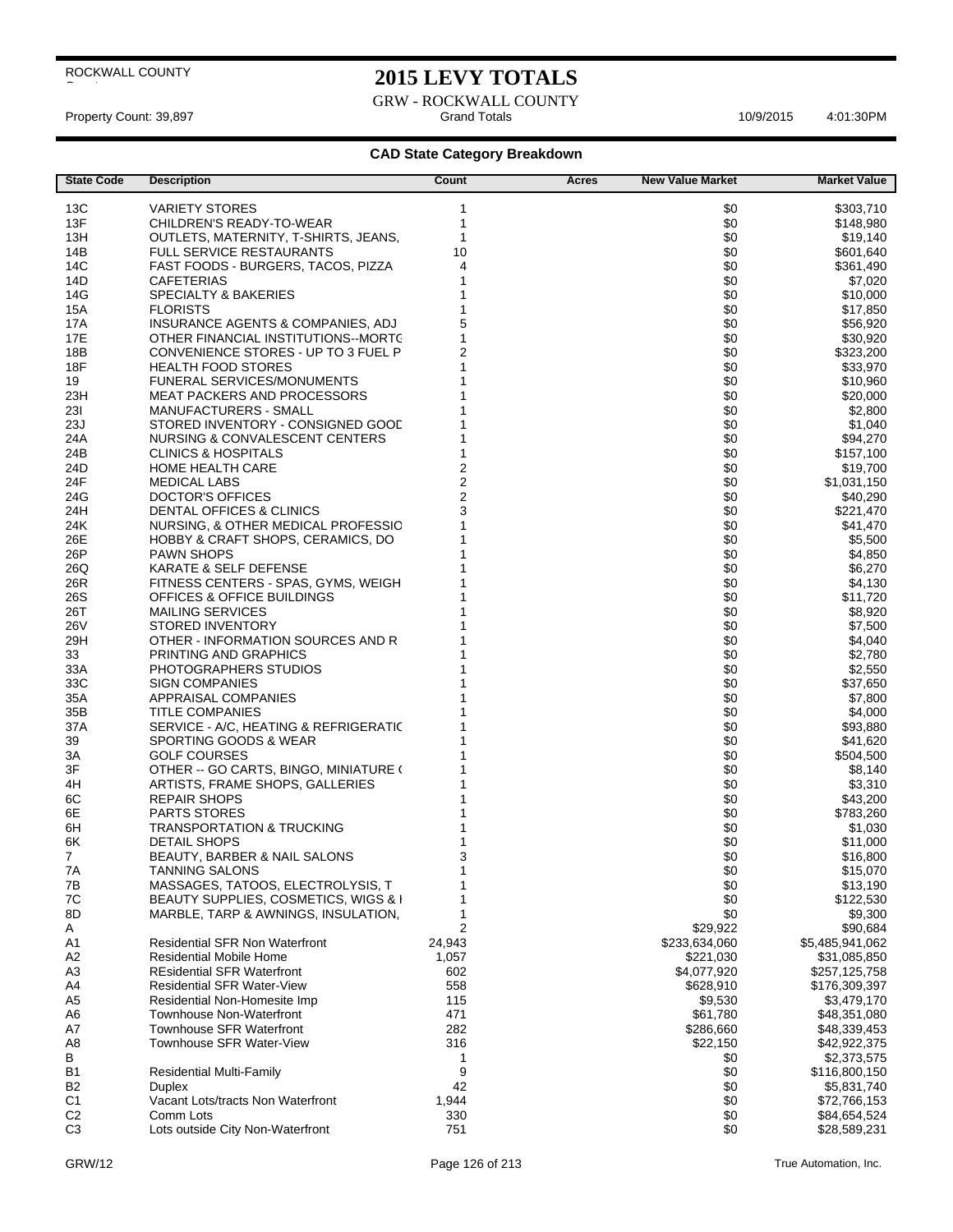$\overline{\phantom{a}}$ 

## **2015 LEVY TOTALS**

GRW - ROCKWALL COUNTY Property Count: 39,897 Grand Totals 4:01:30PM 10/9/2015

| <b>State Code</b> | <b>Description</b>                       | Count          | Acres       | <b>New Value Market</b> | <b>Market Value</b> |
|-------------------|------------------------------------------|----------------|-------------|-------------------------|---------------------|
| C <sub>4</sub>    | Vacant Water-View                        | 40             |             | \$0                     | \$2,085,900         |
| C <sub>5</sub>    | Vacant Waterfront Lot                    | 35             |             | \$0                     |                     |
|                   |                                          |                |             | \$0                     | \$5,959,130         |
| D <sub>1</sub>    | Acreage Ranch Land                       | 1,389          | 42,132.1282 |                         | \$467,950,620       |
| D <sub>2</sub>    | <b>IMPROVEMENTS ON QUALIFIED OPEN SP</b> | 296            |             | \$132,440               | \$6,829,385         |
| E <sub>1</sub>    | Farm and Ranch Improvements              | 977            |             | \$6,436,820             | \$232,177,976       |
| E <sub>2</sub>    | MH Farm or Ranch Improvements            | 12             |             | \$7,200                 | \$267,320           |
| E <sub>3</sub>    | Farm/Ranch Non-Homesite Improvements     | 144            |             | \$0                     | \$2,214,620         |
| E <sub>4</sub>    | RUAL LAND, NON QUAILIFIED OPEN SPAC      | 787            |             | \$0                     | \$123,846,991       |
| F <sub>1</sub>    | <b>Real Commercial</b>                   | 1,099          |             | \$32,120,120            | \$1,202,461,294     |
| F <sub>2</sub>    | Real, Industrial                         | 28             |             | \$0                     | \$94,883,460        |
| J2                | Gas Companies Real & PP                  | 11             |             | \$0                     | \$11,669,320        |
| J3                | <b>Electric Companies</b>                | 27             |             | \$0                     | \$84,580,790        |
| J4                | Telephone Companies Real & PP            | 22             |             | \$0                     | \$9,855,280         |
| J5                | Railroads                                | 22             |             | \$0                     | \$628,290           |
| J6                | Pipelines                                | 58             |             | \$0                     | \$28,101,940        |
| J7                | Cable Companies                          | 14             |             | \$0                     | \$3,151,560         |
| J9                | <b>Railroad Rolling Stock</b>            | $\overline{2}$ |             | \$0                     | \$2,327,400         |
| L1                | Tangible Commercial Personal             | 2,078          |             | \$7,450,280             | \$364,551,227       |
| L2                | <b>Industrial Personal Property</b>      | 134            |             | \$0                     | \$91,538,936        |
| M <sub>3</sub>    | Moble Home only                          | 647            |             | \$823,160               | \$11,183,170        |
| O <sub>1</sub>    | Real Property Inventory Non-Waterfront   | 1,150          |             | \$1,601,100             | \$44,635,040        |
| O <sub>2</sub>    | PARTIAL COMPLETE LOT                     | 103            |             | \$0                     | \$734,600           |
| $\mathsf S$       | Special Inventory Personal Property      | 45             |             | \$0                     | \$35,872,030        |
| X                 |                                          | 678            |             | \$3,783,298             | \$569,164,318       |
|                   |                                          | <b>Totals</b>  | 42,132.1282 | \$291,326,380           | \$9,806,660,429     |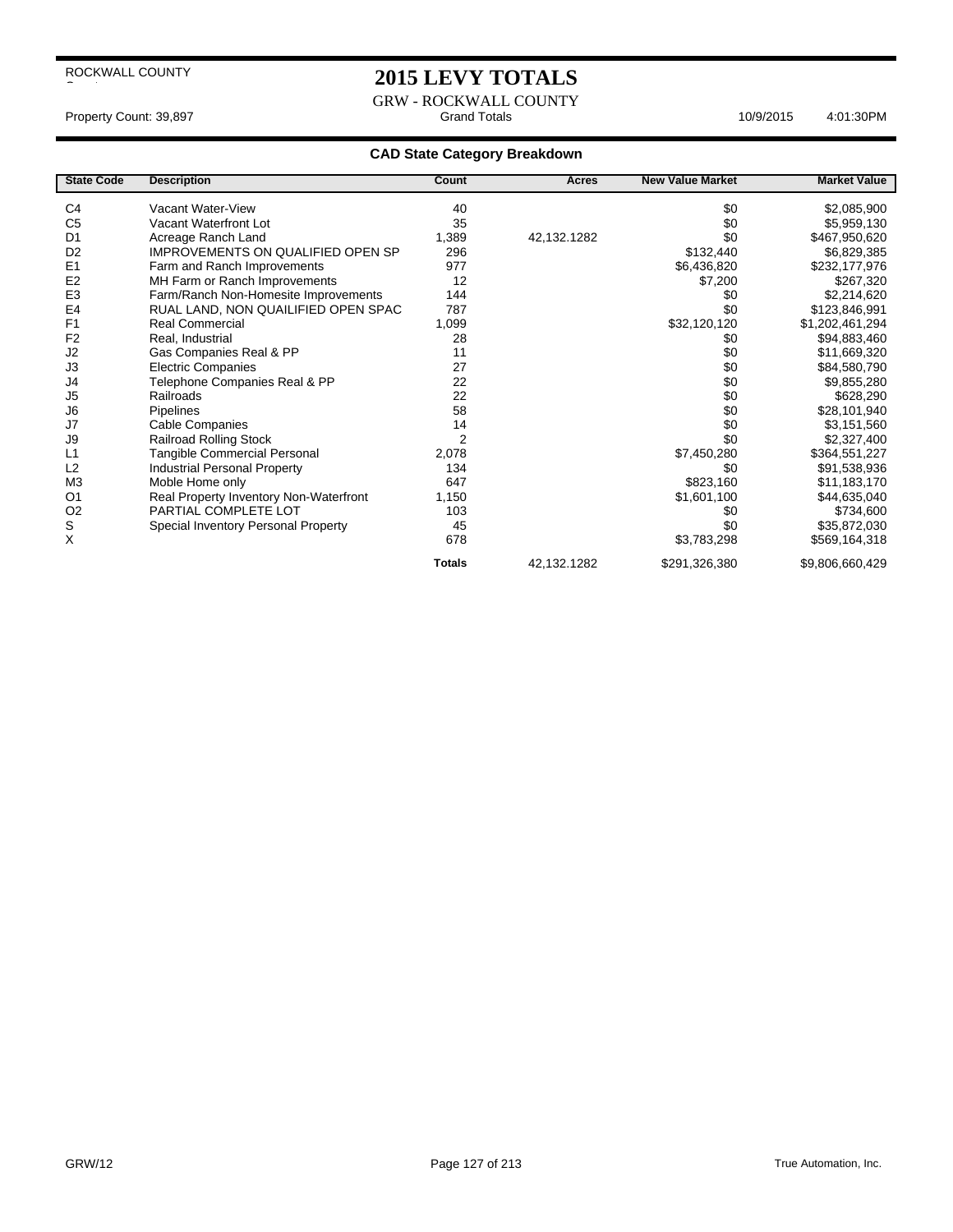|  | ROCKWALL COUNTY |
|--|-----------------|
|  |                 |

## **2015 LEVY TOTALS**

GRW - ROCKWALL COUNTY Property Count: 39,897 **Effective Rate Assumption** 10/9/2015 4:01:30PM

#### **New Value**

**TOTAL NEW VALUE MARKET: \$291,326,380 TOTAL NEW VALUE TAXABLE:** 

|                  |                                                 | <b>New Exemptions</b>                  |                                    |                                   |
|------------------|-------------------------------------------------|----------------------------------------|------------------------------------|-----------------------------------|
| <b>Exemption</b> | <b>Description</b>                              | Count                                  |                                    |                                   |
| EX-XL            | 11.231 Organizations Providing Economic Deve    | $\mathbf{1}$                           | 2014 Market Value                  | \$0                               |
| EX-XV            | Other Exemptions (including public property, re | 30                                     | 2014 Market Value                  | \$2,445,400                       |
| EX366            | HB366 Exempt                                    | 14                                     | 2014 Market Value                  | \$10,220                          |
|                  |                                                 | <b>ABSOLUTE EXEMPTIONS VALUE LOSS</b>  |                                    | \$2,455,620                       |
| <b>Exemption</b> | <b>Description</b>                              |                                        | Count                              | <b>Exemption Amount</b>           |
| <b>DP</b>        | <b>Disability</b>                               |                                        | 22                                 | \$0                               |
| DV <sub>1</sub>  | Disabled Veterans 10% - 29%                     |                                        | 13                                 | \$93,000                          |
| D <sub>V2</sub>  | Disabled Veterans 30% - 49%                     |                                        | 20                                 | \$177,000                         |
| DV <sub>3</sub>  | Disabled Veterans 50% - 69%                     |                                        | 18                                 | \$183,000                         |
| DV4              | Disabled Veterans 70% - 100%                    |                                        | 57                                 | \$440,260                         |
| DV4S             | Disabled Veterans Surviving Spouse 70% - 100%   |                                        | 3                                  | \$36,000                          |
| <b>DVHS</b>      | Disabled Veteran Homestead                      |                                        | 27                                 | \$6,416,010                       |
| OV65             | Over <sub>65</sub>                              |                                        | 400                                | \$13,709,297                      |
| OV65S            | OV65 Surviving Spouse                           |                                        | 1                                  | \$17,500                          |
|                  |                                                 | <b>PARTIAL EXEMPTIONS VALUE LOSS</b>   | 561                                | \$21,072,067                      |
|                  |                                                 |                                        | <b>NEW EXEMPTIONS VALUE LOSS</b>   | \$23,527,687                      |
|                  |                                                 | <b>Increased Exemptions</b>            |                                    |                                   |
| <b>Exemption</b> | <b>Description</b>                              |                                        | Count                              | <b>Increased Exemption Amount</b> |
|                  |                                                 |                                        |                                    |                                   |
|                  |                                                 | <b>INCREASED EXEMPTIONS VALUE LOSS</b> |                                    |                                   |
|                  |                                                 |                                        | <b>TOTAL EXEMPTIONS VALUE LOSS</b> | \$23,527,687                      |
|                  |                                                 | <b>New Ag / Timber Exemptions</b>      |                                    |                                   |
|                  |                                                 | <b>New Annexations</b>                 |                                    |                                   |
|                  |                                                 | <b>New Deannexations</b>               |                                    |                                   |
|                  |                                                 | <b>Average Homestead Value</b>         |                                    |                                   |
|                  |                                                 | Category A and E                       |                                    |                                   |
|                  |                                                 |                                        |                                    |                                   |
|                  | <b>Count of HS Residences</b>                   | <b>Average Market</b>                  | <b>Average HS Exemption</b>        | <b>Average Taxable</b>            |
|                  | 20,447                                          | \$233,786                              | \$1,599                            | \$232,187                         |
|                  |                                                 | <b>Category A Only</b>                 |                                    |                                   |
|                  | <b>Count of HS Residences</b>                   | <b>Average Market</b>                  | <b>Average HS Exemption</b>        | <b>Average Taxable</b>            |
|                  | 19,767                                          | \$232,863                              | \$1,599                            | \$231,264                         |
|                  |                                                 |                                        |                                    |                                   |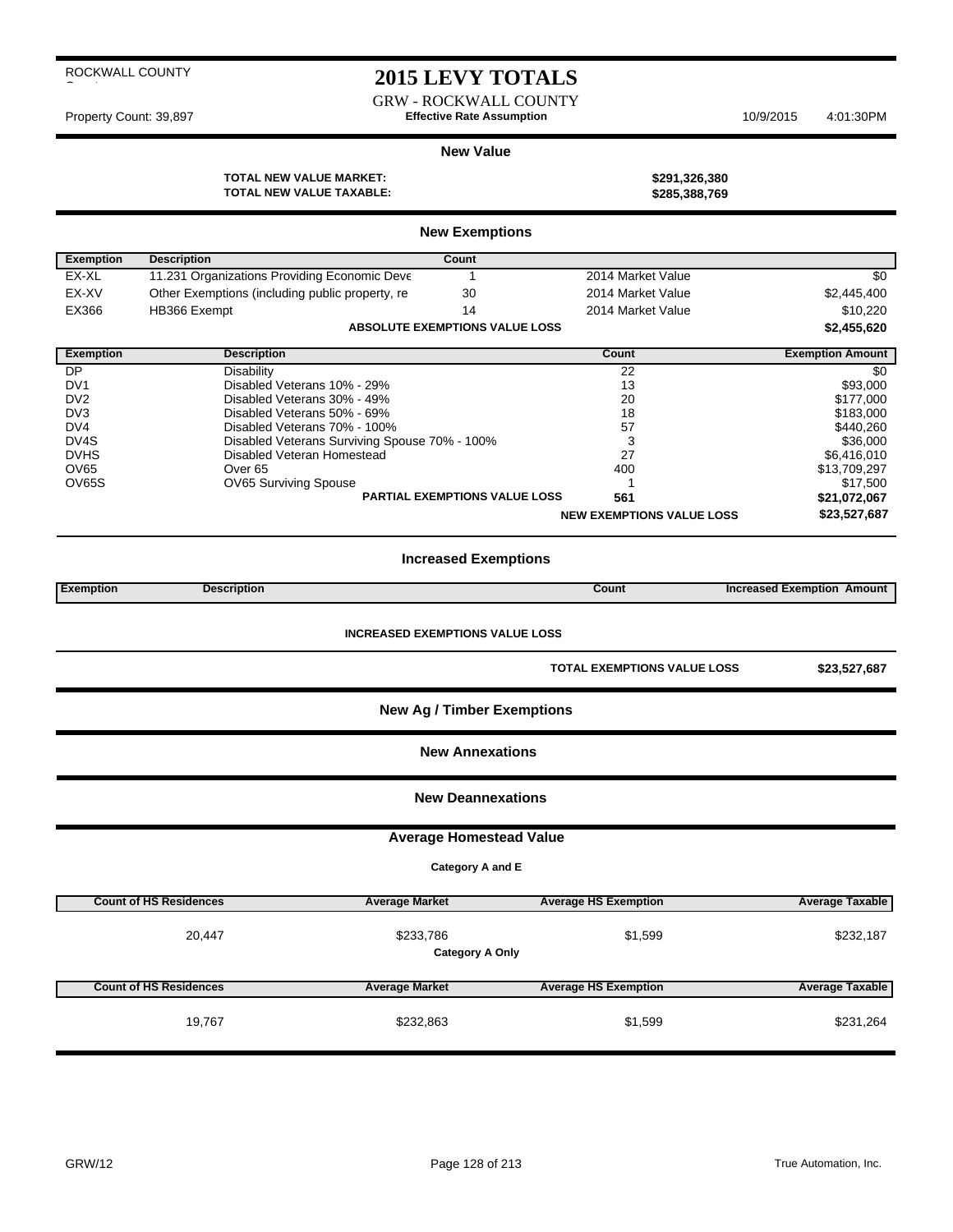## **2015 LEVY TOTALS**

GRW - ROCKWALL COUNTY

## **Lower Value Used**

**Count of Protested Properties Total Market Value Total Value Used** 6 \$1,758,760.00 \$1,313,050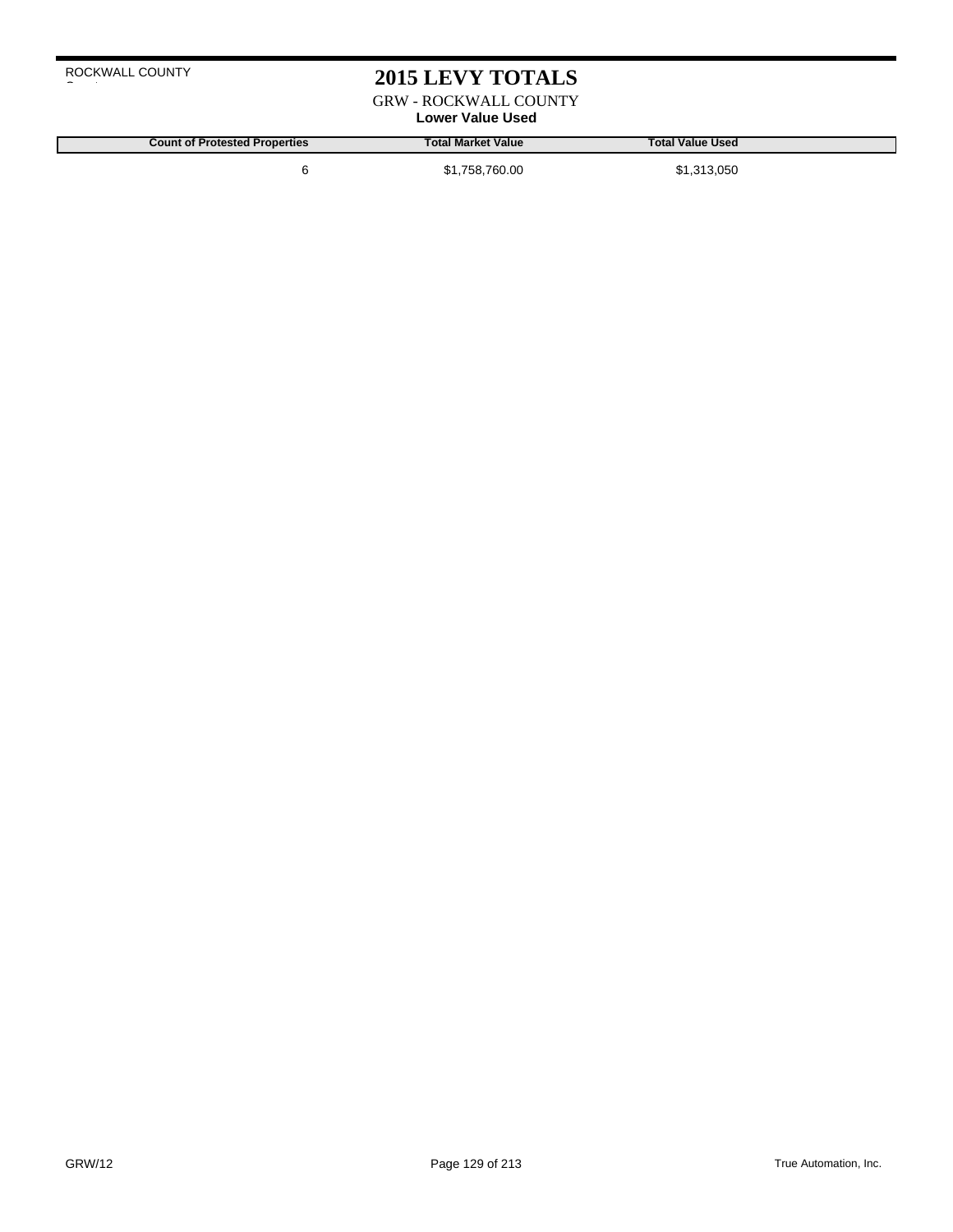## **2015 LEVY TOTALS**

MU1 - RW CO CONS MUD1

Property Count: 1,629 10/9/2015 4:01:05PM

| Land                              |                   | Value       |                                                            |       |             |
|-----------------------------------|-------------------|-------------|------------------------------------------------------------|-------|-------------|
| Homesite:                         |                   | 42,663,980  |                                                            |       |             |
| Non Homesite:                     |                   | 4,602,490   |                                                            |       |             |
| Ag Market:                        |                   | 0           |                                                            |       |             |
| <b>Timber Market:</b>             |                   | 0           | <b>Total Land</b>                                          | $(+)$ | 47,266,470  |
| Improvement                       |                   | Value       |                                                            |       |             |
| Homesite:                         |                   | 264,871,213 |                                                            |       |             |
| Non Homesite:                     |                   | 9,969,330   | <b>Total Improvements</b>                                  | $(+)$ | 274,840,543 |
| <b>Non Real</b>                   | Count             | Value       |                                                            |       |             |
| Personal Property:                | 39                | 1,069,060   |                                                            |       |             |
| Mineral Property:                 | 0                 | 0           |                                                            |       |             |
| Autos:                            | 0                 | $\Omega$    | <b>Total Non Real</b>                                      | $(+)$ | 1,069,060   |
|                                   |                   |             |                                                            |       |             |
|                                   |                   |             | <b>Market Value</b>                                        | $=$   | 323,176,073 |
| Ag                                | <b>Non Exempt</b> | Exempt      |                                                            |       |             |
| <b>Total Productivity Market:</b> | 0                 | 0           |                                                            |       |             |
| Ag Use:                           | 0                 | 0           | <b>Productivity Loss</b>                                   | $(-)$ | $\Omega$    |
| Timber Use:                       | 0                 | 0           | <b>Appraised Value</b>                                     | $=$   | 323,176,073 |
| Productivity Loss:                | 0                 | 0           |                                                            |       |             |
|                                   |                   |             | <b>Homestead Cap</b>                                       | $(-)$ | 621,624     |
|                                   |                   |             | <b>Assessed Value</b>                                      | $=$   | 322,554,449 |
|                                   |                   |             | <b>Total Exemptions Amount</b><br>(Breakdown on Next Page) | $(-)$ | 12,562,366  |

| Levy Info                    |          |                                 |              |
|------------------------------|----------|---------------------------------|--------------|
| M&O Rate:                    | 0.190000 | M&O Tax:                        | 588,985.56   |
| I&S Rate:                    | 0.360000 | I&S Tax:                        | 1,115,971.39 |
| Protected I&S Rate:          | 0.000000 | Protected I&S Tax:              | 0.00         |
|                              |          | Ag Penalty:<br>PP Late Penalty: | 0.00<br>0.00 |
|                              |          |                                 |              |
| Tax Increment Finance Value: |          |                                 | 0            |
| Tax Increment Finance Levy:  |          |                                 | 0.00         |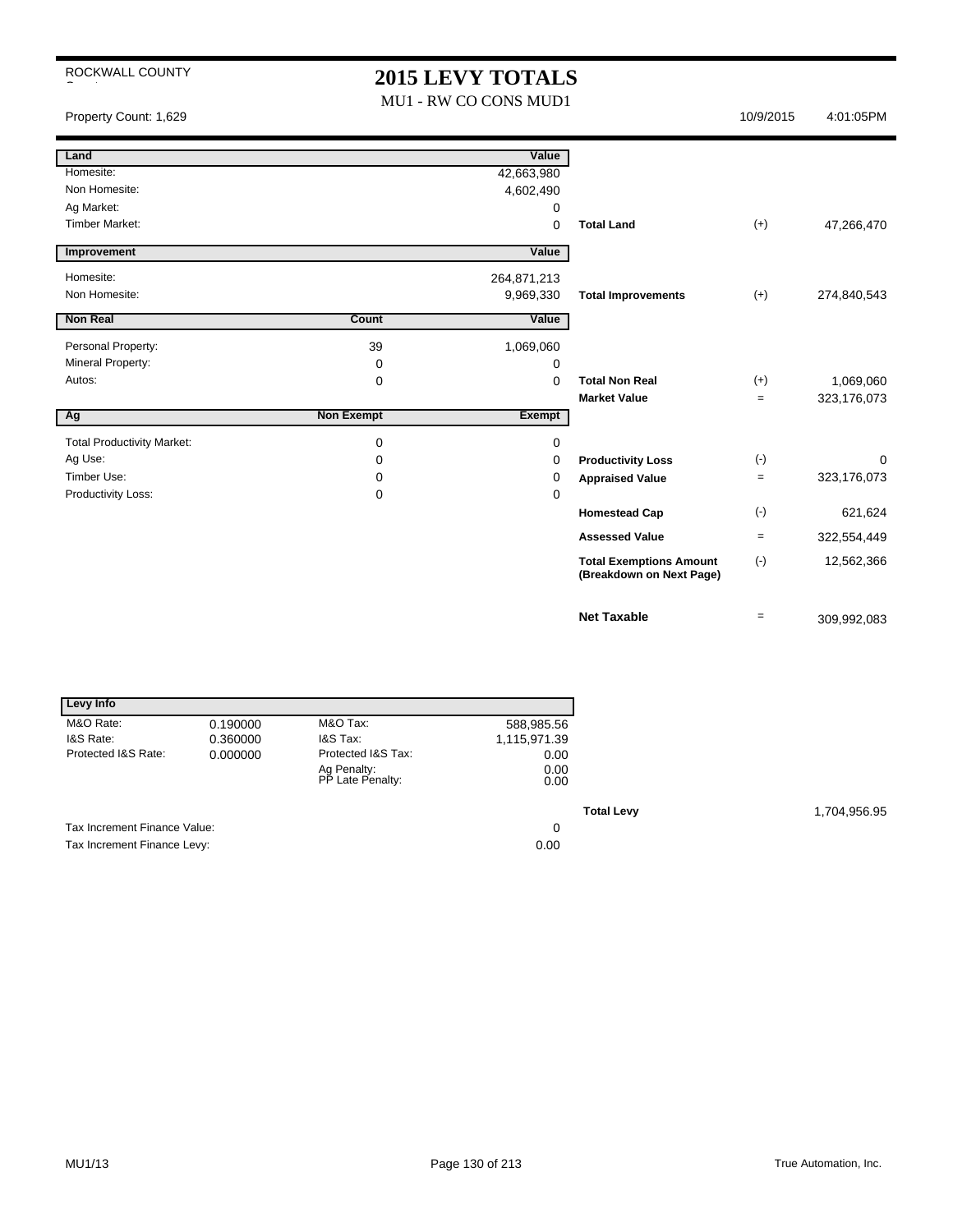## **2015 LEVY TOTALS**

MU1 - RW CO CONS MUD1

Property Count: 1,629 10/9/2015 4:01:30PM

| <b>Exemption</b> | Count         | Local | <b>State</b> | <b>Total</b> |
|------------------|---------------|-------|--------------|--------------|
| DV <sub>1</sub>  |               |       | 52,000       | 52,000       |
| DV <sub>2</sub>  | 9             | 0     | 67,500       | 67,500       |
| DV3              | 6             | 0     | 60,000       | 60,000       |
| DV4              | 14            | 0     | 108,000      | 108,000      |
| <b>DVHS</b>      |               | 0     | 1,565,206    | 1,565,206    |
| EX               |               | 0     | 18,080       | 18,080       |
| EX-XV            |               | 0     | 10,690,220   | 10,690,220   |
| EX366            | 5             | 0     | 1,360        | 1,360        |
|                  | <b>Totals</b> |       | 12,562,366   | 12,562,366   |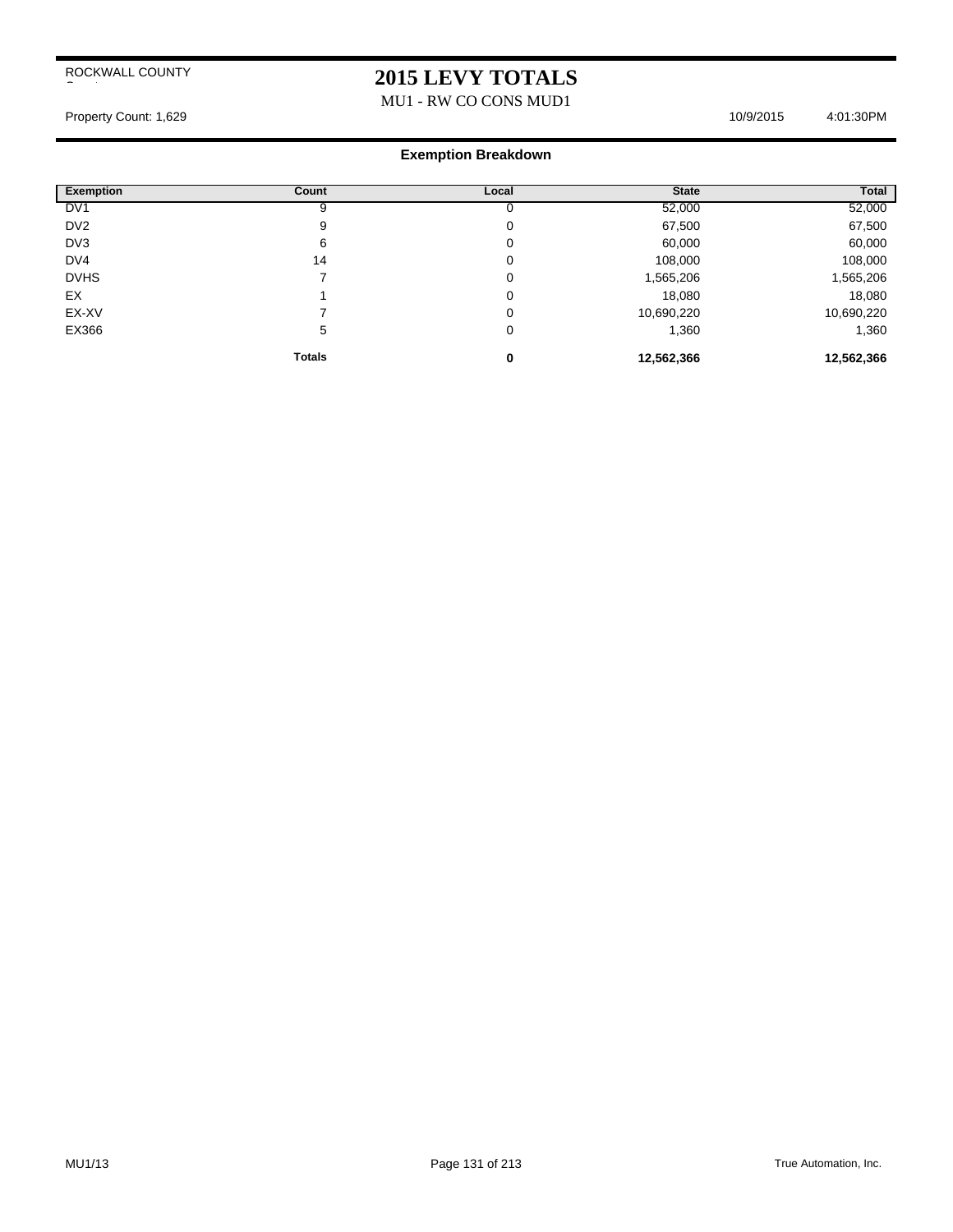| ROCKWALL COUNTY                   |                   | <b>2015 LEVY TOTALS</b>                      |                                                            |           |             |
|-----------------------------------|-------------------|----------------------------------------------|------------------------------------------------------------|-----------|-------------|
| Property Count: 1,629             |                   | MU1 - RW CO CONS MUD1<br><b>Grand Totals</b> |                                                            | 10/9/2015 | 4:01:05PM   |
| Land                              |                   | Value                                        |                                                            |           |             |
| Homesite:                         |                   | 42,663,980                                   |                                                            |           |             |
| Non Homesite:                     |                   | 4,602,490                                    |                                                            |           |             |
| Ag Market:                        |                   | 0                                            |                                                            |           |             |
| <b>Timber Market:</b>             |                   | $\Omega$                                     | <b>Total Land</b>                                          | $(+)$     | 47,266,470  |
| Improvement                       |                   | Value                                        |                                                            |           |             |
| Homesite:                         |                   | 264,871,213                                  |                                                            |           |             |
| Non Homesite:                     |                   | 9,969,330                                    | <b>Total Improvements</b>                                  | $(+)$     | 274,840,543 |
| <b>Non Real</b>                   | Count             |                                              |                                                            |           |             |
|                                   |                   | Value                                        |                                                            |           |             |
| Personal Property:                | 39                | 1,069,060                                    |                                                            |           |             |
| Mineral Property:                 | 0                 | 0                                            |                                                            |           |             |
| Autos:                            | 0                 | $\mathbf 0$                                  | <b>Total Non Real</b>                                      | $(+)$     | 1,069,060   |
|                                   |                   |                                              | <b>Market Value</b>                                        | $=$       | 323,176,073 |
| Ag                                | <b>Non Exempt</b> | Exempt                                       |                                                            |           |             |
| <b>Total Productivity Market:</b> | 0                 | 0                                            |                                                            |           |             |
| Ag Use:                           | 0                 | 0                                            | <b>Productivity Loss</b>                                   | $(-)$     | 0           |
| Timber Use:                       | 0                 | 0                                            | <b>Appraised Value</b>                                     | $\equiv$  | 323,176,073 |
| Productivity Loss:                | 0                 | 0                                            |                                                            |           |             |
|                                   |                   |                                              | <b>Homestead Cap</b>                                       | $(-)$     | 621,624     |
|                                   |                   |                                              | <b>Assessed Value</b>                                      | $=$       | 322,554,449 |
|                                   |                   |                                              | <b>Total Exemptions Amount</b><br>(Breakdown on Next Page) | $(-)$     | 12,562,366  |
|                                   |                   |                                              | <b>Net Taxable</b>                                         | $=$       | 309,992,083 |

| Levy Info                    |          |                                 |              |
|------------------------------|----------|---------------------------------|--------------|
| M&O Rate:                    | 0.190000 | M&O Tax:                        | 588,985.56   |
| I&S Rate:                    | 0.360000 | I&S Tax:                        | 1,115,971.39 |
| Protected I&S Rate:          | 0.000000 | Protected I&S Tax:              | 0.00         |
|                              |          | Ag Penalty:<br>PP Late Penalty: | 0.00<br>0.00 |
|                              |          |                                 |              |
| Tax Increment Finance Value: |          |                                 | 0            |
| Tax Increment Finance Levy:  |          |                                 | 0.00         |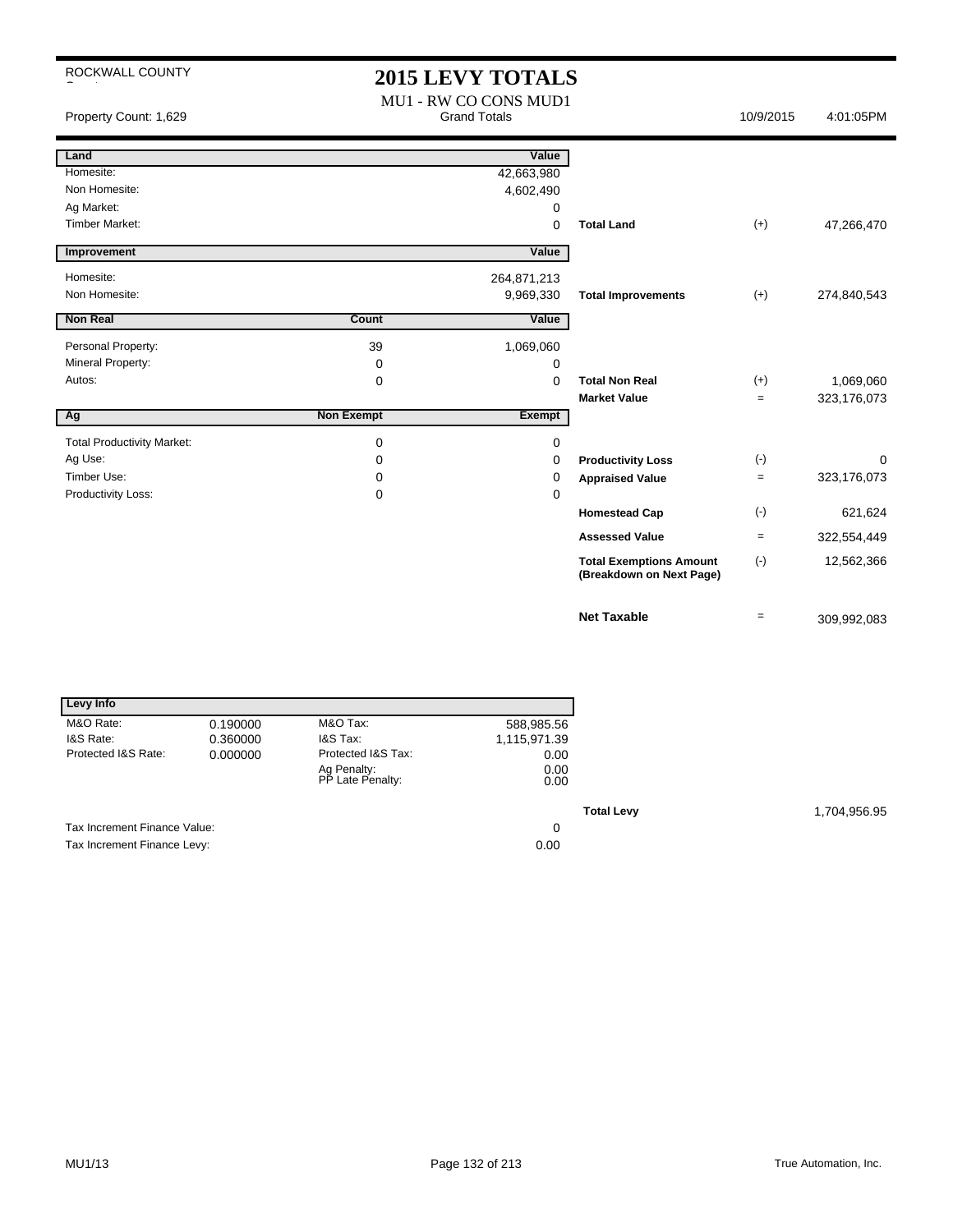## **2015 LEVY TOTALS**

MU1 - RW CO CONS MUD1 Property Count: 1,629 **Accord Totals 10/9/2015** 4:01:30PM Grand Totals 10/9/2015 4:01:30PM

| <b>Exemption</b> | Count         | Local | <b>State</b> | <b>Total</b> |
|------------------|---------------|-------|--------------|--------------|
| DV <sub>1</sub>  |               |       | 52,000       | 52,000       |
| DV <sub>2</sub>  | 9             | 0     | 67,500       | 67,500       |
| DV3              | 6             | 0     | 60,000       | 60,000       |
| DV4              | 14            | 0     | 108,000      | 108,000      |
| <b>DVHS</b>      |               | 0     | 1,565,206    | 1,565,206    |
| EX               |               | 0     | 18,080       | 18,080       |
| EX-XV            |               | 0     | 10,690,220   | 10,690,220   |
| EX366            | 5             | 0     | 1,360        | 1,360        |
|                  | <b>Totals</b> | 0     | 12,562,366   | 12,562,366   |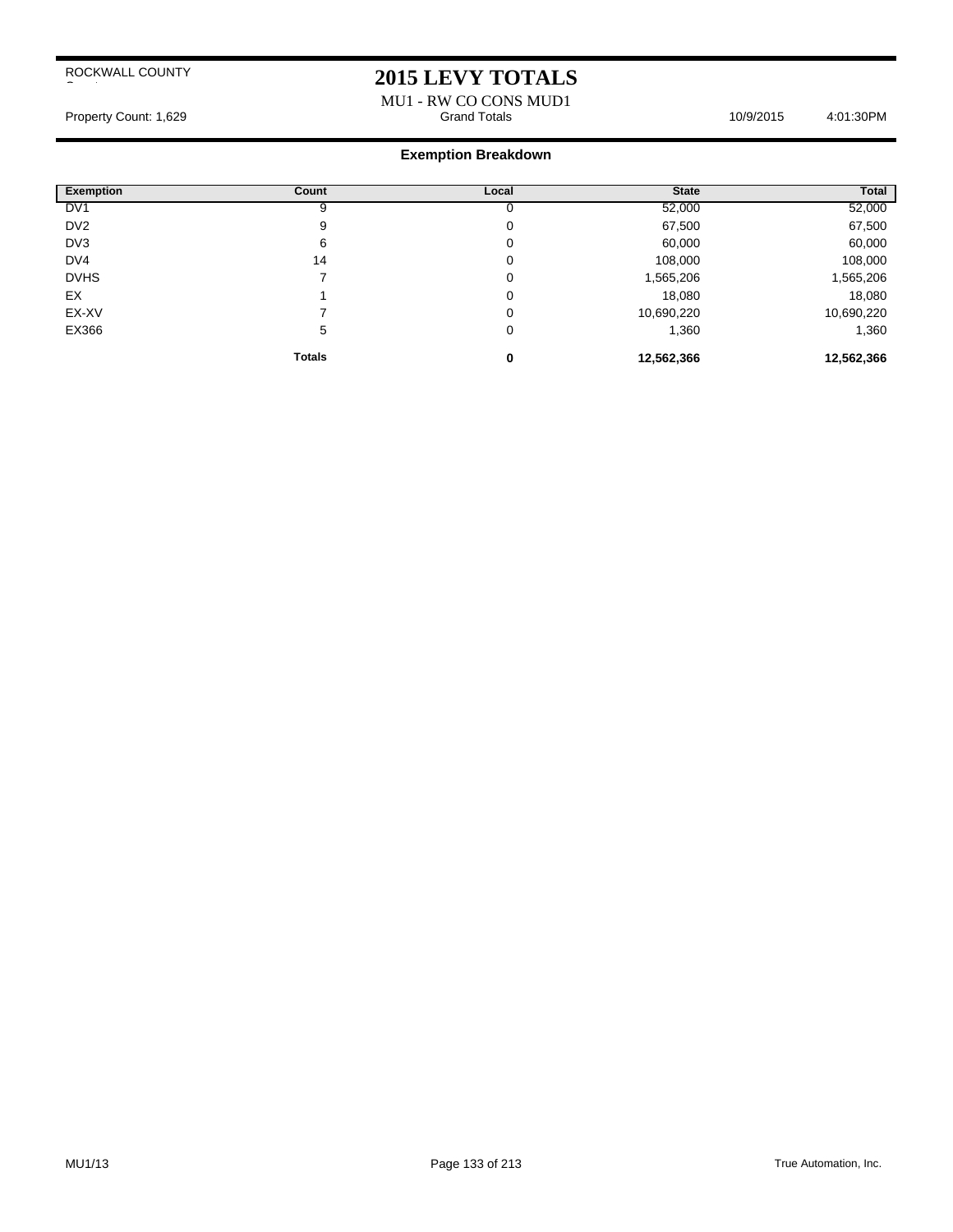## **2015 LEVY TOTALS**

MU1 - RW CO CONS MUD1

#### Property Count: 1,629 10/9/2015 4:01:30PM

| <b>State Code</b> | <b>Description</b>                 | Count         | Acres    | <b>New Value Market</b> | <b>Market Value</b> |
|-------------------|------------------------------------|---------------|----------|-------------------------|---------------------|
| A                 | SINGLE FAMILY RESIDENCE            | 1.474         |          | \$17,028,140            | \$307,566,753       |
| C <sub>1</sub>    | VACANT LOTS AND LAND TRACTS        | 42            |          | \$0                     | \$494,860           |
| Е                 | RURAL LAND, NON QUALIFIED OPEN SPA | 8             | 117.0582 | \$0                     | \$2,096,800         |
| F <sub>1</sub>    | <b>COMMERCIAL REAL PROPERTY</b>    |               |          | \$0                     | \$1,300             |
| L1                | COMMERCIAL PERSONAL PROPERTY       | 34            |          | \$0                     | \$1,067,700         |
| O                 | <b>RESIDENTIAL INVENTORY</b>       | 58            |          | \$0                     | \$1,239,000         |
| X                 | <b>TOTALLY EXEMPT PROPERTY</b>     | 12            |          | \$0                     | \$10,709,660        |
|                   |                                    | <b>Totals</b> | 117.0582 | \$17,028,140            | \$323,176,073       |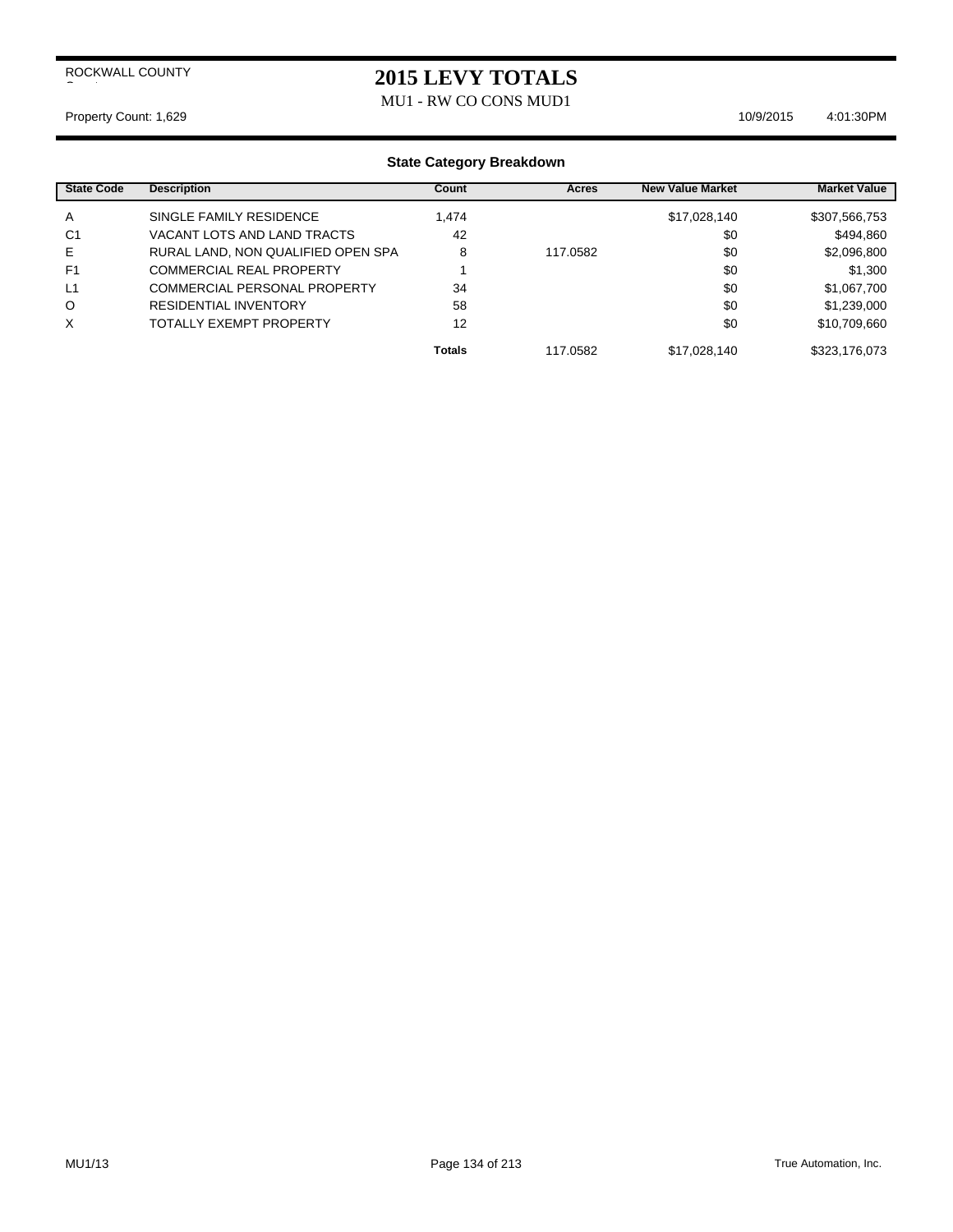### **2015 LEVY TOTALS**

MU1 - RW CO CONS MUD1 Property Count: 1,629 **Access 20:00 Totals 10/9/2015** 4:01:30PM

| <b>State Code</b> | <b>Description</b>                  | Count         | Acres    | <b>New Value Market</b> | <b>Market Value</b> |
|-------------------|-------------------------------------|---------------|----------|-------------------------|---------------------|
| A                 | SINGLE FAMILY RESIDENCE             | 1.474         |          | \$17,028,140            | \$307,566,753       |
| C <sub>1</sub>    | VACANT LOTS AND LAND TRACTS         | 42            |          | \$0                     | \$494,860           |
| Е                 | RURAL LAND, NON QUALIFIED OPEN SPA  | 8             | 117.0582 | \$0                     | \$2,096,800         |
| F <sub>1</sub>    | <b>COMMERCIAL REAL PROPERTY</b>     |               |          | \$0                     | \$1,300             |
| L1                | <b>COMMERCIAL PERSONAL PROPERTY</b> | 34            |          | \$0                     | \$1,067,700         |
| O                 | RESIDENTIAL INVENTORY               | 58            |          | \$0                     | \$1,239,000         |
| X                 | TOTALLY EXEMPT PROPERTY             | 12            |          | \$0                     | \$10,709,660        |
|                   |                                     | <b>Totals</b> | 117.0582 | \$17,028,140            | \$323,176,073       |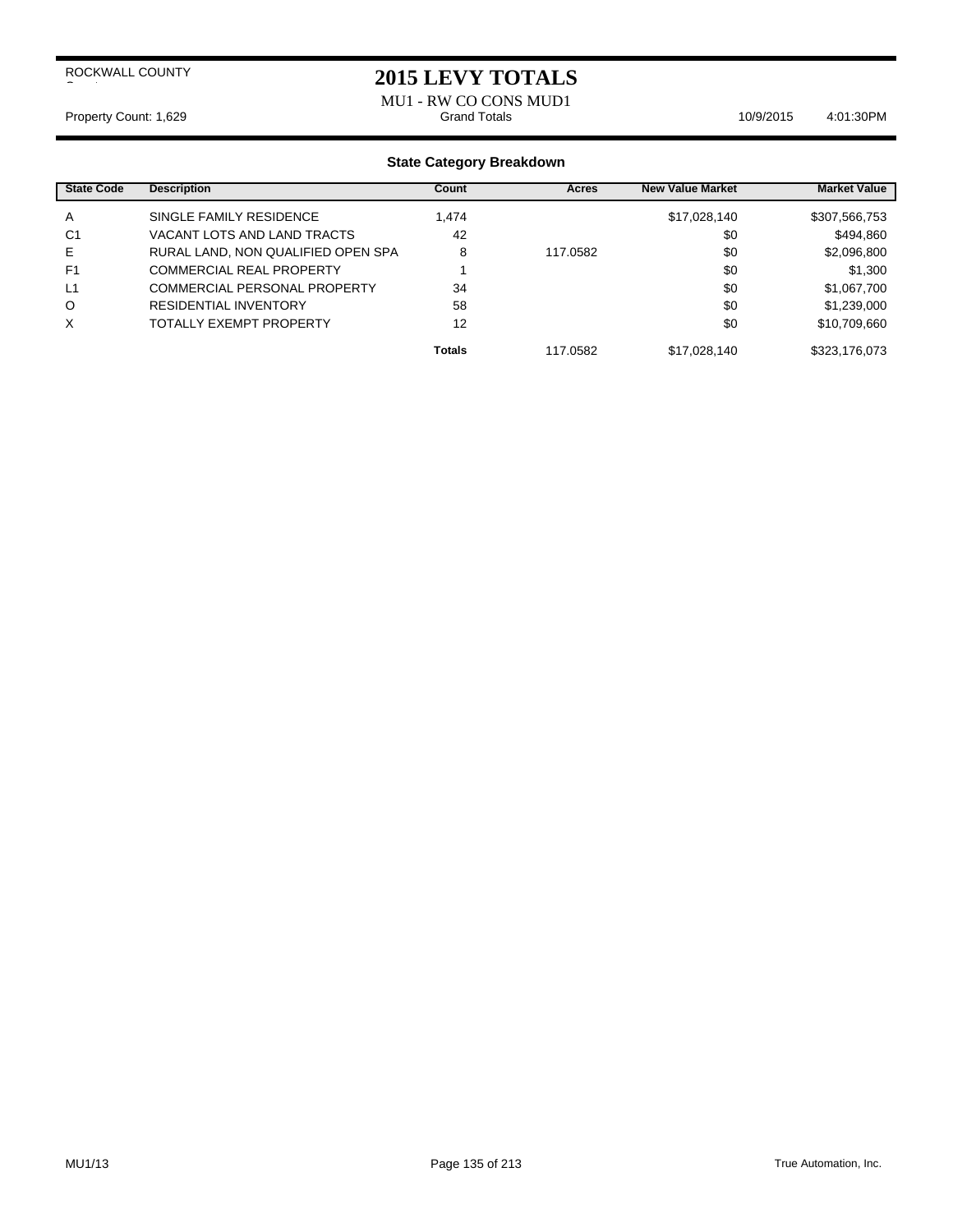## **2015 LEVY TOTALS**

MU1 - RW CO CONS MUD1

Property Count: 1,629 10/9/2015 4:01:30PM

| <b>State Code</b> | <b>Description</b>                     | Count         | Acres  | <b>New Value Market</b> | <b>Market Value</b> |
|-------------------|----------------------------------------|---------------|--------|-------------------------|---------------------|
| A1                | <b>Residential SFR Non Waterfront</b>  | 1.474         |        | \$17,028,140            | \$307,566,753       |
| C <sub>1</sub>    | Vacant Lots/tracts Non Waterfront      | 42            |        | \$0                     | \$494,860           |
| E4                | RUAL LAND, NON QUAILIFIED OPEN SPAC    | 8             |        | \$0                     | \$2,096,800         |
| F1                | Real Commercial                        |               |        | \$0                     | \$1,300             |
| L1                | <b>Tangible Commercial Personal</b>    | 34            |        | \$0                     | \$1,067,700         |
| O1                | Real Property Inventory Non-Waterfront | 58            |        | \$0                     | \$1,239,000         |
| X                 |                                        | 12            |        | \$0                     | \$10,709,660        |
|                   |                                        | <b>Totals</b> | 0.0000 | \$17,028,140            | \$323,176,073       |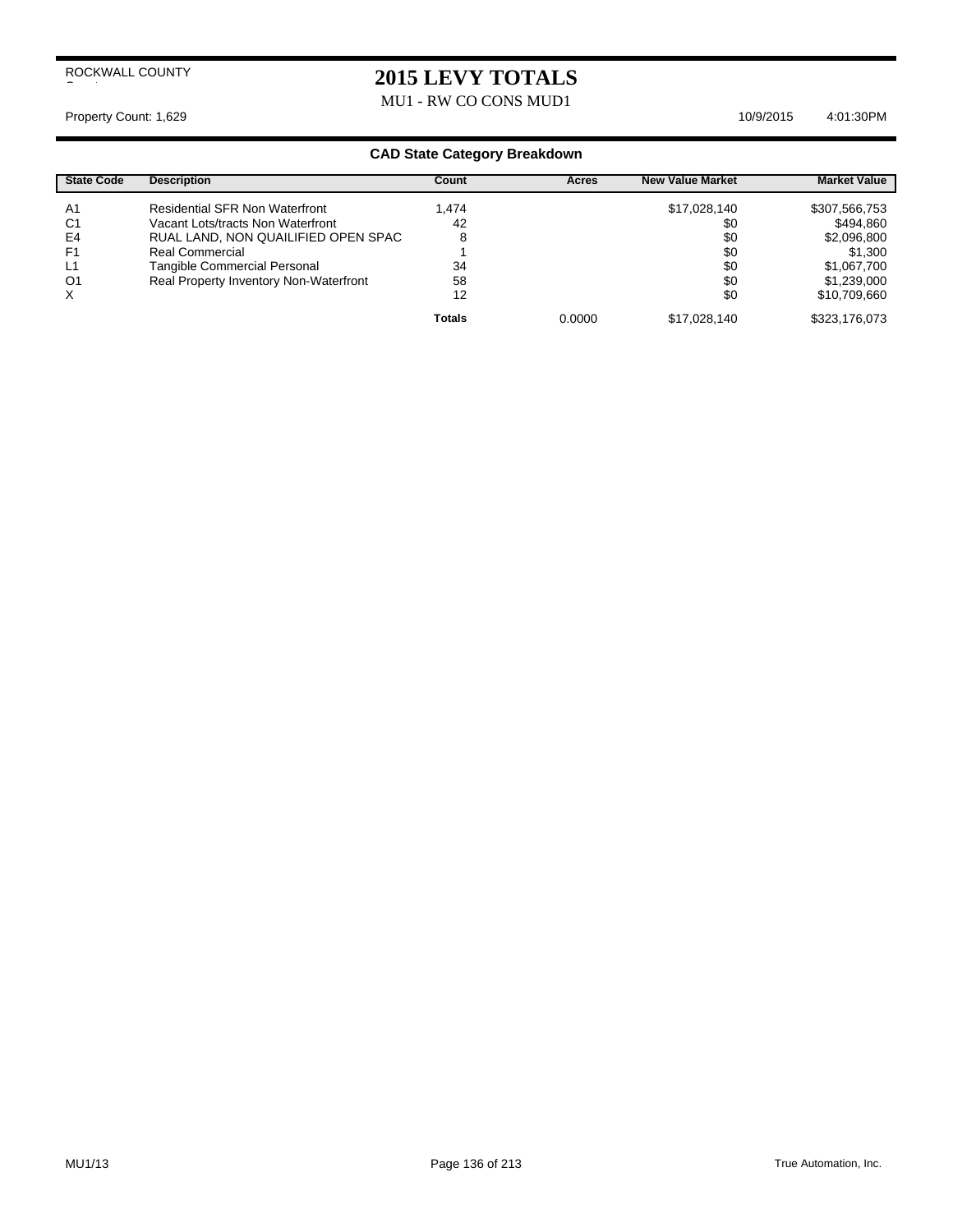## **2015 LEVY TOTALS**

MU1 - RW CO CONS MUD1 Property Count: 1,629 **Access 2:01:30PM** 1,629 **Grand Totals 4:01:30PM** 10/9/2015 4:01:30PM

| <b>State Code</b> | <b>Description</b>                     | Count         | Acres  | <b>New Value Market</b> | <b>Market Value</b> |
|-------------------|----------------------------------------|---------------|--------|-------------------------|---------------------|
| A <sub>1</sub>    | <b>Residential SFR Non Waterfront</b>  | 1.474         |        | \$17,028,140            | \$307,566,753       |
| C <sub>1</sub>    | Vacant Lots/tracts Non Waterfront      | 42            |        | \$0                     | \$494,860           |
| E4                | RUAL LAND, NON QUAILIFIED OPEN SPAC    | 8             |        | \$0                     | \$2,096,800         |
| F <sub>1</sub>    | Real Commercial                        |               |        | \$0                     | \$1,300             |
| L1                | Tangible Commercial Personal           | 34            |        | \$0                     | \$1,067,700         |
| O <sub>1</sub>    | Real Property Inventory Non-Waterfront | 58            |        | \$0                     | \$1,239,000         |
| $\times$          |                                        | 12            |        | \$0                     | \$10,709,660        |
|                   |                                        | <b>Totals</b> | 0.0000 | \$17,028,140            | \$323,176,073       |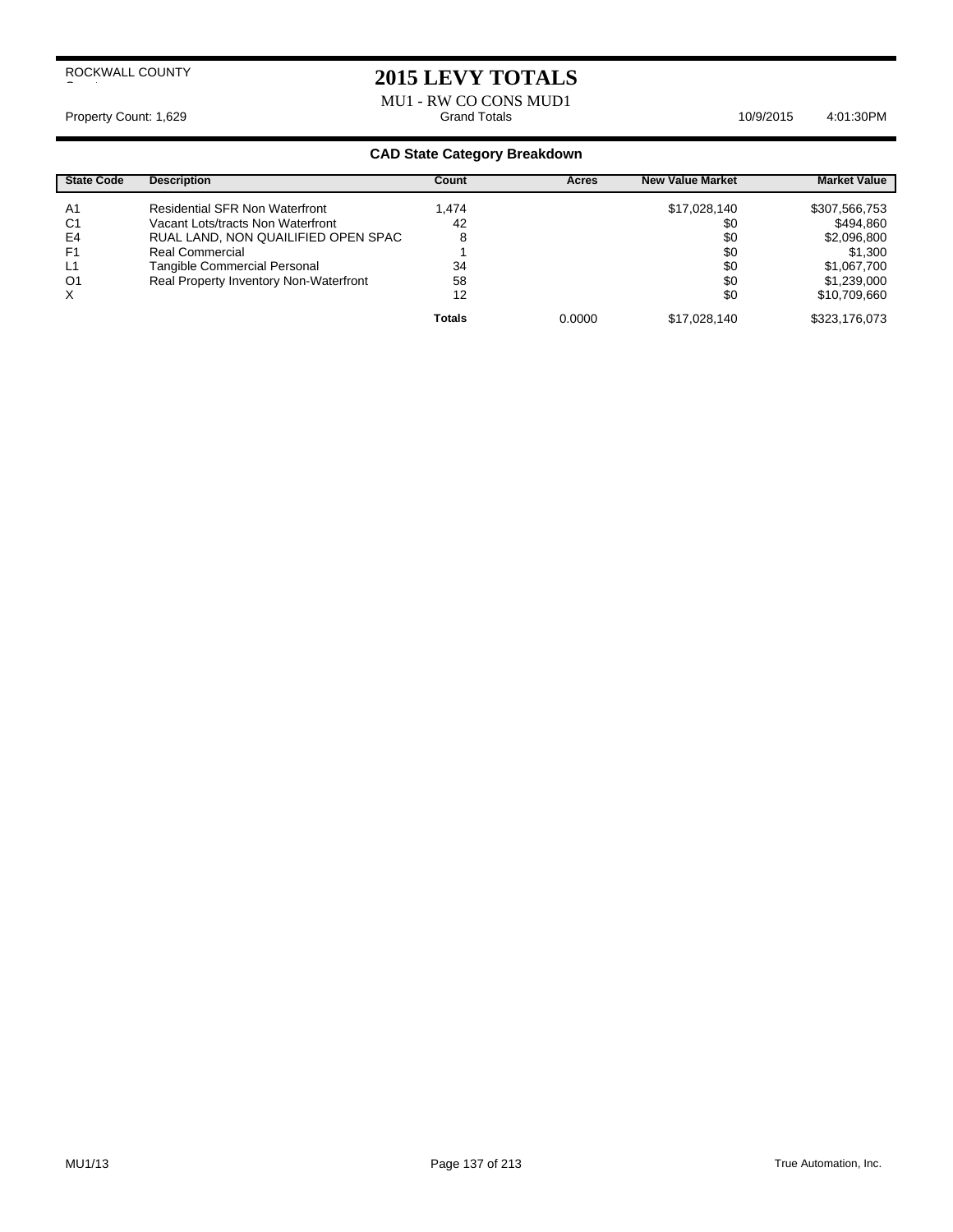## **2015 LEVY TOTALS**

MU1 - RW CO CONS MUD1 Property Count: 1,629 **Effective Rate Assumption** 10/9/2015 4:01:30PM

×

#### **New Value**

**TOTAL NEW VALUE MARKET: \$17,028,140 TOTAL NEW VALUE TAXABLE: \$16,516,520**

|                  |                                      | <b>New Exemptions</b>                  |                                  |                                   |
|------------------|--------------------------------------|----------------------------------------|----------------------------------|-----------------------------------|
| <b>Exemption</b> | <b>Description</b>                   | Count                                  |                                  |                                   |
| EX366            | HB366 Exempt                         | 5                                      | 2014 Market Value                | $\sqrt{6}$                        |
|                  |                                      | <b>ABSOLUTE EXEMPTIONS VALUE LOSS</b>  |                                  | \$0                               |
| <b>Exemption</b> | <b>Description</b>                   |                                        | Count                            | <b>Exemption Amount</b>           |
| DV1              | Disabled Veterans 10% - 29%          |                                        | 1                                | \$5,000                           |
| DV4              | Disabled Veterans 70% - 100%         |                                        | 6                                | \$24,000                          |
| <b>DVHS</b>      | Disabled Veteran Homestead           | <b>PARTIAL EXEMPTIONS VALUE LOSS</b>   | 4<br>11                          | \$884,756                         |
|                  |                                      |                                        | <b>NEW EXEMPTIONS VALUE LOSS</b> | \$913,756<br>\$913,756            |
|                  |                                      |                                        |                                  |                                   |
|                  |                                      | <b>Increased Exemptions</b>            |                                  |                                   |
| <b>Exemption</b> | <b>Description</b>                   |                                        | Count                            | <b>Increased Exemption Amount</b> |
|                  |                                      |                                        |                                  |                                   |
|                  |                                      | <b>INCREASED EXEMPTIONS VALUE LOSS</b> |                                  |                                   |
|                  |                                      |                                        | TOTAL EXEMPTIONS VALUE LOSS      | \$913,756                         |
|                  |                                      | <b>New Ag / Timber Exemptions</b>      |                                  |                                   |
|                  |                                      | <b>New Annexations</b>                 |                                  |                                   |
|                  |                                      | <b>New Deannexations</b>               |                                  |                                   |
|                  |                                      | <b>Average Homestead Value</b>         |                                  |                                   |
|                  |                                      | Category A and E                       |                                  |                                   |
|                  | <b>Count of HS Residences</b>        | <b>Average Market</b>                  | <b>Average HS Exemption</b>      | <b>Average Taxable</b>            |
|                  | 1,054                                | \$211,389<br><b>Category A Only</b>    | \$590                            | \$210,799                         |
|                  | <b>Count of HS Residences</b>        | <b>Average Market</b>                  | <b>Average HS Exemption</b>      | <b>Average Taxable</b>            |
|                  |                                      |                                        |                                  |                                   |
|                  | 1,054                                | \$211,389                              | \$590                            | \$210,799                         |
|                  |                                      | <b>Lower Value Used</b>                |                                  |                                   |
|                  | <b>Count of Protested Properties</b> | <b>Total Market Value</b>              | <b>Total Value Used</b>          |                                   |
|                  |                                      |                                        |                                  |                                   |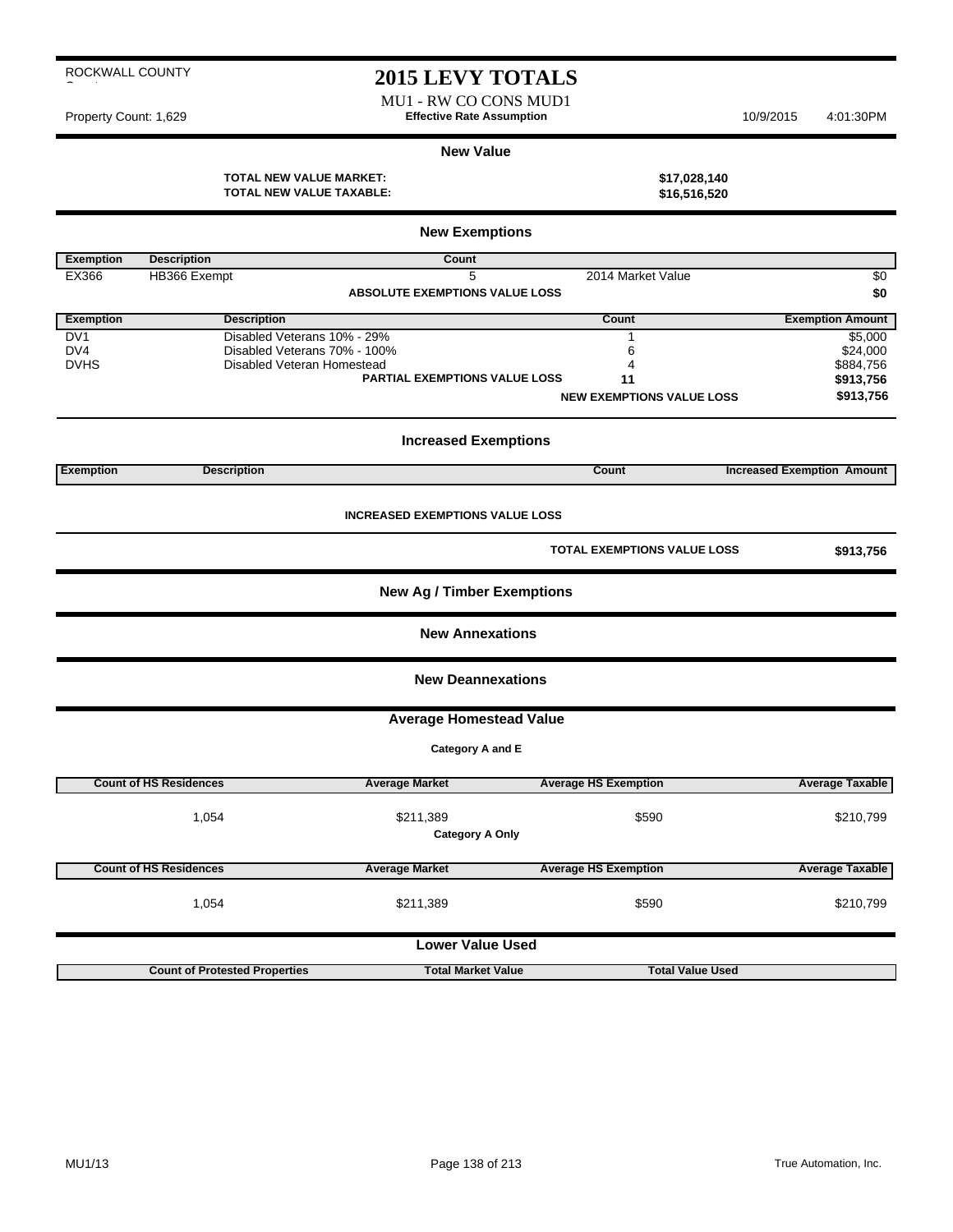| ROCKWALL COUNTY                   |                   | <b>2015 LEVY TOTALS</b><br>MU6 - RW CO MUD6 |                                                            |                    |            |
|-----------------------------------|-------------------|---------------------------------------------|------------------------------------------------------------|--------------------|------------|
| Property Count: 121               |                   |                                             |                                                            | 10/9/2015          | 4:01:05PM  |
| Land                              |                   | Value                                       |                                                            |                    |            |
| Homesite:                         |                   | 2,439,000                                   |                                                            |                    |            |
| Non Homesite:                     |                   | 4,094,390                                   |                                                            |                    |            |
| Ag Market:                        |                   | 369,040                                     |                                                            |                    |            |
| <b>Timber Market:</b>             |                   | 0                                           | <b>Total Land</b>                                          | $(+)$              | 6,902,430  |
| Improvement                       |                   | Value                                       |                                                            |                    |            |
| Homesite:                         |                   | 12,495,589                                  |                                                            |                    |            |
| Non Homesite:                     |                   | 0                                           | <b>Total Improvements</b>                                  | $(+)$              | 12,495,589 |
| Non Real                          | Count             | Value                                       |                                                            |                    |            |
| Personal Property:                | 3                 | 1,360                                       |                                                            |                    |            |
| Mineral Property:                 | 0                 | 0                                           |                                                            |                    |            |
| Autos:                            | 0                 | $\mathbf 0$                                 | <b>Total Non Real</b>                                      | $(+)$              | 1,360      |
|                                   |                   |                                             | <b>Market Value</b>                                        | $=$                | 19,399,379 |
| Ag                                | <b>Non Exempt</b> | <b>Exempt</b>                               |                                                            |                    |            |
| <b>Total Productivity Market:</b> | 369,040           | 0                                           |                                                            |                    |            |
| Ag Use:                           | 4,030             | 0                                           | <b>Productivity Loss</b>                                   | $(\textnormal{-})$ | 365,010    |
| Timber Use:                       | 0                 | 0                                           | <b>Appraised Value</b>                                     | $\qquad \qquad =$  | 19,034,369 |
| Productivity Loss:                | 365,010           | 0                                           |                                                            |                    |            |
|                                   |                   |                                             | <b>Homestead Cap</b>                                       | $(-)$              | 8,579      |
|                                   |                   |                                             | <b>Assessed Value</b>                                      | $=$                | 19,025,790 |
|                                   |                   |                                             | <b>Total Exemptions Amount</b><br>(Breakdown on Next Page) | $(-)$              | 296,600    |
|                                   |                   |                                             | <b>Net Taxable</b>                                         | $=$                | 18,729,190 |

| Levy Info                    |          |                                 |              |                   |
|------------------------------|----------|---------------------------------|--------------|-------------------|
| M&O Rate:                    | 0.750000 | M&O Tax:                        | 140,469.15   |                   |
| I&S Rate:                    | 0.000000 | I&S Tax:                        | 0.00         |                   |
| Protected I&S Rate:          | 0.000000 | Protected I&S Tax:              | 0.00         |                   |
|                              |          | Ag Penalty:<br>PP Late Penalty: | 0.00<br>0.00 |                   |
|                              |          |                                 |              | <b>Total Levy</b> |
| Tax Increment Finance Value: |          |                                 | 0            |                   |
| Tax Increment Finance Levy:  |          |                                 | 0.00         |                   |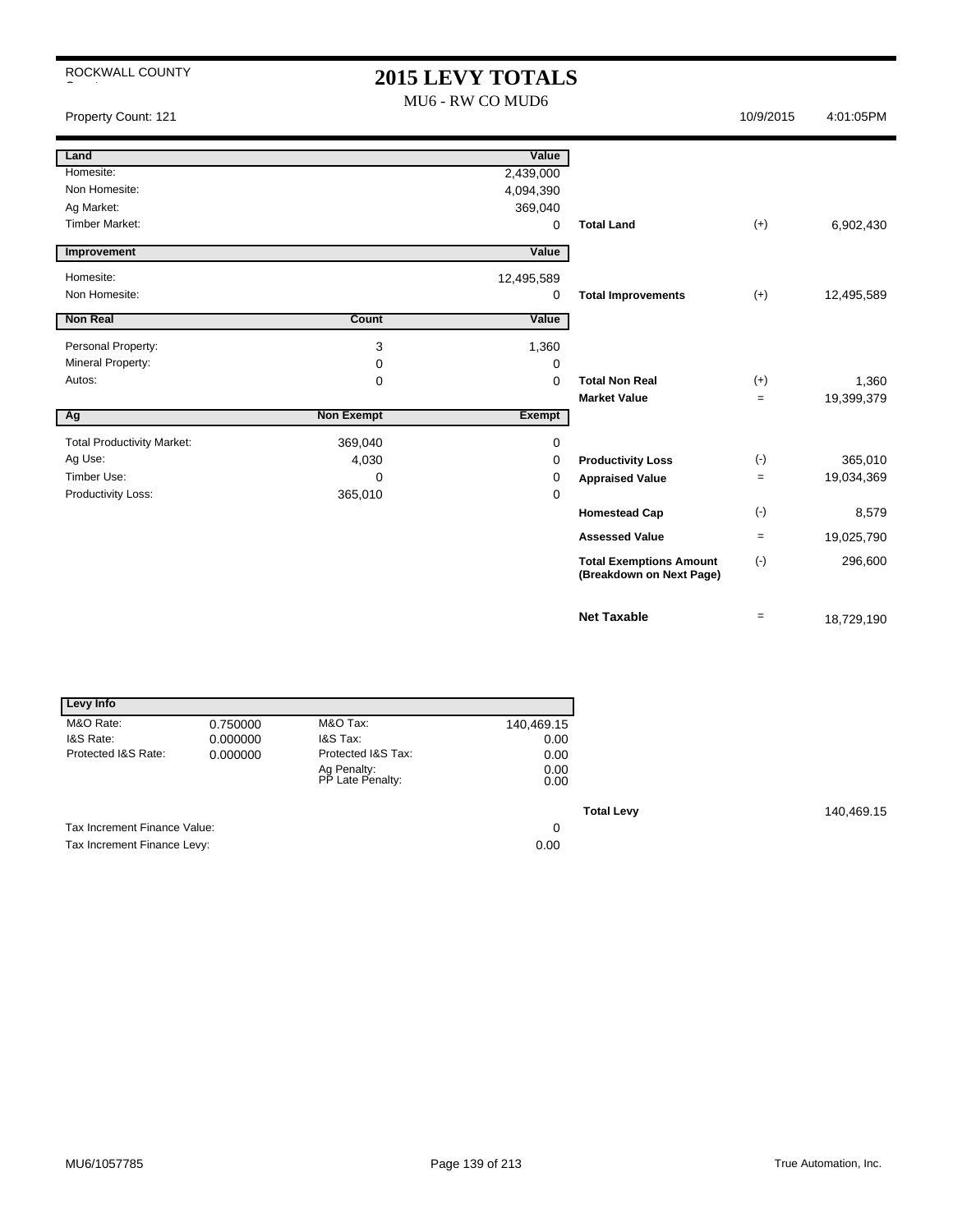## **2015 LEVY TOTALS**

MU6 - RW CO MUD6

Property Count: 121 10/9/2015 4:01:30PM

| <b>Exemption</b> | Count         | Local | <b>State</b> | Total   |
|------------------|---------------|-------|--------------|---------|
| DV <sub>1</sub>  |               | ັ     | 10,000       | 10,000  |
| DV4              |               | ν     |              |         |
| <b>DVHS</b>      |               | υ     | 286,140      | 286,140 |
| EX366            |               | U     | 460          | 460     |
|                  | <b>Totals</b> | 0     | 296,600      | 296,600 |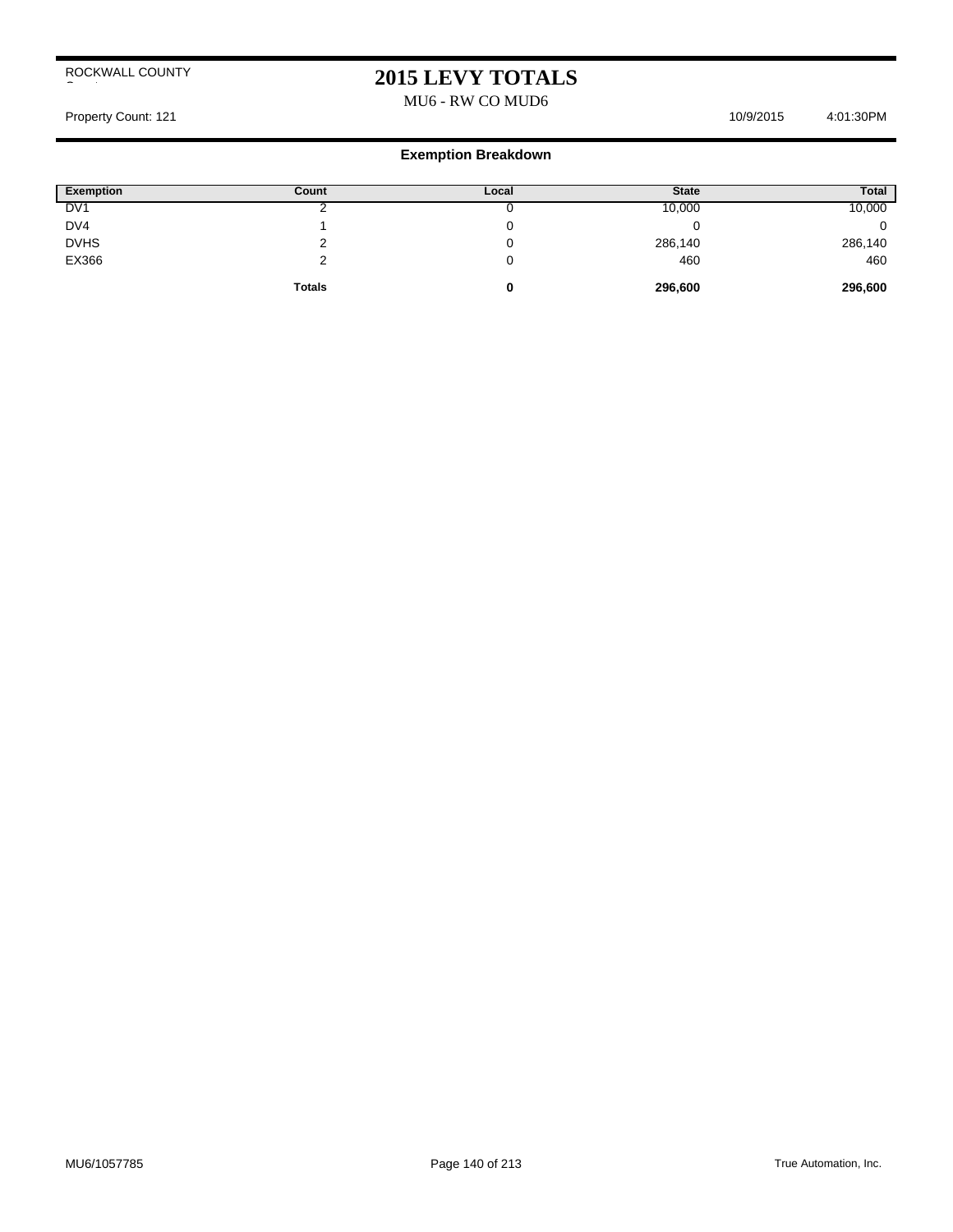| ROCKWALL COUNTY                   |                                         | <b>2015 LEVY TOTALS</b> |                                                            |                   |            |
|-----------------------------------|-----------------------------------------|-------------------------|------------------------------------------------------------|-------------------|------------|
| Property Count: 121               | MU6 - RW CO MUD6<br><b>Grand Totals</b> |                         |                                                            | 10/9/2015         | 4:01:05PM  |
| Land                              |                                         | Value                   |                                                            |                   |            |
| Homesite:                         |                                         | 2,439,000               |                                                            |                   |            |
| Non Homesite:                     |                                         | 4,094,390               |                                                            |                   |            |
| Ag Market:                        |                                         | 369,040                 |                                                            |                   |            |
| <b>Timber Market:</b>             |                                         | $\mathbf 0$             | <b>Total Land</b>                                          | $(+)$             | 6,902,430  |
| Improvement                       |                                         | Value                   |                                                            |                   |            |
| Homesite:                         |                                         | 12,495,589              |                                                            |                   |            |
| Non Homesite:                     |                                         | 0                       | <b>Total Improvements</b>                                  | $(+)$             | 12,495,589 |
| <b>Non Real</b>                   | Count                                   | Value                   |                                                            |                   |            |
| Personal Property:                | 3                                       | 1,360                   |                                                            |                   |            |
| Mineral Property:                 | 0                                       | 0                       |                                                            |                   |            |
| Autos:                            | 0                                       | $\Omega$                | <b>Total Non Real</b>                                      | $(+)$             | 1,360      |
|                                   |                                         |                         | <b>Market Value</b>                                        | $=$               | 19,399,379 |
| Ag                                | <b>Non Exempt</b>                       | Exempt                  |                                                            |                   |            |
| <b>Total Productivity Market:</b> | 369,040                                 | 0                       |                                                            |                   |            |
| Ag Use:                           | 4,030                                   | 0                       | <b>Productivity Loss</b>                                   | $(-)$             | 365,010    |
| Timber Use:                       | $\Omega$                                | 0                       | <b>Appraised Value</b>                                     | $=$               | 19,034,369 |
| Productivity Loss:                | 365,010                                 | $\mathbf 0$             |                                                            |                   |            |
|                                   |                                         |                         | <b>Homestead Cap</b>                                       | $(-)$             | 8,579      |
|                                   |                                         |                         | <b>Assessed Value</b>                                      | $=$               | 19,025,790 |
|                                   |                                         |                         | <b>Total Exemptions Amount</b><br>(Breakdown on Next Page) | $(\cdot)$         | 296,600    |
|                                   |                                         |                         | <b>Net Taxable</b>                                         | $\qquad \qquad =$ | 18,729,190 |

| Levy Info                    |          |                                 |              |
|------------------------------|----------|---------------------------------|--------------|
| M&O Rate:                    | 0.750000 | M&O Tax:                        | 140,469.15   |
| I&S Rate:                    | 0.000000 | I&S Tax:                        | 0.00         |
| Protected I&S Rate:          | 0.000000 | Protected I&S Tax:              | 0.00         |
|                              |          | Ag Penalty:<br>PP Late Penalty: | 0.00<br>0.00 |
|                              |          |                                 |              |
| Tax Increment Finance Value: |          |                                 | 0            |
| Tax Increment Finance Levy:  |          |                                 | 0.00         |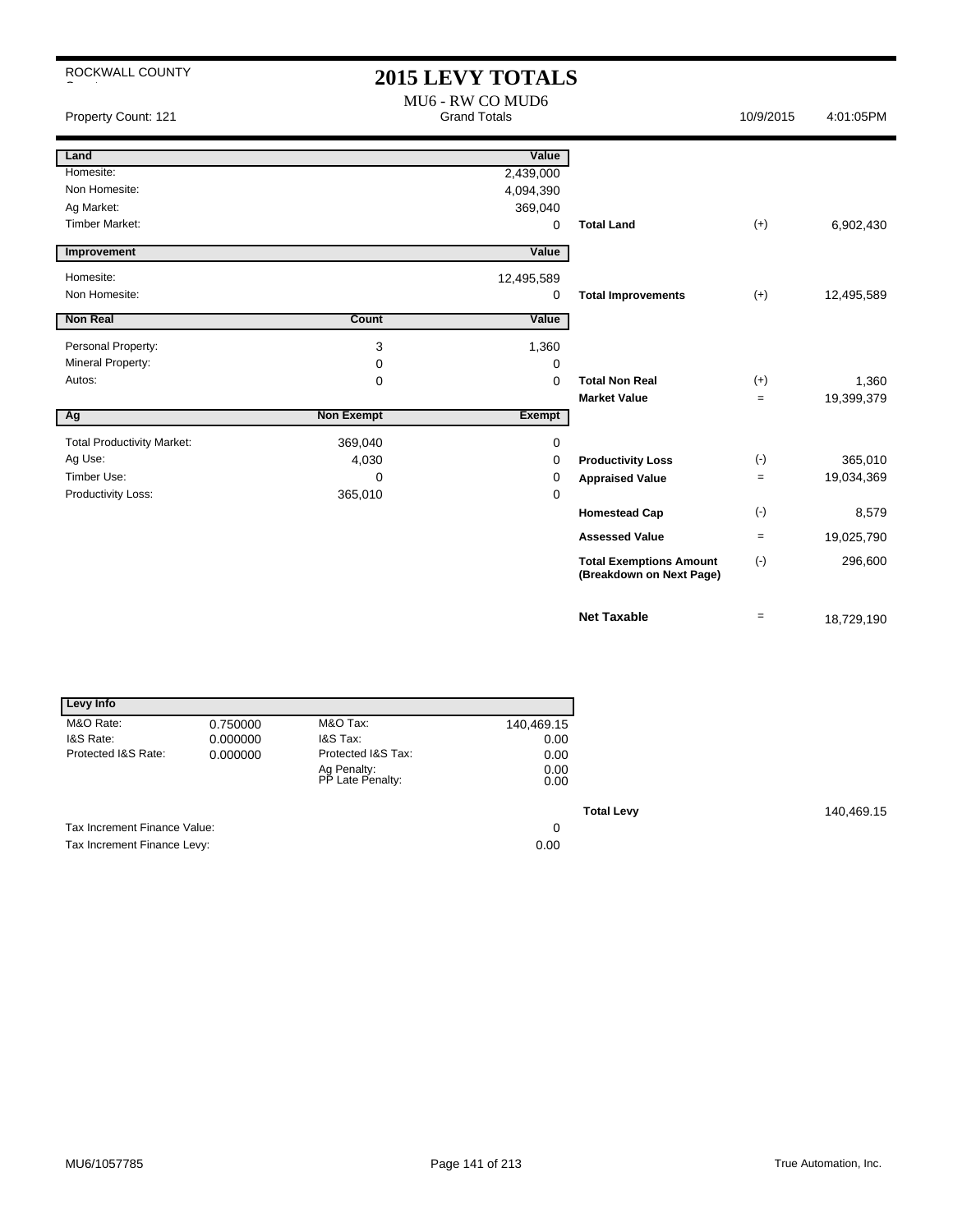## **2015 LEVY TOTALS**

MU6 - RW CO MUD6

Property Count: 121 **Accord 2019 12:00 Property Count: 121** Accord 10/9/2015 4:01:30PM

| <b>Exemption</b> | Count         | Local | <b>State</b> | Total   |
|------------------|---------------|-------|--------------|---------|
| DV <sub>1</sub>  |               |       | 10,000       | 10,000  |
| DV4              |               |       |              |         |
| <b>DVHS</b>      |               |       | 286,140      | 286,140 |
| EX366            |               |       | 460          | 460     |
|                  | <b>Totals</b> | u     | 296,600      | 296,600 |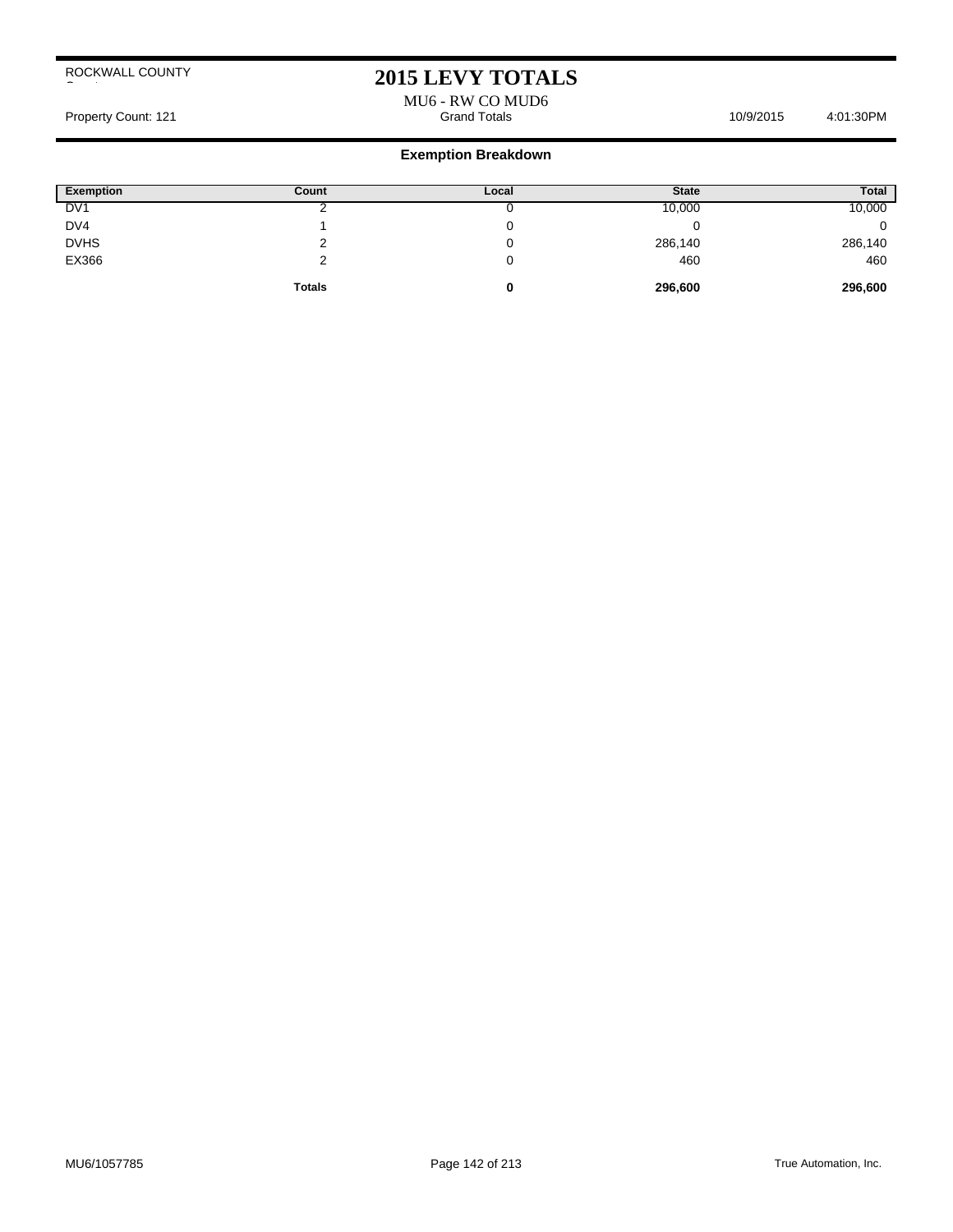## **2015 LEVY TOTALS**

MU6 - RW CO MUD6

#### Property Count: 121 10/9/2015 4:01:30PM

| <b>State Code</b> | <b>Description</b>                  | Count         | Acres    | <b>New Value Market</b> | <b>Market Value</b> |
|-------------------|-------------------------------------|---------------|----------|-------------------------|---------------------|
| A                 | SINGLE FAMILY RESIDENCE             | 99            |          | \$5,878,380             | \$14,959,589        |
| C <sub>1</sub>    | VACANT LOTS AND LAND TRACTS         |               |          | \$0                     | \$50,500            |
| D <sub>1</sub>    | <b>QUALIFIED OPEN-SPACE LAND</b>    |               | 26.3600  | \$0                     | \$369,040           |
| Е                 | RURAL LAND, NON QUALIFIED OPEN SPA  | 11            | 286,7780 | \$0                     | \$4,018,890         |
| L <sub>1</sub>    | <b>COMMERCIAL PERSONAL PROPERTY</b> |               |          | \$0                     | \$900               |
| X                 | TOTALLY EXEMPT PROPERTY             | າ             |          | \$0                     | \$460               |
|                   |                                     | <b>Totals</b> | 313.1380 | \$5,878,380             | \$19,399,379        |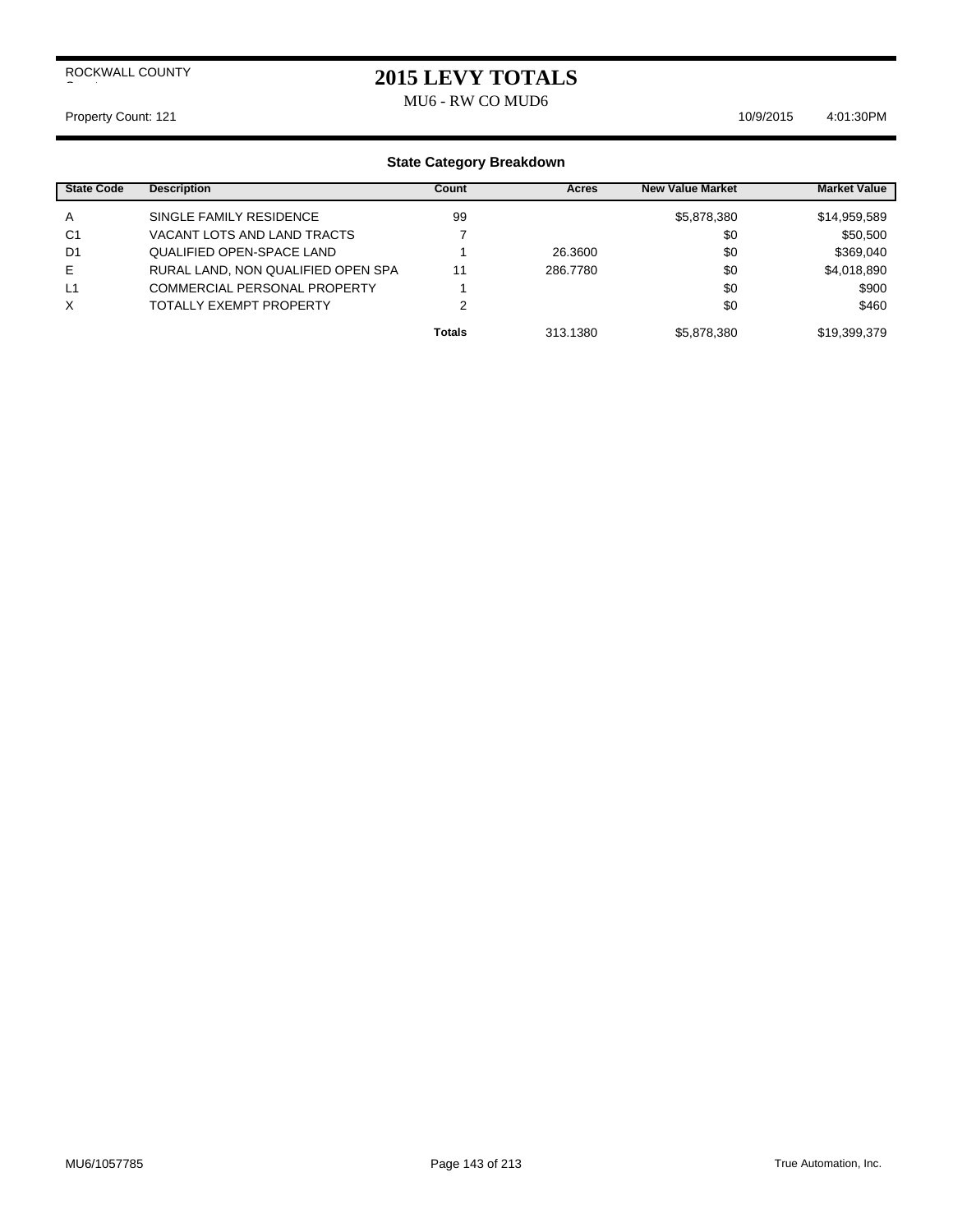### **2015 LEVY TOTALS**

MU6 - RW CO MUD6<br>Grand Totals Property Count: 121 **Count: 121** Crand Totals **10/9/2015** 4:01:30PM

| <b>State Code</b> | <b>Description</b>                  | Count         | Acres    | <b>New Value Market</b> | <b>Market Value</b> |
|-------------------|-------------------------------------|---------------|----------|-------------------------|---------------------|
| A                 | SINGLE FAMILY RESIDENCE             | 99            |          | \$5,878,380             | \$14,959,589        |
| C <sub>1</sub>    | VACANT LOTS AND LAND TRACTS         |               |          | \$0                     | \$50,500            |
| D1                | <b>QUALIFIED OPEN-SPACE LAND</b>    |               | 26,3600  | \$0                     | \$369,040           |
| Е                 | RURAL LAND, NON QUALIFIED OPEN SPA  | 11            | 286,7780 | \$0                     | \$4,018,890         |
| L1                | <b>COMMERCIAL PERSONAL PROPERTY</b> |               |          | \$0                     | \$900               |
| X                 | TOTALLY EXEMPT PROPERTY             | ◠             |          | \$0                     | \$460               |
|                   |                                     | <b>Totals</b> | 313.1380 | \$5,878,380             | \$19,399,379        |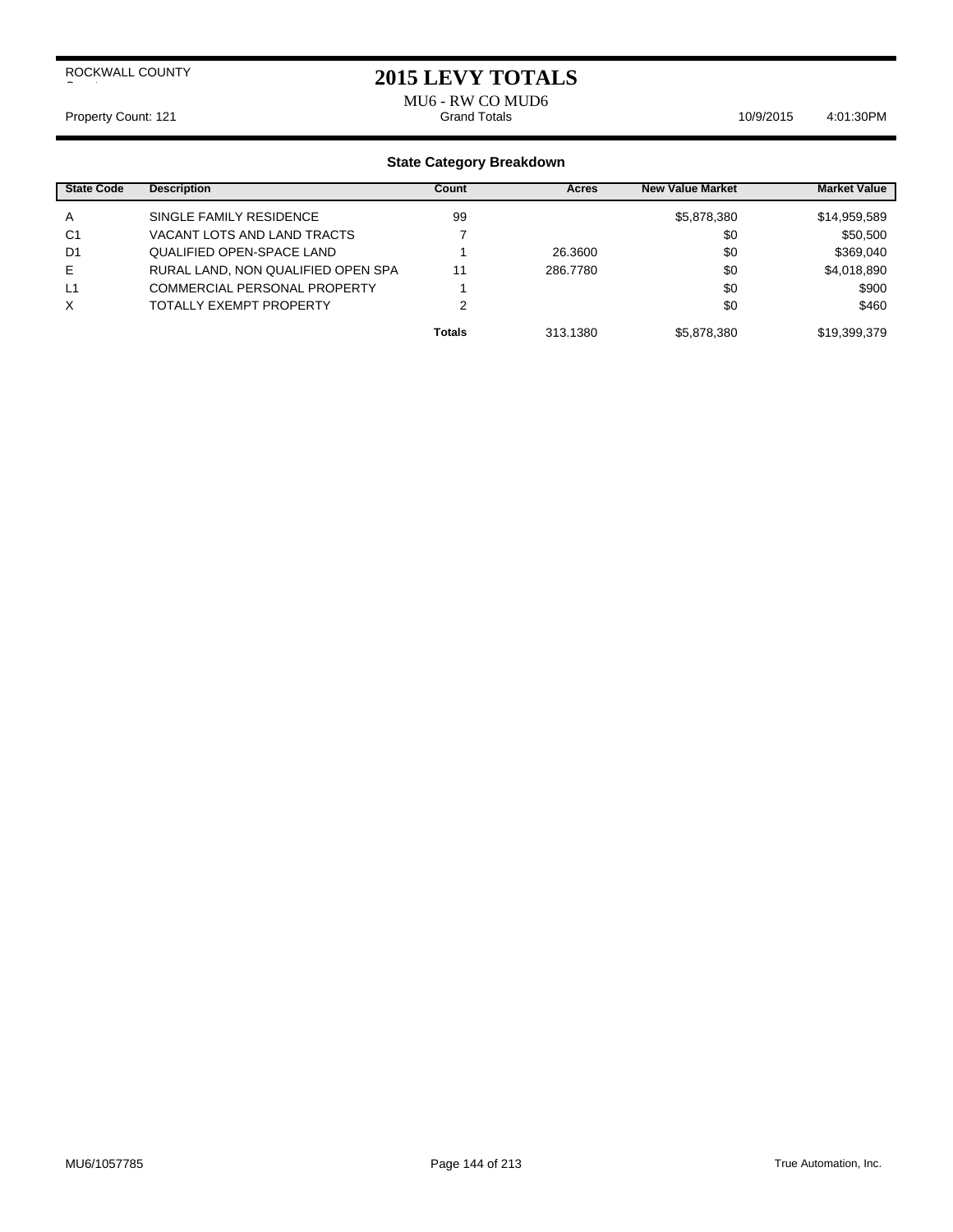## **2015 LEVY TOTALS** MU6 - RW CO MUD6

Property Count: 121 10/9/2015 4:01:30PM

| <b>State Code</b> | <b>Description</b>                    | Count         | Acres   | <b>New Value Market</b> | <b>Market Value</b> |
|-------------------|---------------------------------------|---------------|---------|-------------------------|---------------------|
| A1                | <b>Residential SFR Non Waterfront</b> | 98            |         | \$5,878,380             | \$14,933,949        |
| A2                | Residential Mobile Home               |               |         | \$0                     | \$25,640            |
| C <sub>1</sub>    | Vacant Lots/tracts Non Waterfront     |               |         | \$0                     | \$50,500            |
| D1                | Acreage Ranch Land                    |               | 26.3600 | \$0                     | \$369,040           |
| E4                | RUAL LAND, NON QUAILIFIED OPEN SPAC   |               |         | \$0                     | \$4,018,890         |
| L1                | Tangible Commercial Personal          |               |         | \$0                     | \$900               |
| X                 |                                       |               |         | \$0                     | \$460               |
|                   |                                       | <b>Totals</b> | 26.3600 | \$5,878,380             | \$19,399,379        |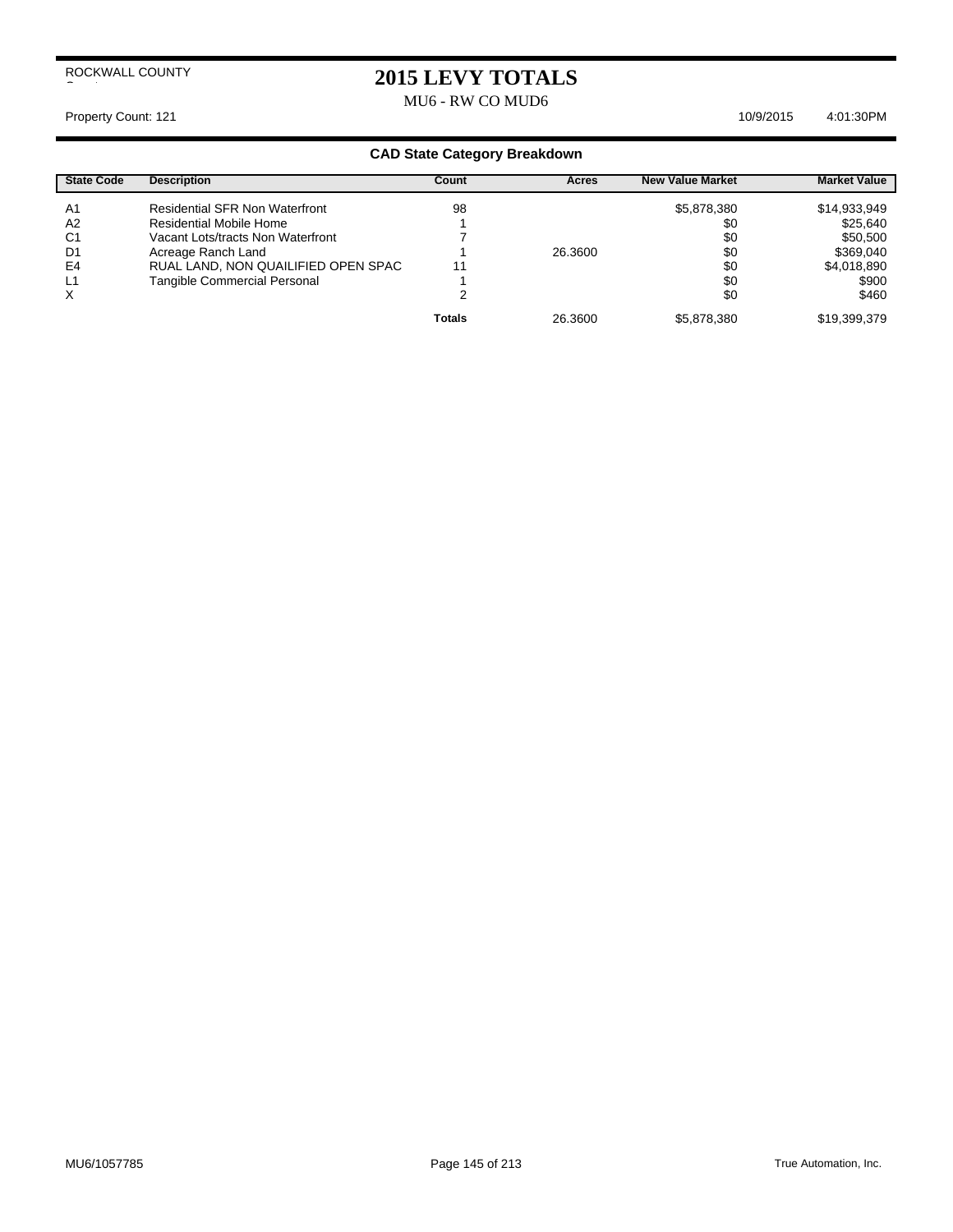# **2015 LEVY TOTALS**

MU6 - RW CO MUD6

Property Count: 121 **Accord 2012 12:01:30PM** Crand Totals **6:000 Crand Totals** 4:01:30PM

| <b>State Code</b> | <b>Description</b>                    | Count         | Acres   | <b>New Value Market</b> | <b>Market Value</b> |
|-------------------|---------------------------------------|---------------|---------|-------------------------|---------------------|
| A1                | <b>Residential SFR Non Waterfront</b> | 98            |         | \$5,878,380             | \$14,933,949        |
| A2                | Residential Mobile Home               |               |         | \$0                     | \$25,640            |
| C <sub>1</sub>    | Vacant Lots/tracts Non Waterfront     |               |         | \$0                     | \$50,500            |
| D1                | Acreage Ranch Land                    |               | 26.3600 | \$0                     | \$369,040           |
| E4                | RUAL LAND, NON QUAILIFIED OPEN SPAC   | 11            |         | \$0                     | \$4,018,890         |
| L1                | <b>Tangible Commercial Personal</b>   |               |         | \$0                     | \$900               |
| X                 |                                       |               |         | \$0                     | \$460               |
|                   |                                       | <b>Totals</b> | 26.3600 | \$5,878,380             | \$19,399,379        |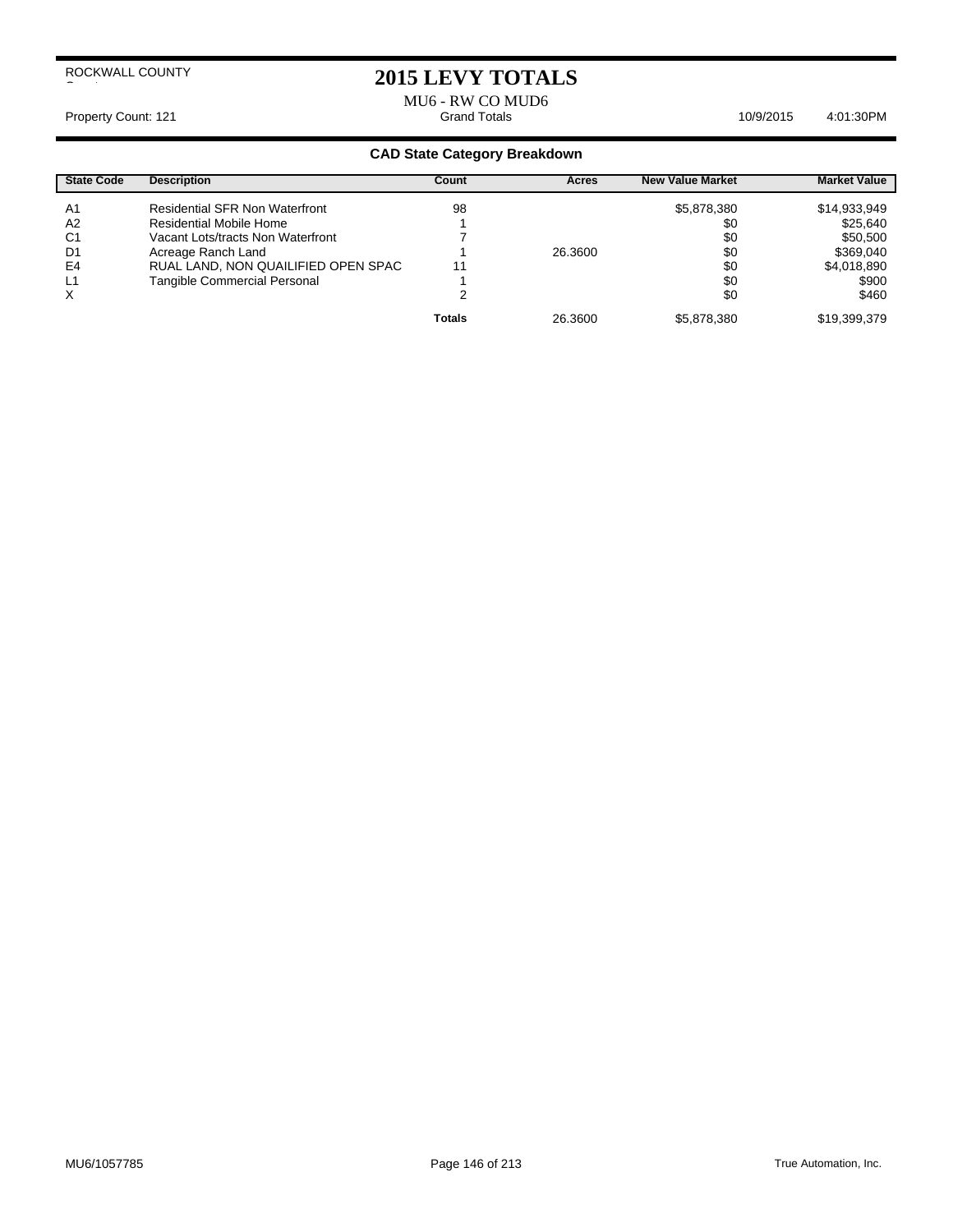MU6 - RW CO MUD6 Property Count: 121 **Effective Rate Assumption** 10/9/2015 4:01:30PM

#### **New Value**

| <b>TOTAL NEW VALUE MARKET:</b>  |  |
|---------------------------------|--|
| <b>TOTAL NEW VALUE TAXABLE:</b> |  |

| <b>New Exemptions</b> |                                      |                                        |                                    |                                   |  |  |
|-----------------------|--------------------------------------|----------------------------------------|------------------------------------|-----------------------------------|--|--|
| <b>Exemption</b>      | <b>Description</b>                   | <b>Count</b>                           |                                    |                                   |  |  |
| EX366                 | HB366 Exempt                         | $\overline{2}$                         | 2014 Market Value                  | \$0                               |  |  |
|                       |                                      | <b>ABSOLUTE EXEMPTIONS VALUE LOSS</b>  |                                    | \$0                               |  |  |
| <b>Exemption</b>      | <b>Description</b>                   |                                        | Count                              | <b>Exemption Amount</b>           |  |  |
| DV <sub>1</sub>       | Disabled Veterans 10% - 29%          |                                        | $\overline{2}$                     | \$10,000                          |  |  |
|                       |                                      | <b>PARTIAL EXEMPTIONS VALUE LOSS</b>   | $\mathbf{2}$                       | \$10,000                          |  |  |
|                       |                                      |                                        | <b>NEW EXEMPTIONS VALUE LOSS</b>   | \$10,000                          |  |  |
|                       |                                      | <b>Increased Exemptions</b>            |                                    |                                   |  |  |
| <b>Exemption</b>      | <b>Description</b>                   |                                        | Count                              | <b>Increased Exemption Amount</b> |  |  |
|                       |                                      | <b>INCREASED EXEMPTIONS VALUE LOSS</b> |                                    |                                   |  |  |
|                       |                                      |                                        |                                    |                                   |  |  |
|                       |                                      |                                        | <b>TOTAL EXEMPTIONS VALUE LOSS</b> | \$10,000                          |  |  |
|                       |                                      | <b>New Ag / Timber Exemptions</b>      |                                    |                                   |  |  |
|                       |                                      | <b>New Annexations</b>                 |                                    |                                   |  |  |
|                       |                                      | <b>New Deannexations</b>               |                                    |                                   |  |  |
|                       |                                      | <b>Average Homestead Value</b>         |                                    |                                   |  |  |
|                       |                                      | Category A and E                       |                                    |                                   |  |  |
|                       | <b>Count of HS Residences</b>        | <b>Average Market</b>                  | <b>Average HS Exemption</b>        | <b>Average Taxable</b>            |  |  |
|                       |                                      |                                        |                                    |                                   |  |  |
|                       | 47                                   | \$150,172                              | \$183                              | \$149,989                         |  |  |
|                       |                                      | <b>Category A Only</b>                 |                                    |                                   |  |  |
|                       | <b>Count of HS Residences</b>        | <b>Average Market</b>                  | <b>Average HS Exemption</b>        | <b>Average Taxable</b>            |  |  |
|                       | 47                                   | \$150,172                              | \$183                              | \$149,989                         |  |  |
|                       |                                      | <b>Lower Value Used</b>                |                                    |                                   |  |  |
|                       | <b>Count of Protested Properties</b> | <b>Total Market Value</b>              | <b>Total Value Used</b>            |                                   |  |  |

**TOTAL NEW VALUE MARKET: \$5,878,380 TOTAL NEW VALUE TAXABLE: \$5,878,380**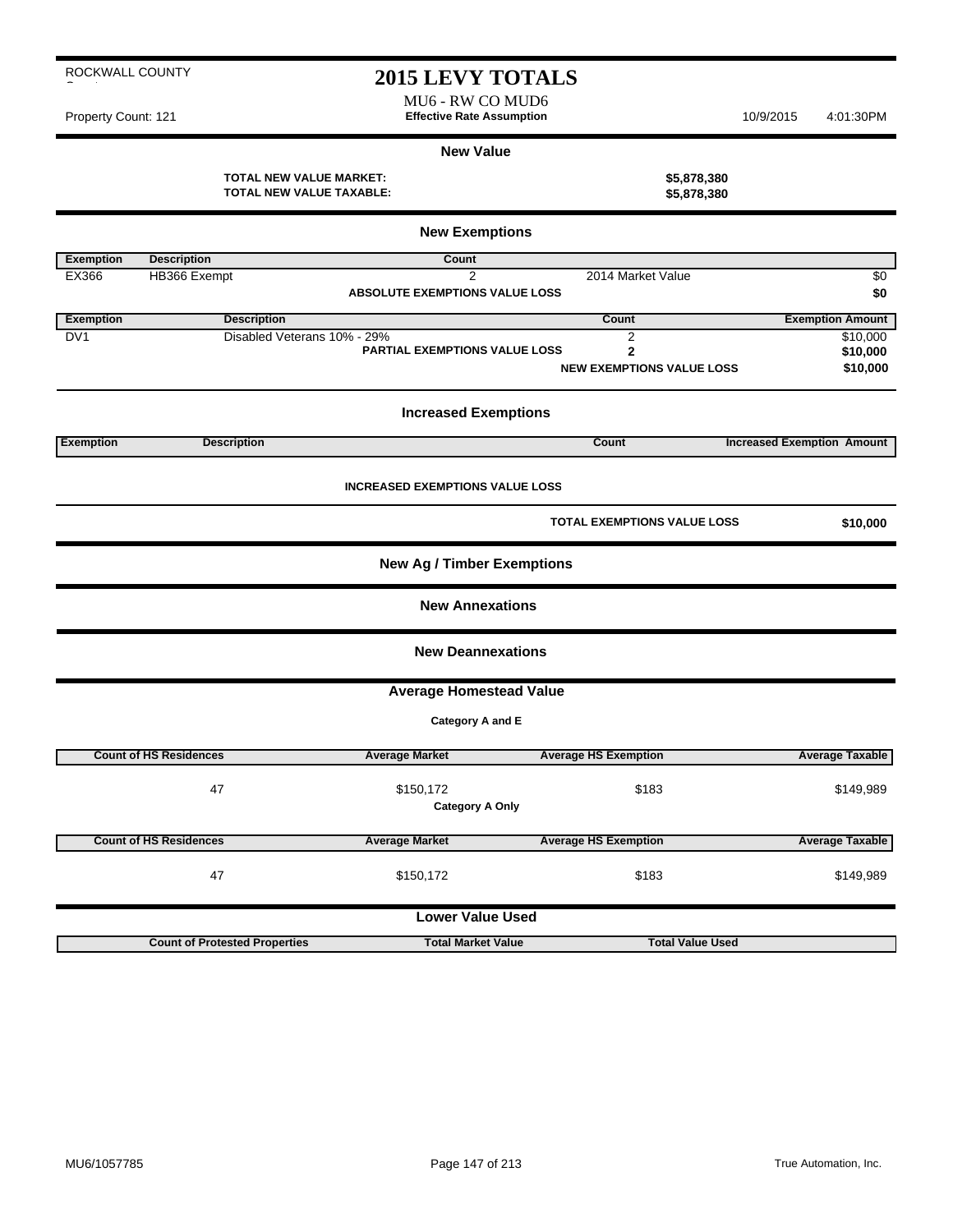## **2015 LEVY TOTALS** MU8 - RW CO MUD8

Property Count: 4 10/9/2015 4:01:05PM

| Land                              |                   | Value         |                                                            |                   |             |
|-----------------------------------|-------------------|---------------|------------------------------------------------------------|-------------------|-------------|
| Homesite:                         |                   | $\Omega$      |                                                            |                   |             |
| Non Homesite:                     |                   | 27,110        |                                                            |                   |             |
| Ag Market:                        |                   | 3,953,690     |                                                            |                   |             |
| <b>Timber Market:</b>             |                   | 0             | <b>Total Land</b>                                          | $(+)$             | 3,980,800   |
| Improvement                       |                   | Value         |                                                            |                   |             |
|                                   |                   |               |                                                            |                   |             |
| Homesite:                         |                   | 0             |                                                            |                   |             |
| Non Homesite:                     |                   | 0             | <b>Total Improvements</b>                                  | $(+)$             | 0           |
| <b>Non Real</b>                   | Count             | Value         |                                                            |                   |             |
| Personal Property:                | 0                 | $\mathbf 0$   |                                                            |                   |             |
| Mineral Property:                 | 0                 | 0             |                                                            |                   |             |
| Autos:                            | 0                 | 0             | <b>Total Non Real</b>                                      | $(+)$             | $\Omega$    |
|                                   |                   |               | <b>Market Value</b>                                        | $\qquad \qquad =$ | 3,980,800   |
| Ag                                | <b>Non Exempt</b> | <b>Exempt</b> |                                                            |                   |             |
|                                   |                   |               |                                                            |                   |             |
| <b>Total Productivity Market:</b> | 3,953,690         | $\mathbf 0$   |                                                            |                   |             |
| Ag Use:                           | 40,000            | 0             | <b>Productivity Loss</b>                                   | $(-)$             | 3,913,690   |
| Timber Use:                       | 0                 | 0             | <b>Appraised Value</b>                                     | $\qquad \qquad =$ | 67,110      |
| Productivity Loss:                | 3,913,690         | 0             |                                                            |                   |             |
|                                   |                   |               | <b>Homestead Cap</b>                                       | $(-)$             | $\mathbf 0$ |
|                                   |                   |               | <b>Assessed Value</b>                                      | $\qquad \qquad =$ | 67,110      |
|                                   |                   |               | <b>Total Exemptions Amount</b><br>(Breakdown on Next Page) | $(-)$             | 0           |
|                                   |                   |               | <b>Net Taxable</b>                                         | $=$               |             |
|                                   |                   |               |                                                            |                   | 67,110      |

| Levy Info                    |          |                                 |              |
|------------------------------|----------|---------------------------------|--------------|
| M&O Rate:                    | 0.750000 | M&O Tax:                        | 503.34       |
| I&S Rate:                    | 0.000000 | I&S Tax:                        | 0.00         |
| Protected I&S Rate:          | 0.000000 | Protected I&S Tax:              | 0.00         |
|                              |          | Ag Penalty:<br>PP Late Penalty: | 0.00<br>0.00 |
|                              |          |                                 |              |
| Tax Increment Finance Value: |          |                                 | 0            |
| Tax Increment Finance Levy:  |          |                                 | 0.00         |

**Total Levy** 503.34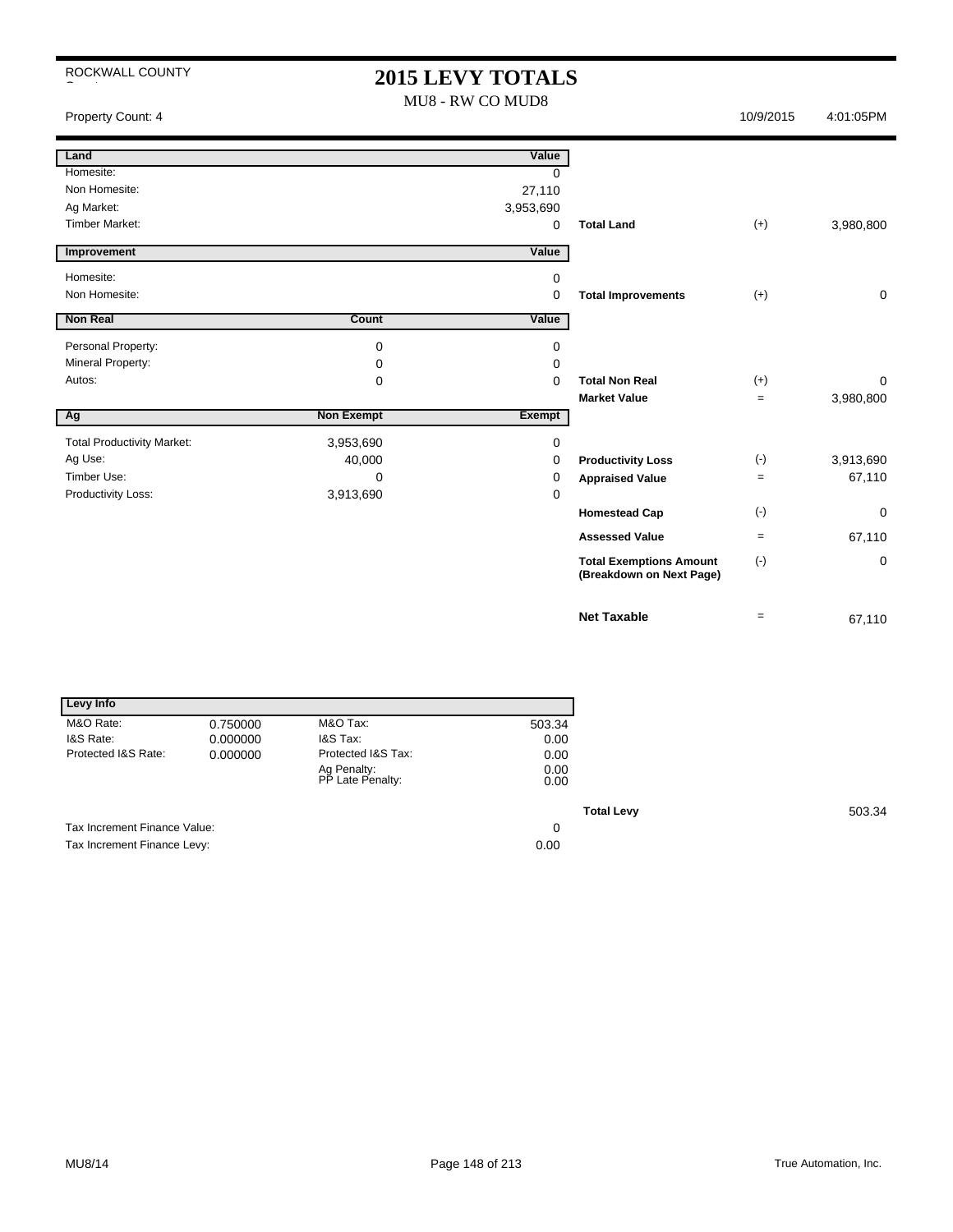### MU8 - RW CO MUD8

#### Property Count: 4 10/9/2015 4:01:30PM

| Exemption | Count         | Local | <b>State</b> | Total |
|-----------|---------------|-------|--------------|-------|
|           |               |       |              |       |
|           | <b>Totals</b> |       |              |       |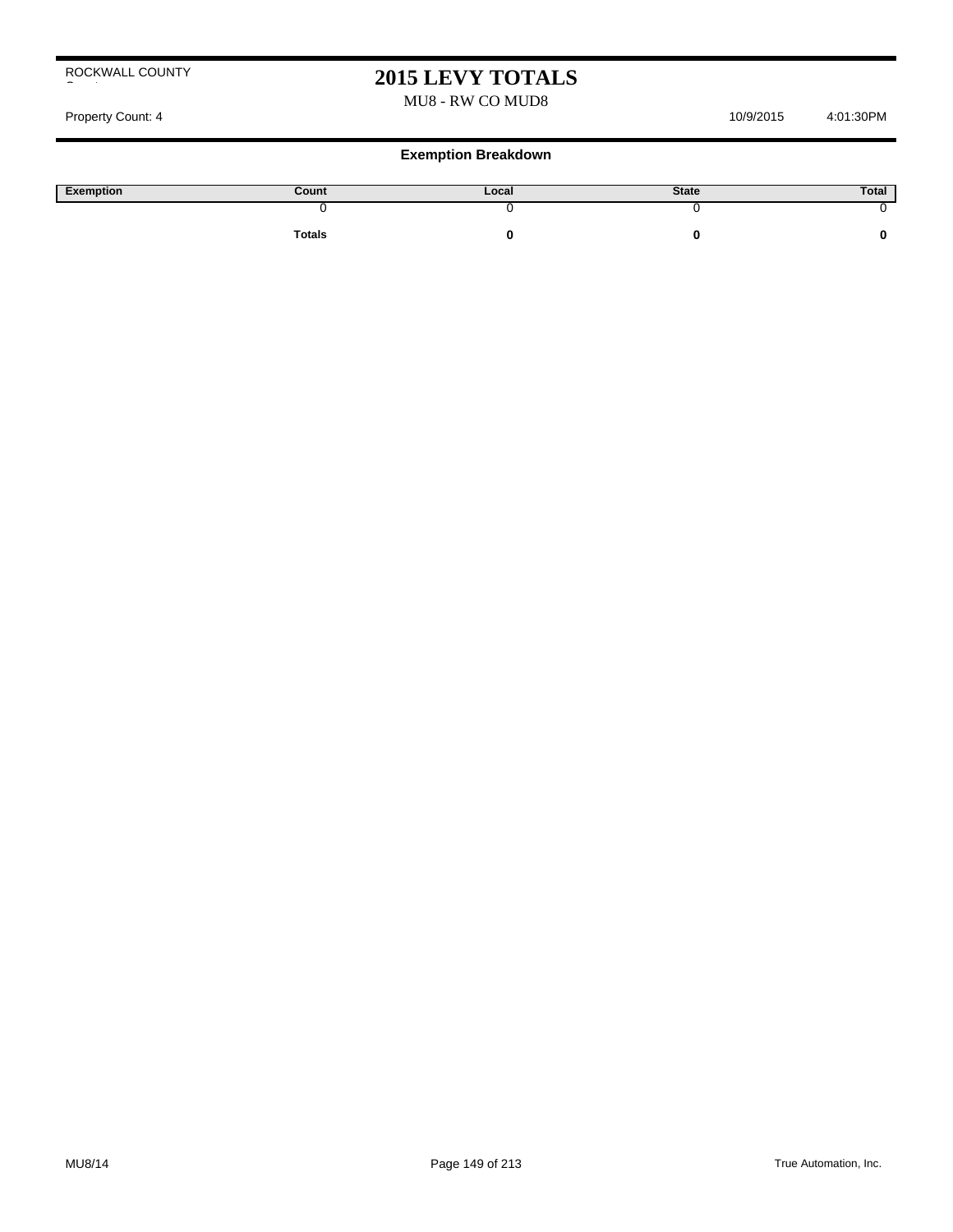# **2015 LEVY TOTALS**

| Property Count: 4                 |                   | MU8 - RW CO MUD8<br><b>Grand Totals</b> |                                                            | 10/9/2015 | 4:01:05PM   |
|-----------------------------------|-------------------|-----------------------------------------|------------------------------------------------------------|-----------|-------------|
| Land                              |                   | Value                                   |                                                            |           |             |
| Homesite:                         |                   | $\Omega$                                |                                                            |           |             |
| Non Homesite:                     |                   | 27,110                                  |                                                            |           |             |
| Ag Market:                        |                   | 3,953,690                               |                                                            |           |             |
| <b>Timber Market:</b>             |                   | 0                                       | <b>Total Land</b>                                          | $(+)$     | 3,980,800   |
| Improvement                       |                   | Value                                   |                                                            |           |             |
| Homesite:                         |                   | 0                                       |                                                            |           |             |
| Non Homesite:                     |                   | 0                                       | <b>Total Improvements</b>                                  | $(+)$     | $\mathbf 0$ |
| <b>Non Real</b>                   | Count             | Value                                   |                                                            |           |             |
| Personal Property:                | 0                 | 0                                       |                                                            |           |             |
| Mineral Property:                 | 0                 | $\Omega$                                |                                                            |           |             |
| Autos:                            | 0                 | $\Omega$                                | <b>Total Non Real</b>                                      | $(+)$     | 0           |
|                                   |                   |                                         | <b>Market Value</b>                                        | $=$       | 3,980,800   |
| Ag                                | <b>Non Exempt</b> | <b>Exempt</b>                           |                                                            |           |             |
| <b>Total Productivity Market:</b> | 3,953,690         | 0                                       |                                                            |           |             |
| Ag Use:                           | 40,000            | 0                                       | <b>Productivity Loss</b>                                   | $(-)$     | 3,913,690   |
| Timber Use:                       | 0                 | 0                                       | <b>Appraised Value</b>                                     | $=$       | 67,110      |
| Productivity Loss:                | 3,913,690         | 0                                       |                                                            |           |             |
|                                   |                   |                                         | <b>Homestead Cap</b>                                       | $(-)$     | 0           |
|                                   |                   |                                         | <b>Assessed Value</b>                                      | $=$       | 67,110      |
|                                   |                   |                                         | <b>Total Exemptions Amount</b><br>(Breakdown on Next Page) | $(\cdot)$ | 0           |
|                                   |                   |                                         | <b>Net Taxable</b>                                         | $=$       | 67,110      |

| Levy Info                    |          |                                 |                   |
|------------------------------|----------|---------------------------------|-------------------|
| M&O Rate:                    | 0.750000 | M&O Tax:                        | 503.34            |
| I&S Rate:                    | 0.000000 | I&S Tax:                        | 0.00              |
| Protected I&S Rate:          | 0.000000 | Protected I&S Tax:              | 0.00              |
|                              |          | Ag Penalty:<br>PP Late Penalty: | 0.00<br>0.00      |
|                              |          |                                 | <b>Total Levy</b> |
| Tax Increment Finance Value: |          |                                 | 0                 |
| Tax Increment Finance Levy:  |          |                                 | 0.00              |

**Total Levy** 503.34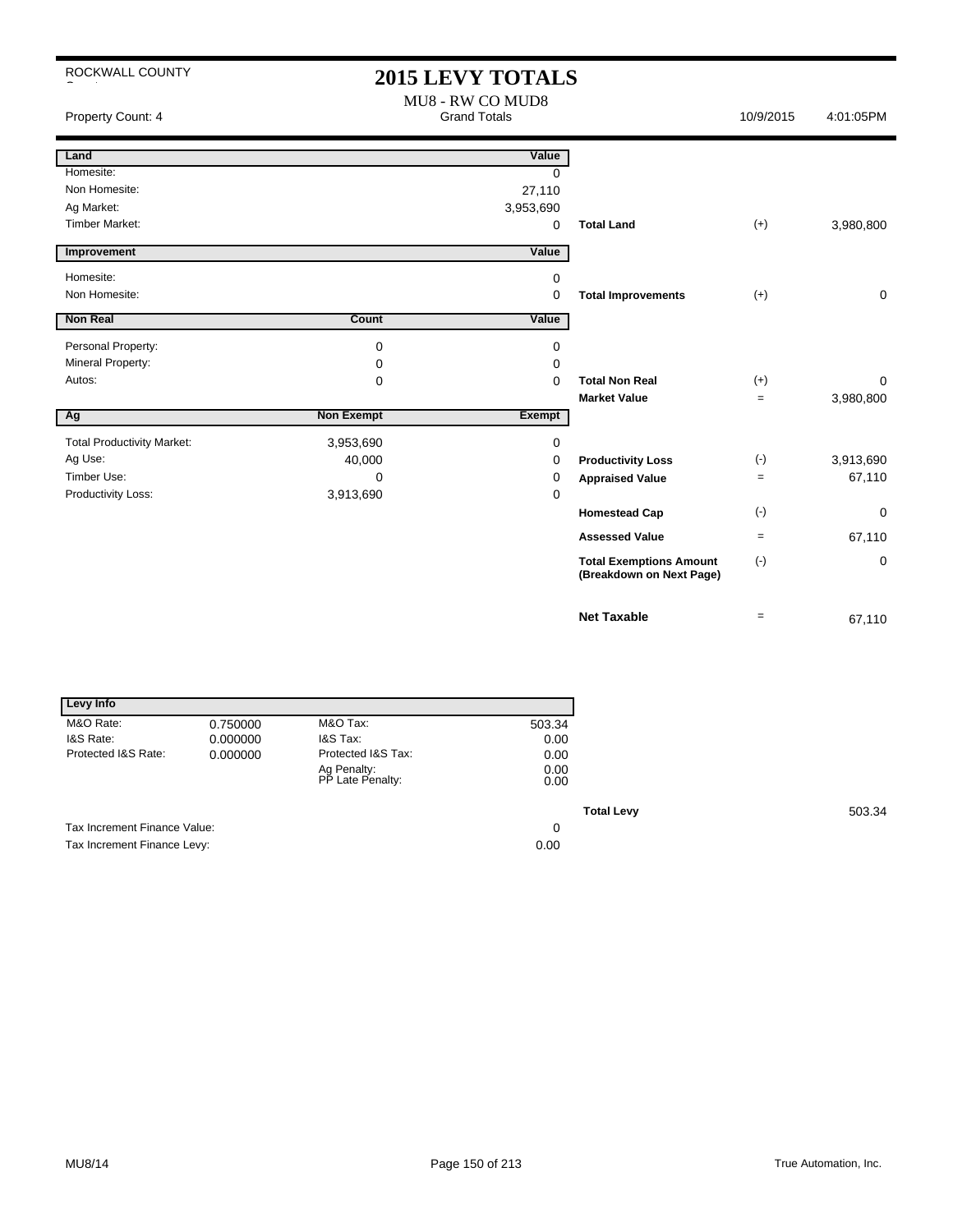# **2015 LEVY TOTALS**

MU8 - RW CO MUD8

Property Count: 4 Grand Totals 10/9/2015 4:01:30PM 4:01:30PM 4:01:30PM 6:00:00 4:01:30PM 4:01:30PM

| Exemption | Count         | Local | <b>State</b> | Total |
|-----------|---------------|-------|--------------|-------|
|           |               |       |              |       |
|           | <b>Totals</b> |       |              |       |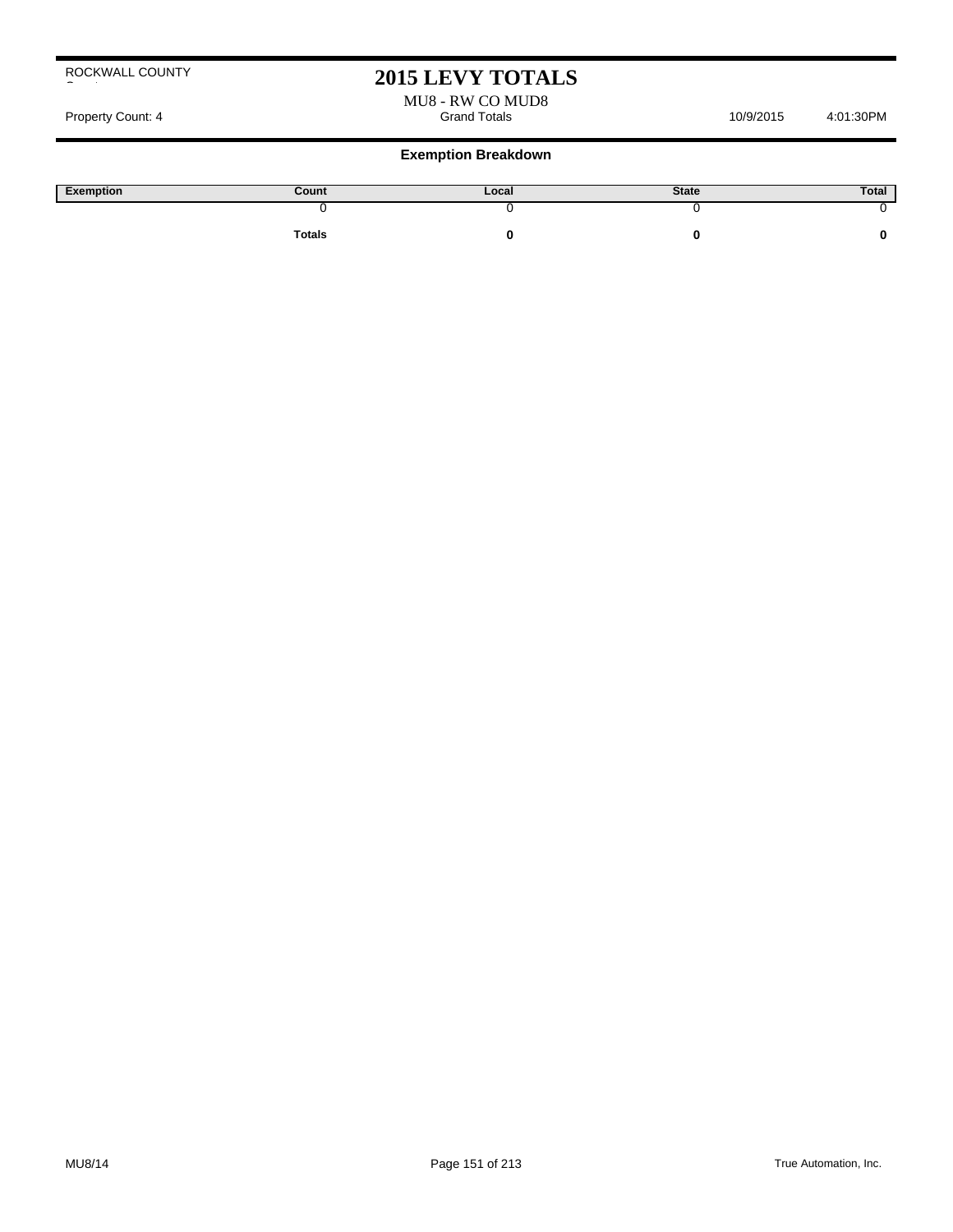MU8 - RW CO MUD8

Property Count: 4 10/9/2015 4:01:30 PM

| <b>State Code</b> | <b>Description</b>                 | Count  | Acres    | New Value Market | <b>Market Value</b> |
|-------------------|------------------------------------|--------|----------|------------------|---------------------|
| D1                | QUALIFIED OPEN-SPACE LAND          | 4      | 261.7160 | \$0              | \$3,953,690         |
|                   | RURAL LAND, NON QUALIFIED OPEN SPA |        | 2.0000   | \$0              | \$27.110            |
|                   |                                    | Totals | 263.7160 | \$0              | \$3,980,800         |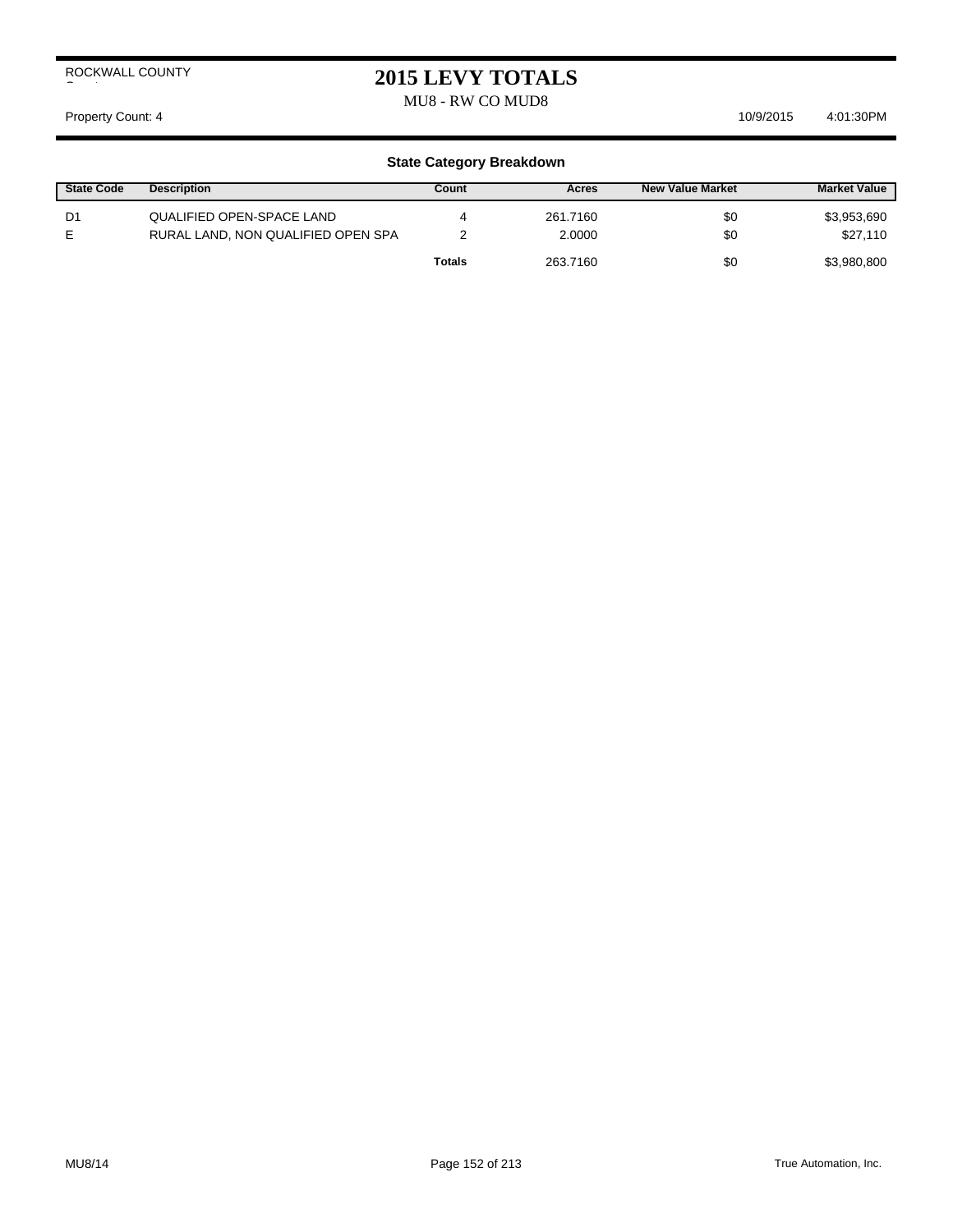## **2015 LEVY TOTALS**

MU8 - RW CO MUD8

Property Count: 4 Crack 10/9/2015 4:01:30PM 4:01:30PM 6. Grand Totals 10/9/2015 4:01:30PM

| <b>State Code</b> | <b>Description</b>                                              | Count         | Acres              | <b>New Value Market</b> | <b>Market Value</b>     |
|-------------------|-----------------------------------------------------------------|---------------|--------------------|-------------------------|-------------------------|
| D1                | QUALIFIED OPEN-SPACE LAND<br>RURAL LAND, NON QUALIFIED OPEN SPA | 4             | 261.7160<br>2.0000 | \$0<br>\$0              | \$3,953,690<br>\$27,110 |
|                   |                                                                 | <b>Totals</b> | 263.7160           | \$0                     | \$3,980,800             |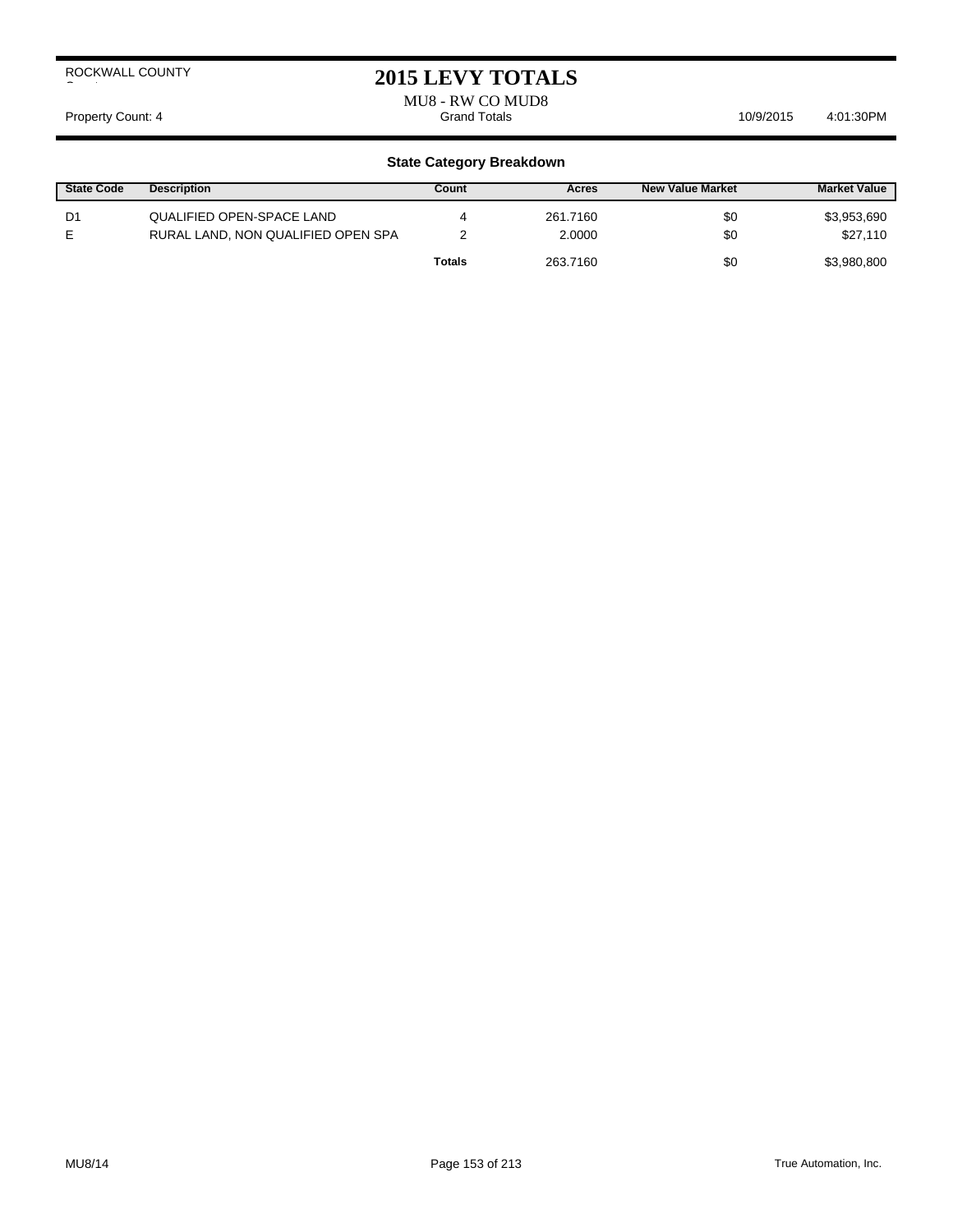# **2015 LEVY TOTALS**

MU8 - RW CO MUD8

#### Property Count: 4 10/9/2015 4:01:30 PM

| <b>State Code</b> | <b>Description</b>                                        | Count         | Acres    | <b>New Value Market</b> | <b>Market Value</b>     |
|-------------------|-----------------------------------------------------------|---------------|----------|-------------------------|-------------------------|
| D1<br>E4          | Acreage Ranch Land<br>RUAL LAND, NON QUAILIFIED OPEN SPAC |               | 261.7160 | \$0<br>\$0              | \$3,953,690<br>\$27,110 |
|                   |                                                           | <b>Totals</b> | 261.7160 | \$0                     | \$3,980,800             |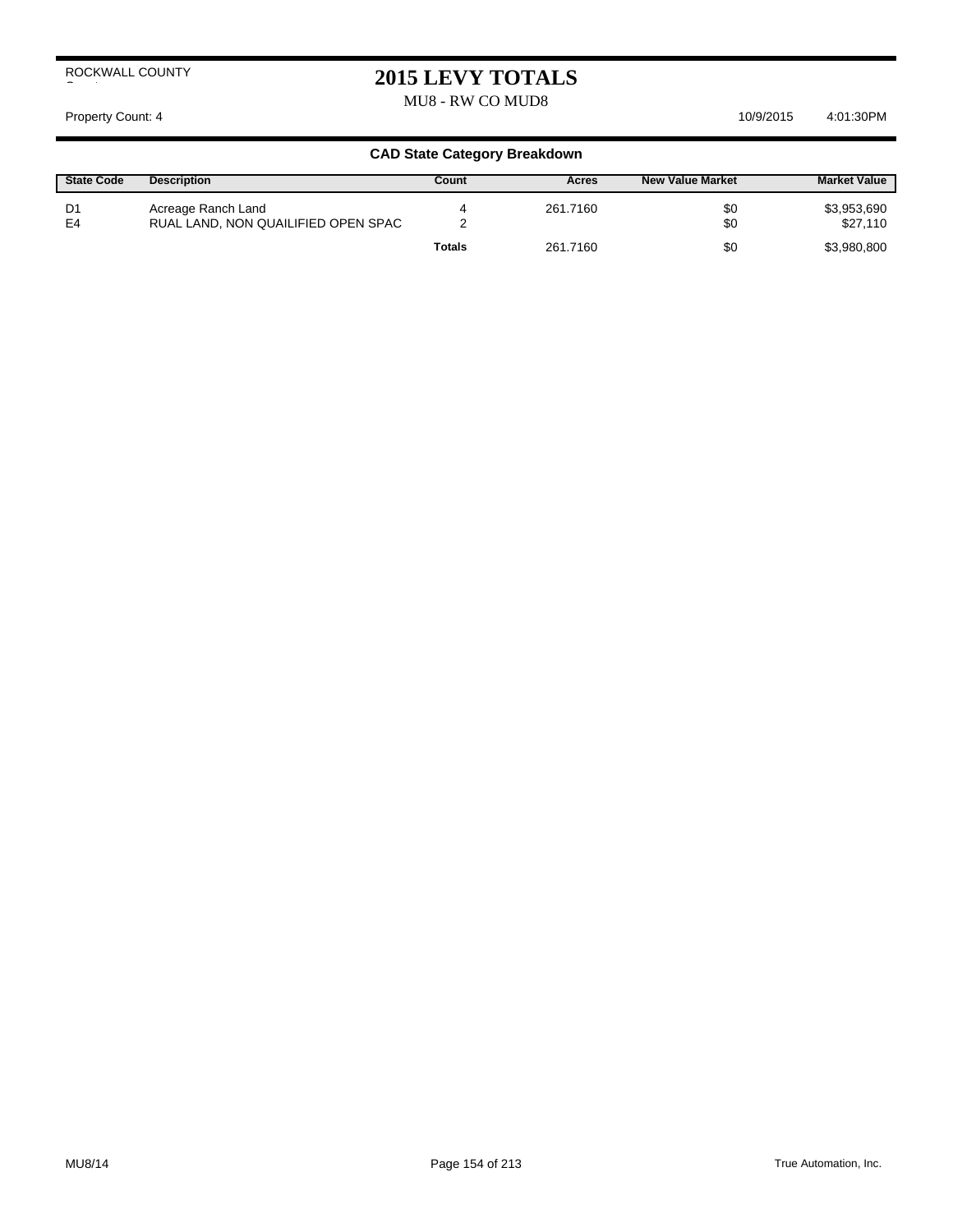# **2015 LEVY TOTALS**

MU8 - RW CO MUD8 Property Count: 4 Grand Totals 4:01:30PM 10/9/2015 4:01:30PM 10/9/2015 4:01:30PM

| <b>State Code</b> | <b>Description</b>                                        | Count         | Acres    | <b>New Value Market</b> | <b>Market Value</b>     |
|-------------------|-----------------------------------------------------------|---------------|----------|-------------------------|-------------------------|
| D1<br>E4          | Acreage Ranch Land<br>RUAL LAND, NON QUAILIFIED OPEN SPAC |               | 261.7160 | \$0<br>\$0              | \$3,953,690<br>\$27.110 |
|                   |                                                           | <b>Totals</b> | 261.7160 | \$0                     | \$3,980,800             |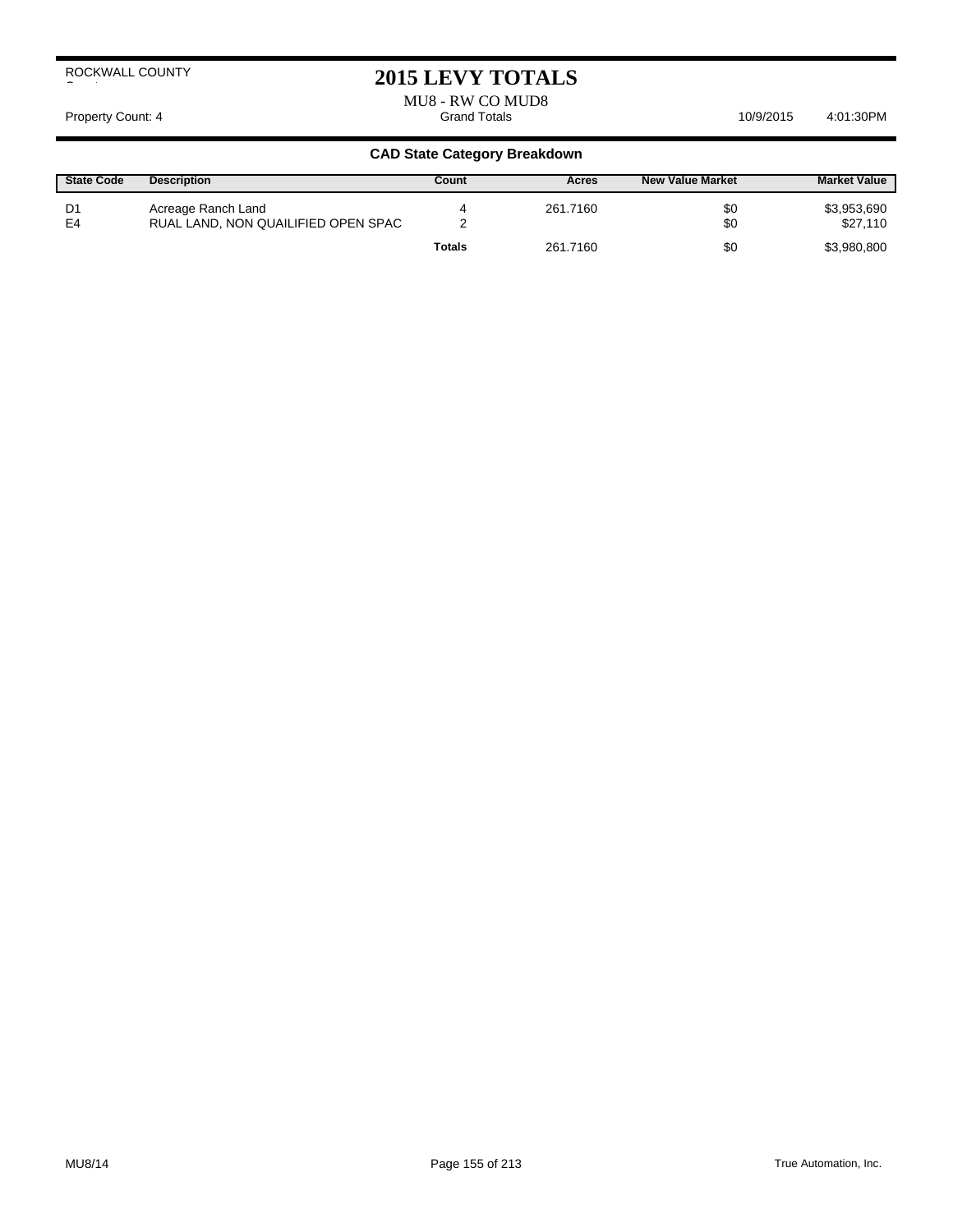**2015 LEVY TOTALS** MU8 - RW CO MUD8 Property Count: 4 **Effective Rate Assumption** 10/9/2015 4:01:30PM **New Value TOTAL NEW VALUE MARKET: \$0 TOTAL NEW VALUE TAXABLE: \$0**

**New Exemptions Exemption** Description **Count ABSOLUTE EXEMPTIONS VALUE LOSS Exemption Count Description Description Count Count Exemption Amount PARTIAL EXEMPTIONS VALUE LOSS NEW EXEMPTIONS VALUE LOSS \$0 Increased Exemptions Exemption Description Count Increased Exemption Amount INCREASED EXEMPTIONS VALUE LOSS TOTAL EXEMPTIONS VALUE LOSS \$0 New Ag / Timber Exemptions New Annexations New Deannexations Average Homestead Value Count of HS Residences Average Market Average HS Exemption Average Taxable Lower Value Used**

**Count of Protested Properties Total Market Value Total Value Used**

ROCKWALL COUNTY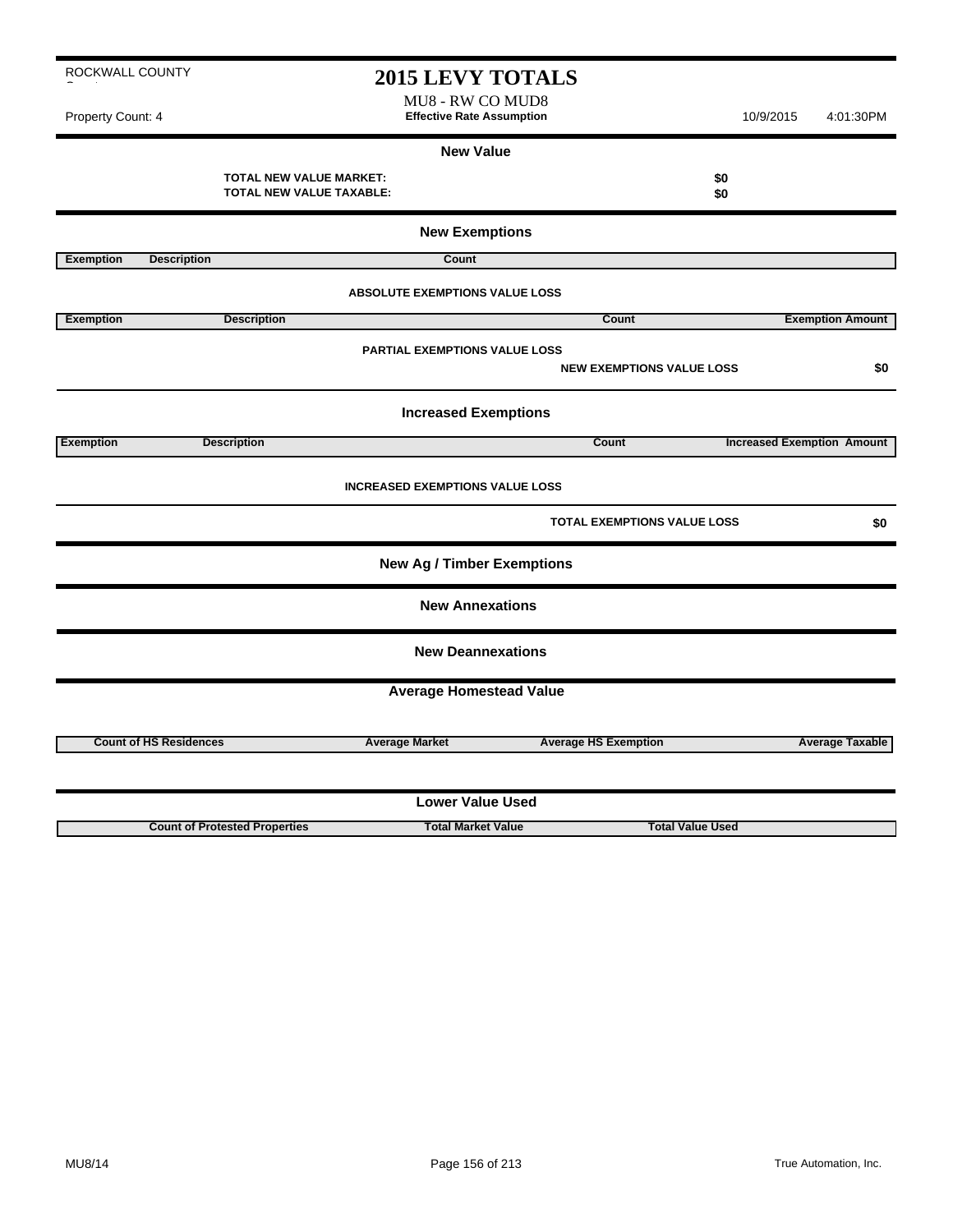# **2015 LEVY TOTALS**

MU9 - RW CO CONS MUD9

Property Count: 12 10/9/2015 4:01:05PM

| Land                              |                   | Value         |                                                            |                   |            |
|-----------------------------------|-------------------|---------------|------------------------------------------------------------|-------------------|------------|
| Homesite:                         |                   | $\Omega$      |                                                            |                   |            |
| Non Homesite:                     |                   | 1,001,440     |                                                            |                   |            |
| Ag Market:                        |                   | 2,393,090     |                                                            |                   |            |
| <b>Timber Market:</b>             |                   | 0             | <b>Total Land</b>                                          | $(+)$             | 3,394,530  |
| Improvement                       |                   | Value         |                                                            |                   |            |
| Homesite:                         |                   | $\mathbf 0$   |                                                            |                   |            |
| Non Homesite:                     |                   | 9,054,470     | <b>Total Improvements</b>                                  | $(+)$             | 9,054,470  |
| <b>Non Real</b>                   | Count             | Value         |                                                            |                   |            |
| Personal Property:                | 1                 | 21,180        |                                                            |                   |            |
| Mineral Property:                 | 0                 | 0             |                                                            |                   |            |
| Autos:                            | 0                 | 0             | <b>Total Non Real</b>                                      | $(+)$             | 21,180     |
|                                   |                   |               | <b>Market Value</b>                                        | $=$               | 12,470,180 |
| Ag                                | <b>Non Exempt</b> | <b>Exempt</b> |                                                            |                   |            |
| <b>Total Productivity Market:</b> | 2,393,090         | $\mathbf 0$   |                                                            |                   |            |
| Ag Use:                           | 26,140            | 0             | <b>Productivity Loss</b>                                   | $(-)$             | 2,366,950  |
| Timber Use:                       | 0                 | 0             | <b>Appraised Value</b>                                     | $\qquad \qquad =$ | 10,103,230 |
| Productivity Loss:                | 2,366,950         | 0             |                                                            |                   |            |
|                                   |                   |               | <b>Homestead Cap</b>                                       | $(\cdot)$         | 0          |
|                                   |                   |               | <b>Assessed Value</b>                                      | $\qquad \qquad =$ | 10,103,230 |
|                                   |                   |               | <b>Total Exemptions Amount</b><br>(Breakdown on Next Page) | $(-)$             | 9,662,790  |
|                                   |                   |               | <b>Net Taxable</b>                                         | $=$               | 440,440    |

| Levy Info                    |          |                                 |                  |
|------------------------------|----------|---------------------------------|------------------|
| M&O Rate:                    | 0.750000 | M&O Tax:                        | 3,303.31         |
| I&S Rate:                    | 0.000000 | I&S Tax:                        | 0.00             |
| Protected I&S Rate:          | 0.000000 | Protected I&S Tax:              | 0.00             |
|                              |          | Ag Penalty:<br>PP Late Penalty: | 1,751.60<br>0.00 |
|                              |          |                                 |                  |
| Tax Increment Finance Value: |          |                                 | 0                |
| Tax Increment Finance Levy:  |          |                                 | 0.00             |

**Total Levy** 5,054.91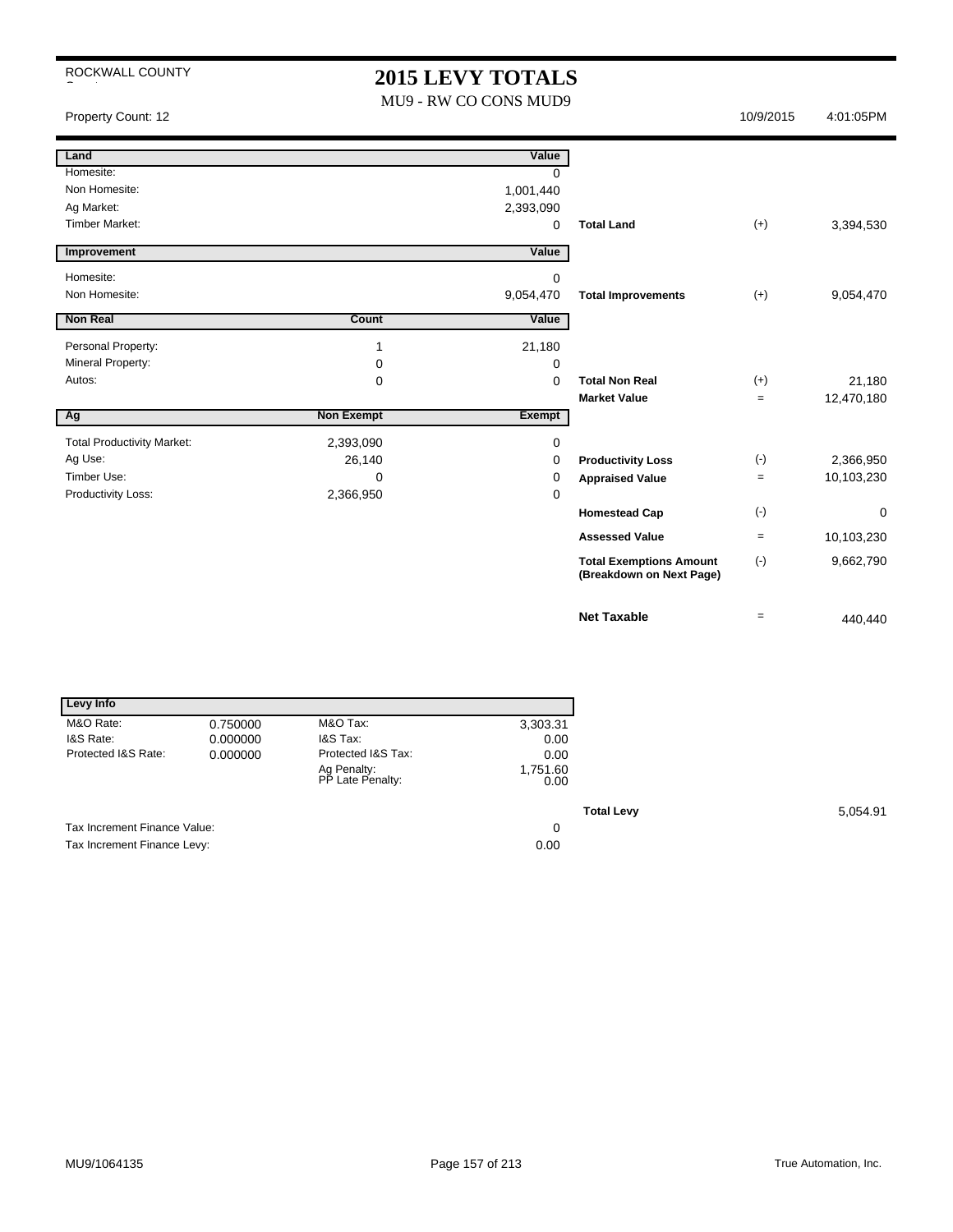# **2015 LEVY TOTALS**

### MU9 - RW CO CONS MUD9

Property Count: 12 10/9/2015 4:01:30PM

| <b>Exemption</b> | Count         | Local | <b>State</b> | Total     |
|------------------|---------------|-------|--------------|-----------|
| EX-XV            |               |       | 9,662,790    | 9,662,790 |
|                  | <b>Totals</b> |       | 9,662,790    | 9,662,790 |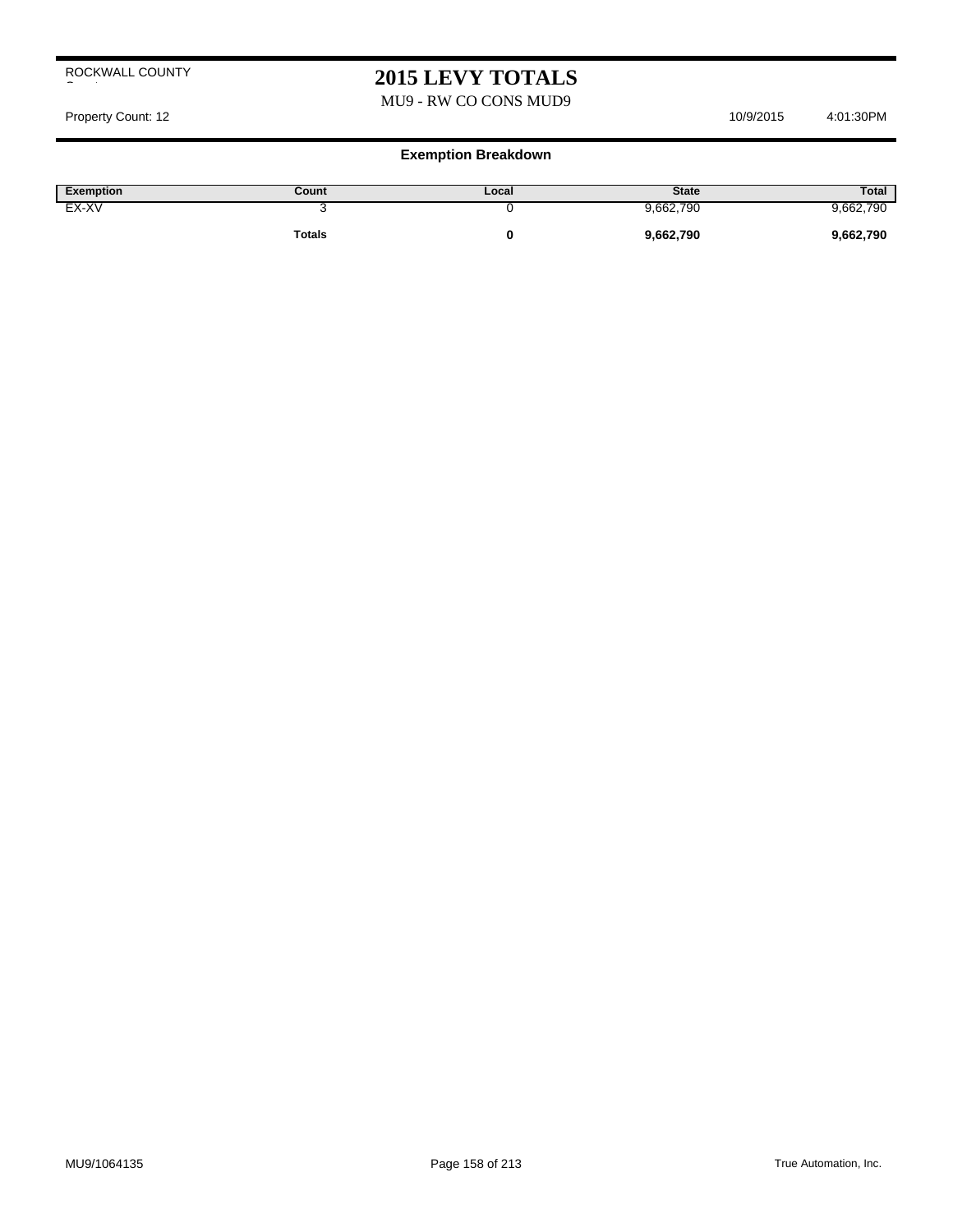# **2015 LEVY TOTALS**

| Property Count: 12                |                   | MU9 - RW CO CONS MUD9<br><b>Grand Totals</b> |                                                            | 10/9/2015         | 4:01:05PM  |
|-----------------------------------|-------------------|----------------------------------------------|------------------------------------------------------------|-------------------|------------|
| Land                              |                   | Value                                        |                                                            |                   |            |
| Homesite:                         |                   | <sup>0</sup>                                 |                                                            |                   |            |
| Non Homesite:                     |                   | 1,001,440                                    |                                                            |                   |            |
| Ag Market:                        |                   | 2,393,090                                    |                                                            |                   |            |
| <b>Timber Market:</b>             |                   | 0                                            | <b>Total Land</b>                                          | $(+)$             | 3,394,530  |
| Improvement                       |                   | Value                                        |                                                            |                   |            |
| Homesite:                         |                   | 0                                            |                                                            |                   |            |
| Non Homesite:                     |                   | 9,054,470                                    | <b>Total Improvements</b>                                  | $(+)$             | 9,054,470  |
| <b>Non Real</b>                   | Count             | Value                                        |                                                            |                   |            |
| Personal Property:                | 1                 | 21,180                                       |                                                            |                   |            |
| Mineral Property:                 | 0                 | 0                                            |                                                            |                   |            |
| Autos:                            | 0                 | $\Omega$                                     | <b>Total Non Real</b>                                      | $(+)$             | 21,180     |
|                                   |                   |                                              | <b>Market Value</b>                                        | $=$               | 12,470,180 |
| Ag                                | <b>Non Exempt</b> | <b>Exempt</b>                                |                                                            |                   |            |
| <b>Total Productivity Market:</b> | 2,393,090         | 0                                            |                                                            |                   |            |
| Ag Use:                           | 26,140            | 0                                            | <b>Productivity Loss</b>                                   | $(-)$             | 2,366,950  |
| Timber Use:                       | 0                 | 0                                            | <b>Appraised Value</b>                                     | $\qquad \qquad =$ | 10,103,230 |
| Productivity Loss:                | 2,366,950         | 0                                            |                                                            |                   |            |
|                                   |                   |                                              | <b>Homestead Cap</b>                                       | $(-)$             | 0          |
|                                   |                   |                                              | <b>Assessed Value</b>                                      | $=$               | 10,103,230 |
|                                   |                   |                                              | <b>Total Exemptions Amount</b><br>(Breakdown on Next Page) | $(-)$             | 9,662,790  |
|                                   |                   |                                              | <b>Net Taxable</b>                                         | $=$               | 440,440    |

| Levy Info                    |          |                                 |                  |
|------------------------------|----------|---------------------------------|------------------|
| M&O Rate:                    | 0.750000 | M&O Tax:                        | 3,303.31         |
| I&S Rate:                    | 0.000000 | I&S Tax:                        | 0.00             |
| Protected I&S Rate:          | 0.000000 | Protected I&S Tax:              | 0.00             |
|                              |          | Ag Penalty:<br>PP Late Penalty: | 1,751.60<br>0.00 |
|                              |          |                                 |                  |
| Tax Increment Finance Value: |          |                                 | 0                |
| Tax Increment Finance Levy:  |          |                                 | 0.00             |

**Total Levy** 5,054.91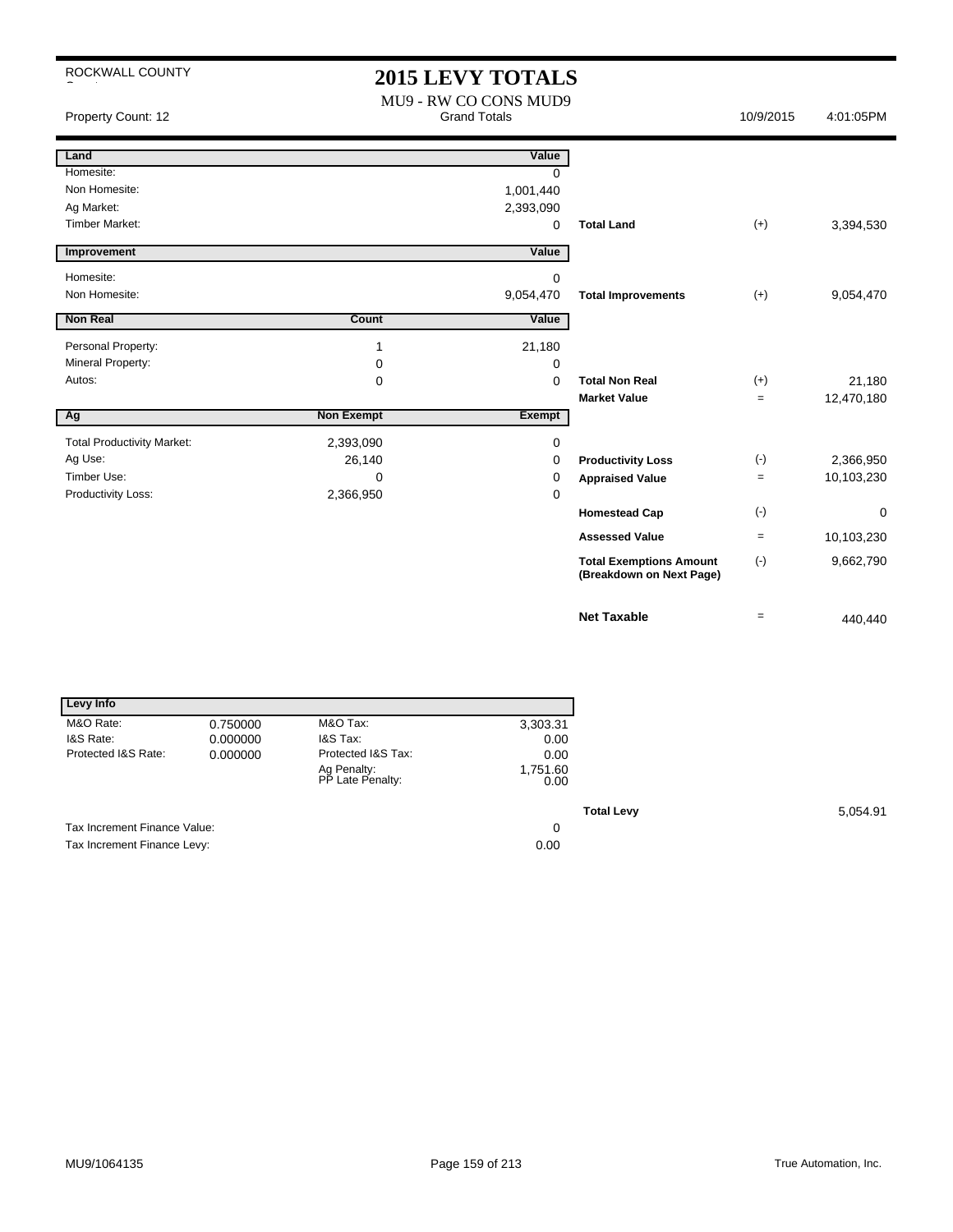## **2015 LEVY TOTALS**

MU9 - RW CO CONS MUD9 Property Count: 12 **Access 10/9/2015** 4:01:30PM Grand Totals 10/9/2015 4:01:30PM

| Exemption | Count  | Local | <b>State</b> | Total     |
|-----------|--------|-------|--------------|-----------|
| EX-XV     | ۰.     |       | 9,662,790    | 9,662,790 |
|           | Totals |       | 9,662,790    | 9,662,790 |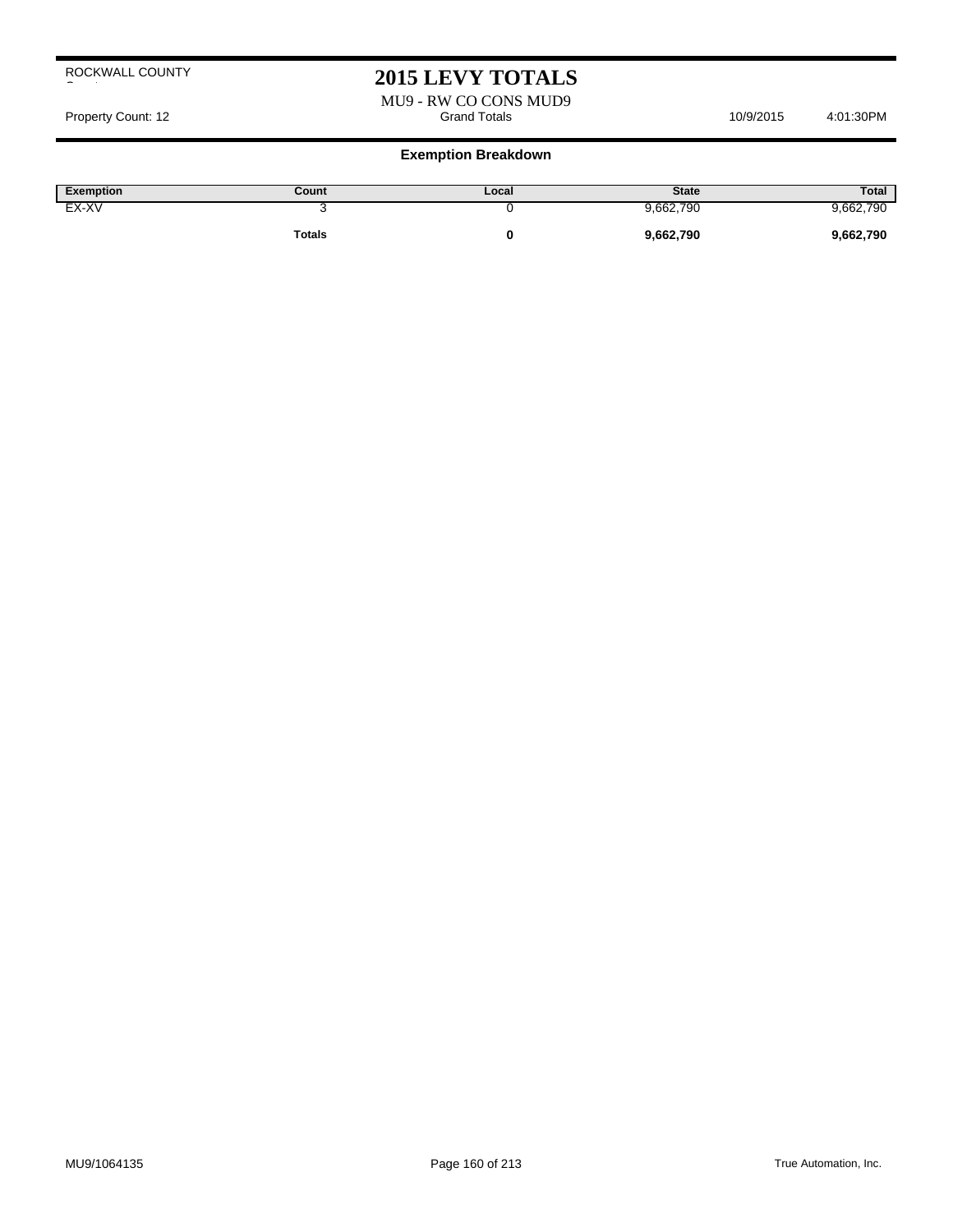MU9 - RW CO CONS MUD9

Property Count: 12 10/9/2015 4:01:30 PM

| <b>State Code</b> | <b>Description</b>                  | Count         | Acres    | <b>New Value Market</b> | <b>Market Value</b> |
|-------------------|-------------------------------------|---------------|----------|-------------------------|---------------------|
| D1                | QUALIFIED OPEN-SPACE LAND           |               | 171.0550 | \$0                     | \$2,393,090         |
| E.                | RURAL LAND, NON QUALIFIED OPEN SPA  | 6             | 26.9370  | \$0                     | \$393,120           |
| L1                | <b>COMMERCIAL PERSONAL PROPERTY</b> |               |          | \$0                     | \$21,180            |
| X                 | <b>TOTALLY EXEMPT PROPERTY</b>      |               |          | \$0                     | \$9,662,790         |
|                   |                                     | <b>Totals</b> | 197.9920 | \$0                     | \$12,470,180        |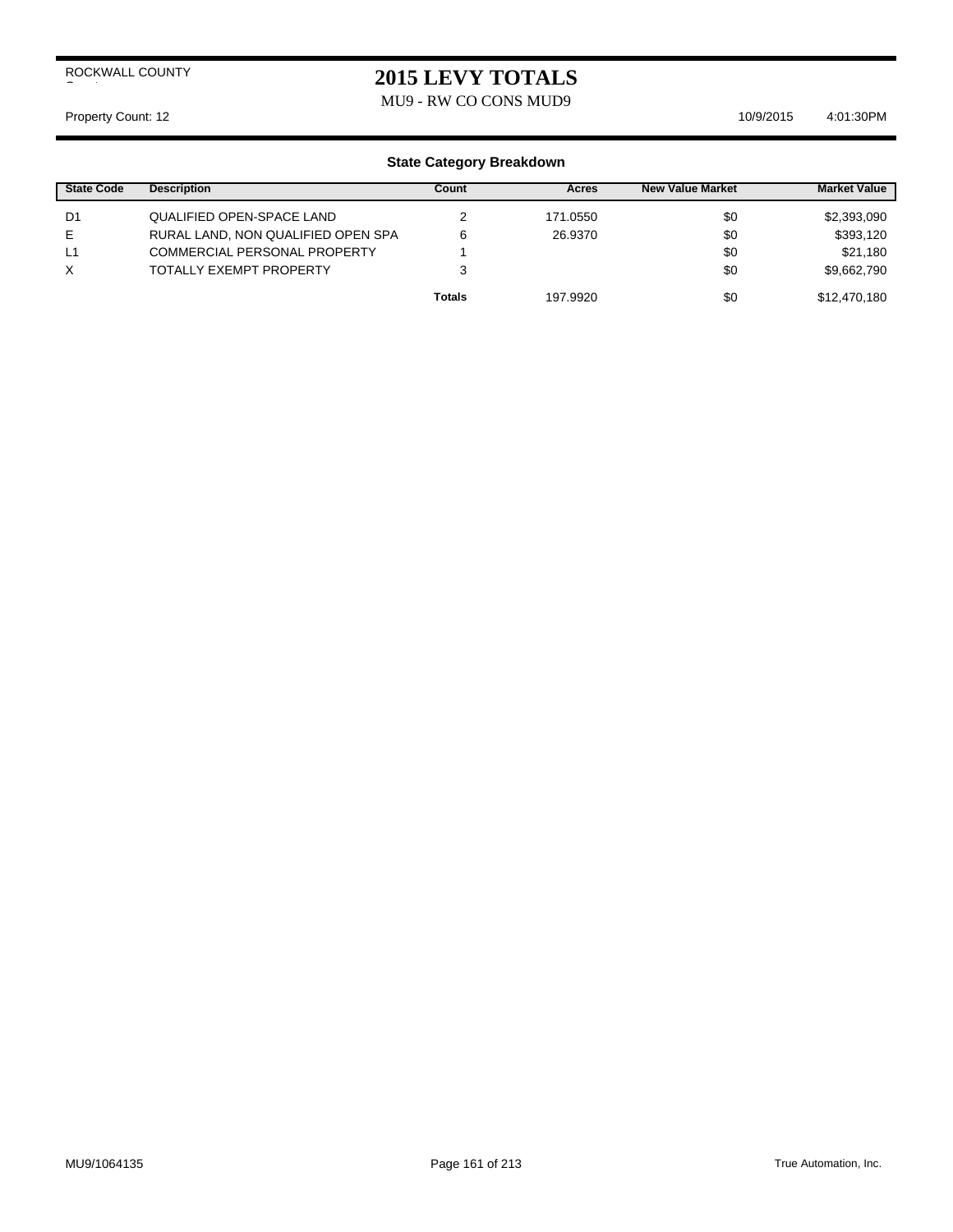## **2015 LEVY TOTALS**

MU9 - RW CO CONS MUD9<br>Grand Totals Property Count: 12 **Accord 2018** Grand Totals **10/9/2015** 4:01:30PM

| <b>State Code</b> | <b>Description</b>                 | Count         | Acres    | <b>New Value Market</b> | <b>Market Value</b> |
|-------------------|------------------------------------|---------------|----------|-------------------------|---------------------|
| D1                | QUALIFIED OPEN-SPACE LAND          |               | 171.0550 | \$0                     | \$2,393,090         |
| E.                | RURAL LAND, NON QUALIFIED OPEN SPA | 6             | 26.9370  | \$0                     | \$393,120           |
| L1                | COMMERCIAL PERSONAL PROPERTY       |               |          | \$0                     | \$21,180            |
| X                 | TOTALLY EXEMPT PROPERTY            |               |          | \$0                     | \$9,662,790         |
|                   |                                    | <b>Totals</b> | 197.9920 | \$0                     | \$12,470,180        |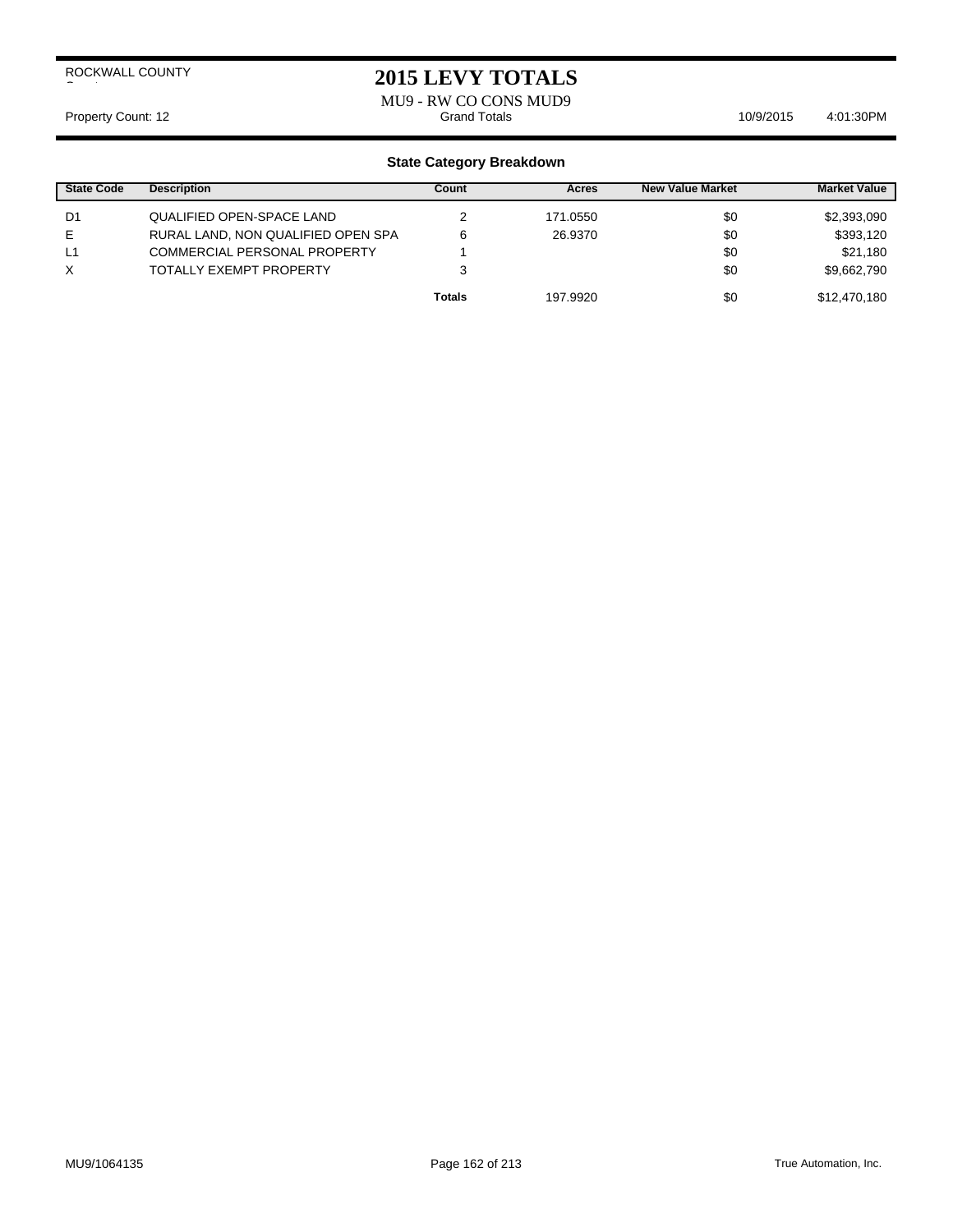# **2015 LEVY TOTALS**

MU9 - RW CO CONS MUD9

Property Count: 12 10/9/2015 4:01:30 PM

| <b>State Code</b> | <b>Description</b>           | Count         | Acres    | <b>New Value Market</b> | <b>Market Value</b> |
|-------------------|------------------------------|---------------|----------|-------------------------|---------------------|
| D1                | Acreage Ranch Land           |               | 172.0550 | \$0                     | \$2,423,090         |
| E <sub>1</sub>    | Farm and Ranch Improvements  |               |          | \$0                     | \$363,120           |
| L1                | Tangible Commercial Personal |               |          | \$0                     | \$21,180            |
| X                 |                              | 3             |          | \$0                     | \$9,662,790         |
|                   |                              | <b>Totals</b> | 172.0550 | \$0                     | \$12,470,180        |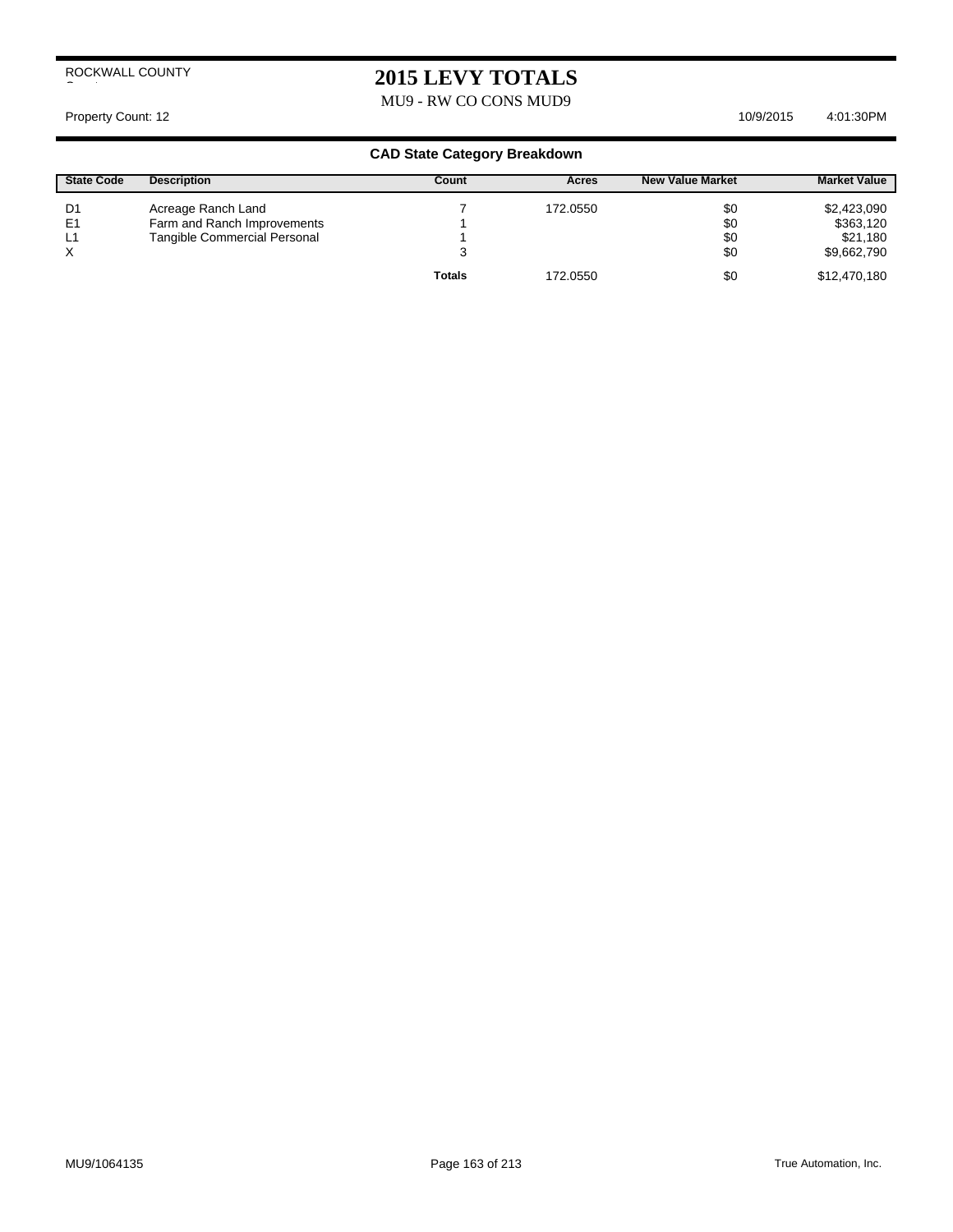# **2015 LEVY TOTALS**

MU9 - RW CO CONS MUD9<br>Grand Totals Property Count: 12 **Accord 2:01:30PM** Grand Totals **4:01:30PM** 10/9/2015 4:01:30PM

| <b>State Code</b> | <b>Description</b>           | Count         | Acres    | <b>New Value Market</b> | <b>Market Value</b> |
|-------------------|------------------------------|---------------|----------|-------------------------|---------------------|
| D1                | Acreage Ranch Land           |               | 172.0550 | \$0                     | \$2,423,090         |
| E <sub>1</sub>    | Farm and Ranch Improvements  |               |          | \$0                     | \$363,120           |
| L1                | Tangible Commercial Personal |               |          | \$0                     | \$21,180            |
|                   |                              |               |          | \$0                     | \$9,662,790         |
|                   |                              | <b>Totals</b> | 172.0550 | \$0                     | \$12,470,180        |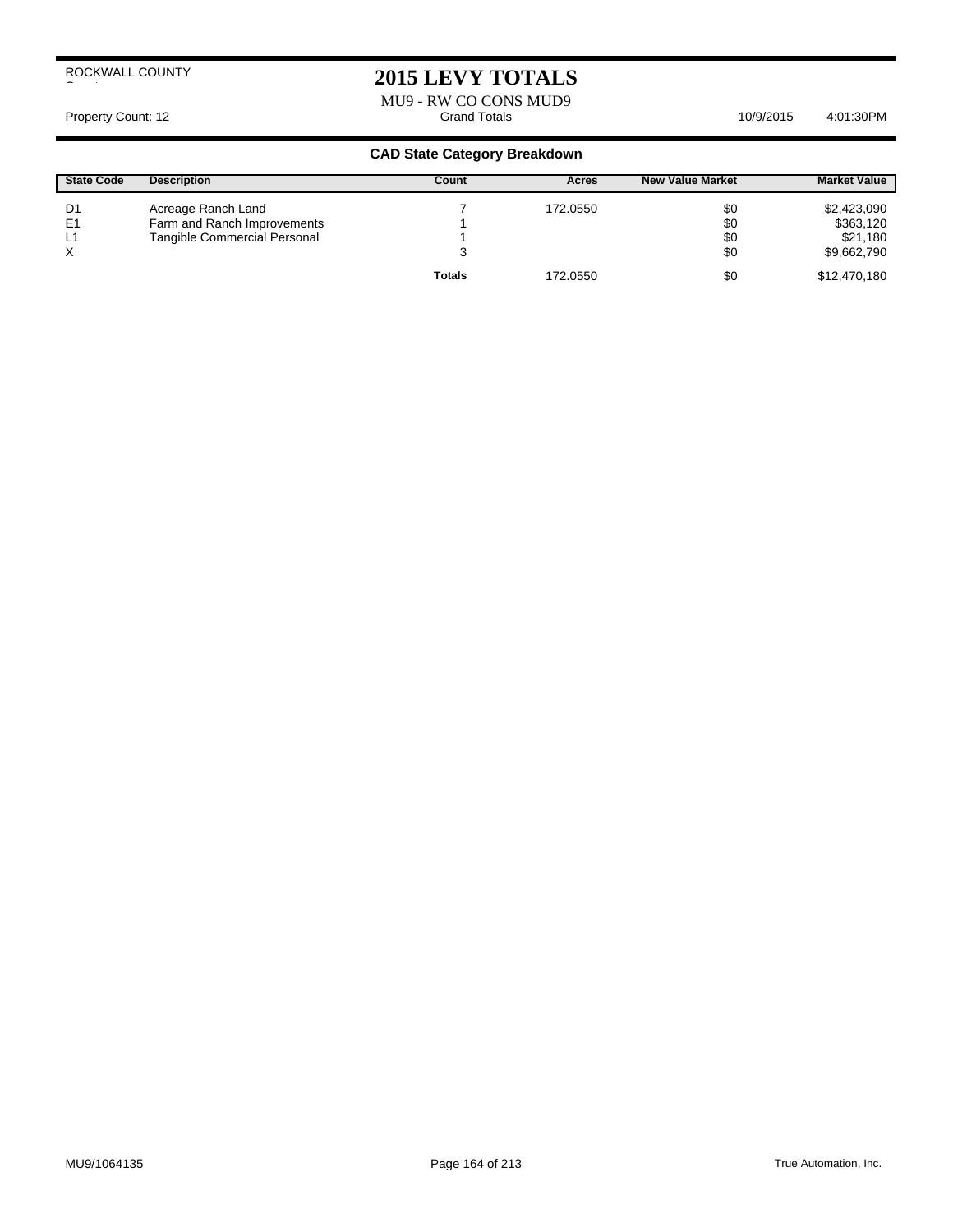MU9 - RW CO CONS MUD9 Property Count: 12 **Effective Rate Assumption Effective Rate Assumption** 10/9/2015 4:01:30PM

#### **New Value**

| -- | ---<br>$\sim$ |  |  | . . <b>. . .</b> . |  |
|----|---------------|--|--|--------------------|--|
|    |               |  |  |                    |  |
|    |               |  |  |                    |  |
|    |               |  |  |                    |  |
|    |               |  |  |                    |  |
|    |               |  |  |                    |  |
|    |               |  |  |                    |  |

|                  | <b>TOTAL NEW VALUE MARKET:</b><br><b>TOTAL NEW VALUE TAXABLE:</b> |                                        |                                  | \$0<br>\$0                        |  |  |  |  |  |
|------------------|-------------------------------------------------------------------|----------------------------------------|----------------------------------|-----------------------------------|--|--|--|--|--|
|                  | <b>New Exemptions</b>                                             |                                        |                                  |                                   |  |  |  |  |  |
| <b>Exemption</b> | <b>Description</b>                                                | Count                                  |                                  |                                   |  |  |  |  |  |
| EX-XV            | Other Exemptions (including public property, re                   | $\mathbf{1}$                           | 2014 Market Value                | \$0                               |  |  |  |  |  |
|                  |                                                                   | <b>ABSOLUTE EXEMPTIONS VALUE LOSS</b>  |                                  | \$0                               |  |  |  |  |  |
| <b>Exemption</b> | <b>Description</b>                                                |                                        | Count                            | <b>Exemption Amount</b>           |  |  |  |  |  |
|                  |                                                                   |                                        |                                  |                                   |  |  |  |  |  |
|                  |                                                                   | <b>PARTIAL EXEMPTIONS VALUE LOSS</b>   |                                  |                                   |  |  |  |  |  |
|                  |                                                                   |                                        | <b>NEW EXEMPTIONS VALUE LOSS</b> | \$0                               |  |  |  |  |  |
|                  |                                                                   | <b>Increased Exemptions</b>            |                                  |                                   |  |  |  |  |  |
|                  |                                                                   |                                        |                                  |                                   |  |  |  |  |  |
| <b>Exemption</b> | <b>Description</b>                                                |                                        | Count                            | <b>Increased Exemption Amount</b> |  |  |  |  |  |
|                  |                                                                   | <b>INCREASED EXEMPTIONS VALUE LOSS</b> |                                  |                                   |  |  |  |  |  |
|                  |                                                                   |                                        | TOTAL EXEMPTIONS VALUE LOSS      | \$0                               |  |  |  |  |  |
|                  |                                                                   | <b>New Ag / Timber Exemptions</b>      |                                  |                                   |  |  |  |  |  |
|                  |                                                                   | <b>New Annexations</b>                 |                                  |                                   |  |  |  |  |  |
|                  |                                                                   | <b>New Deannexations</b>               |                                  |                                   |  |  |  |  |  |
|                  |                                                                   | <b>Average Homestead Value</b>         |                                  |                                   |  |  |  |  |  |
|                  |                                                                   |                                        |                                  |                                   |  |  |  |  |  |
|                  | <b>Count of HS Residences</b>                                     | <b>Average Market</b>                  | <b>Average HS Exemption</b>      | <b>Average Taxable</b>            |  |  |  |  |  |
|                  |                                                                   |                                        |                                  |                                   |  |  |  |  |  |
|                  |                                                                   | <b>Lower Value Used</b>                |                                  |                                   |  |  |  |  |  |
|                  | <b>Count of Protested Properties</b>                              | <b>Total Market Value</b>              | <b>Total Value Used</b>          |                                   |  |  |  |  |  |
|                  |                                                                   |                                        |                                  |                                   |  |  |  |  |  |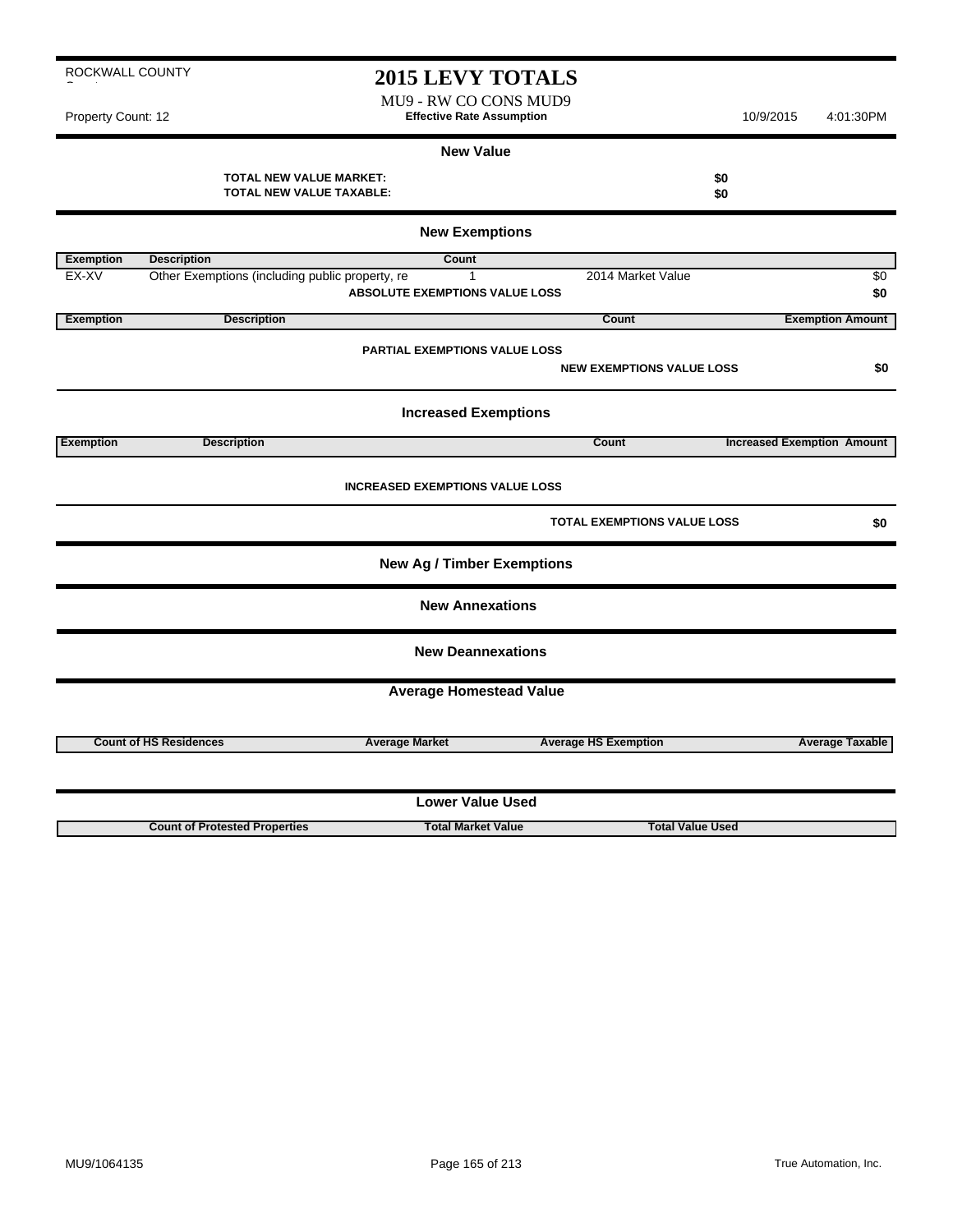# 2015 LEVY TOTALS

|                                                                        |                                 | 2015 LEVY TOTALS                         |                                                            |                   |               |
|------------------------------------------------------------------------|---------------------------------|------------------------------------------|------------------------------------------------------------|-------------------|---------------|
| Property Count: 11,971                                                 |                                 | SRC - ROYSE CITY ISD                     |                                                            | 10/9/2015         | 4:01:05PM     |
| Land                                                                   |                                 | Value                                    |                                                            |                   |               |
| Homesite:                                                              |                                 | 203,905,480                              |                                                            |                   |               |
| Non Homesite:                                                          |                                 | 129,286,628                              |                                                            |                   |               |
| Ag Market:                                                             |                                 | 202,739,918                              |                                                            |                   |               |
| <b>Timber Market:</b>                                                  |                                 | 0                                        | <b>Total Land</b>                                          | $(+)$             | 535,932,026   |
| Improvement                                                            |                                 | Value                                    |                                                            |                   |               |
| Homesite:                                                              |                                 | 952,277,346                              |                                                            |                   |               |
| Non Homesite:                                                          |                                 | 192,160,564                              | <b>Total Improvements</b>                                  | $(+)$             | 1,144,437,910 |
| Non Real                                                               | Count                           | Value                                    |                                                            |                   |               |
| Personal Property:                                                     | 601                             | 112,898,621                              |                                                            |                   |               |
| Mineral Property:                                                      | 0                               | 0                                        |                                                            |                   |               |
| Autos:                                                                 | 0                               | $\mathbf 0$                              | <b>Total Non Real</b><br><b>Market Value</b>               | $(+)$             | 112,898,621   |
| Ag                                                                     | <b>Non Exempt</b>               | <b>Exempt</b>                            |                                                            | $\equiv$          | 1,793,268,557 |
| <b>Total Productivity Market:</b>                                      | 202,739,918                     | 0                                        |                                                            |                   |               |
| Ag Use:                                                                | 3,518,145                       | 0                                        | <b>Productivity Loss</b>                                   | $(\text{-})$      | 199,221,773   |
| Timber Use:                                                            | $\mathbf 0$                     | 0                                        | <b>Appraised Value</b>                                     | $\equiv$          | 1,594,046,784 |
| Productivity Loss:                                                     | 199,221,773                     | 0                                        |                                                            |                   |               |
|                                                                        |                                 |                                          | <b>Homestead Cap</b>                                       | $(\cdot)$         | 6,399,082     |
|                                                                        |                                 |                                          | <b>Assessed Value</b>                                      | $\equiv$          | 1,587,647,702 |
|                                                                        |                                 |                                          | <b>Total Exemptions Amount</b><br>(Breakdown on Next Page) | $(-)$             | 298,009,900   |
|                                                                        |                                 |                                          |                                                            |                   |               |
|                                                                        |                                 |                                          | <b>Net Taxable</b>                                         | $\qquad \qquad =$ | 1,289,637,802 |
|                                                                        |                                 |                                          |                                                            |                   |               |
| Freeze<br><b>Assessed</b><br><b>Taxable</b>                            | <b>Actual Tax</b>               | <b>Ceiling</b><br>Count                  |                                                            |                   |               |
| <b>DP</b><br>21,293,500<br>14,181,078<br>OV65                          | 191,718.95                      | 192,276.91<br>176<br>946<br>1,076,477.20 |                                                            |                   |               |
| 129,047,610<br>82,143,489<br><b>Total</b><br>150,341,110<br>96,324,567 | 1,068,826.39<br>1,260,545.34    | 1,268,754.11                             | 1,122 Freeze Taxable                                       | $(\cdot)$         | 96,324,567    |
| <b>Tax Rate</b><br>1.670000                                            |                                 |                                          |                                                            |                   |               |
|                                                                        |                                 |                                          |                                                            |                   |               |
|                                                                        |                                 |                                          | <b>Freeze Adjusted Taxable</b>                             |                   | 1,193,313,235 |
|                                                                        |                                 |                                          |                                                            |                   |               |
| Levy Info                                                              |                                 |                                          |                                                            |                   |               |
| M&O Rate:<br>1.170000<br>I&S Rate:                                     | M&O Tax:<br>I&S Tax:            | 14,847,243.39                            |                                                            |                   |               |
| 0.500000<br>Protected I&S Rate:<br>0.000000                            | Protected I&S Tax:              | 6,344,977.99<br>0.00                     |                                                            |                   |               |
|                                                                        | Ag Penalty:<br>PP Late Penalty: | 16,016.63                                |                                                            |                   |               |
|                                                                        |                                 | 0.00                                     |                                                            |                   |               |
|                                                                        |                                 |                                          | <b>Total Levy</b>                                          |                   | 21,208,238.01 |
| Tax Increment Finance Value:                                           |                                 | 0                                        |                                                            |                   |               |
| Tax Increment Finance Levy:                                            |                                 | 0.00                                     |                                                            |                   |               |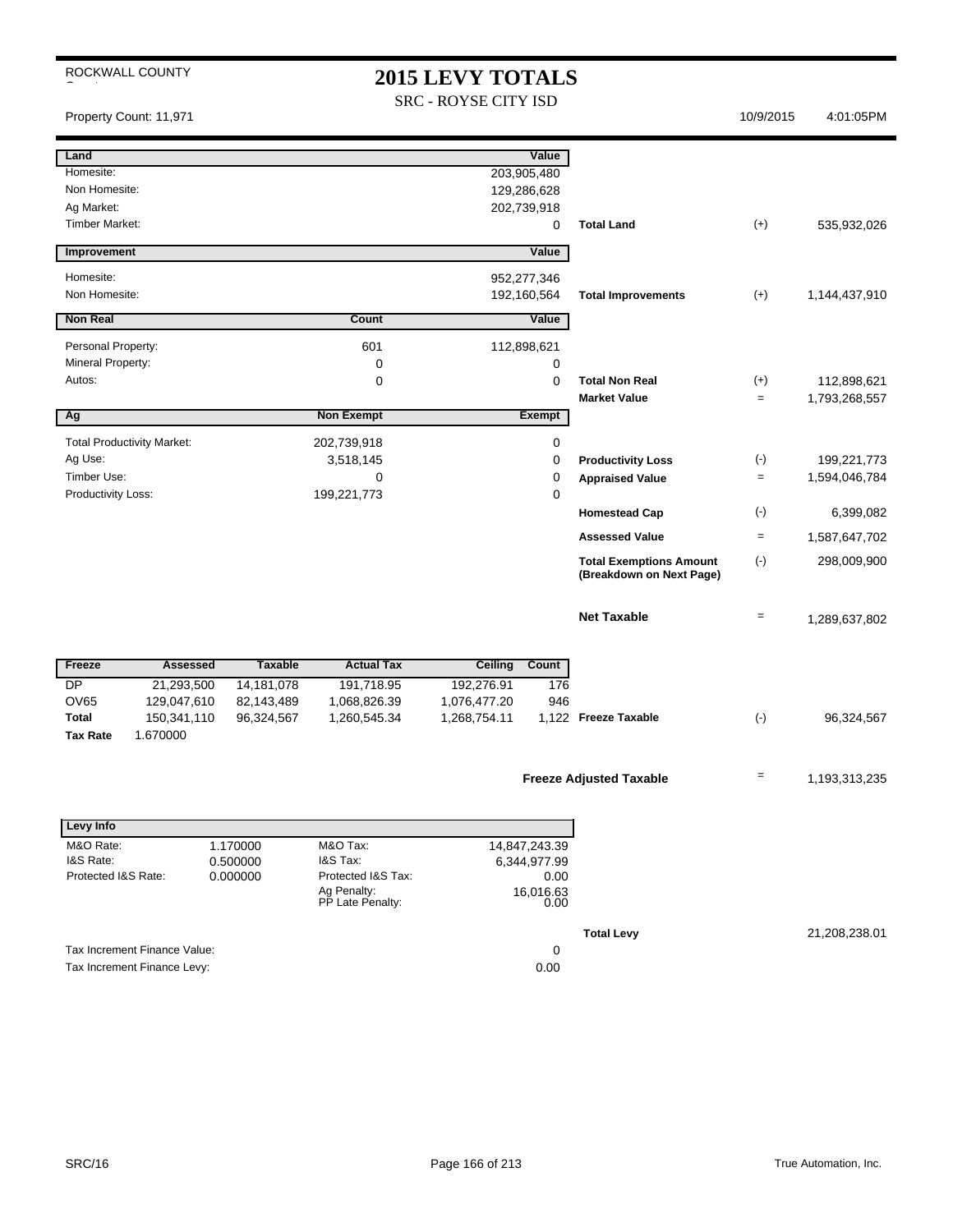# **2015 LEVY TOTALS**

SRC - ROYSE CITY ISD

Property Count: 11,971 10/9/2015 4:01:30PM

| <b>Exemption</b> | Count          | Local       | <b>State</b> | Total       |
|------------------|----------------|-------------|--------------|-------------|
| DP               | 183            | 0           | 1,602,220    | 1,602,220   |
| DV <sub>1</sub>  | 51             | $\pmb{0}$   | 325,000      | 325,000     |
| DV1S             |                | $\pmb{0}$   | 5,000        | 5,000       |
| DV <sub>2</sub>  | 36             | $\pmb{0}$   | 283,570      | 283,570     |
| DV2S             |                | 0           | 7,500        | 7,500       |
| DV3              | 35             | $\pmb{0}$   | 337,000      | 337,000     |
| DV3S             | 1              | 0           | 10,000       | 10,000      |
| DV4              | 79             | $\pmb{0}$   | 648,000      | 648,000     |
| DV4S             | $\overline{2}$ | $\mathbf 0$ | 24,000       | 24,000      |
| <b>DVHS</b>      | 52             | $\pmb{0}$   | 6,540,916    | 6,540,916   |
| EX-XJ            | 2              | $\mathbf 0$ | 118,900      | 118,900     |
| EX-XN            | 7              | $\mathbf 0$ | 265,010      | 265,010     |
| EX-XR            | 16             | 0           | 1,475,670    | 1,475,670   |
| EX-XV            | 138            | $\mathbf 0$ | 127,329,574  | 127,329,574 |
| EX-XV (Prorated) |                | $\mathbf 0$ | 61,683       | 61,683      |
| EX366            | 42             | $\mathbf 0$ | 6,720        | 6,720       |
| <b>FR</b>        | $\overline{7}$ | 5,559,897   | $\Omega$     | 5,559,897   |
| <b>HS</b>        | 5,264          | $\mathbf 0$ | 128,909,947  | 128,909,947 |
| <b>LVE</b>       | 6              | 183,124     | 0            | 183,124     |
| OV65             | 1,016          | 13,452,903  | 9,579,984    | 23,032,887  |
| OV65S            | 12             | 150,000     | 109,410      | 259,410     |
| PC               | 9              | 1,019,053   | 0            | 1,019,053   |
| <b>SO</b>        |                | 4,819       | $\Omega$     | 4,819       |
|                  | <b>Totals</b>  | 20,369,796  | 277,640,104  | 298,009,900 |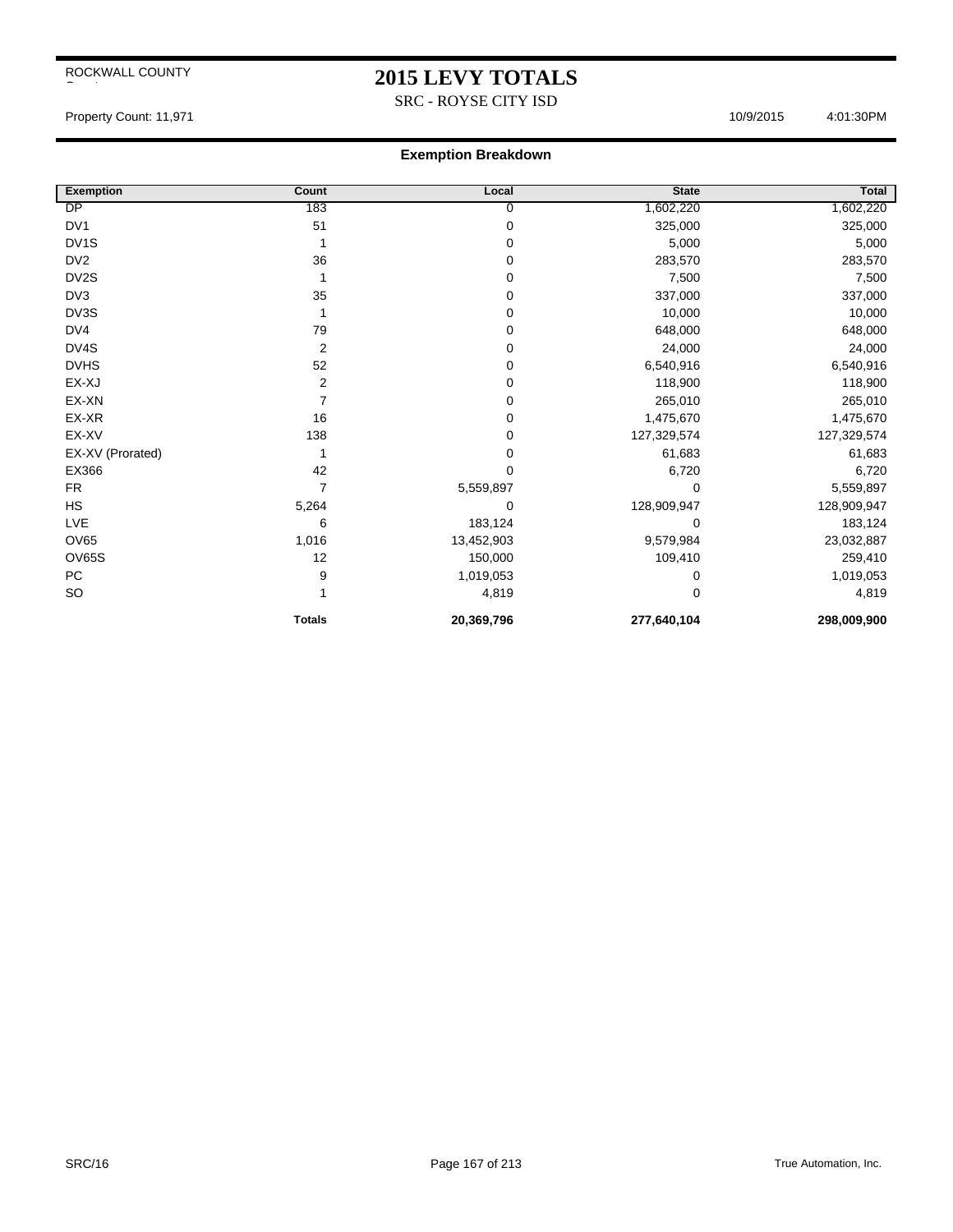|                       | ROCKWALL COUNTY                   |                |                   | <b>2015 LEVY TOTALS</b><br><b>SRC - ROYSE CITY ISD</b> |                                                            |                   |           |
|-----------------------|-----------------------------------|----------------|-------------------|--------------------------------------------------------|------------------------------------------------------------|-------------------|-----------|
| Property Count: 1     |                                   |                |                   | <b>Under ARB Review Totals</b>                         |                                                            | 10/9/2015         | 4:01:05PM |
| Land                  |                                   |                |                   | Value                                                  |                                                            |                   |           |
| Homesite:             |                                   |                |                   | 10,000                                                 |                                                            |                   |           |
| Non Homesite:         |                                   |                |                   | 130,100                                                |                                                            |                   |           |
| Ag Market:            |                                   |                |                   | 0                                                      |                                                            |                   |           |
| <b>Timber Market:</b> |                                   |                |                   | $\mathbf 0$                                            | <b>Total Land</b>                                          | $(+)$             | 140,100   |
| Improvement           |                                   |                |                   | Value                                                  |                                                            |                   |           |
| Homesite:             |                                   |                |                   | 70,820                                                 |                                                            |                   |           |
| Non Homesite:         |                                   |                |                   | 38,900                                                 | <b>Total Improvements</b>                                  | $(+)$             | 109,720   |
| <b>Non Real</b>       |                                   |                | Count             | Value                                                  |                                                            |                   |           |
| Personal Property:    |                                   |                | $\pmb{0}$         | $\pmb{0}$                                              |                                                            |                   |           |
| Mineral Property:     |                                   |                | $\mathbf 0$       | $\mathbf 0$                                            |                                                            |                   |           |
| Autos:                |                                   |                | $\mathbf 0$       | $\mathbf 0$                                            | <b>Total Non Real</b>                                      | $(+)$             | 0         |
|                       |                                   |                |                   |                                                        | <b>Market Value</b>                                        | $=$               | 249,820   |
| Ag                    |                                   |                | <b>Non Exempt</b> | <b>Exempt</b>                                          |                                                            |                   |           |
|                       | <b>Total Productivity Market:</b> |                | $\pmb{0}$         | 0                                                      |                                                            |                   |           |
| Ag Use:               |                                   |                | $\mathbf 0$       | $\mathbf 0$                                            | <b>Productivity Loss</b>                                   | $(\cdot)$         | 0         |
| Timber Use:           |                                   |                | $\mathbf 0$       | $\mathbf 0$                                            | <b>Appraised Value</b>                                     | $\qquad \qquad =$ | 249,820   |
| Productivity Loss:    |                                   |                | $\mathbf 0$       | $\mathbf 0$                                            |                                                            |                   |           |
|                       |                                   |                |                   |                                                        | <b>Homestead Cap</b>                                       | $(\cdot)$         | 0         |
|                       |                                   |                |                   |                                                        | <b>Assessed Value</b>                                      | $\qquad \qquad =$ | 249,820   |
|                       |                                   |                |                   |                                                        | <b>Total Exemptions Amount</b><br>(Breakdown on Next Page) | $(-)$             | 50,000    |
|                       |                                   |                |                   |                                                        | <b>Net Taxable</b>                                         | $=$               | 199,820   |
| Freeze                | <b>Assessed</b>                   | <b>Taxable</b> | <b>Actual Tax</b> | Ceiling<br>Count                                       |                                                            |                   |           |
| <b>OV65</b>           | 80,820                            | 30,820         | 514.69            | 533.90<br>1                                            |                                                            |                   |           |
| <b>Total</b>          | 80,820                            | 30,820         | 514.69            | 533.90<br>$\mathbf 1$                                  | <b>Freeze Taxable</b>                                      | $(\cdot)$         | 30,820    |
| <b>Tax Rate</b>       | 1.670000                          |                |                   |                                                        |                                                            |                   |           |
|                       |                                   |                |                   |                                                        | <b>Freeze Adjusted Taxable</b>                             | $\qquad \qquad =$ | 169,000   |
|                       | Tax Increment Finance Value:      |                |                   | $\pmb{0}$                                              |                                                            |                   |           |
|                       | Tax Increment Finance Levy:       |                |                   | 0.00                                                   |                                                            |                   |           |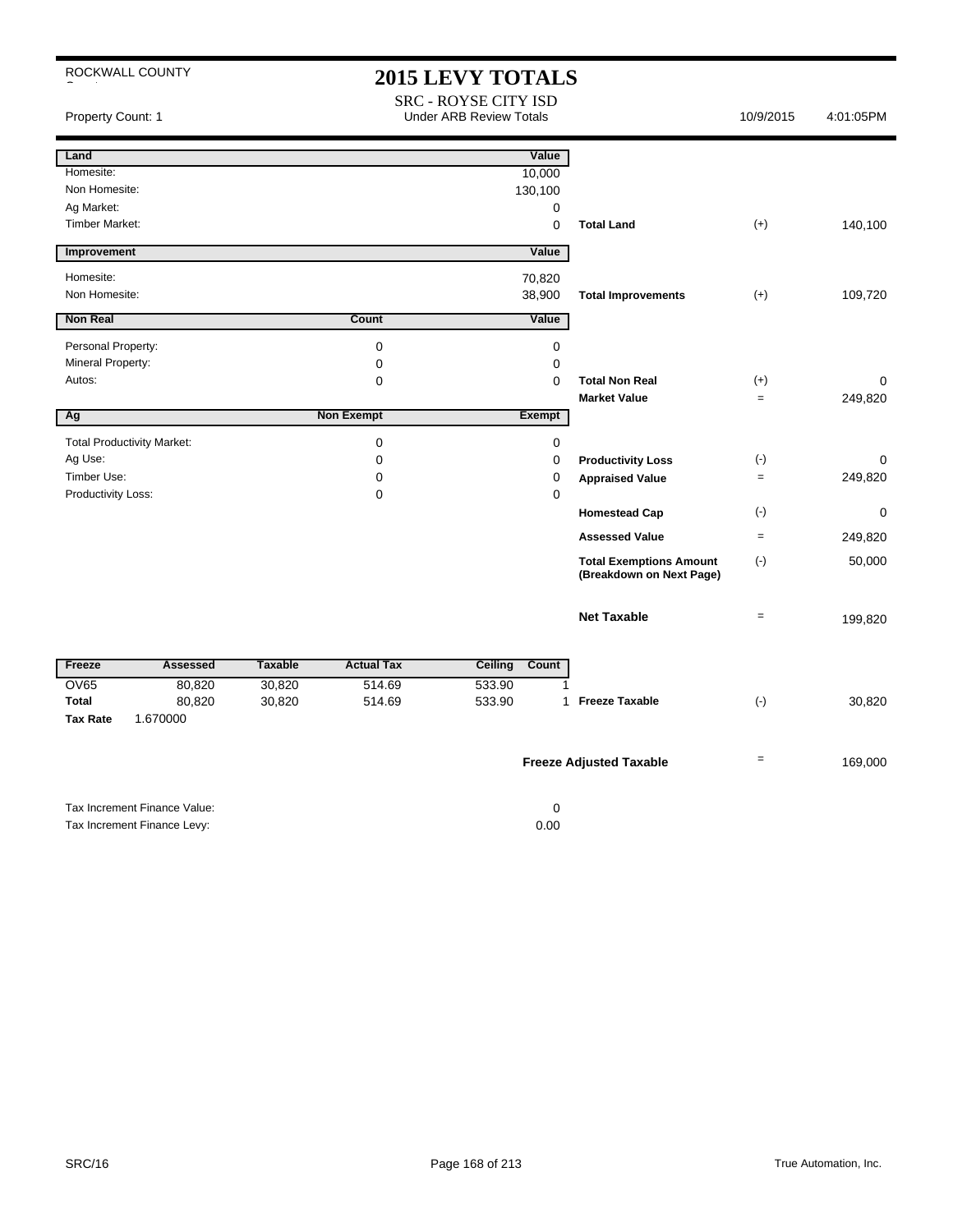# **2015 LEVY TOTALS**

SRC - ROYSE CITY ISD Property Count: 1 **Accord 2011** Count: 1 Count: 1 Count: 1 Count: 1 Count: 1 Count: 1 Count: 1 Count: 1 Count: 1 Count: 1 Count: 1 Count: 1 Count: 1 Count: 1 Count: 1 Count: 1 Count: 1 Count: 1 Count: 1 Count: 1 Count: 1 C

| Exemption   | Count         | Local  | <b>State</b> | Total  |
|-------------|---------------|--------|--------------|--------|
| НS          |               |        | 25,000       | 25,000 |
| <b>OV65</b> |               | 15,000 | 10,000       | 25,000 |
|             | <b>Totals</b> | 15,000 | 35,000       | 50,000 |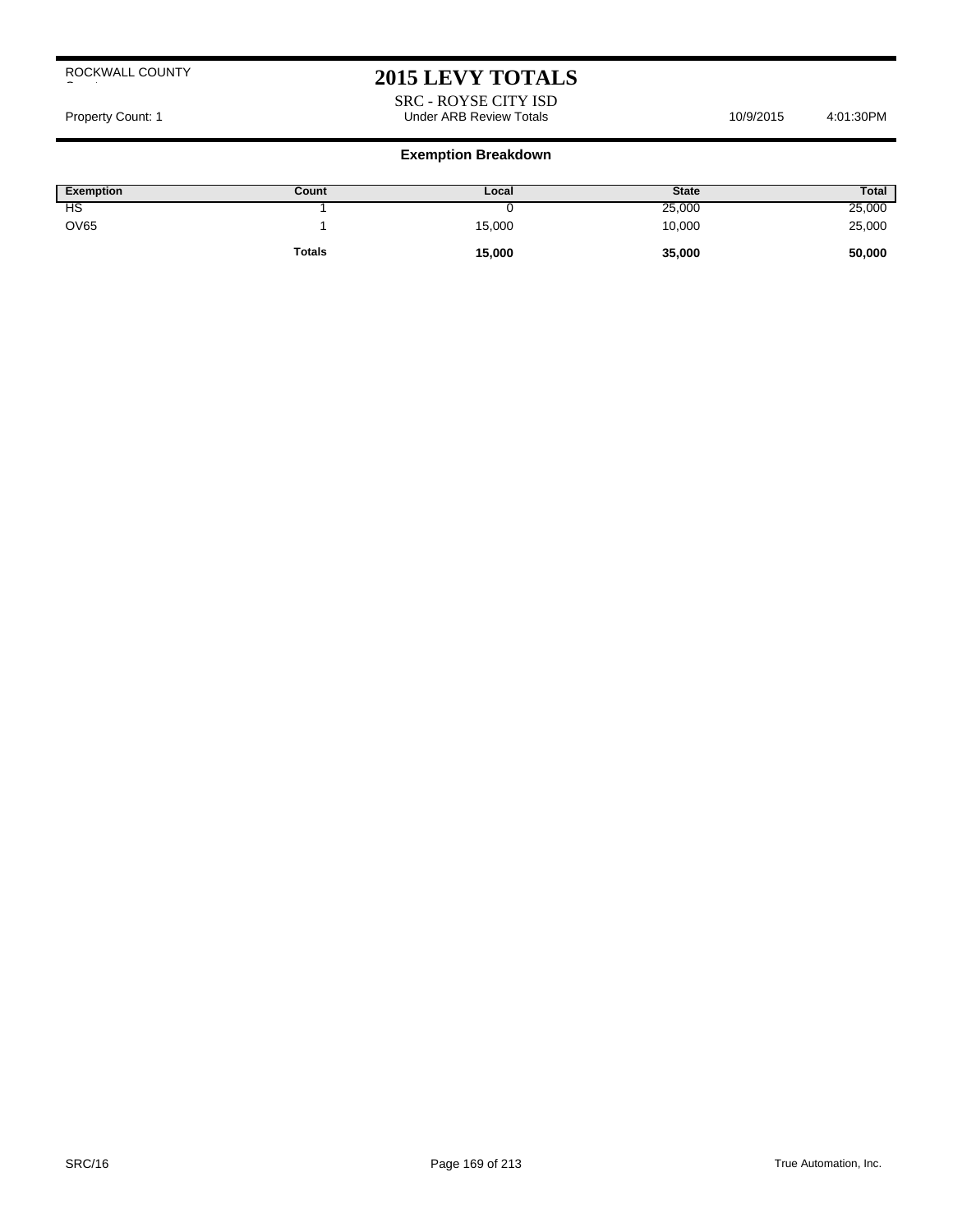| ROCKWALL COUNTY                     |                |                                                       | <b>2015 LEVY TOTALS</b>                            |                            |                                                            |                   |                              |
|-------------------------------------|----------------|-------------------------------------------------------|----------------------------------------------------|----------------------------|------------------------------------------------------------|-------------------|------------------------------|
| Property Count: 11,972              |                |                                                       | <b>SRC - ROYSE CITY ISD</b><br><b>Grand Totals</b> |                            |                                                            | 10/9/2015         | 4:01:05PM                    |
| Land                                |                |                                                       |                                                    | Value                      |                                                            |                   |                              |
| Homesite:                           |                |                                                       |                                                    | 203,915,480                |                                                            |                   |                              |
| Non Homesite:                       |                |                                                       |                                                    | 129,416,728                |                                                            |                   |                              |
| Ag Market:<br><b>Timber Market:</b> |                |                                                       |                                                    | 202,739,918<br>0           | <b>Total Land</b>                                          | $(+)$             | 536,072,126                  |
| Improvement                         |                |                                                       |                                                    | Value                      |                                                            |                   |                              |
|                                     |                |                                                       |                                                    |                            |                                                            |                   |                              |
| Homesite:<br>Non Homesite:          |                |                                                       |                                                    | 952,348,166<br>192,199,464 | <b>Total Improvements</b>                                  | $(+)$             | 1,144,547,630                |
| <b>Non Real</b>                     |                | Count                                                 |                                                    | Value                      |                                                            |                   |                              |
| Personal Property:                  |                | 601                                                   |                                                    | 112,898,621                |                                                            |                   |                              |
| Mineral Property:                   |                | 0                                                     |                                                    | 0                          |                                                            |                   |                              |
| Autos:                              |                | 0                                                     |                                                    | $\mathbf 0$                | <b>Total Non Real</b>                                      | $(+)$             | 112,898,621                  |
|                                     |                | <b>Non Exempt</b>                                     |                                                    | Exempt                     | <b>Market Value</b>                                        | $=$               | 1,793,518,377                |
| Ag                                  |                |                                                       |                                                    |                            |                                                            |                   |                              |
| <b>Total Productivity Market:</b>   |                | 202,739,918                                           |                                                    | 0                          |                                                            |                   |                              |
| Ag Use:<br>Timber Use:              |                | 3,518,145<br>0                                        |                                                    | 0<br>0                     | <b>Productivity Loss</b>                                   | $(-)$<br>$=$      | 199,221,773<br>1,594,296,604 |
| Productivity Loss:                  |                | 199,221,773                                           |                                                    | 0                          | <b>Appraised Value</b>                                     |                   |                              |
|                                     |                |                                                       |                                                    |                            | <b>Homestead Cap</b>                                       | $(-)$             | 6,399,082                    |
|                                     |                |                                                       |                                                    |                            | <b>Assessed Value</b>                                      | $\qquad \qquad =$ | 1,587,897,522                |
|                                     |                |                                                       |                                                    |                            | <b>Total Exemptions Amount</b><br>(Breakdown on Next Page) | $(-)$             | 298,059,900                  |
|                                     |                |                                                       |                                                    |                            | <b>Net Taxable</b>                                         | $=$               | 1,289,837,622                |
| Freeze<br><b>Assessed</b>           | <b>Taxable</b> | <b>Actual Tax</b>                                     | Ceiling Count                                      |                            |                                                            |                   |                              |
| <b>DP</b><br>21,293,500             | 14, 181, 078   | 191,718.95                                            | 192,276.91                                         | 176                        |                                                            |                   |                              |
| <b>OV65</b><br>129,128,430          | 82,174,309     | 1,069,341.08                                          | 1,077,011.10                                       | 947                        |                                                            |                   |                              |
| <b>Total</b><br>150,421,930         | 96,355,387     | 1,261,060.03                                          | 1,269,288.01                                       |                            | 1,123 Freeze Taxable                                       | $(-)$             | 96,355,387                   |
| <b>Tax Rate</b><br>1.670000         |                |                                                       |                                                    |                            |                                                            |                   |                              |
|                                     |                |                                                       |                                                    |                            | <b>Freeze Adjusted Taxable</b>                             | $\equiv$          | 1,193,482,235                |
|                                     |                |                                                       |                                                    |                            |                                                            |                   |                              |
| Levy Info                           |                |                                                       |                                                    |                            |                                                            |                   |                              |
| M&O Rate:                           | 1.170000       | M&O Tax:                                              |                                                    | 14,847,243.39              |                                                            |                   |                              |
| I&S Rate:                           | 0.500000       | I&S Tax:                                              |                                                    | 6,344,977.99               |                                                            |                   |                              |
| Protected I&S Rate:                 | 0.000000       | Protected I&S Tax:<br>Ag Penalty:<br>PP Late Penalty: |                                                    | 0.00<br>16,016.63<br>0.00  |                                                            |                   |                              |
|                                     |                |                                                       |                                                    |                            | <b>Total Levy</b>                                          |                   | 21,208,238.01                |
| Tax Increment Finance Value:        |                |                                                       |                                                    | 0                          |                                                            |                   |                              |
| Tax Increment Finance Levy:         |                |                                                       |                                                    | 0.00                       |                                                            |                   |                              |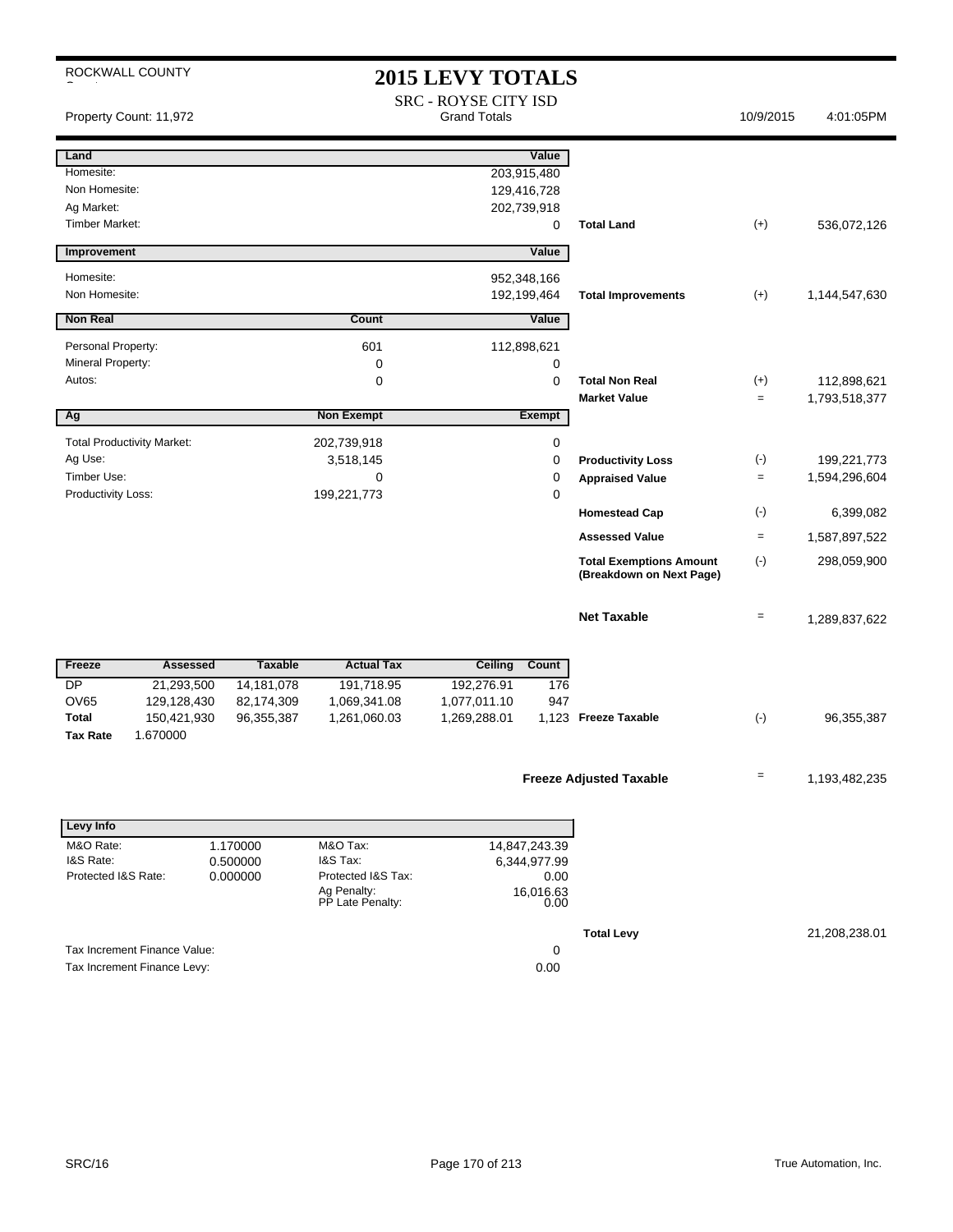## **2015 LEVY TOTALS**

SRC - ROYSE CITY ISD<br>Grand Totals Property Count: 11,972 **Accord Property Count: 11,972** Crand Totals 10/9/2015 4:01:30PM

| <b>Exemption</b>  | Count          | Local      | <b>State</b> | Total       |
|-------------------|----------------|------------|--------------|-------------|
| DP                | 183            | 0          | 1,602,220    | 1,602,220   |
| DV <sub>1</sub>   | 51             | 0          | 325,000      | 325,000     |
| DV <sub>1</sub> S |                | 0          | 5,000        | 5,000       |
| DV <sub>2</sub>   | 36             | 0          | 283,570      | 283,570     |
| DV <sub>2</sub> S |                | 0          | 7,500        | 7,500       |
| DV3               | 35             | 0          | 337,000      | 337,000     |
| DV3S              |                | 0          | 10,000       | 10,000      |
| DV4               | 79             | 0          | 648,000      | 648,000     |
| DV4S              | $\overline{2}$ | 0          | 24,000       | 24,000      |
| <b>DVHS</b>       | 52             | 0          | 6,540,916    | 6,540,916   |
| EX-XJ             | 2              | 0          | 118,900      | 118,900     |
| EX-XN             | 7              | 0          | 265,010      | 265,010     |
| EX-XR             | 16             | 0          | 1,475,670    | 1,475,670   |
| EX-XV             | 138            | 0          | 127,329,574  | 127,329,574 |
| EX-XV (Prorated)  |                | 0          | 61,683       | 61,683      |
| EX366             | 42             | 0          | 6,720        | 6,720       |
| <b>FR</b>         | 7              | 5,559,897  | 0            | 5,559,897   |
| <b>HS</b>         | 5,265          | 0          | 128,934,947  | 128,934,947 |
| LVE               | 6              | 183,124    | 0            | 183,124     |
| OV65              | 1,017          | 13,467,903 | 9,589,984    | 23,057,887  |
| OV65S             | 12             | 150,000    | 109,410      | 259,410     |
| PC                | 9              | 1,019,053  | 0            | 1,019,053   |
| <b>SO</b>         |                | 4,819      | 0            | 4,819       |
|                   | <b>Totals</b>  | 20,384,796 | 277,675,104  | 298,059,900 |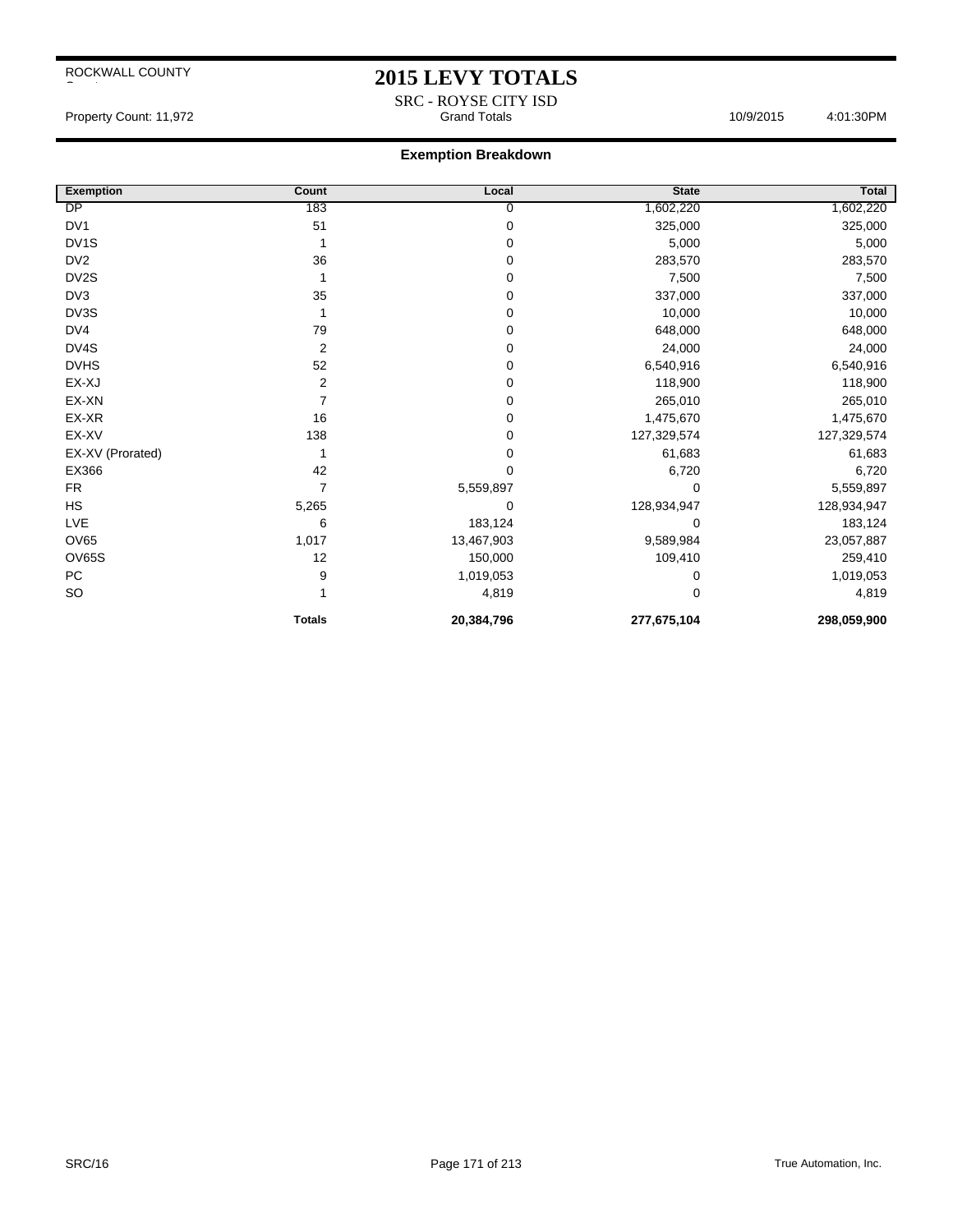SRC - ROYSE CITY ISD

#### Property Count: 11,971 10/9/2015 4:01:30PM

| <b>State Code</b> | <b>Description</b>                  | Count         | <b>Acres</b> | <b>New Value Market</b> | <b>Market Value</b> |
|-------------------|-------------------------------------|---------------|--------------|-------------------------|---------------------|
| Α                 | SINGLE FAMILY RESIDENCE             | 5,297         |              | \$19,639,190            | \$780,836,504       |
| в                 | <b>MULTIFAMILY RESIDENCE</b>        | 10            |              | \$0                     | \$1,144,530         |
| C <sub>1</sub>    | VACANT LOTS AND LAND TRACTS         | 601           |              | \$0                     | \$29,948,291        |
| D <sub>1</sub>    | <b>QUALIFIED OPEN-SPACE LAND</b>    | 531           | 17,224.2140  | \$0                     | \$118,432,190       |
| D <sub>2</sub>    | IMPROVEMENTS ON QUALIFIED OPEN SP   | 95            |              | \$81,040                | \$2,026,618         |
| Е                 | RURAL LAND, NON QUALIFIED OPEN SPA  | 456           | 2,998.0640   | \$1,382,760             | \$78,707,322        |
| <b>ERROR</b>      |                                     | 365           |              | \$506,739               | \$49,922,971        |
| F <sub>1</sub>    | <b>COMMERCIAL REAL PROPERTY</b>     | 212           |              | \$1,022,250             | \$70,985,613        |
| F <sub>2</sub>    | INDUSTRIAL AND MANUFACTURING REAL   | 2             |              | \$0                     | \$1,541,780         |
| J <sub>2</sub>    | <b>GAS DISTRIBUTION SYSTEM</b>      | 4             |              | \$0                     | \$1,389,800         |
| J3                | ELECTRIC COMPANY (INCLUDING CO-OP)  | 14            |              | \$0                     | \$33,261,320        |
| J4                | TELEPHONE COMPANY (INCLUDING CO-O   | 6             |              | \$0                     | \$1,456,920         |
| J <sub>5</sub>    | <b>RAILROAD</b>                     | 13            |              | \$0                     | \$344,430           |
| J <sub>6</sub>    | PIPELAND COMPANY                    | 17            |              | \$0                     | \$15,953,440        |
| J7                | <b>CABLE TELEVISION COMPANY</b>     | 5             |              | \$0                     | \$608,170           |
| L1                | <b>COMMERCIAL PERSONAL PROPERTY</b> | 284           |              | \$401,730               | \$22,154,190        |
| L2                | INDUSTRIAL AND MANUFACTURING PERS   | 30            |              | \$0                     | \$4,605,850         |
| M <sub>1</sub>    | TANGIBLE OTHER PERSONAL, MOBILE H   | 324           |              | \$523,560               | \$6,091,920         |
| O                 | <b>RESIDENTIAL INVENTORY</b>        | 116           |              | \$270,830               | \$2,579,120         |
| S                 | SPECIAL INVENTORY TAX               | 6             |              | \$0                     | \$293,340           |
| Χ                 | TOTALLY EXEMPT PROPERTY             | 142           |              | \$166,170               | \$69,121,110        |
|                   |                                     | <b>Totals</b> | 20.222.2780  | \$23,994,269            | \$1,291,405,429     |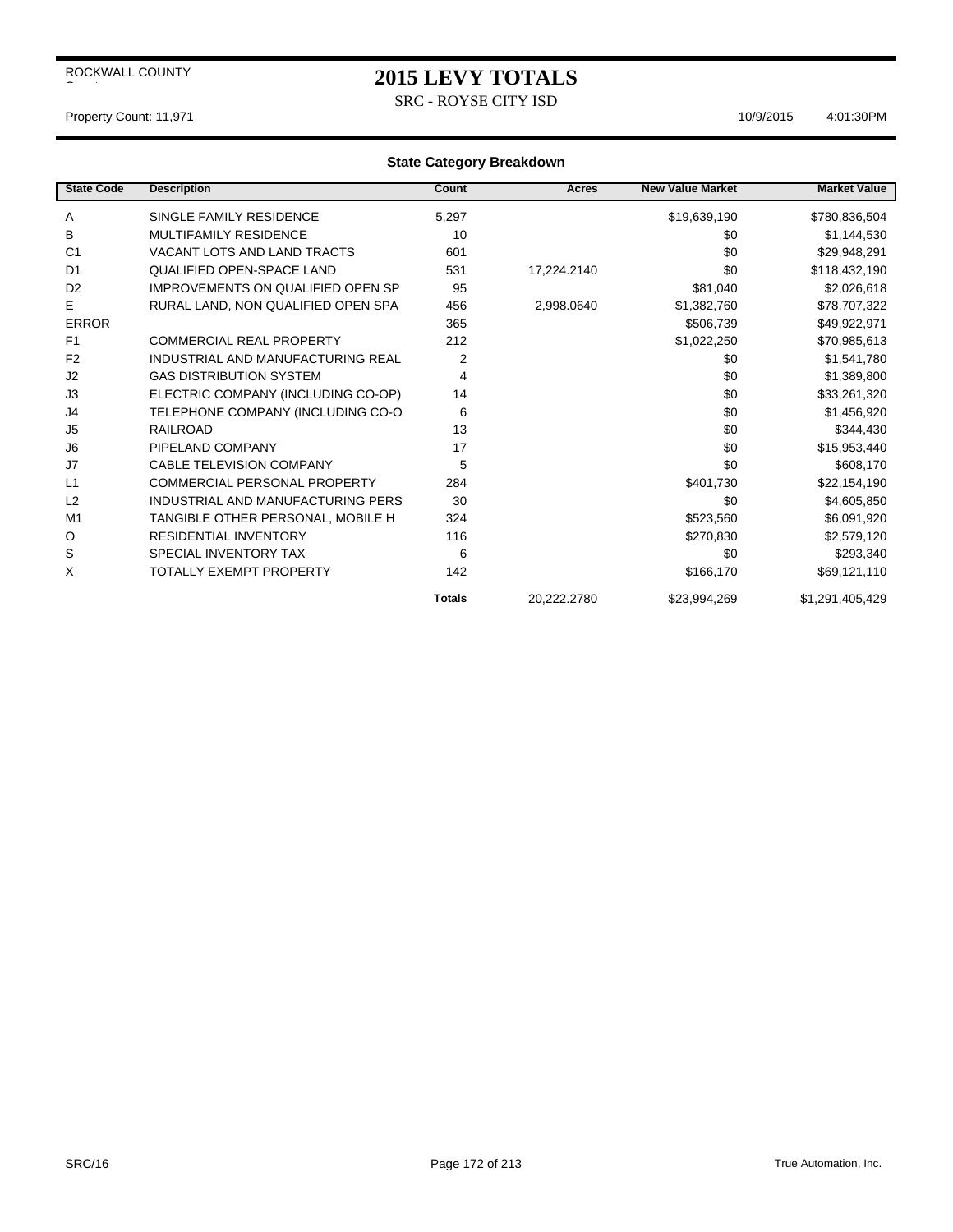## **2015 LEVY TOTALS**

SRC - ROYSE CITY ISD Property Count: 1 **Accord 2018** Under ARB Review Totals **10/9/2015** 4:01:30PM

| <b>State Code</b> | <b>Description</b>                 | Count         | Acres   | <b>New Value Market</b> | <b>Market Value</b> |
|-------------------|------------------------------------|---------------|---------|-------------------------|---------------------|
|                   | RURAL LAND, NON QUALIFIED OPEN SPA |               | 14.0100 | \$0                     | \$249,820           |
|                   |                                    | <b>Totals</b> | 14.0100 | \$0                     | \$249,820           |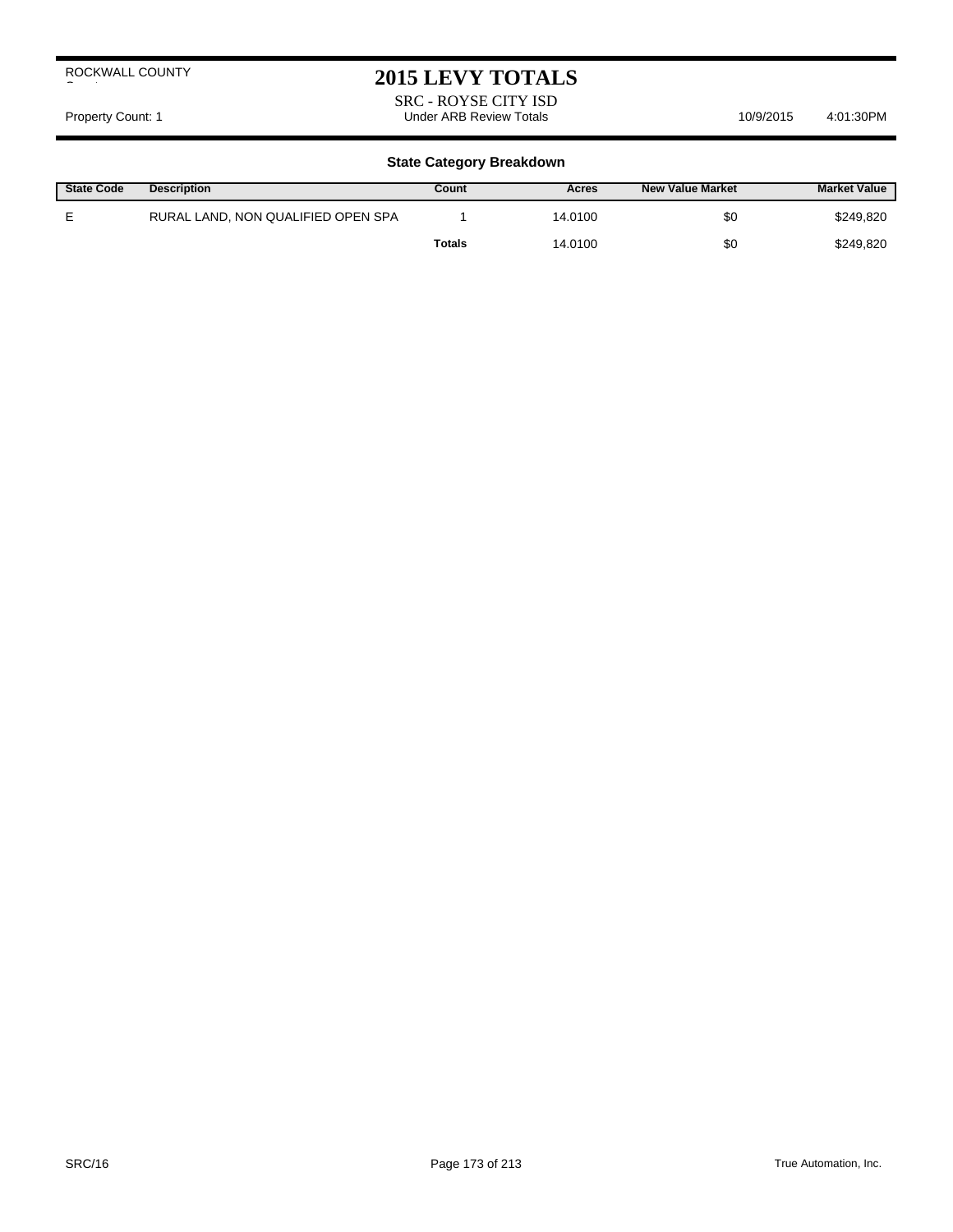## **2015 LEVY TOTALS**

SRC - ROYSE CITY ISD Property Count: 11,972 **Count: 11,972** Crand Totals 10/9/2015 4:01:30PM

| <b>State Code</b> | <b>Description</b>                       | Count          | <b>Acres</b> | <b>New Value Market</b> | <b>Market Value</b> |
|-------------------|------------------------------------------|----------------|--------------|-------------------------|---------------------|
| A                 | SINGLE FAMILY RESIDENCE                  | 5,297          |              | \$19,639,190            | \$780,836,504       |
| В                 | <b>MULTIFAMILY RESIDENCE</b>             | 10             |              | \$0                     | \$1,144,530         |
| C <sub>1</sub>    | VACANT LOTS AND LAND TRACTS              | 601            |              | \$0                     | \$29,948,291        |
| D <sub>1</sub>    | <b>QUALIFIED OPEN-SPACE LAND</b>         | 531            | 17,224.2140  | \$0                     | \$118,432,190       |
| D <sub>2</sub>    | <b>IMPROVEMENTS ON QUALIFIED OPEN SP</b> | 95             |              | \$81,040                | \$2,026,618         |
| E                 | RURAL LAND, NON QUALIFIED OPEN SPA       | 457            | 3,012.0740   | \$1,382,760             | \$78,957,142        |
| <b>ERROR</b>      |                                          | 365            |              | \$506,739               | \$49,922,971        |
| F <sub>1</sub>    | <b>COMMERCIAL REAL PROPERTY</b>          | 212            |              | \$1,022,250             | \$70,985,613        |
| F <sub>2</sub>    | INDUSTRIAL AND MANUFACTURING REAL        | $\overline{2}$ |              | \$0                     | \$1,541,780         |
| J2                | <b>GAS DISTRIBUTION SYSTEM</b>           | 4              |              | \$0                     | \$1,389,800         |
| J3                | ELECTRIC COMPANY (INCLUDING CO-OP)       | 14             |              | \$0                     | \$33,261,320        |
| J4                | TELEPHONE COMPANY (INCLUDING CO-O        | 6              |              | \$0                     | \$1,456,920         |
| J <sub>5</sub>    | <b>RAILROAD</b>                          | 13             |              | \$0                     | \$344,430           |
| J <sub>6</sub>    | PIPELAND COMPANY                         | 17             |              | \$0                     | \$15,953,440        |
| J7                | <b>CABLE TELEVISION COMPANY</b>          | 5              |              | \$0                     | \$608,170           |
| L1                | <b>COMMERCIAL PERSONAL PROPERTY</b>      | 284            |              | \$401,730               | \$22,154,190        |
| L2                | INDUSTRIAL AND MANUFACTURING PERS        | 30             |              | \$0                     | \$4,605,850         |
| M <sub>1</sub>    | TANGIBLE OTHER PERSONAL, MOBILE H        | 324            |              | \$523,560               | \$6,091,920         |
| O                 | <b>RESIDENTIAL INVENTORY</b>             | 116            |              | \$270,830               | \$2,579,120         |
| S                 | SPECIAL INVENTORY TAX                    | 6              |              | \$0                     | \$293,340           |
| X                 | TOTALLY EXEMPT PROPERTY                  | 142            |              | \$166,170               | \$69,121,110        |
|                   |                                          | <b>Totals</b>  | 20.236.2880  | \$23,994,269            | \$1,291,655,249     |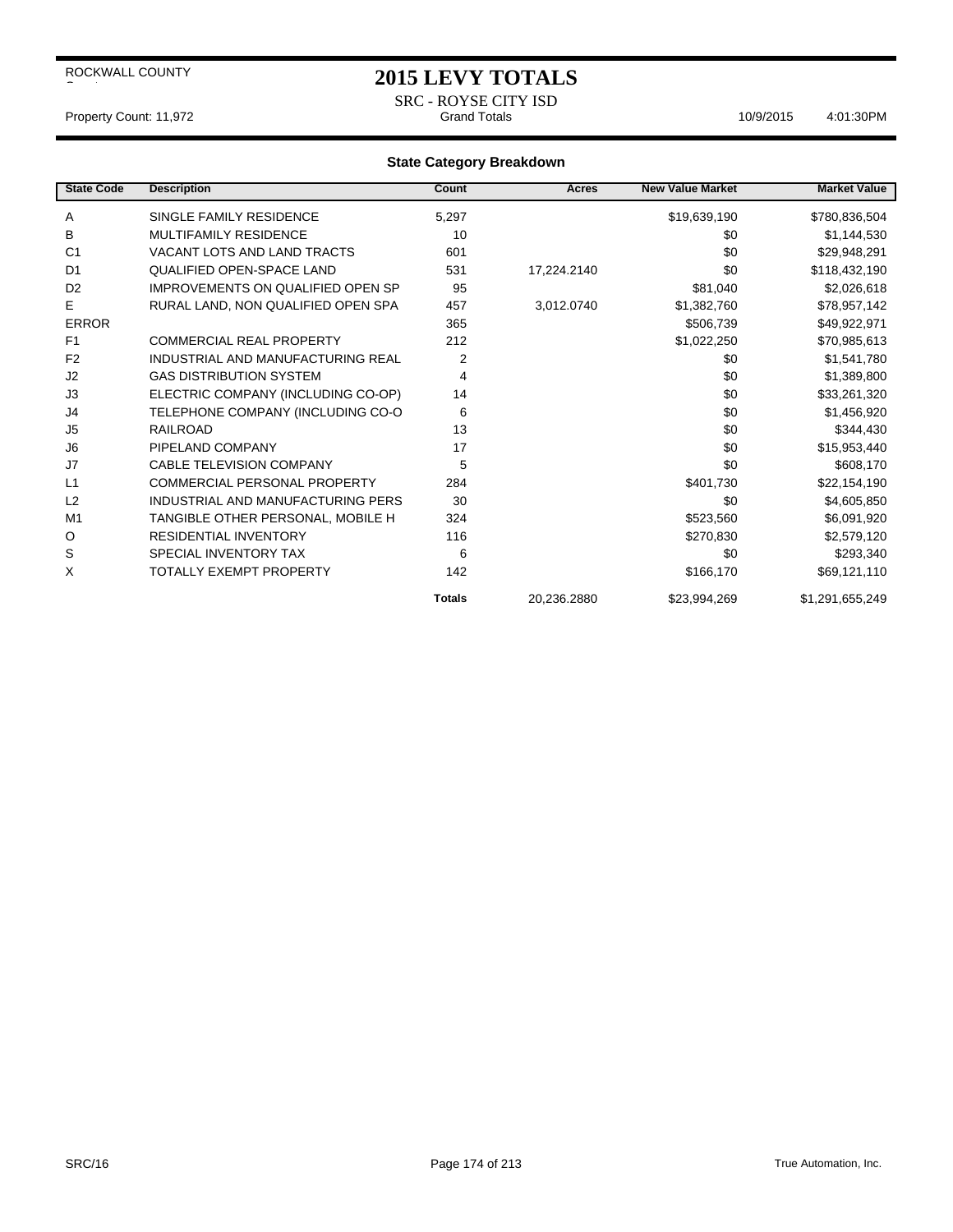SRC - ROYSE CITY ISD

## Property Count: 11,971 10/9/2015 4:01:30PM

| <b>State Code</b> | <b>Description</b>                       | Count            | Acres       | <b>New Value Market</b> | <b>Market Value</b> |
|-------------------|------------------------------------------|------------------|-------------|-------------------------|---------------------|
| 14B               | <b>FULL SERVICE RESTAURANTS</b>          |                  |             | \$0                     | \$14,870            |
| 14D               | <b>CAFETERIAS</b>                        |                  |             | \$0                     | \$7,020             |
| 231               | <b>MANUFACTURERS - SMALL</b>             |                  |             | \$0                     | \$2,800             |
| 26E               | HOBBY & CRAFT SHOPS, CERAMICS, DO        |                  |             | \$0                     | \$5,500             |
| <b>26V</b>        | <b>STORED INVENTORY</b>                  |                  |             | \$0                     | \$7,500             |
| 35A               | <b>APPRAISAL COMPANIES</b>               |                  |             | \$0                     | \$7,800             |
| 37A               | SERVICE - A/C, HEATING & REFRIGERATIC    |                  |             | \$0                     | \$93,880            |
| 39                | SPORTING GOODS & WEAR                    |                  |             | \$0                     | \$41,620            |
| A <sub>1</sub>    | <b>Residential SFR Non Waterfront</b>    | 4,876            |             | \$19,485,820            | \$764,372,034       |
| A2                | <b>Residential Mobile Home</b>           | 396              |             | \$143,840               | \$15,580,710        |
| A <sub>5</sub>    | Residential Non-Homesite Imp             | 27               |             | \$9,530                 | \$883,760           |
| <b>B1</b>         | <b>Residential Multi-Family</b>          | $\boldsymbol{2}$ |             | \$0                     | \$533,330           |
| <b>B2</b>         | <b>Duplex</b>                            | 8                |             | \$0                     | \$611,200           |
| C <sub>1</sub>    | Vacant Lots/tracts Non Waterfront        | 188              |             | \$0                     | \$3,169,380         |
| C <sub>2</sub>    | Comm Lots                                | 100              |             | \$0                     | \$15,747,400        |
| C <sub>3</sub>    | Lots outside City Non-Waterfront         | 313              |             | \$0                     | \$11,031,511        |
| D <sub>1</sub>    | Acreage Ranch Land                       | 533              | 17,229.4390 | \$0                     | \$118,456,760       |
| D <sub>2</sub>    | <b>IMPROVEMENTS ON QUALIFIED OPEN SP</b> | 95               |             | \$81,040                | \$2,026,618         |
| E1                | Farm and Ranch Improvements              | 296              |             | \$1,375,560             | \$50,441,912        |
| E <sub>2</sub>    | MH Farm or Ranch Improvements            | 8                |             | \$7,200                 | \$190,140           |
| E <sub>3</sub>    | Farm/Ranch Non-Homesite Improvements     | 54               |             | \$0                     | \$594,160           |
| E <sub>4</sub>    | RUAL LAND, NON QUAILIFIED OPEN SPAC      | 264              |             | \$0                     | \$27,456,540        |
| <b>ERROR</b>      |                                          | 365              |             | \$506,739               | \$49,922,971        |
| F1                | <b>Real Commercial</b>                   | 212              |             | \$1,022,250             | \$70,985,613        |
| F <sub>2</sub>    | Real. Industrial                         | 2                |             | \$0                     | \$1,541,780         |
| J2                | Gas Companies Real & PP                  | 4                |             | \$0                     | \$1,389,800         |
| J3                | <b>Electric Companies</b>                | 14               |             | \$0                     | \$33,261,320        |
| J4                | Telephone Companies Real & PP            | 6                |             | \$0                     | \$1,456,920         |
| J <sub>5</sub>    | Railroads                                | 13               |             | \$0                     | \$344,430           |
| J6                | Pipelines                                | 17               |             | \$0                     | \$15,953,440        |
| J7                | <b>Cable Companies</b>                   | 5                |             | \$0                     | \$608,170           |
| L1                | Tangible Commercial Personal             | 279              |             | \$401,730               | \$21,976,000        |
| L2                | <b>Industrial Personal Property</b>      | 29               |             | \$0                     | \$4,603,050         |
| M <sub>3</sub>    | Moble Home only                          | 324              |             | \$523,560               | \$6,091,920         |
| O <sub>1</sub>    | Real Property Inventory Non-Waterfront   | 116              |             | \$270,830               | \$2,579,120         |
| S                 | Special Inventory Personal Property      | 6                |             | \$0                     | \$293,340           |
| X                 |                                          | 142              |             | \$166,170               | \$69,121,110        |
|                   |                                          | <b>Totals</b>    | 17,229.4390 | \$23,994,269            | \$1,291,405,429     |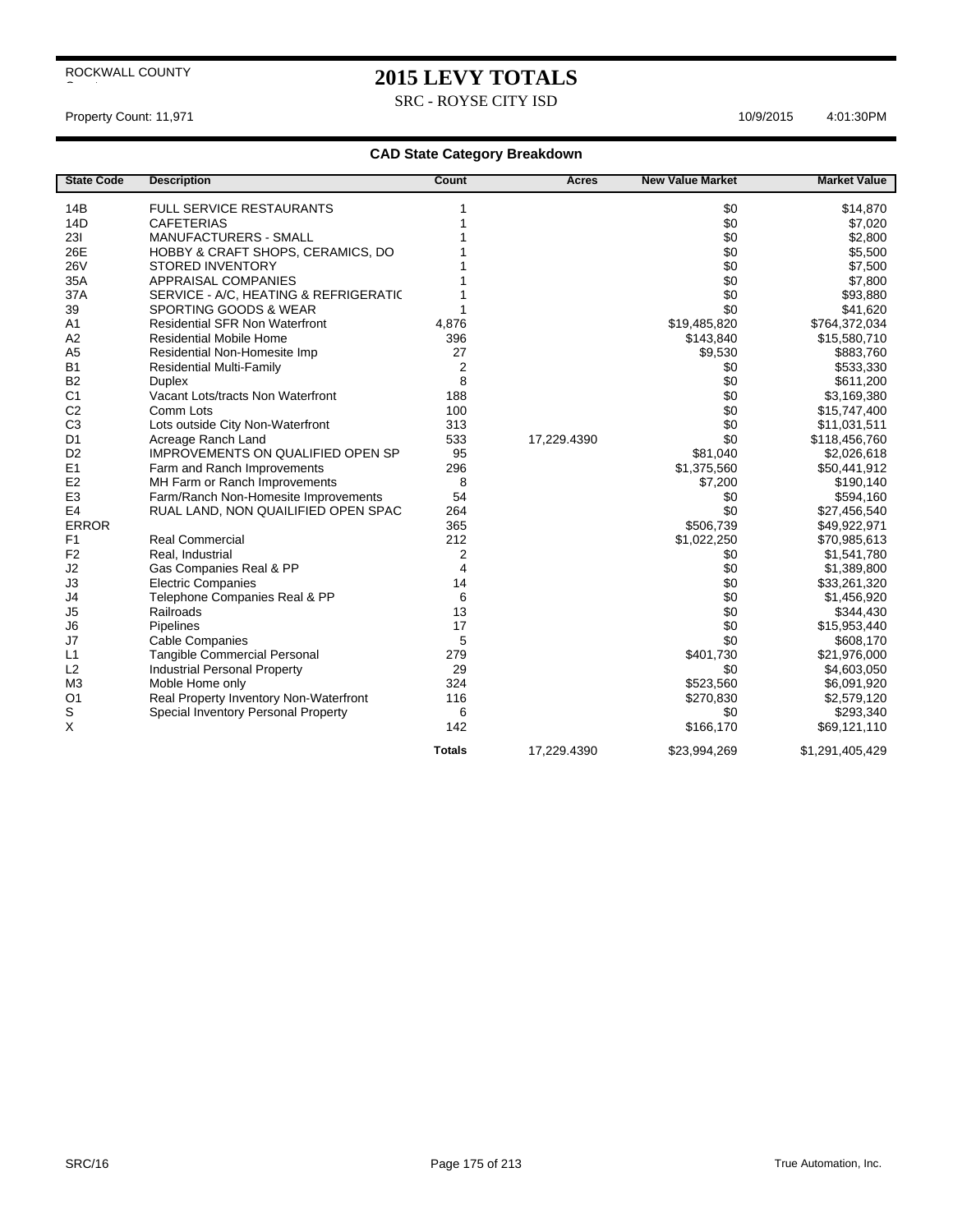# **2015 LEVY TOTALS**

SRC - ROYSE CITY ISD Property Count: 1 **Accord 2011** Under ARB Review Totals **10/9/2015** 4:01:30PM

| <b>State Code</b>    | <b>Description</b>                                                 | Count         | Acres  | <b>New Value Market</b> | <b>Market Value</b>    |
|----------------------|--------------------------------------------------------------------|---------------|--------|-------------------------|------------------------|
| E <sub>1</sub><br>E4 | Farm and Ranch Improvements<br>RUAL LAND, NON QUAILIFIED OPEN SPAC |               |        | \$0<br>\$0              | \$119,720<br>\$130,100 |
|                      |                                                                    | <b>Totals</b> | 0.0000 | \$0                     | \$249.820              |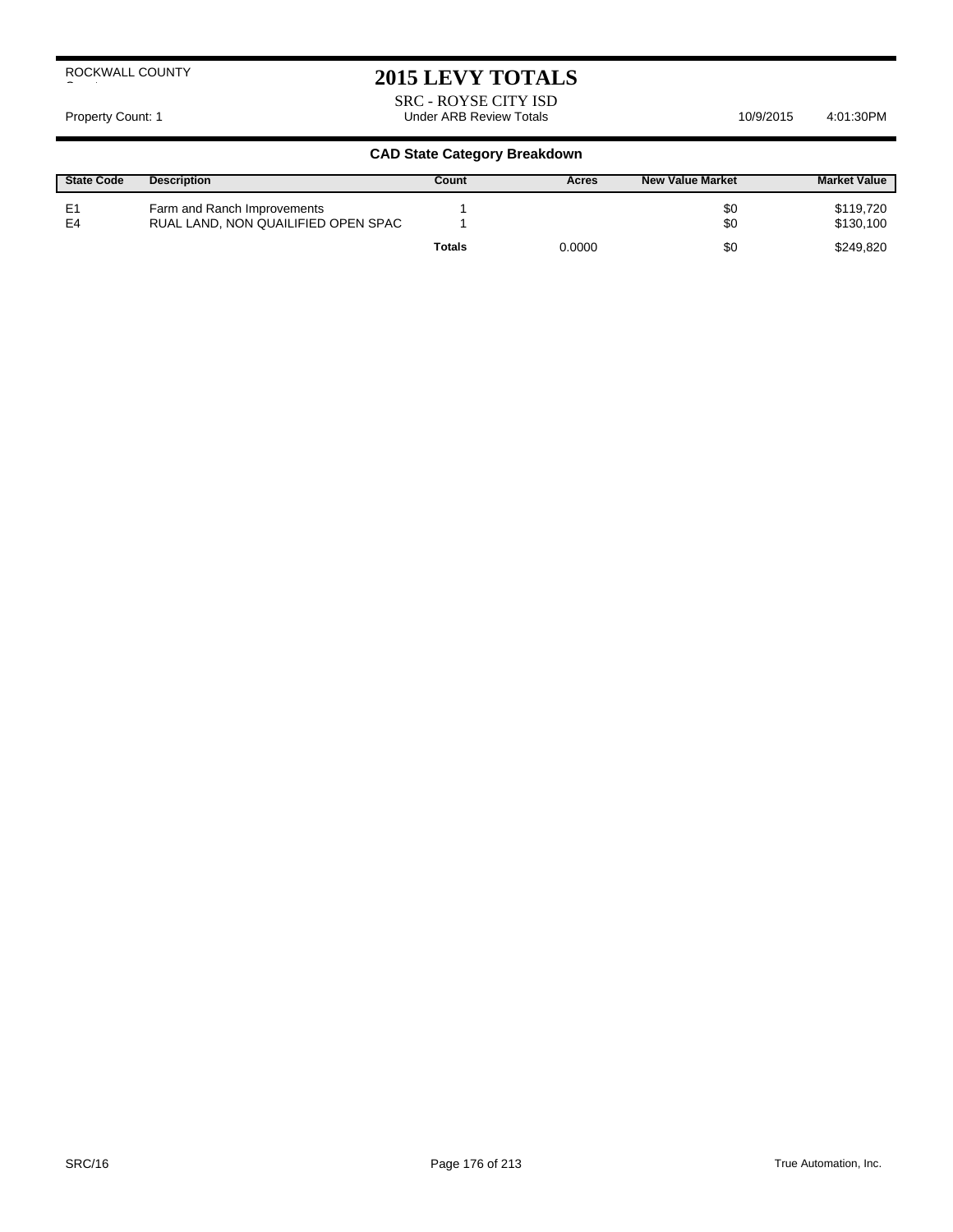# **2015 LEVY TOTALS**

SRC - ROYSE CITY ISD Property Count: 11,972 **Accord Property Count: 11,972** Grand Totals **6:000 Count: 11,972** Accord 2:01:30PM

| <b>State Code</b> | <b>Description</b>                     | Count         | Acres       | <b>New Value Market</b> | <b>Market Value</b> |
|-------------------|----------------------------------------|---------------|-------------|-------------------------|---------------------|
| 14B               | <b>FULL SERVICE RESTAURANTS</b>        |               |             | \$0                     | \$14,870            |
| 14D               | <b>CAFETERIAS</b>                      |               |             | \$0                     | \$7,020             |
| 231               | <b>MANUFACTURERS - SMALL</b>           |               |             | \$0                     | \$2,800             |
| 26E               | HOBBY & CRAFT SHOPS, CERAMICS, DO      |               |             | \$0                     | \$5,500             |
| <b>26V</b>        | <b>STORED INVENTORY</b>                |               |             | \$0                     | \$7,500             |
| 35A               | APPRAISAL COMPANIES                    |               |             | \$0                     | \$7,800             |
| 37A               | SERVICE - A/C, HEATING & REFRIGERATIC  |               |             | \$0                     | \$93,880            |
| 39                | SPORTING GOODS & WEAR                  |               |             | \$0                     | \$41,620            |
| A <sub>1</sub>    | <b>Residential SFR Non Waterfront</b>  | 4,876         |             | \$19,485,820            | \$764,372,034       |
| A2                | <b>Residential Mobile Home</b>         | 396           |             | \$143,840               | \$15,580,710        |
| A <sub>5</sub>    | Residential Non-Homesite Imp           | 27            |             | \$9,530                 | \$883,760           |
| <b>B1</b>         | <b>Residential Multi-Family</b>        | 2             |             | \$0                     | \$533,330           |
| <b>B2</b>         | <b>Duplex</b>                          | 8             |             | \$0                     | \$611,200           |
| C <sub>1</sub>    | Vacant Lots/tracts Non Waterfront      | 188           |             | \$0                     | \$3,169,380         |
| C <sub>2</sub>    | Comm Lots                              | 100           |             | \$0                     | \$15,747,400        |
| C <sub>3</sub>    | Lots outside City Non-Waterfront       | 313           |             | \$0                     | \$11,031,511        |
| D <sub>1</sub>    | Acreage Ranch Land                     | 533           | 17,229.4390 | \$0                     | \$118,456,760       |
| D <sub>2</sub>    | IMPROVEMENTS ON QUALIFIED OPEN SP      | 95            |             | \$81,040                | \$2,026,618         |
| E1                | Farm and Ranch Improvements            | 297           |             | \$1,375,560             | \$50,561,632        |
| E <sub>2</sub>    | MH Farm or Ranch Improvements          | 8             |             | \$7,200                 | \$190,140           |
| E <sub>3</sub>    | Farm/Ranch Non-Homesite Improvements   | 54            |             | \$0                     | \$594,160           |
| E <sub>4</sub>    | RUAL LAND, NON QUAILIFIED OPEN SPAC    | 265           |             | \$0                     | \$27,586,640        |
| <b>ERROR</b>      |                                        | 365           |             | \$506,739               | \$49,922,971        |
| F <sub>1</sub>    | <b>Real Commercial</b>                 | 212           |             | \$1,022,250             | \$70,985,613        |
| F <sub>2</sub>    | Real, Industrial                       | 2             |             | \$0                     | \$1,541,780         |
| J2                | Gas Companies Real & PP                | 4             |             | \$0                     | \$1,389,800         |
| J3                | <b>Electric Companies</b>              | 14            |             | \$0                     | \$33,261,320        |
| J4                | Telephone Companies Real & PP          | 6             |             | \$0                     | \$1,456,920         |
| J <sub>5</sub>    | Railroads                              | 13            |             | \$0                     | \$344,430           |
| J6                | Pipelines                              | 17            |             | \$0                     | \$15,953,440        |
| J7                | Cable Companies                        | 5             |             | \$0                     | \$608,170           |
| L1                | Tangible Commercial Personal           | 279           |             | \$401,730               | \$21,976,000        |
| L2                | <b>Industrial Personal Property</b>    | 29            |             | \$0                     | \$4,603,050         |
| M <sub>3</sub>    | Moble Home only                        | 324           |             | \$523,560               | \$6,091,920         |
| O <sub>1</sub>    | Real Property Inventory Non-Waterfront | 116           |             | \$270,830               | \$2,579,120         |
| S                 | Special Inventory Personal Property    | 6             |             | \$0                     | \$293,340           |
| X                 |                                        | 142           |             | \$166,170               | \$69,121,110        |
|                   |                                        | <b>Totals</b> | 17,229.4390 | \$23,994,269            | \$1,291,655,249     |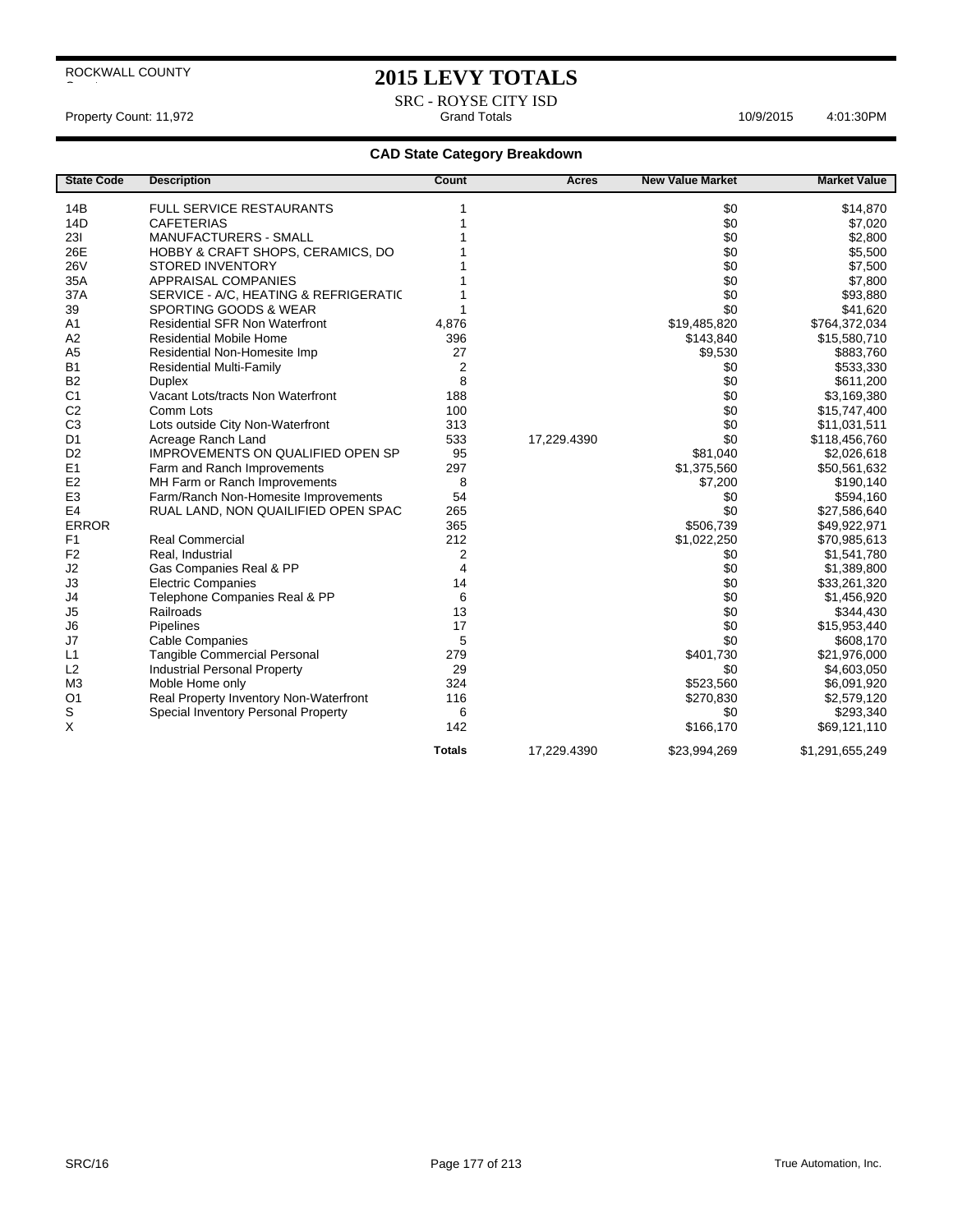SRC - ROYSE CITY ISD Property Count: 11,972 **Effective Rate Assumption** 10/9/2015 4:01:30PM

#### **New Value**

**TOTAL NEW VALUE MARKET: \$54,998,710 TOTAL NEW VALUE TAXABLE: \$53,435,982**

| <b>New Exemptions</b> |                                                 |                                        |                                    |                                   |  |  |  |
|-----------------------|-------------------------------------------------|----------------------------------------|------------------------------------|-----------------------------------|--|--|--|
| <b>Exemption</b>      | <b>Description</b>                              | <b>Count</b>                           |                                    |                                   |  |  |  |
| EX-XV                 | Other Exemptions (including public property, re | 4                                      | 2014 Market Value                  | \$117,690                         |  |  |  |
| EX366                 | HB366 Exempt                                    | 8                                      | 2014 Market Value                  | \$30,480                          |  |  |  |
|                       |                                                 | <b>ABSOLUTE EXEMPTIONS VALUE LOSS</b>  |                                    | \$148,170                         |  |  |  |
| <b>Exemption</b>      | <b>Description</b>                              |                                        | Count                              | <b>Exemption Amount</b>           |  |  |  |
| DP                    | <b>Disability</b>                               |                                        | 6                                  | \$60,000                          |  |  |  |
| DV <sub>1</sub>       | Disabled Veterans 10% - 29%                     |                                        | 3                                  | \$15,000                          |  |  |  |
| DV <sub>2</sub>       | Disabled Veterans 30% - 49%                     |                                        | 3                                  | \$27,000                          |  |  |  |
| DV <sub>3</sub>       | Disabled Veterans 50% - 69%                     |                                        | $\overline{2}$                     | \$20,000                          |  |  |  |
| DV4                   | Disabled Veterans 70% - 100%                    |                                        | 12                                 | \$96,000                          |  |  |  |
| <b>DVHS</b>           | Disabled Veteran Homestead                      |                                        | $\overline{2}$                     | \$386,160<br>\$3,025,000          |  |  |  |
| <b>HS</b>             | Homestead<br>121                                |                                        |                                    |                                   |  |  |  |
| OV65                  | Over <sub>65</sub>                              |                                        | 60                                 | \$1,478,690                       |  |  |  |
|                       |                                                 | PARTIAL EXEMPTIONS VALUE LOSS          | 209                                | \$5,107,850                       |  |  |  |
|                       |                                                 |                                        | <b>NEW EXEMPTIONS VALUE LOSS</b>   | \$5,256,020                       |  |  |  |
|                       |                                                 | <b>Increased Exemptions</b>            |                                    |                                   |  |  |  |
| <b>Exemption</b>      | <b>Description</b>                              |                                        | Count                              | <b>Increased Exemption Amount</b> |  |  |  |
| HS                    | Homestead                                       |                                        | 4,658                              | \$45,798,242                      |  |  |  |
|                       |                                                 | <b>INCREASED EXEMPTIONS VALUE LOSS</b> | 4,658                              | \$45,798,242                      |  |  |  |
|                       |                                                 |                                        | <b>TOTAL EXEMPTIONS VALUE LOSS</b> | \$51,054,262                      |  |  |  |
|                       |                                                 | <b>New Ag / Timber Exemptions</b>      |                                    |                                   |  |  |  |
|                       |                                                 | <b>New Annexations</b>                 |                                    |                                   |  |  |  |
|                       |                                                 | <b>New Deannexations</b>               |                                    |                                   |  |  |  |
|                       |                                                 | <b>Average Homestead Value</b>         |                                    |                                   |  |  |  |
|                       |                                                 | Category A and E                       |                                    |                                   |  |  |  |
|                       |                                                 |                                        |                                    |                                   |  |  |  |
|                       | <b>Count of HS Residences</b>                   | <b>Average Market</b>                  | <b>Average HS Exemption</b>        | <b>Average Taxable</b>            |  |  |  |
|                       | 3,647                                           | \$159,655<br><b>Category A Only</b>    | \$25,792                           | \$133,863                         |  |  |  |
|                       | <b>Count of HS Residences</b>                   | <b>Average Market</b>                  | <b>Average HS Exemption</b>        | <b>Average Taxable</b>            |  |  |  |
|                       | 3,433                                           | \$157,852                              | \$25,805                           | \$132,047                         |  |  |  |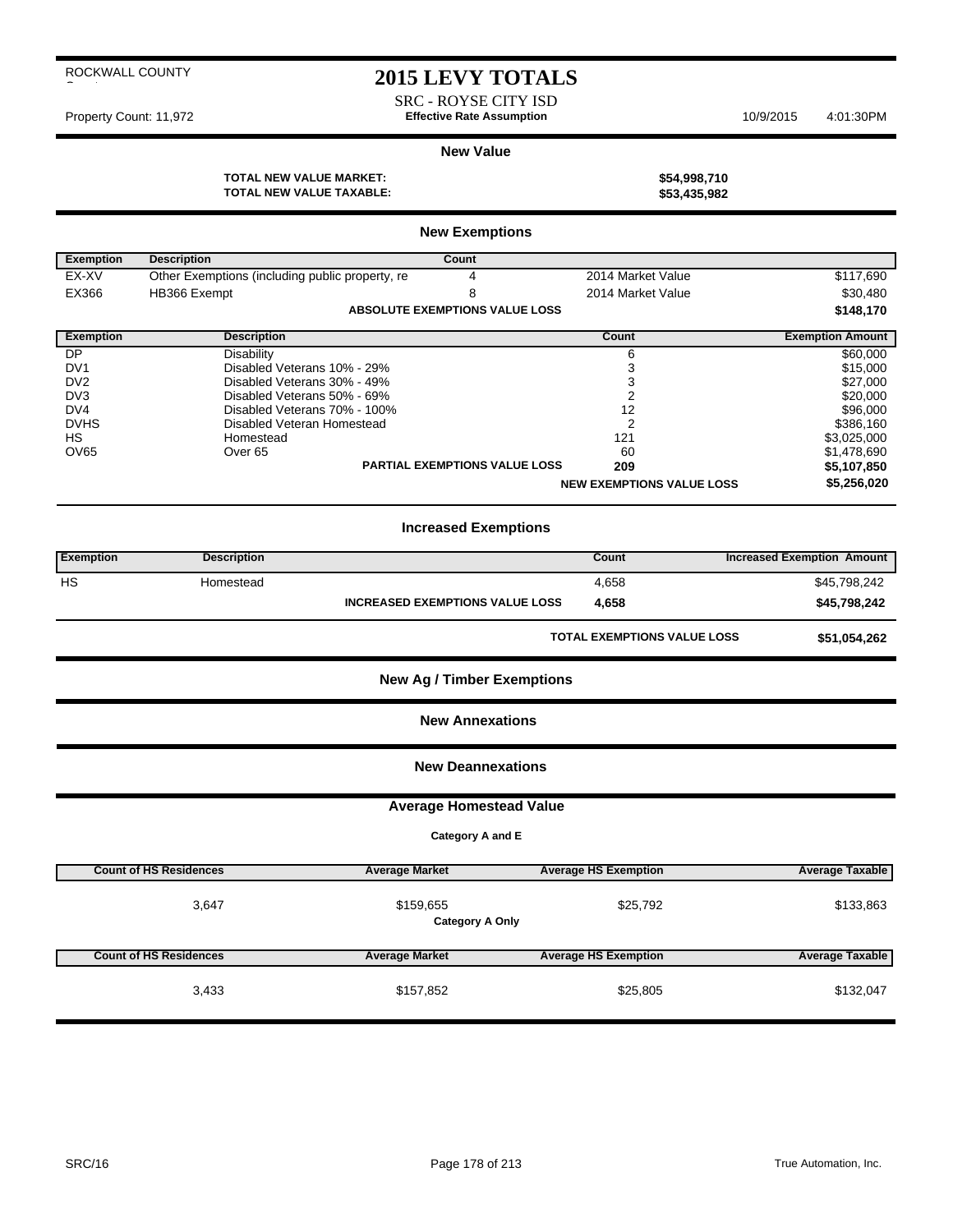SRC - ROYSE CITY ISD **Lower Value Used**

**Count of Protested Properties Total Market Value Total Value Used**

1 \$249,820.00 \$82,150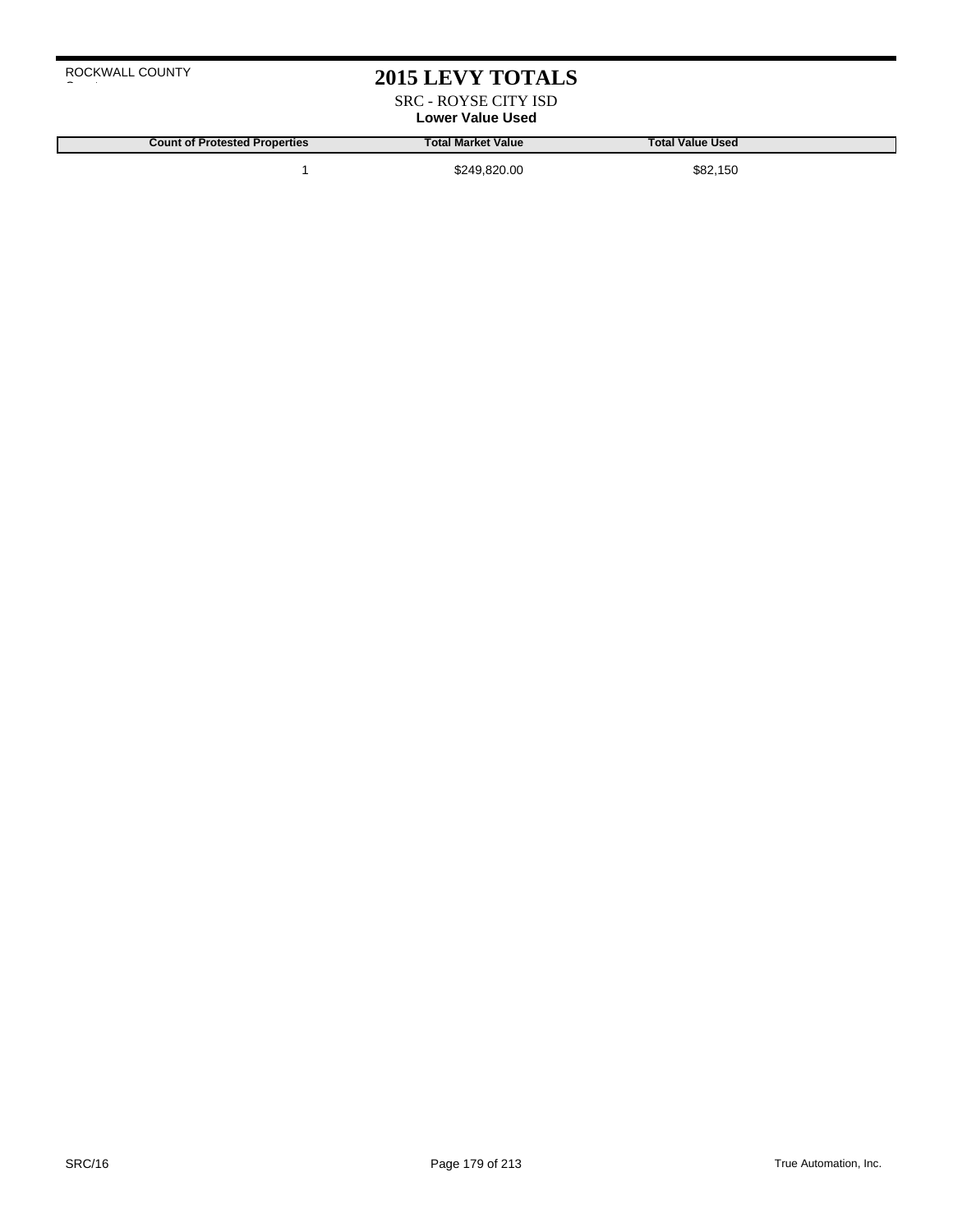| ROCKWALL COUNTY<br><b>2015 LEVY TOTALS</b> |                                   |                          |                                                       |                           |                            |                                                            |                                |                |
|--------------------------------------------|-----------------------------------|--------------------------|-------------------------------------------------------|---------------------------|----------------------------|------------------------------------------------------------|--------------------------------|----------------|
|                                            |                                   |                          |                                                       | <b>SRW - ROCKWALL ISD</b> |                            |                                                            | 10/9/2015                      |                |
|                                            | Property Count: 32,363            |                          |                                                       |                           |                            |                                                            |                                | 4:01:05PM      |
| Land                                       |                                   |                          |                                                       |                           | Value                      |                                                            |                                |                |
| Homesite:                                  |                                   |                          |                                                       |                           | 981,581,009                |                                                            |                                |                |
| Non Homesite:<br>Ag Market:                |                                   |                          |                                                       |                           | 893,754,056<br>361,504,460 |                                                            |                                |                |
| <b>Timber Market:</b>                      |                                   |                          |                                                       |                           | 0                          | <b>Total Land</b>                                          | $(+)$                          | 2,236,839,525  |
| Improvement                                |                                   |                          |                                                       |                           | Value                      |                                                            |                                |                |
| Homesite:                                  |                                   |                          |                                                       |                           |                            |                                                            |                                |                |
| Non Homesite:                              |                                   |                          | 4,539,653,059<br>1,286,646,849                        |                           |                            | <b>Total Improvements</b>                                  | $(+)$                          | 5,826,299,908  |
| <b>Non Real</b>                            |                                   |                          | Count                                                 |                           | Value                      |                                                            |                                |                |
| Personal Property:                         |                                   |                          | 2,247                                                 |                           | 558,146,753                |                                                            |                                |                |
| Mineral Property:                          |                                   |                          | 0                                                     |                           | 0                          |                                                            |                                |                |
| Autos:                                     |                                   |                          | 0                                                     |                           | 0                          | <b>Total Non Real</b>                                      | $(+)$                          | 558,146,753    |
|                                            |                                   |                          |                                                       |                           |                            | <b>Market Value</b>                                        | $=$                            | 8,621,286,186  |
| Ag                                         |                                   | <b>Non Exempt</b>        |                                                       | Exempt                    |                            |                                                            |                                |                |
|                                            | <b>Total Productivity Market:</b> |                          | 358,715,060                                           | 2,789,400                 |                            |                                                            |                                |                |
| Ag Use:                                    |                                   |                          | 2,358,870                                             | 29,820                    |                            | <b>Productivity Loss</b>                                   | $(\cdot)$                      | 356,356,190    |
| Timber Use:                                |                                   |                          | 0<br>0                                                |                           | <b>Appraised Value</b>     | $\equiv$                                                   | 8,264,929,996                  |                |
| Productivity Loss:                         |                                   | 356,356,190<br>2,759,580 |                                                       |                           |                            |                                                            |                                |                |
|                                            |                                   |                          |                                                       |                           |                            | <b>Homestead Cap</b>                                       | $(-)$                          | 29,413,871     |
|                                            |                                   |                          |                                                       |                           |                            | <b>Assessed Value</b>                                      | $\equiv$                       | 8,235,516,125  |
|                                            |                                   |                          |                                                       |                           |                            | <b>Total Exemptions Amount</b><br>(Breakdown on Next Page) | $(-)$                          | 1,131,286,101  |
|                                            |                                   |                          |                                                       |                           |                            | <b>Net Taxable</b>                                         | $\qquad \qquad =\qquad \qquad$ | 7,104,230,024  |
| Freeze                                     | <b>Assessed</b>                   | <b>Taxable</b>           | <b>Actual Tax</b>                                     | <b>Ceiling</b>            | Count                      |                                                            |                                |                |
| <b>DP</b>                                  | 50,193,170                        | 37,855,976               | 499,501.09                                            | 508,416.12                | 265                        |                                                            |                                |                |
| <b>OV65</b>                                | 953,644,994                       | 713,577,046              | 8,539,746.28                                          | 8,602,817.62              | 4,180                      |                                                            |                                |                |
| <b>Total</b><br><b>Tax Rate</b>            | 1,003,838,164<br>1.440000         | 751,433,022              | 9,039,247.37                                          | 9,111,233.74              |                            | 4,445 Freeze Taxable                                       | $(\cdot)$                      | 751,433,022    |
|                                            |                                   |                          |                                                       |                           |                            | <b>Freeze Adjusted Taxable</b>                             | $=$                            | 6,352,797,002  |
| Levy Info                                  |                                   |                          |                                                       |                           |                            |                                                            |                                |                |
| M&O Rate:                                  |                                   | 1.040000                 | M&O Tax:                                              |                           | 72,611,309.51              |                                                            |                                |                |
| I&S Rate:                                  |                                   | 0.400000                 | I&S Tax:                                              |                           | 27,927,427.53              |                                                            |                                |                |
| Protected I&S Rate:                        |                                   | 0.000000                 | Protected I&S Tax:<br>Ag Penalty:<br>PP Late Penalty: |                           | 0.00<br>1,386.64<br>0.00   |                                                            |                                |                |
|                                            |                                   |                          |                                                       |                           |                            | <b>Total Levy</b>                                          |                                | 100,540,123.68 |
|                                            | Tax Increment Finance Value:      |                          |                                                       |                           | 0                          |                                                            |                                |                |
| Tax Increment Finance Levy:                |                                   |                          |                                                       |                           | 0.00                       |                                                            |                                |                |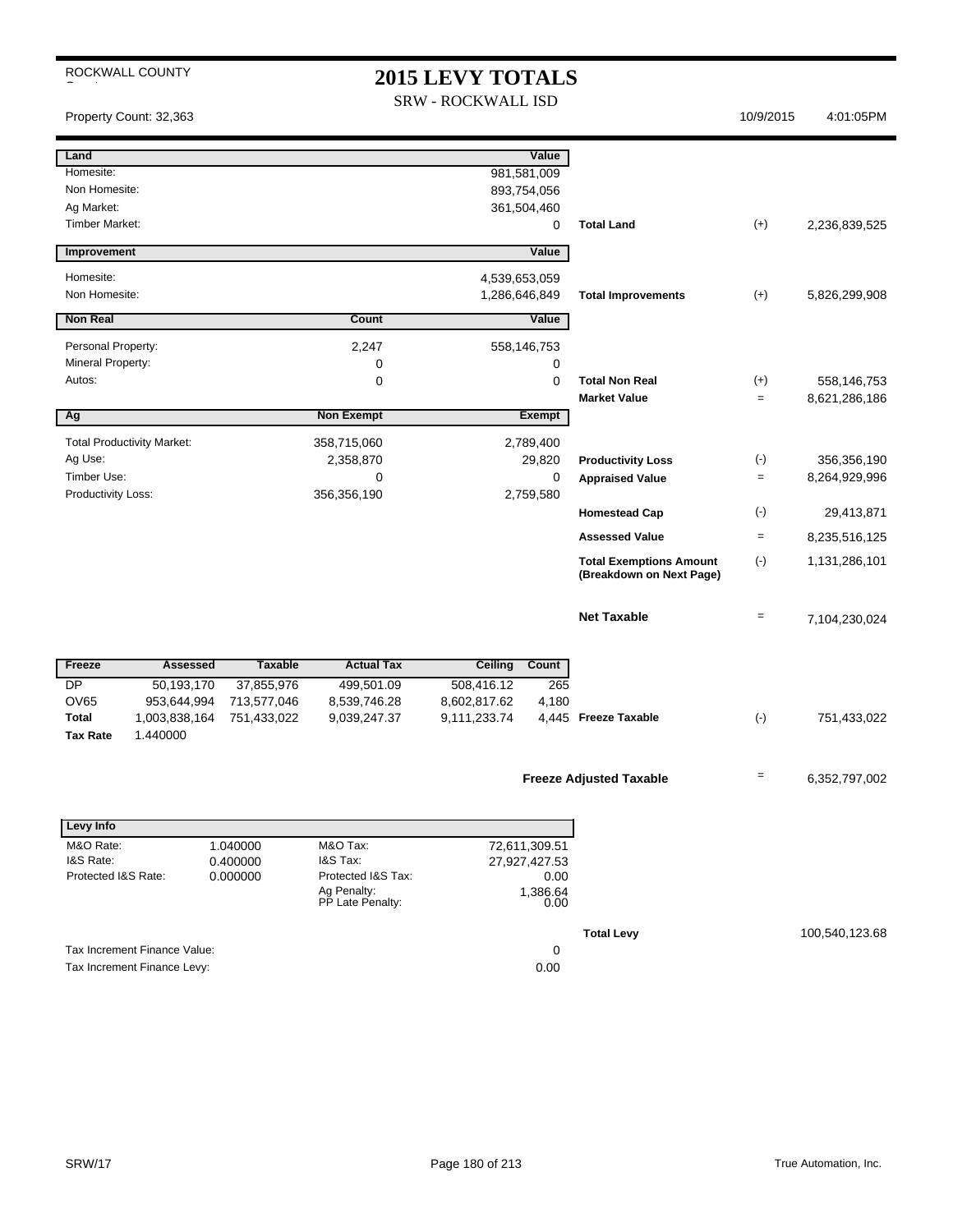## **2015 LEVY TOTALS**

SRW - ROCKWALL ISD

#### Property Count: 32,363 4:01:30PM

| <b>Exemption</b>  | Count                   | Local          | <b>State</b>  | <b>Total</b>  |
|-------------------|-------------------------|----------------|---------------|---------------|
| AB                |                         | $\overline{0}$ | 0             | 0             |
| CHODO (Partial)   | 1                       | 2,373,575      | 0             | 2,373,575     |
| <b>DP</b>         | 279                     | 0              | 2,641,580     | 2,641,580     |
| DV1               | 150                     | 0              | 1,200,000     | 1,200,000     |
| DV <sub>1</sub> S | $\overline{2}$          | 0              | 10,000        | 10,000        |
| DV <sub>2</sub>   | 101                     | 0              | 867,200       | 867,200       |
| DV2S              | 3                       | 0              | 22,500        | 22,500        |
| DV3               | 91                      | 0              | 939,000       | 939,000       |
| DV3S              | 1                       | 0              | 10,000        | 10,000        |
| DV4               | 216                     | 0              | 1,373,420     | 1,373,420     |
| DV4S              | 15                      | 0              | 168,000       | 168,000       |
| <b>DVHS</b>       | 147                     | 0              | 33,590,326    | 33,590,326    |
| <b>DVHSS</b>      | 1                       | 0              | 119,050       | 119,050       |
| EX                |                         | 0              | 18,080        | 18,080        |
| EX-XF             | $\overline{2}$          | 0              | 1,625,250     | 1,625,250     |
| EX-XG             | $\overline{\mathbf{c}}$ | 0              | 185,690       | 185,690       |
| EX-XI             | 6                       | 0              | 4,291,600     | 4,291,600     |
| EX-XJ             | $\boldsymbol{2}$        | 0              | 1,575,970     | 1,575,970     |
| EX-XL             | 21                      | 0              | 13,410,180    | 13,410,180    |
| EX-XR             | 13                      | 0              | 1,361,160     | 1,361,160     |
| EX-XU             | 1                       | 0              | 32,660        | 32,660        |
| EX-XV             | 466                     | 0              | 479,911,760   | 479,911,760   |
| EX-XV (Prorated)  | 4                       | 0              | 158,573       | 158,573       |
| EX366             | 45                      | 0              | 6,910         | 6,910         |
| FR                | 13                      | 28,084,128     | 0             | 28,084,128    |
| HS                | 17,009                  | 0              | 423,147,740   | 423,147,740   |
| <b>OV65</b>       | 4,454                   | 86,233,673     | 44,030,733    | 130,264,406   |
| <b>OV65S</b>      | 51                      | 934,050        | 480,030       | 1,414,080     |
| PC                | 5                       | 2,483,263      | 0             | 2,483,263     |
|                   | <b>Totals</b>           | 120,108,689    | 1,011,177,412 | 1,131,286,101 |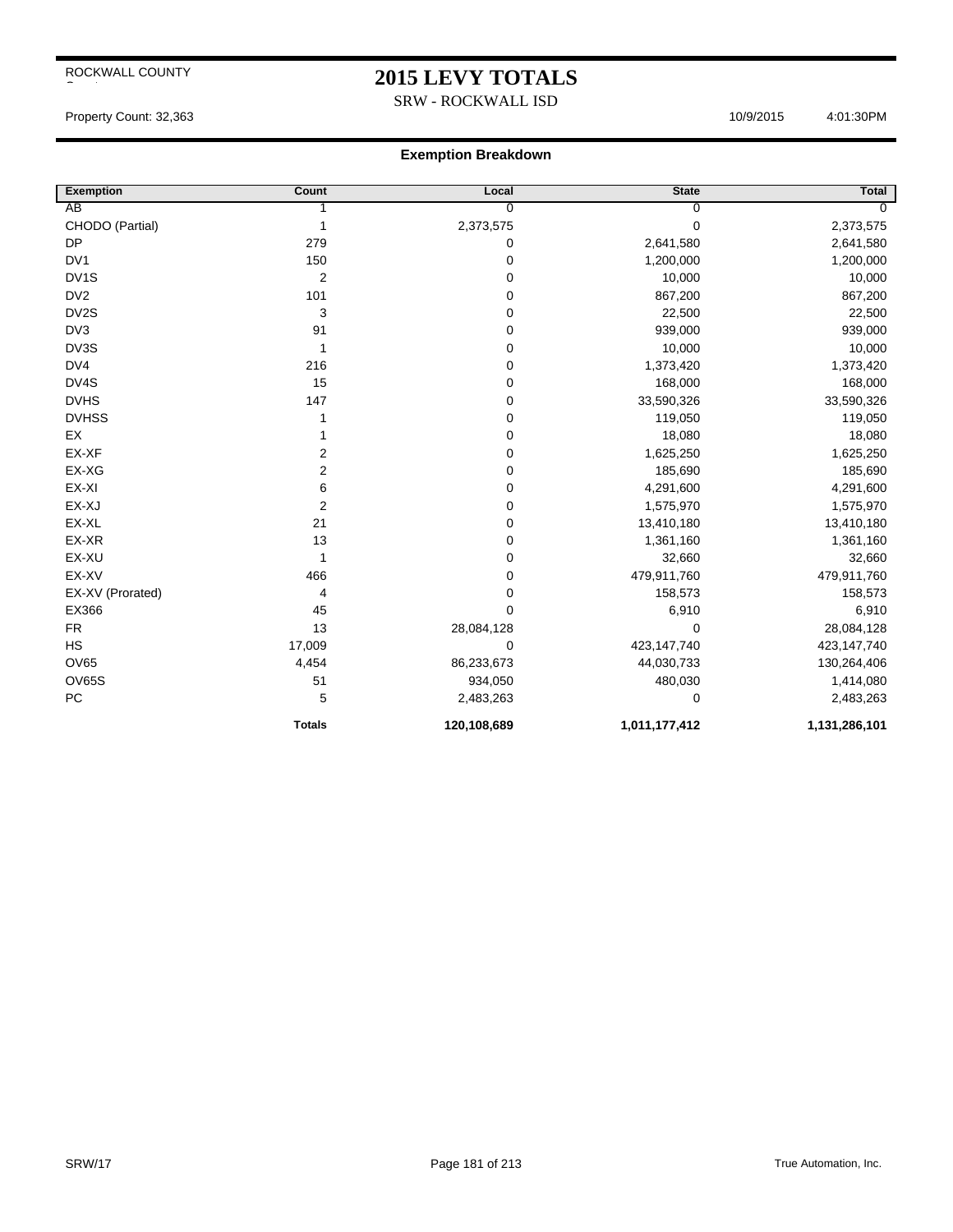| ROCKWALL COUNTY                     |                              |                |                            | <b>2015 LEVY TOTALS</b><br><b>SRW - ROCKWALL ISD</b> |                                                            |                   |           |
|-------------------------------------|------------------------------|----------------|----------------------------|------------------------------------------------------|------------------------------------------------------------|-------------------|-----------|
| Property Count: 5                   |                              |                |                            | <b>Under ARB Review Totals</b>                       |                                                            | 10/9/2015         | 4:01:05PM |
| Land                                |                              |                |                            | Value                                                |                                                            |                   |           |
| Homesite:                           |                              |                |                            | 217,730                                              |                                                            |                   |           |
| Non Homesite:                       |                              |                |                            | 145,760                                              |                                                            |                   |           |
| Ag Market:<br><b>Timber Market:</b> |                              |                |                            | $\mathbf 0$                                          |                                                            |                   |           |
|                                     |                              |                |                            | $\mathbf 0$                                          | <b>Total Land</b>                                          | $(+)$             | 363,490   |
| Improvement                         |                              |                |                            | Value                                                |                                                            |                   |           |
| Homesite:                           |                              |                |                            | 1,145,040                                            |                                                            |                   |           |
| Non Homesite:                       |                              |                |                            | 410                                                  | <b>Total Improvements</b>                                  | $(+)$             | 1,145,450 |
| <b>Non Real</b>                     |                              |                | Count                      | Value                                                |                                                            |                   |           |
|                                     |                              |                |                            |                                                      |                                                            |                   |           |
| Personal Property:                  |                              |                | $\mathbf 0$                | $\mathbf 0$<br>$\mathbf 0$                           |                                                            |                   |           |
| Mineral Property:<br>Autos:         |                              |                | $\mathbf 0$<br>$\mathbf 0$ | $\Omega$                                             | <b>Total Non Real</b>                                      | $(+)$             | 0         |
|                                     |                              |                |                            |                                                      | <b>Market Value</b>                                        | $=$               | 1,508,940 |
| Ag                                  |                              |                | <b>Non Exempt</b>          | Exempt                                               |                                                            |                   |           |
| <b>Total Productivity Market:</b>   |                              |                |                            |                                                      |                                                            |                   |           |
| Ag Use:                             |                              |                | $\mathbf 0$<br>$\mathbf 0$ | $\mathbf 0$<br>$\mathbf 0$                           | <b>Productivity Loss</b>                                   | $(-)$             | 0         |
| Timber Use:                         |                              |                | $\mathbf 0$                | $\mathbf 0$                                          | <b>Appraised Value</b>                                     | $=$               | 1,508,940 |
| Productivity Loss:                  |                              |                | 0                          | $\mathbf 0$                                          |                                                            |                   |           |
|                                     |                              |                |                            |                                                      | <b>Homestead Cap</b>                                       | $(\cdot)$         | 0         |
|                                     |                              |                |                            |                                                      | <b>Assessed Value</b>                                      | $=$               | 1,508,940 |
|                                     |                              |                |                            |                                                      | <b>Total Exemptions Amount</b><br>(Breakdown on Next Page) | $(-)$             | 172,000   |
|                                     |                              |                |                            |                                                      | <b>Net Taxable</b>                                         | $\qquad \qquad =$ | 1,336,940 |
| Freeze                              | <b>Assessed</b>              | <b>Taxable</b> | <b>Actual Tax</b>          | <b>Ceiling</b><br>Count                              |                                                            |                   |           |
| <b>OV65</b>                         | 212,470                      | 102,470        | 1,434.10                   | $\overline{2}$<br>1,434.10                           |                                                            |                   |           |
| <b>Total</b>                        | 212,470                      | 102,470        | 1,434.10                   | 1,434.10                                             | 2 Freeze Taxable                                           | $(-)$             | 102,470   |
| <b>Tax Rate</b>                     | 1.440000                     |                |                            |                                                      |                                                            |                   |           |
|                                     |                              |                |                            |                                                      | <b>Freeze Adjusted Taxable</b>                             | $=$               | 1,234,470 |
|                                     | Tax Increment Finance Value: |                |                            | $\mathbf 0$                                          |                                                            |                   |           |

Tax Increment Finance Levy: 0.00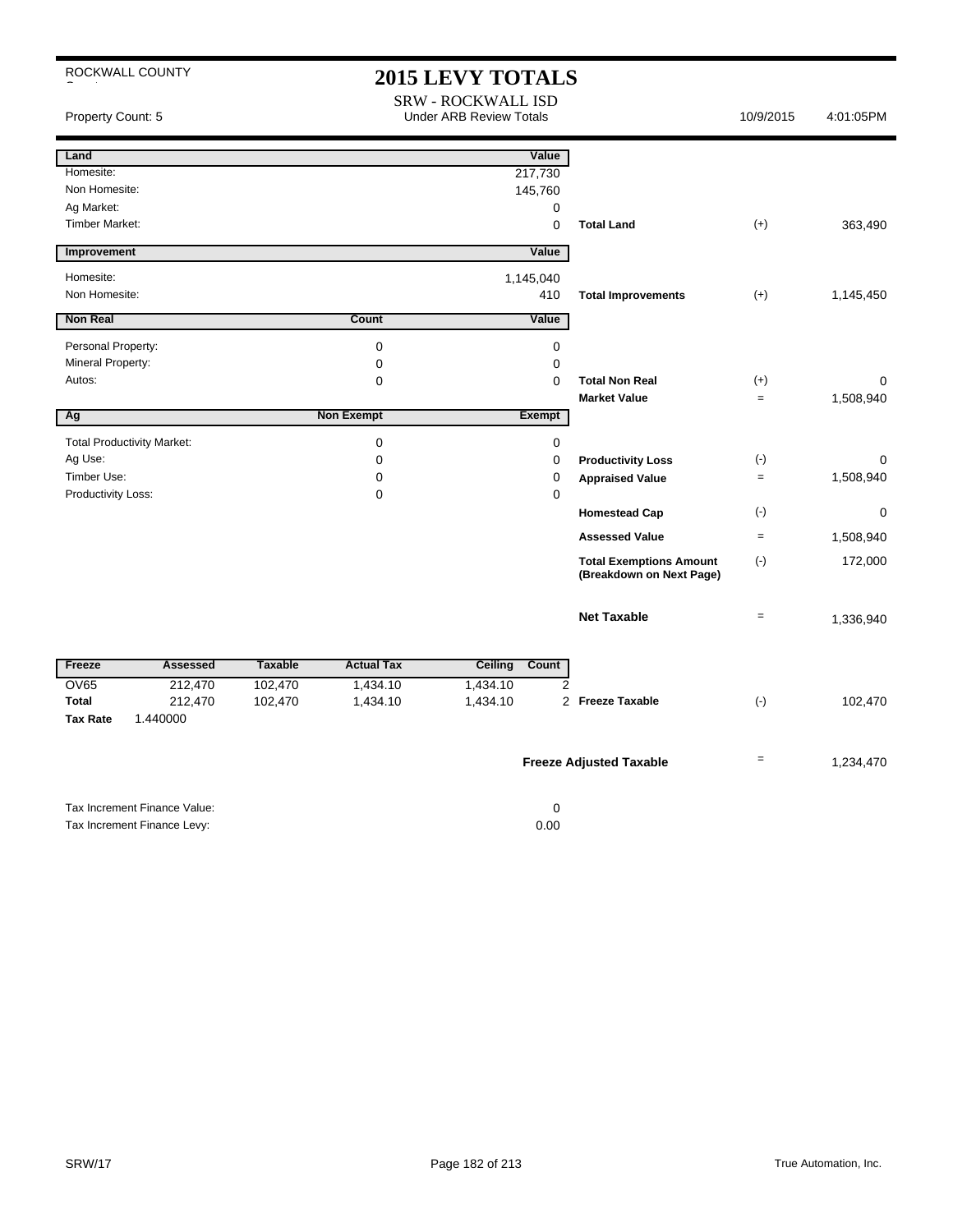# **2015 LEVY TOTALS**

### SRW - ROCKWALL ISD Property Count: 5 Count: 5 Count: 5 Count: 5 Count: 5 Count: 5 Count: 5 Count: 5 Count: 5 Count: 5 Count: 4:01:30PM

| <b>Exemption</b> | Count         | Local  | <b>State</b> | <b>Total</b> |
|------------------|---------------|--------|--------------|--------------|
| DV <sub>4</sub>  |               |        | 12,000       | 12,000       |
| HS               | 4             |        | 100,000      | 100,000      |
| <b>OV65</b>      |               | 40,000 | 20,000       | 60,000       |
|                  | <b>Totals</b> | 40,000 | 132,000      | 172,000      |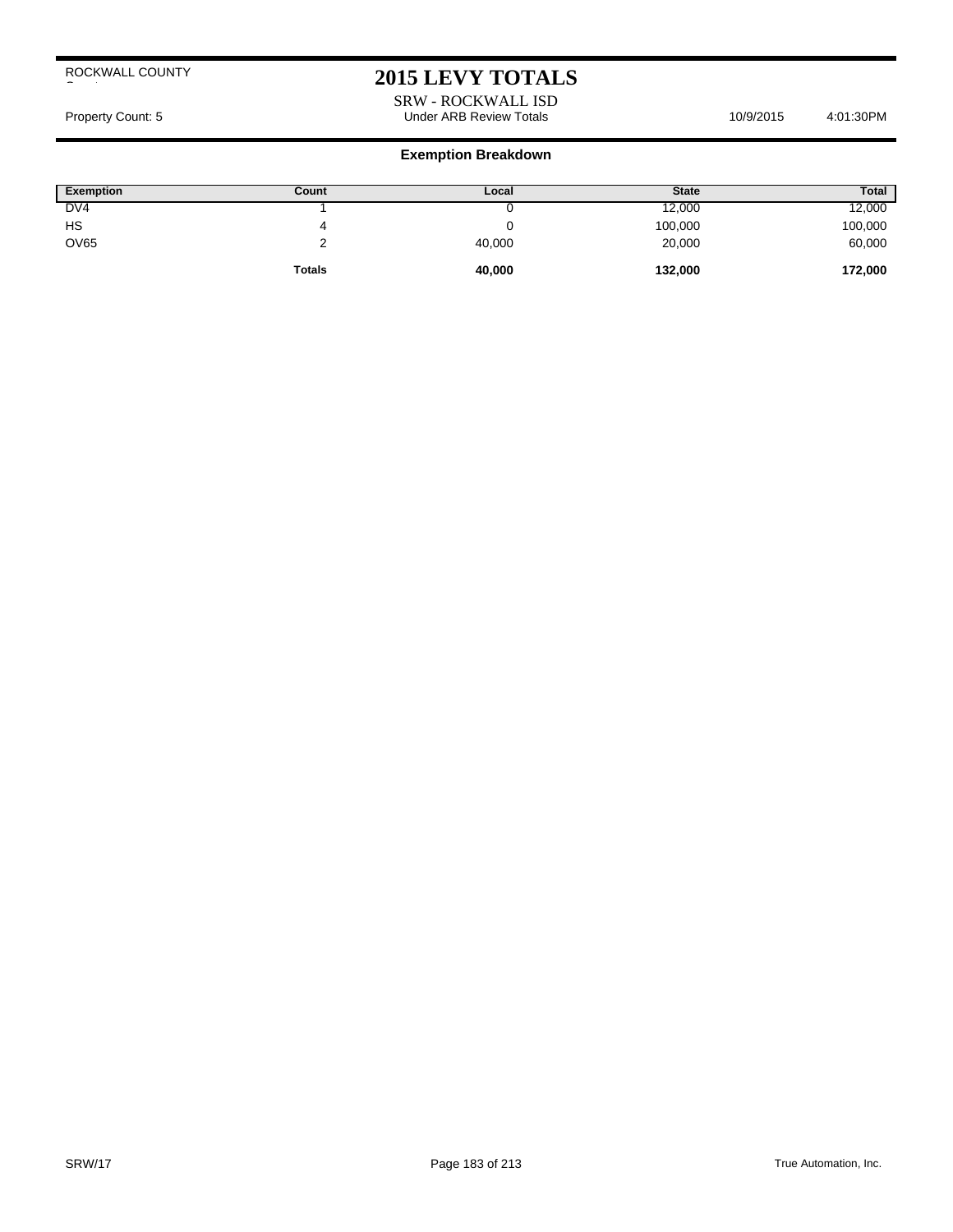| ROCKWALL COUNTY<br><b>2015 LEVY TOTALS</b> |                                   |                |                                 |                                                  |                  |                                                            |                   |                |
|--------------------------------------------|-----------------------------------|----------------|---------------------------------|--------------------------------------------------|------------------|------------------------------------------------------------|-------------------|----------------|
|                                            | Property Count: 32,368            |                |                                 | <b>SRW - ROCKWALL ISD</b><br><b>Grand Totals</b> |                  |                                                            | 10/9/2015         | 4:01:05PM      |
| Land                                       |                                   |                |                                 |                                                  | Value            |                                                            |                   |                |
| Homesite:                                  |                                   |                |                                 |                                                  | 981,798,739      |                                                            |                   |                |
| Non Homesite:                              |                                   |                |                                 |                                                  | 893,899,816      |                                                            |                   |                |
| Ag Market:                                 |                                   |                |                                 |                                                  | 361,504,460      |                                                            |                   |                |
| <b>Timber Market:</b>                      |                                   |                |                                 |                                                  | 0                | <b>Total Land</b>                                          | $(+)$             | 2,237,203,015  |
| Improvement                                |                                   |                |                                 |                                                  | Value            |                                                            |                   |                |
| Homesite:                                  |                                   |                |                                 | 4,540,798,099                                    |                  |                                                            |                   |                |
| Non Homesite:                              |                                   |                |                                 | 1,286,647,259                                    |                  | <b>Total Improvements</b>                                  | $(+)$             | 5,827,445,358  |
| <b>Non Real</b>                            |                                   |                | <b>Count</b>                    |                                                  | Value            |                                                            |                   |                |
| Personal Property:                         |                                   |                | 2,247                           |                                                  | 558,146,753      |                                                            |                   |                |
| Mineral Property:                          |                                   |                | 0                               |                                                  | 0                |                                                            |                   |                |
| Autos:                                     |                                   |                | 0                               |                                                  | 0                | <b>Total Non Real</b>                                      | $(+)$             | 558,146,753    |
|                                            |                                   |                |                                 |                                                  |                  | <b>Market Value</b>                                        | $=$               | 8,622,795,126  |
| Ag                                         |                                   |                | <b>Non Exempt</b>               |                                                  | <b>Exempt</b>    |                                                            |                   |                |
|                                            | <b>Total Productivity Market:</b> |                | 358,715,060                     |                                                  | 2,789,400        |                                                            |                   |                |
| Ag Use:                                    |                                   |                | 2,358,870                       |                                                  | 29,820           | <b>Productivity Loss</b>                                   | $(-)$             | 356,356,190    |
| Timber Use:                                |                                   |                | $\mathbf 0$                     |                                                  | $\mathbf 0$      | <b>Appraised Value</b>                                     | $=$               | 8,266,438,936  |
| Productivity Loss:                         |                                   |                | 356,356,190                     |                                                  | 2,759,580        |                                                            |                   |                |
|                                            |                                   |                |                                 |                                                  |                  | <b>Homestead Cap</b>                                       | $(\cdot)$         | 29,413,871     |
|                                            |                                   |                |                                 |                                                  |                  | <b>Assessed Value</b>                                      | $=$               | 8,237,025,065  |
|                                            |                                   |                |                                 |                                                  |                  | <b>Total Exemptions Amount</b><br>(Breakdown on Next Page) | $(-)$             | 1,131,458,101  |
|                                            |                                   |                |                                 |                                                  |                  | <b>Net Taxable</b>                                         | $=$               | 7,105,566,964  |
| Freeze                                     | <b>Assessed</b>                   | <b>Taxable</b> | <b>Actual Tax</b>               | <b>Ceiling</b>                                   | Count            |                                                            |                   |                |
| $\overline{DP}$                            | 50,193,170                        | 37,855,976     | 499,501.09                      | 508,416.12                                       | 265              |                                                            |                   |                |
| <b>OV65</b>                                | 953,857,464                       | 713,679,516    | 8,541,180.38                    | 8,604,251.72                                     | 4,182            |                                                            |                   |                |
| <b>Total</b>                               | 1,004,050,634                     | 751,535,492    | 9,040,681.47                    | 9,112,667.84                                     |                  | 4,447 Freeze Taxable                                       | $(-)$             | 751,535,492    |
| <b>Tax Rate</b>                            | 1.440000                          |                |                                 |                                                  |                  |                                                            |                   |                |
|                                            |                                   |                |                                 |                                                  |                  |                                                            |                   |                |
|                                            |                                   |                |                                 |                                                  |                  | <b>Freeze Adjusted Taxable</b>                             | $\qquad \qquad =$ | 6,354,031,472  |
|                                            |                                   |                |                                 |                                                  |                  |                                                            |                   |                |
| Levy Info                                  |                                   |                |                                 |                                                  |                  |                                                            |                   |                |
| M&O Rate:                                  |                                   | 1.040000       | M&O Tax:                        |                                                  | 72,611,309.51    |                                                            |                   |                |
| I&S Rate:                                  |                                   | 0.400000       | I&S Tax:                        |                                                  | 27,927,427.53    |                                                            |                   |                |
| Protected I&S Rate:                        |                                   | 0.000000       | Protected I&S Tax:              |                                                  | 0.00             |                                                            |                   |                |
|                                            |                                   |                | Ag Penalty:<br>PP Late Penalty: |                                                  | 1,386.64<br>0.00 |                                                            |                   |                |
|                                            |                                   |                |                                 |                                                  |                  | <b>Total Levy</b>                                          |                   | 100,540,123.68 |
|                                            | Tax Increment Finance Value:      |                |                                 |                                                  | 0                |                                                            |                   |                |
|                                            | Tax Increment Finance Levy:       |                |                                 |                                                  | 0.00             |                                                            |                   |                |
|                                            |                                   |                |                                 |                                                  |                  |                                                            |                   |                |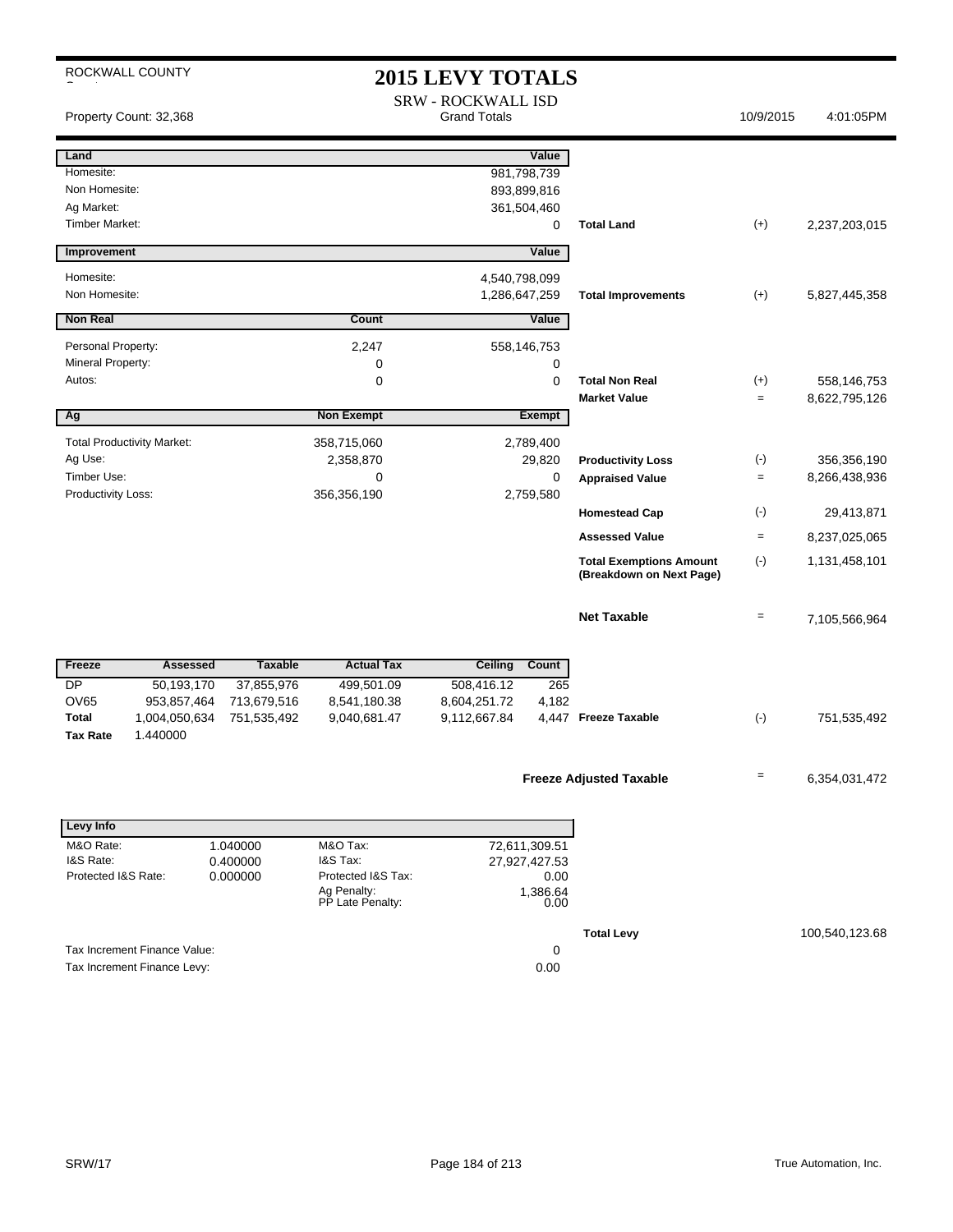## **2015 LEVY TOTALS**

SRW - ROCKWALL ISD<br>Grand Totals Property Count: 32,368 **Accord Property Count: 32,368** Grand Totals 10/9/2015 4:01:30PM

| Exemption         | Count                   | Local          | <b>State</b>  | <b>Total</b>   |
|-------------------|-------------------------|----------------|---------------|----------------|
| AB                |                         | $\overline{0}$ | 0             | $\overline{0}$ |
| CHODO (Partial)   | 1                       | 2,373,575      | 0             | 2,373,575      |
| <b>DP</b>         | 279                     | 0              | 2,641,580     | 2,641,580      |
| DV <sub>1</sub>   | 150                     | 0              | 1,200,000     | 1,200,000      |
| DV <sub>1</sub> S | 2                       | 0              | 10,000        | 10,000         |
| DV <sub>2</sub>   | 101                     | 0              | 867,200       | 867,200        |
| DV2S              | 3                       | 0              | 22,500        | 22,500         |
| DV3               | 91                      | 0              | 939,000       | 939,000        |
| DV3S              | 1                       | 0              | 10,000        | 10,000         |
| DV4               | 217                     | 0              | 1,385,420     | 1,385,420      |
| DV4S              | 15                      | 0              | 168,000       | 168,000        |
| <b>DVHS</b>       | 147                     | 0              | 33,590,326    | 33,590,326     |
| <b>DVHSS</b>      | 1                       | 0              | 119,050       | 119,050        |
| EX                |                         | 0              | 18,080        | 18,080         |
| EX-XF             | 2                       | 0              | 1,625,250     | 1,625,250      |
| EX-XG             | 2                       | 0              | 185,690       | 185,690        |
| EX-XI             | 6                       | 0              | 4,291,600     | 4,291,600      |
| EX-XJ             | $\overline{\mathbf{c}}$ | 0              | 1,575,970     | 1,575,970      |
| EX-XL             | 21                      | 0              | 13,410,180    | 13,410,180     |
| EX-XR             | 13                      | 0              | 1,361,160     | 1,361,160      |
| EX-XU             | 1                       | 0              | 32,660        | 32,660         |
| EX-XV             | 466                     | 0              | 479,911,760   | 479,911,760    |
| EX-XV (Prorated)  | 4                       | 0              | 158,573       | 158,573        |
| EX366             | 45                      | 0              | 6,910         | 6,910          |
| <b>FR</b>         | 13                      | 28,084,128     | 0             | 28,084,128     |
| <b>HS</b>         | 17,013                  | 0              | 423,247,740   | 423,247,740    |
| <b>OV65</b>       | 4,456                   | 86,273,673     | 44,050,733    | 130,324,406    |
| <b>OV65S</b>      | 51                      | 934,050        | 480,030       | 1,414,080      |
| PC                | 5                       | 2,483,263      | 0             | 2,483,263      |
|                   | <b>Totals</b>           | 120,148,689    | 1,011,309,412 | 1,131,458,101  |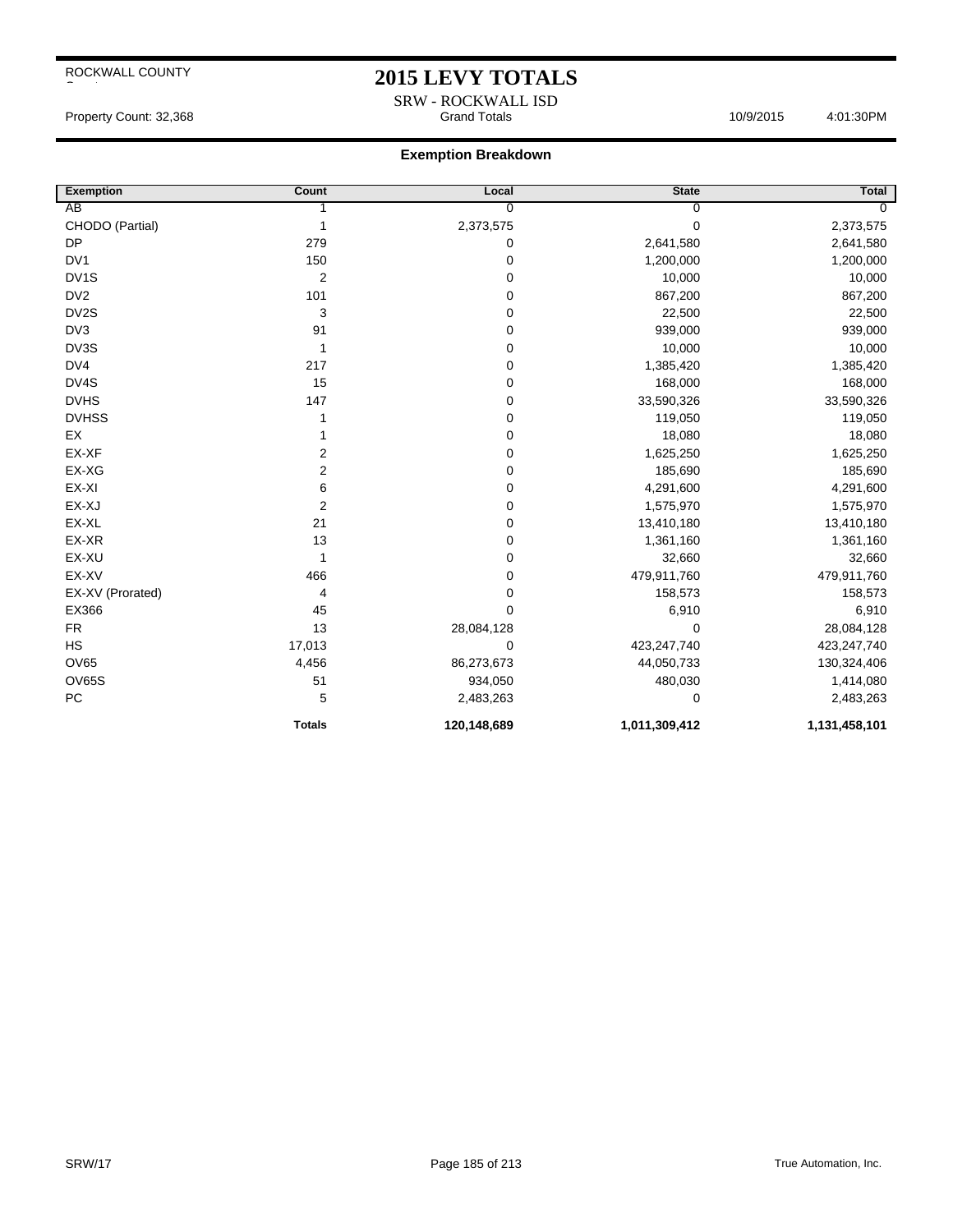## **2015 LEVY TOTALS**

SRW - ROCKWALL ISD

#### Property Count: 32,363 4:01:30PM

| <b>State Code</b> | <b>Description</b>                       | Count          | Acres       | <b>New Value Market</b> | <b>Market Value</b> |
|-------------------|------------------------------------------|----------------|-------------|-------------------------|---------------------|
| Α                 | SINGLE FAMILY RESIDENCE                  | 23,023         |             | \$219,431,652           | \$5,312,097,321     |
| B                 | <b>MULTIFAMILY RESIDENCE</b>             | 42             |             | \$0                     | \$123,860,935       |
| C <sub>1</sub>    | VACANT LOTS AND LAND TRACTS              | 2,499          |             | \$0                     | \$164,155,897       |
| D <sub>1</sub>    | <b>QUALIFIED OPEN-SPACE LAND</b>         | 851            | 24,901.6892 | \$0                     | \$349,463,860       |
| D <sub>2</sub>    | <b>IMPROVEMENTS ON QUALIFIED OPEN SP</b> | 201            |             | \$51,400                | \$4,802,767         |
| E                 | RURAL LAND, NON QUALIFIED OPEN SPA       | 988            | 6,316.8863  | \$5,061,260             | \$279,245,695       |
| <b>ERROR</b>      |                                          | 19             |             | \$102,450               | \$4,078,888         |
| F <sub>1</sub>    | <b>COMMERCIAL REAL PROPERTY</b>          | 887            |             | \$31,097,870            | \$1,131,475,681     |
| F <sub>2</sub>    | INDUSTRIAL AND MANUFACTURING REAL        | 26             |             | \$0                     | \$93,341,680        |
| J <sub>2</sub>    | <b>GAS DISTRIBUTION SYSTEM</b>           | $\overline{7}$ |             | \$0                     | \$10,279,520        |
| J3                | ELECTRIC COMPANY (INCLUDING CO-OP)       | 13             |             | \$0                     | \$51,319,470        |
| J4                | TELEPHONE COMPANY (INCLUDING CO-O        | 17             |             | \$0                     | \$8,398,360         |
| J5                | <b>RAILROAD</b>                          | 9              |             | \$0                     | \$283,860           |
| J <sub>6</sub>    | PIPELAND COMPANY                         | 41             |             | \$0                     | \$12,148,500        |
| J7                | <b>CABLE TELEVISION COMPANY</b>          | 9              |             | \$0                     | \$2,543,390         |
| L1                | <b>COMMERCIAL PERSONAL PROPERTY</b>      | 1,931          |             | \$7,048,550             | \$347,594,647       |
| L2                | INDUSTRIAL AND MANUFACTURING PERS        | 106            |             | \$0                     | \$86,956,926        |
| M <sub>1</sub>    | TANGIBLE OTHER PERSONAL, MOBILE H        | 323            |             | \$299,600               | \$5,091,250         |
| O                 | <b>RESIDENTIAL INVENTORY</b>             | 1,137          |             | \$1,330,270             | \$42,790,520        |
| S                 | SPECIAL INVENTORY TAX                    | 39             |             | \$0                     | \$35,578,690        |
| X                 | <b>TOTALLY EXEMPT PROPERTY</b>           | 551            |             | \$3,617,128             | \$500,046,478       |
|                   |                                          | <b>Totals</b>  | 31,218.5755 | \$268,040,180           | \$8,565,554,335     |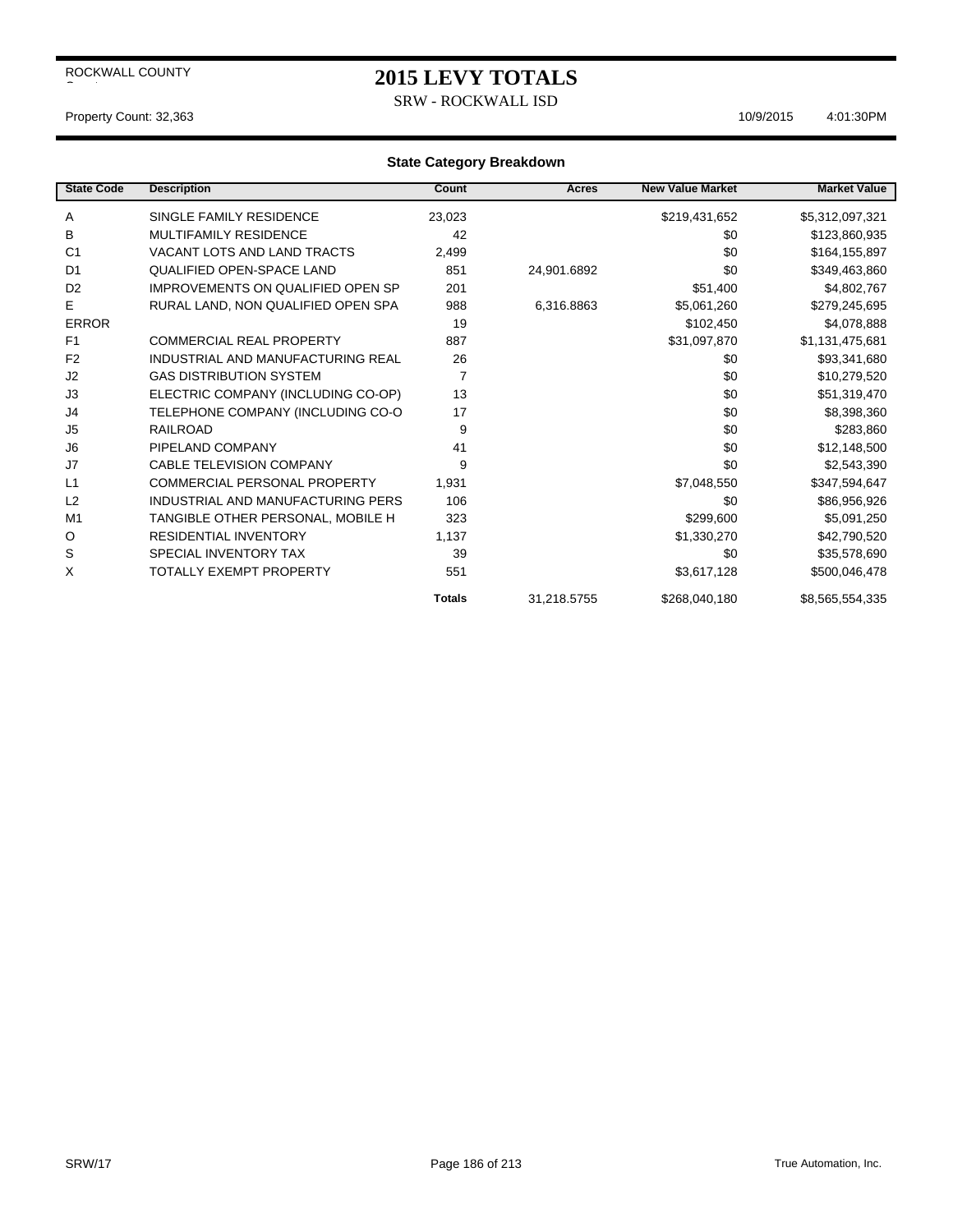## **2015 LEVY TOTALS**

SRW - ROCKWALL ISD Property Count: 5 Count: 5 Count: 5 Count: 5 Count: 5 Count: 5 Count: 5 Count: 5 Count: 5 Count: 5 Count: 4:01:30PM

| <b>State Code</b> | <b>Description</b>                                            | Count  | Acres  | <b>New Value Market</b> | <b>Market Value</b>      |
|-------------------|---------------------------------------------------------------|--------|--------|-------------------------|--------------------------|
| A<br>F            | SINGLE FAMILY RESIDENCE<br>RURAL LAND, NON QUALIFIED OPEN SPA |        | 8.0800 | \$290.610<br>\$0        | \$1,150,300<br>\$358,640 |
|                   |                                                               | Totals | 8.0800 | \$290.610               | \$1,508,940              |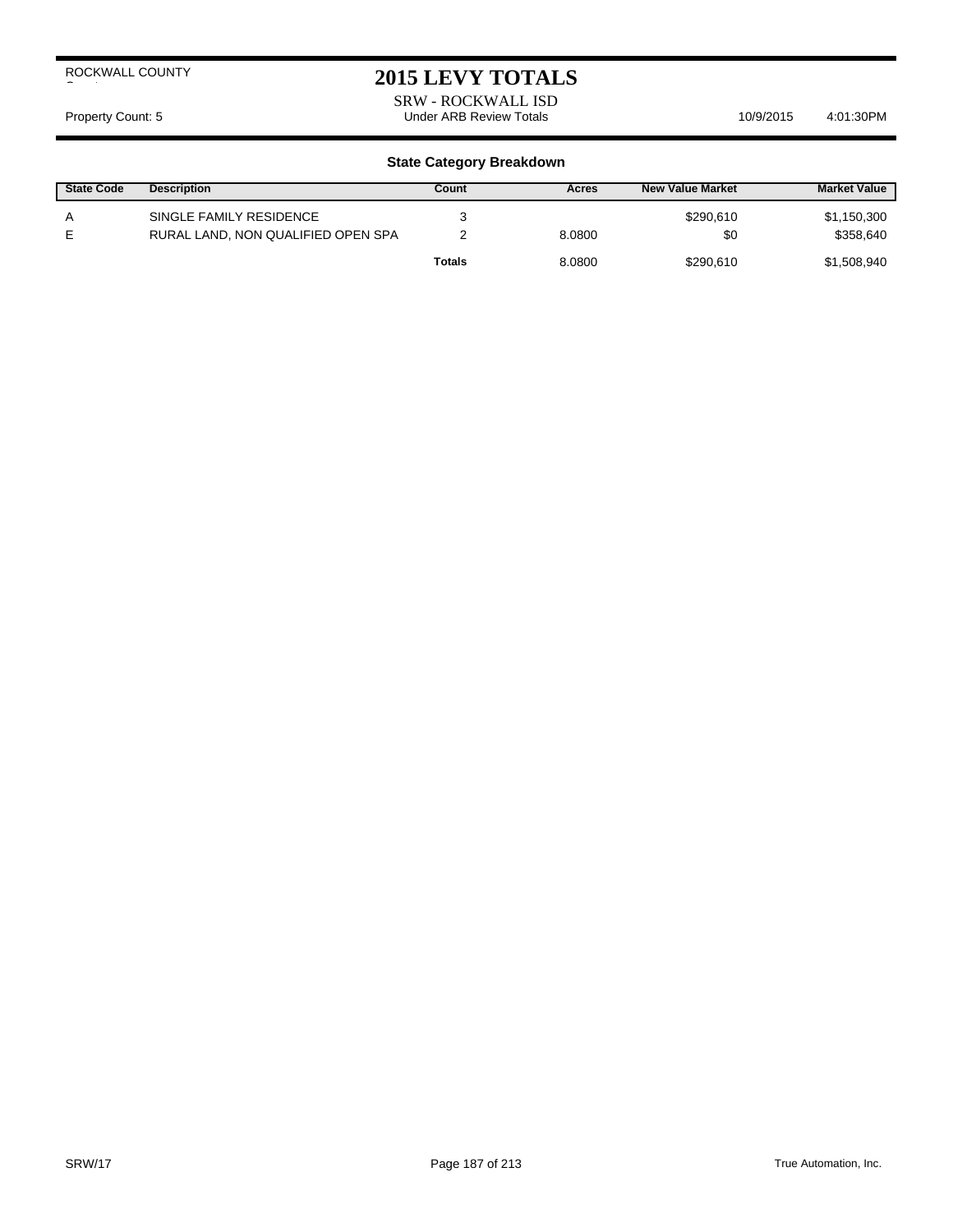## **2015 LEVY TOTALS**

SRW - ROCKWALL ISD<br>Grand Totals Property Count: 32,368 Crand Totals Grand Totals 10/9/2015 4:01:30PM

| <b>State Code</b> | <b>Description</b>                       | Count         | <b>Acres</b> | <b>New Value Market</b> | <b>Market Value</b> |
|-------------------|------------------------------------------|---------------|--------------|-------------------------|---------------------|
| Α                 | SINGLE FAMILY RESIDENCE                  | 23,026        |              | \$219,722,262           | \$5,313,247,621     |
| в                 | <b>MULTIFAMILY RESIDENCE</b>             | 42            |              | \$0                     | \$123,860,935       |
| C <sub>1</sub>    | VACANT LOTS AND LAND TRACTS              | 2,499         |              | \$0                     | \$164,155,897       |
| D <sub>1</sub>    | <b>QUALIFIED OPEN-SPACE LAND</b>         | 851           | 24,901.6892  | \$0                     | \$349,463,860       |
| D <sub>2</sub>    | IMPROVEMENTS ON QUALIFIED OPEN SP        | 201           |              | \$51,400                | \$4,802,767         |
| Е                 | RURAL LAND, NON QUALIFIED OPEN SPA       | 990           | 6,324.9663   | \$5,061,260             | \$279,604,335       |
| <b>ERROR</b>      |                                          | 19            |              | \$102,450               | \$4,078,888         |
| F <sub>1</sub>    | <b>COMMERCIAL REAL PROPERTY</b>          | 887           |              | \$31,097,870            | \$1,131,475,681     |
| F <sub>2</sub>    | <b>INDUSTRIAL AND MANUFACTURING REAL</b> | 26            |              | \$0                     | \$93,341,680        |
| J <sub>2</sub>    | <b>GAS DISTRIBUTION SYSTEM</b>           | 7             |              | \$0                     | \$10,279,520        |
| J3                | ELECTRIC COMPANY (INCLUDING CO-OP)       | 13            |              | \$0                     | \$51,319,470        |
| J4                | TELEPHONE COMPANY (INCLUDING CO-O        | 17            |              | \$0                     | \$8,398,360         |
| J <sub>5</sub>    | <b>RAILROAD</b>                          | 9             |              | \$0                     | \$283,860           |
| J <sub>6</sub>    | PIPELAND COMPANY                         | 41            |              | \$0                     | \$12,148,500        |
| J7                | <b>CABLE TELEVISION COMPANY</b>          | 9             |              | \$0                     | \$2,543,390         |
| L1                | <b>COMMERCIAL PERSONAL PROPERTY</b>      | 1,931         |              | \$7,048,550             | \$347,594,647       |
| L <sub>2</sub>    | INDUSTRIAL AND MANUFACTURING PERS        | 106           |              | \$0                     | \$86,956,926        |
| M <sub>1</sub>    | TANGIBLE OTHER PERSONAL, MOBILE H        | 323           |              | \$299,600               | \$5,091,250         |
| O                 | <b>RESIDENTIAL INVENTORY</b>             | 1,137         |              | \$1,330,270             | \$42,790,520        |
| S                 | SPECIAL INVENTORY TAX                    | 39            |              | \$0                     | \$35,578,690        |
| X                 | TOTALLY EXEMPT PROPERTY                  | 551           |              | \$3,617,128             | \$500,046,478       |
|                   |                                          | <b>Totals</b> | 31,226.6555  | \$268,330,790           | \$8,567,063,275     |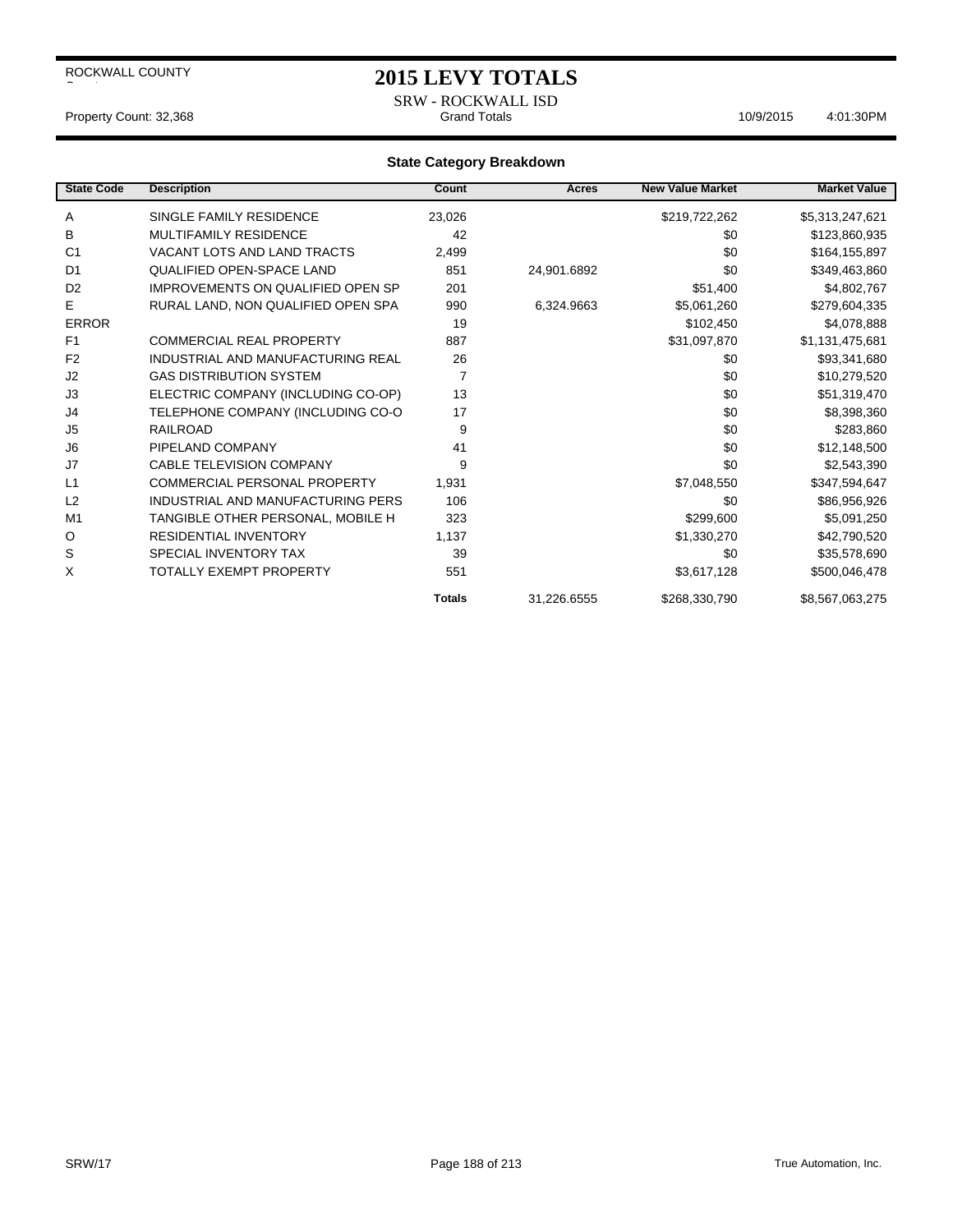# **2015 LEVY TOTALS**

SRW - ROCKWALL ISD

Property Count: 32,363 10/9/2015 4:01:30 PM

| <b>State Code</b>                | <b>Description</b>                                                    | Count                   | Acres       | <b>New Value Market</b> | <b>Market Value</b>         |
|----------------------------------|-----------------------------------------------------------------------|-------------------------|-------------|-------------------------|-----------------------------|
| 13C                              | <b>VARIETY STORES</b>                                                 | 1                       |             | \$0                     | \$303,710                   |
| 13F                              | CHILDREN'S READY-TO-WEAR                                              | 1                       |             | \$0                     | \$148,980                   |
| 13H                              | OUTLETS, MATERNITY, T-SHIRTS, JEANS,                                  | 1                       |             | \$0                     | \$19,140                    |
| 14B                              | <b>FULL SERVICE RESTAURANTS</b>                                       | 9                       |             | \$0                     | \$586,770                   |
| 14C                              | FAST FOODS - BURGERS, TACOS, PIZZA                                    | $\overline{4}$          |             | \$0                     | \$361,490                   |
| 14G                              | <b>SPECIALTY &amp; BAKERIES</b>                                       |                         |             | \$0                     | \$10,000                    |
| 15A                              | <b>FLORISTS</b>                                                       |                         |             | \$0                     | \$17,850                    |
| 17A                              | INSURANCE AGENTS & COMPANIES, ADJ                                     | 5                       |             | \$0                     | \$56,920                    |
| 17E                              | OTHER FINANCIAL INSTITUTIONS--MORTC                                   | 1                       |             | \$0                     | \$30,920                    |
| 18B                              | CONVENIENCE STORES - UP TO 3 FUEL P                                   | $\overline{2}$          |             | \$0                     | \$323,200                   |
| 18F                              | <b>HEALTH FOOD STORES</b>                                             | 1                       |             | \$0                     | \$33,970                    |
| 19                               | <b>FUNERAL SERVICES/MONUMENTS</b>                                     |                         |             | \$0                     | \$10,960                    |
| 23H                              | <b>MEAT PACKERS AND PROCESSORS</b>                                    |                         |             | \$0                     | \$20,000                    |
| 23J                              | STORED INVENTORY - CONSIGNED GOOD                                     |                         |             | \$0                     | \$1,040                     |
| 24A                              | NURSING & CONVALESCENT CENTERS                                        |                         |             | \$0                     | \$94,270                    |
| 24B                              | <b>CLINICS &amp; HOSPITALS</b>                                        | 1                       |             | \$0                     | \$157,100                   |
| 24D                              | <b>HOME HEALTH CARE</b>                                               | $\overline{2}$          |             | \$0                     | \$19,700                    |
| 24F                              | <b>MEDICAL LABS</b>                                                   | $\overline{\mathbf{c}}$ |             | \$0                     | \$1,031,150                 |
| 24G                              | <b>DOCTOR'S OFFICES</b>                                               | $\overline{\mathbf{c}}$ |             | \$0                     | \$40,290                    |
| 24H                              | DENTAL OFFICES & CLINICS                                              | 3                       |             | \$0                     | \$221,470                   |
| 24K                              | NURSING, & OTHER MEDICAL PROFESSIC                                    |                         |             | \$0                     | \$41,470                    |
| 26P                              | <b>PAWN SHOPS</b><br><b>KARATE &amp; SELF DEFENSE</b>                 |                         |             | \$0<br>\$0              | \$4,850<br>\$6,270          |
| 26Q<br>26R                       | FITNESS CENTERS - SPAS, GYMS, WEIGH                                   |                         |             | \$0                     |                             |
| 26S                              | OFFICES & OFFICE BUILDINGS                                            |                         |             | \$0                     | \$4,130                     |
| 26T                              | <b>MAILING SERVICES</b>                                               |                         |             | \$0                     | \$11,720<br>\$8,920         |
| 29H                              | OTHER - INFORMATION SOURCES AND R                                     |                         |             | \$0                     | \$4,040                     |
| 33                               | PRINTING AND GRAPHICS                                                 |                         |             | \$0                     | \$2,780                     |
| 33A                              | PHOTOGRAPHERS STUDIOS                                                 |                         |             | \$0                     | \$2,550                     |
| 33C                              | <b>SIGN COMPANIES</b>                                                 |                         |             | \$0                     | \$37,650                    |
| 35B                              | <b>TITLE COMPANIES</b>                                                |                         |             | \$0                     | \$4,000                     |
| ЗA                               | <b>GOLF COURSES</b>                                                   |                         |             | \$0                     | \$504,500                   |
| 3F                               | OTHER -- GO CARTS, BINGO, MINIATURE (                                 |                         |             | \$0                     | \$8,140                     |
| 4H                               | ARTISTS, FRAME SHOPS, GALLERIES                                       |                         |             | \$0                     | \$3,310                     |
| 6C                               | <b>REPAIR SHOPS</b>                                                   |                         |             | \$0                     | \$43,200                    |
| 6E                               | <b>PARTS STORES</b>                                                   |                         |             | \$0                     | \$783,260                   |
| 6H                               | TRANSPORTATION & TRUCKING                                             |                         |             | \$0                     | \$1,030                     |
| 6K                               | <b>DETAIL SHOPS</b>                                                   |                         |             | \$0                     | \$11,000                    |
| 7                                | BEAUTY, BARBER & NAIL SALONS                                          | 3                       |             | \$0                     | \$16,800                    |
| 7A                               | <b>TANNING SALONS</b>                                                 |                         |             | \$0                     | \$15,070                    |
| 7В                               | MASSAGES, TATOOS, ELECTROLYSIS, T                                     |                         |             | \$0                     | \$13,190                    |
| 7C                               | <b>BEAUTY SUPPLIES, COSMETICS, WIGS &amp; I</b>                       |                         |             | \$0                     | \$122,530                   |
| 8D                               | MARBLE, TARP & AWNINGS, INSULATION,                                   | 1<br>2                  |             | \$0<br>\$29,922         | \$9,300                     |
| A<br>A1                          | <b>Residential SFR Non Waterfront</b>                                 | 20,064                  |             | \$214,247,120           | \$90,684<br>\$4,720,858,024 |
| A <sub>2</sub>                   | <b>Residential Mobile Home</b>                                        | 661                     |             | \$77,190                | \$15,505,140                |
| A3                               | <b>REsidential SFR Waterfront</b>                                     | 602                     |             | \$4,077,920             | \$257,125,758               |
| A4                               | <b>Residential SFR Water-View</b>                                     | 558                     |             | \$628,910               | \$176,309,397               |
| A <sub>5</sub>                   | Residential Non-Homesite Imp                                          | 88                      |             | \$0                     | \$2,595,410                 |
| A <sub>6</sub>                   | <b>Townhouse Non-Waterfront</b>                                       | 471                     |             | \$61,780                | \$48,351,080                |
| A7                               | <b>Townhouse SFR Waterfront</b>                                       | 282                     |             | \$286,660               | \$48,339,453                |
| A <sub>8</sub>                   | Townhouse SFR Water-View                                              | 316                     |             | \$22,150                | \$42,922,375                |
| В                                |                                                                       | 1                       |             | \$0                     | \$2,373,575                 |
| <b>B1</b>                        | <b>Residential Multi-Family</b>                                       | $\overline{7}$          |             | \$0                     | \$116,266,820               |
| B <sub>2</sub>                   | <b>Duplex</b>                                                         | 34                      |             | \$0                     | \$5,220,540                 |
| C <sub>1</sub>                   | Vacant Lots/tracts Non Waterfront                                     | 1,756                   |             | \$0                     | \$69,596,773                |
| C <sub>2</sub>                   | Comm Lots                                                             | 230                     |             | \$0                     | \$68,907,124                |
| C <sub>3</sub>                   | Lots outside City Non-Waterfront                                      | 438                     |             | \$0                     | \$17,606,970                |
| C4                               | Vacant Water-View                                                     | 40                      |             | \$0                     | \$2,085,900                 |
| C <sub>5</sub>                   | Vacant Waterfront Lot                                                 | 35                      |             | \$0                     | \$5,959,130                 |
| D1                               | Acreage Ranch Land                                                    | 856                     | 24,902.6892 | \$0                     | \$349,493,860               |
| D <sub>2</sub>                   | IMPROVEMENTS ON QUALIFIED OPEN SP                                     | 201                     |             | \$51,400                | \$4,802,767                 |
| E <sub>1</sub>                   | Farm and Ranch Improvements                                           | 678                     |             | \$5,061,260             | \$181,403,464               |
| E <sub>2</sub><br>E <sub>3</sub> | MH Farm or Ranch Improvements<br>Farm/Ranch Non-Homesite Improvements | 4<br>90                 |             | \$0<br>\$0              | \$77,180<br>\$1,620,460     |
|                                  |                                                                       |                         |             |                         |                             |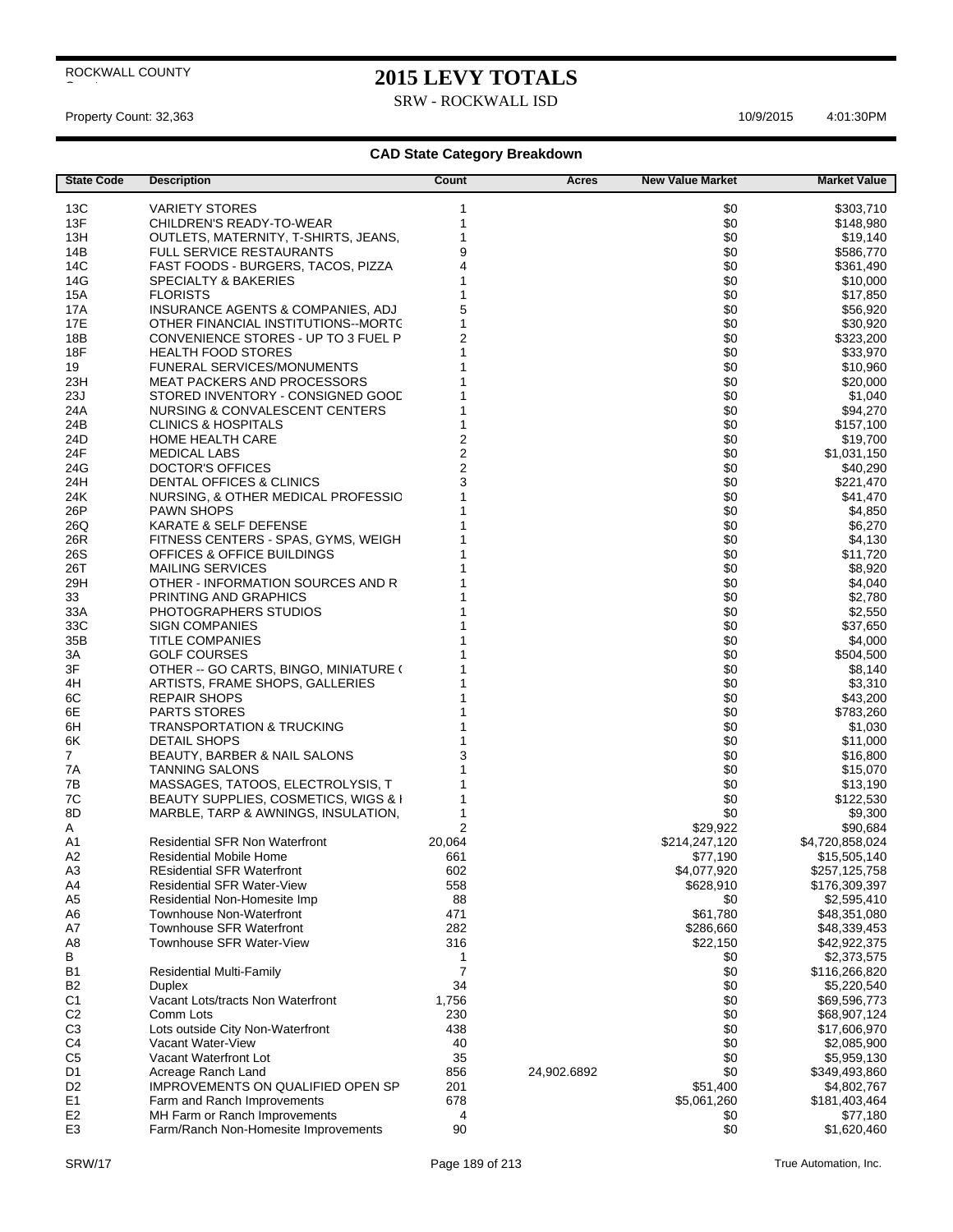## **2015 LEVY TOTALS**

SRW - ROCKWALL ISD

## Property Count: 32,363 10/9/2015 4:01:30 PM

| <b>State Code</b> | <b>Description</b>                     | Count         | Acres       | <b>New Value Market</b> | <b>Market Value</b> |
|-------------------|----------------------------------------|---------------|-------------|-------------------------|---------------------|
| E4                | RUAL LAND, NON QUAILIFIED OPEN SPAC    | 520           |             | \$0                     | \$96,114,591        |
| <b>ERROR</b>      |                                        | 19            |             | \$102,450               | \$4,078,888         |
| F <sub>1</sub>    | Real Commercial                        | 887           |             | \$31,097,870            | \$1,131,475,681     |
| F <sub>2</sub>    | Real, Industrial                       | 26            |             | \$0                     | \$93,341,680        |
| J2                | Gas Companies Real & PP                |               |             | \$0                     | \$10,279,520        |
| J3                | <b>Electric Companies</b>              | 13            |             | \$0                     | \$51,319,470        |
| J4                | Telephone Companies Real & PP          | 17            |             | \$0                     | \$8,398,360         |
| J <sub>5</sub>    | Railroads                              | 9             |             | \$0                     | \$283,860           |
| J6                | Pipelines                              | 41            |             | \$0                     | \$12,148,500        |
| J7                | Cable Companies                        | 9             |             | \$0                     | \$2,543,390         |
| L1                | Tangible Commercial Personal           | 1,877         |             | \$7,048,550             | \$342,467,047       |
| L2                | Industrial Personal Property           | 104           |             | \$0                     | \$86,935,886        |
| M <sub>3</sub>    | Moble Home only                        | 323           |             | \$299,600               | \$5,091,250         |
| O <sub>1</sub>    | Real Property Inventory Non-Waterfront | 1,034         |             | \$1,330,270             | \$42,055,920        |
| O <sub>2</sub>    | PARTIAL COMPLETE LOT                   | 103           |             | \$0                     | \$734,600           |
| S                 | Special Inventory Personal Property    | 39            |             | \$0                     | \$35,578,690        |
| X                 |                                        | 551           |             | \$3,617,128             | \$500,046,478       |
|                   |                                        | <b>Totals</b> | 24,902.6892 | \$268,040,180           | \$8,565,554,335     |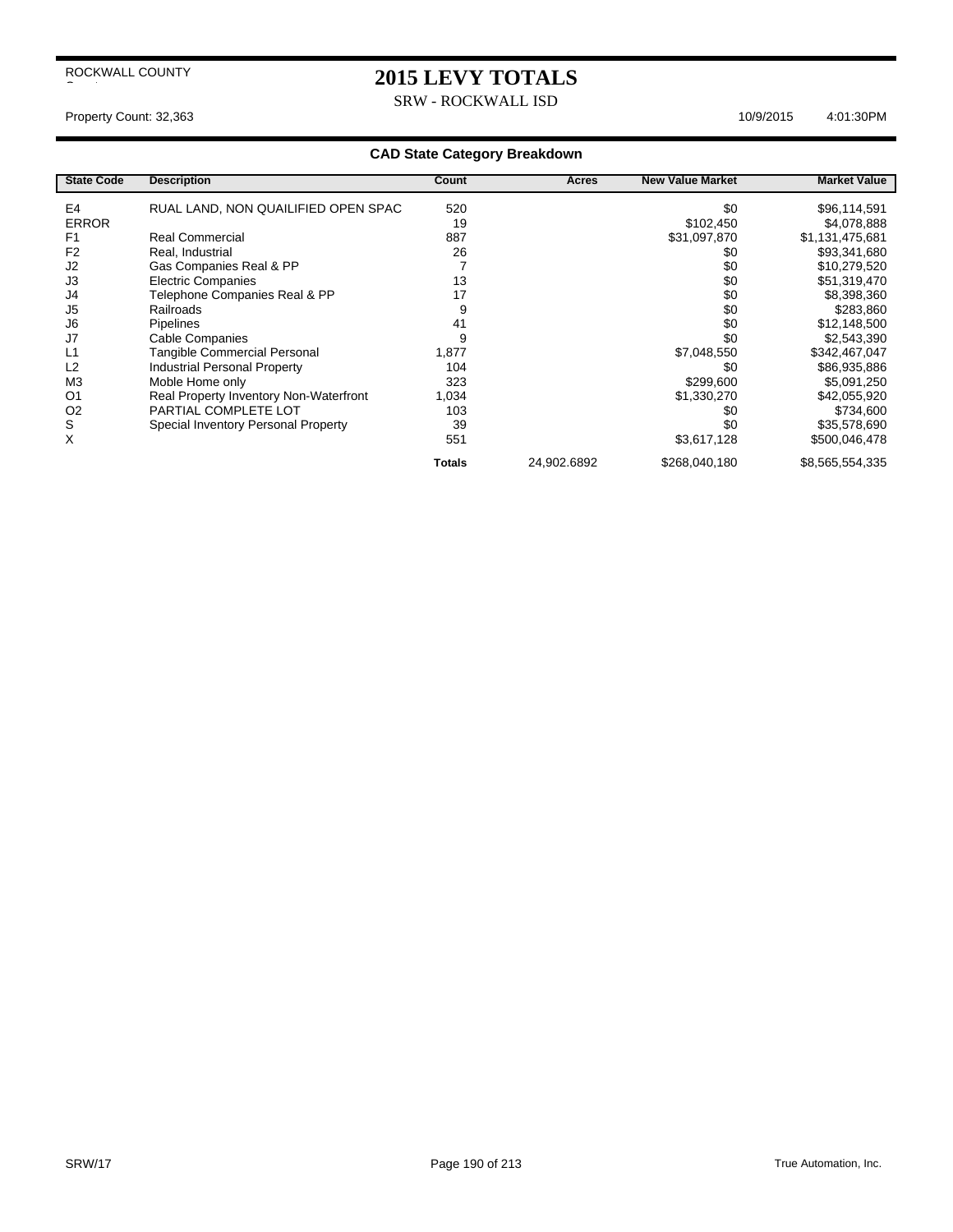## **2015 LEVY TOTALS**

SRW - ROCKWALL ISD Property Count: 5 **Accord 2011** Under ARB Review Totals **10/9/2015** 4:01:30PM

| <b>State Code</b>                      | <b>Description</b>                                                                                          | Count         | Acres  | <b>New Value Market</b> | <b>Market Value</b>                   |
|----------------------------------------|-------------------------------------------------------------------------------------------------------------|---------------|--------|-------------------------|---------------------------------------|
| A <sub>1</sub><br>E1<br>E <sub>4</sub> | <b>Residential SFR Non Waterfront</b><br>Farm and Ranch Improvements<br>RUAL LAND, NON QUAILIFIED OPEN SPAC |               |        | \$290,610<br>\$0<br>\$0 | \$1,150,300<br>\$212,880<br>\$145.760 |
|                                        |                                                                                                             | <b>Totals</b> | 0.0000 | \$290.610               | \$1,508,940                           |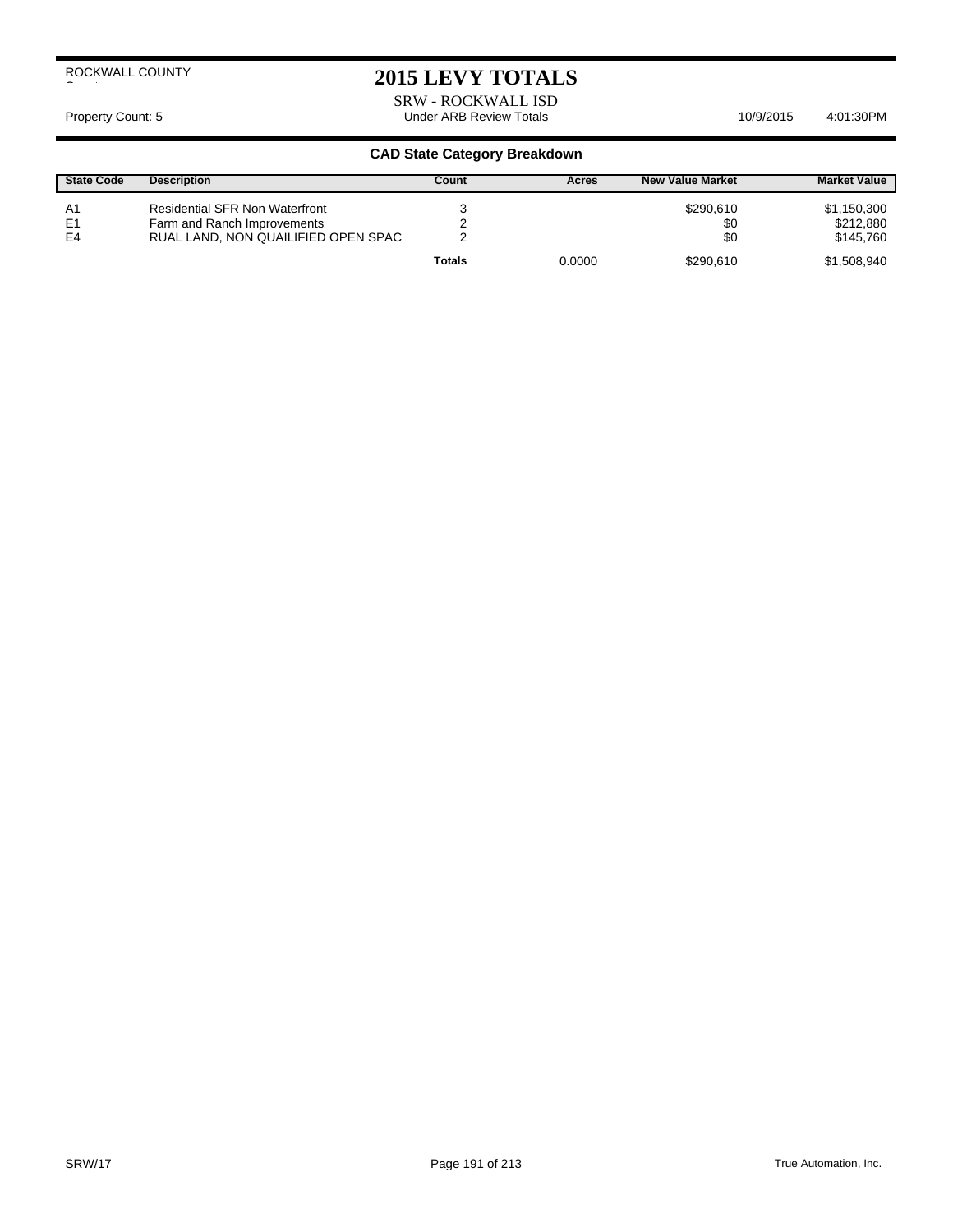$\overline{\phantom{a}}$ 

## **2015 LEVY TOTALS**

SRW - ROCKWALL ISD<br>Grand Totals Property Count: 32,368 **Accord 2:01:30PM** Grand Totals **Grand Totals** 4:01:30PM

| <b>State Code</b> | <b>Description</b>                    | Count                   | <b>Acres</b> | <b>New Value Market</b> | <b>Market Value</b> |
|-------------------|---------------------------------------|-------------------------|--------------|-------------------------|---------------------|
| 13C               | VARIETY STORES                        | 1                       |              | \$0                     | \$303,710           |
| 13F               | CHILDREN'S READY-TO-WEAR              | 1                       |              | \$0                     | \$148,980           |
| 13H               | OUTLETS, MATERNITY, T-SHIRTS, JEANS,  | 1                       |              | \$0                     | \$19,140            |
| 14B               | <b>FULL SERVICE RESTAURANTS</b>       | 9                       |              | \$0                     |                     |
|                   | FAST FOODS - BURGERS, TACOS, PIZZA    | 4                       |              | \$0                     | \$586,770           |
| 14C               |                                       | 1                       |              |                         | \$361,490           |
| 14G               | <b>SPECIALTY &amp; BAKERIES</b>       |                         |              | \$0                     | \$10,000            |
| <b>15A</b>        | <b>FLORISTS</b>                       | 1                       |              | \$0                     | \$17,850            |
| 17A               | INSURANCE AGENTS & COMPANIES, ADJ     | 5                       |              | \$0                     | \$56,920            |
| 17E               | OTHER FINANCIAL INSTITUTIONS--MORTC   | 1                       |              | \$0                     | \$30,920            |
| 18B               | CONVENIENCE STORES - UP TO 3 FUEL P   | $\overline{2}$          |              | \$0                     | \$323,200           |
| 18F               | <b>HEALTH FOOD STORES</b>             | 1                       |              | \$0                     | \$33,970            |
| 19                | <b>FUNERAL SERVICES/MONUMENTS</b>     |                         |              | \$0                     | \$10,960            |
| 23H               | <b>MEAT PACKERS AND PROCESSORS</b>    |                         |              | \$0                     | \$20,000            |
| 23J               | STORED INVENTORY - CONSIGNED GOOD     |                         |              | \$0                     | \$1,040             |
| 24A               | NURSING & CONVALESCENT CENTERS        |                         |              | \$0                     | \$94,270            |
| 24B               | <b>CLINICS &amp; HOSPITALS</b>        | 1                       |              | \$0                     | \$157,100           |
| 24D               | <b>HOME HEALTH CARE</b>               | $\overline{\mathbf{c}}$ |              | \$0                     | \$19,700            |
| 24F               | <b>MEDICAL LABS</b>                   | $\overline{\mathbf{c}}$ |              | \$0                     | \$1,031,150         |
| 24G               | <b>DOCTOR'S OFFICES</b>               | $\overline{c}$          |              | \$0                     | \$40,290            |
| 24H               | DENTAL OFFICES & CLINICS              | 3                       |              | \$0                     | \$221,470           |
| 24K               | NURSING, & OTHER MEDICAL PROFESSIC    | 1                       |              | \$0                     | \$41,470            |
| 26P               | <b>PAWN SHOPS</b>                     |                         |              | \$0                     | \$4,850             |
| 26Q               | KARATE & SELF DEFENSE                 |                         |              | \$0                     | \$6,270             |
| 26R               | FITNESS CENTERS - SPAS, GYMS, WEIGH   |                         |              | \$0                     | \$4,130             |
| 26S               | OFFICES & OFFICE BUILDINGS            |                         |              | \$0                     | \$11,720            |
| 26T               | <b>MAILING SERVICES</b>               |                         |              | \$0                     | \$8,920             |
| 29H               | OTHER - INFORMATION SOURCES AND R     |                         |              | \$0                     | \$4,040             |
| 33                | PRINTING AND GRAPHICS                 |                         |              | \$0                     | \$2.780             |
| 33A               | PHOTOGRAPHERS STUDIOS                 |                         |              | \$0                     | \$2,550             |
| 33C               | <b>SIGN COMPANIES</b>                 |                         |              | \$0                     | \$37,650            |
| 35B               | <b>TITLE COMPANIES</b>                |                         |              | \$0                     | \$4,000             |
| ЗA                | <b>GOLF COURSES</b>                   |                         |              | \$0                     | \$504,500           |
| 3F                | OTHER -- GO CARTS, BINGO, MINIATURE ( |                         |              | \$0                     | \$8,140             |
| 4H                | ARTISTS, FRAME SHOPS, GALLERIES       |                         |              | \$0                     | \$3,310             |
| 6C                | REPAIR SHOPS                          |                         |              | \$0                     | \$43,200            |
| 6E                | <b>PARTS STORES</b>                   |                         |              | \$0                     | \$783,260           |
| 6H                | <b>TRANSPORTATION &amp; TRUCKING</b>  |                         |              | \$0                     | \$1,030             |
| 6K                | <b>DETAIL SHOPS</b>                   |                         |              | \$0                     | \$11,000            |
| 7                 | BEAUTY, BARBER & NAIL SALONS          | 3                       |              | \$0                     | \$16,800            |
| 7A                | <b>TANNING SALONS</b>                 |                         |              | \$0                     | \$15,070            |
| 7В                | MASSAGES, TATOOS, ELECTROLYSIS, T     | 1                       |              | \$0                     | \$13,190            |
| 7C                | BEAUTY SUPPLIES, COSMETICS, WIGS & I  | 1                       |              | \$0                     | \$122,530           |
| 8D                | MARBLE, TARP & AWNINGS, INSULATION,   | 1                       |              | \$0                     | \$9,300             |
| A                 |                                       | 2                       |              | \$29,922                | \$90,684            |
| A1                | <b>Residential SFR Non Waterfront</b> | 20,067                  |              | \$214,537,730           | \$4,722,008,324     |
| A2                | Residential Mobile Home               | 661                     |              | \$77,190                | \$15,505,140        |
| A3                | <b>REsidential SFR Waterfront</b>     | 602                     |              | \$4,077,920             | \$257,125,758       |
| A4                | <b>Residential SFR Water-View</b>     | 558                     |              | \$628,910               | \$176,309,397       |
| A <sub>5</sub>    | Residential Non-Homesite Imp          | 88                      |              | \$0                     | \$2,595,410         |
| A <sub>6</sub>    | <b>Townhouse Non-Waterfront</b>       | 471                     |              | \$61,780                | \$48,351,080        |
| A7                | Townhouse SFR Waterfront              | 282                     |              | \$286,660               | \$48,339,453        |
| A8                | Townhouse SFR Water-View              | 316                     |              | \$22,150                | \$42,922,375        |
| В                 |                                       | 1                       |              | \$0                     | \$2,373,575         |
| B <sub>1</sub>    | <b>Residential Multi-Family</b>       | $\overline{7}$          |              | \$0                     | \$116,266,820       |
| <b>B2</b>         | Duplex                                | 34                      |              | \$0                     | \$5,220,540         |
| C1                | Vacant Lots/tracts Non Waterfront     | 1,756                   |              | \$0                     | \$69,596,773        |
| C <sub>2</sub>    | Comm Lots                             | 230                     |              | \$0                     | \$68,907,124        |
| C <sub>3</sub>    | Lots outside City Non-Waterfront      | 438                     |              | \$0                     | \$17,606,970        |
| C4                | Vacant Water-View                     | 40                      |              | \$0                     | \$2,085,900         |
| C <sub>5</sub>    | Vacant Waterfront Lot                 | 35                      |              | \$0                     | \$5,959,130         |
| D1                | Acreage Ranch Land                    | 856                     | 24,902.6892  | \$0                     | \$349,493,860       |
| D <sub>2</sub>    | IMPROVEMENTS ON QUALIFIED OPEN SP     | 201                     |              | \$51,400                | \$4,802,767         |
| E <sub>1</sub>    | Farm and Ranch Improvements           | 680                     |              | \$5,061,260             | \$181,616,344       |
| E2                | MH Farm or Ranch Improvements         | 4                       |              | \$0                     | \$77,180            |
| E <sub>3</sub>    | Farm/Ranch Non-Homesite Improvements  | 90                      |              | \$0                     | \$1,620,460         |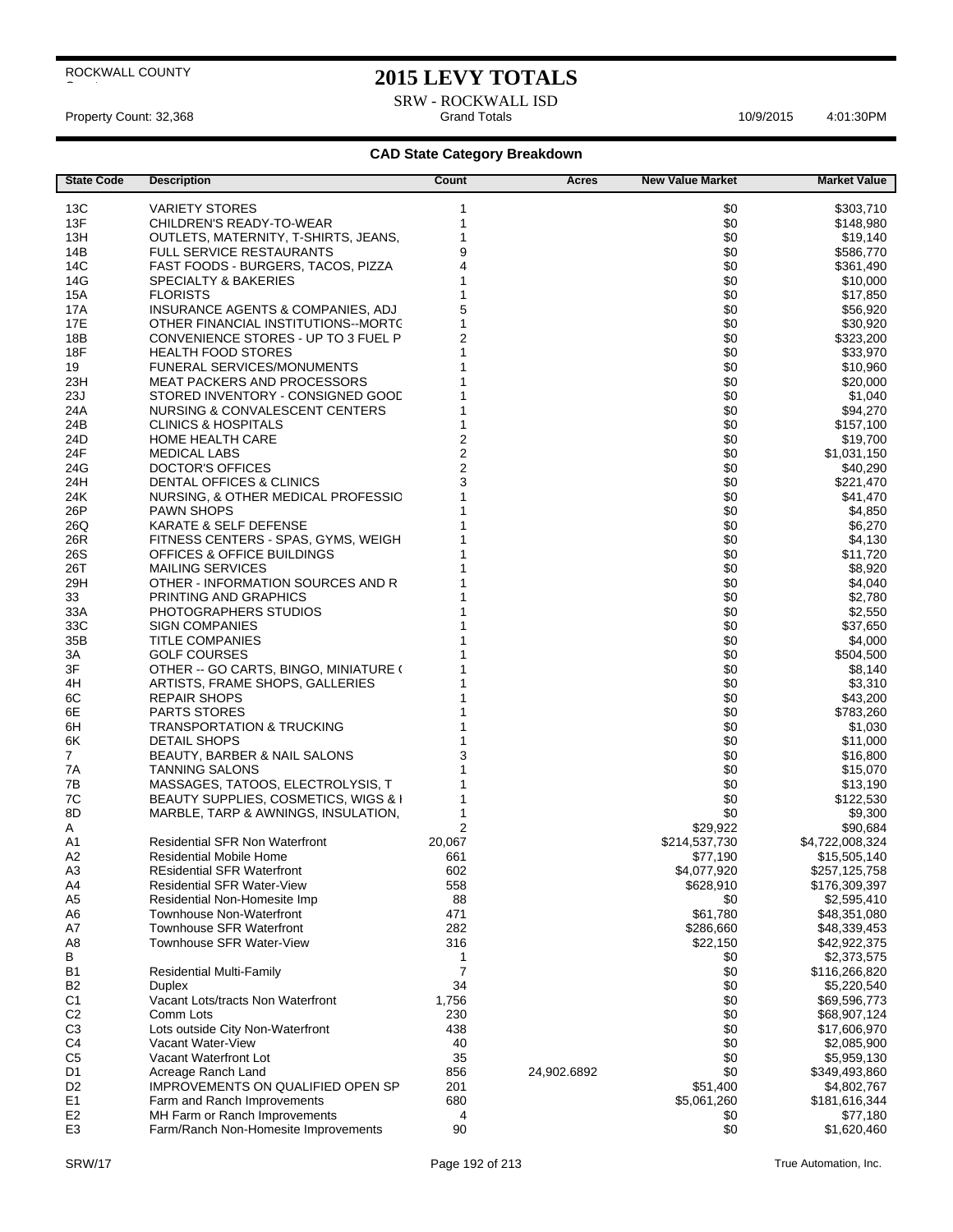## **2015 LEVY TOTALS**

SRW - ROCKWALL ISD<br>Grand Totals Property Count: 32,368 **Accord 2:01:30PM** Grand Totals **Grand Totals** 4:01:30PM

| <b>State Code</b> | <b>Description</b>                     | Count         | Acres       | <b>New Value Market</b> | <b>Market Value</b> |
|-------------------|----------------------------------------|---------------|-------------|-------------------------|---------------------|
| E4                | RUAL LAND, NON QUAILIFIED OPEN SPAC    | 522           |             | \$0                     | \$96,260,351        |
| <b>ERROR</b>      |                                        | 19            |             | \$102,450               | \$4,078,888         |
| F <sub>1</sub>    | Real Commercial                        | 887           |             | \$31,097,870            | \$1,131,475,681     |
| F <sub>2</sub>    | Real, Industrial                       | 26            |             | \$0                     | \$93,341,680        |
| J <sub>2</sub>    | Gas Companies Real & PP                |               |             | \$0                     | \$10,279,520        |
| J3                | <b>Electric Companies</b>              | 13            |             | \$0                     | \$51,319,470        |
| J4                | Telephone Companies Real & PP          | 17            |             | \$0                     | \$8,398,360         |
| J <sub>5</sub>    | Railroads                              | 9             |             | \$0                     | \$283,860           |
| J6                | <b>Pipelines</b>                       | 41            |             | \$0                     | \$12,148,500        |
| J7                | <b>Cable Companies</b>                 | 9             |             | \$0                     | \$2,543,390         |
| L1                | Tangible Commercial Personal           | 1,877         |             | \$7,048,550             | \$342,467,047       |
| L2                | <b>Industrial Personal Property</b>    | 104           |             | \$0                     | \$86,935,886        |
| M <sub>3</sub>    | Moble Home only                        | 323           |             | \$299,600               | \$5,091,250         |
| O <sub>1</sub>    | Real Property Inventory Non-Waterfront | 1,034         |             | \$1,330,270             | \$42,055,920        |
| O <sub>2</sub>    | PARTIAL COMPLETE LOT                   | 103           |             | \$0                     | \$734,600           |
| S                 | Special Inventory Personal Property    | 39            |             | \$0                     | \$35,578,690        |
| X                 |                                        | 551           |             | \$3,617,128             | \$500,046,478       |
|                   |                                        | <b>Totals</b> | 24,902.6892 | \$268,330,790           | \$8,567,063,275     |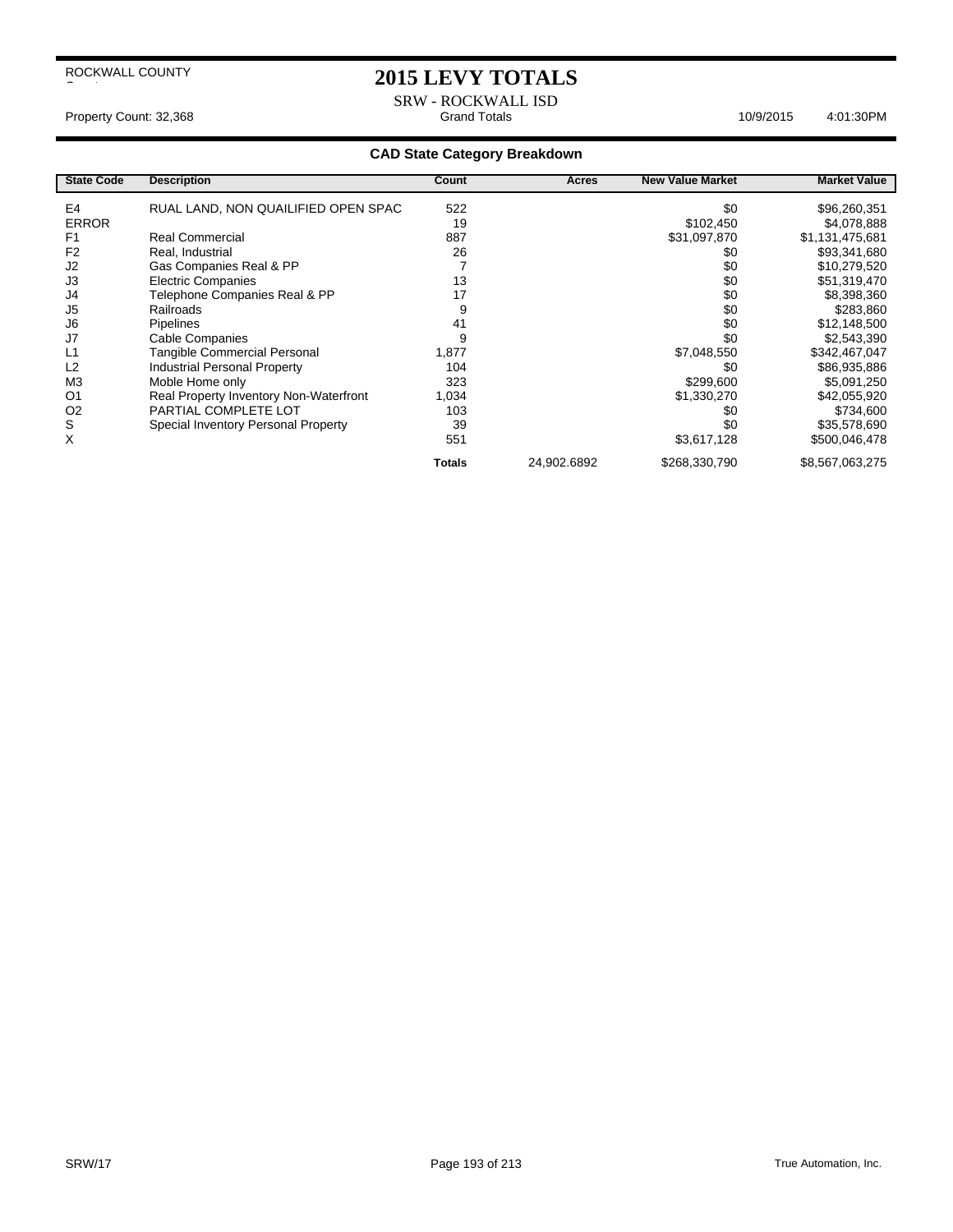## **2015 LEVY TOTALS**

SRW - ROCKWALL ISD Property Count: 32,368 **Effective Rate Assumption** 10/9/2015 4:01:30PM

#### **New Value**

**TOTAL NEW VALUE MARKET: \$277,340,590 TOTAL NEW VALUE TAXABLE: \$271,387,601**

| \$277,340,590 |  |
|---------------|--|
| \$271,387,601 |  |

|                   |                                                 | <b>New Exemptions</b>                 |                                  |                         |
|-------------------|-------------------------------------------------|---------------------------------------|----------------------------------|-------------------------|
| <b>Exemption</b>  | <b>Description</b>                              | Count                                 |                                  |                         |
| EX-XL             | 11.231 Organizations Providing Economic Deve    |                                       | 2014 Market Value                | \$0                     |
| EX-XV             | Other Exemptions (including public property, re | 26                                    | 2014 Market Value                | \$2,327,710             |
| EX366             | HB366 Exempt                                    | 16                                    | 2014 Market Value                | \$11,150                |
|                   |                                                 | <b>ABSOLUTE EXEMPTIONS VALUE LOSS</b> |                                  | \$2,338,860             |
| <b>Exemption</b>  | <b>Description</b>                              |                                       | Count                            | <b>Exemption Amount</b> |
| DP                | Disability                                      |                                       | 16                               | \$140,000               |
| DV <sub>1</sub>   | Disabled Veterans 10% - 29%                     |                                       | 10                               | \$78,000                |
| D <sub>V2</sub>   | Disabled Veterans 30% - 49%                     |                                       | 17                               | \$150,000               |
| DV <sub>3</sub>   | Disabled Veterans 50% - 69%                     |                                       | 16                               | \$163,000               |
| DV4               | Disabled Veterans 70% - 100%                    |                                       | 45                               | \$344,260               |
| DV <sub>4</sub> S | Disabled Veterans Surviving Spouse 70% - 100%   |                                       | 3                                | \$36,000                |
| <b>DVHS</b>       | Disabled Veteran Homestead                      |                                       | 25                               | \$5,447,056             |
| <b>HS</b>         | Homestead                                       |                                       | 759                              | \$18,703,463            |
| <b>OV65</b>       | Over <sub>65</sub>                              |                                       | 340                              | \$9,963,200             |
| OV65S             | OV65 Surviving Spouse                           |                                       |                                  | \$15,000                |
|                   |                                                 | PARTIAL EXEMPTIONS VALUE LOSS         | 1,232                            | \$35,039,979            |
|                   |                                                 |                                       | <b>NEW EXEMPTIONS VALUE LOSS</b> | \$37,378,839            |

## **Increased Exemptions**

| <b>Exemption</b>                  | <b>Description</b> |                                        | Count                              | <b>Increased Exemption Amount</b> |  |  |
|-----------------------------------|--------------------|----------------------------------------|------------------------------------|-----------------------------------|--|--|
| <b>HS</b>                         | Homestead          |                                        | 15,390                             | \$153,162,385                     |  |  |
|                                   |                    | <b>INCREASED EXEMPTIONS VALUE LOSS</b> | 15,390                             | \$153,162,385                     |  |  |
|                                   |                    |                                        | <b>TOTAL EXEMPTIONS VALUE LOSS</b> | \$190,541,224                     |  |  |
| <b>New Ag / Timber Exemptions</b> |                    |                                        |                                    |                                   |  |  |
| <b>New Annexations</b>            |                    |                                        |                                    |                                   |  |  |
| <b>New Deannexations</b>          |                    |                                        |                                    |                                   |  |  |
|                                   |                    | <b>Average Homestead Value</b>         |                                    |                                   |  |  |
|                                   | Category A and E   |                                        |                                    |                                   |  |  |

| <b>Count of HS Residences</b> | <b>Average Market</b> | <b>Average HS Exemption</b>        | <b>Average Taxable</b> |
|-------------------------------|-----------------------|------------------------------------|------------------------|
| 16,800                        | \$249,879             | \$26,659<br><b>Category A Only</b> | \$223,220              |
| <b>Count of HS Residences</b> | <b>Average Market</b> | <b>Average HS Exemption</b>        | <b>Average Taxable</b> |
|                               |                       |                                    | \$221,975              |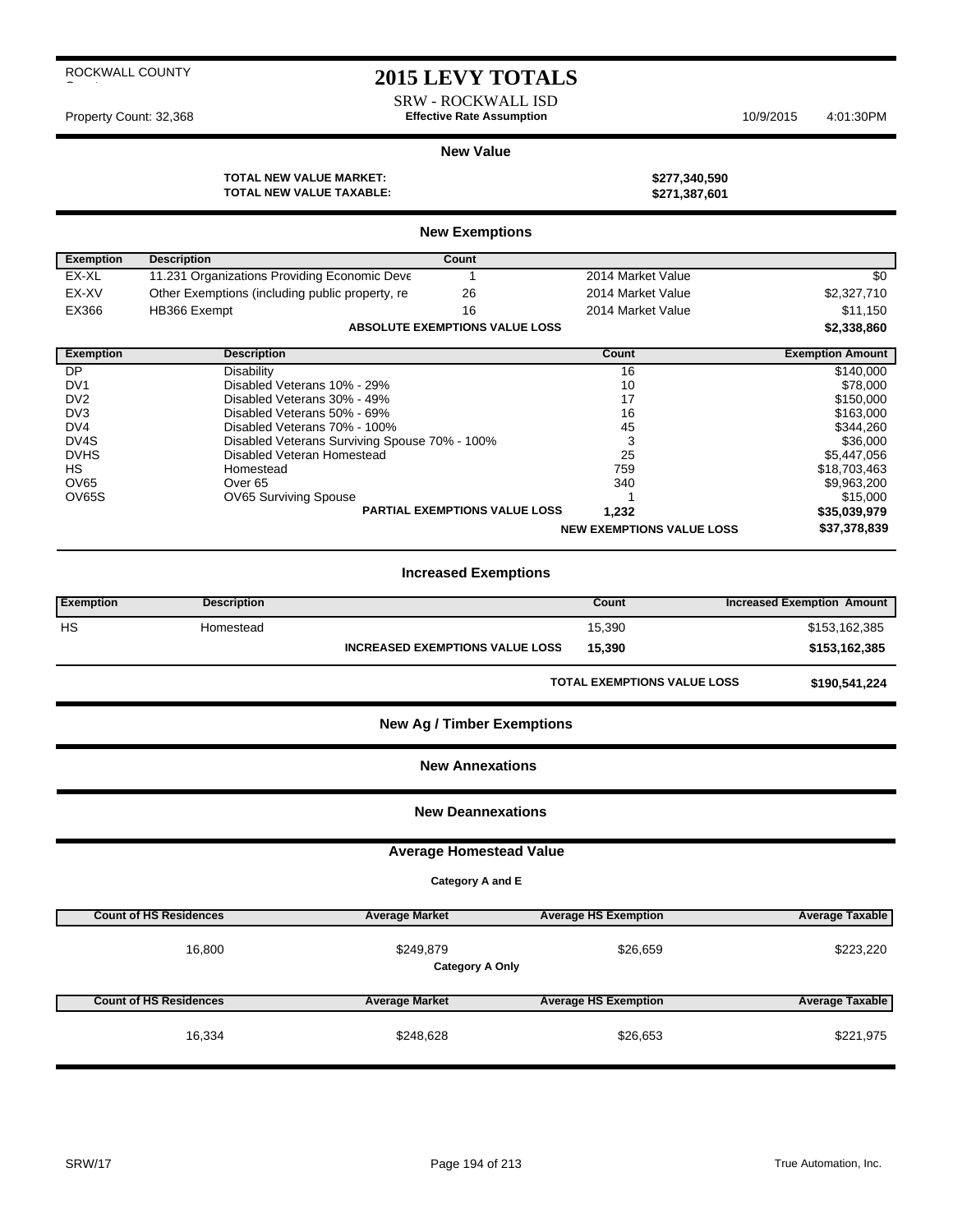## **2015 LEVY TOTALS**

SRW - ROCKWALL ISD **Lower Value Used**

**Count of Protested Properties Total Market Value Total Value Used** 5 \$1,508,940.00 \$1,189,630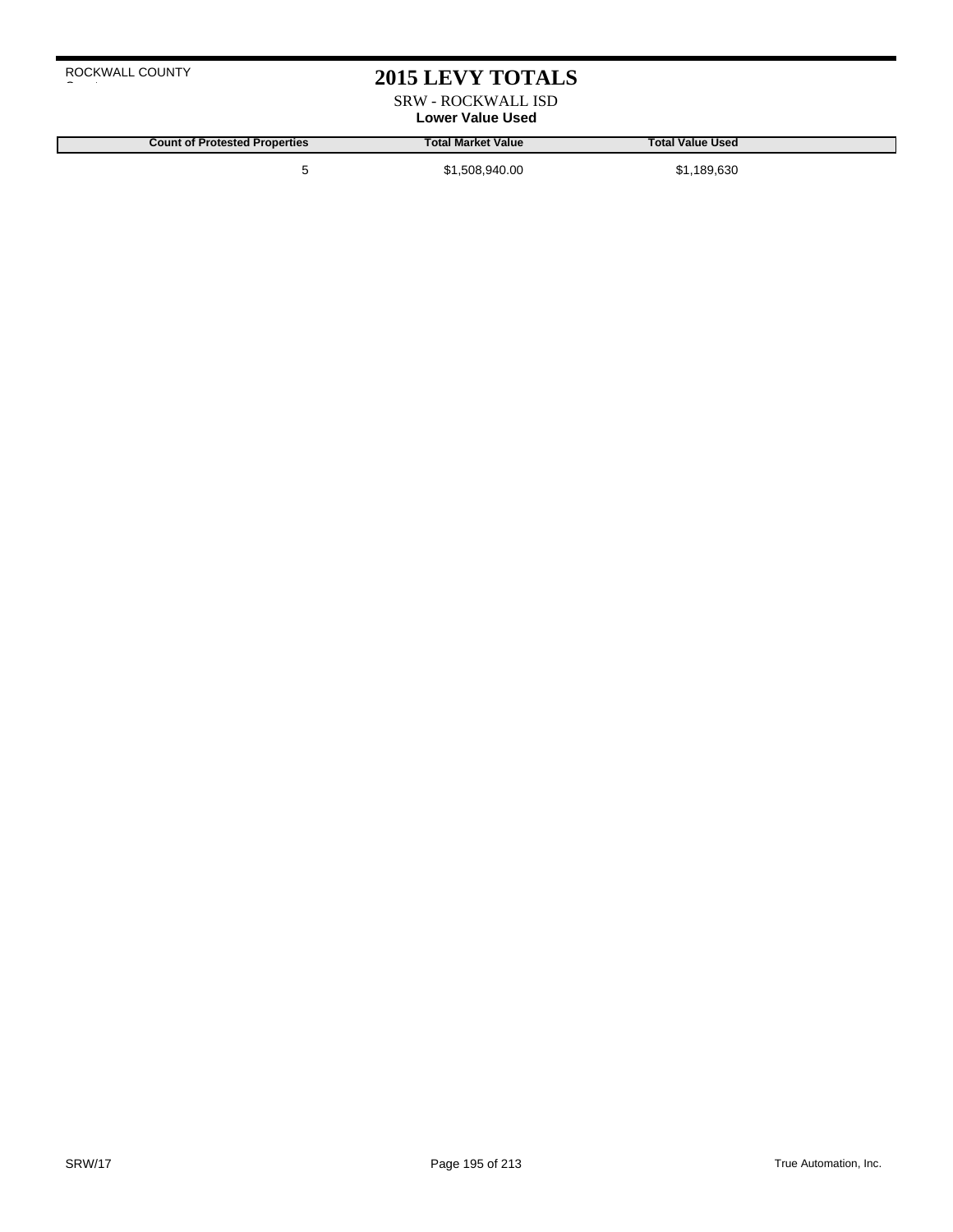# **2015 LEVY TOTALS**

TF1 - ROCKWALL TIF#1 Property Count: 91 10/9/2015 4:01:05PM

| Land                              |                   | Value         |                                                            |           |             |
|-----------------------------------|-------------------|---------------|------------------------------------------------------------|-----------|-------------|
| Homesite:                         |                   | 563,250       |                                                            |           |             |
| Non Homesite:                     |                   | 42,414,876    |                                                            |           |             |
| Ag Market:                        |                   | 0             |                                                            |           |             |
| <b>Timber Market:</b>             |                   | $\mathbf 0$   | <b>Total Land</b>                                          | $(+)$     | 42,978,126  |
| Improvement                       |                   | Value         |                                                            |           |             |
| Homesite:                         |                   | 2,000         |                                                            |           |             |
| Non Homesite:                     |                   | 49,957,194    | <b>Total Improvements</b>                                  | $(+)$     | 49,959,194  |
| <b>Non Real</b>                   | Count             | Value         |                                                            |           |             |
| Personal Property:                | 0                 | 0             |                                                            |           |             |
| Mineral Property:                 | 0                 | 0             |                                                            |           |             |
| Autos:                            | $\mathbf 0$       | $\Omega$      | <b>Total Non Real</b>                                      | $(+)$     | $\Omega$    |
|                                   |                   |               | <b>Market Value</b>                                        | $=$       | 92,937,320  |
| Ag                                | <b>Non Exempt</b> | <b>Exempt</b> |                                                            |           |             |
| <b>Total Productivity Market:</b> | 0                 | 0             |                                                            |           |             |
| Ag Use:                           | 0                 | 0             | <b>Productivity Loss</b>                                   | $(-)$     | $\mathbf 0$ |
| Timber Use:                       | 0                 | 0             | <b>Appraised Value</b>                                     | $=$       | 92,937,320  |
| Productivity Loss:                | 0                 | 0             |                                                            |           |             |
|                                   |                   |               | <b>Homestead Cap</b>                                       | $(-)$     | $\mathbf 0$ |
|                                   |                   |               | <b>Assessed Value</b>                                      | $=$       | 92,937,320  |
|                                   |                   |               | <b>Total Exemptions Amount</b><br>(Breakdown on Next Page) | $(\cdot)$ | 6,274,790   |
|                                   |                   |               | <b>Net Taxable</b>                                         | $=$       | 86,662,530  |

| <b>Levy Info</b>             |                                 |    |
|------------------------------|---------------------------------|----|
| M&O Rate:                    | M&O Tax:                        |    |
| I&S Rate:                    | I&S Tax:                        |    |
| Protected I&S Rate:          | Protected I&S Tax:              |    |
|                              | Ag Penalty:<br>PP Late Penalty: |    |
|                              |                                 | Тα |
| Tax Increment Finance Value: |                                 | 0  |

Tax Increment Finance Levy: 0.00

**Total Levy**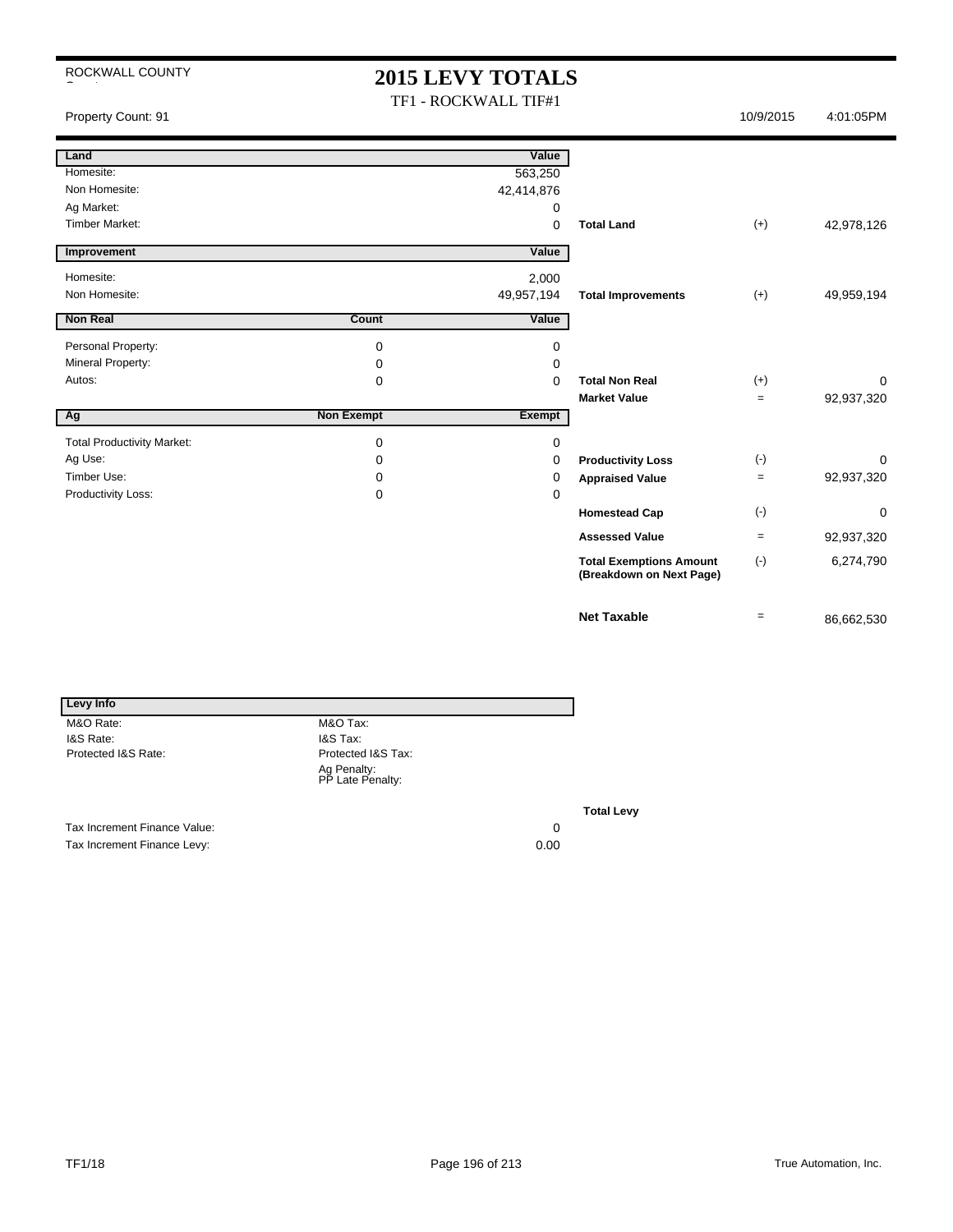## **2015 LEVY TOTALS**

## TF1 - ROCKWALL TIF#1

#### Property Count: 91 10/9/2015 4:01:30PM

| Exemption | Count  | Local | <b>State</b> | Total     |
|-----------|--------|-------|--------------|-----------|
| EX-XV     | ć<br>∼ |       | 6,274,790    | 6,274,790 |
|           | Totals |       | 6,274,790    | 6,274,790 |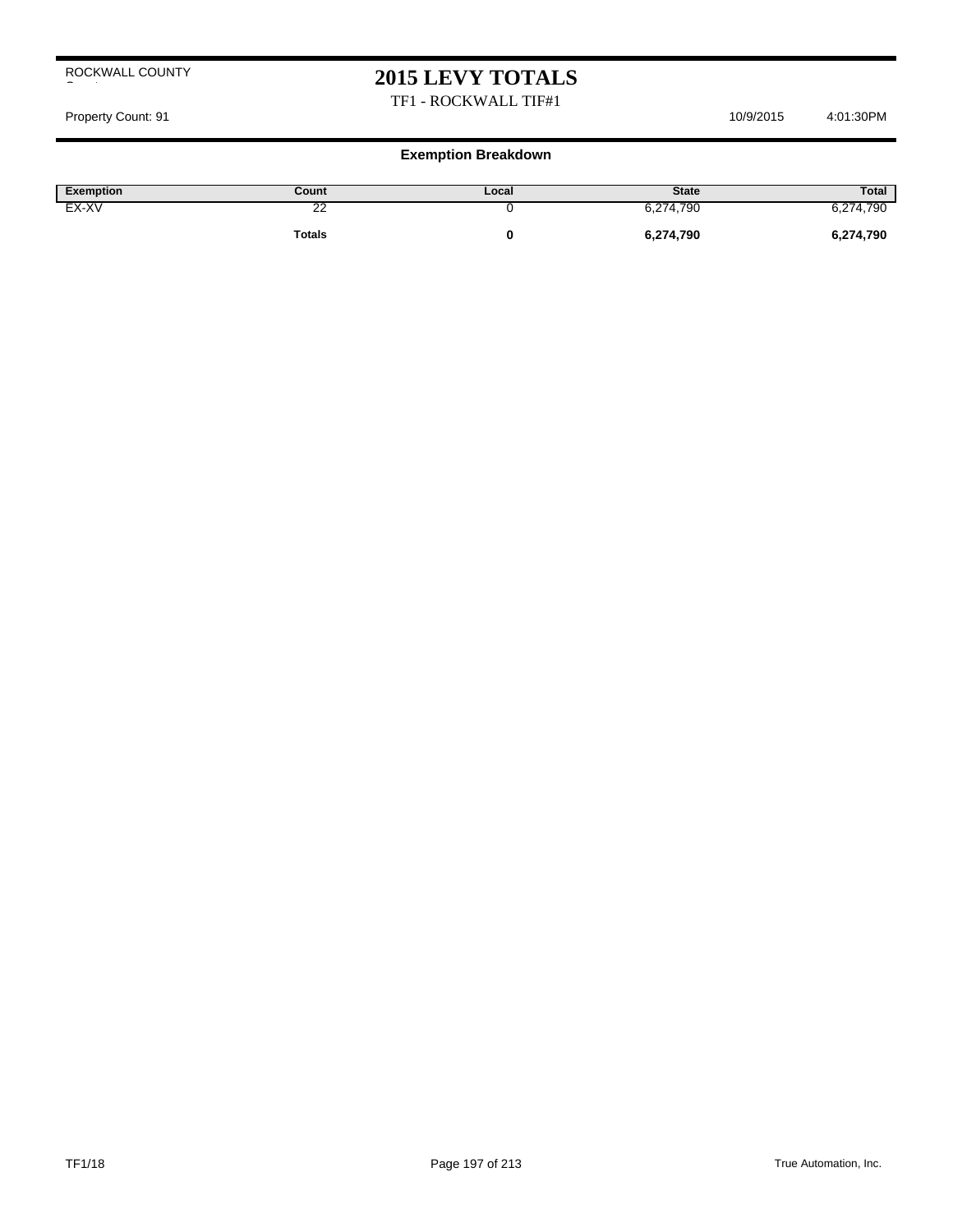# **2015 LEVY TOTALS**

| Property Count: 91                |                   | TF1 - ROCKWALL TIF#1<br><b>Grand Totals</b> |                                                            | 10/9/2015         | 4:01:05PM  |
|-----------------------------------|-------------------|---------------------------------------------|------------------------------------------------------------|-------------------|------------|
| Land                              |                   | Value                                       |                                                            |                   |            |
| Homesite:                         |                   | 563,250                                     |                                                            |                   |            |
| Non Homesite:                     |                   | 42,414,876                                  |                                                            |                   |            |
| Ag Market:                        |                   | 0                                           |                                                            |                   |            |
| <b>Timber Market:</b>             |                   | 0                                           | <b>Total Land</b>                                          | $(+)$             | 42,978,126 |
| Improvement                       |                   | Value                                       |                                                            |                   |            |
| Homesite:                         |                   | 2,000                                       |                                                            |                   |            |
| Non Homesite:                     |                   | 49,957,194                                  | <b>Total Improvements</b>                                  | $(+)$             | 49,959,194 |
| <b>Non Real</b>                   | Count             | Value                                       |                                                            |                   |            |
| Personal Property:                | 0                 | 0                                           |                                                            |                   |            |
| Mineral Property:                 | 0                 | 0                                           |                                                            |                   |            |
| Autos:                            | 0                 | 0                                           | <b>Total Non Real</b>                                      | $(+)$             | 0          |
|                                   |                   |                                             | <b>Market Value</b>                                        | $=$               | 92,937,320 |
| Ag                                | <b>Non Exempt</b> | <b>Exempt</b>                               |                                                            |                   |            |
| <b>Total Productivity Market:</b> | 0                 | 0                                           |                                                            |                   |            |
| Ag Use:                           | $\Omega$          | 0                                           | <b>Productivity Loss</b>                                   | $(\text{-})$      | 0          |
| Timber Use:                       | 0                 | 0                                           | <b>Appraised Value</b>                                     | $=$               | 92,937,320 |
| Productivity Loss:                | 0                 | 0                                           |                                                            |                   |            |
|                                   |                   |                                             | <b>Homestead Cap</b>                                       | $(\cdot)$         | 0          |
|                                   |                   |                                             | <b>Assessed Value</b>                                      | $=$               | 92,937,320 |
|                                   |                   |                                             | <b>Total Exemptions Amount</b><br>(Breakdown on Next Page) | $(-)$             | 6,274,790  |
|                                   |                   |                                             | <b>Net Taxable</b>                                         | $\qquad \qquad =$ | 86,662,530 |

| Levy Info                    |                                 |    |
|------------------------------|---------------------------------|----|
| M&O Rate:                    | M&O Tax:                        |    |
| I&S Rate:                    | I&S Tax:                        |    |
| Protected I&S Rate:          | Protected I&S Tax:              |    |
|                              | Ag Penalty:<br>PP Late Penalty: |    |
|                              |                                 | Тα |
| Tax Increment Finance Value: |                                 |    |

Tax Increment Finance Levy: 0.00

**Total Levy**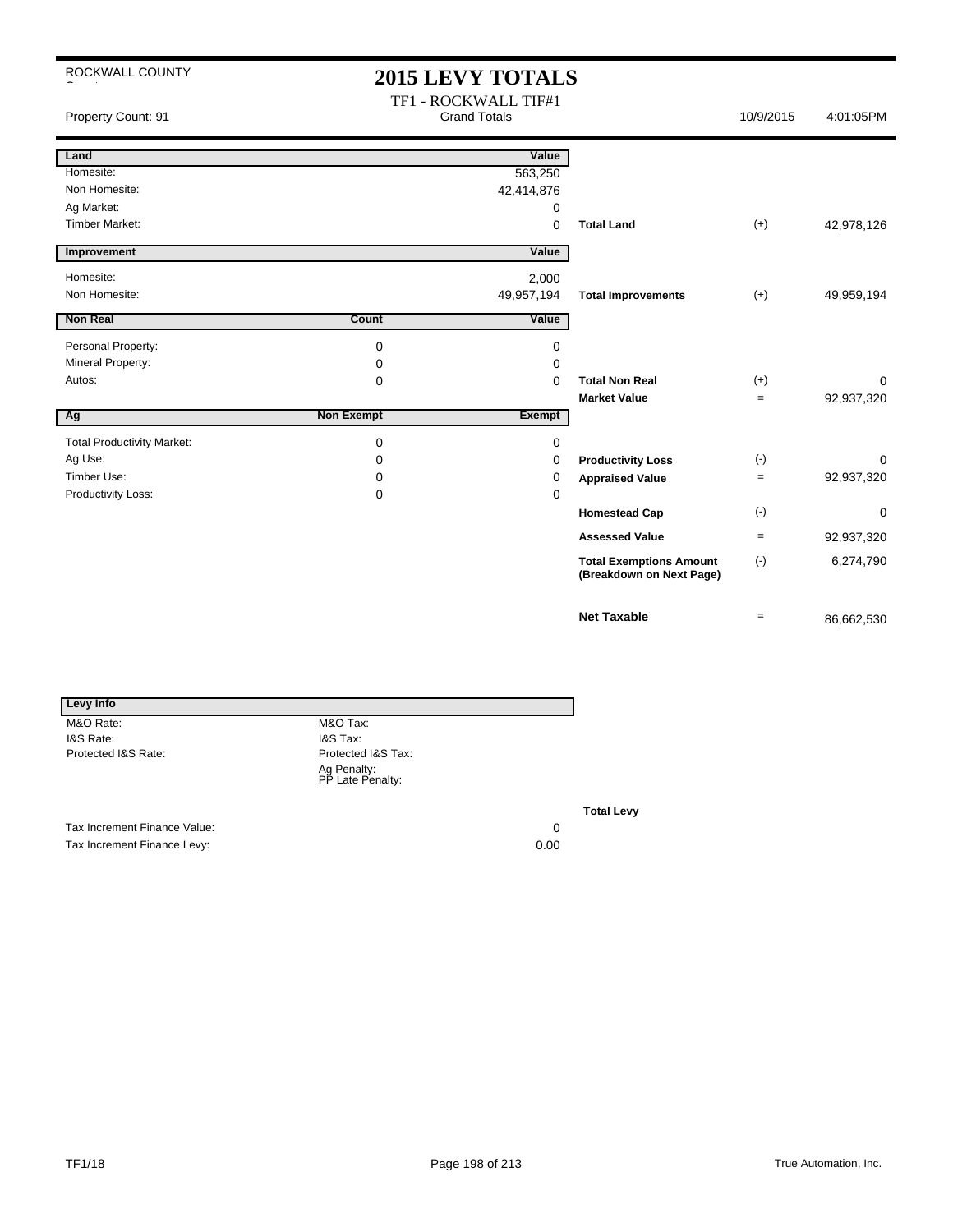## **2015 LEVY TOTALS**

TF1 - ROCKWALL TIF#1 Property Count: 91 Cross 10/9/2015 4:01:30PM Grand Totals 10/9/2015 4:01:30PM

| Exemption | Count       | Local | <b>State</b> | Total     |
|-----------|-------------|-------|--------------|-----------|
| EX-XV     | $\sim$<br>∼ |       | 6,274,790    | 6,274,790 |
|           | Totals      |       | 6,274,790    | 6,274,790 |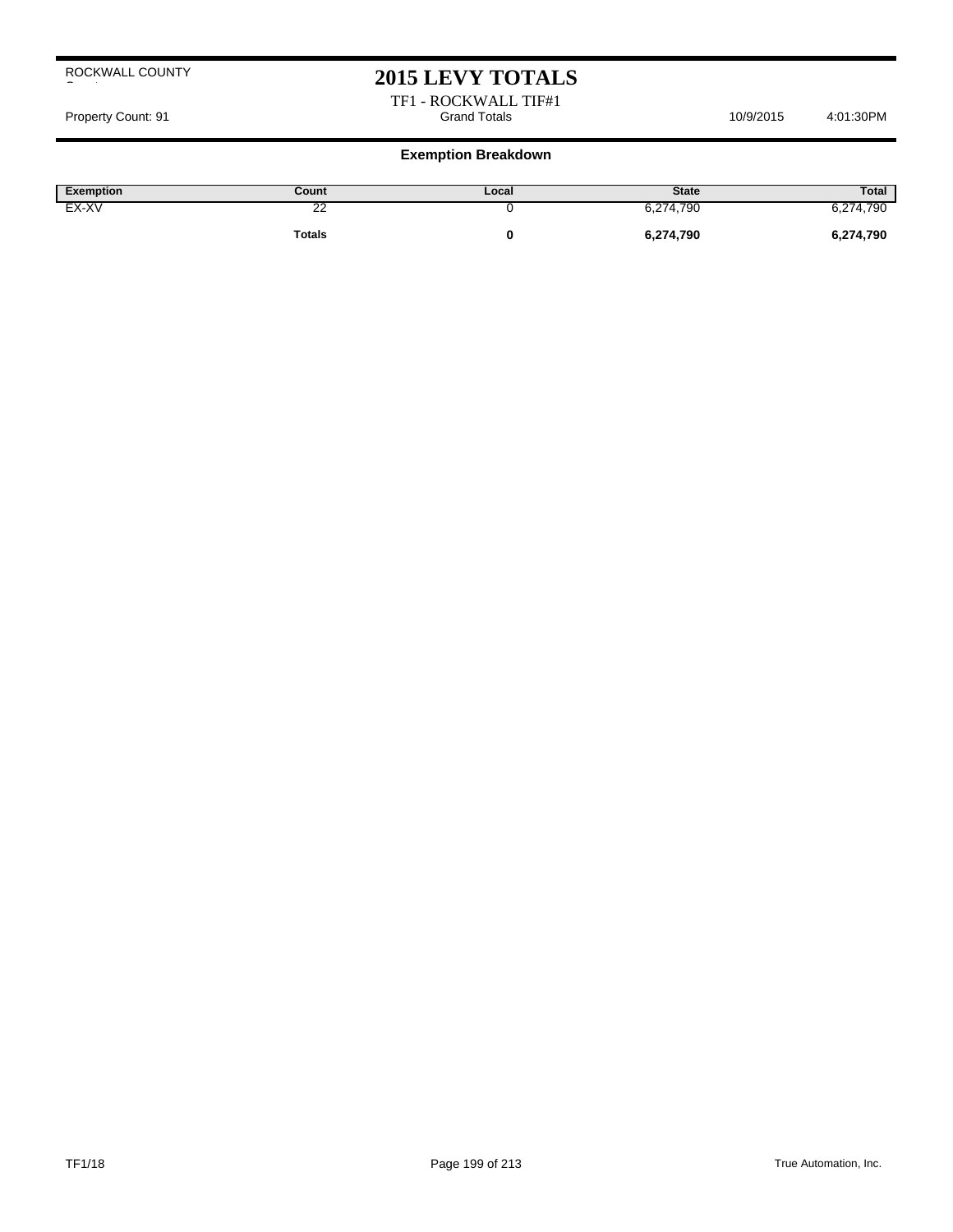## **2015 LEVY TOTALS**

TF1 - ROCKWALL TIF#1

Property Count: 91 10/9/2015 4:01:30 PM

| <b>State Code</b> | <b>Description</b>              | Count         | Acres  | <b>New Value Market</b> | <b>Market Value</b> |
|-------------------|---------------------------------|---------------|--------|-------------------------|---------------------|
| A                 | SINGLE FAMILY RESIDENCE         |               |        | \$0                     | \$565,250           |
| C <sub>1</sub>    | VACANT LOTS AND LAND TRACTS     | 52            |        | \$0                     | \$9,613,560         |
| F <sub>1</sub>    | <b>COMMERCIAL REAL PROPERTY</b> | 19            |        | \$4,591,630             | \$76,483,720        |
| X                 | <b>TOTALLY EXEMPT PROPERTY</b>  | 22            |        | \$0                     | \$6,274,790         |
|                   |                                 | <b>Totals</b> | 0.0000 | \$4,591,630             | \$92,937,320        |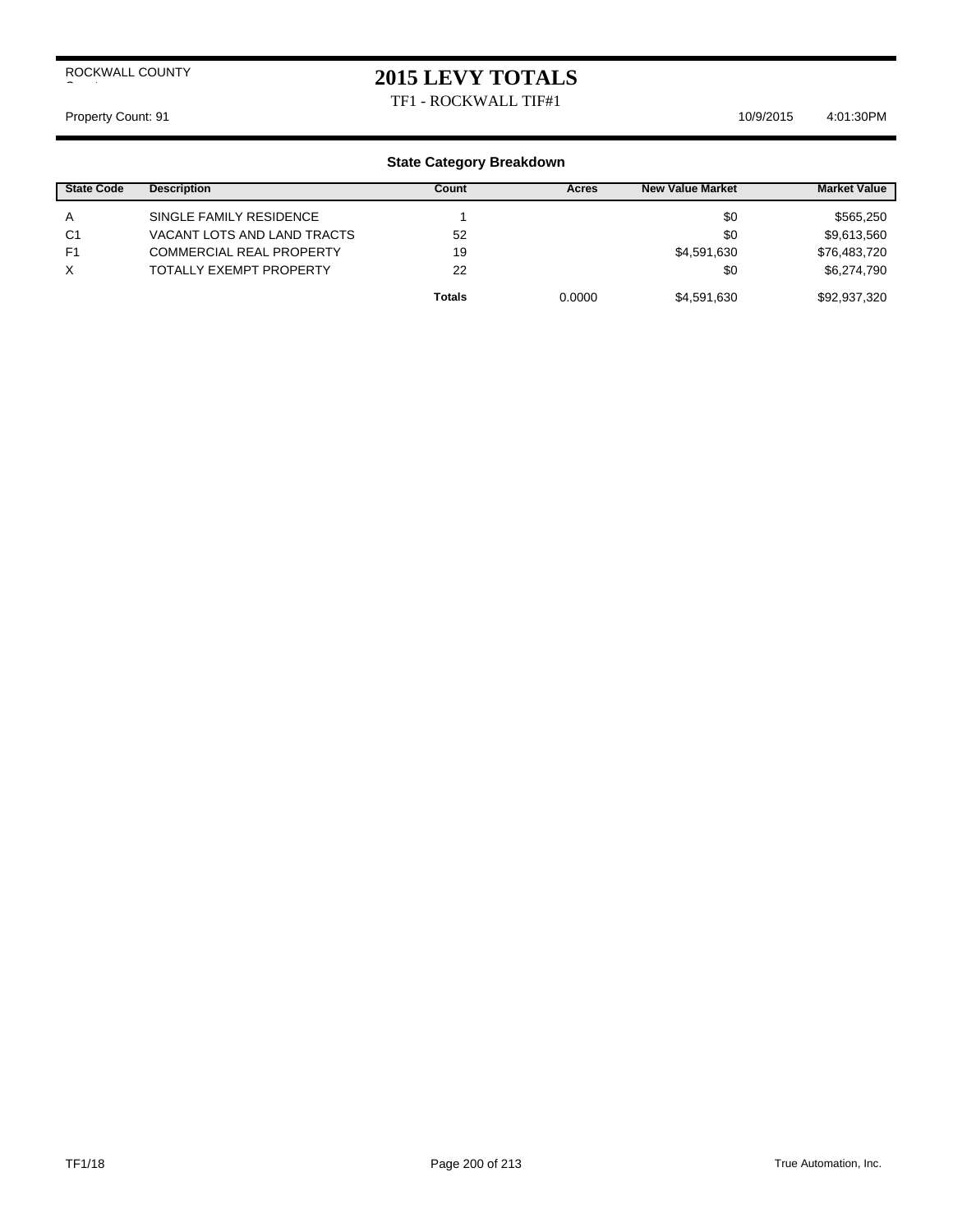## **2015 LEVY TOTALS**

# TF1 - ROCKWALL TIF#1

Property Count: 91 **According to Accord Totals** 10/9/2015 4:01:30PM

| <b>State Code</b> | <b>Description</b>              | Count         | Acres  | <b>New Value Market</b> | <b>Market Value</b> |
|-------------------|---------------------------------|---------------|--------|-------------------------|---------------------|
| A                 | SINGLE FAMILY RESIDENCE         |               |        | \$0                     | \$565,250           |
| C <sub>1</sub>    | VACANT LOTS AND LAND TRACTS     | 52            |        | \$0                     | \$9,613,560         |
| F <sub>1</sub>    | <b>COMMERCIAL REAL PROPERTY</b> | 19            |        | \$4,591,630             | \$76,483,720        |
| X                 | <b>TOTALLY EXEMPT PROPERTY</b>  | 22            |        | \$0                     | \$6,274,790         |
|                   |                                 | <b>Totals</b> | 0.0000 | \$4,591,630             | \$92,937,320        |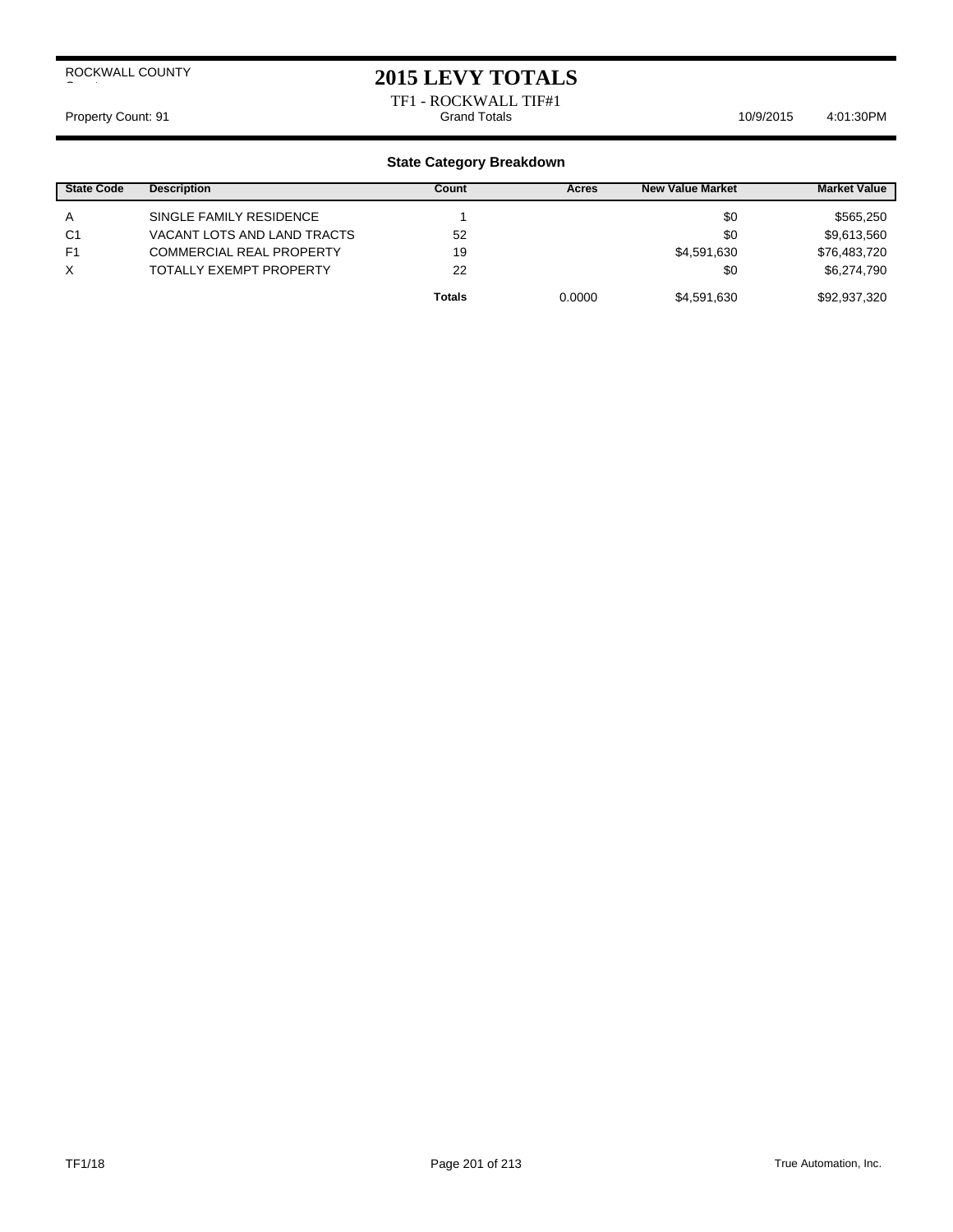# **2015 LEVY TOTALS**

TF1 - ROCKWALL TIF#1

#### Property Count: 91 10/9/2015 4:01:30 PM

| <b>State Code</b> | <b>Description</b>                    | Count         | Acres  | <b>New Value Market</b> | <b>Market Value</b> |
|-------------------|---------------------------------------|---------------|--------|-------------------------|---------------------|
| A <sub>1</sub>    | <b>Residential SFR Non Waterfront</b> |               |        | \$0                     | \$565,250           |
| C <sub>1</sub>    | Vacant Lots/tracts Non Waterfront     | 40            |        | \$0                     | \$4,573,210         |
| C <sub>2</sub>    | Comm Lots                             | 12            |        | \$0                     | \$5,040,350         |
| F <sub>1</sub>    | Real Commercial                       | 19            |        | \$4,591,630             | \$76,483,720        |
| X                 |                                       | 22            |        | \$0                     | \$6,274,790         |
|                   |                                       | <b>Totals</b> | 0.0000 | \$4,591,630             | \$92,937,320        |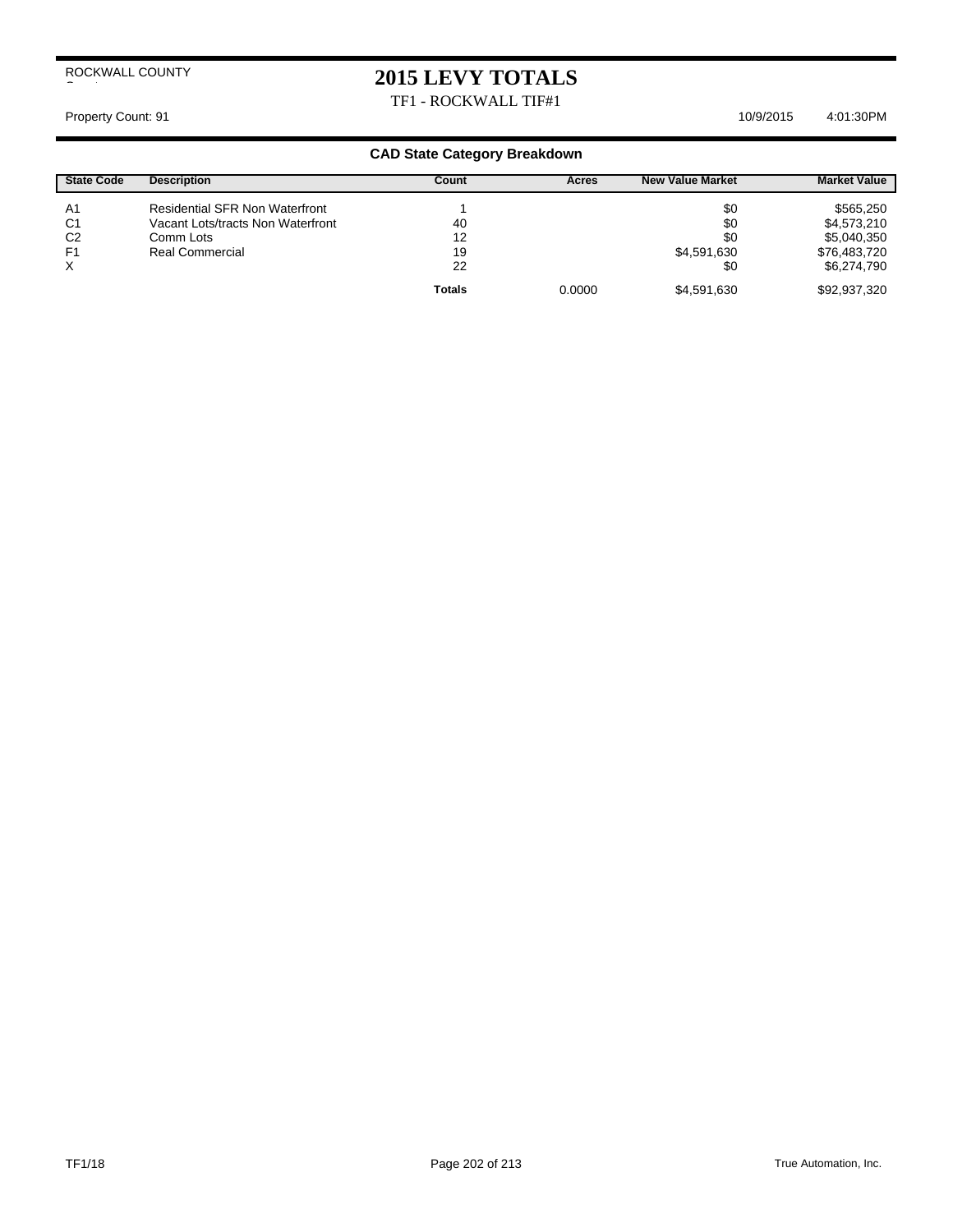## **2015 LEVY TOTALS**

TF1 - ROCKWALL TIF#1

Property Count: 91 **According to Accord Totals** 6. Grand Totals **6. According to Accord 10/9/2015** 4:01:30PM

| <b>State Code</b> | <b>Description</b>                    | Count         | Acres  | <b>New Value Market</b> | <b>Market Value</b> |
|-------------------|---------------------------------------|---------------|--------|-------------------------|---------------------|
| A <sub>1</sub>    | <b>Residential SFR Non Waterfront</b> |               |        | \$0                     | \$565,250           |
| C <sub>1</sub>    | Vacant Lots/tracts Non Waterfront     | 40            |        | \$0                     | \$4,573,210         |
| C <sub>2</sub>    | Comm Lots                             | 12            |        | \$0                     | \$5,040,350         |
| F <sub>1</sub>    | <b>Real Commercial</b>                | 19            |        | \$4,591,630             | \$76,483,720        |
| X                 |                                       | 22            |        | \$0                     | \$6,274,790         |
|                   |                                       | <b>Totals</b> | 0.0000 | \$4,591,630             | \$92,937,320        |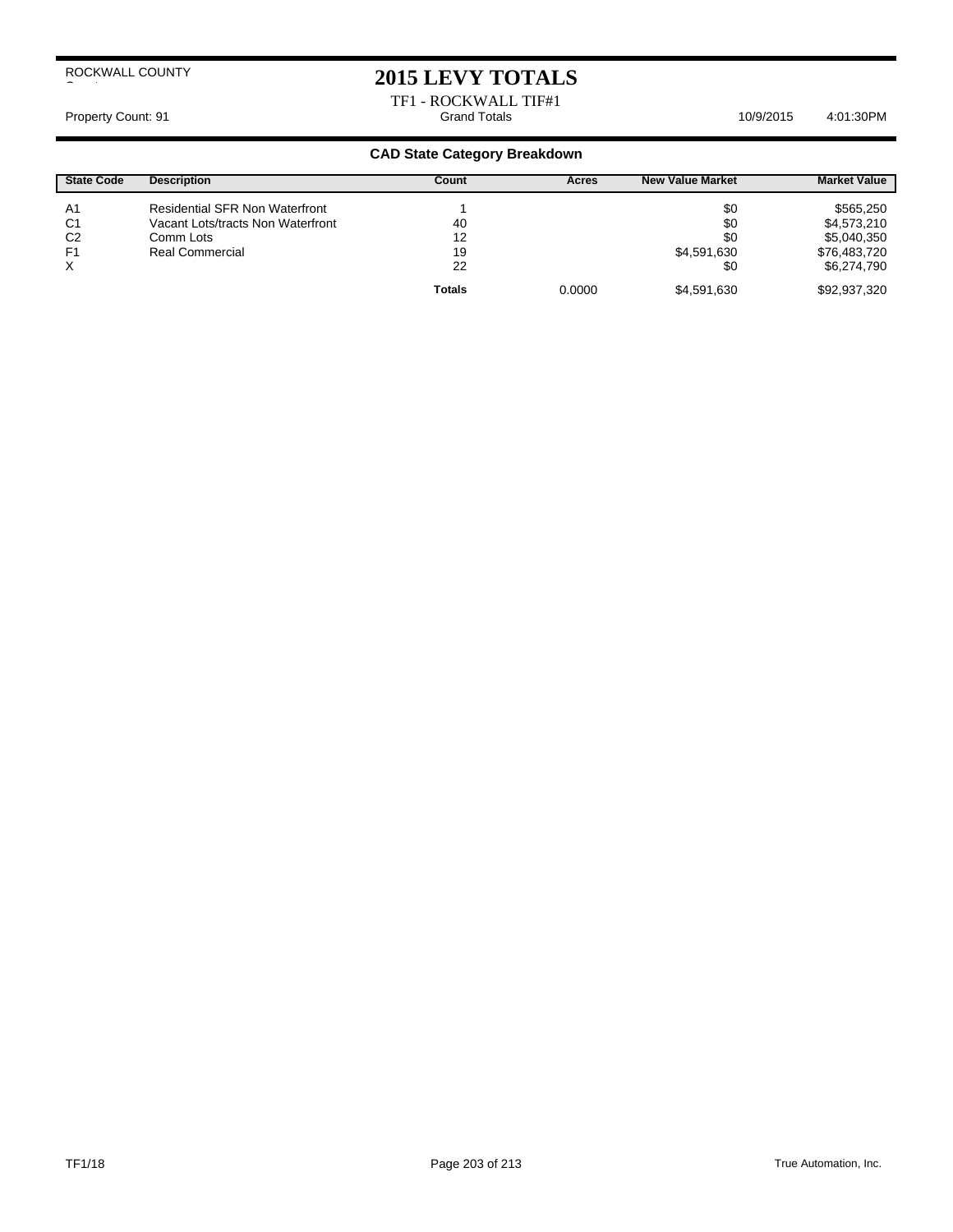|                  |                               | <b>New Exemptions</b>                  |                                    |                                   |
|------------------|-------------------------------|----------------------------------------|------------------------------------|-----------------------------------|
| <b>Exemption</b> | <b>Description</b>            | Count                                  |                                    |                                   |
|                  |                               | <b>ABSOLUTE EXEMPTIONS VALUE LOSS</b>  |                                    |                                   |
| <b>Exemption</b> | <b>Description</b>            |                                        | Count                              | <b>Exemption Amount</b>           |
|                  |                               | PARTIAL EXEMPTIONS VALUE LOSS          | <b>NEW EXEMPTIONS VALUE LOSS</b>   | \$0                               |
|                  |                               | <b>Increased Exemptions</b>            |                                    |                                   |
| <b>Exemption</b> | <b>Description</b>            |                                        | Count                              | <b>Increased Exemption Amount</b> |
|                  |                               | <b>INCREASED EXEMPTIONS VALUE LOSS</b> |                                    |                                   |
|                  |                               |                                        | <b>TOTAL EXEMPTIONS VALUE LOSS</b> | \$0                               |
|                  |                               | <b>New Ag / Timber Exemptions</b>      |                                    |                                   |
|                  |                               | <b>New Annexations</b>                 |                                    |                                   |
|                  |                               | <b>New Deannexations</b>               |                                    |                                   |
|                  |                               | <b>Average Homestead Value</b>         |                                    |                                   |
|                  | <b>Count of HS Residences</b> | <b>Average Market</b>                  | <b>Average HS Exemption</b>        | <b>Average Taxable</b>            |
|                  |                               | <b>Lower Value Used</b>                |                                    |                                   |

**Count of Protested Properties Total Market Value Total Value Used**

**2015 LEVY TOTALS** TF1 - ROCKWALL TIF#1 Property Count: 91 **Effective Rate Assumption Effective Rate Assumption** 10/9/2015 4:01:30PM

> **New Value TOTAL NEW VALUE MARKET: \$4,591,630 TOTAL NEW VALUE TAXABLE: \$4,591,630**

ROCKWALL COUNTY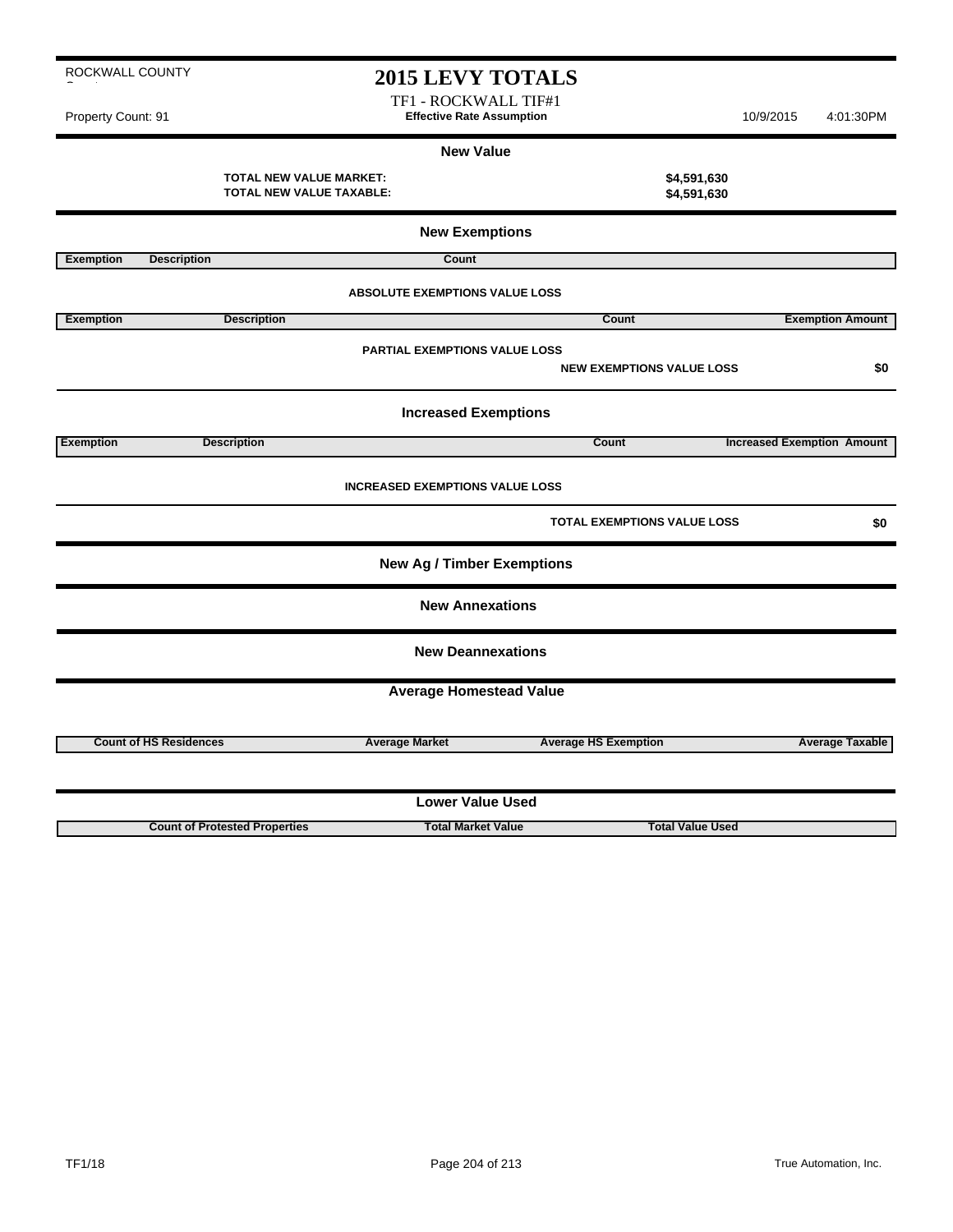## 2015 LEVY TOTALS

| $\sim$                            |                   | $2013$ Levi I Joialo<br>VMU - VERANDAH MUD |                                                            |           |             |
|-----------------------------------|-------------------|--------------------------------------------|------------------------------------------------------------|-----------|-------------|
| Property Count: 9                 |                   |                                            |                                                            | 10/9/2015 | 4:01:05PM   |
| Land                              |                   | Value                                      |                                                            |           |             |
| Homesite:                         |                   | $\Omega$                                   |                                                            |           |             |
| Non Homesite:                     |                   | 0                                          |                                                            |           |             |
| Ag Market:                        |                   | 579,550                                    |                                                            |           |             |
| <b>Timber Market:</b>             |                   | 0                                          | <b>Total Land</b>                                          | $(+)$     | 579,550     |
| <b>Improvement</b>                |                   | Value                                      |                                                            |           |             |
| Homesite:                         |                   | 0                                          |                                                            |           |             |
| Non Homesite:                     |                   | 0                                          | <b>Total Improvements</b>                                  | $(+)$     | $\mathbf 0$ |
| Non Real                          | Count             | Value                                      |                                                            |           |             |
| Personal Property:                | 0                 | 0                                          |                                                            |           |             |
| Mineral Property:                 | 0                 | 0                                          |                                                            |           |             |
| Autos:                            | 0                 | 0                                          | <b>Total Non Real</b>                                      | $(+)$     | 0           |
|                                   |                   |                                            | <b>Market Value</b>                                        | $\equiv$  | 579,550     |
| Ag                                | <b>Non Exempt</b> | <b>Exempt</b>                              |                                                            |           |             |
| <b>Total Productivity Market:</b> | 579,550           | $\mathbf 0$                                |                                                            |           |             |
| Ag Use:                           | 7,380             | 0                                          | <b>Productivity Loss</b>                                   | $(\cdot)$ | 572,170     |
| Timber Use:                       | 0                 | 0                                          | <b>Appraised Value</b>                                     | $\equiv$  | 7,380       |
| Productivity Loss:                | 572,170           | $\mathbf 0$                                |                                                            |           |             |
|                                   |                   |                                            | <b>Homestead Cap</b>                                       | $(\cdot)$ | 0           |
|                                   |                   |                                            | <b>Assessed Value</b>                                      | $=$       | 7,380       |
|                                   |                   |                                            | <b>Total Exemptions Amount</b><br>(Breakdown on Next Page) | $(-)$     | 0           |
|                                   |                   |                                            | <b>Net Taxable</b>                                         | $=$       | 7,380       |

| Levy Info                    |          |                                 |                   |
|------------------------------|----------|---------------------------------|-------------------|
| M&O Rate:                    | 0.108300 | M&O Tax:                        | 7.99              |
| I&S Rate:                    | 0.741700 | I&S Tax:                        | 54.74             |
| Protected I&S Rate:          | 0.000000 | Protected I&S Tax:              | 0.00              |
|                              |          | Ag Penalty:<br>PP Late Penalty: | 0.00<br>0.00      |
|                              |          |                                 | <b>Total Levy</b> |
| Tax Increment Finance Value: |          |                                 | 0                 |
| Tax Increment Finance Levy:  |          |                                 | 0.00              |

**Total Levy** 62.73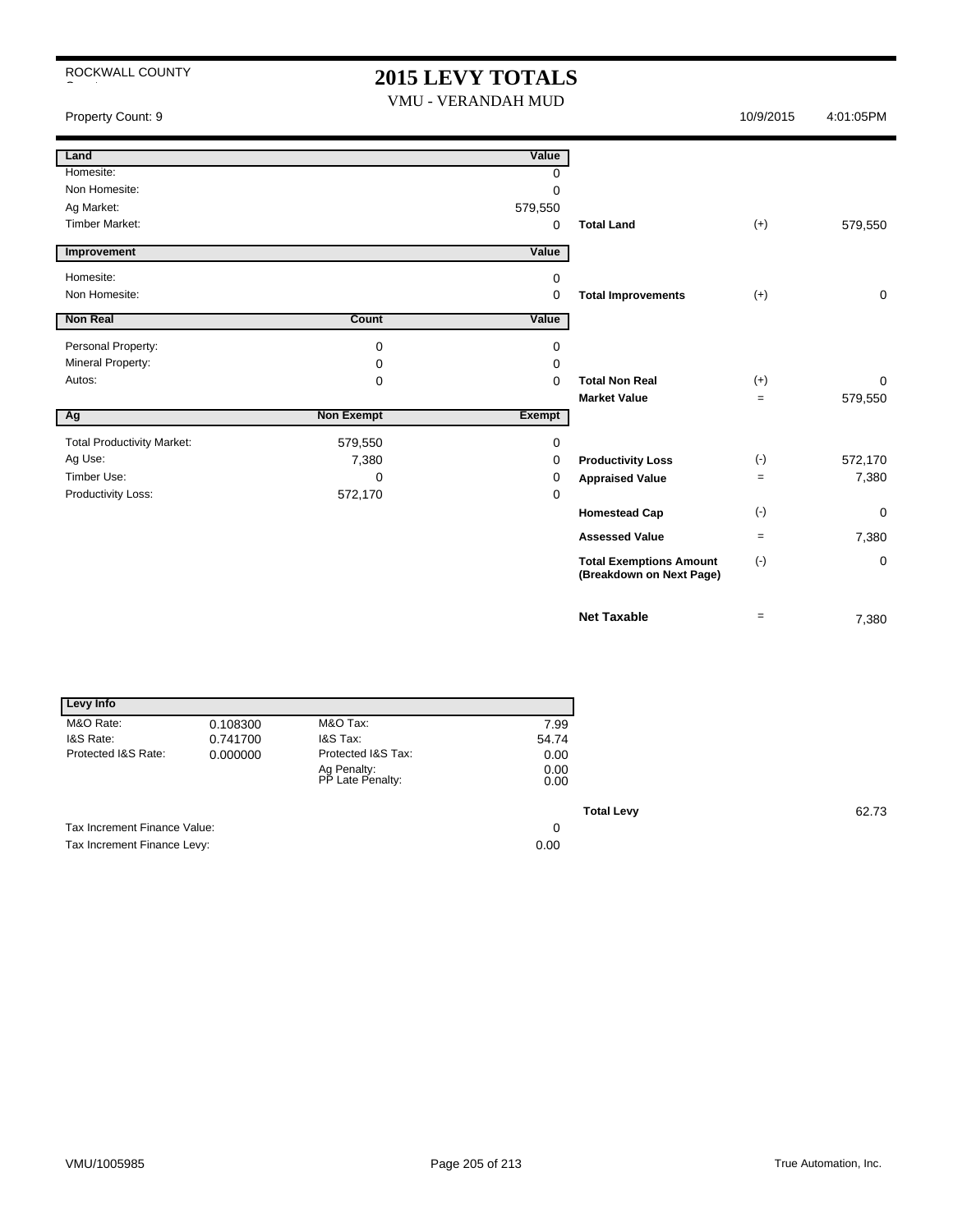# **2015 LEVY TOTALS**

#### VMU - VERANDAH MUD

## Property Count: 9 10/9/2015 4:01:30PM

| Exemption | Count         | Local | <b>State</b> | Total |
|-----------|---------------|-------|--------------|-------|
|           |               |       |              |       |
|           | <b>Totals</b> |       |              |       |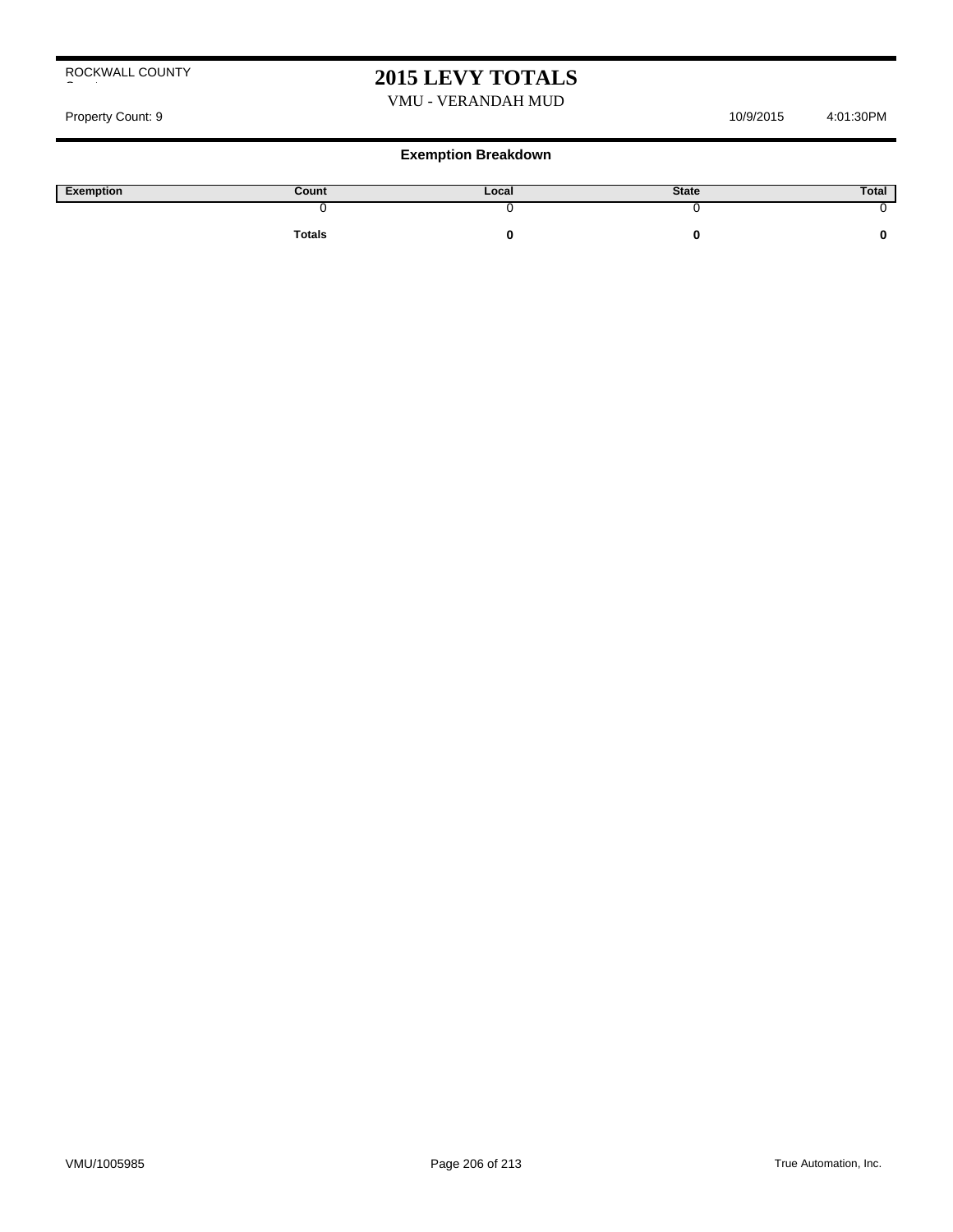# **2015 LEVY TOTALS**

| Property Count: 9                 |                   | VMU - VERANDAH MUD<br><b>Grand Totals</b> |                                                            | 10/9/2015 | 4:01:05PM |
|-----------------------------------|-------------------|-------------------------------------------|------------------------------------------------------------|-----------|-----------|
| Land                              |                   | Value                                     |                                                            |           |           |
| Homesite:                         |                   | 0                                         |                                                            |           |           |
| Non Homesite:                     |                   | 0                                         |                                                            |           |           |
| Ag Market:                        |                   | 579,550                                   |                                                            |           |           |
| <b>Timber Market:</b>             |                   | 0                                         | <b>Total Land</b>                                          | $(+)$     | 579,550   |
| Improvement                       |                   | Value                                     |                                                            |           |           |
| Homesite:                         |                   | 0                                         |                                                            |           |           |
| Non Homesite:                     |                   | 0                                         | <b>Total Improvements</b>                                  | $(+)$     | 0         |
| <b>Non Real</b>                   | <b>Count</b>      | Value                                     |                                                            |           |           |
| Personal Property:                | 0                 | 0                                         |                                                            |           |           |
| Mineral Property:                 | 0                 | $\Omega$                                  |                                                            |           |           |
| Autos:                            | 0                 | $\Omega$                                  | <b>Total Non Real</b>                                      | $(+)$     | 0         |
|                                   |                   |                                           | <b>Market Value</b>                                        | $=$       | 579,550   |
| Ag                                | <b>Non Exempt</b> | <b>Exempt</b>                             |                                                            |           |           |
| <b>Total Productivity Market:</b> | 579,550           | 0                                         |                                                            |           |           |
| Ag Use:                           | 7,380             | 0                                         | <b>Productivity Loss</b>                                   | $(-)$     | 572,170   |
| Timber Use:                       | 0                 | 0                                         | <b>Appraised Value</b>                                     | $\equiv$  | 7,380     |
| Productivity Loss:                | 572,170           | 0                                         |                                                            |           |           |
|                                   |                   |                                           | <b>Homestead Cap</b>                                       | $(\cdot)$ | 0         |
|                                   |                   |                                           | <b>Assessed Value</b>                                      | $=$       | 7,380     |
|                                   |                   |                                           | <b>Total Exemptions Amount</b><br>(Breakdown on Next Page) | $(-)$     | 0         |
|                                   |                   |                                           | <b>Net Taxable</b>                                         | $=$       | 7,380     |

| Levy Info                    |          |                                 |                   |
|------------------------------|----------|---------------------------------|-------------------|
| M&O Rate:                    | 0.108300 | M&O Tax:                        | 7.99              |
| I&S Rate:                    | 0.741700 | <b>I&amp;S Tax:</b>             | 54.74             |
| Protected I&S Rate:          | 0.000000 | Protected I&S Tax:              | 0.00              |
|                              |          | Ag Penalty:<br>PP Late Penalty: | 0.00<br>0.00      |
|                              |          |                                 | <b>Total Levy</b> |
| Tax Increment Finance Value: |          |                                 | 0                 |
| Tax Increment Finance Levy:  |          |                                 | 0.00              |

**Total Levy** 62.73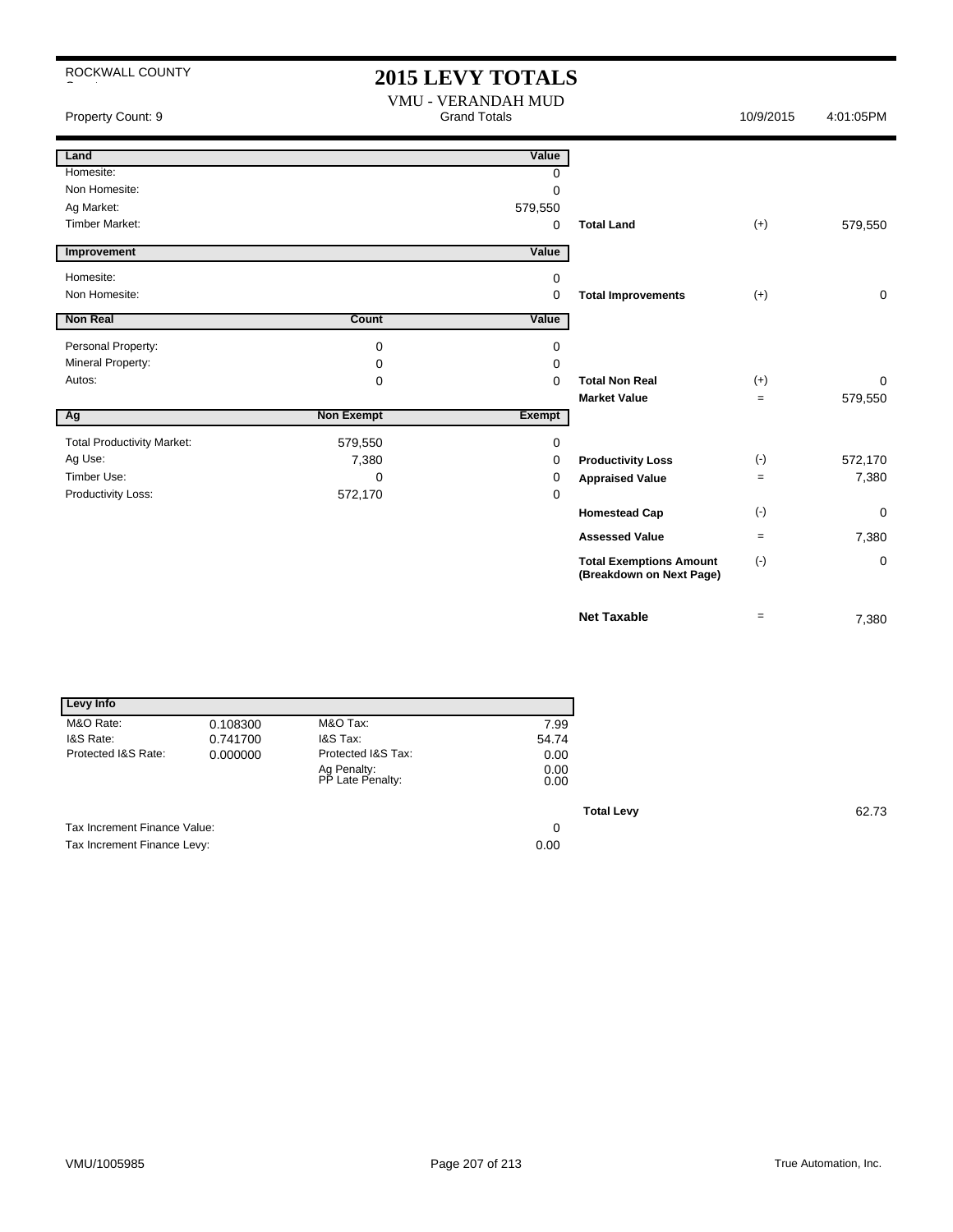## **2015 LEVY TOTALS**

VMU - VERANDAH MUD Property Count: 9 and Totals Crand Totals 10/9/2015 4:01:30PM

| Exemption | Count  | Local | <b>State</b> | Total |
|-----------|--------|-------|--------------|-------|
|           |        |       |              |       |
|           | Totals |       |              |       |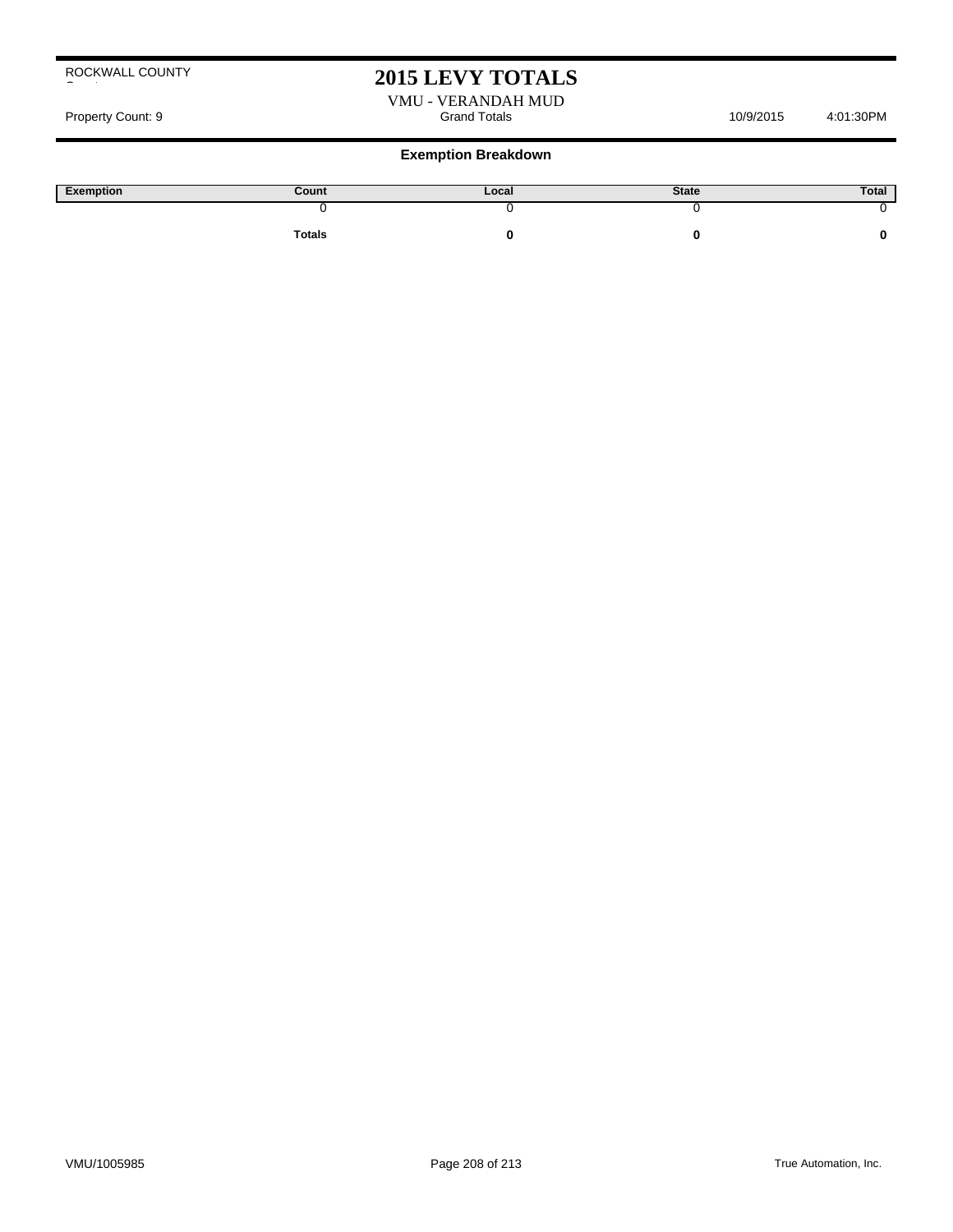## **2015 LEVY TOTALS**

VMU - VERANDAH MUD

Property Count: 9 10/9/2015 4:01:30 PM

| <b>State Code</b> | <b>Description</b>        | Count         | Acres   | <b>New Value Market</b> | <b>Market Value</b> |
|-------------------|---------------------------|---------------|---------|-------------------------|---------------------|
| D1                | QUALIFIED OPEN-SPACE LAND |               | 48.2960 | \$0                     | \$579,550           |
|                   |                           | <b>Totals</b> | 48.2960 | \$0                     | \$579,550           |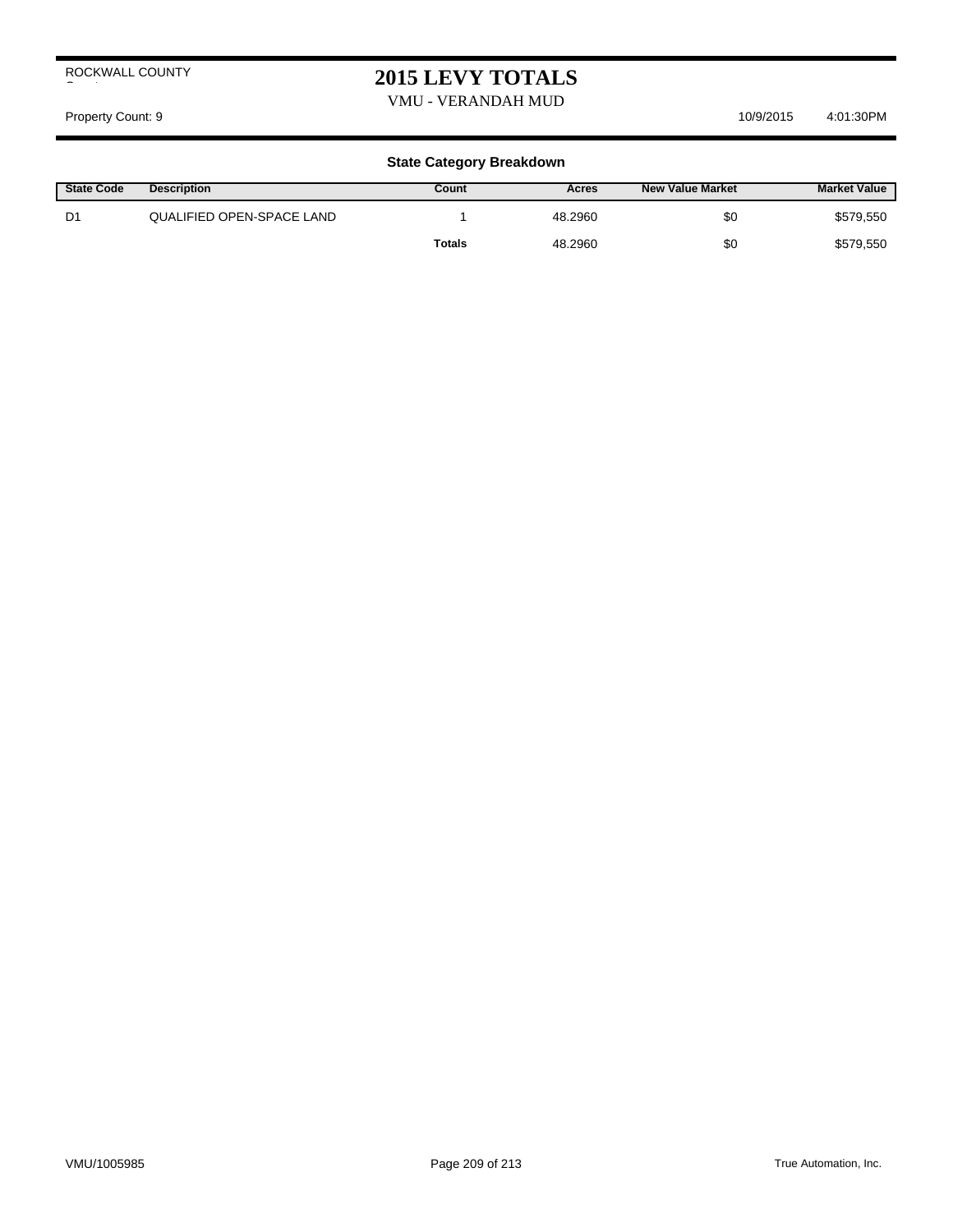## **2015 LEVY TOTALS**

VMU - VERANDAH MUD Property Count: 9 and Totals Count: 9 and Totals 10/9/2015 4:01:30PM

| <b>State Code</b> | <b>Description</b>        | Count         | Acres   | <b>New Value Market</b> | <b>Market Value</b> |
|-------------------|---------------------------|---------------|---------|-------------------------|---------------------|
| D1                | QUALIFIED OPEN-SPACE LAND |               | 48.2960 | \$0                     | \$579,550           |
|                   |                           | <b>Totals</b> | 48.2960 | \$0                     | \$579,550           |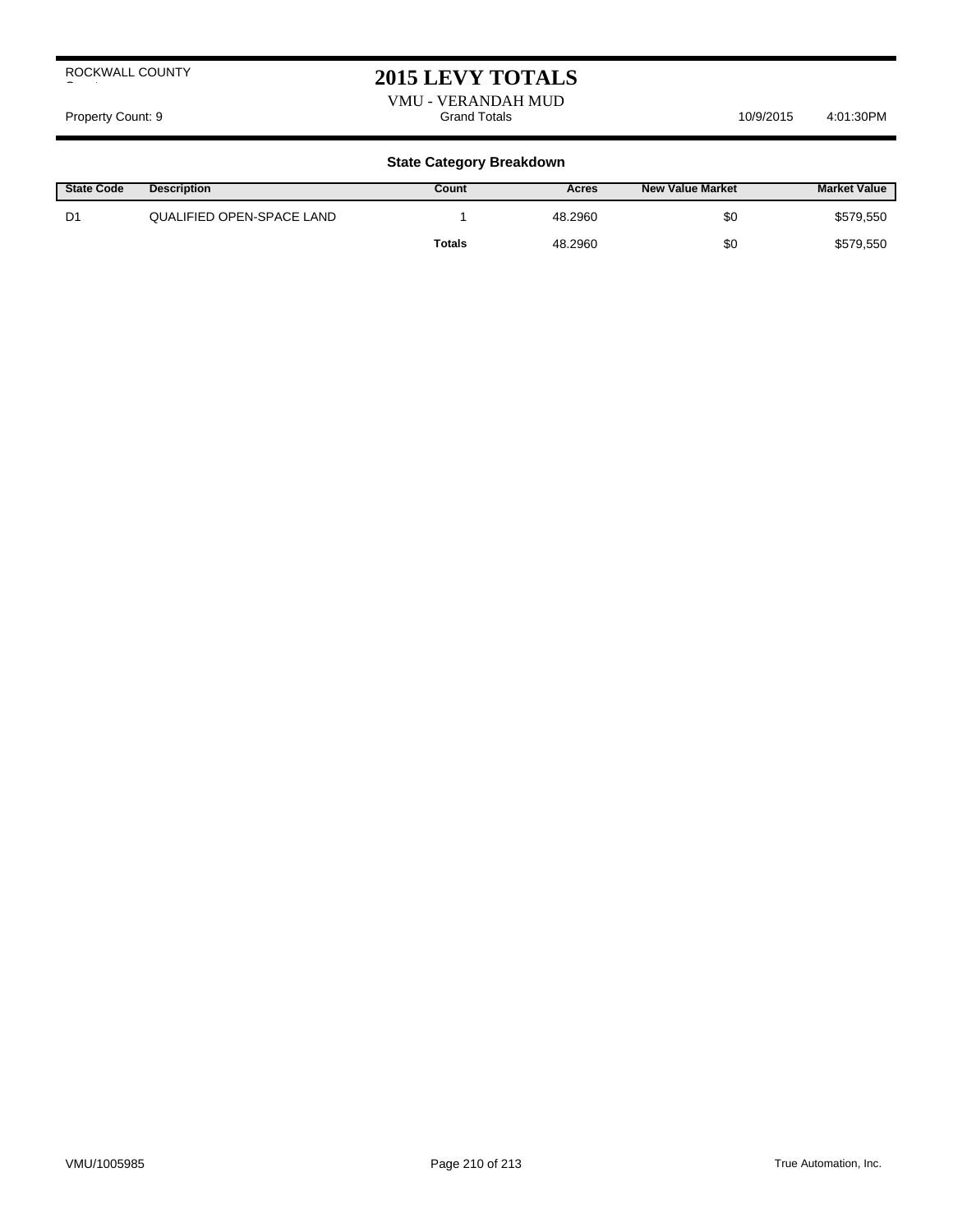# **2015 LEVY TOTALS**

VMU - VERANDAH MUD

#### Property Count: 9 10/9/2015 4:01:30 PM

| <b>State Code</b> | <b>Description</b> | Count         | Acres   | <b>New Value Market</b> | <b>Market Value</b> |
|-------------------|--------------------|---------------|---------|-------------------------|---------------------|
| D1                | Acreage Ranch Land |               | 48.2960 | \$0                     | \$579,550           |
|                   |                    | <b>Totals</b> | 48.2960 | \$0                     | \$579,550           |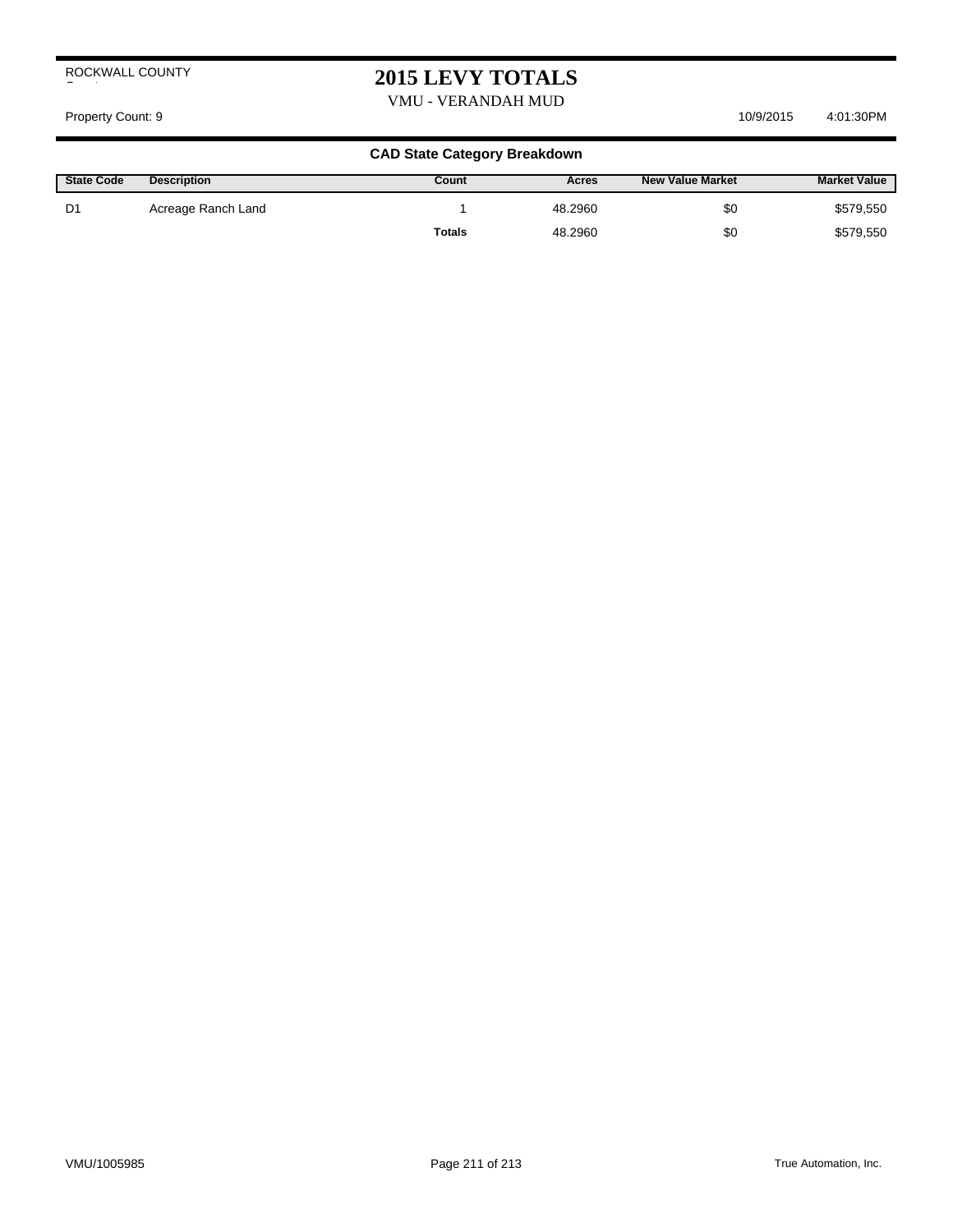## **2015 LEVY TOTALS**

VMU - VERANDAH MUD Property Count: 9 and Totals Grand Totals 4:01:30PM 10/9/2015 4:01:30PM

| <b>State Code</b> | <b>Description</b> | Count  | Acres   | <b>New Value Market</b> | <b>Market Value</b> |
|-------------------|--------------------|--------|---------|-------------------------|---------------------|
| D1                | Acreage Ranch Land |        | 48.2960 | \$0                     | \$579,550           |
|                   |                    | Totals | 48.2960 | \$0                     | \$579,550           |